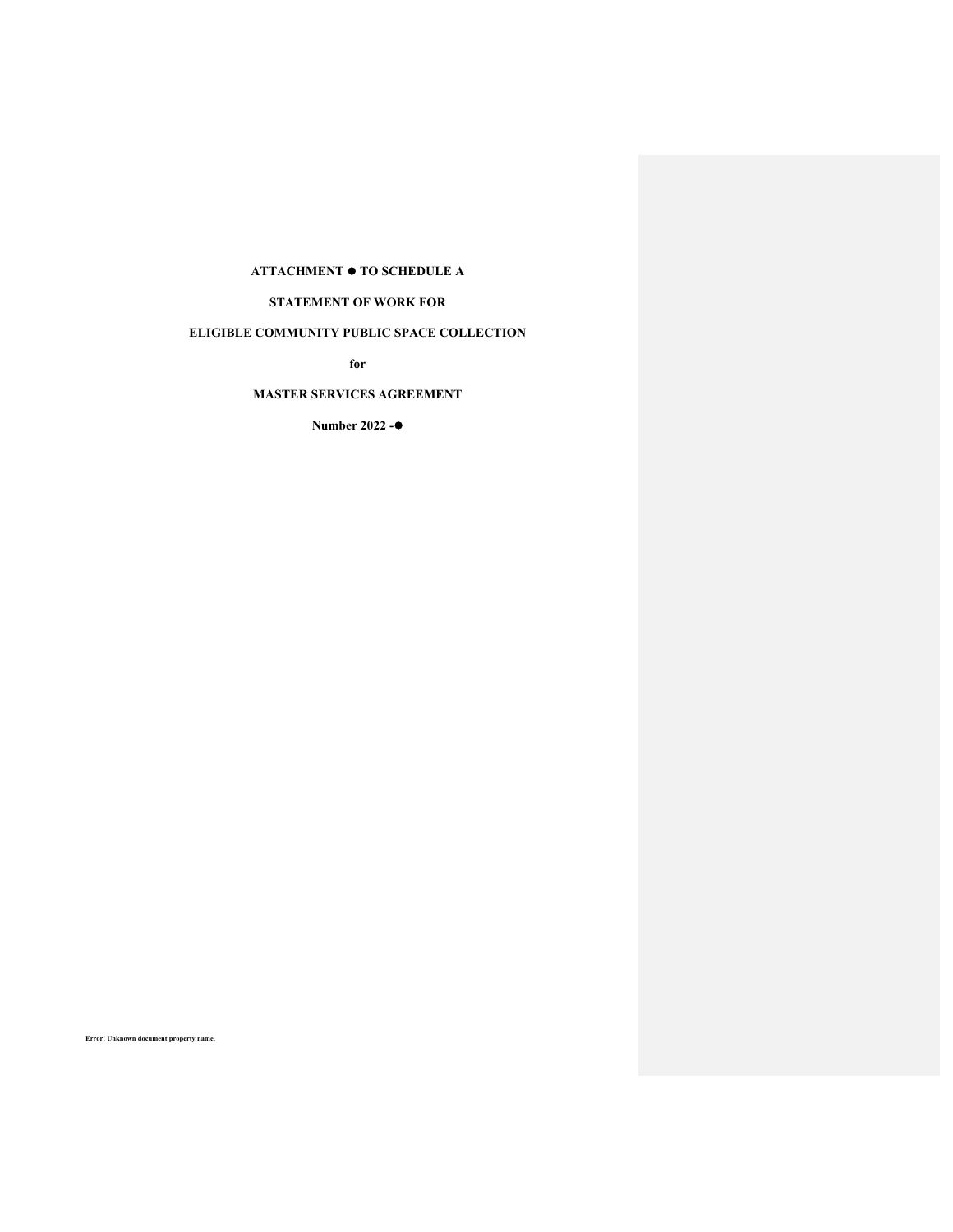NUMBER 2022- MASTER SERVICES AGREEMENT

# **Table of Contents**

| 1.1                      |                                                                                |  |
|--------------------------|--------------------------------------------------------------------------------|--|
|                          |                                                                                |  |
| 2.1                      |                                                                                |  |
|                          |                                                                                |  |
| 3.1<br>3.2<br>3.3<br>3.4 |                                                                                |  |
|                          |                                                                                |  |
| 4.1                      |                                                                                |  |
|                          |                                                                                |  |
| 5.1                      |                                                                                |  |
|                          | <b>EXHIBIT 2: PUBLIC SPACE COLLECTION LOCATIONS AND CONTAINER TYPES  20</b>    |  |
|                          | <b>EXHIBIT 3: BLUE BOX MATERIAL ACCEPTED IN BLUE BOX MATERIAL PUBLIC SPACE</b> |  |
|                          |                                                                                |  |
|                          |                                                                                |  |

**EXHIBIT 6: AUTOMATED VEHICLE LOCATION SYSTEM MINIMUM SPECIFICATIONS FOR COLLECTION VEHICLES CURRENTLY EQUIPPED WITH GPS/AVL HARDWARE . 172**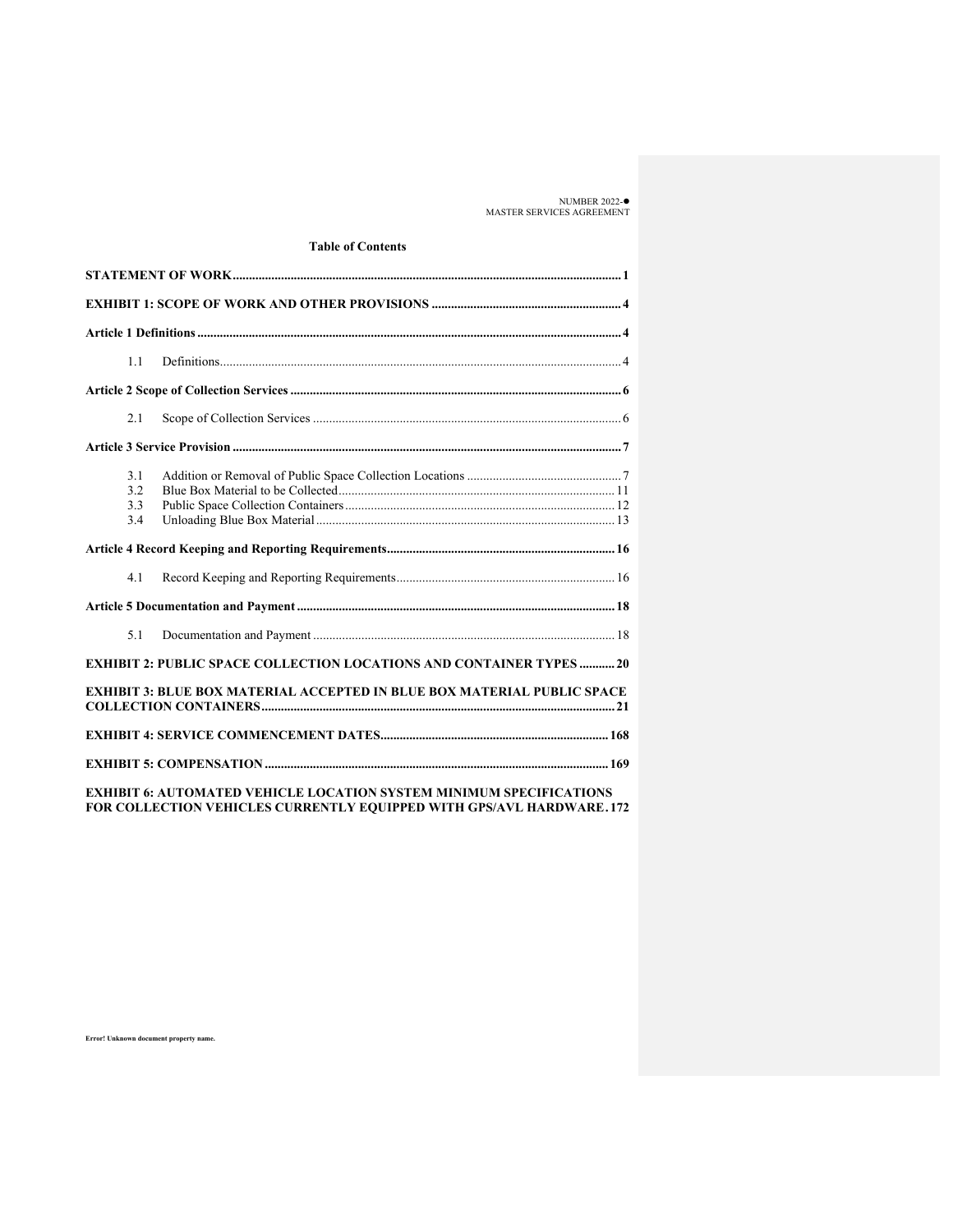#### **STATEMENT OF WORK**

#### STATEMENT OF WORK NUMBER:  $\bullet$

This statement of work ("Statement of Work") is given pursuant to Section 3.1 of the Master Services Agreement ("MSA"), made as of  $\bullet$  BETWEEN  $\bullet$  ("Contractor") and Circular Materials, a federal not-forprofit corporation, having a place of business at 1881 Yonge Street, Suite 800, Toronto ON M4S 3C4, operating as Circular Materials Ontario ("CMO", and with the Contractor, each a "Party" and collectively the "Parties"), with an effective date of ("Statement of Work Effective Date").

NOW, THEREFORE, in consideration of the promises, mutual covenants, and agreements contained herein, and other good and valuable consideration, the receipt and sufficiency of which is hereby acknowledged, the Parties acknowledge and agree to all covenants, terms and conditions as stipulated in the MSA, as follows:

- 1. Beginning on the applicable Statement of Work Eligible Community Service Commencement Date listed in Exhibit 4, the Contractor shall perform the Work required by this Statement of Work for all Blue Box Material Public Space Collection Containers located within the applicable Eligible Community listed in Exhibit 4 that are in existence on such date, plus all CMO Identified New Public Space Collection Locations and less all CMO Identified Removed Public Space Collection Let<sub>1</sub> For clarity, the Contractor shall perform the Work required by this Statement of Work for a Blue Box Material Public Space Collection Container located within an Eligible Community listed in Exhibit 4 on the applicable Statement of Work Eligible Community Service Commencement Date even if the Public Space Collection Location for such Blue Box Material Public Space Collection Container is not referenced in Exhibit 2.
- 2. The Work under this Statement of Work shall include all the Contractor's other obligations under the MSA.
- 3. The time period during which the Work required by this Statement of Work is to be performed is from the earliest Statement of Work Eligible Community Service Commencement Date listed in Exhibit 4 until December 31, 2025. Pursuant to Section 2.1(b) of the MSA, CMO and the Contractor may, by Change Order, extend this Statement of Work for up to three (3) further periods of one (1) year each, by issuing a written notice to the Contractor not less than ninety (90) calendar days before the expiration of the initial term or any such additional term or terms. The initial term and any such additional term or terms are herein referred to as the "SoW Term".
- 4. The full compensation for the Work under this Statement of Work shall be as set forth in Exhibit 5, which excludes Value Added Taxes. Value Added Taxes are payable by CMO to the Contractor on the price of the Statement of Work.
- 5. In the event of the termination of the MSA in accordance with Section 7.65 of the MSA, CMO shall only pay for the Work authorized by this Statement of Work which is performed prior to the termination date. For the purposes of clarity, CMO shall not be liable to make any other payments in connection with this Statement of Work as a result of such termination of the MSA.
- 6. Capitalized terms not defined in this Statement of Work shall have the meaning set out in the MSA.
- 7. Attached and forming an integral part of this Statement of Work are the following exhibits:
	- (i) Exhibit 1 Scope of Work and Other Provisions;
	- (ii) Exhibit 2 Public Space Container Collection Locations and Container Types;
	- (iii) Exhibit 3 Blue Box Material Accepted in Collection System;

 **Error! Unknown document property name.**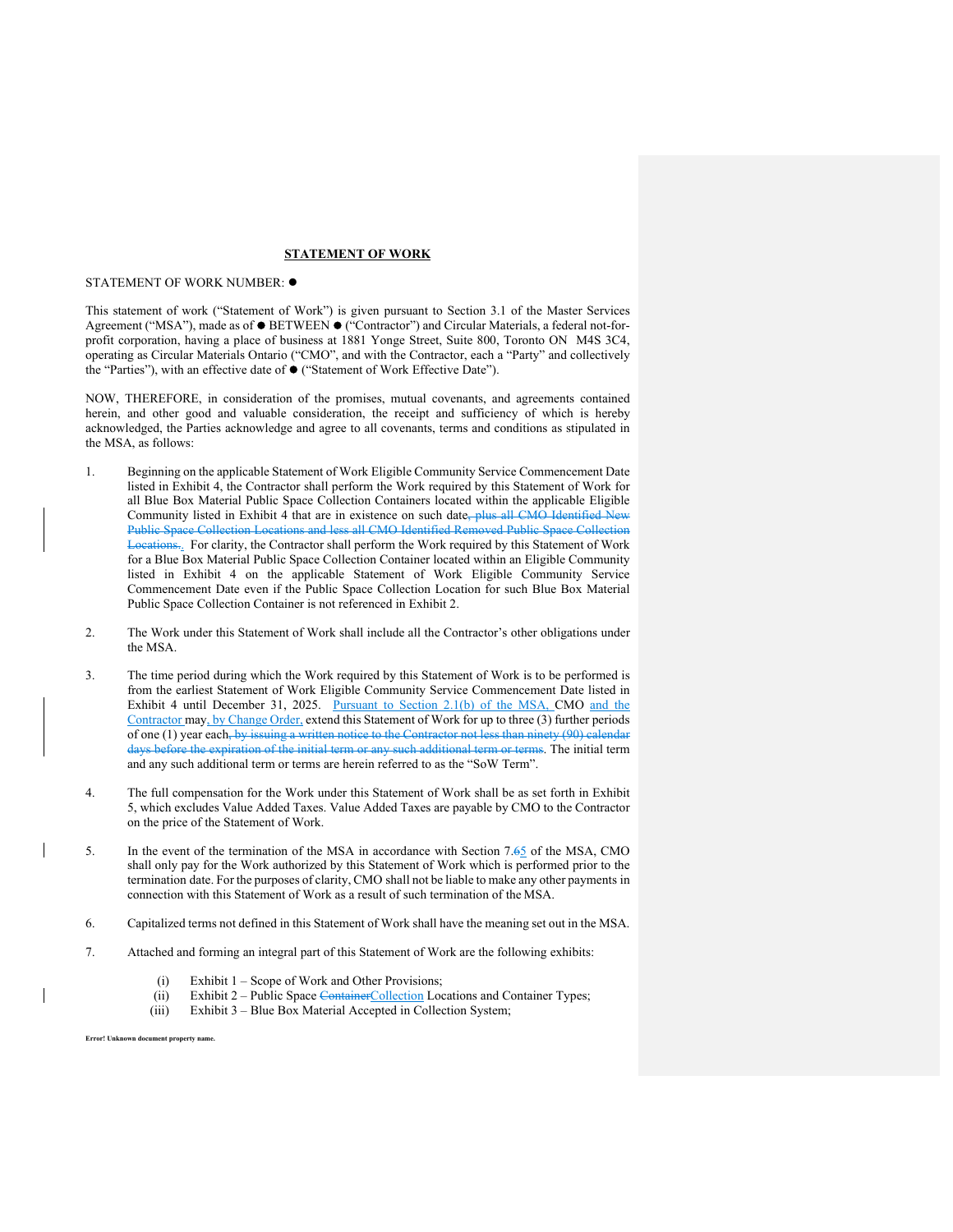- (iv) Exhibit 4 Service Commencement Dates;
- (v) Exhibit 5 Compensation; and
- (vi) Exhibit 6 Sample Automated Vehicle Location System Minimum Specifications for Collection Vehicles; and
- (vii)(vi) Exhibit 7 Form of Record of Inquiries, Complaints and Complaint Resolutions Currently Equipped with GPS/AVL Hardware.

**[Remainder of Page Intentionally Left Blank]**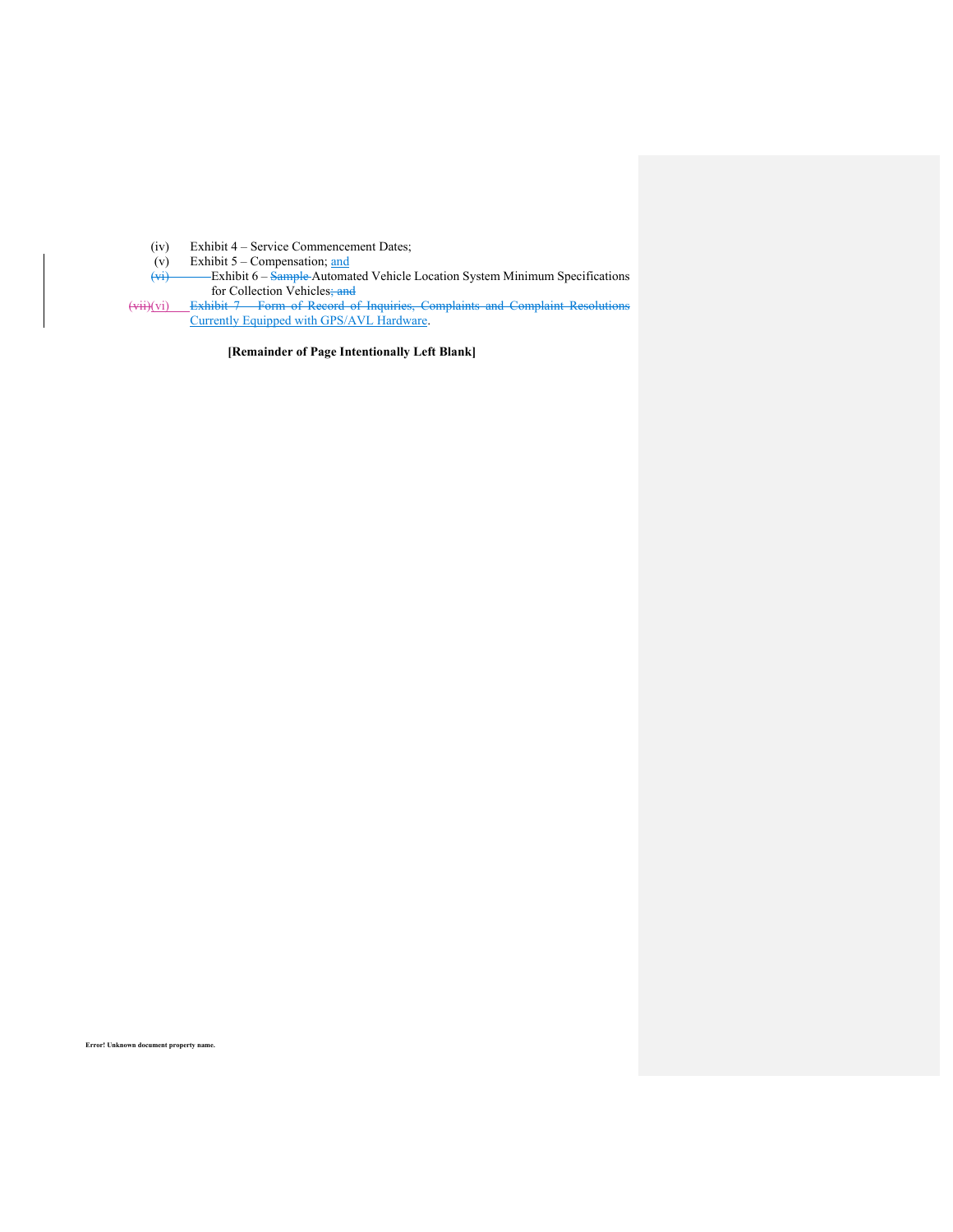**IN WITNESS WHEREOF**, the terms and conditions of this Statement of Work are acknowledged and agreed to by the Parties as of the date first listed above.

# **[Contractor]**

By: Name: Title:

By:

Name: Title:

We have authority to bind the Contractor.

# **[CMO]**

By: Name: Title:

By:

 $\overline{a}$ 

Name: Title:

We have authority to bind CMO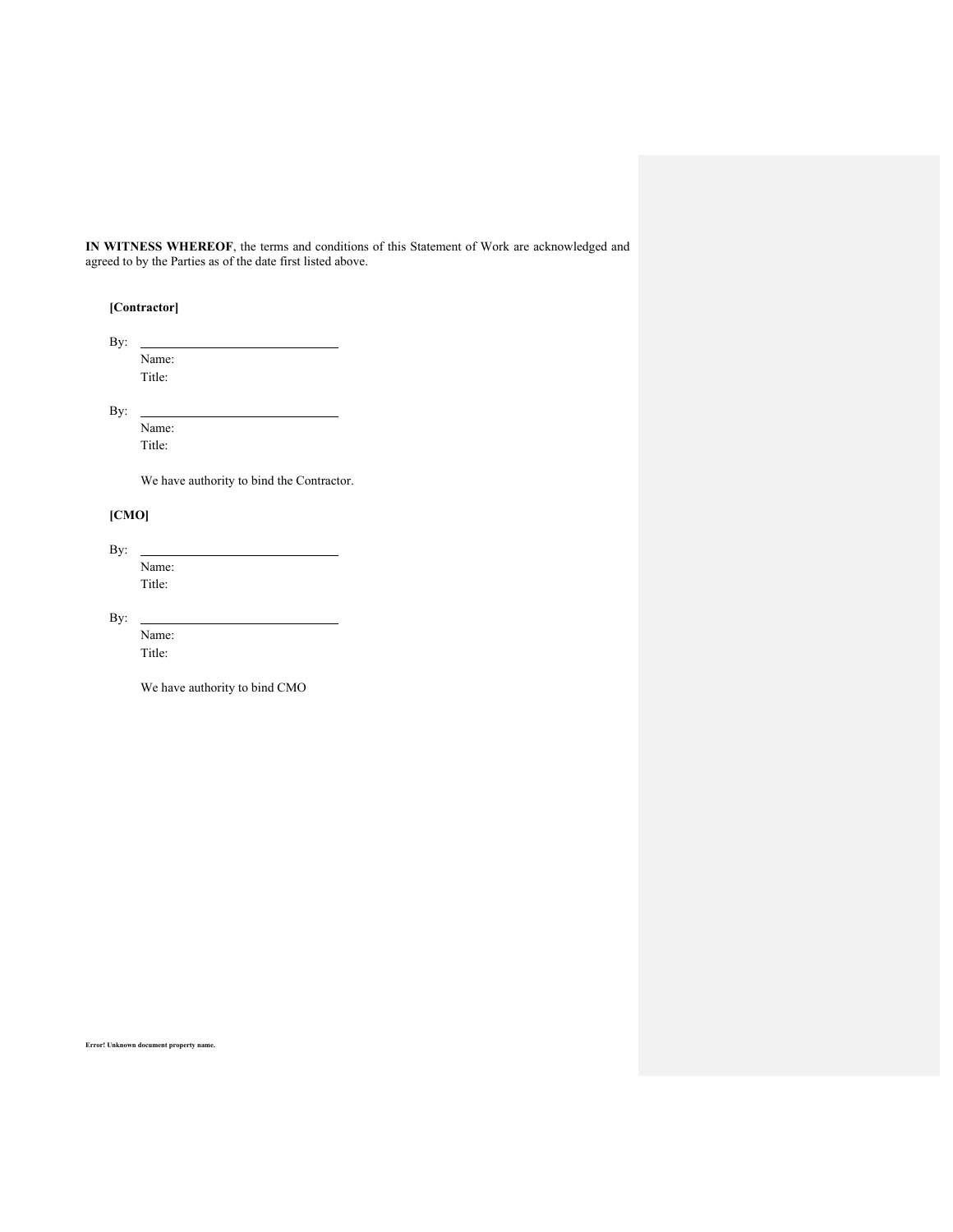## **EXHIBIT 1: SCOPE OF WORK AND OTHER PROVISIONS**

## **ARTICLE 1 DEFINITIONS**

### **1.1 Definitions**

"BLUE BOX MATERIAL PUBLIC SPACE COLLECTION CONTAINER" means a container located in a Public Space for the collection of Blue Box Material.

"CMO IDENTIFIED NEW PUBLIC SPACE COLLECTION LOCATION" has the meaning set forth in Section 3.1a) of this Exhibit 1.

"CMO IDENTIFIED NEW PUBLIC SPACE COLLECTION LOCATION EFFECTIVE DATE" has the meaning set forth in Section 3.1e).

"CMO IDENTIFIED REMOVED PUBLIC SPACE COLLECTION LOCATION" means locations included in the count of Public Space Collection Locations provided in Exhibit 2 that CMO has decided to remove from the count of Public Space Collection Locations provided in Exhibit 2.

"COLLECTION" means the collection of Blue Box Material from a Blue Box Material Public Space Collection Container and delivery of the collected Blue Box Material to a RF.

"COLLECTION SERVICES" means the portion of the Work required by this Statement of Work.

"NEW PUBLIC SPACE COLLECTION LOCATION" means a Public Space Collection Location (i) located within an Eligible Community listed in Exhibit 4 and (ii) that was not in existence onnew public space collection location as agreed to by the applicable Statement of Work Eligible Community Service Commencement DateParties for such the purposes of the MSAEligible Community.

"NON-BLUE BOX MATERIAL" means material that is not Blue Box Material.

"NON-BLUE BOX MATERIAL PUBLIC SPACE COLLECTION CONTAINER" means a container located in a Public Space for the collection of Non-Blue Box Material.

"PUBLIC SPACE" has the meaning set out in the Regulation.

"PUBLIC SPACE COLLECTION CONTAINER" means a Blue Box Material Public Space Collection Container or a Non-Blue Box Material Public Space Collection Container.

"PUBLIC SPACE COLLECTION LOCATION" means  $a(i)$  a public space collection location that includesreferred to in Exhibit 2 or (ii) a minimum of one Blue Box MaterialNew Public Space Collection Container that meets the criteria in s.29 (1) of the Regulation and may contain one or more Non-Blue Box Material Public Space Collection ContainersLocation.

"RECEIVING FACILITY" or "RF" means any facility designated by CMO as the point where the Contractor is to unload Blue Box Material, including any alternate facilities identified by CMO for use when an RF is unable to accept Blue Box Material.

"SINGLE STREAM" means Stream 1 and Stream 2 materials combined.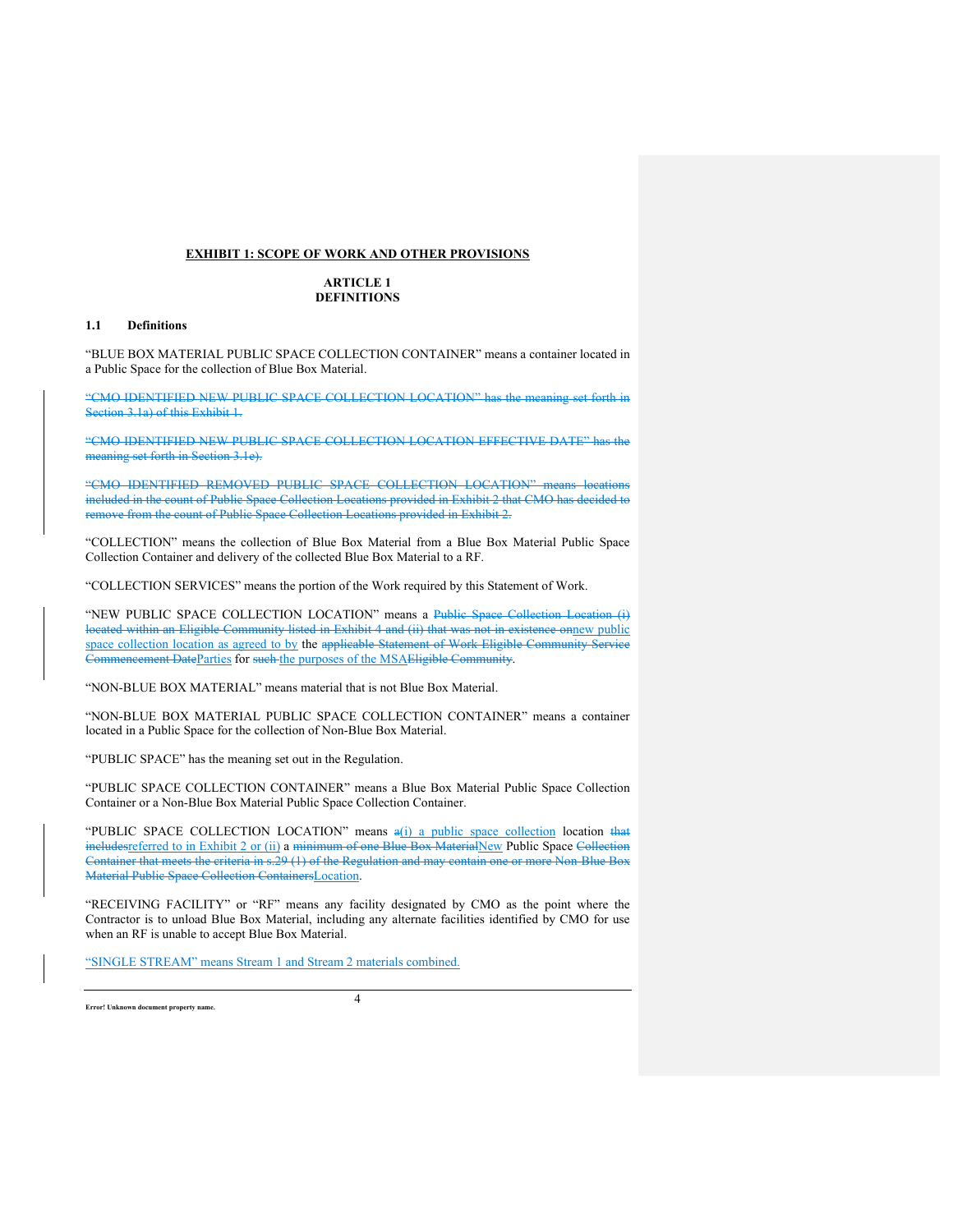"SOW TERM" has the meaning set out in Section 3 of this Statement of Work.

"STATEMENT OF WORK EFFECTIVE DATE" has the meaning set out in the recitals to this Statement of Work.

"STREAM 1" has the meaning set out in Section 3.2(f)(i) of Exhibit 1 to this Statement of Work.

"STREAM 2" has the meaning set out in Section 3.2(f)(ii) of Exhibit 1 to this Statement of Work.

"TRANSITION DATE" means the transition date for an Eligible Community set forth in the document of the (Ontario) Ministry of Environment, Conservation and Parks entitled "Blue Box Transition Schedule" and dated June 1, 2021.

"VALUATION TYPE" or "VALTYPE" means the source of Blue Box Material including single-family residences, multi-family residences, long-term care homes, retirement homes, schools, depots and public space. The ValType willshall be recorded on weighscale tickets at  $\frac{a}{n}$ RF.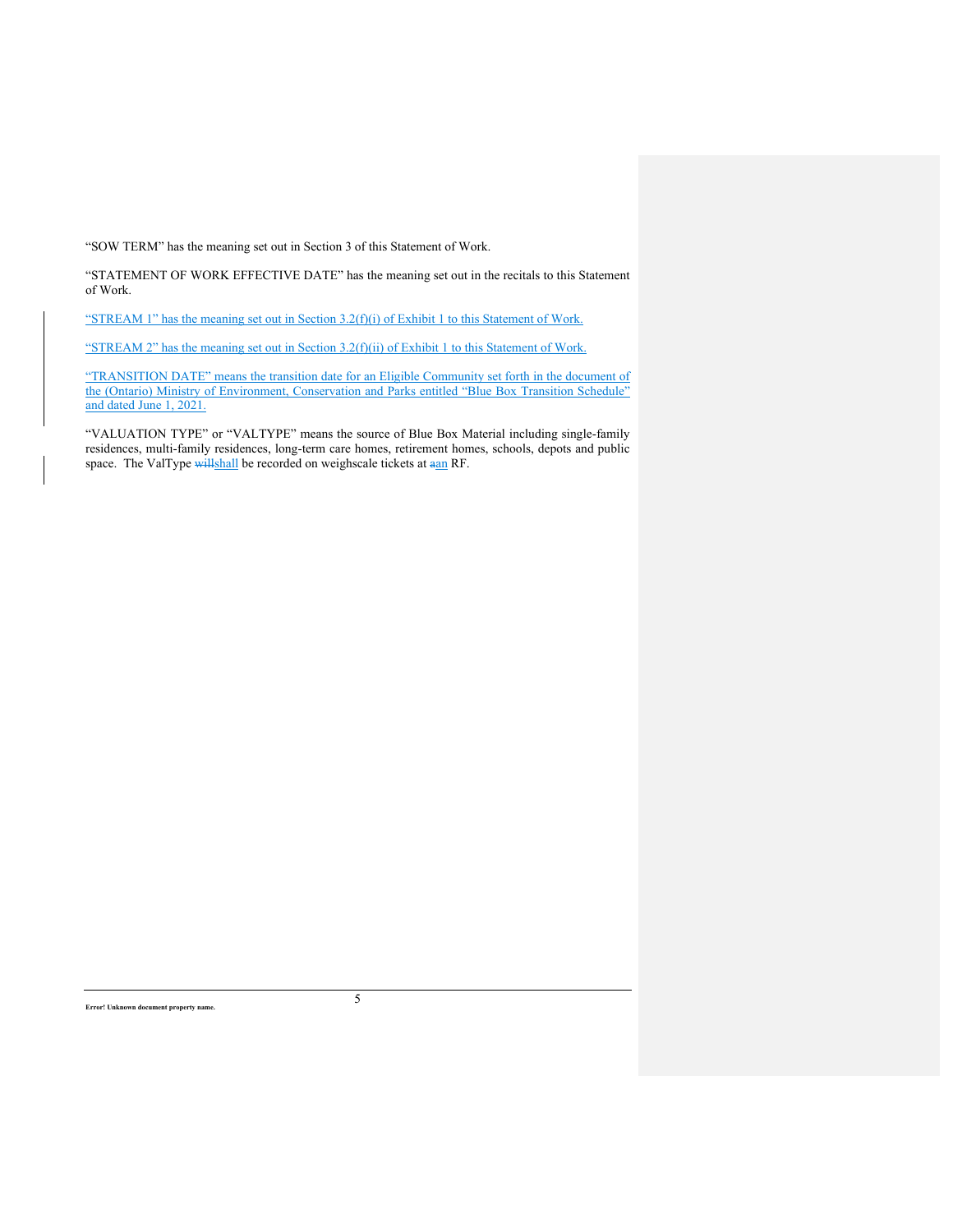## **ARTICLE 2 SCOPE OF COLLECTION SERVICES**

## **2.1 Scope of Collection Services**

- (a) The Contractor shall provide Collection Services, including picking up, sorting as re Collection Vehicle compacting to thea maximum specified compaction rate agreed by the Parties, hauling of material to a RF and unloading by material stream for Blue Box Material from all **Blue Box Material Public Space Collection Locations**Containers, in a manner that meets or exceeds the Eligible Communitiesstandard, level, scope and quality of collection services the Blue Box Material Public Space Collection Container (or, for a Blue Box Material Public Space Collection Container in a New Public Space Collection Location, a similar Blue Box Material Public Space Collection Container) received immediately prior to the Transition Date and complies with the terms of the MSA.
- (b) Without limiting the generality of the foregoing, the Collection Services shall meet the applicable requirements of the Regulation, including Sections 29 and 30.
- $(\theta)(c)$  The Contractor shall retain responsibility for, and control of, Blue Box Material from a Public Space, including a Blue Box Material Public Space Collection LocationContainer, through to delivery to thean RF. Should Blue Box Material be lost or damaged during the act of collection and transport to the RF, the value of same shall be the responsibility of the Contractor. CMO will determine the value of such lost or damaged Blue Box Material and will deduct the value from payments due to the Contractor.
- $\left(\frac{c}{d}\right)$  CMO shall not be obligated to join or instigate litigation to protect the right of the Contractor. The Contractor may independently enforce its rights under this Statement of Work against third party violators, including but not limited to seeking injunctive relief.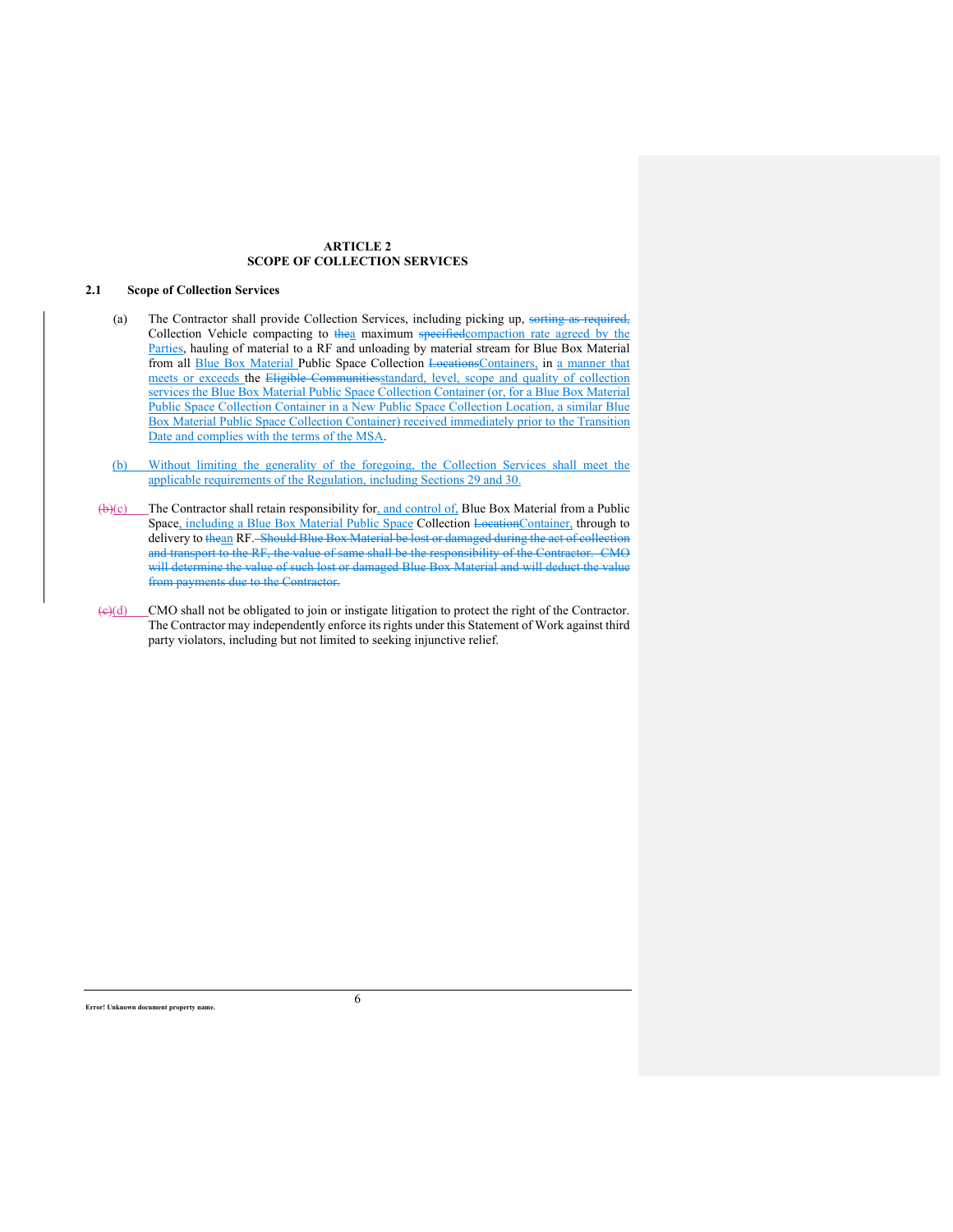## **ARTICLE 3 SERVICE PROVISION**

#### **3.1 Addition or DeletionRemoval of Public Space Collection Locations**

- Contactor, upon thirty (30) calendar days' written notice by CMO, shall provide Collection Services to any New Public Space Collection Locations identified by CMO (collectively, "CMO Identified New Public Space Collection Locations"), in accordance with the provisions of the MSA at the applicable Unit Price set forth in this Statement of Work. The Contractor shall have contingency capacity to manage all additional Public Space Collection Locations without any delays in delivery of Collection Services to additional Public Space Collection Locations. Exhibit 2 shall be revised by CMO and the Contractor to reflect CMO Identified New Public Space Collection Location
- (b) At least fourteen (14) calendar days prior to the start of each Quarter, the Contractor shall provide CMO with the following information in respect of each Eligible Community listed in Exhibit 4 (for CMO's review and acceptance):
	- (i) addresses and container types of proposed New Public Space Collection Locations;
	- (ii) addresses and container types of Public Space Collection Locations proposed to be removed; and
	- (iii) proposed amendments to Exhibit 2 to give effect to the matters provided for in Sections 3.1b)i) and 3.1b)ii).
- (c) The Parties shall meet to review and discuss the information provided by the Contractor pursuant to Section 3.1b) within five (5) Business Days of CMO's receipt of such information. To the extent CMO agrees with the Contractor's proposed New Public Space Locations and Public Space Collection Locations proposed to be removed, Exhibit 2 shall be revised to reflect such CMO Identified New Public Space Collection Locations and CMO Identified Removed Public Space Collection Locations. To the extent the Parties do not agree, the Parties shall settle their disagreement using the dispute resolution process described in Section 7.8 of the MSA and the resolution of such dispute shall be reflected in amendments to Exhibit 2.
- (d) CMO, at any time, may designate a Public Space Collection Location to be an CMO Identified Removed Public Space Collection Location by Change Directive and such Change Directive shall include the necessary amendments to Exhibit 2.
- (e) The Work for CMO Identified New Public Space Collection Locations, and the payment for such Work, shall begin on the effective date provided in the written notice ("CMO Identified New Public Space Collection Location Effective Date") pursuant to Section 3.1a).
- **(f)** For an CMO Identified Removed Public Space Collection Locations, payment shall cease as provided for in the Change Directive referred to in Section 3.1d) or in the Quarter immediately subsequent to the Quarter in which the Contractor provided the information pursuant to Section 3.1b).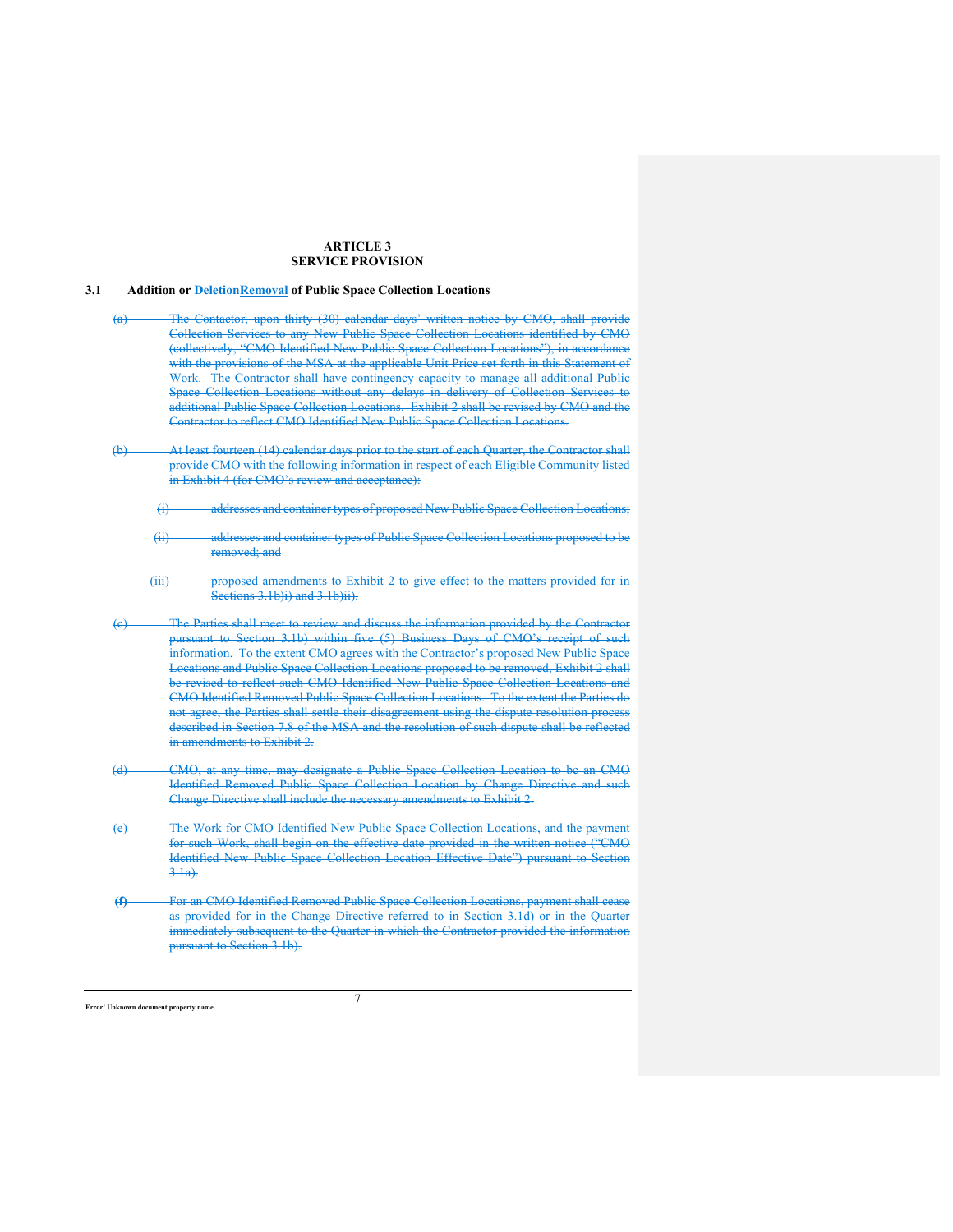- (g) New Public Space Collection Locations shall receive the same containers used by similar Public Space Collection Locations in the applicable Eligible Community.
- The Contractor will remove containers from an CMO Identified Removed Public Space Collection Location when Collection Services cease.

#### **3.2 Collection Vehicles**

- (a) The Contractor shall always provide enough Collection Vehicles. The Collection Vehicles will be properly maintained and equipped to provide the level of services specified in or required by the MSA.
- (b) Without limiting the generality of any other provision in the MSA, the Contractor shall provide the required number of Collection Vehicles to perform the Work for the Eligible Communities listed in Exhibit 4 and such Collection Vehicles shall be dedicated to, and solely used for, the Work for the Eligible Communities listed in Exhibit 4. The Collection Vehicles shall have a fully enclosed body of sufficient capacity and strength, capable of loading, compacting and mechanically unloading all Blue Box Material, and designed to contain any debris and liquid from the Blue Box Material. The body of Collection Vehicles shall be mounted on an adequate truck chassis. Collection Vehicles that are split-body trucks must ensure there is no opportunity for cross-contamination of the two streams. [NTD: revise if Contractor is collecting a single stream.]
- Under no circumstances shall Collection Vehicles used in carrying out the Work under this Statement of Work engage in collection of Blue Box Material from any source that is not a Blue Box Material Public Space Collection Container.
- (d) Compaction on the Collection Vehicles shall not exceed a ratio of 2.5:1, including on either compartment of split body trucks.
- Collection Vehicles must be equipped with a GPS tracking system that has a web-based interface capable of allowing CMO to track Collection Vehicles via a website, all as approved by CMO, and the Contractor shall comply with the requirements in Exhibit 6 Sample Automated Vehicle Locator System Minimum Specifications for Collection Vehicles. The Contractor will notify CMO no later than thirty (30) calendar days after the Statement of Work Effective Date, of the type of GPS tracking system and software proposed to be used in the Contractor's Collection Vehicles. The system must be approved by CMO prior to the commencement of Work at the first Statement of Work Eligible Community Service Commencement Date in this Statement of Work and be fully functional at that time.
- (f) All Collection Vehicles shall be painted the corporate colour of the Contractor or approved Subcontractor undertaking the Work.
- (g) A permanent numbering system and the Contractor's, or a Subcontractor's, company name will be stencilled on the cab of all Collection Vehicles to accommodate the neces tracking system for vehicles entering a RF.
- (h) In the event of Collection Vehicle breakdown, the Contractor will supply, at its expense and without any unreasonable delay, sufficient alternative Collection Vehicles to complete the required Work.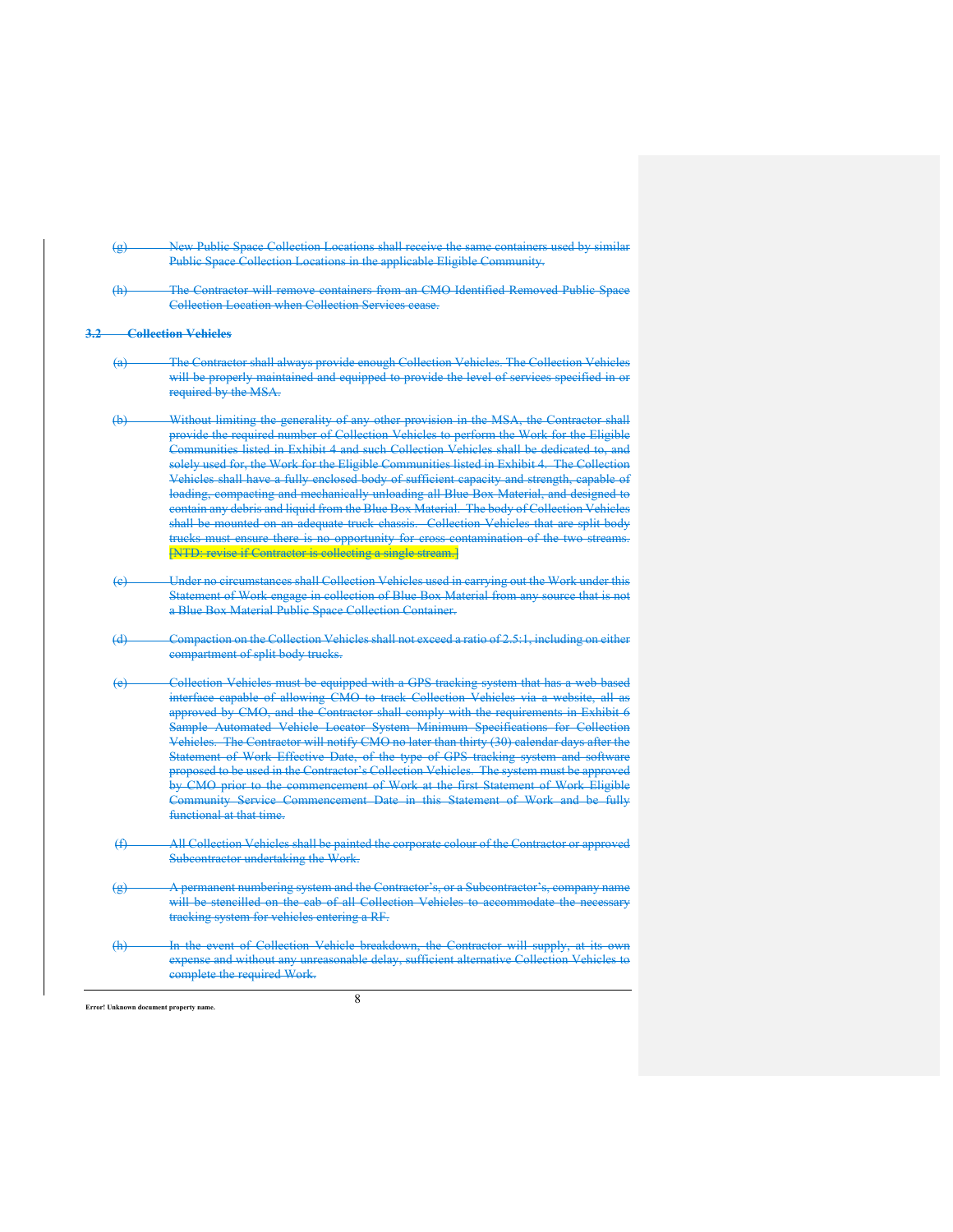- (i) CMO may require the Contractor at any time after the Statement of Work Effective Date to increase the number of Collection Vehicles dedicated to the performance of this Statement of Work to ensure that Blue Box Material Public Space Collection Containers are not being utilized because Non-Blue Box Material Public Space Collection Containers are overfilled. For clarity, any additional vehicles will be required to meet all requirements for Collection Vehicles under the MSA.
- (j) The Contractor shall keep the side body panels of all Collection Vehicles used for this Statement of Work free of advertising. CMO may require the Contractor to post signs or logos proclaiming messages of public interest as approved by CMO or to promote any aspect of the Collection Services being delivered by CMO on the side body panels of any Collection Vehicle. Any such signage or logos shall be provided by CMO and installed by the Contractor at no cost to CMO.
- (k) The Contractor will ensure that all Collection Vehicles are washed with a proper cleaning solution and that all Collection Vehicles are disinfected inside and out on a weekly basis.
- (l) The Contractor will not allow or cause any Collection Vehicles to be loaded beyond the legal limits as specified in the manufacturer's specifications, (Ontario) Highway Traffic Act or in any other Applicable Law. The Contractor will be responsible for all consequences of Collection Vehicle overloading.
- Where in the opinion of CMO, Collection Vehicles used by the Contractor are causing or are likely to cause damage to any public or private property or roadway, CMO may direct the Contractor to make changes or substitutions for such Collection Vehicles at the Contractor's own expense.
- (n) Prior to the Statement of Work Effective Date, the Contractor will obtain and pay for all permits or licenses necessary to perform the Work required by this Statement of Work in accordance with all Applicable Law. The Contractor shall maintain all such licenses and permits throughout the SoW Term and shall provide copies to CMO forthwith upon request.
- (o) In addition to all legally required safety equipment, all Collection Vehicles shall be equipped with Ontario Ministry of Transportation approved back up alert signals, a flashing amber caution light mounted on the rear, and a two-way radio.
- **(p)** The Contractor shall ensure that all Collection Vehicles are equipped with a broom, shovel, and supply of absorbent agents for the purpose of cleaning up any spills and safely disposing of all spilled liquid or debris. The Contractor will immediately clean up all spills of liquid or debris, at its own expense, and notify CMO within two (2) hours for regular spills, including Blue Box Material, and one (1) hour for spills of pollutants, including hydraulic oil, engine oil and any other type of oil or fuel. Contractor will keep and complete records of each occurrence of spillage and of its clean up, including photographs, and will make such records available to CMO on request, and if requested by CMO, as part of a regular report to be delivered with such frequency as requested by CMO (but not more frequently than weekly). Contractor expressly acknowledges it is solely responsible for any violations of Applicable Law that may result from such spillage. The Contractor shall pay all costs related to such clean up and safe disposal.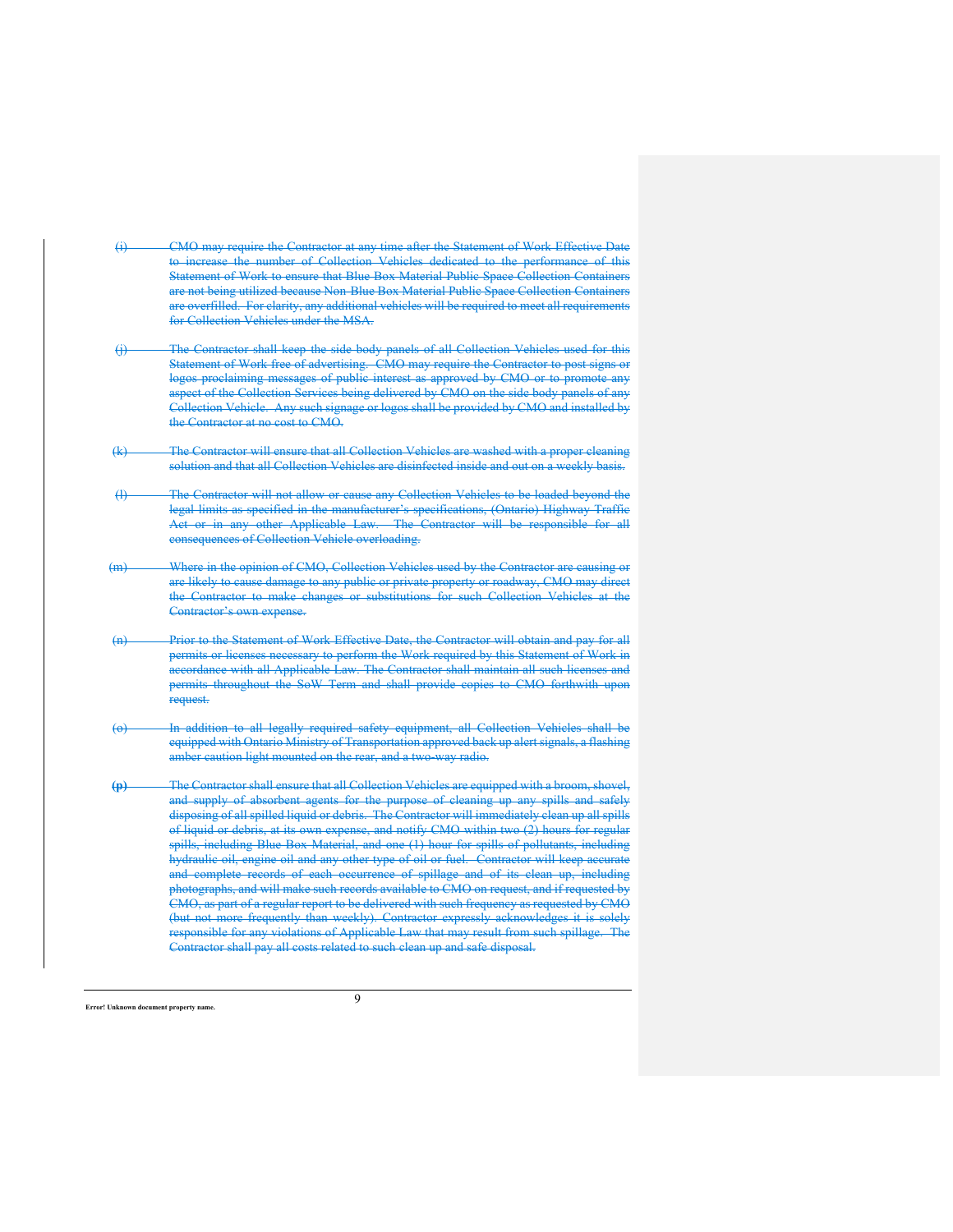- (q) Without limiting Section 3.2r) of this Exhibit 1, any discharge of liquid hazardous was or oils that may occur will be promptly cleaned up and removed by Contractor and will be remediated by Contractor at its sole expense. Contractor will comply with all Applicable Laws in respect of ground water or drainage systems safety and standards. In the event of a spill or the disposal of pollutants and spill clean up materials, the Contractor shall immediately notify the Ministry of the Environment, Conservation and Parks (MECP) Spills Action Centre (SAC) at Toll-free: 1-800-268-6060 (24 hrs).
- Collection Vehicles shall be equipped to protect workers from any pinch point during the packing cycle operation. An Ontario Ministry of Labour approved system shall be installed and permanently maintained on all Collection Vehicles.
- The Contractor shall be responsible for maintenance, repair and all other costs of the Collection Vehicles, including, but not limited to fuel, licensing, insurance, washing and storage. The Contractor is obliged to maintain Collection Vehicles in good order. Where, in the opinion of CMO, the condition of any Collection Vehicle is not considered safe for use, the Contractor will, upon the written order of CMO, carry out the Work without the use of such Collection Vehicles and no allowance will be made to the Contractor resulting from such restriction. The Contractor shall provide a replacement Collection Vehicle meeting safety standards as outlined herein and the other requirements of the MSA.
- (t) The Contractor will maintain sufficient spare Collection Vehicles for use in the event of Collection Vehicle breakdown. Spare Collection Vehicles may not be older than eleven (11) years at any time during the SoW Term and shall be maintained by the Contractor in accordance with the requirements of the MSA. Spare Collection Vehicles may not be utilized for more than seventy-five (75) calendar days in any year other than the final year of the SoW Term.
- (u) Prior to commencement of the Work under this Statement of Work, the Contractor will provide CMO with documentation showing that the spare Collection Vehicles have been maintained to all regulated safety standards and the other requirements of the MSA.
- The Contractor must hold a valid Commercial Vehicle Operator's Registration (CVOR) and must keep the CVOR in good standing throughout the SoW Term. The Contractor shall provide a copy of the CVOR and a current CVOR abstract:

(i) within fourteen (14) calendar days after the Statement of Work Effective Date;

(ii) annually for the SoW Term; and

(iii) immediately upon any change to the Contractor's CVOR safety rating.

For all Collection Vehicles, within fourteen (14) calendar days of the Statement of Work Effective Date and annually for the SoW Term, the Contractor must demonstrate:

(i) compliance with the Regulation 199, under the Ontario Highway Traffic Act, R.S.O. 1990, c. H.8.

(ii) periodic mandatory commercial vehicle inspections; and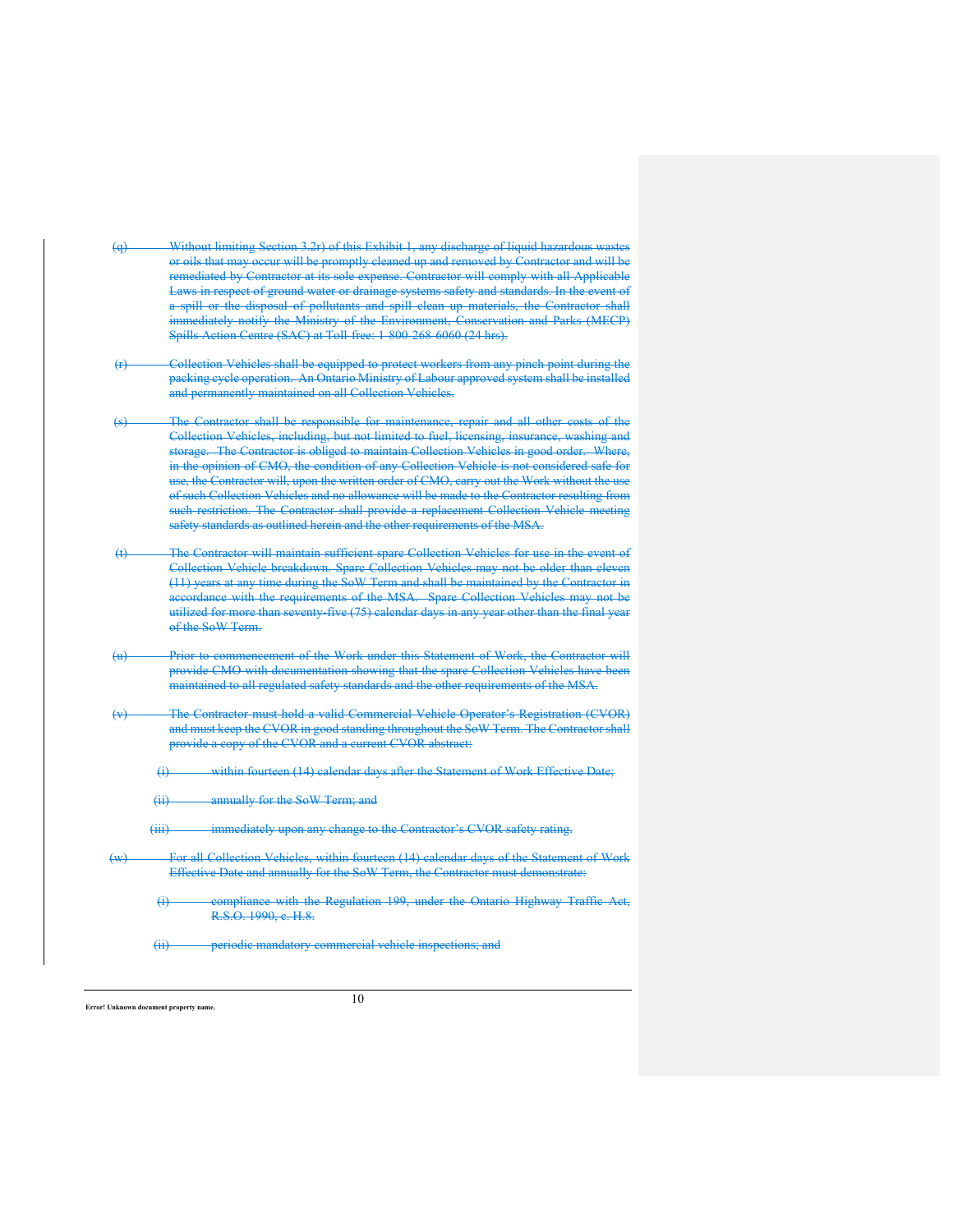(iii) operation and maintenance in accordance with the current and projected standards of the Ontario Ministry of Transportation.

For all Collection Vehicles used in the performance of Work, within fourteen (14) calendar days after the Statement of Work Effective Date and annually for the SoW Term, the Contactor will supply to CMO vehicle identification numbers, license plate numbers, age and ownership information. Should any Collection Vehicle breakdown occur during performance of the Work, the Contractor shall immediately notify CMO of the Collection Vehicle identification number and license plate number of the replacement Collection Vehicle where a Collection Vehicle other than a Collection Vehicle already reported to CMO is being used.

For all Collection Vehicles operators used in the performance of Work, within fourteen (14) calendar days after the Statement of Work Effective Date and annually for the SoW Term, the Contactor will supply to CMO names, licence numbers (confirming a minimum of a Class DZ licence), driver abstracts (current to within three (3) months) and evidence of compliance with Ontario Ministry of Transportation regulations, as applicable, for operator training and Equipment operation.

Collection Vehicles will utilize a unique identifier (e.g., a QR code) assigned by CMO.

Should any Collection Vehicles or Collection Vehicle operators' information, reported pursuant to Sections 3.2u) through 3.2x) of this Exhibit 1, change during performance of the Work, the Contractor shall immediately notify CMO of the change and provide updated information.

CMO and the Contractor may add New Public Space Collection Locations or remove existing Public Space Collection Locations, and make related revisions to Exhibit 2, by Change Order, pursuant to Section 8.8 of the MSA.

#### **3.33.2 Blue Box Material to be Collected**

- (a) The Contractor will collect Blue Box Material from Blue Box Material Public Space Collection LocationsContainers in the Eligible Communities, including those in the Public Space Collection Locations in the Eligible Communities listed in Exhibit 2.
- (b) The Contractor will not scavenge or permit any person (including its employees) or Subcontractors to scavenge, any Blue Box Material during Contractor's performance of the Work.
- (c) Collected Blue Box Material may not contain more than twenty percent (20%) by weightThe Contractor will use best efforts to reduce the quantity of Non-Blue Box Material-in collected Blue Box Material delivered to the RF will consist of to no more than twenty percent (20%) by weight of Non-Blue Box Material. Collection Vehicle loads exceeding twenty percent (20%) by weight of Non-Blue Box Material may be subject to rejection by the RF.
- (d) If the average amount of Non-Blue Box Material collected from Blue Box Material Public Space Collection LocationsContainers in an Eligible Community in any rolling six (6) month period exceeds twenty percent  $(20\frac{9}{22})\frac{6}{20}$  the Contractor will, within ninety (90) calendar days, prepare and submit to CMO for approval a remediationa plan designed to reduce the amountthat includes identification of sources of Non-Blue Box Material and strategies and supporting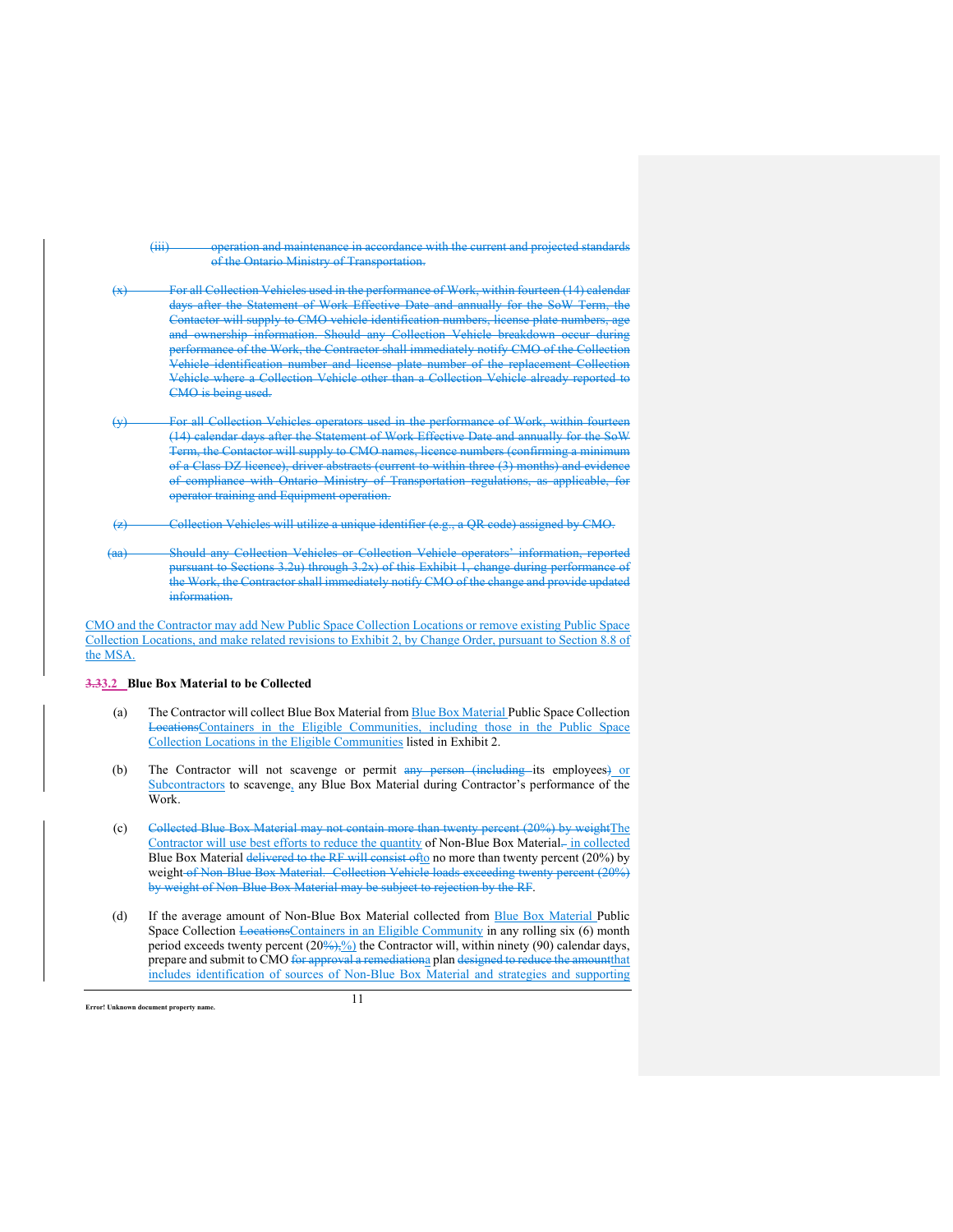measures to mitigate the amounts of Non-Blue Box Material-below twenty percent (20%). Following approval of the remediation plan by CMO, Contractor will execute the plan.. The Contractor will implement the plan and provide monthlyquarterly reporting to CMO detailing the progress and outcomes of the remediation-plan. If improvement does not occur within ninety (90) calendar days after the start of the plan execution, the Contractor will work with CMO to establish additional changes and to adopt best practices recommended by CMO.

- (e) The Contractor may not collect, and collected Blue Box Material may not contain, any packaging containing hazardous or special waste.
- (f) Blue Box Material is to be collected from Blue Box Material Public Space Collection Containers, including those in the Public Space Collection Locations in the Eligible Communities listed in Exhibit  $2$ , in two streams as follows (as such terms are generally described in Exhibit 3): **[NTD: revise if Contractor is collecting a single stream.]**
	- (i) Stream 1 Paper Products and the following types of Paper Packaging:
		- paper laminates
		- kraft paper carry-out bags
		- kraft paper non-laminated
		- corrugated cardboard
		- boxboard and other paper packaging
	- (ii) Stream 2 Plastic Packaging, Metal Packaging, Glass Packaging and the following types of Paper Packaging:
		- gable top containers
		- aseptic containers
- (MO reserves the right to add to or delete materials from the list of Blue Box collected from time to time or as mandated by changes to legislation.
- (h) The quantities collected will be significantly affected by seasonal fluctuations (e.g. quantities of containers can be expected in the summer months).

#### **3.43.3 Public Space Collection Containers**

- Contractor acknowledges that in performing the Collection Services the types containers described in Exhibit 2 are being utilized at the applicable Public Space Collection Location.
- (b) The Contractor shall return all emptied Blue Box Material Public Space Collection Containers to the location from which they were retrieved for Collection, provided that under no circumstances shall they be returned to the traveled portion of any road, path or sidewalk. Care shall be used not to damage any collection containers during Collection. The Contractor shall replace any Public Space Collection Containers damaged during the act of Collection within one (1) Business Day.

CMO, at any time, may direct the Contractor to affix signage provided by the Administer to a Public Space Collection Container or post signage at a Public Space Collection Location. The Contractor shall affix or post such signage, as directed, within thirty (30) calendar days.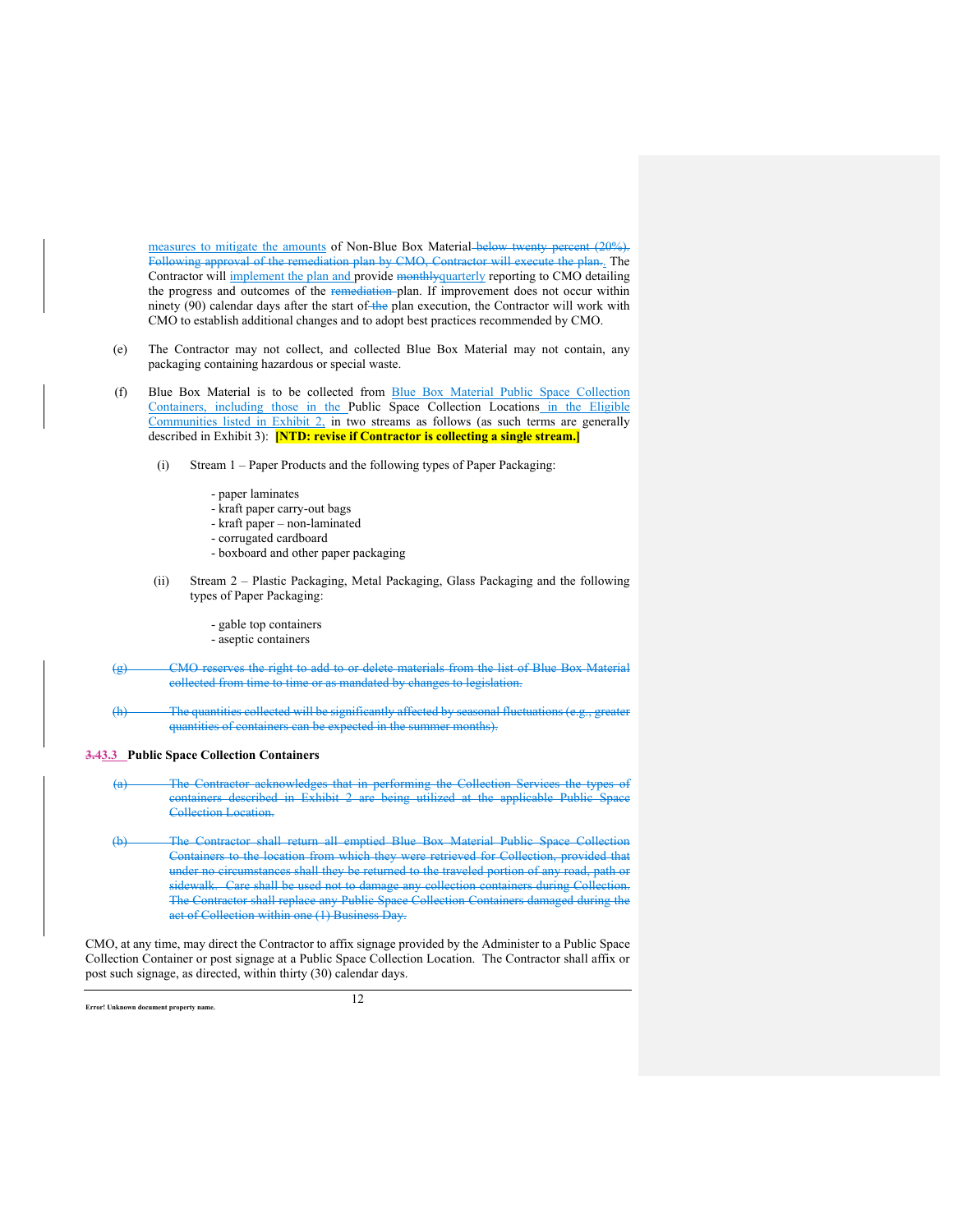## **3.53.4 Unloading Blue Box Material**

- (a) The locations of the RFs for each Eligible Community will be provided by CMO no later than ninety (90) calendar days prior to the Statement of Work Eligible Community Service Commencement Date for the Eligible Community.
- (b) Contractor will deliver all collected Blue Box Material to the RF identified by CMO. The Contractor will not release Blue Box Material to anyone other than the RF or dispose of any collected Blue Box Material without prior written authorization from CMO.
- (c) Delivery to aan RF shall adhere to the following steps:
	- (i) The inbound Collection Vehicle shall pass over the weighscale without exception. The operator of the Collection Vehicle must provide information such that a weighscale ticket with all required data can be generated;
	- (ii) The Collection Vehicle shall go to the designated tipping floor area of the RF. Each of the fibres and containers must be deposited into the appropriate tipping floor area. A Collection Vehicle operator must take instruction from the tipping floor supervisor and only empty when permitted;
	- (iii) Selected Collection Vehicles will be directed to return to the weighscale after emptying the first compartment to get a split weight (estimated 10% of Collection Vehicles by Eligible Community will be directed to split weigh). After split weighing, a Collection Vehicle will return to the tipping floor area for the second compartment and empty the contents of the Collection Vehicle. The Collection Vehicle will then return to the weighscale to obtain a tare weight;
	- (iv) The Collection Vehicle must empty the fibre and container compartments on every trip to the RF. The Collection Vehicle operator must ensure each compartment is completely emptied before moving to the next tipping floor area and before leaving the property. The Collection Vehicle operator shall not clean out the Collection Vehicle in a manner that causes or may cause fibre materials to be commingled with containers or vice versa;
	- (v) If the Collection Vehicle experiences a bulkhead failure, the Collection Vehicle operator shall work with the tipping floor supervisor to separate the two streams; **[NTD: revise if Contractor is collecting a single stream.]**
	- (vi) Every Collection Vehicle must have a tare weight taken once every two months without exception. To alleviate the potential for backup and delays on the weighscale, tare weight timing will be staggered; and
	- (vii) In the event  $a_{n}$  RF is unable to accept Blue Box Material from a Collection Vehicle, the Contractor shall immediately notify CMO and the Collection Vehicle shall proceed to another RF as directed by CMO. Any costs incurred by the Contractor in delivering Blue Box Material to another RF are the responsibility of the Contractor.
- (d) The Collection Vehicle operators shall comply with all requirementsoperational protocol and procedures of thean RF.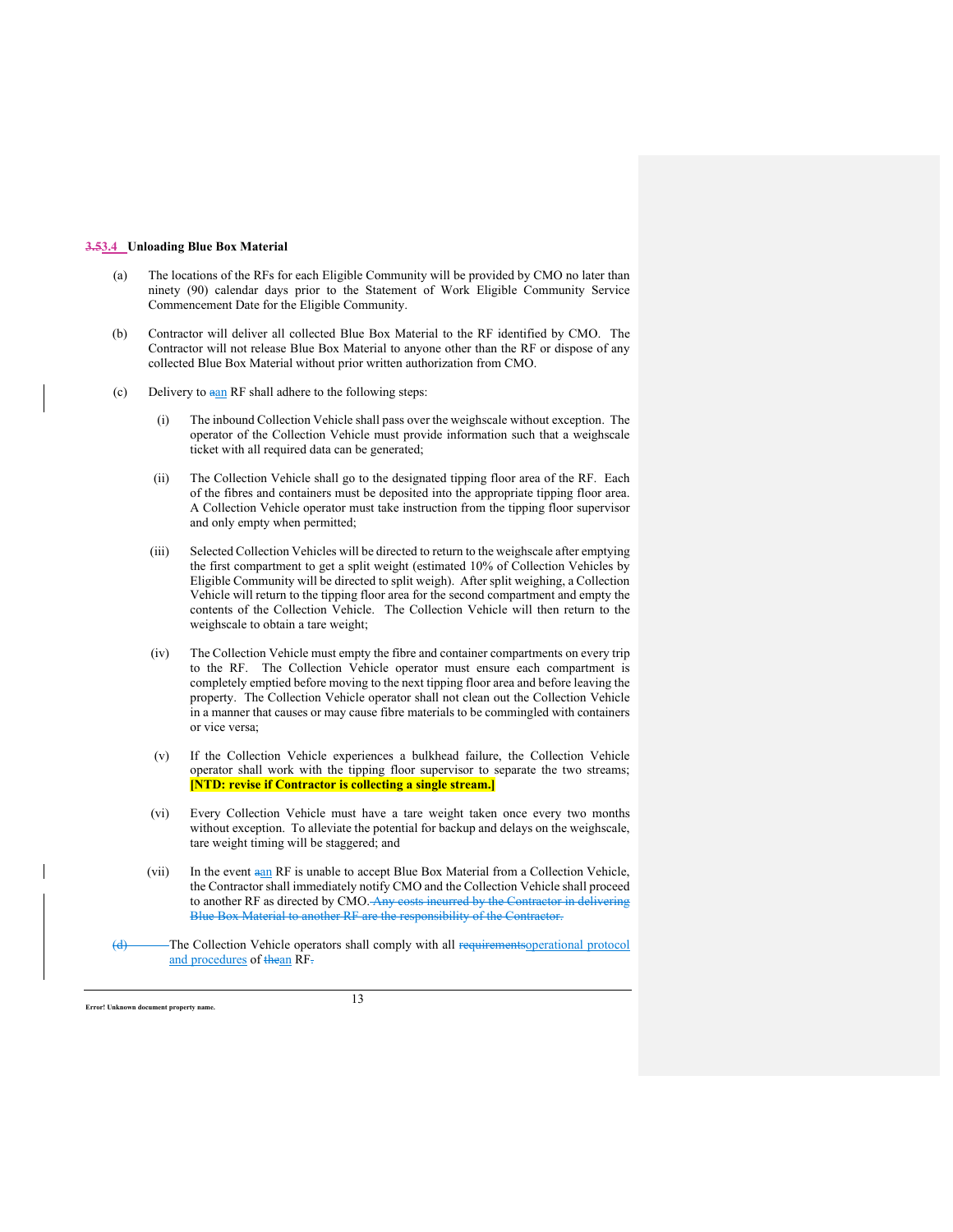## **3.6 Inspections**

| $\left(\mathbf{a}\right)$ |                               | The Contractor is responsible for ensuring the following:                                                                                                                                                                                                                                                                                                                                                      |
|---------------------------|-------------------------------|----------------------------------------------------------------------------------------------------------------------------------------------------------------------------------------------------------------------------------------------------------------------------------------------------------------------------------------------------------------------------------------------------------------|
| $\bigoplus$               |                               | One hundred percent (100%) during unloading of Blue Box Material has been collected in the<br>manner required by the MSA and this Statement of Work;.                                                                                                                                                                                                                                                          |
|                           | $\leftrightarrow$             | All collection containers are being returned to their correct location;                                                                                                                                                                                                                                                                                                                                        |
|                           | (ii)                          | Employees are wearing appropriate safety equipment and otherwise observing all<br>applicable occupational health and safety laws;                                                                                                                                                                                                                                                                              |
|                           | $\overline{(\overline{iii})}$ | Collection Vehicles are not speeding, obeying all traffic laws, and being operated<br>in accordance with Applicable Law;                                                                                                                                                                                                                                                                                       |
|                           | f(x)                          | Claims of damage to containers are resolved within one (1) Business Day;                                                                                                                                                                                                                                                                                                                                       |
|                           | $\leftrightarrow$             | Claims of damage to property (other than containers) are resolved within thirty<br>(30) calendar days; and                                                                                                                                                                                                                                                                                                     |
|                           | $\leftrightarrow$             | CMO is informed of all incidents, problems, complaints, and corrective actions<br>taken daily.                                                                                                                                                                                                                                                                                                                 |
| $\left(\mathrm{e}\right)$ |                               | The Contractor shall permit CMO to sample material delivered by Collection Vehicles to<br>a RF. The process will be as follows:                                                                                                                                                                                                                                                                                |
|                           | $\leftrightarrow$             | Each month, CMO will provide each RF with a list of Collection Vehicles by day,<br>time and Public Space Collection Location from which samples will be taken.                                                                                                                                                                                                                                                 |
|                           | $\overline{(+)}$              | The number of Collection Vehicles to be sampled will be pro-rated by the tonnage<br>of material being collected from each type of Public Space Collection Location.                                                                                                                                                                                                                                            |
|                           | $\overline{(\overline{iii})}$ | When a Collection Vehicle arrives at the RF, if it is identified as a Collection<br>Vehicle to be sampled, the weighscale operator will direct the Collection Vehicle<br>to a separate tipping area. At no time will one Collection Vehicle be required to<br>provide a sample of fibres and another of containers (i.e., only one material will be<br>sampled on any given date from one Collection Vehicle). |
|                           | (y)                           | The Collection Vehicle operator will carefully empty the contents into a pile such<br>that the material does not touch any other material on the tipping floor.                                                                                                                                                                                                                                                |
|                           | $\leftrightarrow$             | The Collection Vehicle operator will empty the other compartment onto the<br>appropriate area of the tipping floor.                                                                                                                                                                                                                                                                                            |
|                           | $(v_i)$                       | No Collection Vehicle will be asked to split weigh and be directed to take an audit<br>sample on the same inbound trip.                                                                                                                                                                                                                                                                                        |
| 3.7                       | <b>Customer Service</b>       |                                                                                                                                                                                                                                                                                                                                                                                                                |
| $\leftrightarrow$         |                               | The Contractor shall provide a dedicated, toll free telephone number for the public, which<br>must have the capability of transferring calls between the Contractor's telephone system                                                                                                                                                                                                                         |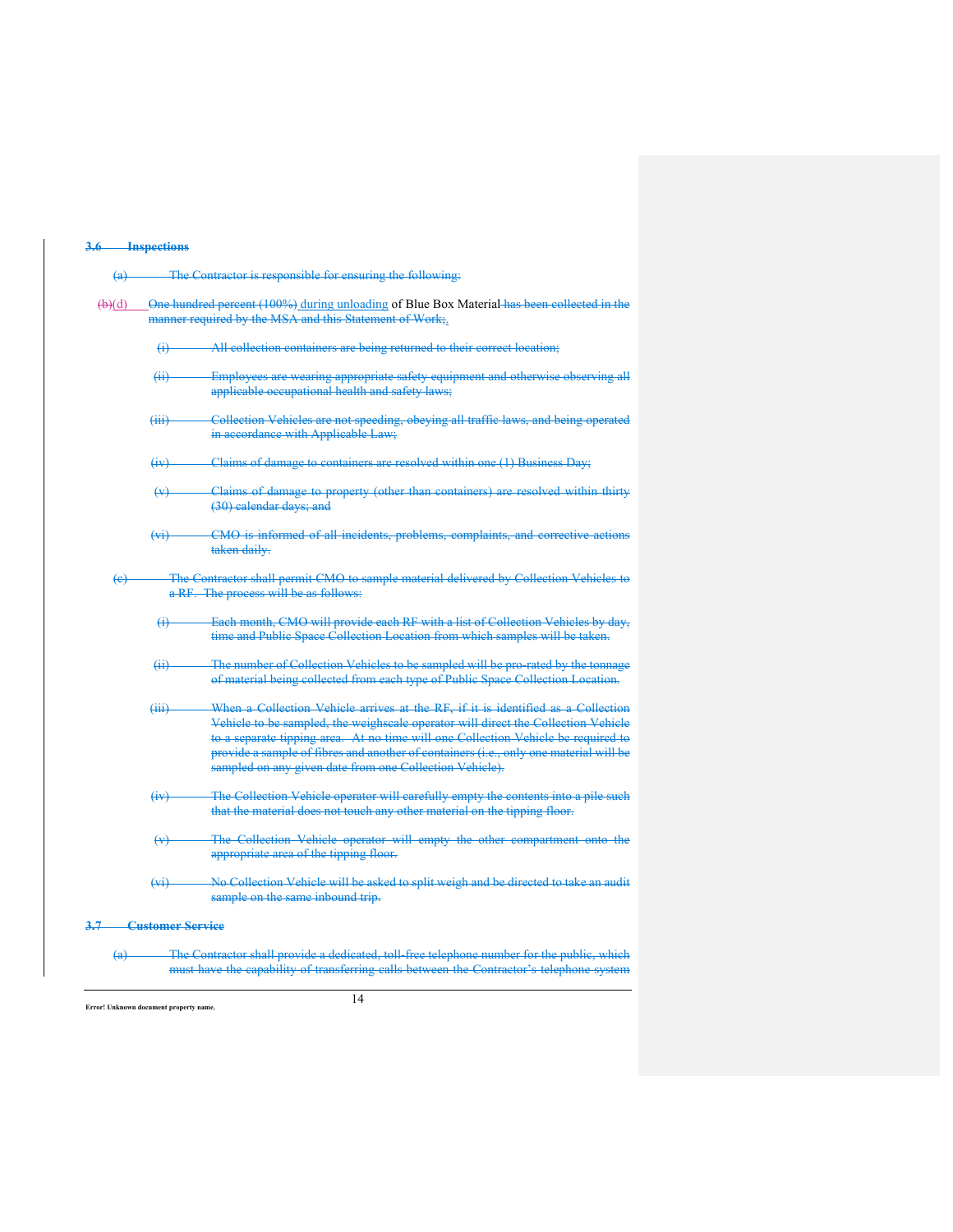and CMO's telephone system. The Contractor shall also provide CMO with contact information, including telephone numbers and email addresses, to facilitate communication between the Contractor, its supervisor, and CMO.

- (b) The Contractor shall maintain on all days when Work is performed, during the hours of 7:00 a.m. to 6:00 p.m., a call centre with sufficient staff and facilities, including a two-way radio and digital scanner, determined at the sole discretion of CMO, to receive, record and resolve complaints and inquiries from the public, Eligible Communities, and CMO via telephone, email and live-chat/instant messages. For each complaint or inquiry received, the Contractor shall create a record of the time and date received, the name of the person, a telephone number and/or email address, the nature of the complaint or inquiry and the corrective action to address each complaint.
- The Contractor shall investigate all complaints and answer all inquiries on the same day they are received by the call centre. A copy of the record for all complaints, inquiries and complaint resolutions, as described in Section 3.7b) of this Exhibit 1, shall be delivered to CMO substantially in the form provided in Exhibit 7.
- (d) The Contractor shall provide CMO with a copy of each claim for damage received, where damages have been sustained in relation to this Statement of Work, within two (2) Business Days of receipt of the claims and written confirmation that all claims for damage were resolved within thirty (30) calendar days of receipt.
- (e) At all times outside of the hours described in Section 3.7b) of this Exhibit 1, the Contractor shall maintain an employee designated as on-call to receive and respond to communications from CMO. The Contractor shall provide every on-call employee with a cellular telephone and email capability and shall provide contact information for on-call employees to CMO. An on-call employee shall respond to communications from CMO within fifteen (15) minutes of receiving the communication during the hours when Work is being performed and within thirty (30) minutes of the start of the next day when Work is performed if the communication is received outside of hours Work is being performed.
- (f) All issues, and any corrective actions, that come to the attention of supervisors, whether identified by other persons or independently by supervisors, shall be included in the reports prepared pursuant to Section 3.7c) of this Exhibit 1.
- (g) All non-routine issues that come to the attention of supervisors shall be included in the reports prepared pursuant to Section 3.7c) of this Exhibit 1 and reported to CMO within one (1) hour. The report shall include the proposed corrective action to be taken in response to the issue.
- (h) The Contractor shall act, and shall ensure that all persons involved in performing the Work act, courteously and appropriately at all times during the performance of the Work.

#### **3.8 Information**

CMO expressly disclaims any liability whatsoever from the Contractor's reliance or non-reliance on the data provided in this Statement of Work, including in Exhibit 2. The Contractor is responsible for his/her own due diligence, including determining staffing and Collection Vehicle requirements and the number and location of Public Space Collection Locations.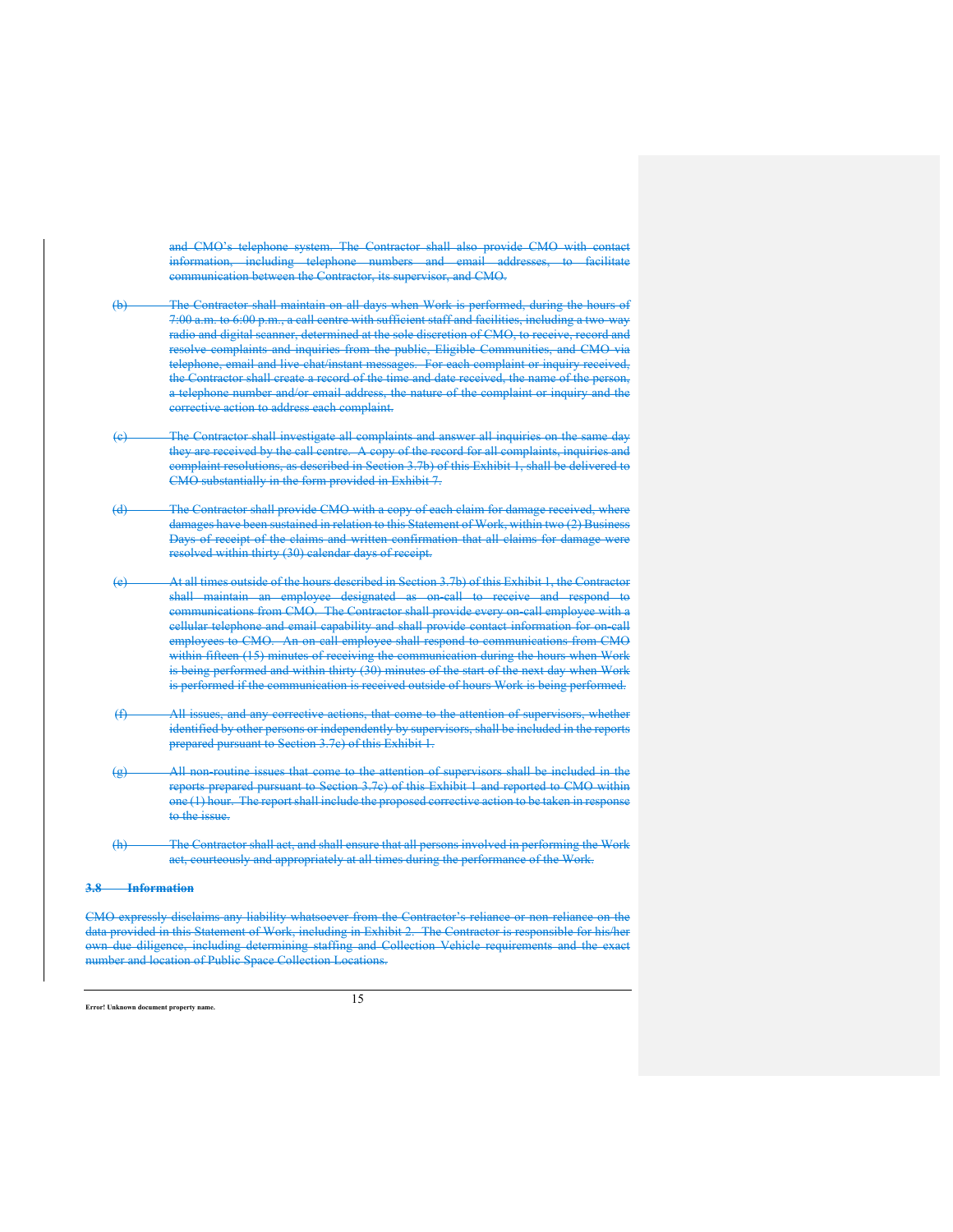#### **ARTICLE 4 RECORD KEEPING AND REPORTING REQUIREMENTS**

### **4.1 Record Keeping and Reporting Requirements**

- (a) The Collection Vehicle operator will provide the necessary information to the RF representative such that the following data may be collected for each inbound vehicle:
	- (i) Date and time;
	- (ii) Originating Eligible Community ID number;
	- (iii) Valtype as applicable to the load;
	- (iv) Blue Box Material onboard (e.g. Stream 1, Stream 2, or a singleSingle Stream material type);
	- (v) Contractor  $nameID$  number;
	- (vi) Truck Collection Vehicle number;
	- (vii) Scale ticket number;
	- (viii) Gross weight (tonnes);
	- (ix) Tare weight (tonnes, including by split load if applicable); and
	- (x) Net weight (tonnes; tonnes by compartment Stream 1, Stream 2, where splitweighing occurs).
- (b) The Contractor shall ensure that detailed records are kept for the Blue Box Material that is collected and delivered to a RF including a record of the number of Collection Vehicles emptied per day, the weight in metric tonnes of each load, and where the load was delivered such that a cross-correlation between RF records and Contractor records can be made.
- (c) Within sixty (60) calendar days of the end of a calendar year, the Contractor shall annually provide a report to CMO, in a form approved by CMO, outlining kilometres driven and fuel consumed by Collection Vehicles in the delivery of the Work under this Statement of Work. The report will be organized to display information by Collection Vehicle category and where Collection Vehicles are used for a specific Valtype the information for Collection Vehicles will be listed separately.
- (d) The Contractor shall, in addition to the records specified above, maintain, and provide to CMO, in a format acceptable to CMO, a monthly, summary report of Blue Box Material collected (by Eligible Community and by Public Space collection route within each Eligible Community) under this Statement of Work. This shall include , but not necessarily be limited to: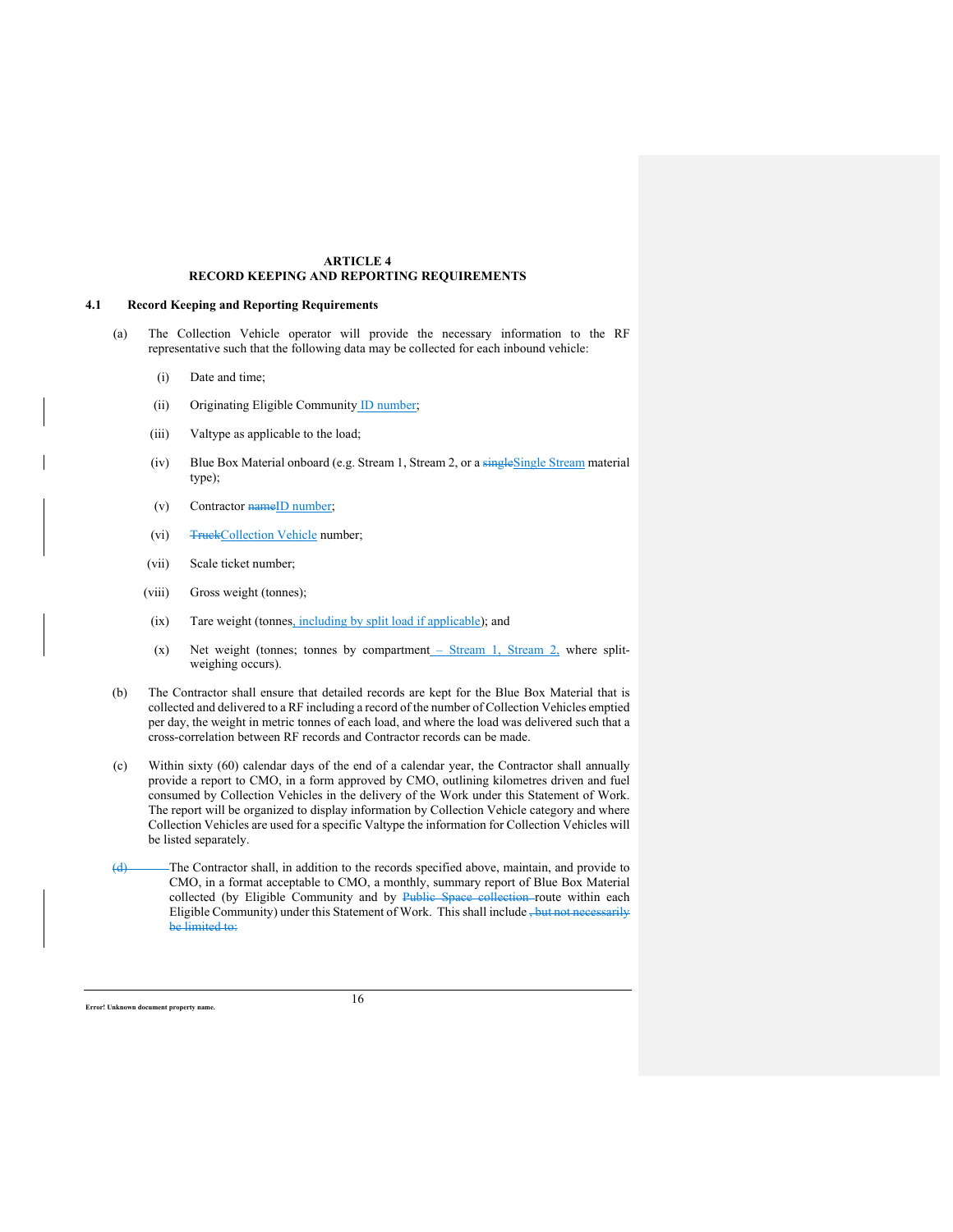(e)(d) Monthly Blue Box Material Collected Report: Collection summary by Valtype, weight of each eollection vehicleCollection Vehicle, material stream (weigh scale receipts must be maintained and made available in a format and manner as requested by CMO); and).

(i) Collection Not Made Reports: Public Space Collection Locations not serviced.

(e) For all Collection Vehicles that have automated vehicle location equipment, the Contractor shall ensure such equipment complies with the requirements specified in Exhibit 6.

## (f) The Contractor shall:

 $\overline{\phantom{a}}$ 

- (i) electronically transfer all Collection Data to CMO; and
- (ii) make all Collection Data available for transfer to, and access by, CMO,

via an Application Programming Interface or a web-based portal, in a format, and in accordance with other requirements, established by CMO.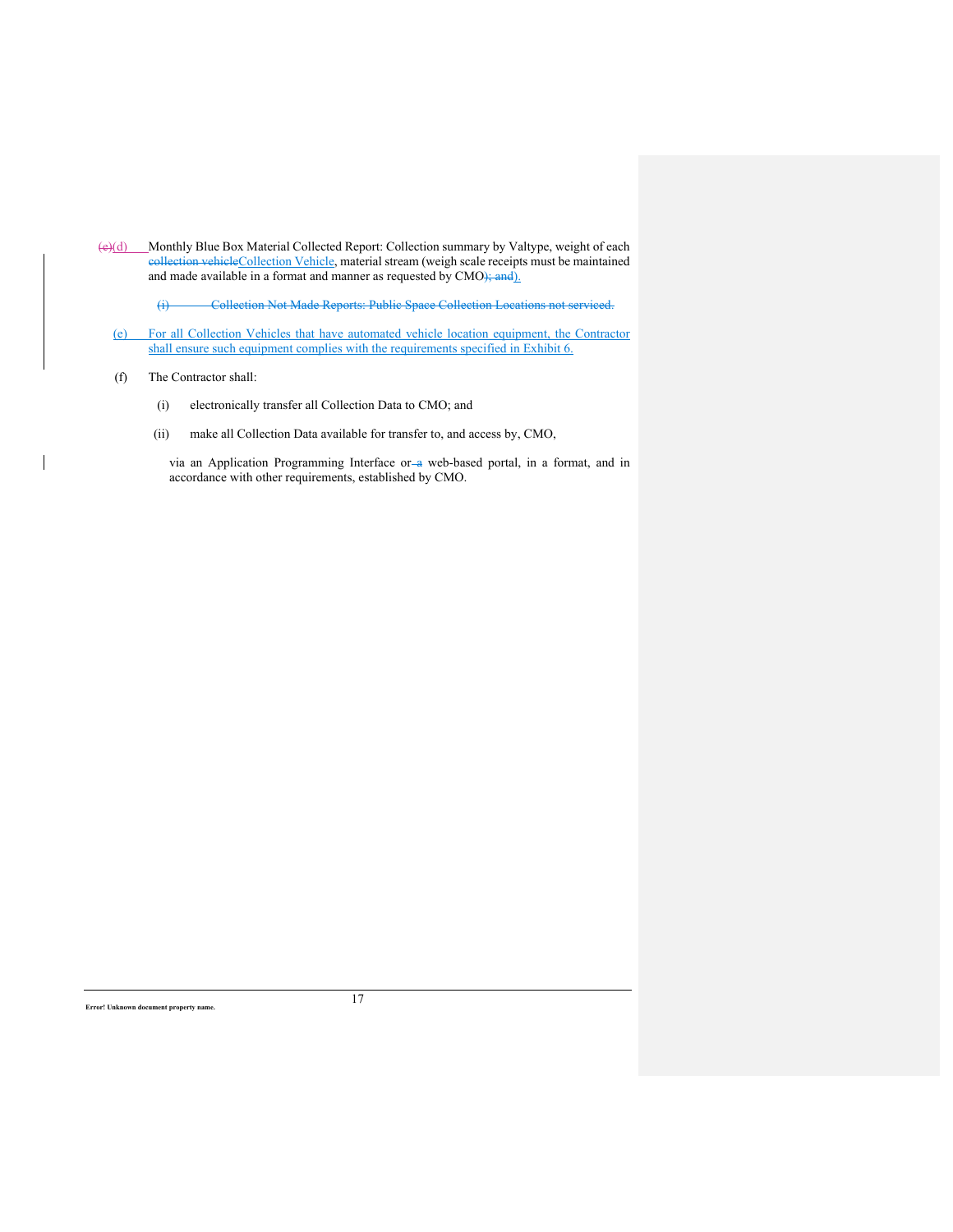## **ARTICLE 5 DOCUMENTATION AND PAYMENT**

## **5.1 Documentation and Payment**

- (a) Starting in the first calendar month after the Statement of Work Eligible Community Service Commencement Date for an Eligible Community, the Contractor shall submit to CMO a monthly work report for the Work performed in the prior calendar month for such Eligible Community. The monthly work report must be submitted within the first fourteen (14) calendar days after the start of the calendar month.
- (b) Each monthly work report submitted by the Contractor shall be in a form acceptable to CMO and, in accordance with Section 6.2c) of the MSA, shall include the following in respect of the period covered by the applicable monthly work report:
	- (i) Numbertotal number of Public Space Collection Locations serviced (Exhibit 2); ; and
	- (ii) Blue Box Material collection summary report that complies with the requirements of Section 4. $\frac{1}{d}$  of this Exhibit  $1_{\frac{1}{2}}$ .
	- (iii) Inquiries, issues, complaints, and corrective actions report (Exhibit 7); and
- (c) If requested by CMO, the Contractor shall provide Collection Vehicle weighscale records.
- (d) For clarity, the Contractor may only be paid for Work under this Statement of Work every three (3) calendar monthsmonth provided the Contractor has submitted monthly work reports in accordance with Section 5. $\frac{1}{a}$  of this Exhibit 1 for such three (3) calendar month period.
- (e) For greater certainty, except as expressly set out in the MSA there shall be no increase to the prices set out in the Statement of Work for any changes to the Contractor's responsibilities.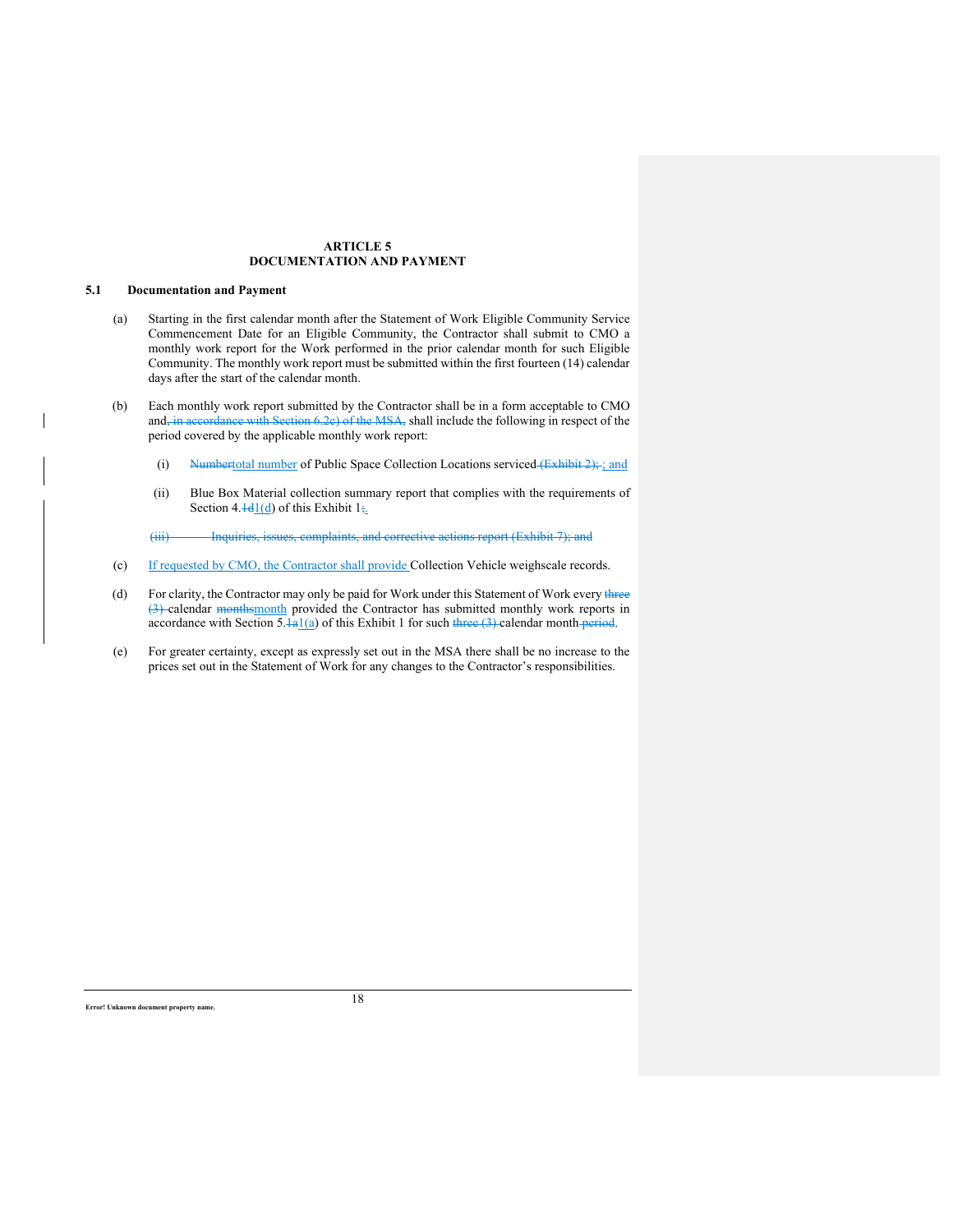### **Article 6 SERVICE LEVEL FAILURE CREDITS**

# **6.1 Service Level Failure Credits**

(a) In view of the difficulty of ascertaining the losses which CMO will suffer by reason of the occurrence of one of the infractions described in Table 6.1 (each an "Infraction"), it is hereby agreed upon, fixed and determined by the Parties hereto, as a genuine pre-estimate of the amount of service level failure credits required to compensate CMO for an Infraction, and not as a penalty; and CMO may deduct and retain the amounts of such service level failure credits out of the monies which may be due or become due to the Contractor under the MSA in accordance with Table 6.1 below:

**Table 6.1:** Service Level Failure Credits

| Ne-            | <b>Infraction</b>                                                                                                                                                                     | <b>Amount</b> | <b>Hnit</b>                                                                          |
|----------------|---------------------------------------------------------------------------------------------------------------------------------------------------------------------------------------|---------------|--------------------------------------------------------------------------------------|
| $\ddagger$     | Failure to replace containers properly within times specified<br>(Section 3.4(b) of this Exhibit 1)                                                                                   | \$500         | Per incident                                                                         |
| $\frac{2}{2}$  | Failure to behave courteously or appropriately (Section 3.7(h) of<br>this Exhibit 1)                                                                                                  | \$1,000       | Per incident                                                                         |
| $\frac{2}{2}$  | Failure to resolve a claim of damage to property (other than<br>eontainers) within thirty (30) calendar days (Section 3.6(a)(vi) of<br>this Exhibit 1)                                | \$1,000       | Per calendar day<br>after the 30th<br>ealendar dav<br>until the claim<br>is resolved |
| 4.             | Failure to submit a report within the required time (various<br>Sections of this Exhibit 1)                                                                                           | ممعه          | Per calendar day<br>until the report<br>is submitted                                 |
| $5 -$          | Submission of an inaccurate report (various Sections of this<br>Exhibit 1                                                                                                             | \$1,000       | Per inaccurate<br>report                                                             |
| 6.             | Failure to clean up spillage of pollutants, including oil and fuel,<br>within the time specified or promptly pay for clean up or disposal<br>eosts (Section 3.2(r) of this Exhibit 1) | \$5,000       | Per incident                                                                         |
| $7 -$          | Failure to clean up regular spills, including Blue Box Material<br>within the time specified (Section $3.2(r)$ of this Exhibit 1)                                                     | \$500         | Per incident                                                                         |
| $\mathbf{R}$ . | Failure to provide necessary information to weighscale operator at<br>RF to complete weighscale ticket (Section 3.5(c) of this Exhibit 1)                                             | \$500         | Per incident                                                                         |
| چو             | Failure to scale a Collection Vehicle in and out of a RF (Section<br>$3.5(e)$ of this Exhibit 1)                                                                                      | \$500         | Per incident                                                                         |
| 40.            | Failure to prevent material scavenging (Section 3.3(b) of this<br>Exhibit 1                                                                                                           | \$1,000       | Per incident                                                                         |
| $++$           | Unscheduled downtime affecting collection operations                                                                                                                                  | \$500         | Per incident                                                                         |
| $+2.$          | Failure to provide requested reports/documentation within five (5)<br><b>Business Days (various Sections)</b>                                                                         | \$500         | Per incident                                                                         |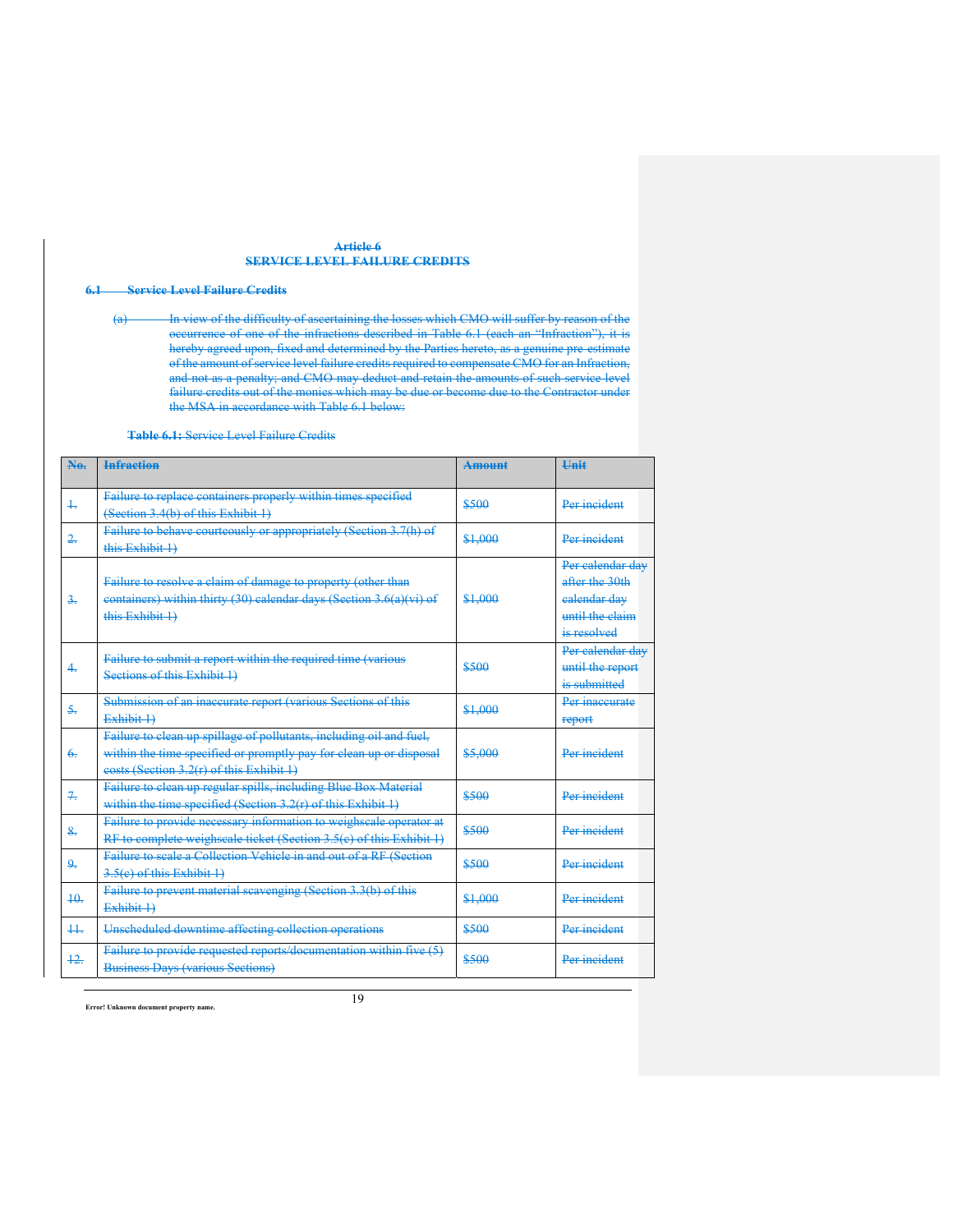| Eligible<br><b>Community</b> | <b>Address or Site of Public Space</b><br><b>Collection Location</b> |             | <b>Blue Box Material Public</b><br><b>Space Collection Container</b> | <b>Non-Blue Box Material</b><br><b>Public Space Collection</b><br>Container |                       |  |  |
|------------------------------|----------------------------------------------------------------------|-------------|----------------------------------------------------------------------|-----------------------------------------------------------------------------|-----------------------|--|--|
|                              |                                                                      | <b>Type</b> | Number at<br>Location                                                | <b>Type</b>                                                                 | Number at<br>Location |  |  |
| A                            |                                                                      |             |                                                                      |                                                                             |                       |  |  |
| B                            |                                                                      |             |                                                                      |                                                                             |                       |  |  |
| C                            |                                                                      |             |                                                                      |                                                                             |                       |  |  |
| Total                        |                                                                      |             |                                                                      |                                                                             |                       |  |  |

# **EXHIBIT 2: PUBLIC SPACE COLLECTION LOCATIONS AND CONTAINER TYPES**

**\*NOTE: The Contractor is to complete this Exhibit with current information prior to execution of the Statement of Work. CMO holds no responsibility or liability for actual information that is different from the information presented in this Exhibit.**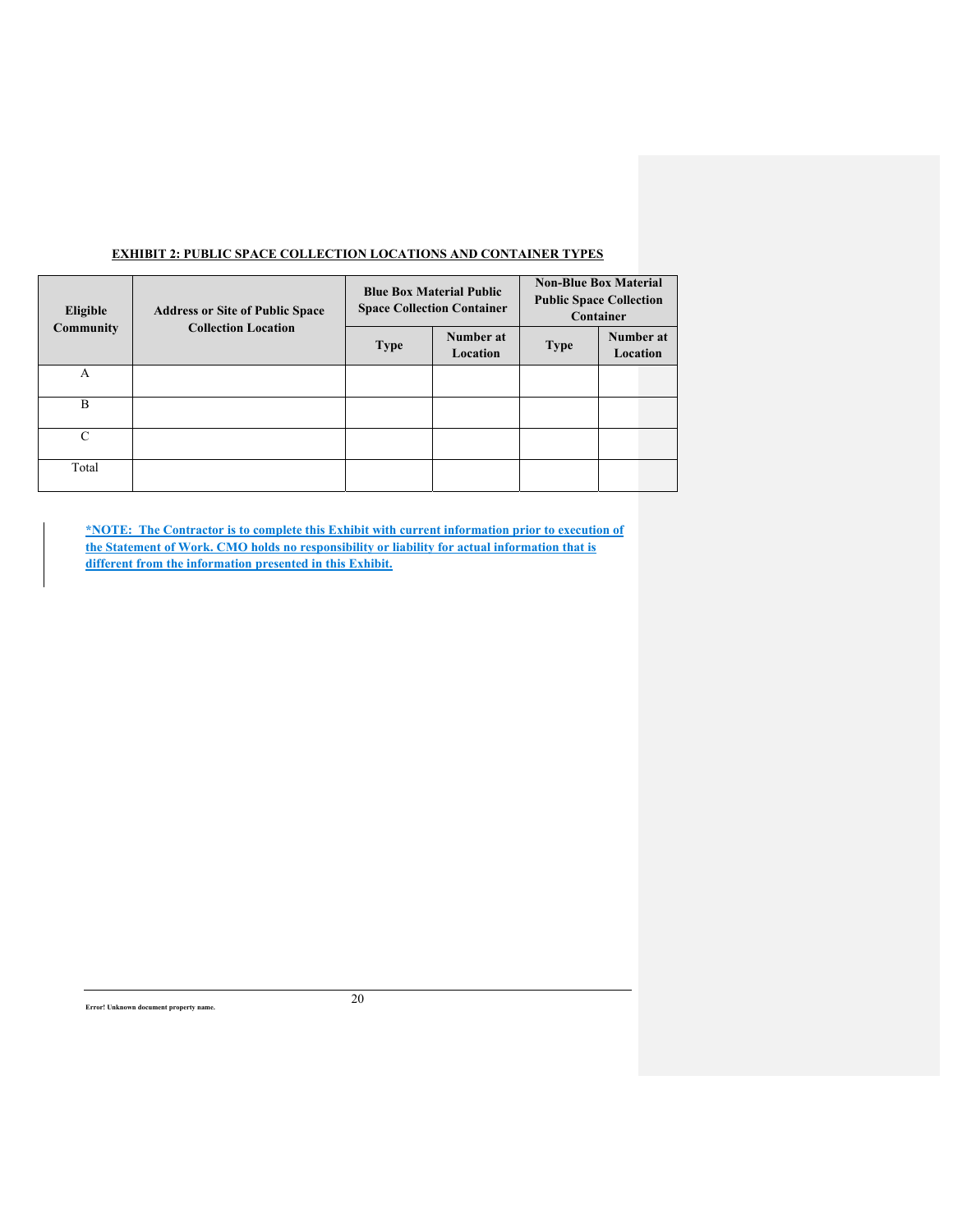## **EXHIBIT 3: BLUE BOX MATERIAL ACCEPTED IN BLUE BOX MATERIAL PUBLIC SPACE COLLECTION SYSTEMCONTAINERS**

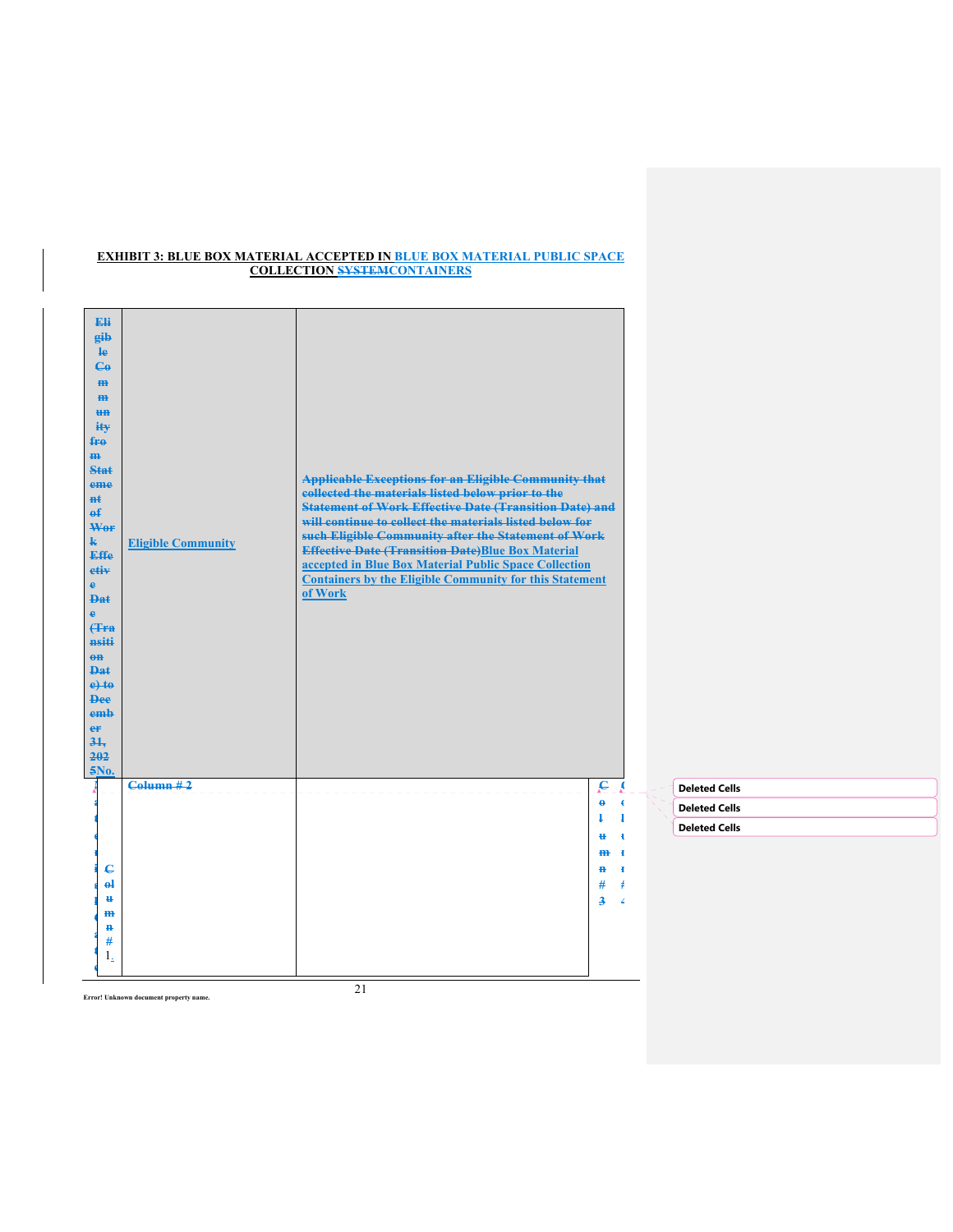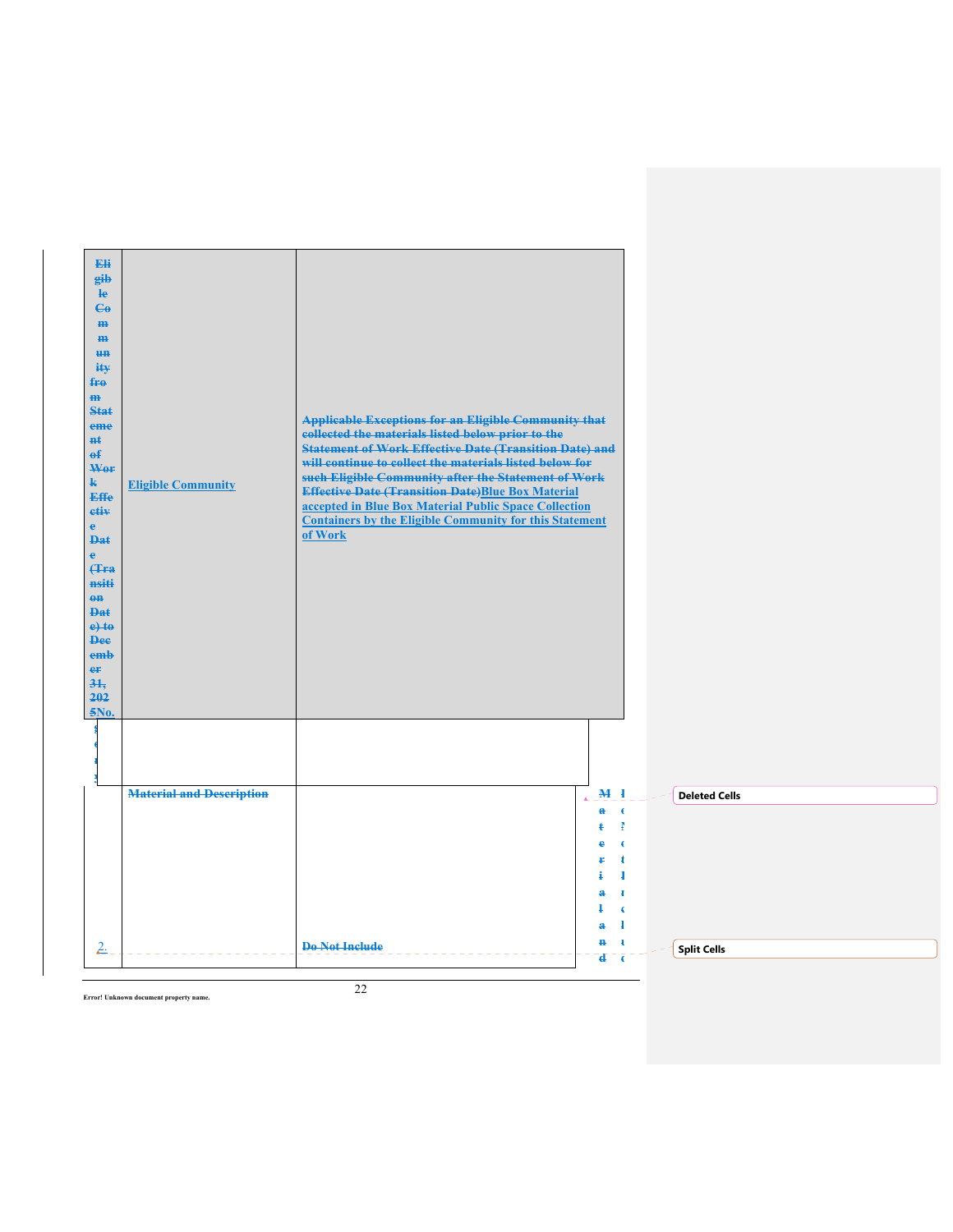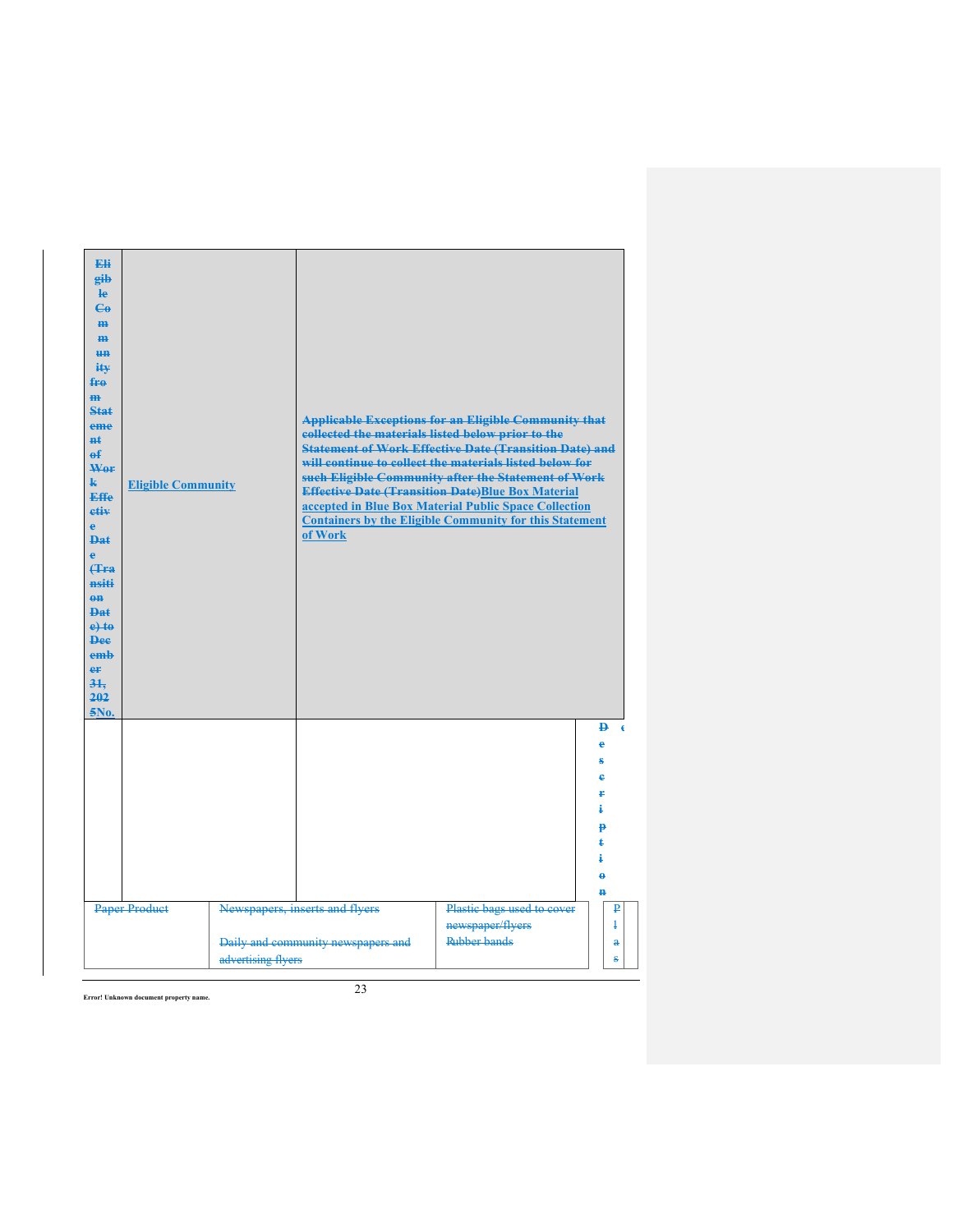| Eli<br>gib<br>He<br>$\epsilon$<br>H <sub>H</sub><br>m<br>H <sub>H</sub><br>ity<br>$f_{\text{H}0}$<br>m<br>Stat<br>eme<br>$H+$<br>$\mathbf{f}$<br>Wer<br>$\mathbf{k}$<br><b>Effe</b><br>etiv<br>$\mathbf{e}$<br><b>Dat</b><br>$\mathbf{e}$<br><b>f</b> Fra<br>nsiti<br>$0$<br><b>Dat</b><br>$e$ +to<br><b>Dee</b><br>emh<br>er<br>31.<br>202<br>5No. | <b>Eligible Community</b> | collected the materials listed below prior to the<br>of Work | <b>Applicable Exceptions for an Eligible Community that</b><br><b>Statement of Work Effective Date (Transition Date) and</b><br>will continue to collect the materials listed below for<br>such Eligible Community after the Statement of Work<br><b>Effective Date (Transition Date)Blue Box Material</b><br>accepted in Blue Box Material Public Space Collection<br><b>Containers by the Eligible Community for this Statement</b> |                                                                                          |
|-----------------------------------------------------------------------------------------------------------------------------------------------------------------------------------------------------------------------------------------------------------------------------------------------------------------------------------------------------|---------------------------|--------------------------------------------------------------|---------------------------------------------------------------------------------------------------------------------------------------------------------------------------------------------------------------------------------------------------------------------------------------------------------------------------------------------------------------------------------------------------------------------------------------|------------------------------------------------------------------------------------------|
|                                                                                                                                                                                                                                                                                                                                                     |                           |                                                              |                                                                                                                                                                                                                                                                                                                                                                                                                                       | ŧ<br>ŧ<br>ė<br>b<br>$\mathbf{a}$<br>鲁<br>÷.<br>$\mathbf{H}$                              |
|                                                                                                                                                                                                                                                                                                                                                     |                           |                                                              |                                                                                                                                                                                                                                                                                                                                                                                                                                       | s<br>$\ddot{\textbf{e}}$<br>$\mathbf{d}$<br>ŧ<br>$\ddot{\theta}$<br>e<br>$\ddot{\theta}$ |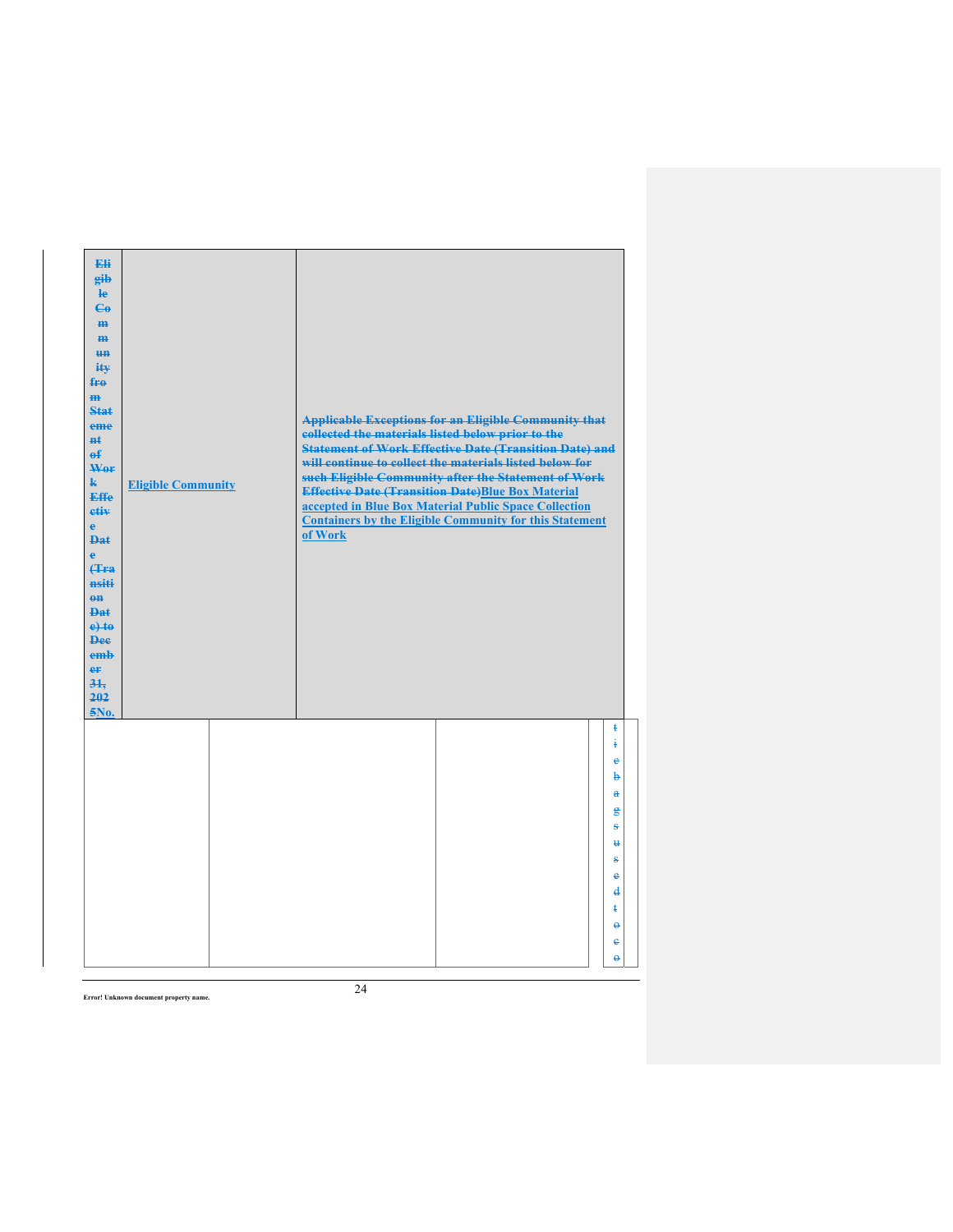| Eli<br>gib<br>$\mathbf{e}$<br>$\epsilon$<br>m-<br>$\mathbf{m}$<br><b>HH</b><br>iŧ¥<br>$f_{\text{H}0}$<br>$\mathbf{m}$<br>Stat<br>eme<br>#ŧ<br>$\mathbf{f}$<br>Wer<br>$\mathbf{k}$<br><b>Effe</b><br>etiv<br>$\mathbf{e}$<br><b>Dat</b><br>$\ddot{\textbf{e}}$<br>Hra<br>nsiti<br>$0$<br><b>Dat</b><br>$e$ + $t$ $e$<br><b>Dee</b><br>emb<br>er<br>31.<br>202<br>5No. | <b>Eligible Community</b> | collected the materials listed below prior to the<br>of Work | <b>Applicable Exceptions for an Eligible Community that</b><br><b>Statement of Work Effective Date (Transition Date) and</b><br>will continue to collect the materials listed below for<br>such Eligible Community after the Statement of Work<br><b>Effective Date (Transition Date)Blue Box Material</b><br>accepted in Blue Box Material Public Space Collection<br><b>Containers by the Eligible Community for this Statement</b> |                           |
|----------------------------------------------------------------------------------------------------------------------------------------------------------------------------------------------------------------------------------------------------------------------------------------------------------------------------------------------------------------------|---------------------------|--------------------------------------------------------------|---------------------------------------------------------------------------------------------------------------------------------------------------------------------------------------------------------------------------------------------------------------------------------------------------------------------------------------------------------------------------------------------------------------------------------------|---------------------------|
|                                                                                                                                                                                                                                                                                                                                                                      |                           |                                                              |                                                                                                                                                                                                                                                                                                                                                                                                                                       | ¥<br>$\epsilon$<br>¥      |
|                                                                                                                                                                                                                                                                                                                                                                      |                           |                                                              |                                                                                                                                                                                                                                                                                                                                                                                                                                       | $\mathbf{H}$<br>$\bullet$ |
|                                                                                                                                                                                                                                                                                                                                                                      |                           |                                                              |                                                                                                                                                                                                                                                                                                                                                                                                                                       | ₩                         |
|                                                                                                                                                                                                                                                                                                                                                                      |                           |                                                              |                                                                                                                                                                                                                                                                                                                                                                                                                                       | s                         |
|                                                                                                                                                                                                                                                                                                                                                                      |                           |                                                              |                                                                                                                                                                                                                                                                                                                                                                                                                                       | $\mathbf{p}$<br>å         |
|                                                                                                                                                                                                                                                                                                                                                                      |                           |                                                              |                                                                                                                                                                                                                                                                                                                                                                                                                                       | p                         |
|                                                                                                                                                                                                                                                                                                                                                                      |                           |                                                              |                                                                                                                                                                                                                                                                                                                                                                                                                                       | $\bullet$<br>Ŧ            |
|                                                                                                                                                                                                                                                                                                                                                                      |                           |                                                              |                                                                                                                                                                                                                                                                                                                                                                                                                                       | ¥                         |
|                                                                                                                                                                                                                                                                                                                                                                      |                           |                                                              |                                                                                                                                                                                                                                                                                                                                                                                                                                       | £                         |
|                                                                                                                                                                                                                                                                                                                                                                      |                           |                                                              |                                                                                                                                                                                                                                                                                                                                                                                                                                       | $\ddagger$                |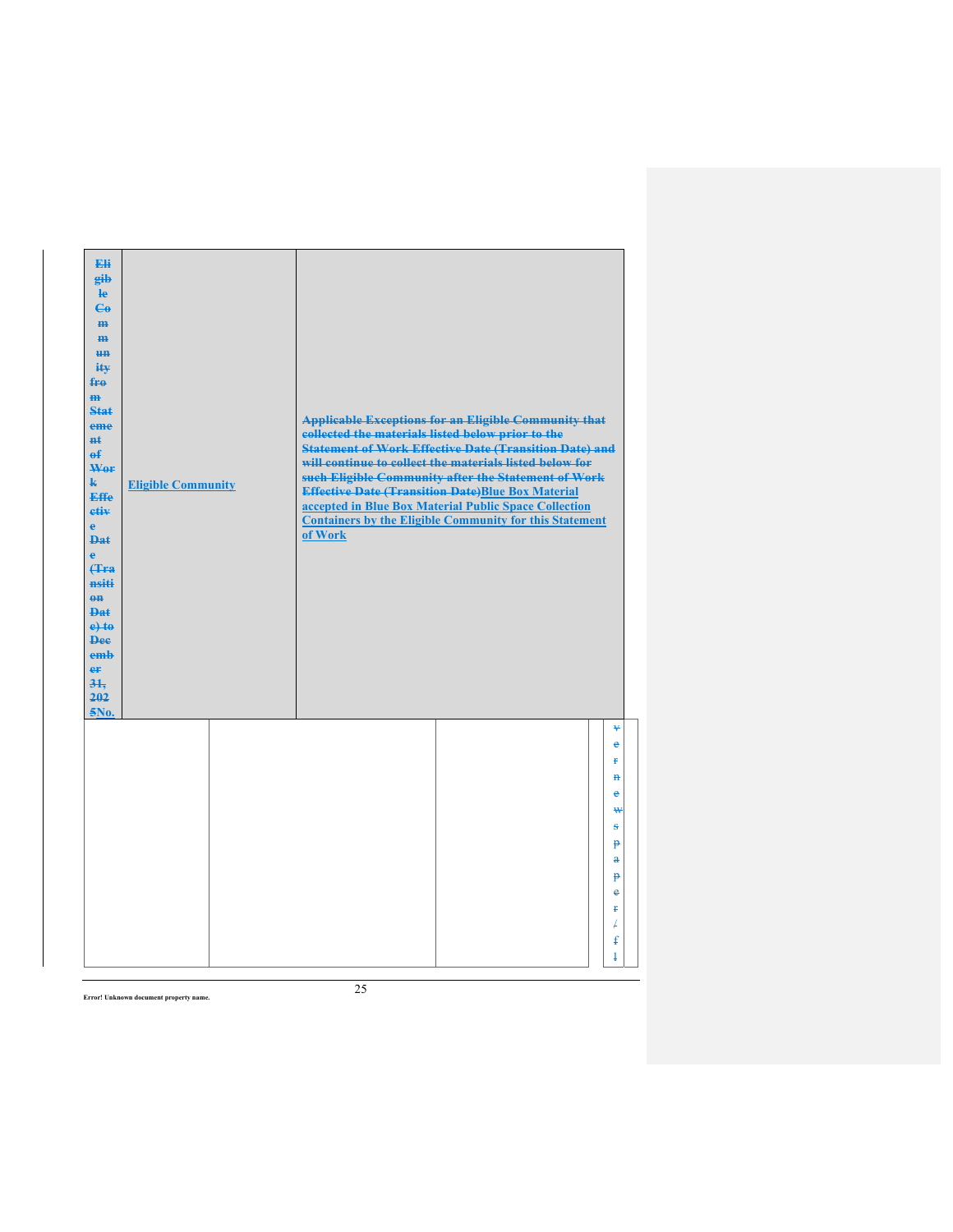| Eli<br>gib<br>$\mathbf{e}$<br>$\mathbf{e}_0$<br>H <sub>H</sub><br>m<br><b>HH</b><br>iŧ¥<br>fre<br>H <sub>H</sub><br><b>Stat</b><br>eme<br><b>H</b> t<br>$\mathbf{f}$<br>Wer<br>$\mathbf{k}$<br>Effe<br>etiv<br>$\mathbf{e}$<br>$PA+$<br>$\mathbf{e}$<br>Hra<br>nsiti<br>$\theta$ <sup><math>\theta</math></sup><br><b>Dat</b><br>$e$ +to<br><b>Dee</b><br>emb<br>er<br>31.<br>202<br>5No. | <b>Eligible Community</b> | collected the materials listed below prior to the<br>of Work | <b>Applicable Exceptions for an Eligible Community that</b><br><b>Statement of Work Effective Date (Transition Date) and</b><br>will continue to collect the materials listed below for<br>such Eligible Community after the Statement of Work<br><b>Effective Date (Transition Date)Blue Box Material</b><br>accepted in Blue Box Material Public Space Collection<br><b>Containers by the Eligible Community for this Statement</b> |                                                                                                      |
|-------------------------------------------------------------------------------------------------------------------------------------------------------------------------------------------------------------------------------------------------------------------------------------------------------------------------------------------------------------------------------------------|---------------------------|--------------------------------------------------------------|---------------------------------------------------------------------------------------------------------------------------------------------------------------------------------------------------------------------------------------------------------------------------------------------------------------------------------------------------------------------------------------------------------------------------------------|------------------------------------------------------------------------------------------------------|
|                                                                                                                                                                                                                                                                                                                                                                                           |                           |                                                              |                                                                                                                                                                                                                                                                                                                                                                                                                                       | ¥<br>ė<br>¥<br>s<br>Ŧ<br>$\ddot{\mathbf{H}}$<br>ė<br>$\ddagger$<br>$\mathbf{u}$<br>$\mathbf{d}$<br>e |
|                                                                                                                                                                                                                                                                                                                                                                                           |                           |                                                              |                                                                                                                                                                                                                                                                                                                                                                                                                                       | ₩<br>ŧ<br>ŧ<br>ħ                                                                                     |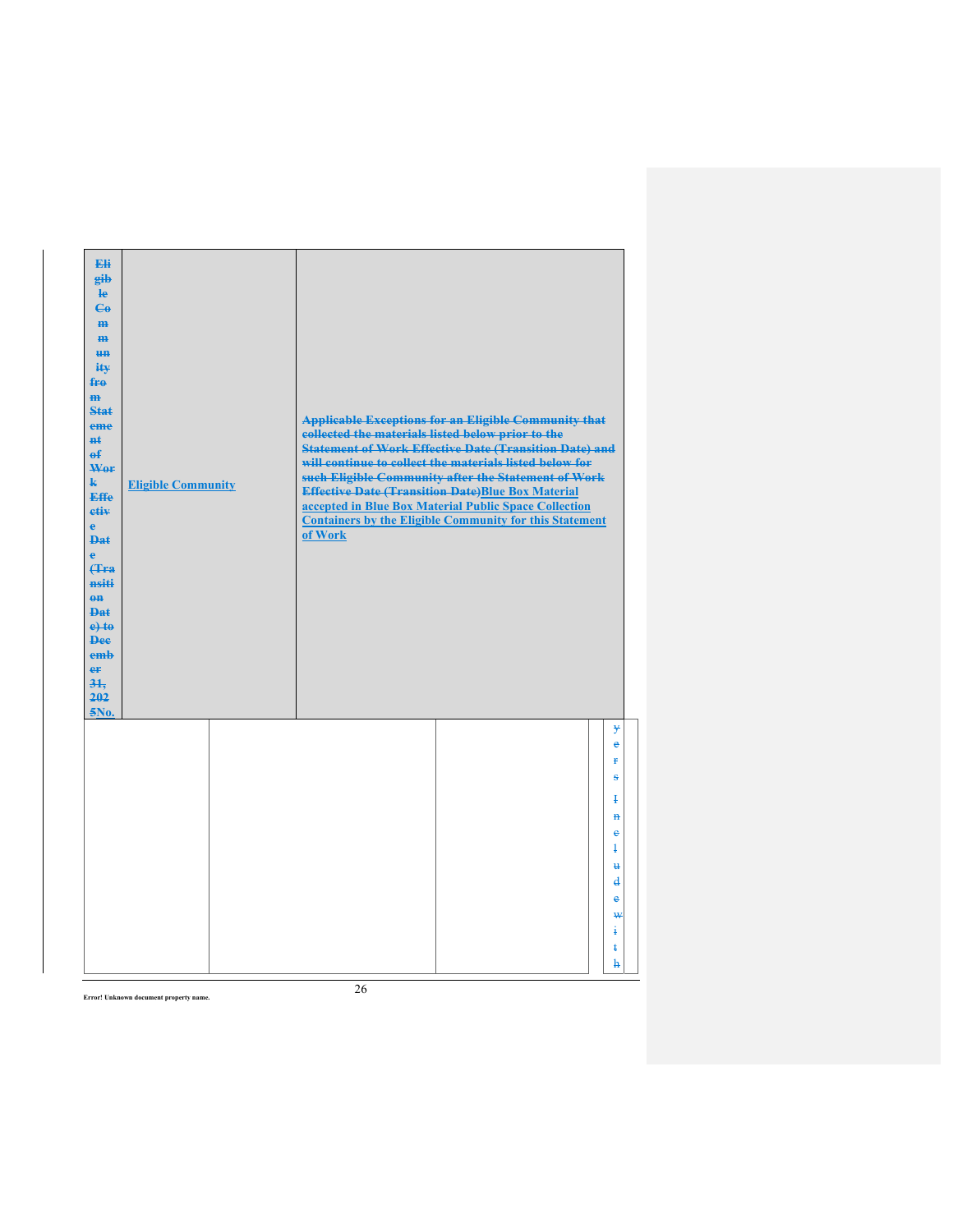| Eli<br>gib<br>He<br>$\mathbf{G}$<br>m-<br>m<br>H <sub>H</sub><br>ity<br>fro<br>$\mathbf{m}$<br><b>Stat</b><br>eme<br><b>n</b> t<br>$\mathbf{f}$<br>Wor<br>$\mathbf{k}$<br><b>Effe</b><br>etiv<br>$\mathbf{e}$<br><b>Dat</b><br>$\ddot{\textbf{e}}$<br>(Tra<br>nsiti<br>$0$<br><b>Dat</b><br>$e$ +to<br><b>Dee</b><br>emb<br>er<br>31.<br>202<br>5No. | <b>Eligible Community</b> | collected the materials listed below prior to the<br>of Work | <b>Applicable Exceptions for an Eligible Community that</b><br><b>Statement of Work Effective Date (Transition Date) and</b><br>will continue to collect the materials listed below for<br>such Eligible Community after the Statement of Work<br><b>Effective Date (Transition Date)Blue Box Material</b><br>accepted in Blue Box Material Public Space Collection<br><b>Containers by the Eligible Community for this Statement</b> |                                 |
|------------------------------------------------------------------------------------------------------------------------------------------------------------------------------------------------------------------------------------------------------------------------------------------------------------------------------------------------------|---------------------------|--------------------------------------------------------------|---------------------------------------------------------------------------------------------------------------------------------------------------------------------------------------------------------------------------------------------------------------------------------------------------------------------------------------------------------------------------------------------------------------------------------------|---------------------------------|
|                                                                                                                                                                                                                                                                                                                                                      |                           |                                                              |                                                                                                                                                                                                                                                                                                                                                                                                                                       | $\mathbf{P}$<br>$\ddagger$<br>a |
|                                                                                                                                                                                                                                                                                                                                                      |                           |                                                              |                                                                                                                                                                                                                                                                                                                                                                                                                                       | s                               |
|                                                                                                                                                                                                                                                                                                                                                      |                           |                                                              |                                                                                                                                                                                                                                                                                                                                                                                                                                       | ŧ                               |
|                                                                                                                                                                                                                                                                                                                                                      |                           |                                                              |                                                                                                                                                                                                                                                                                                                                                                                                                                       | į                               |
|                                                                                                                                                                                                                                                                                                                                                      |                           |                                                              |                                                                                                                                                                                                                                                                                                                                                                                                                                       | e<br>b                          |
|                                                                                                                                                                                                                                                                                                                                                      |                           |                                                              |                                                                                                                                                                                                                                                                                                                                                                                                                                       | a                               |
|                                                                                                                                                                                                                                                                                                                                                      |                           |                                                              |                                                                                                                                                                                                                                                                                                                                                                                                                                       | g                               |
|                                                                                                                                                                                                                                                                                                                                                      |                           |                                                              |                                                                                                                                                                                                                                                                                                                                                                                                                                       | ÷                               |
|                                                                                                                                                                                                                                                                                                                                                      |                           |                                                              |                                                                                                                                                                                                                                                                                                                                                                                                                                       | $\mathbf{a}$                    |
|                                                                                                                                                                                                                                                                                                                                                      |                           |                                                              |                                                                                                                                                                                                                                                                                                                                                                                                                                       | $\mathbf{H}$                    |
|                                                                                                                                                                                                                                                                                                                                                      |                           |                                                              |                                                                                                                                                                                                                                                                                                                                                                                                                                       | $\mathbf{d}$                    |
|                                                                                                                                                                                                                                                                                                                                                      |                           |                                                              |                                                                                                                                                                                                                                                                                                                                                                                                                                       | $\ddot{\theta}$                 |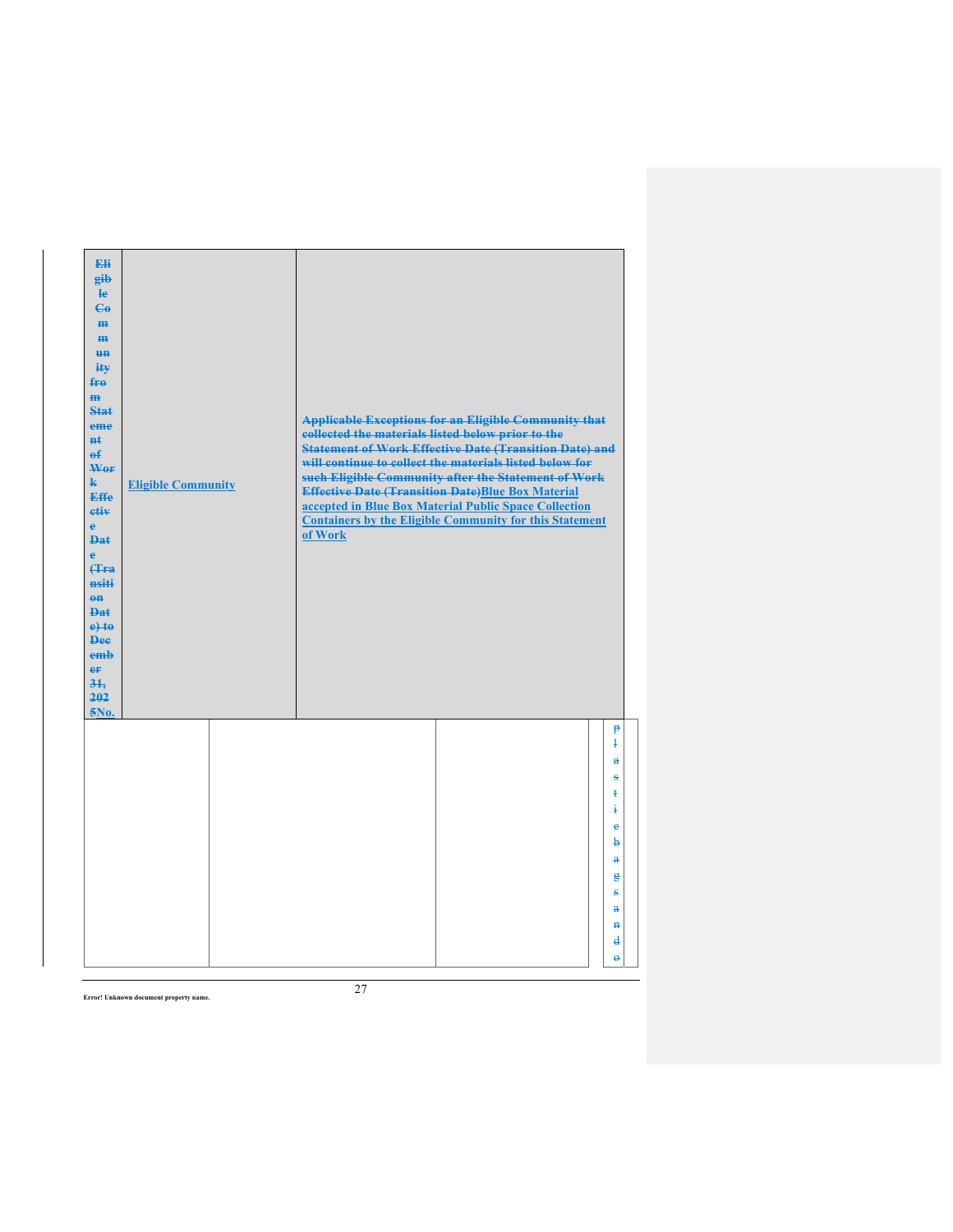| Eli<br>gib<br>$\mathbf{e}$<br>$\epsilon$<br>m-<br>$\mathbf{m}$<br><b>HH</b><br>iŧ¥<br>$f_{\text{H}0}$<br>$\mathbf{m}$<br>Stat<br>eme<br>#ŧ<br>$\mathbf{f}$<br>Wer<br>$\mathbf{k}$<br><b>Effe</b><br>etiv<br>$\mathbf{e}$<br><b>Dat</b><br>$\ddot{\mathbf{e}}$<br>Hra<br>nsiti<br>$0$<br><b>Dat</b><br>$e$ + $t$ $e$<br><b>Dee</b><br>emb<br>er<br>31.<br>202<br>5No. | <b>Eligible Community</b> | collected the materials listed below prior to the<br>of Work | <b>Applicable Exceptions for an Eligible Community that</b><br><b>Statement of Work Effective Date (Transition Date) and</b><br>will continue to collect the materials listed below for<br>such Eligible Community after the Statement of Work<br><b>Effective Date (Transition Date)Blue Box Material</b><br>accepted in Blue Box Material Public Space Collection<br><b>Containers by the Eligible Community for this Statement</b> |                                     |
|----------------------------------------------------------------------------------------------------------------------------------------------------------------------------------------------------------------------------------------------------------------------------------------------------------------------------------------------------------------------|---------------------------|--------------------------------------------------------------|---------------------------------------------------------------------------------------------------------------------------------------------------------------------------------------------------------------------------------------------------------------------------------------------------------------------------------------------------------------------------------------------------------------------------------------|-------------------------------------|
|                                                                                                                                                                                                                                                                                                                                                                      |                           |                                                              |                                                                                                                                                                                                                                                                                                                                                                                                                                       | ¥<br>$\epsilon$<br>¥.               |
|                                                                                                                                                                                                                                                                                                                                                                      |                           |                                                              |                                                                                                                                                                                                                                                                                                                                                                                                                                       | ₩<br>Ŧ                              |
|                                                                                                                                                                                                                                                                                                                                                                      |                           |                                                              |                                                                                                                                                                                                                                                                                                                                                                                                                                       | $\mathbf{a}$                        |
|                                                                                                                                                                                                                                                                                                                                                                      |                           |                                                              |                                                                                                                                                                                                                                                                                                                                                                                                                                       | p<br>$\frac{1}{2}$                  |
|                                                                                                                                                                                                                                                                                                                                                                      |                           |                                                              |                                                                                                                                                                                                                                                                                                                                                                                                                                       | $\mathbf{d}$                        |
|                                                                                                                                                                                                                                                                                                                                                                      |                           |                                                              |                                                                                                                                                                                                                                                                                                                                                                                                                                       | $\ddot{\mathbf{e}}$<br>$\mathbf{H}$ |
|                                                                                                                                                                                                                                                                                                                                                                      |                           |                                                              |                                                                                                                                                                                                                                                                                                                                                                                                                                       | $\ddot{\mathbf{e}}$                 |
|                                                                                                                                                                                                                                                                                                                                                                      |                           |                                                              |                                                                                                                                                                                                                                                                                                                                                                                                                                       | ŧ                                   |
|                                                                                                                                                                                                                                                                                                                                                                      |                           |                                                              |                                                                                                                                                                                                                                                                                                                                                                                                                                       | ÷.                                  |
|                                                                                                                                                                                                                                                                                                                                                                      |                           |                                                              |                                                                                                                                                                                                                                                                                                                                                                                                                                       | $\mathbf{H}$                        |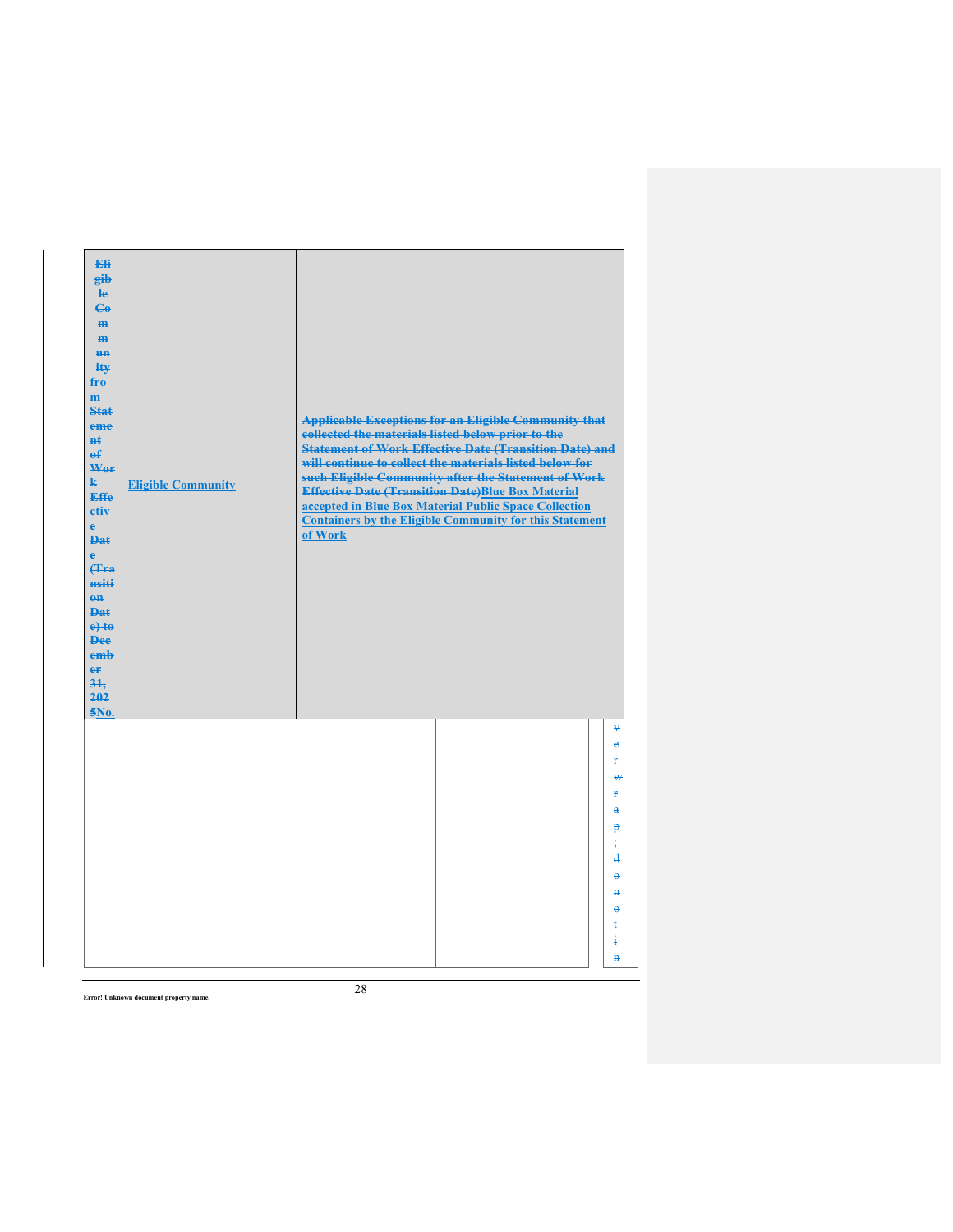| Eli<br>gib<br>$\mathbf{e}$<br>$\epsilon$<br>H <sub>H</sub><br>m<br>H <sub>H</sub><br>ity<br>$f_{\text{H}0}$<br>m<br>Stat<br>eme<br>$H+$<br>$\mathbf{f}$<br>Wer<br>k.<br><b>Effe</b><br>etiv<br>$\mathbf{e}$<br><b>Dat</b><br>$\ddot{\textbf{e}}$<br><b>f</b> Fra<br>nsiti<br>$\theta$ <sup><math>\theta</math></sup><br><b>Dat</b><br>$e$ +to<br><b>Dee</b><br>emb<br>er<br>31.<br>202<br>5No. | <b>Eligible Community</b> | collected the materials listed below prior to the<br>of Work | <b>Applicable Exceptions for an Eligible Community that</b><br><b>Statement of Work Effective Date (Transition Date) and</b><br>will continue to collect the materials listed below for<br>such Eligible Community after the Statement of Work<br><b>Effective Date (Transition Date)Blue Box Material</b><br>accepted in Blue Box Material Public Space Collection<br><b>Containers by the Eligible Community for this Statement</b> |                                                        |
|------------------------------------------------------------------------------------------------------------------------------------------------------------------------------------------------------------------------------------------------------------------------------------------------------------------------------------------------------------------------------------------------|---------------------------|--------------------------------------------------------------|---------------------------------------------------------------------------------------------------------------------------------------------------------------------------------------------------------------------------------------------------------------------------------------------------------------------------------------------------------------------------------------------------------------------------------------|--------------------------------------------------------|
|                                                                                                                                                                                                                                                                                                                                                                                                |                           |                                                              |                                                                                                                                                                                                                                                                                                                                                                                                                                       | $\ddot{\textbf{e}}$<br>$\ddagger$<br>u<br>$\mathbf{d}$ |
|                                                                                                                                                                                                                                                                                                                                                                                                |                           |                                                              |                                                                                                                                                                                                                                                                                                                                                                                                                                       | $\bullet$<br>₩<br>Ŧ                                    |
|                                                                                                                                                                                                                                                                                                                                                                                                |                           |                                                              |                                                                                                                                                                                                                                                                                                                                                                                                                                       | ŧ<br>$\mathbf{h}$                                      |
|                                                                                                                                                                                                                                                                                                                                                                                                |                           |                                                              |                                                                                                                                                                                                                                                                                                                                                                                                                                       | $\mathbf{H}$<br>$\bullet$<br>₩                         |
|                                                                                                                                                                                                                                                                                                                                                                                                |                           |                                                              |                                                                                                                                                                                                                                                                                                                                                                                                                                       | ÷<br>$\mathbf{P}$                                      |
|                                                                                                                                                                                                                                                                                                                                                                                                |                           |                                                              |                                                                                                                                                                                                                                                                                                                                                                                                                                       | $\mathbf{a}$                                           |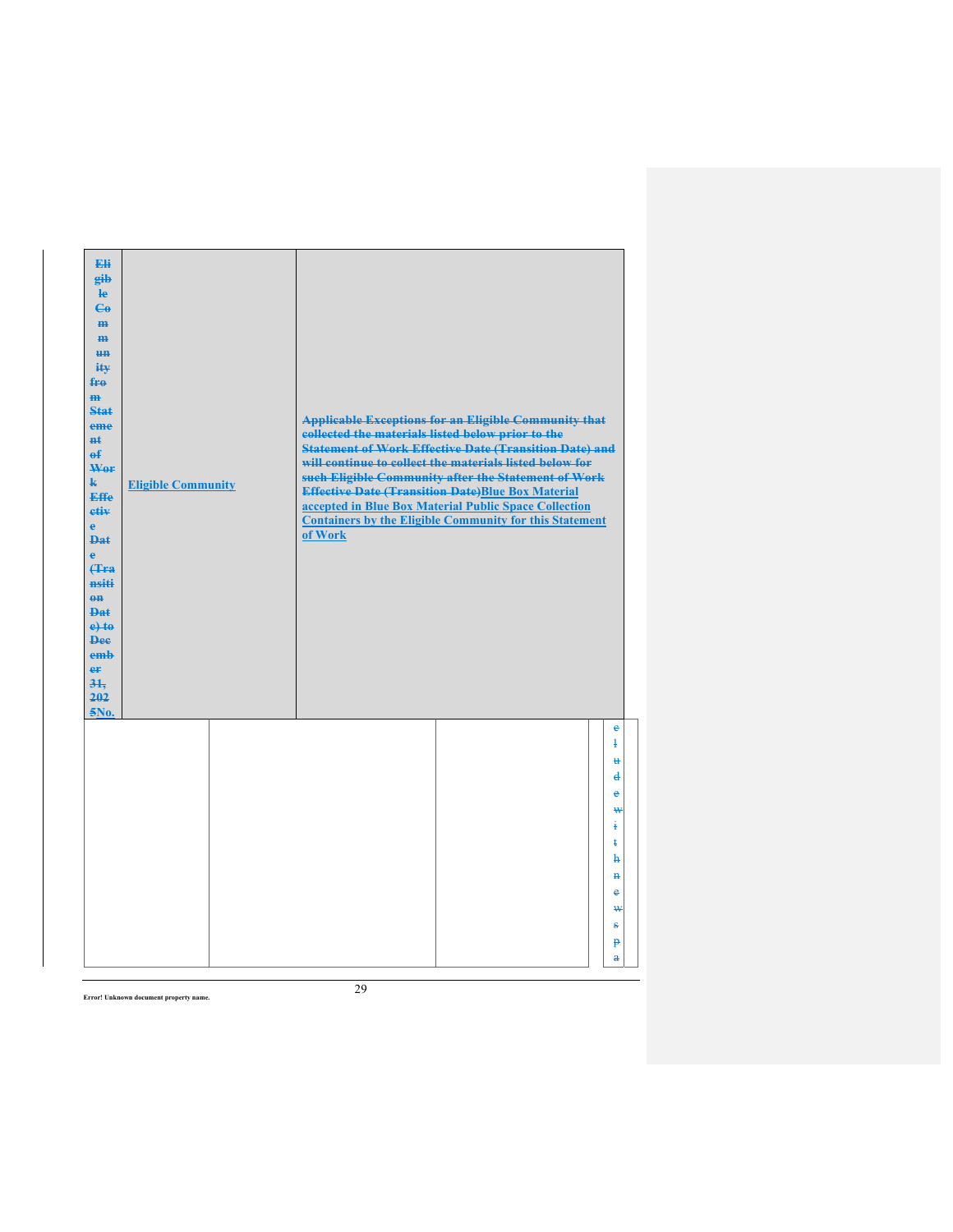| <b>Eli</b><br>eib<br><b>le</b><br>$\mathbf{G}$<br>H <sub>H</sub><br>H <sub>H</sub><br><b>HH</b><br>ity<br>fro<br>H <sub>H</sub><br><b>Stat</b><br>eme<br>#£<br>e£<br>Wer<br>$\mathbf{k}$<br><b>Effe</b><br>etiv<br>ė<br>Dat<br>$\bullet$<br>Hra<br>nsiti<br>$0$<br><b>Dat</b><br>$e$ +to<br><b>Dee</b><br>emb<br>er<br>31.<br>202<br>5No. | <b>Eligible Community</b> |                                                                                         | collected the materials listed below prior to the<br>of Work      | <b>Applicable Exceptions for an Eligible Community that</b><br><b>Statement of Work Effective Date (Transition Date) and</b><br>will continue to collect the materials listed below for<br>such Eligible Community after the Statement of Work<br><b>Effective Date (Transition Date)Blue Box Material</b><br>accepted in Blue Box Material Public Space Collection<br><b>Containers by the Eligible Community for this Statement</b> |                  |
|-------------------------------------------------------------------------------------------------------------------------------------------------------------------------------------------------------------------------------------------------------------------------------------------------------------------------------------------|---------------------------|-----------------------------------------------------------------------------------------|-------------------------------------------------------------------|---------------------------------------------------------------------------------------------------------------------------------------------------------------------------------------------------------------------------------------------------------------------------------------------------------------------------------------------------------------------------------------------------------------------------------------|------------------|
|                                                                                                                                                                                                                                                                                                                                           |                           |                                                                                         |                                                                   |                                                                                                                                                                                                                                                                                                                                                                                                                                       | p<br>ė<br>¥<br>s |
|                                                                                                                                                                                                                                                                                                                                           | <b>Paper Product</b>      | <b>Magazines and catalogues</b><br>All types                                            |                                                                   |                                                                                                                                                                                                                                                                                                                                                                                                                                       |                  |
|                                                                                                                                                                                                                                                                                                                                           | <b>Paper Product</b>      | <b>Telephone books</b><br>Phone books, directories                                      |                                                                   | Hardcover or paperback<br>books (donate or sell)                                                                                                                                                                                                                                                                                                                                                                                      |                  |
| <b>Paper Product</b>                                                                                                                                                                                                                                                                                                                      |                           | Writing home/office paper,<br>correspondence, calendars,<br>safety information; printed | product assembly instructions,<br>user guides, warranty cards and |                                                                                                                                                                                                                                                                                                                                                                                                                                       |                  |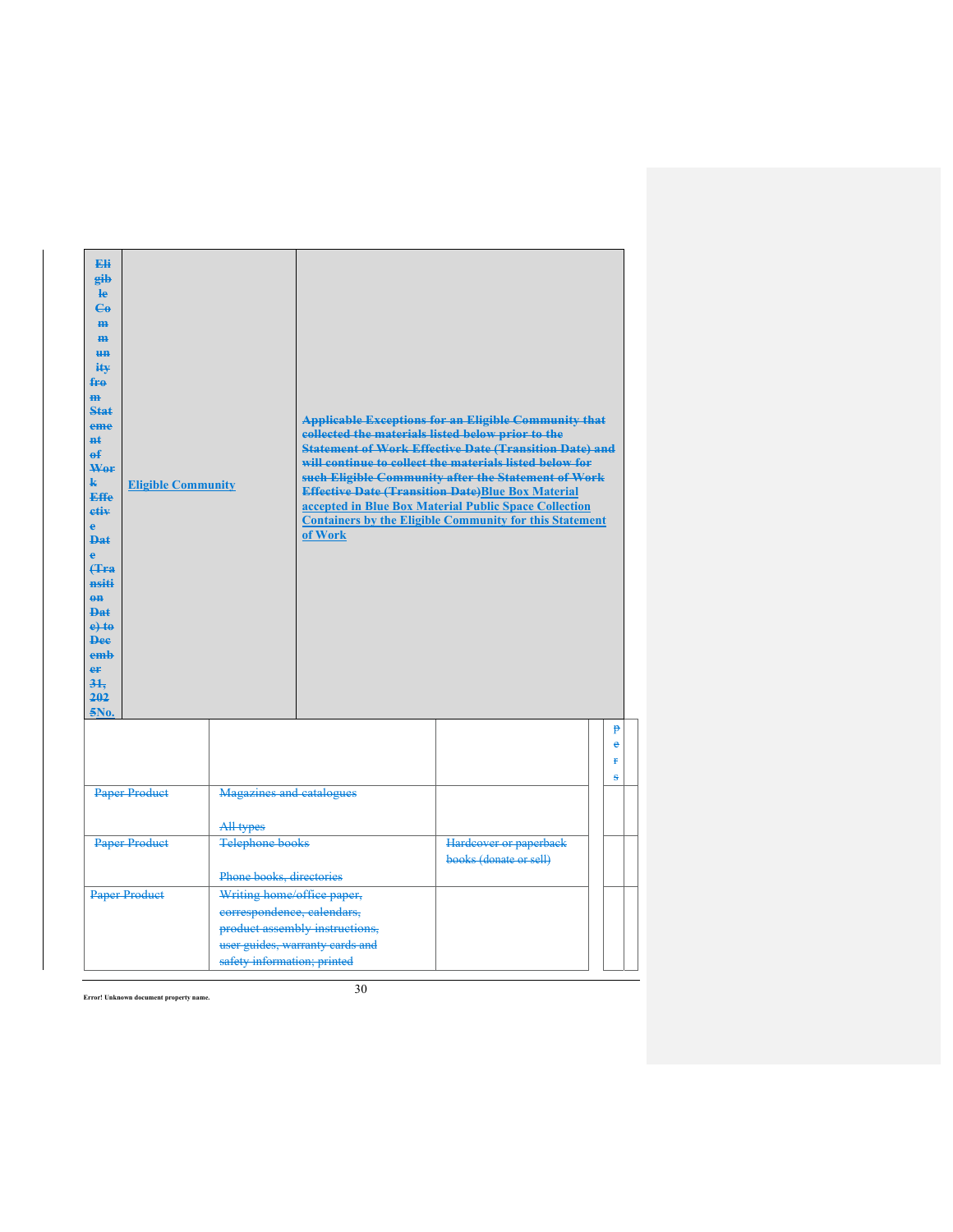| <b>Eli</b><br>eib<br><b>le</b><br>$C_{\theta}$<br>m-<br>H <sub>H</sub><br><b>HH</b><br>$i$ t $\mathbf{v}$<br>fro<br>H <sub>H</sub><br>Stat<br>eme<br>$H+$<br>е£<br>Wer<br>k.<br><b>Effe</b><br>etiv<br>e<br><b>Dat</b><br>ė<br><b>f</b> Fa<br>nsiti<br>$0$<br>Dat<br>$e$ to<br><b>Dee</b><br>emh<br>er<br>31.<br>202<br>5No. | <b>Eligible Community</b> |                                                                                                                         | collected the materials listed below prior to the<br>of Work                                                             | <b>Applicable Exceptions for an Eligible Community that</b><br><b>Statement of Work Effective Date (Transition Date) and</b><br>will continue to collect the materials listed below for<br>such Eligible Community after the Statement of Work<br><b>Effective Date (Transition Date)Blue Box Material</b><br>accepted in Blue Box Material Public Space Collection<br><b>Containers by the Eligible Community for this Statement</b> |                 |  |
|------------------------------------------------------------------------------------------------------------------------------------------------------------------------------------------------------------------------------------------------------------------------------------------------------------------------------|---------------------------|-------------------------------------------------------------------------------------------------------------------------|--------------------------------------------------------------------------------------------------------------------------|---------------------------------------------------------------------------------------------------------------------------------------------------------------------------------------------------------------------------------------------------------------------------------------------------------------------------------------------------------------------------------------------------------------------------------------|-----------------|--|
|                                                                                                                                                                                                                                                                                                                              |                           | material provided at point of<br>sale; statements from banks,<br>companies; greeting cards                              | credit card companies and utility                                                                                        |                                                                                                                                                                                                                                                                                                                                                                                                                                       |                 |  |
| envelopes; shredded paper                                                                                                                                                                                                                                                                                                    |                           | Note pads; loose leaf paper; white or<br>coloured computer copier and printer<br>paper; printed paper; plain and window |                                                                                                                          |                                                                                                                                                                                                                                                                                                                                                                                                                                       |                 |  |
|                                                                                                                                                                                                                                                                                                                              | <b>Paper Packaging</b>    | Corrugated cardboard boxes                                                                                              | Place shredded paper securely inside a<br>paper bag or box (to prevent litter) and<br>include with your paper recycling. | <b>Cardboard boxes</b><br>with wax coating                                                                                                                                                                                                                                                                                                                                                                                            | $\epsilon$<br>å |  |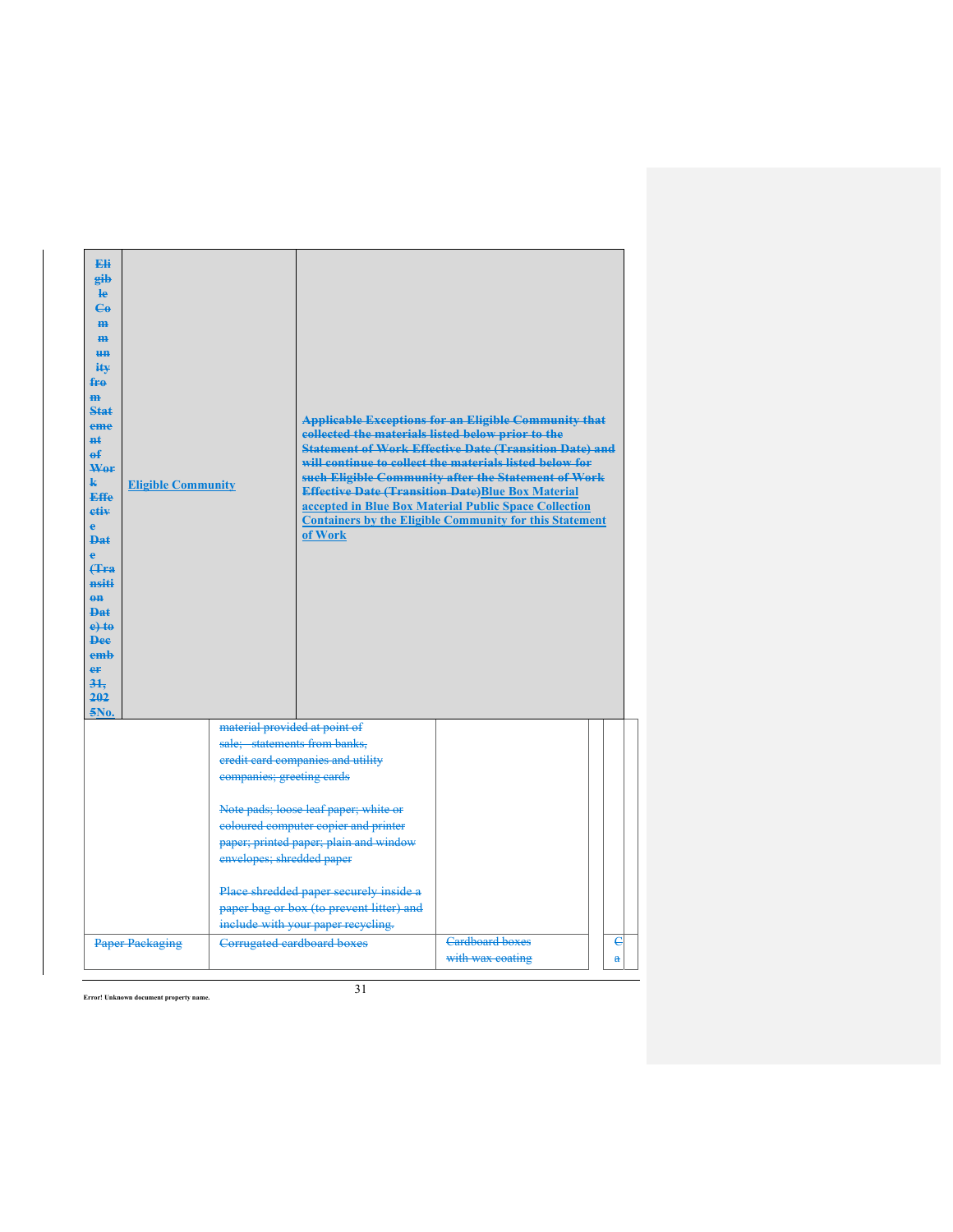| <b>Eli</b><br>eib<br><b>le</b><br>$\mathbf{G}$<br><b>m</b><br>H <sub>H</sub><br>H <sub>H</sub><br>ity<br>fro<br>$\mathbf{m}$<br>Stat<br>eme<br>$H+$<br>ef<br>Wer<br>$\mathbf{k}$<br><b>Effe</b><br>etiv<br>ĕ<br>$\mathbf{p}_{\mathbf{a}\mathbf{f}}$<br>Ä<br><b>(Tra</b><br>nsiti<br>$\theta$ <sup><math>\theta</math></sup><br><b>Dat</b><br>$e$ +to<br><b>Dee</b><br>emb<br>er<br>31.<br>202<br>5No. | <b>Eligible Community</b>                          | <b>Applicable Exceptions for an Eligible Community that</b><br>collected the materials listed below prior to the<br><b>Statement of Work Effective Date (Transition Date) and</b><br>will continue to collect the materials listed below for<br>such Eligible Community after the Statement of Work<br><b>Effective Date (Transition Date)Blue Box Material</b><br>accepted in Blue Box Material Public Space Collection<br><b>Containers by the Eligible Community for this Statement</b><br>of Work |                                                                                                                           |
|-------------------------------------------------------------------------------------------------------------------------------------------------------------------------------------------------------------------------------------------------------------------------------------------------------------------------------------------------------------------------------------------------------|----------------------------------------------------|-------------------------------------------------------------------------------------------------------------------------------------------------------------------------------------------------------------------------------------------------------------------------------------------------------------------------------------------------------------------------------------------------------------------------------------------------------------------------------------------------------|---------------------------------------------------------------------------------------------------------------------------|
|                                                                                                                                                                                                                                                                                                                                                                                                       | Shipping boxes, grocery and<br>staples and tape OK | corrugated boxes used to package<br>consumer goods, pizza boxes, etc.<br><b>Empty Boxes: Flatten large corrugated</b><br>boxes and cut down to no larger than<br>30" wide (78 cm) X 30" tall (78 cm),                                                                                                                                                                                                                                                                                                 | ŧ<br>$\mathbf{d}$<br>þ<br>$\Theta$<br>$\mathbf{a}$<br>ŧ<br>$\mathbf d$<br>þ<br>$\Theta$<br>⋇<br>e<br>s<br>₩<br>$\ddagger$ |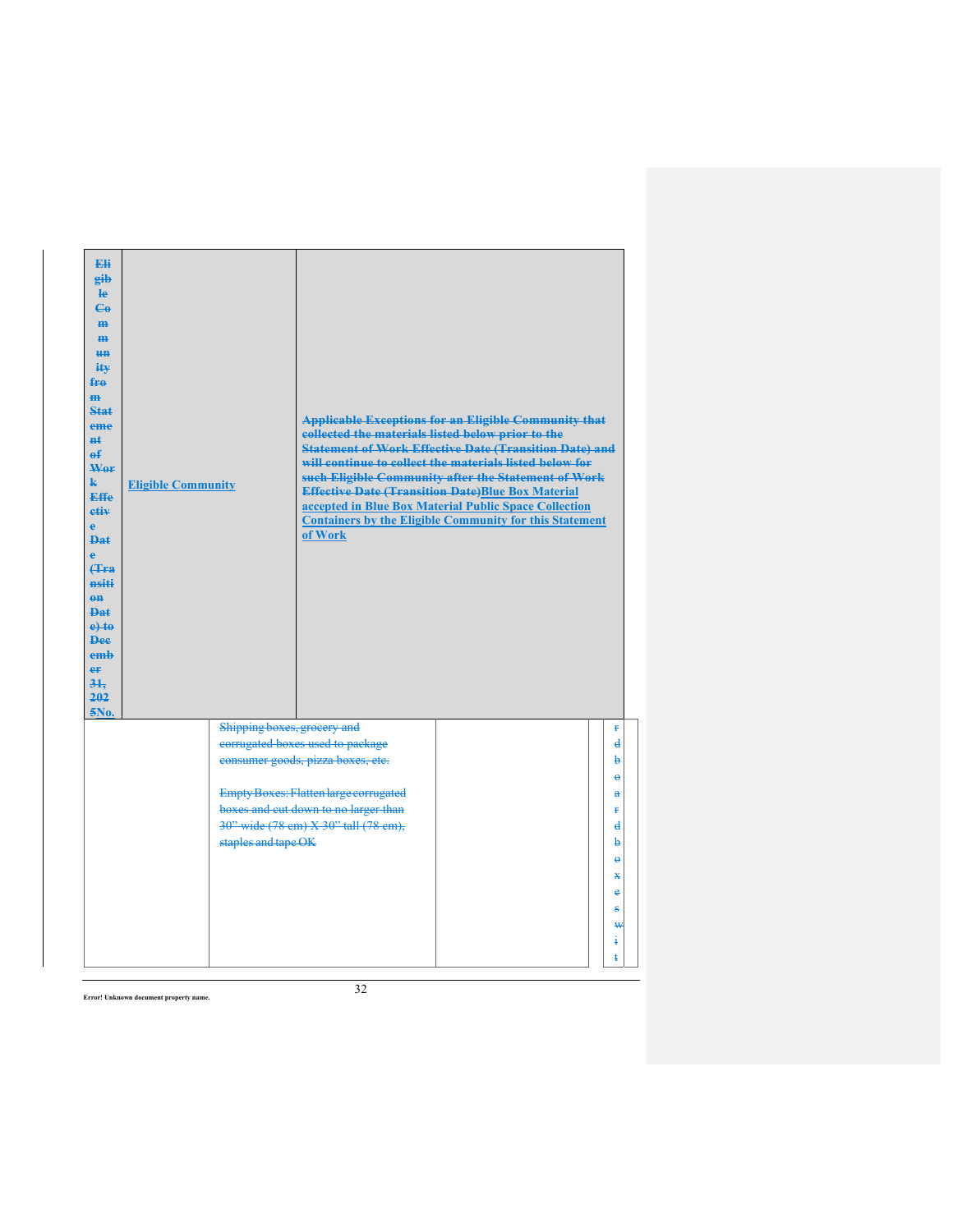| Eli<br>gib<br>le<br>$\mathbf{G}$<br>m.<br>H <sub>H</sub><br><b>HH</b><br>ity<br>fro<br>$\mathbf{m}$<br>Stat<br>eme<br>$H+$<br>$\mathbf{f}$<br>Wer<br>$\mathbf{k}$<br><b>Effe</b><br>etiv<br>$\mathbf{e}$<br><b>Dat</b><br>$\ddot{\textbf{e}}$<br>Hra<br>nsiti<br>$0$<br><b>Dat</b><br>$e$ + $t$ $e$<br><b>Dee</b><br>emb<br>er<br>31.<br>202<br>5No. | <b>Eligible Community</b> |                    | <b>Applicable Exceptions for an Eligible Community that</b><br>collected the materials listed below prior to the<br><b>Statement of Work Effective Date (Transition Date) and</b><br>will continue to collect the materials listed below for<br>such Eligible Community after the Statement of Work<br><b>Effective Date (Transition Date)Blue Box Material</b><br>accepted in Blue Box Material Public Space Collection<br><b>Containers by the Eligible Community for this Statement</b><br>of Work |  |  |                                                        |  |
|------------------------------------------------------------------------------------------------------------------------------------------------------------------------------------------------------------------------------------------------------------------------------------------------------------------------------------------------------|---------------------------|--------------------|-------------------------------------------------------------------------------------------------------------------------------------------------------------------------------------------------------------------------------------------------------------------------------------------------------------------------------------------------------------------------------------------------------------------------------------------------------------------------------------------------------|--|--|--------------------------------------------------------|--|
|                                                                                                                                                                                                                                                                                                                                                      |                           |                    |                                                                                                                                                                                                                                                                                                                                                                                                                                                                                                       |  |  | h<br>₩<br>å<br>Ж<br>ė<br>$\bullet$                     |  |
|                                                                                                                                                                                                                                                                                                                                                      |                           |                    |                                                                                                                                                                                                                                                                                                                                                                                                                                                                                                       |  |  | $\mathbf{a}$<br>ŧ<br>ŧ<br>$\mathbf{H}$<br>$\mathbf{g}$ |  |
|                                                                                                                                                                                                                                                                                                                                                      | <b>Paper Packaging</b>    | Cardboard/boxboard | Boxes for cereal, shoes, tissues, pizza,<br>frozen entrees, desserts, detergent, etc.                                                                                                                                                                                                                                                                                                                                                                                                                 |  |  |                                                        |  |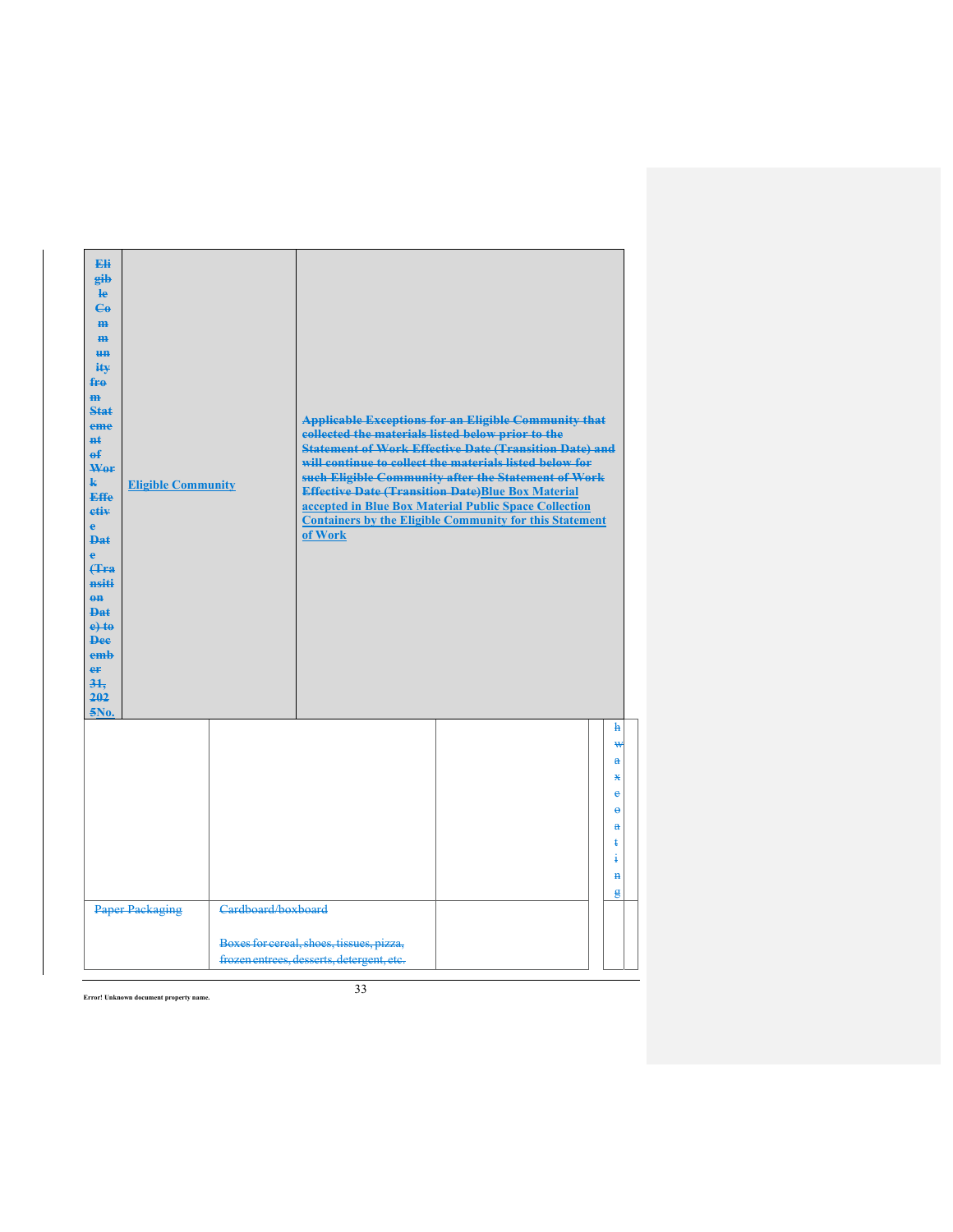| Eli<br>eib<br><b>le</b><br>$\mathbf{G}$<br>H <sub>H</sub><br>H <sub>H</sub><br>H <sub>H</sub><br>$i$ it $\mathbf{v}$<br>fre<br>m.<br>Stat<br>eme<br>#£<br>$\mathbf{f}$<br>Wer<br>k.<br><b>Effe</b><br>etiv<br>e<br><b>Dat</b><br>ė<br><b>(Tra</b><br>nsiti<br>$\theta$ <sup><math>\theta</math></sup><br>$PA+$<br>$e$ +to<br><b>Dee</b><br>emb<br>eF<br>31.<br>202<br>5No. | <b>Eligible Community</b> |                                    | collected the materials listed below prior to the<br>of Work                     | <b>Applicable Exceptions for an Eligible Community that</b><br><b>Statement of Work Effective Date (Transition Date) and</b><br>will continue to collect the materials listed below for<br>such Eligible Community after the Statement of Work<br><b>Effective Date (Transition Date)Blue Box Material</b><br>accepted in Blue Box Material Public Space Collection<br><b>Containers by the Eligible Community for this Statement</b> |   |
|----------------------------------------------------------------------------------------------------------------------------------------------------------------------------------------------------------------------------------------------------------------------------------------------------------------------------------------------------------------------------|---------------------------|------------------------------------|----------------------------------------------------------------------------------|---------------------------------------------------------------------------------------------------------------------------------------------------------------------------------------------------------------------------------------------------------------------------------------------------------------------------------------------------------------------------------------------------------------------------------------|---|
|                                                                                                                                                                                                                                                                                                                                                                            |                           | drinks, cans, food, etc.           | Carrier trays for bulk bottled water, soft                                       |                                                                                                                                                                                                                                                                                                                                                                                                                                       |   |
|                                                                                                                                                                                                                                                                                                                                                                            |                           |                                    | Cores for paper towel and toilet tissue.                                         |                                                                                                                                                                                                                                                                                                                                                                                                                                       |   |
|                                                                                                                                                                                                                                                                                                                                                                            |                           | anotherbox                         | Flatten and place boxboard directly<br>into the collection container, not inside |                                                                                                                                                                                                                                                                                                                                                                                                                                       |   |
|                                                                                                                                                                                                                                                                                                                                                                            |                           | Remove liner bags and food residue |                                                                                  |                                                                                                                                                                                                                                                                                                                                                                                                                                       |   |
| <b>Paper Packaging</b>                                                                                                                                                                                                                                                                                                                                                     |                           | Moulded boxboard packaging         | Dirt in garden pots                                                              |                                                                                                                                                                                                                                                                                                                                                                                                                                       |   |
|                                                                                                                                                                                                                                                                                                                                                                            |                           |                                    | Egg cartons, take-out beverage trays,<br>empty paper based garden pots, etc      |                                                                                                                                                                                                                                                                                                                                                                                                                                       |   |
| <b>Paper Packaging</b>                                                                                                                                                                                                                                                                                                                                                     |                           | Paper bags (kraft paper)           |                                                                                  | Padded envelopes filled                                                                                                                                                                                                                                                                                                                                                                                                               | ₽ |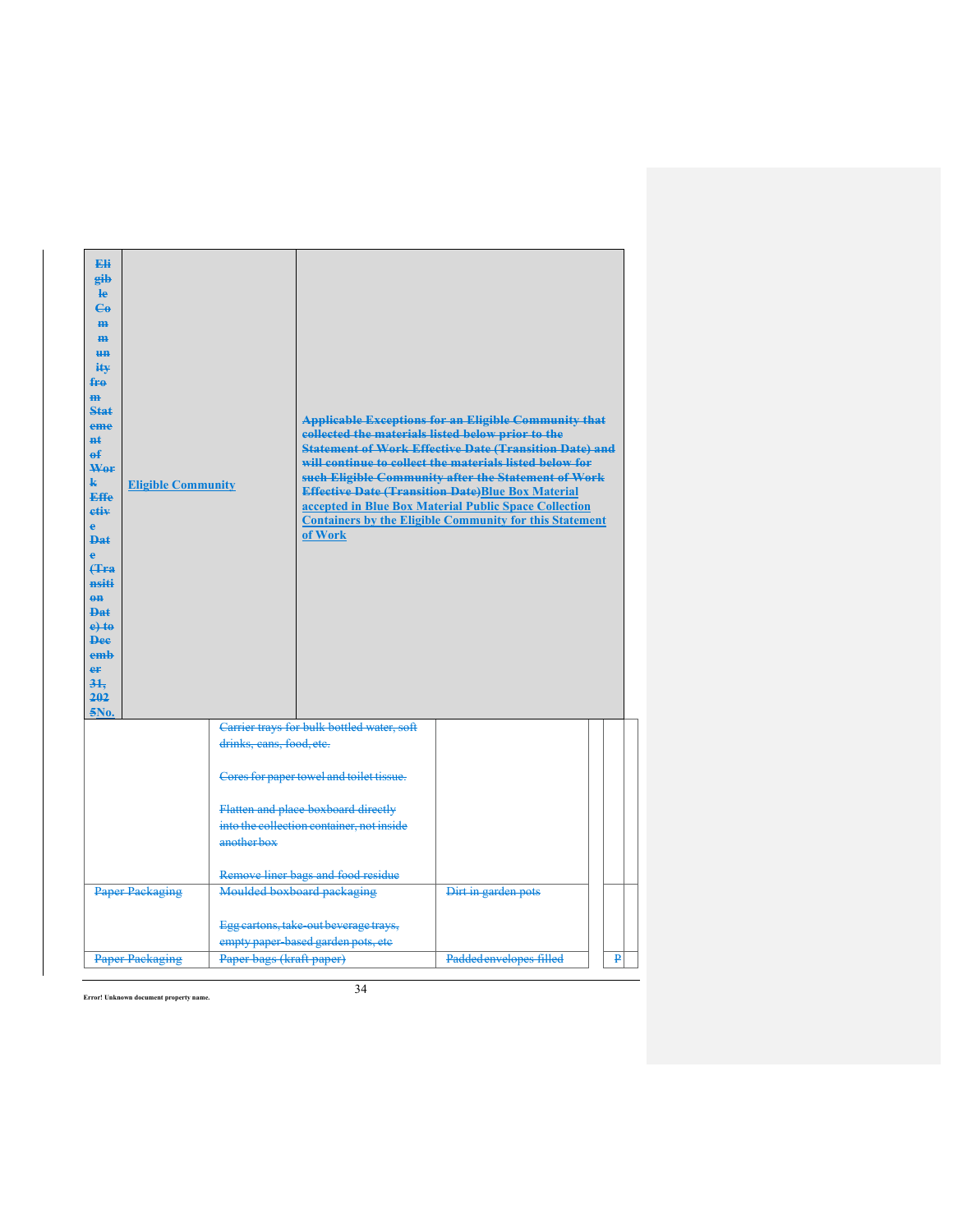| Eli<br>gib<br>$\mathbf{e}$<br>$\mathbf{G}$<br>H <sub>H</sub><br>H <sub>H</sub><br><b>HH</b><br>ity<br>fro<br>$\overline{m}$<br>Stat<br>eme<br><b>n</b> t<br>$\mathbf{f}$<br>Wor<br>$\mathbf{k}$<br><b>Effe</b><br>etiv<br>e.<br><b>Dat</b><br>è<br>Hra<br>nsiti<br>$0$<br>Dat<br>$e$ +to<br><b>Dee</b><br>emb<br>er<br>31.<br>202<br>5No. | <b>Eligible Community</b> |           | collected the materials listed below prior to the<br>of Work                 | <b>Applicable Exceptions for an Eligible Community that</b><br><b>Statement of Work Effective Date (Transition Date) and</b><br>will continue to collect the materials listed below for<br>such Eligible Community after the Statement of Work<br><b>Effective Date (Transition Date)Blue Box Material</b><br>accepted in Blue Box Material Public Space Collection<br><b>Containers by the Eligible Community for this Statement</b> |                                                                              |
|-------------------------------------------------------------------------------------------------------------------------------------------------------------------------------------------------------------------------------------------------------------------------------------------------------------------------------------------|---------------------------|-----------|------------------------------------------------------------------------------|---------------------------------------------------------------------------------------------------------------------------------------------------------------------------------------------------------------------------------------------------------------------------------------------------------------------------------------------------------------------------------------------------------------------------------------|------------------------------------------------------------------------------|
|                                                                                                                                                                                                                                                                                                                                           |                           | envelopes | Any colour, including brown grocery<br>sacks, white prescription bags, brown | with material other than<br>paper, foil-linedbags (e.g.,<br>packagedcookies)                                                                                                                                                                                                                                                                                                                                                          | a<br>$\mathbf{d}$<br>$\overline{\mathbf{d}}$<br>è<br>$\overline{\mathbf{d}}$ |
|                                                                                                                                                                                                                                                                                                                                           |                           |           |                                                                              |                                                                                                                                                                                                                                                                                                                                                                                                                                       | $\ddot{\textbf{e}}$<br>$\mathbf{H}$<br>¥<br>e                                |
|                                                                                                                                                                                                                                                                                                                                           |                           |           |                                                                              |                                                                                                                                                                                                                                                                                                                                                                                                                                       | $\ddagger$<br>$\ddot{\theta}$<br>p<br>e<br>s<br>ŧ                            |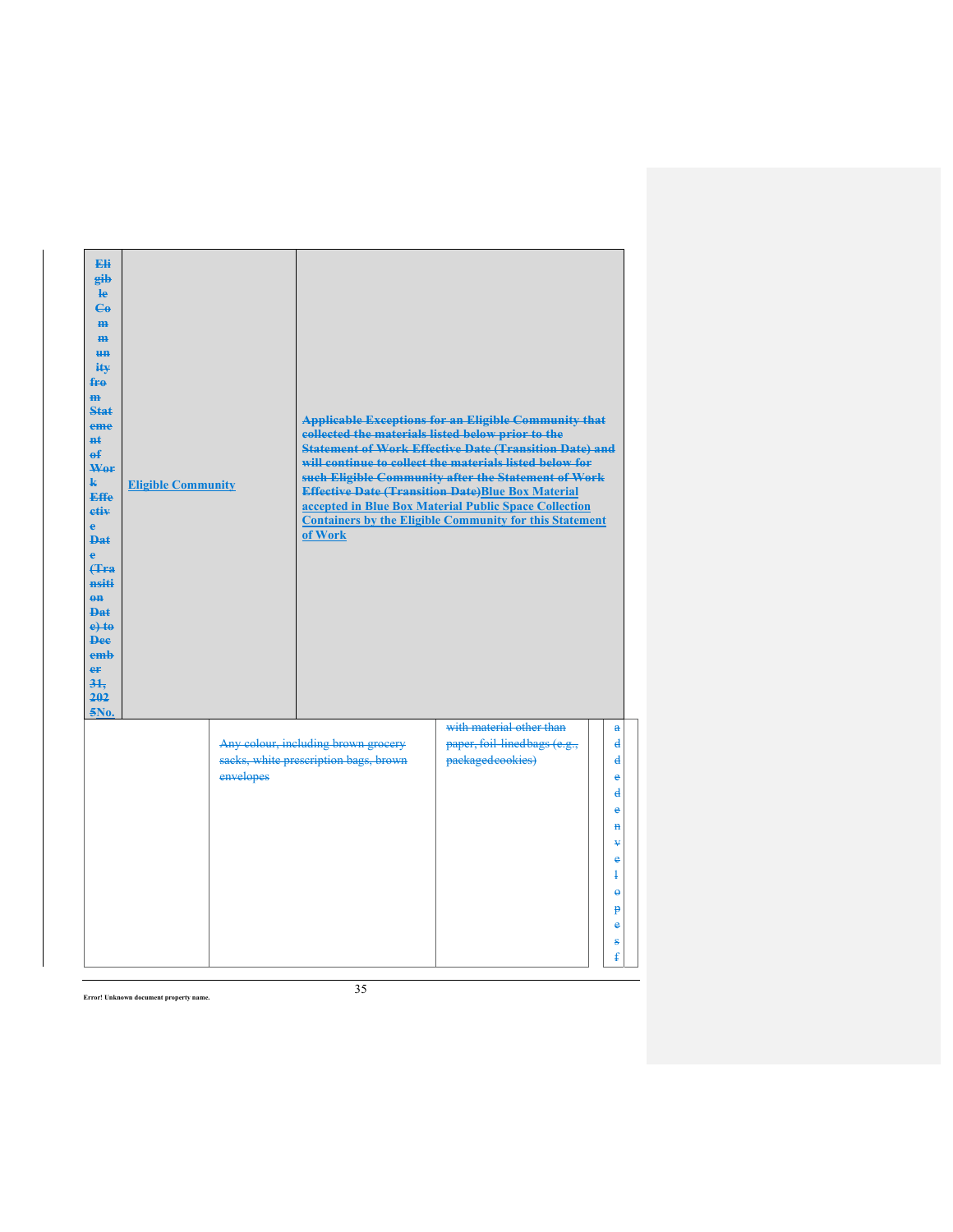| Eli<br>gib<br>He<br>$\epsilon$<br>H <sub>H</sub><br>m<br>H <sub>H</sub><br>ity<br>fro<br>$\mathbf{m}$<br>Stat<br>eme<br>#ŧ<br>$\mathbf{f}$<br>Wer<br>$\mathbf{k}$<br><b>Effe</b><br>etiv<br>$\mathbf{e}$<br><b>Dat</b><br>è<br><b>f</b> Fra<br>nsiti<br>$0$<br>Dat<br>$e$ +to<br><b>Dee</b><br>emb<br>er<br>31.<br>202<br>5No. | <b>Eligible Community</b> | collected the materials listed below prior to the<br>of Work | <b>Applicable Exceptions for an Eligible Community that</b><br><b>Statement of Work Effective Date (Transition Date) and</b><br>will continue to collect the materials listed below for<br>such Eligible Community after the Statement of Work<br><b>Effective Date (Transition Date)Blue Box Material</b><br>accepted in Blue Box Material Public Space Collection<br><b>Containers by the Eligible Community for this Statement</b> |                                                                                                                                                                |
|--------------------------------------------------------------------------------------------------------------------------------------------------------------------------------------------------------------------------------------------------------------------------------------------------------------------------------|---------------------------|--------------------------------------------------------------|---------------------------------------------------------------------------------------------------------------------------------------------------------------------------------------------------------------------------------------------------------------------------------------------------------------------------------------------------------------------------------------------------------------------------------------|----------------------------------------------------------------------------------------------------------------------------------------------------------------|
|                                                                                                                                                                                                                                                                                                                                |                           |                                                              |                                                                                                                                                                                                                                                                                                                                                                                                                                       | ŧ<br>$\overline{1}$<br>$\ddagger$<br>e<br>$\overline{\mathbf{d}}$<br>₩<br>÷.<br>ŧ<br>ħ<br>H <sub>H</sub><br>$\mathbf{a}$<br>ŧ<br>$\ddot{\textbf{e}}$<br>£<br>ŧ |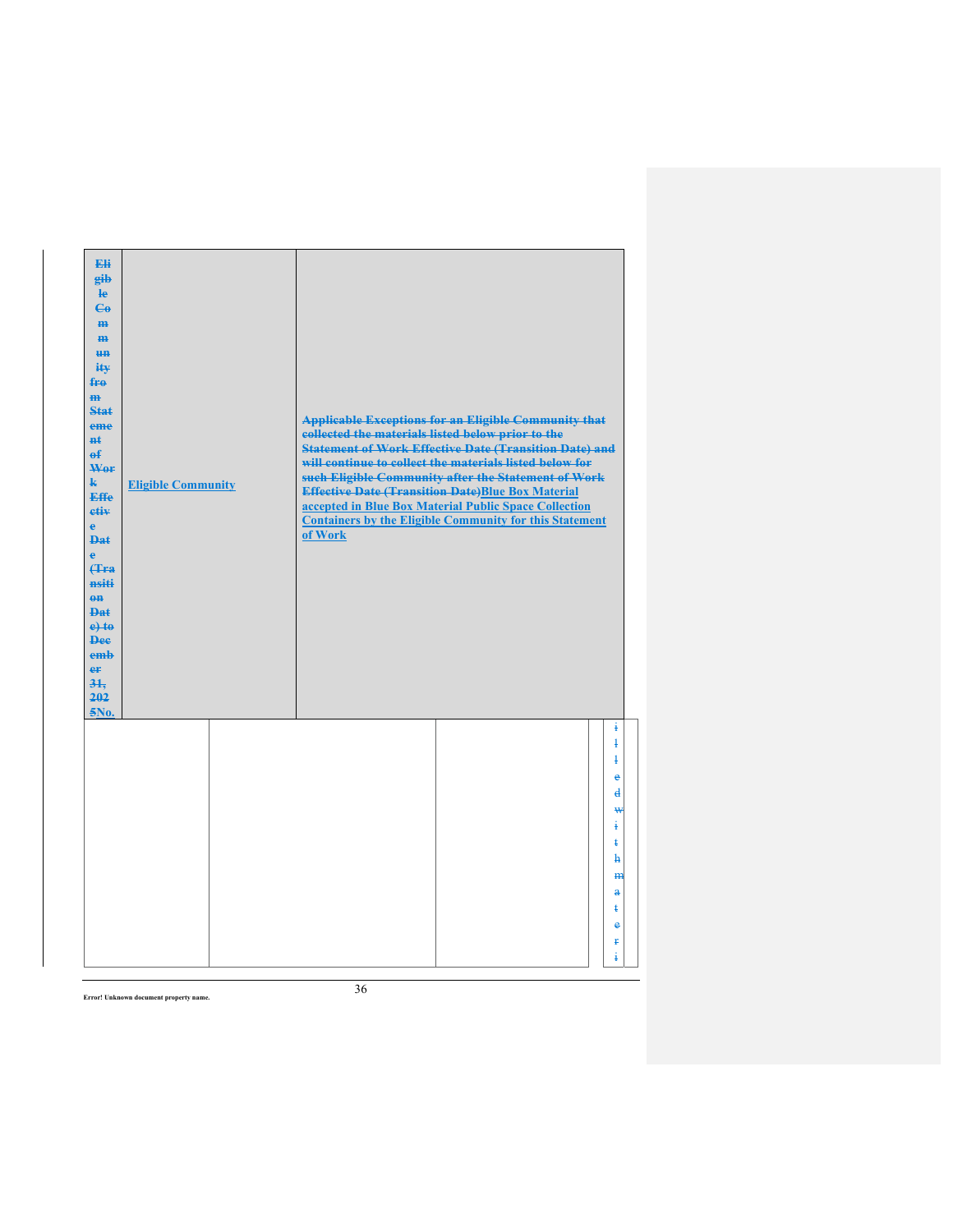| Eli<br>gib<br>$\mathbf{e}$<br>$\epsilon$<br>m-<br>m<br>H <sub>H</sub><br>ity<br>$f_{\text{F}\theta}$<br>m<br><b>Stat</b><br>eme<br><b>H</b> t<br>$\mathbf{f}$<br>Wor<br>$\mathbf{k}$<br><b>Effe</b><br>etiv<br>$\mathbf{e}$<br><b>Dat</b><br>$\ddot{\textbf{e}}$<br>(Tra<br>nsiti<br>$0$<br><b>Dat</b><br>$e$ +to<br><b>Dee</b><br>emb<br>er<br>$3+$<br>202<br>5No. | <b>Eligible Community</b> | <b>Applicable Exceptions for an Eligible Community that</b><br>collected the materials listed below prior to the<br><b>Statement of Work Effective Date (Transition Date) and</b><br>will continue to collect the materials listed below for<br>such Eligible Community after the Statement of Work<br><b>Effective Date (Transition Date)Blue Box Material</b><br>accepted in Blue Box Material Public Space Collection<br><b>Containers by the Eligible Community for this Statement</b><br>of Work |
|---------------------------------------------------------------------------------------------------------------------------------------------------------------------------------------------------------------------------------------------------------------------------------------------------------------------------------------------------------------------|---------------------------|-------------------------------------------------------------------------------------------------------------------------------------------------------------------------------------------------------------------------------------------------------------------------------------------------------------------------------------------------------------------------------------------------------------------------------------------------------------------------------------------------------|
|                                                                                                                                                                                                                                                                                                                                                                     |                           | $\mathbf{a}$<br>$\ddagger$<br>$\ddot{\mathbf{e}}$<br>ŧ<br>ħ<br>è<br>ŧ<br>ŧ<br>$\mathbf{h}$<br>$\mathbf{a}$<br>$\mathbf{H}$<br>p<br>$\mathbf{a}$<br>p<br>è                                                                                                                                                                                                                                                                                                                                             |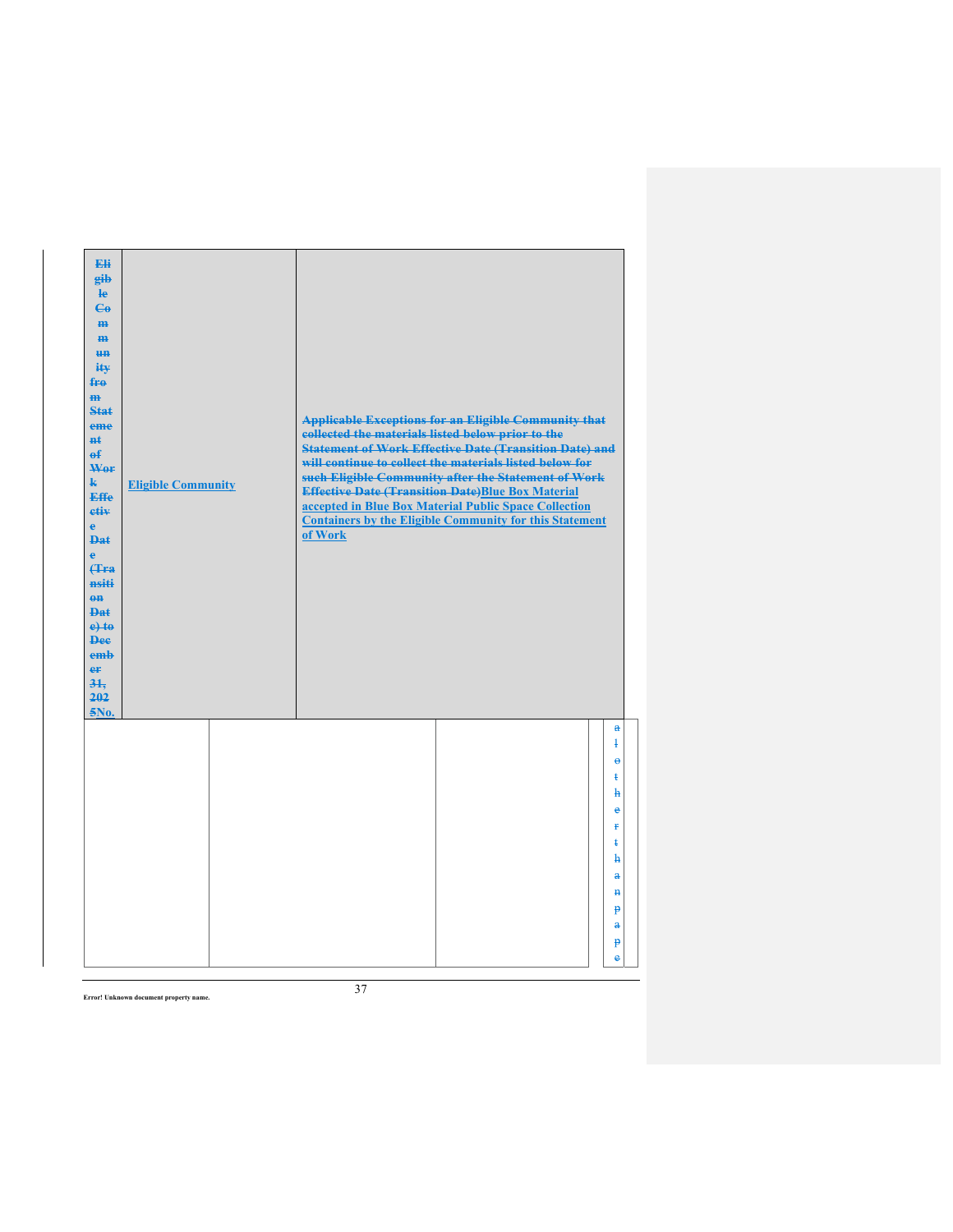| Eli<br>gib<br>le<br>$\mathbf{G}$<br>m-<br>m<br><b>HH</b><br>iŧ¥<br>$f_{\text{H}0}$<br>$\mathbf{m}$<br>$Stat$<br>eme<br>$H+$<br>$\mathbf{f}$<br>Wer<br>k.<br><b>Effe</b><br>etiv<br>$\mathbf{e}$<br><b>Dat</b><br>$\ddot{\textbf{e}}$<br>(Tra<br>nsiti<br>$0$<br><b>Dat</b><br>$e$ + $t$ $e$<br><b>Dee</b><br>emb<br>er<br>31.<br>202<br>5No. | <b>Eligible Community</b> | collected the materials listed below prior to the<br>of Work | <b>Applicable Exceptions for an Eligible Community that</b><br><b>Statement of Work Effective Date (Transition Date) and</b><br>will continue to collect the materials listed below for<br>such Eligible Community after the Statement of Work<br><b>Effective Date (Transition Date)Blue Box Material</b><br>accepted in Blue Box Material Public Space Collection<br><b>Containers by the Eligible Community for this Statement</b> |                                                                                                                                                      |
|----------------------------------------------------------------------------------------------------------------------------------------------------------------------------------------------------------------------------------------------------------------------------------------------------------------------------------------------|---------------------------|--------------------------------------------------------------|---------------------------------------------------------------------------------------------------------------------------------------------------------------------------------------------------------------------------------------------------------------------------------------------------------------------------------------------------------------------------------------------------------------------------------------|------------------------------------------------------------------------------------------------------------------------------------------------------|
|                                                                                                                                                                                                                                                                                                                                              |                           |                                                              |                                                                                                                                                                                                                                                                                                                                                                                                                                       | ŧ<br>$\overline{5}$<br>ŧ<br>$\ddot{\theta}$<br>ŧ<br>$\ddagger$<br>$\overline{1}$<br>i<br>$\mathbf{H}$<br>e<br>$\mathbf{d}$<br>b<br>$\mathbf{a}$<br>ĝ |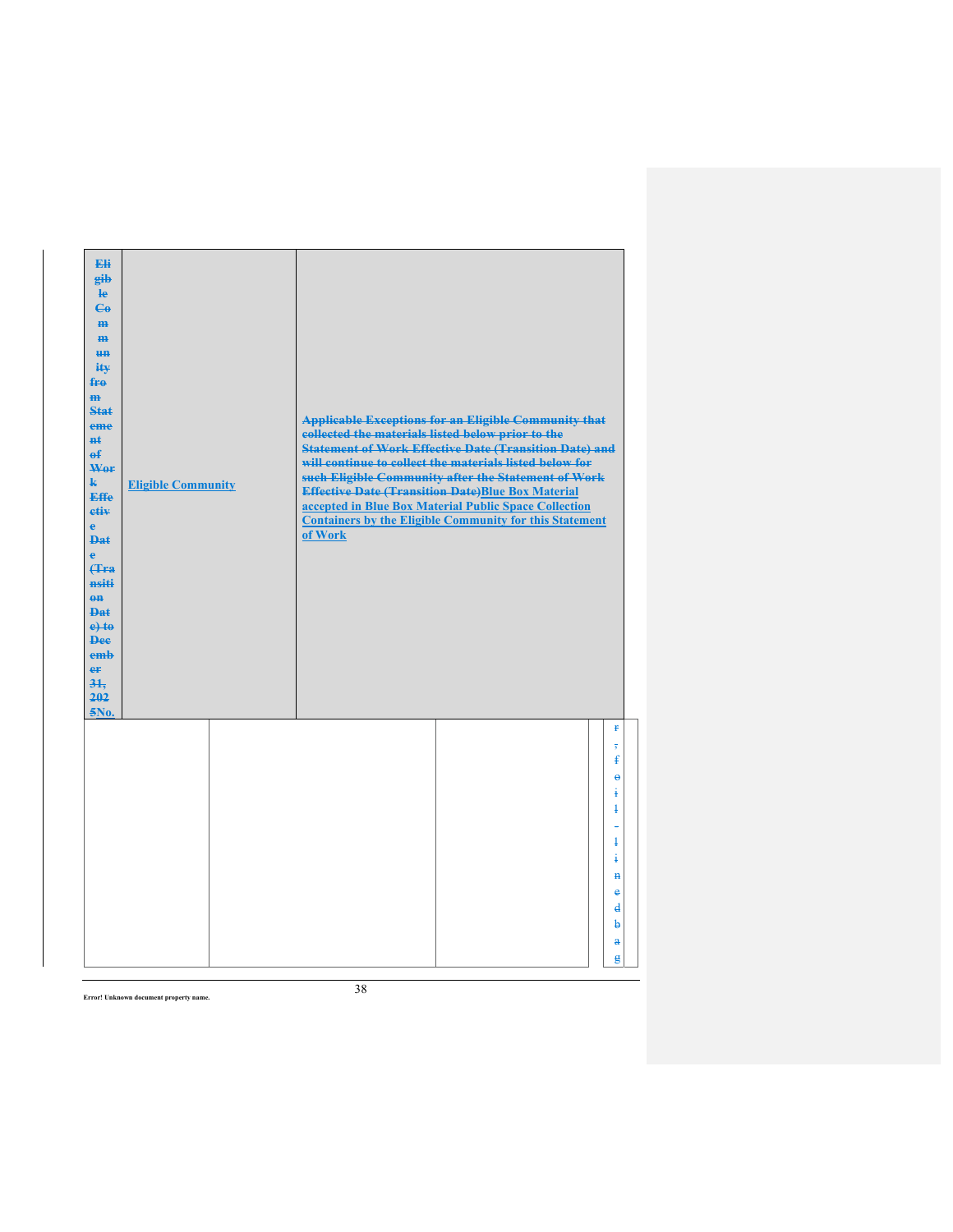| Eli<br>gib<br>He<br>$\epsilon$<br>H <sub>H</sub><br>m<br>H <sub>H</sub><br>ity<br>$f_{\text{H}0}$<br>m<br>Stat<br>eme<br>$H+$<br>$\mathbf{f}$<br>Wer<br>$\mathbf{k}$<br><b>Effe</b><br>etiv<br>$\mathbf{e}$<br><b>Dat</b><br>$\mathbf{e}$<br><b>f</b> Fra<br>nsiti<br>$0$<br><b>Dat</b><br>$e$ +to<br><b>Dee</b><br>emb<br>er<br>31.<br>202<br>5No. | <b>Eligible Community</b> | <b>Applicable Exceptions for an Eligible Community that</b><br>collected the materials listed below prior to the<br><b>Statement of Work Effective Date (Transition Date) and</b><br>will continue to collect the materials listed below for<br>such Eligible Community after the Statement of Work<br><b>Effective Date (Transition Date)Blue Box Material</b><br>accepted in Blue Box Material Public Space Collection<br><b>Containers by the Eligible Community for this Statement</b><br>of Work |                                                                                                                                 |
|-----------------------------------------------------------------------------------------------------------------------------------------------------------------------------------------------------------------------------------------------------------------------------------------------------------------------------------------------------|---------------------------|-------------------------------------------------------------------------------------------------------------------------------------------------------------------------------------------------------------------------------------------------------------------------------------------------------------------------------------------------------------------------------------------------------------------------------------------------------------------------------------------------------|---------------------------------------------------------------------------------------------------------------------------------|
|                                                                                                                                                                                                                                                                                                                                                     |                           |                                                                                                                                                                                                                                                                                                                                                                                                                                                                                                       | s<br>€<br>ė<br>÷<br>鲁<br>÷<br>$\overline{\phantom{a}}$<br>$\mathbf{P}$<br>å<br>ė<br>k<br>$\mathbf{a}$<br>g<br>e<br>$\mathbf{d}$ |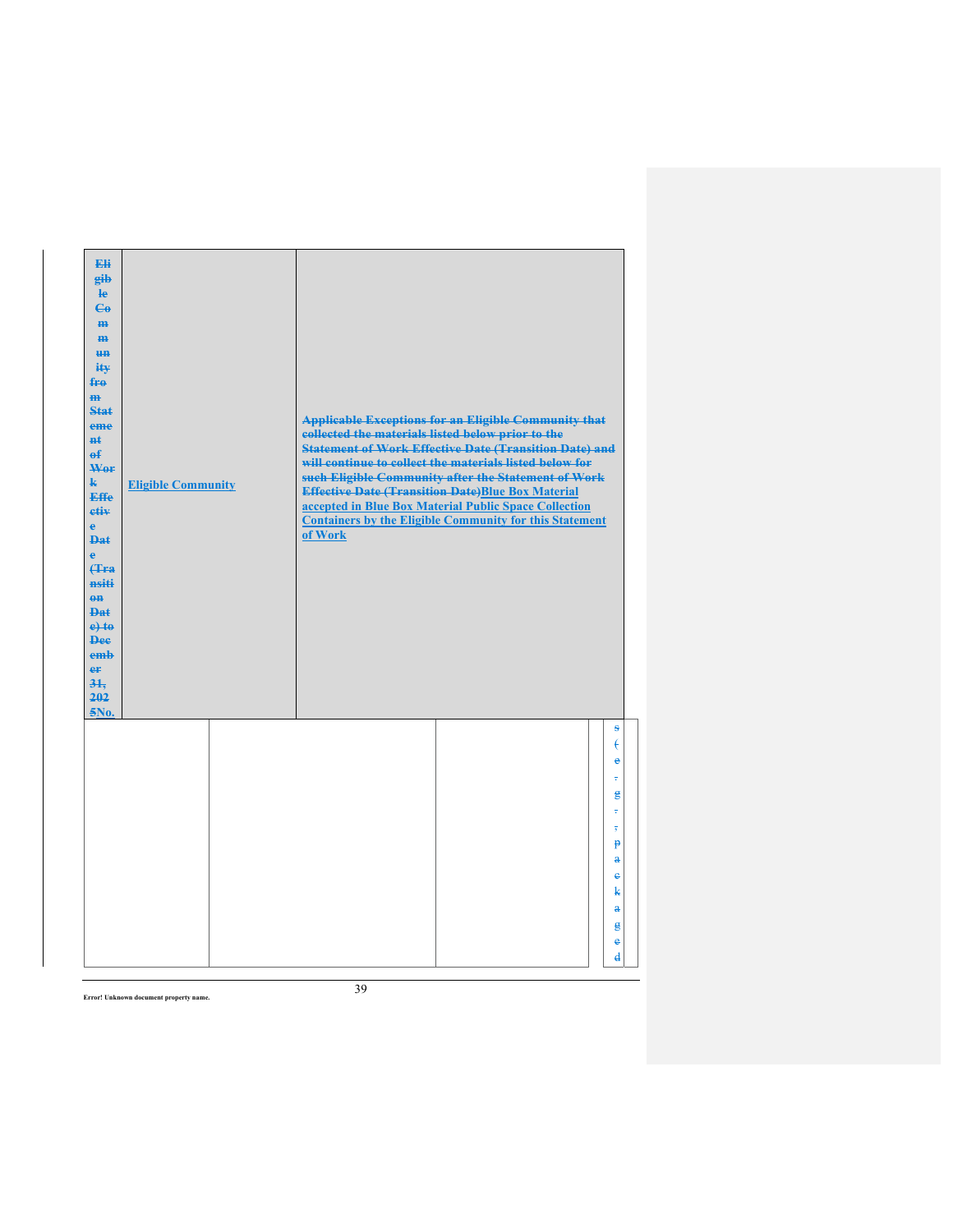| <b>Eli</b><br>gib<br>le<br>$\mathbf{G}$<br>m<br>$\mathbf{m}$<br><b>HH</b><br>ity<br>fro<br>H <sub>H</sub><br>Stat<br>eme<br>#ŧ<br>$\mathbf{f}$<br>Wer<br>$\mathbf{k}$<br><b>Effe</b><br>etiv<br>e.<br><b>Dat</b><br>è<br><b>f</b> Fra<br>nsiti<br>$\theta$ <sup><math>\theta</math></sup><br><b>Dat</b><br>$e$ +to<br><b>Dee</b><br>emh<br>er<br>31.<br>202<br>5No. | <b>Eligible Community</b> |                                | collected the materials listed below prior to the<br>of Work | <b>Applicable Exceptions for an Eligible Community that</b><br><b>Statement of Work Effective Date (Transition Date) and</b><br>will continue to collect the materials listed below for<br>such Eligible Community after the Statement of Work<br><b>Effective Date (Transition Date)Blue Box Material</b><br>accepted in Blue Box Material Public Space Collection<br><b>Containers by the Eligible Community for this Statement</b> |                                                                             |
|---------------------------------------------------------------------------------------------------------------------------------------------------------------------------------------------------------------------------------------------------------------------------------------------------------------------------------------------------------------------|---------------------------|--------------------------------|--------------------------------------------------------------|---------------------------------------------------------------------------------------------------------------------------------------------------------------------------------------------------------------------------------------------------------------------------------------------------------------------------------------------------------------------------------------------------------------------------------------|-----------------------------------------------------------------------------|
|                                                                                                                                                                                                                                                                                                                                                                     |                           |                                |                                                              |                                                                                                                                                                                                                                                                                                                                                                                                                                       | è<br>$\ddot{\mathbf{e}}$<br>٥<br>k<br>ŧ<br>è<br>ŝ<br>$\mathcal{F}$          |
|                                                                                                                                                                                                                                                                                                                                                                     | Paper Packaging           | Multi-layer paper bags<br>ete. | Multi-layered paper bags for flour, sugar,                   | Bags with a foil layer,<br>bags with a plastic layer                                                                                                                                                                                                                                                                                                                                                                                  | $\overline{B}$<br>$\mathbf{a}$<br>$\mathbf{g}$<br>ŝ<br>₩<br>ŧ<br>$\ddagger$ |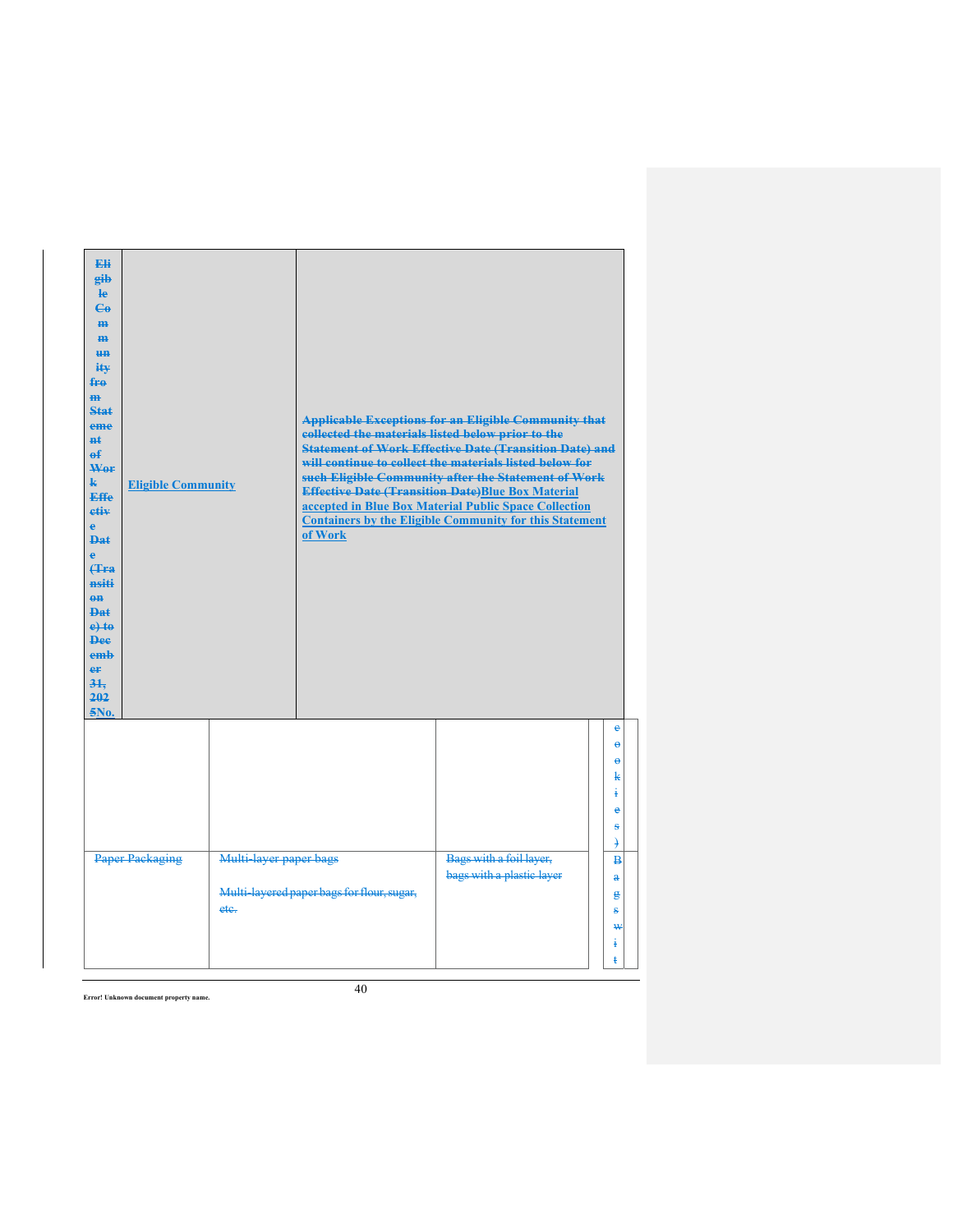| Eli<br>eib<br>$\mathbf{e}$<br>$\epsilon$<br>H <sub>H</sub><br>m<br>H <sub>H</sub><br>ity<br>fro<br>$\mathbf{m}$<br><b>Stat</b><br>eme<br><b>n</b> t<br>$\overline{ef}$<br>Wor<br>$\mathbf{k}$<br><b>Effe</b><br>etiv<br>$\mathbf{e}$<br><b>Dat</b><br>$\ddot{\textbf{e}}$<br><b>(Tra</b><br>nsiti<br>$\theta$ <sup><math>\theta</math></sup><br><b>Dat</b><br>$e$ +to<br><b>Dee</b><br>emb<br>er<br>31.<br>202<br>5No. | <b>Eligible Community</b> | collected the materials listed below prior to the<br>of Work | <b>Applicable Exceptions for an Eligible Community that</b><br><b>Statement of Work Effective Date (Transition Date) and</b><br>will continue to collect the materials listed below for<br>such Eligible Community after the Statement of Work<br><b>Effective Date (Transition Date)Blue Box Material</b><br>accepted in Blue Box Material Public Space Collection<br><b>Containers by the Eligible Community for this Statement</b> |                                                                               |
|------------------------------------------------------------------------------------------------------------------------------------------------------------------------------------------------------------------------------------------------------------------------------------------------------------------------------------------------------------------------------------------------------------------------|---------------------------|--------------------------------------------------------------|---------------------------------------------------------------------------------------------------------------------------------------------------------------------------------------------------------------------------------------------------------------------------------------------------------------------------------------------------------------------------------------------------------------------------------------|-------------------------------------------------------------------------------|
|                                                                                                                                                                                                                                                                                                                                                                                                                        |                           |                                                              |                                                                                                                                                                                                                                                                                                                                                                                                                                       | $\mathbf{h}$<br>$\ddot{\mathbf{a}}$<br>£<br>$\ddot{\boldsymbol{\theta}}$<br>ŧ |
|                                                                                                                                                                                                                                                                                                                                                                                                                        |                           |                                                              |                                                                                                                                                                                                                                                                                                                                                                                                                                       | $\ddagger$<br>$\ddagger$                                                      |
|                                                                                                                                                                                                                                                                                                                                                                                                                        |                           |                                                              |                                                                                                                                                                                                                                                                                                                                                                                                                                       | $\mathbf{a}$<br>¥<br>ė                                                        |
|                                                                                                                                                                                                                                                                                                                                                                                                                        |                           |                                                              |                                                                                                                                                                                                                                                                                                                                                                                                                                       | ŧ                                                                             |
|                                                                                                                                                                                                                                                                                                                                                                                                                        |                           |                                                              |                                                                                                                                                                                                                                                                                                                                                                                                                                       | 7<br>b                                                                        |
|                                                                                                                                                                                                                                                                                                                                                                                                                        |                           |                                                              |                                                                                                                                                                                                                                                                                                                                                                                                                                       | $\mathbf{a}$<br>ĝ                                                             |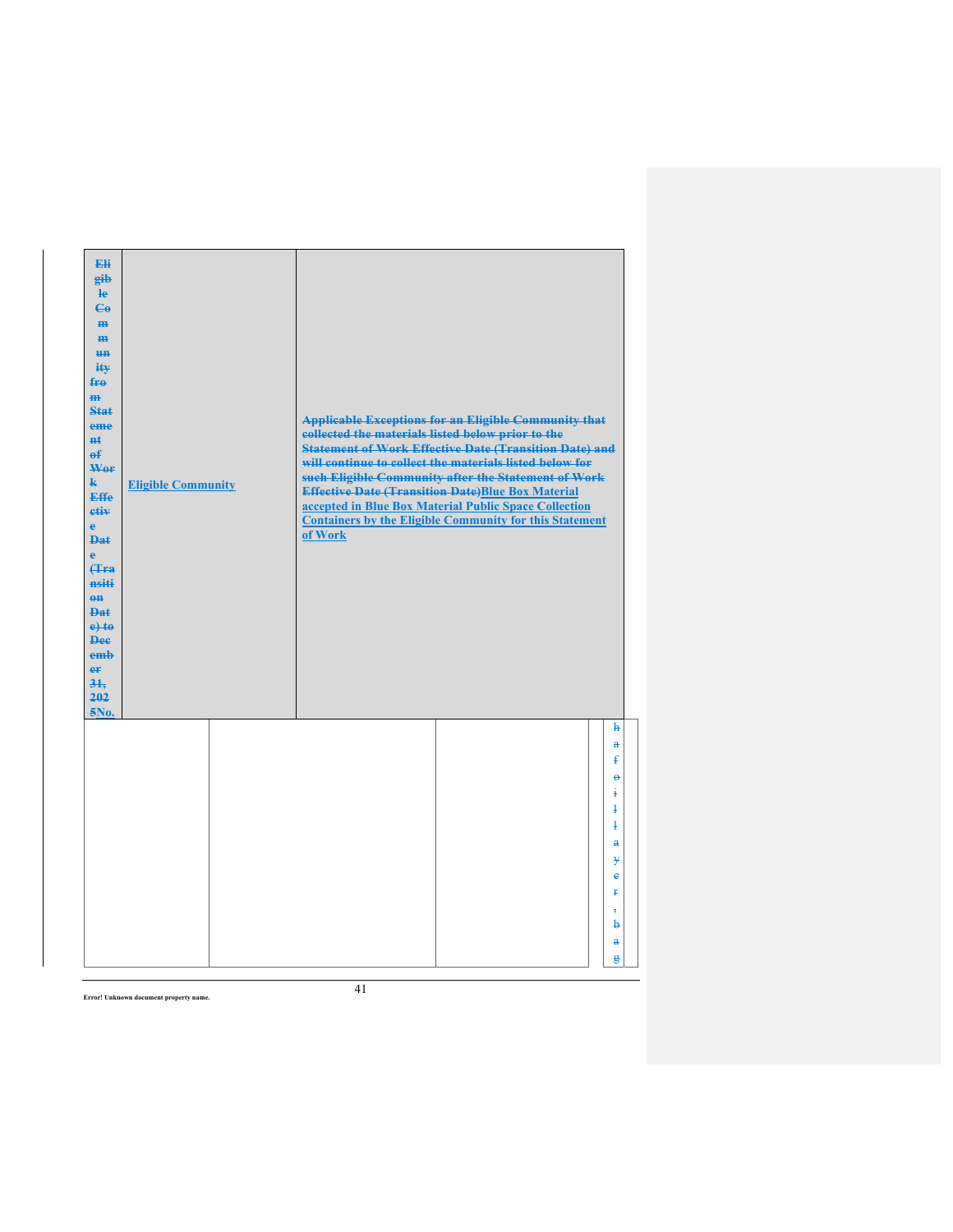| Eli<br>gib<br>$\mathbf{e}$<br>$\epsilon$<br>H <sub>H</sub><br>m<br>H <sub>H</sub><br>ity<br>$f_{\text{H}0}$<br>m<br>Stat<br>eme<br>$H+$<br>$\mathbf{f}$<br>Wer<br>k.<br><b>Effe</b><br>etiv<br>$\mathbf{e}$<br><b>Dat</b><br>$\ddot{\textbf{e}}$<br><b>f</b> Fra<br>nsiti<br>$\theta$ <sup><math>\theta</math></sup><br><b>Dat</b><br>$e$ +to<br><b>Dee</b><br>emb<br>er<br>31.<br>202<br>5No. | <b>Eligible Community</b> | collected the materials listed below prior to the<br>of Work | <b>Applicable Exceptions for an Eligible Community that</b><br><b>Statement of Work Effective Date (Transition Date) and</b><br>will continue to collect the materials listed below for<br>such Eligible Community after the Statement of Work<br><b>Effective Date (Transition Date)Blue Box Material</b><br>accepted in Blue Box Material Public Space Collection<br><b>Containers by the Eligible Community for this Statement</b> |                                                                                                                                                                  |
|------------------------------------------------------------------------------------------------------------------------------------------------------------------------------------------------------------------------------------------------------------------------------------------------------------------------------------------------------------------------------------------------|---------------------------|--------------------------------------------------------------|---------------------------------------------------------------------------------------------------------------------------------------------------------------------------------------------------------------------------------------------------------------------------------------------------------------------------------------------------------------------------------------------------------------------------------------|------------------------------------------------------------------------------------------------------------------------------------------------------------------|
|                                                                                                                                                                                                                                                                                                                                                                                                |                           |                                                              |                                                                                                                                                                                                                                                                                                                                                                                                                                       | S<br>₩<br>į.<br>ŧ<br>$\mathbf{h}$<br>$\mathbf{a}$<br>p<br>$\overline{1}$<br>$\mathbf{a}$<br>ŝ<br>ŧ<br>ŧ<br>$\ddot{\mathbf{e}}$<br>$\overline{1}$<br>$\mathbf{a}$ |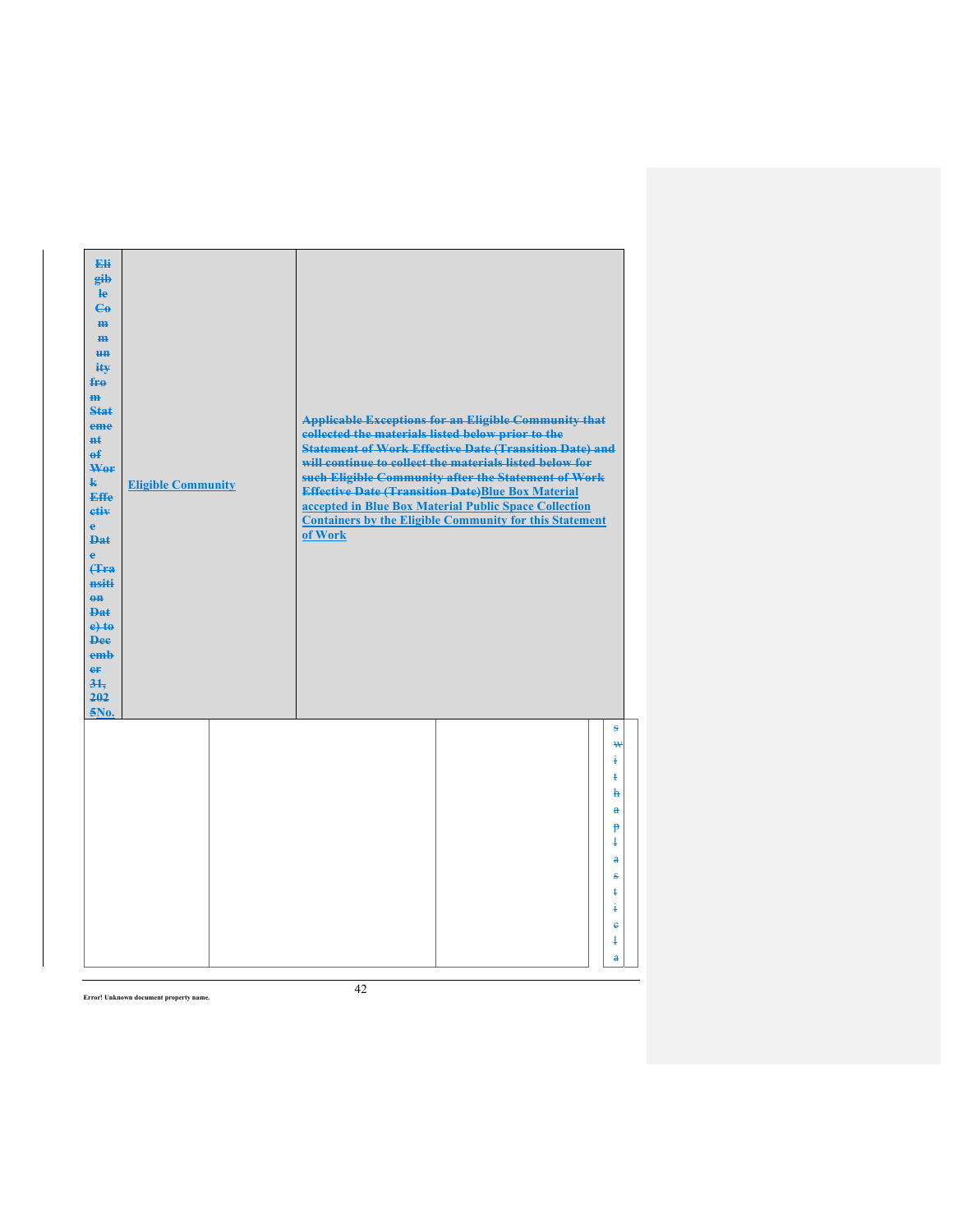| Eli<br>eib<br>$\mathbf{e}$<br>$\mathbf{G}$<br>H <sub>H</sub><br>m<br><b>un</b><br>ity<br>$f_{\text{H}0}$<br>$\mathbf{m}$<br><b>Stat</b><br>eme<br><b>H</b> t<br>$\theta$<br>Wor<br>$\mathbf{k}$<br><b>Effe</b><br>etiv<br>$\mathbf{e}$<br><b>Dat</b><br>$\ddot{\textbf{e}}$<br><b>(Tra</b><br>nsiti<br>$\theta$ <sup><math>\theta</math></sup><br><b>Dat</b><br>$e$ + $t$ $e$<br><b>Dee</b><br>emb<br>er<br>31.<br>202<br>5No. | <b>Eligible Community</b> | collected the materials listed below prior to the<br>of Work | <b>Applicable Exceptions for an Eligible Community that</b><br><b>Statement of Work Effective Date (Transition Date) and</b><br>will continue to collect the materials listed below for<br>such Eligible Community after the Statement of Work<br><b>Effective Date (Transition Date)Blue Box Material</b><br>accepted in Blue Box Material Public Space Collection<br><b>Containers by the Eligible Community for this Statement</b> |                                                                                                                                                               |
|--------------------------------------------------------------------------------------------------------------------------------------------------------------------------------------------------------------------------------------------------------------------------------------------------------------------------------------------------------------------------------------------------------------------------------|---------------------------|--------------------------------------------------------------|---------------------------------------------------------------------------------------------------------------------------------------------------------------------------------------------------------------------------------------------------------------------------------------------------------------------------------------------------------------------------------------------------------------------------------------|---------------------------------------------------------------------------------------------------------------------------------------------------------------|
|                                                                                                                                                                                                                                                                                                                                                                                                                                |                           |                                                              |                                                                                                                                                                                                                                                                                                                                                                                                                                       | ¥<br>e<br>p<br>$\overline{\mathbf{s}}$<br>$\mathbf{P}$<br>$\ddagger$<br>$\mathbf{a}$<br>s<br>ŧ<br>ŧ<br>$\ddot{\textbf{e}}$<br>$\ddagger$<br>ŧ<br>$\mathbf{H}$ |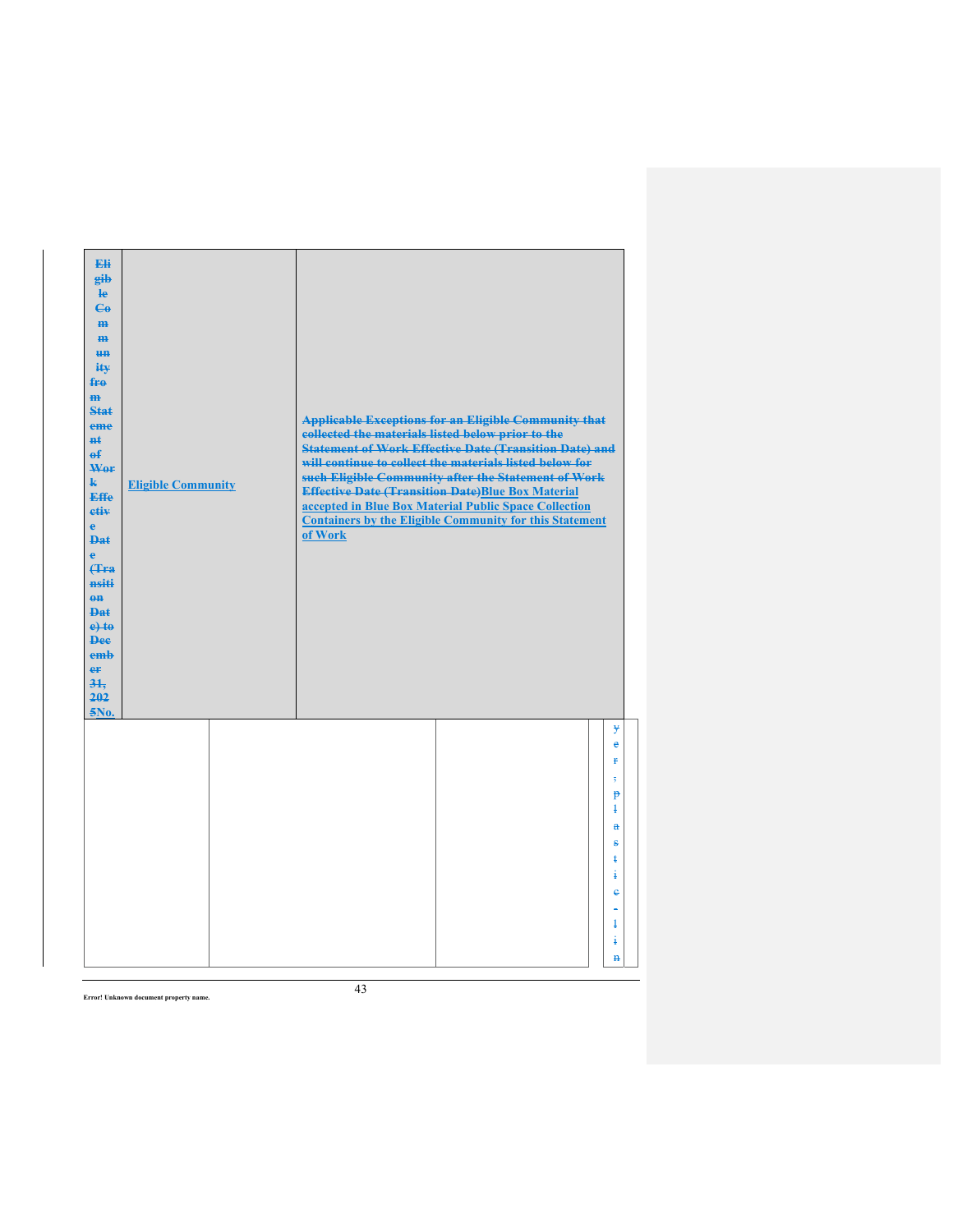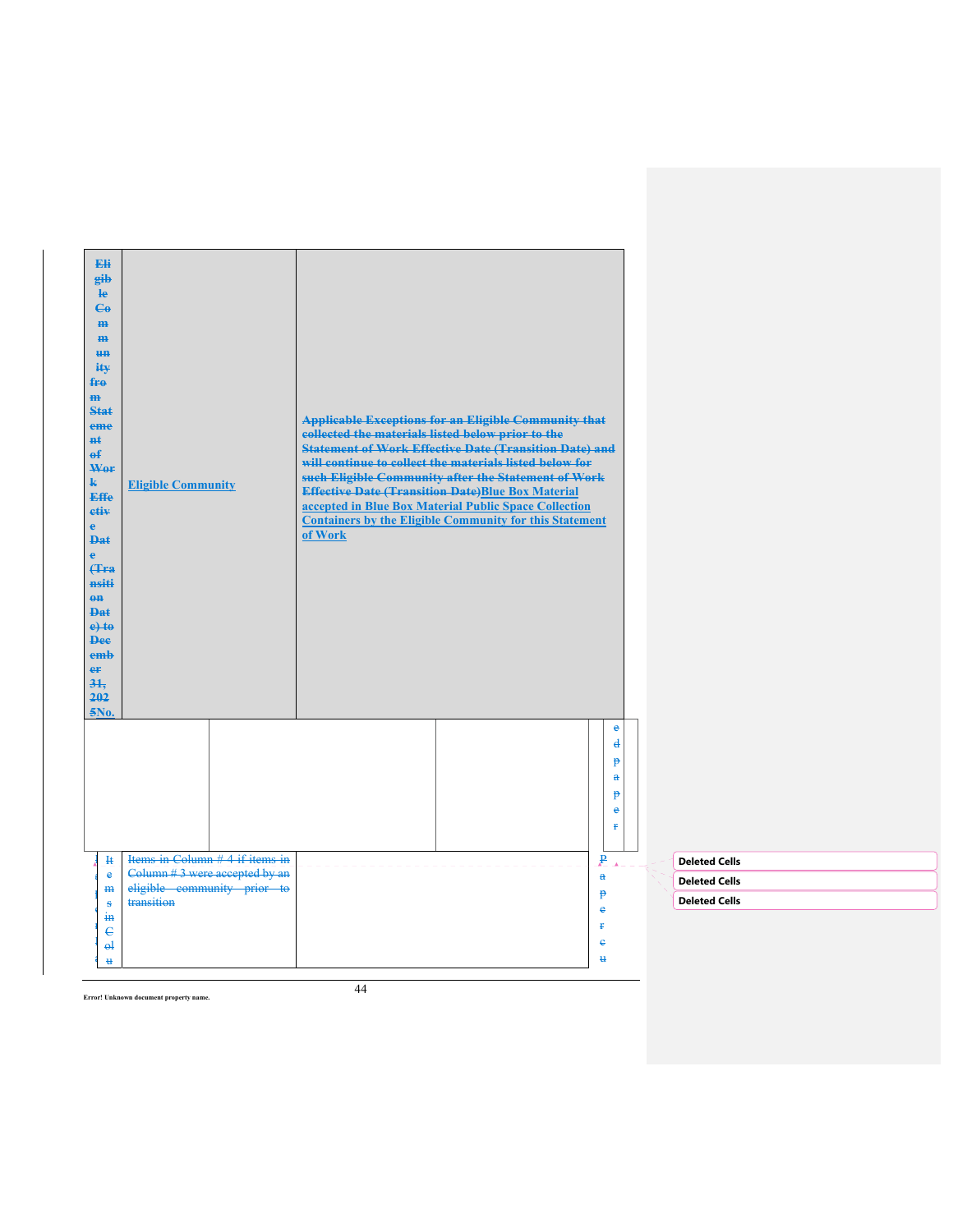| Eli<br>gib<br>He<br>$\mathbf{e}_0$<br>m-<br>$\mathbf{m}$<br><b>HH</b><br>$i$ it $\mathbf{v}$<br>fro<br>$\mathbf{m}$<br>Stat<br>eme<br><b>H</b> t<br>$\theta$<br>Wer<br>$\mathbf{k}$<br><b>Effe</b><br>etiv<br>$\ddot{\textbf{e}}$<br><b>Dat</b><br>ė<br><b>(Tra</b><br>nsiti<br>$\theta$ <sup><math>\theta</math></sup><br><b>Dat</b><br>$e$ + $t$ $e$<br><b>Dee</b><br>emb<br>er<br>31.<br>202<br>5No. | <b>Eligible Community</b> | <b>Applicable Exceptions for an Eligible Community that</b><br>collected the materials listed below prior to the<br><b>Statement of Work Effective Date (Transition Date) and</b><br>will continue to collect the materials listed below for<br>such Eligible Community after the Statement of Work<br><b>Effective Date (Transition Date)Blue Box Material</b><br>accepted in Blue Box Material Public Space Collection<br><b>Containers by the Eligible Community for this Statement</b><br>of Work |                                                                                                                                                    |
|---------------------------------------------------------------------------------------------------------------------------------------------------------------------------------------------------------------------------------------------------------------------------------------------------------------------------------------------------------------------------------------------------------|---------------------------|-------------------------------------------------------------------------------------------------------------------------------------------------------------------------------------------------------------------------------------------------------------------------------------------------------------------------------------------------------------------------------------------------------------------------------------------------------------------------------------------------------|----------------------------------------------------------------------------------------------------------------------------------------------------|
| m<br>$\mathbf{H}$<br>#<br>$\overline{3}$<br>₩<br>ae<br>ee<br>pŧ<br>ed<br>b<br>¥<br>a <sub>n</sub><br>e <sup>1</sup><br>ig<br>ib<br>$l_{\rm e}$<br>$e^{\theta}$<br>m                                                                                                                                                                                                                                     |                           |                                                                                                                                                                                                                                                                                                                                                                                                                                                                                                       | $\mathbf{P}$<br>ŝ<br>a<br>$\mathbf{H}$<br>₫<br>£<br>$\ddot{\mathbf{e}}$<br>£<br>h<br>$\ddot{\theta}$<br>ŧ<br>$\mathbf{a}$<br>Ħ<br>$\mathbf d$<br>ë |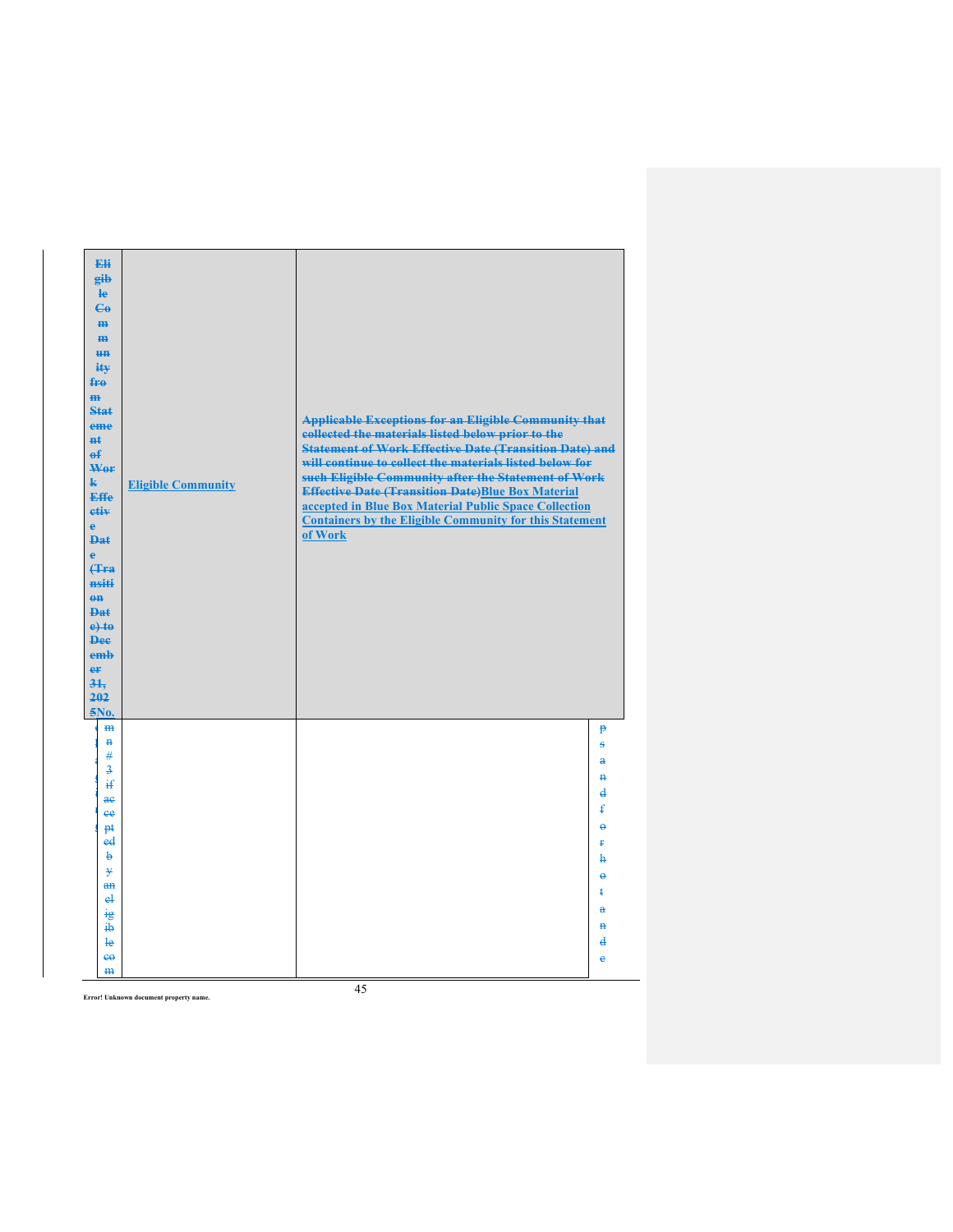| Eli<br>gib<br>$\mathbf{e}$<br>$\mathbf{e}_0$<br>H <sub>H</sub><br>H <sub>H</sub><br>H <sub>H</sub><br>itv<br>fre<br>$\overline{m}$<br><b>Stat</b><br>eme<br><b>H</b> t<br>$\theta$<br>Wor<br>$\mathbf{k}$<br><b>Effe</b><br>etiv<br>e<br>Dat<br>è<br><b>f</b> Fra<br>nsiti<br>$\theta$ <sup><math>\theta</math></sup><br><b>Dat</b><br>$e$ +to<br><b>Dee</b><br>emb<br>er<br>34.<br>202<br>5No. | <b>Eligible Community</b> | <b>Applicable Exceptions for an Eligible Community that</b><br>collected the materials listed below prior to the<br><b>Statement of Work Effective Date (Transition Date) and</b><br>will continue to collect the materials listed below for<br>such Eligible Community after the Statement of Work<br><b>Effective Date (Transition Date)Blue Box Material</b><br>accepted in Blue Box Material Public Space Collection<br><b>Containers by the Eligible Community for this Statement</b><br>of Work |                                                                                                                                                                  |
|-------------------------------------------------------------------------------------------------------------------------------------------------------------------------------------------------------------------------------------------------------------------------------------------------------------------------------------------------------------------------------------------------|---------------------------|-------------------------------------------------------------------------------------------------------------------------------------------------------------------------------------------------------------------------------------------------------------------------------------------------------------------------------------------------------------------------------------------------------------------------------------------------------------------------------------------------------|------------------------------------------------------------------------------------------------------------------------------------------------------------------|
| H <sub>H</sub><br>$\mathbf{H}$<br><b>H</b><br>ŧy<br>pr<br>$\frac{1}{10}$<br>ŧ<br>$\mathbf{a}$<br>ŧr<br>$\frac{a}{b}$<br>sit<br>$\ddot{t}$<br>$\mathbf{H}$<br>3.                                                                                                                                                                                                                                 |                           |                                                                                                                                                                                                                                                                                                                                                                                                                                                                                                       | $\ddot{\theta}$<br>$\ddagger$<br>$\overline{\mathbf{d}}$<br>þ<br>ĕ<br>¥<br>ė<br>p<br>$\mathbf{a}$<br>g<br>e<br>ŝ<br>a<br>$\mathbf{H}$<br>$\overline{\mathbf{d}}$ |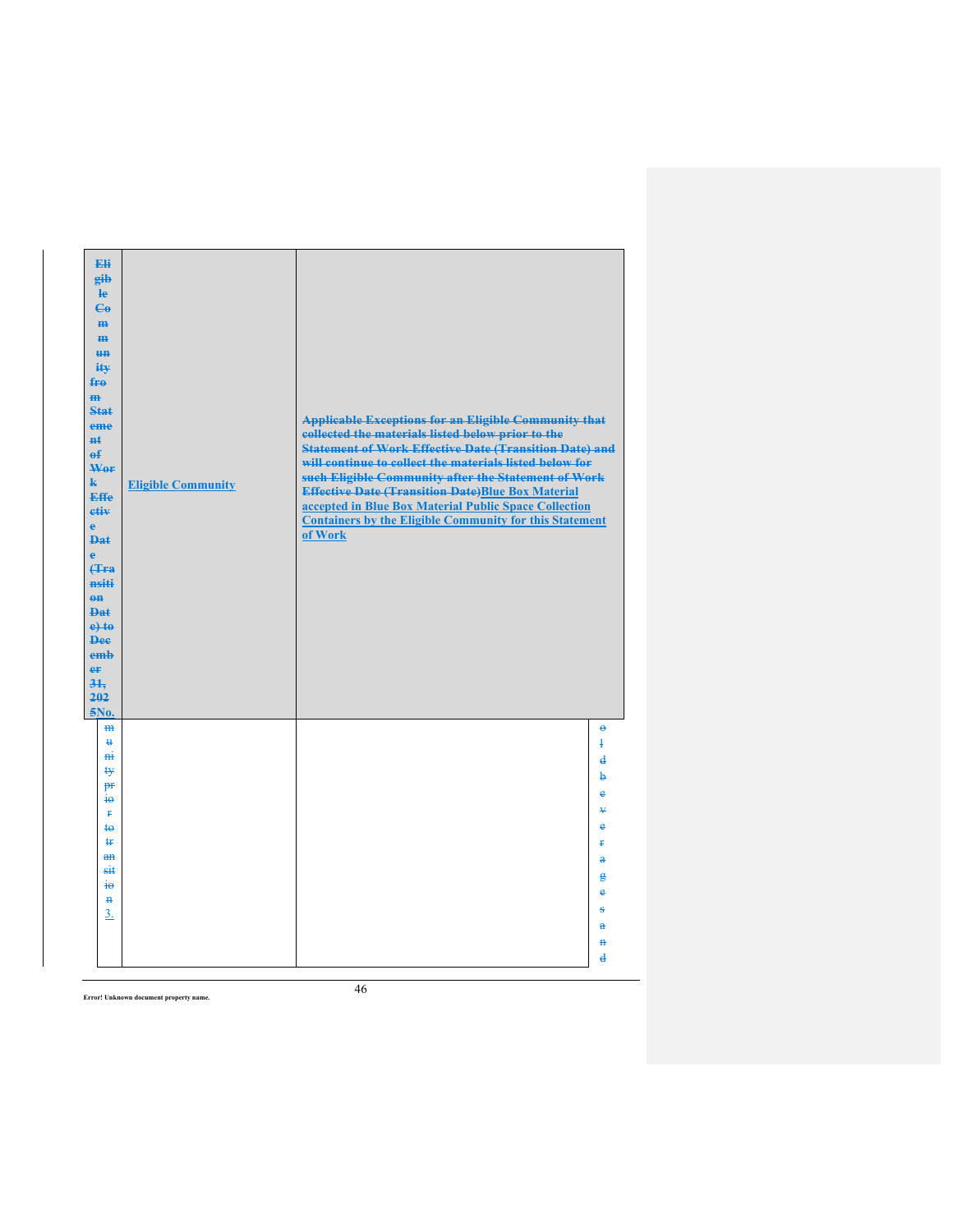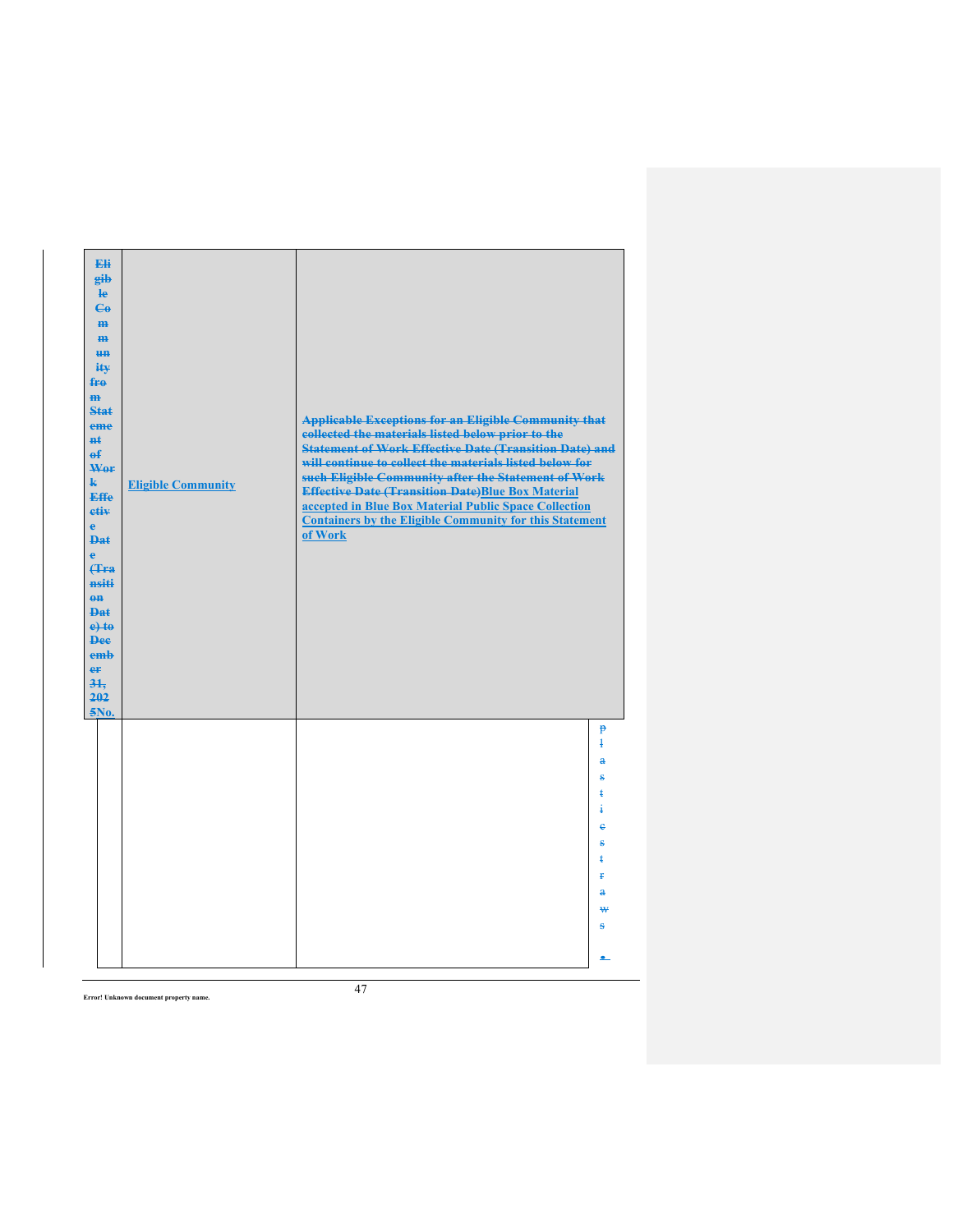| Eli<br>gib<br>le<br>$\mathbf{G}$<br>$\mathbf{H}$<br>$\mathbf{m}$<br><b>HH</b><br>ity<br>$f_{\text{FA}}$<br>H <sub>H</sub><br><b>Stat</b><br>eme<br><b>n</b> t<br>$\theta$<br>Wor<br>$\mathbf{k}$<br><b>Effe</b><br>etiv<br>$\mathbf{e}$<br><b>Dat</b><br>$\ddot{\mathbf{e}}$<br><b>f</b> Fra<br>nsiti<br>$\theta$ <sup><math>\theta</math></sup><br><b>Dat</b><br>$e$ + $t$ $e$<br><b>Dee</b><br>emb<br>er<br>31.<br>202<br>5No. | <b>Eligible Community</b> | <b>Applicable Exceptions for an Eligible Community that</b><br>collected the materials listed below prior to the<br><b>Statement of Work Effective Date (Transition Date) and</b><br>will continue to collect the materials listed below for<br>such Eligible Community after the Statement of Work<br><b>Effective Date (Transition Date)Blue Box Material</b><br>accepted in Blue Box Material Public Space Collection<br><b>Containers by the Eligible Community for this Statement</b><br>of Work |                                                                                                                             |
|----------------------------------------------------------------------------------------------------------------------------------------------------------------------------------------------------------------------------------------------------------------------------------------------------------------------------------------------------------------------------------------------------------------------------------|---------------------------|-------------------------------------------------------------------------------------------------------------------------------------------------------------------------------------------------------------------------------------------------------------------------------------------------------------------------------------------------------------------------------------------------------------------------------------------------------------------------------------------------------|-----------------------------------------------------------------------------------------------------------------------------|
|                                                                                                                                                                                                                                                                                                                                                                                                                                  |                           |                                                                                                                                                                                                                                                                                                                                                                                                                                                                                                       | m<br>p<br>ŧ<br>¥<br>$\ddot{\textbf{a}}$<br>Ħ<br>$\overline{\mathbf{d}}$<br>ŧ.<br>4<br>$\mathbf{H}$<br>g<br>è<br>ė<br>Ħ<br>p |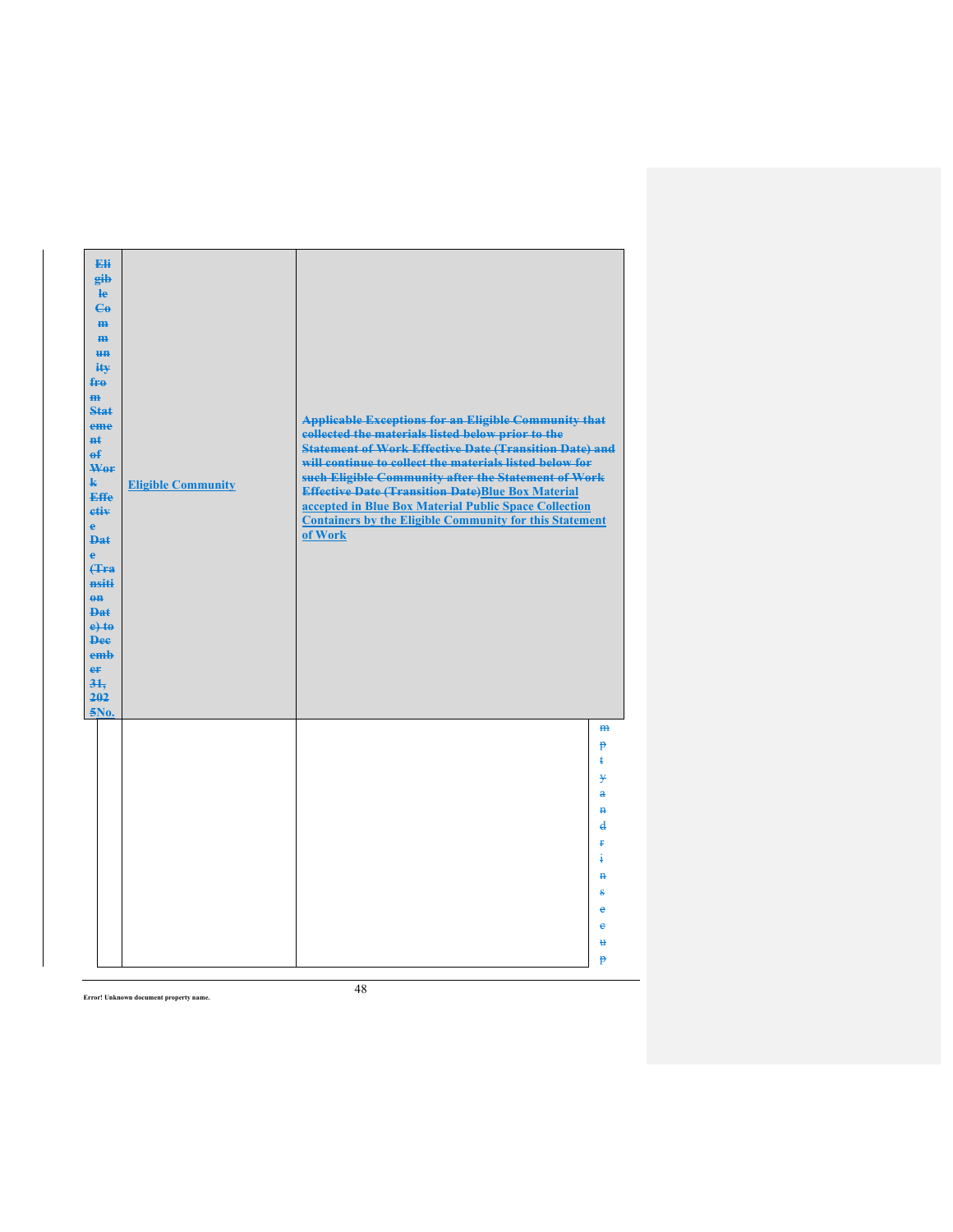| Eli<br>gib<br>$\mathbf{e}$<br>$\mathbf{G}$<br>H <sub>H</sub><br>$\mathbf{m}$<br>H <sub>H</sub><br>ity<br>fro<br>$\overline{m}$<br><b>Stat</b><br>eme<br>#£<br>$\mathbf{f}$<br>Wer<br>$\mathbf{k}$<br><b>Effe</b><br>etiv<br>$\ddot{\textbf{e}}$<br><b>Dat</b><br>ė<br><b>(Tra</b><br>nsiti<br>$\theta$ <sup><math>\theta</math></sup><br><b>Dat</b><br>$e$ +to<br><b>Dee</b><br>emb<br>er<br>31.<br>202<br>5No. | <b>Eligible Community</b> | <b>Applicable Exceptions for an Eligible Community that</b><br>collected the materials listed below prior to the<br><b>Statement of Work Effective Date (Transition Date) and</b><br>will continue to collect the materials listed below for<br>such Eligible Community after the Statement of Work<br><b>Effective Date (Transition Date)Blue Box Material</b><br>accepted in Blue Box Material Public Space Collection<br><b>Containers by the Eligible Community for this Statement</b><br>of Work |                                                                                                                           |
|-----------------------------------------------------------------------------------------------------------------------------------------------------------------------------------------------------------------------------------------------------------------------------------------------------------------------------------------------------------------------------------------------------------------|---------------------------|-------------------------------------------------------------------------------------------------------------------------------------------------------------------------------------------------------------------------------------------------------------------------------------------------------------------------------------------------------------------------------------------------------------------------------------------------------------------------------------------------------|---------------------------------------------------------------------------------------------------------------------------|
|                                                                                                                                                                                                                                                                                                                                                                                                                 |                           |                                                                                                                                                                                                                                                                                                                                                                                                                                                                                                       | s<br>$\overline{R}$<br>e<br>ė<br>¥<br>ė<br>$\overline{1}$<br>ė<br>p<br>$\mathbf{a}$<br>p<br>è<br>ŧ<br>ŝ<br>$\overline{1}$ |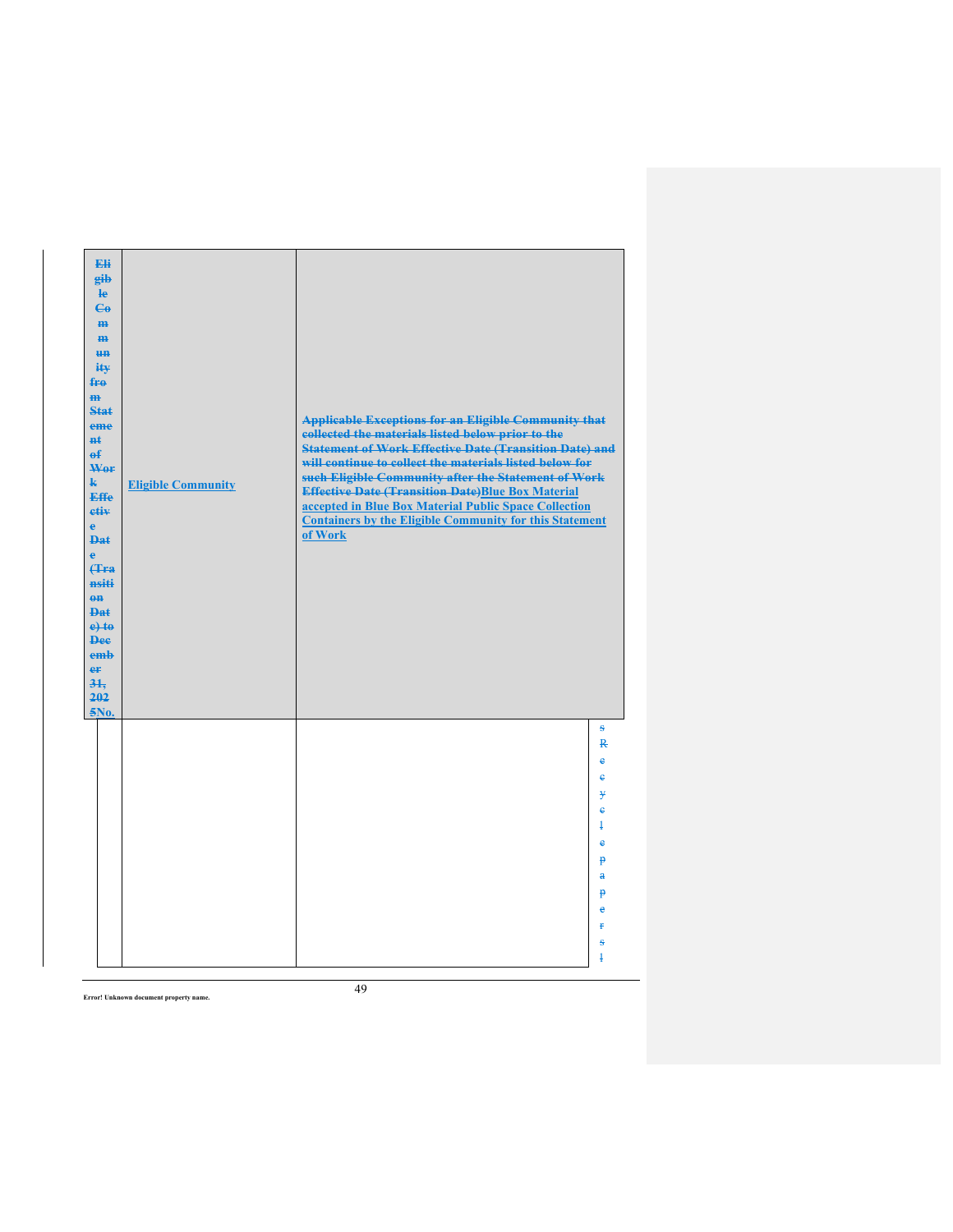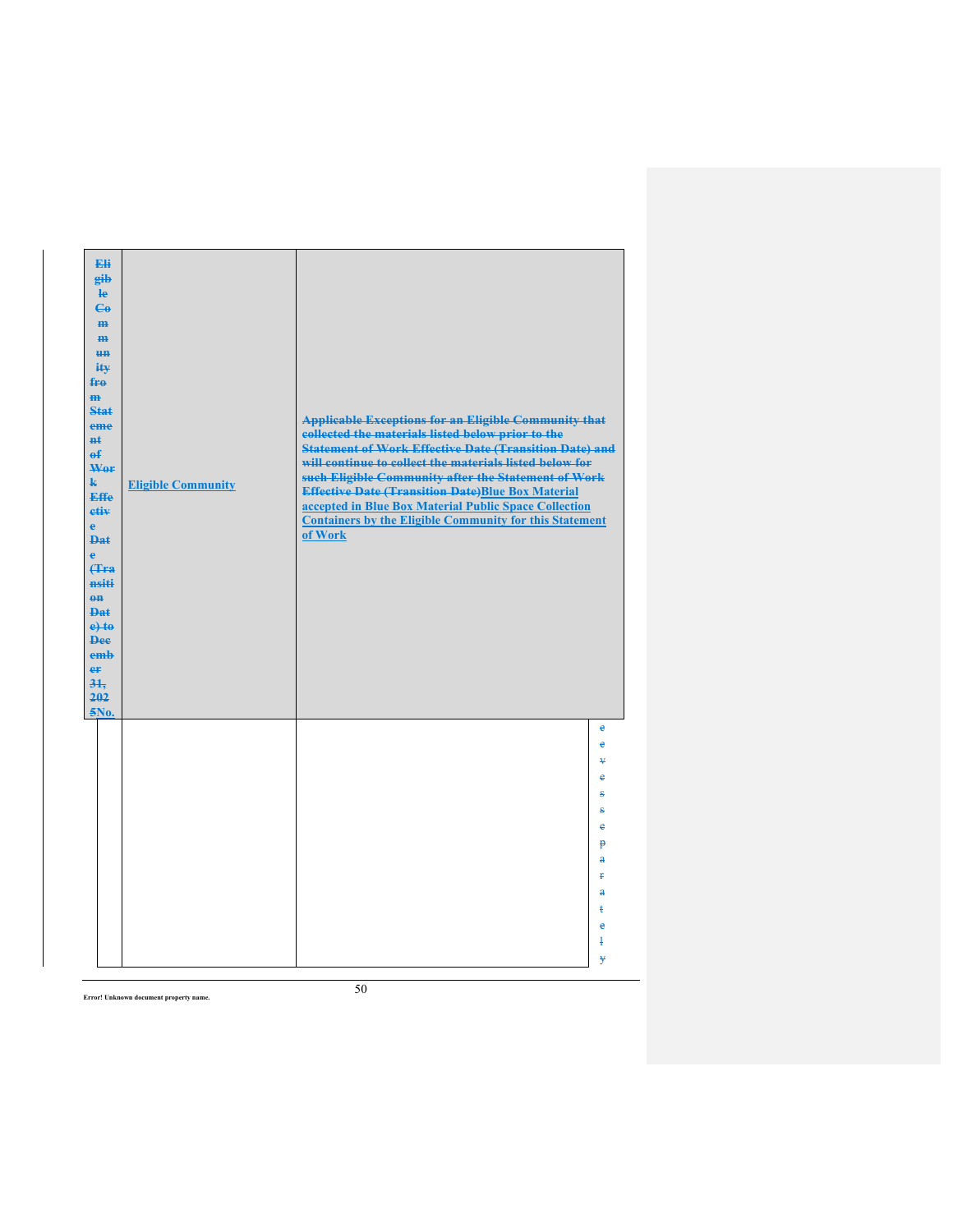| <b>Eli</b><br>eib<br><b>le</b><br>$\mathbf{G}$<br>H <sub>H</sub><br>H <sub>H</sub><br><b>HH</b><br>iŧ¥<br>fro<br>m<br>Stat<br>eme<br>#£<br>e£<br>Wer<br>k.<br><b>Effe</b><br>etiv<br>è<br><b>Dat</b><br>è<br>Hra<br>nsiti<br>$\theta$ <sup><math>\theta</math></sup><br><b>Dat</b><br>$e$ to<br><b>Dee</b><br>emh<br>eF<br>31.<br>202<br>5No. | <b>Eligible Community</b> |                   | collected the materials listed below prior to the<br>of Work               | <b>Applicable Exceptions for an Eligible Community that</b><br><b>Statement of Work Effective Date (Transition Date) and</b><br>will continue to collect the materials listed below for<br>such Eligible Community after the Statement of Work<br><b>Effective Date (Transition Date)Blue Box Material</b><br>accepted in Blue Box Material Public Space Collection<br><b>Containers by the Eligible Community for this Statement</b> |                        |
|-----------------------------------------------------------------------------------------------------------------------------------------------------------------------------------------------------------------------------------------------------------------------------------------------------------------------------------------------|---------------------------|-------------------|----------------------------------------------------------------------------|---------------------------------------------------------------------------------------------------------------------------------------------------------------------------------------------------------------------------------------------------------------------------------------------------------------------------------------------------------------------------------------------------------------------------------------|------------------------|
|                                                                                                                                                                                                                                                                                                                                               | <b>Paper Packaging</b>    | Gable top cartons | For non alcoholic beverages, dairy,                                        |                                                                                                                                                                                                                                                                                                                                                                                                                                       |                        |
|                                                                                                                                                                                                                                                                                                                                               |                           | etc.              | eream, substitute eggs, sugar, molasses,                                   |                                                                                                                                                                                                                                                                                                                                                                                                                                       |                        |
|                                                                                                                                                                                                                                                                                                                                               | <b>Paper Packaging</b>    |                   | Empty and rinse cartons<br>Aseptic boxes or cartons and straws             | Stand-up pouches                                                                                                                                                                                                                                                                                                                                                                                                                      | $\mathbf{s}$           |
|                                                                                                                                                                                                                                                                                                                                               |                           |                   |                                                                            |                                                                                                                                                                                                                                                                                                                                                                                                                                       | ŧ                      |
|                                                                                                                                                                                                                                                                                                                                               |                           |                   | For non-alcoholic beverages as well as<br>cream, soup, broth, sauces, etc. |                                                                                                                                                                                                                                                                                                                                                                                                                                       | $\bf{a}$<br>$\ddot{H}$ |
|                                                                                                                                                                                                                                                                                                                                               |                           |                   |                                                                            |                                                                                                                                                                                                                                                                                                                                                                                                                                       | d                      |
|                                                                                                                                                                                                                                                                                                                                               |                           |                   | Add loose to recycling container                                           |                                                                                                                                                                                                                                                                                                                                                                                                                                       |                        |
|                                                                                                                                                                                                                                                                                                                                               |                           |                   |                                                                            |                                                                                                                                                                                                                                                                                                                                                                                                                                       | u<br>p                 |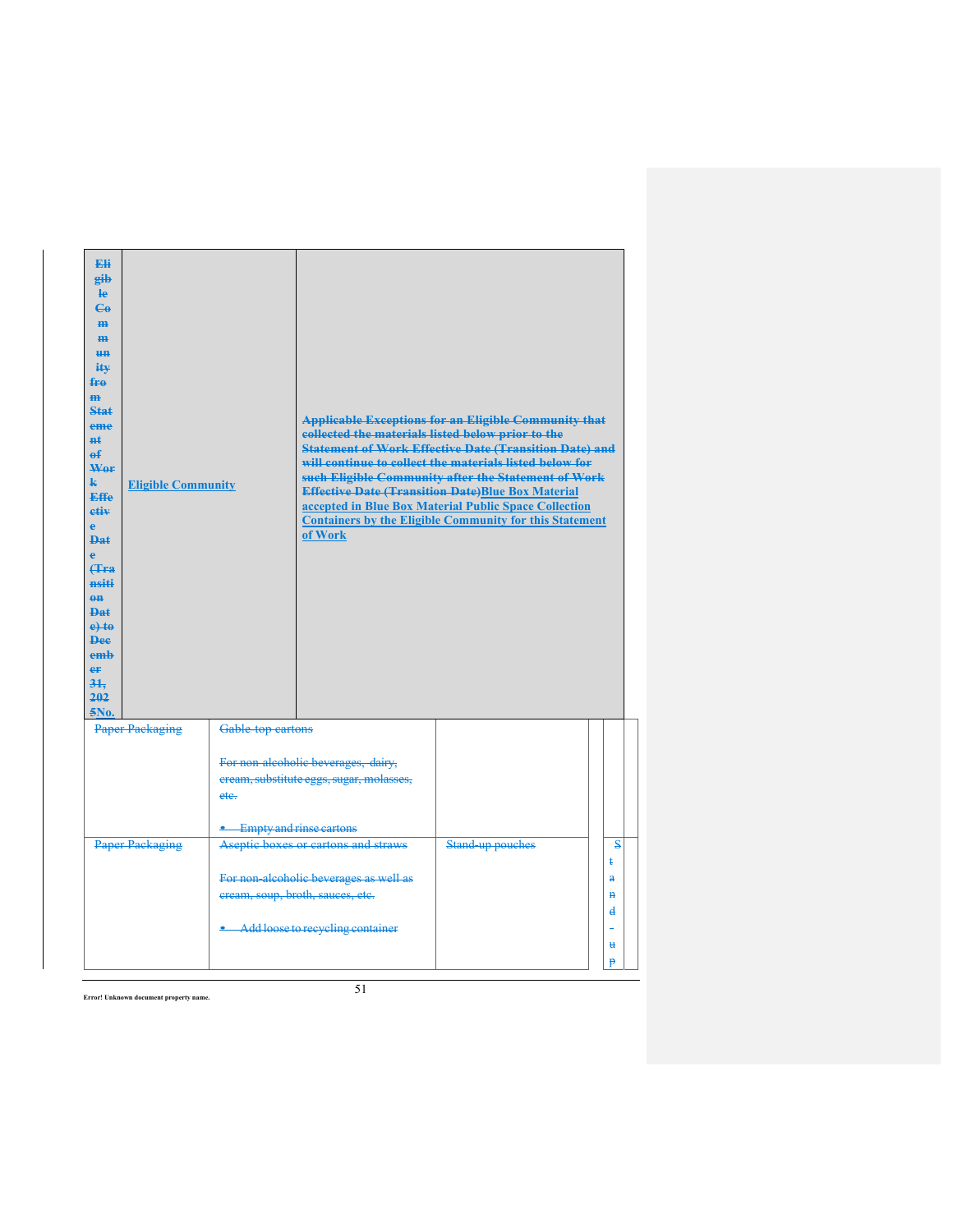| Eli<br>gib<br>$\mathbf{e}$<br>$\mathbf{G}$<br>m-<br>H <sub>H</sub><br><b>HH</b><br>ity<br>$f_{\text{H}0}$<br>$\mathbf{m}$<br><b>Stat</b><br>eme<br><b>n</b> t<br>$\theta$<br>Wer<br>$\mathbf{k}$<br>Effe<br>etiv<br>$\mathbf{e}$<br><b>Dat</b><br>è<br><b>(Tra</b><br>nsiti<br>$\theta$ <sup><math>\theta</math></sup><br><b>Dat</b><br>$e$ + $t$ $e$<br><b>Dee</b><br>emb<br>er<br>$3+$<br>202<br>5No. | <b>Eligible Community</b> | collected the materials listed below prior to the<br>of Work | <b>Applicable Exceptions for an Eligible Community that</b><br><b>Statement of Work Effective Date (Transition Date) and</b><br>will continue to collect the materials listed below for<br>such Eligible Community after the Statement of Work<br><b>Effective Date (Transition Date)Blue Box Material</b><br>accepted in Blue Box Material Public Space Collection<br><b>Containers by the Eligible Community for this Statement</b> |                                          |
|---------------------------------------------------------------------------------------------------------------------------------------------------------------------------------------------------------------------------------------------------------------------------------------------------------------------------------------------------------------------------------------------------------|---------------------------|--------------------------------------------------------------|---------------------------------------------------------------------------------------------------------------------------------------------------------------------------------------------------------------------------------------------------------------------------------------------------------------------------------------------------------------------------------------------------------------------------------------|------------------------------------------|
|                                                                                                                                                                                                                                                                                                                                                                                                         |                           |                                                              |                                                                                                                                                                                                                                                                                                                                                                                                                                       | p<br>$\ddot{\mathbf{e}}$<br>ų<br>ė<br>ħ  |
|                                                                                                                                                                                                                                                                                                                                                                                                         |                           |                                                              |                                                                                                                                                                                                                                                                                                                                                                                                                                       | e<br>s                                   |
|                                                                                                                                                                                                                                                                                                                                                                                                         |                           |                                                              |                                                                                                                                                                                                                                                                                                                                                                                                                                       | Ŧ                                        |
|                                                                                                                                                                                                                                                                                                                                                                                                         |                           |                                                              |                                                                                                                                                                                                                                                                                                                                                                                                                                       | $\mathbf{H}$<br>$\epsilon$<br>$\ddagger$ |
|                                                                                                                                                                                                                                                                                                                                                                                                         |                           |                                                              |                                                                                                                                                                                                                                                                                                                                                                                                                                       | ₩                                        |
|                                                                                                                                                                                                                                                                                                                                                                                                         |                           |                                                              |                                                                                                                                                                                                                                                                                                                                                                                                                                       | $\mathbf{d}$<br>e                        |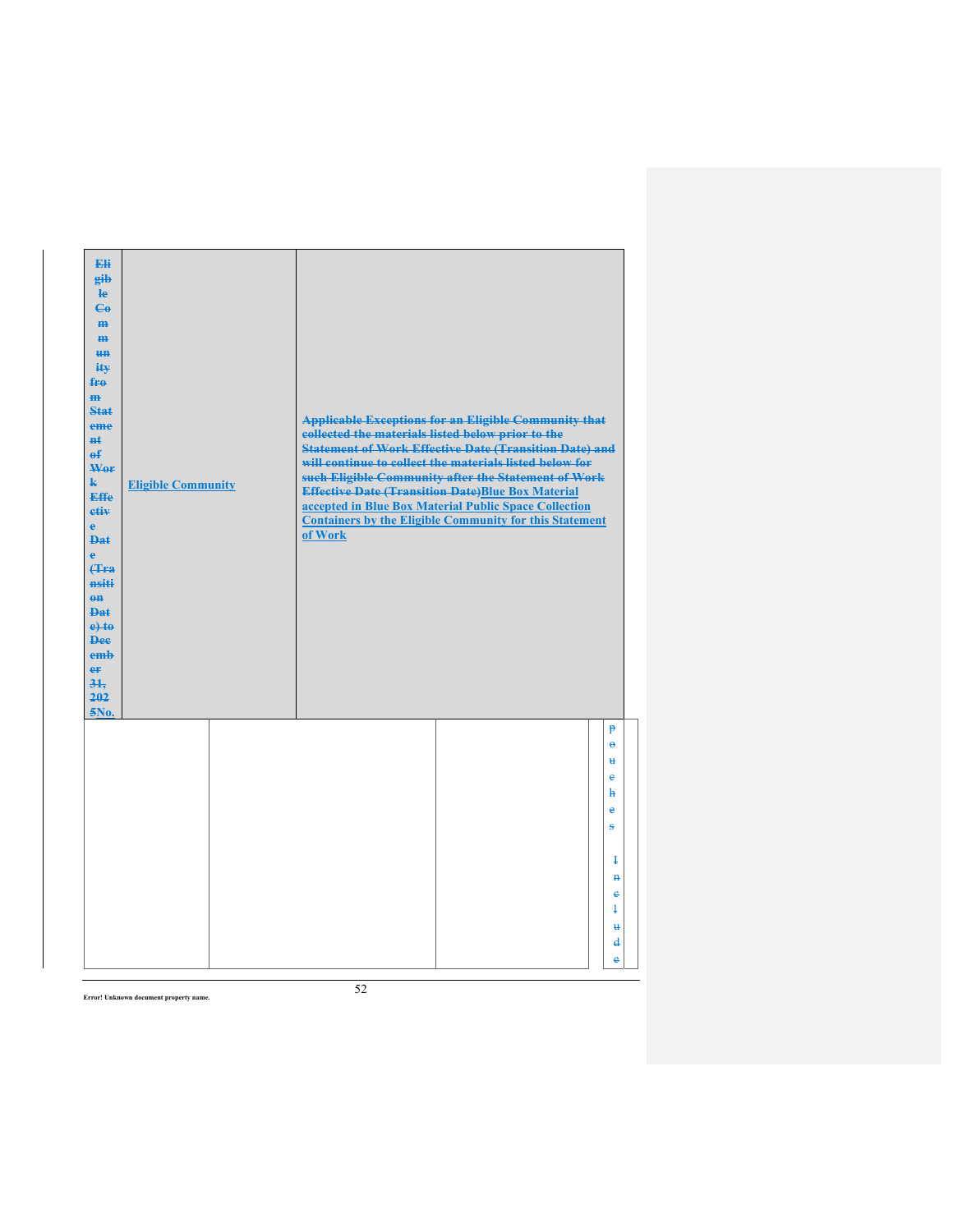| Eli<br>gib<br>$\mathbf{e}$<br>$\mathbf{G}$<br>m.<br>H <sub>H</sub><br><b>HH</b><br>ity<br>$f_{\text{H}0}$<br>$\mathbf{m}$<br>Stat<br>eme<br>#ŧ<br>$\mathbf{f}$<br>Wer<br>$\mathbf{k}$<br>Effe<br>etiv<br>$\mathbf{e}$<br><b>Dat</b><br>$\ddot{\textbf{e}}$<br><b>(Tra</b><br>nsiti<br>$0$<br><b>Dat</b><br>$e$ + $t$ $e$<br><b>Dee</b><br>emb<br>er<br>31.<br>202<br>5No. | <b>Eligible Community</b> | collected the materials listed below prior to the<br>of Work | <b>Applicable Exceptions for an Eligible Community that</b><br><b>Statement of Work Effective Date (Transition Date) and</b><br>will continue to collect the materials listed below for<br>such Eligible Community after the Statement of Work<br><b>Effective Date (Transition Date)Blue Box Material</b><br>accepted in Blue Box Material Public Space Collection<br><b>Containers by the Eligible Community for this Statement</b> |
|---------------------------------------------------------------------------------------------------------------------------------------------------------------------------------------------------------------------------------------------------------------------------------------------------------------------------------------------------------------------------|---------------------------|--------------------------------------------------------------|---------------------------------------------------------------------------------------------------------------------------------------------------------------------------------------------------------------------------------------------------------------------------------------------------------------------------------------------------------------------------------------------------------------------------------------|
|                                                                                                                                                                                                                                                                                                                                                                           |                           |                                                              | ₩<br>ŧ<br>ŧ<br>h<br>$\boldsymbol{\Theta}$<br>$\ddagger$<br>$\mathbf{h}$<br>e<br>Ŧ<br>₽<br>$\ddagger$<br>$\ddot{\textbf{e}}$<br>⋇                                                                                                                                                                                                                                                                                                      |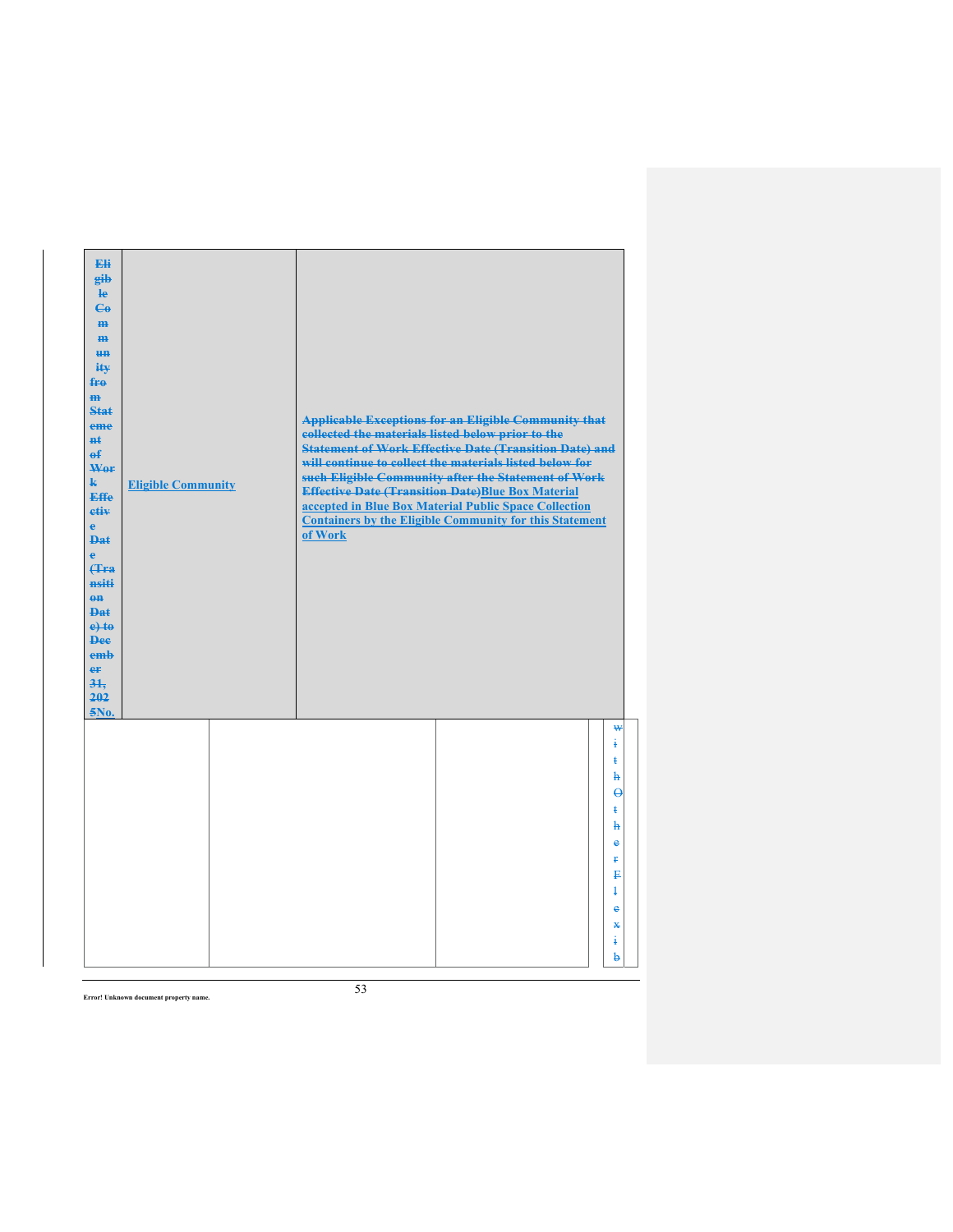|  | of Work                   |                                                                                                               |                                                                                                                                                                                                                                                                                                                                                                           |
|--|---------------------------|---------------------------------------------------------------------------------------------------------------|---------------------------------------------------------------------------------------------------------------------------------------------------------------------------------------------------------------------------------------------------------------------------------------------------------------------------------------------------------------------------|
|  |                           |                                                                                                               | $\overline{1}$<br>e<br>₽<br>$\ddagger$<br>$\mathbf{a}$<br>s<br>ŧ<br>ŧ<br>ė<br>₽<br>$\mathbf{a}$<br>$\ddot{\mathbf{e}}$<br>k                                                                                                                                                                                                                                               |
|  | <b>Eligible Community</b> | collected the materials listed below prior to the<br><b>Effective Date (Transition Date)Blue Box Material</b> | <b>Applicable Exceptions for an Eligible Community that</b><br><b>Statement of Work Effective Date (Transition Date) and</b><br>will continue to collect the materials listed below for<br>such Eligible Community after the Statement of Work<br>accepted in Blue Box Material Public Space Collection<br><b>Containers by the Eligible Community for this Statement</b> |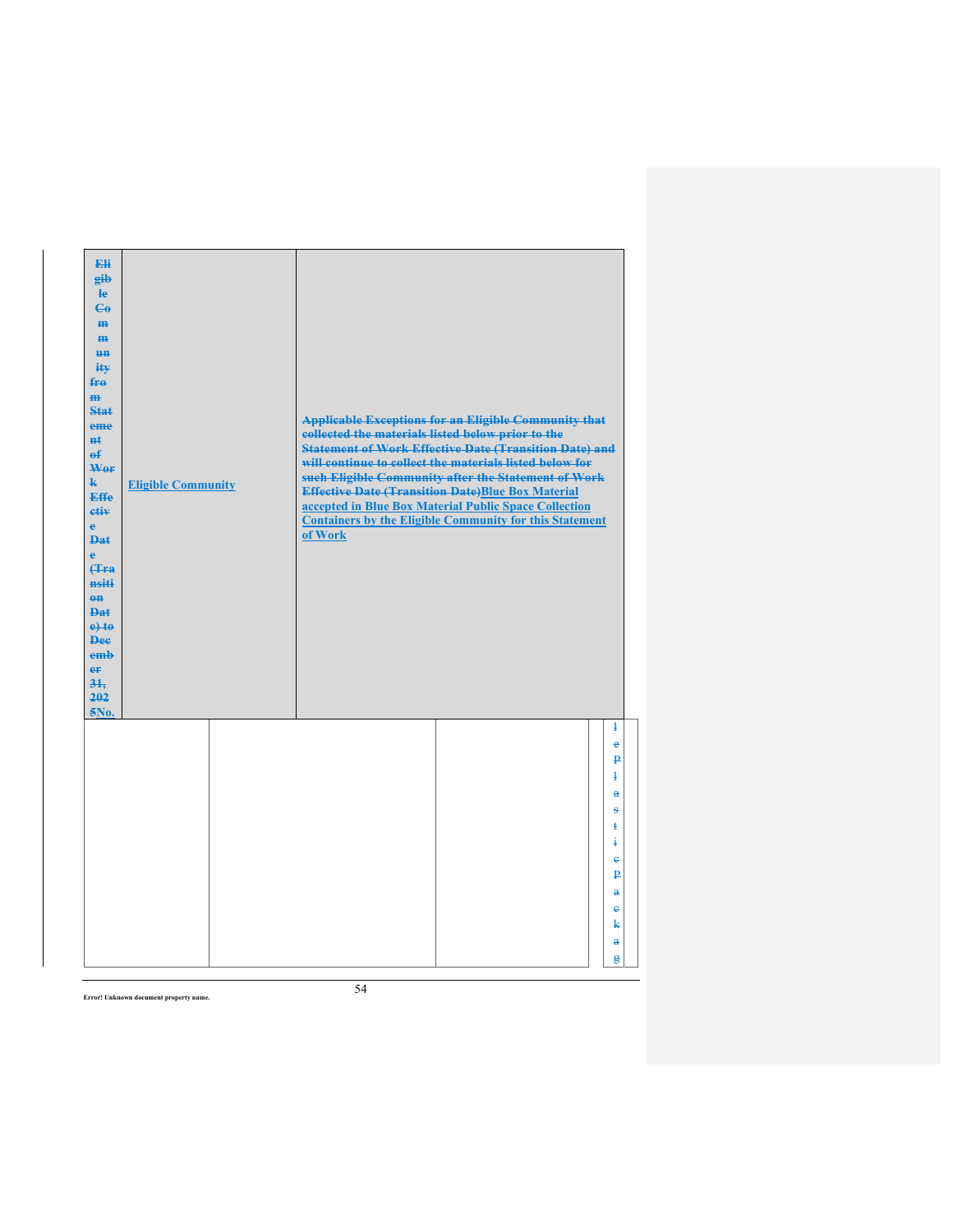| Eli<br>eib<br>$\mathbf{e}$<br>$\mathbf{G}$<br>H <sub>H</sub><br>H <sub>H</sub><br><b>un</b><br>ity<br>$f_{\text{H}0}$<br>$\mathbf{m}$<br><b>Stat</b><br>eme<br><b>Ht</b><br>$\theta$<br>Wer<br>$\mathbf{k}$<br><b>Effe</b><br>etiv<br>$\mathbf{e}$<br><b>Dat</b><br>$\ddot{\textbf{e}}$<br><b>(Tra</b><br>nsiti<br>$\theta$ <sup><math>\theta</math></sup><br><b>Dat</b><br>$e$ + $te$<br><b>Dee</b><br>emb<br>er<br>31.<br>202<br>5No. | <b>Eligible Community</b> | collected the materials listed below prior to the<br>of Work | <b>Applicable Exceptions for an Eligible Community that</b><br><b>Statement of Work Effective Date (Transition Date) and</b><br>will continue to collect the materials listed below for<br>such Eligible Community after the Statement of Work<br><b>Effective Date (Transition Date)Blue Box Material</b><br>accepted in Blue Box Material Public Space Collection<br><b>Containers by the Eligible Community for this Statement</b> |                                               |  |
|-----------------------------------------------------------------------------------------------------------------------------------------------------------------------------------------------------------------------------------------------------------------------------------------------------------------------------------------------------------------------------------------------------------------------------------------|---------------------------|--------------------------------------------------------------|---------------------------------------------------------------------------------------------------------------------------------------------------------------------------------------------------------------------------------------------------------------------------------------------------------------------------------------------------------------------------------------------------------------------------------------|-----------------------------------------------|--|
|                                                                                                                                                                                                                                                                                                                                                                                                                                         |                           |                                                              |                                                                                                                                                                                                                                                                                                                                                                                                                                       | ŧ<br>$\overline{a}$<br>€<br>÷<br>Š            |  |
|                                                                                                                                                                                                                                                                                                                                                                                                                                         |                           |                                                              |                                                                                                                                                                                                                                                                                                                                                                                                                                       | ŧ<br>$\mathbf{a}$<br>$\ddot{\mathbf{H}}$<br>₫ |  |
|                                                                                                                                                                                                                                                                                                                                                                                                                                         |                           |                                                              |                                                                                                                                                                                                                                                                                                                                                                                                                                       | $\mathbf{H}$<br><sup>+</sup>                  |  |
|                                                                                                                                                                                                                                                                                                                                                                                                                                         |                           |                                                              |                                                                                                                                                                                                                                                                                                                                                                                                                                       | $\mathbf{a}$<br>$\mathbf{H}$<br>$\mathbf d$   |  |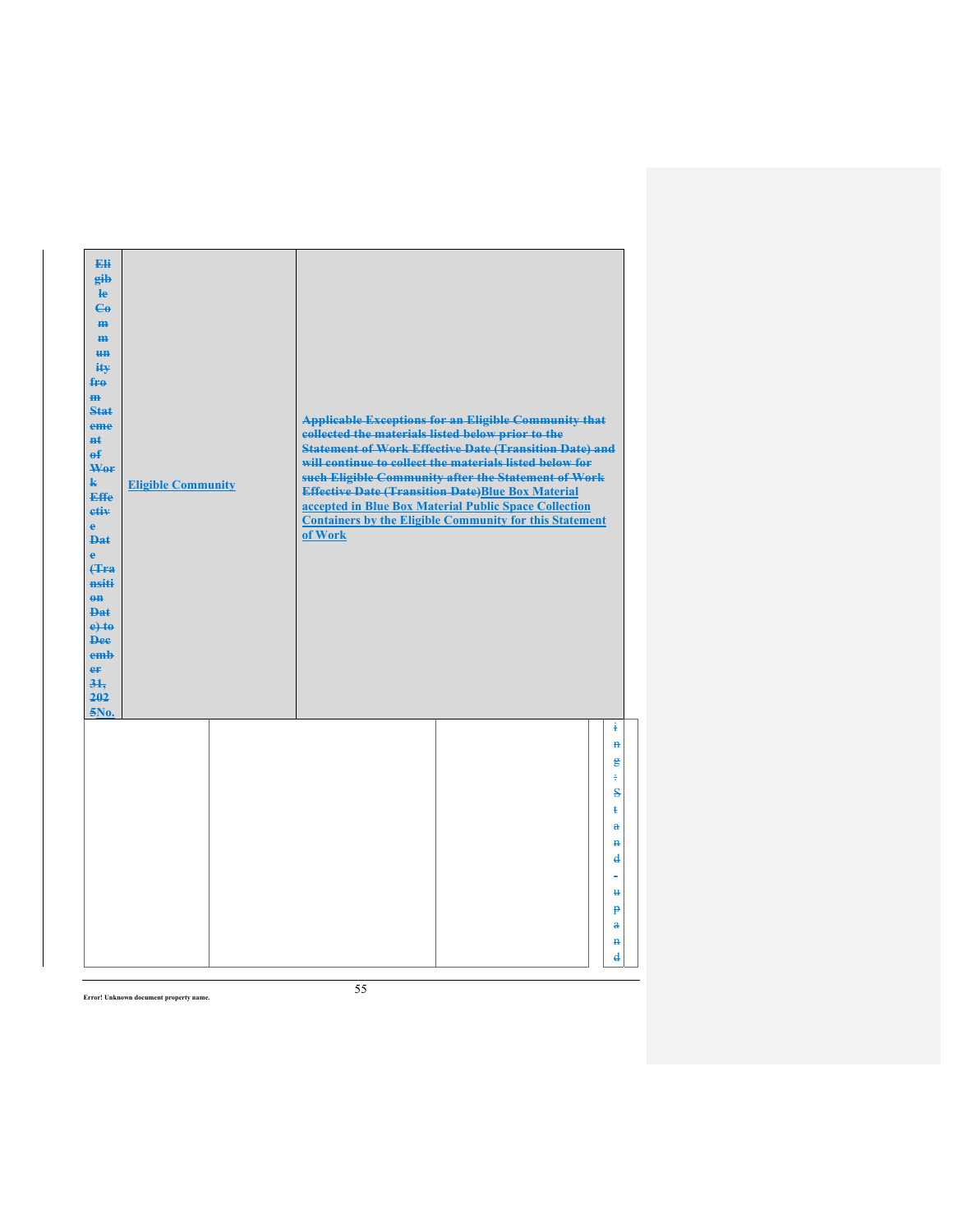| Eli<br>gib<br>He<br>$\epsilon$<br>H <sub>H</sub><br>m<br>H <sub>H</sub><br>ity<br>fro<br>$\mathbf{m}$<br>Stat<br>eme<br>#£<br>$\mathbf{f}$<br>Wer<br>$\mathbf{k}$<br><b>Effe</b><br>etiv<br>$\mathbf{e}$<br><b>Dat</b><br>è<br><b>f</b> Fra<br>nsiti<br>$0$<br>Dat<br>$e$ +to<br><b>Dee</b><br>emb<br>er<br>31.<br>202<br>5No. | <b>Eligible Community</b> | of Work | collected the materials listed below prior to the<br><b>Effective Date (Transition Date)Blue Box Material</b> | <b>Applicable Exceptions for an Eligible Community that</b><br><b>Statement of Work Effective Date (Transition Date) and</b><br>will continue to collect the materials listed below for<br>such Eligible Community after the Statement of Work<br>accepted in Blue Box Material Public Space Collection<br><b>Containers by the Eligible Community for this Statement</b> |                                   |
|--------------------------------------------------------------------------------------------------------------------------------------------------------------------------------------------------------------------------------------------------------------------------------------------------------------------------------|---------------------------|---------|---------------------------------------------------------------------------------------------------------------|---------------------------------------------------------------------------------------------------------------------------------------------------------------------------------------------------------------------------------------------------------------------------------------------------------------------------------------------------------------------------|-----------------------------------|
|                                                                                                                                                                                                                                                                                                                                |                           |         |                                                                                                               |                                                                                                                                                                                                                                                                                                                                                                           | Z<br>ŧ<br>₱                       |
|                                                                                                                                                                                                                                                                                                                                |                           |         |                                                                                                               |                                                                                                                                                                                                                                                                                                                                                                           | P<br>$\bullet$                    |
|                                                                                                                                                                                                                                                                                                                                |                           |         |                                                                                                               |                                                                                                                                                                                                                                                                                                                                                                           | Ŧ                                 |
|                                                                                                                                                                                                                                                                                                                                |                           |         |                                                                                                               |                                                                                                                                                                                                                                                                                                                                                                           | F<br>$\ddot{\boldsymbol{\theta}}$ |
|                                                                                                                                                                                                                                                                                                                                |                           |         |                                                                                                               |                                                                                                                                                                                                                                                                                                                                                                           | $\mathbf{e}$<br>k                 |
|                                                                                                                                                                                                                                                                                                                                |                           |         |                                                                                                               |                                                                                                                                                                                                                                                                                                                                                                           | ₽                                 |
|                                                                                                                                                                                                                                                                                                                                |                           |         |                                                                                                               |                                                                                                                                                                                                                                                                                                                                                                           | $\ddot{\mathbf{e}}$               |
|                                                                                                                                                                                                                                                                                                                                |                           |         |                                                                                                               |                                                                                                                                                                                                                                                                                                                                                                           | $\ddot{u}$<br>ė                   |
|                                                                                                                                                                                                                                                                                                                                |                           |         |                                                                                                               |                                                                                                                                                                                                                                                                                                                                                                           | ħ                                 |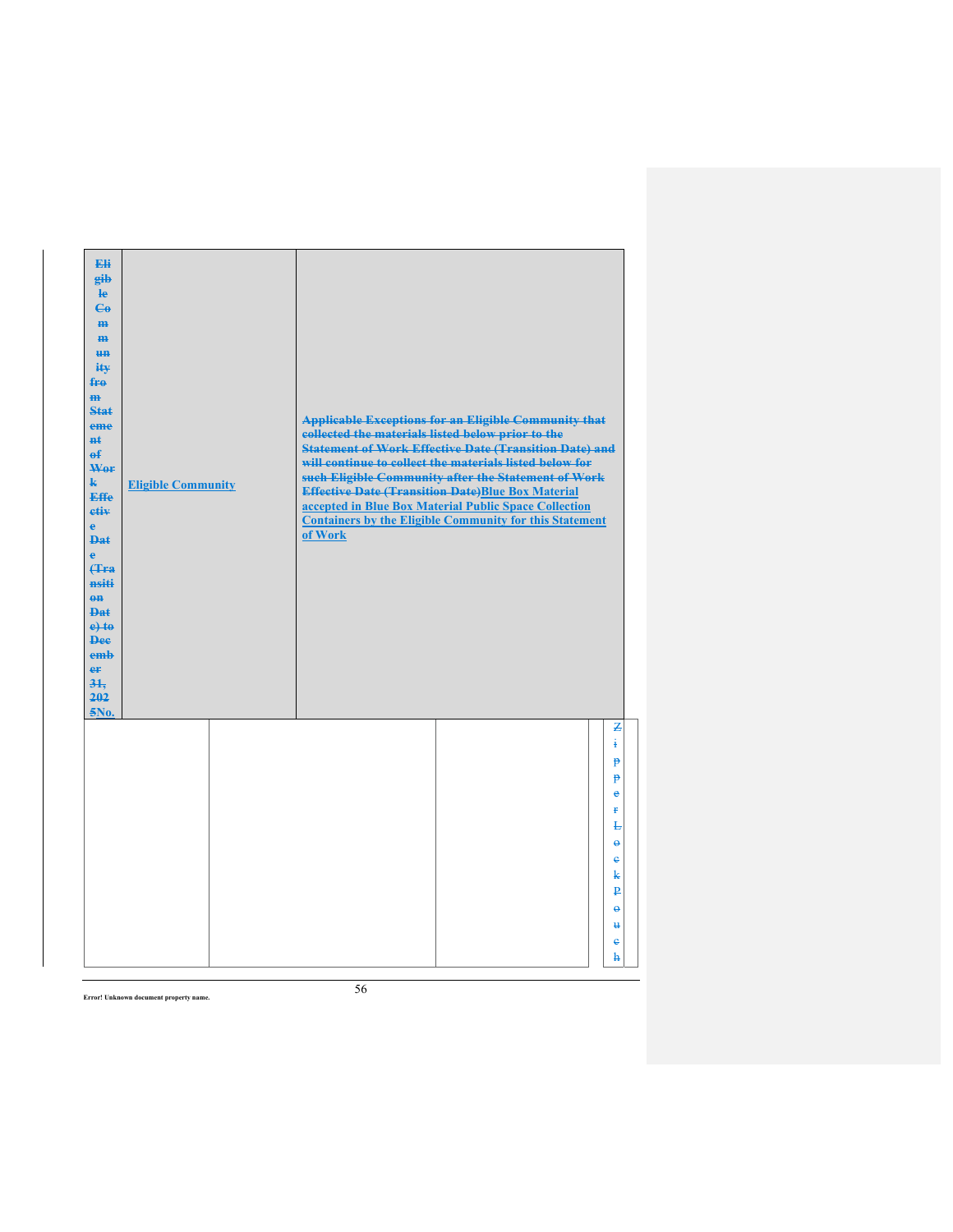| Eli<br>gib<br>$\mathbf{e}$<br>$\mathbf{G}$<br>H <sub>H</sub><br>H <sub>H</sub><br><b>HH</b><br>ity<br>fro<br>$\overline{m}$<br>Stat<br>eme<br>#ŧ<br>$\mathbf{f}$<br>Wer<br>$\mathbf{k}$<br><b>Effe</b><br>etiv<br>e<br>Dat<br>Ä<br><b>f</b> Fra<br>nsiti<br>$0$<br>$PA+$<br>$e$ to<br><b>Dee</b><br>emb<br>er<br>31.<br>202<br>5No. | <b>Eligible Community</b> | of Work                                                                        | <b>Applicable Exceptions for an Eligible Community that</b><br>collected the materials listed below prior to the<br><b>Statement of Work Effective Date (Transition Date) and</b><br>will continue to collect the materials listed below for<br>such Eligible Community after the Statement of Work<br><b>Effective Date (Transition Date)Blue Box Material</b><br>accepted in Blue Box Material Public Space Collection<br><b>Containers by the Eligible Community for this Statement</b> |                                                                                                        |
|-------------------------------------------------------------------------------------------------------------------------------------------------------------------------------------------------------------------------------------------------------------------------------------------------------------------------------------|---------------------------|--------------------------------------------------------------------------------|--------------------------------------------------------------------------------------------------------------------------------------------------------------------------------------------------------------------------------------------------------------------------------------------------------------------------------------------------------------------------------------------------------------------------------------------------------------------------------------------|--------------------------------------------------------------------------------------------------------|
|                                                                                                                                                                                                                                                                                                                                     |                           |                                                                                |                                                                                                                                                                                                                                                                                                                                                                                                                                                                                            | e<br>ŝ                                                                                                 |
|                                                                                                                                                                                                                                                                                                                                     | <b>Paper Packaging</b>    | Items in Column #3 if accepted by an<br>eligible community prior to transition | Items in Column $#4$<br>if items in Column #<br>3 were accepted by<br>an eligible<br>community prior to<br>transition                                                                                                                                                                                                                                                                                                                                                                      | P<br>¥.<br>$\ddot{\phantom{1}}$<br>z<br>ė<br>$\mathbf{H}$<br>$\mathbf d$<br>e<br>ŝ<br>ŝ<br>è<br>Ŧ<br>ŧ |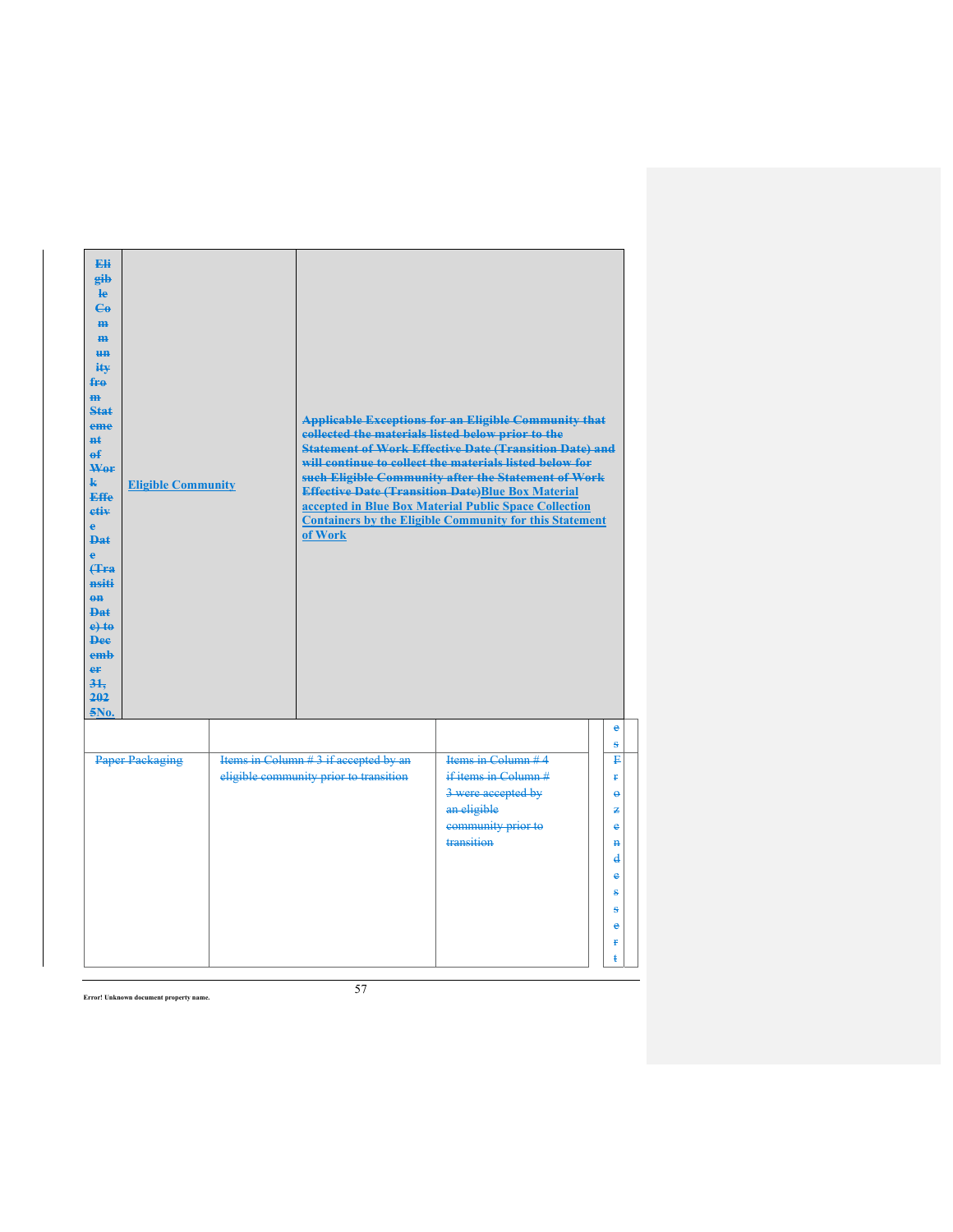| Eli<br>gib<br>He<br>$\mathbf{G}$<br>H <sub>H</sub><br>m<br>H <sub>H</sub><br>ity<br>fro<br>$\mathbf{m}$<br><b>Stat</b><br>eme<br><b>n</b> t<br>$\mathbf{f}$<br>Wor<br>$\mathbf{k}$<br><b>Effe</b><br>etiv<br>$\mathbf{e}$<br><b>Dat</b><br>$\ddot{\textbf{e}}$<br>(Tra<br>nsiti<br>$0$<br>Dat<br>$e$ +to<br><b>Dee</b><br>emb<br>er<br>31.<br>202<br>5No. | <b>Eligible Community</b> | collected the materials listed below prior to the<br>of Work | <b>Applicable Exceptions for an Eligible Community that</b><br><b>Statement of Work Effective Date (Transition Date) and</b><br>will continue to collect the materials listed below for<br>such Eligible Community after the Statement of Work<br><b>Effective Date (Transition Date)Blue Box Material</b><br>accepted in Blue Box Material Public Space Collection<br><b>Containers by the Eligible Community for this Statement</b> |                                     |
|-----------------------------------------------------------------------------------------------------------------------------------------------------------------------------------------------------------------------------------------------------------------------------------------------------------------------------------------------------------|---------------------------|--------------------------------------------------------------|---------------------------------------------------------------------------------------------------------------------------------------------------------------------------------------------------------------------------------------------------------------------------------------------------------------------------------------------------------------------------------------------------------------------------------------|-------------------------------------|
|                                                                                                                                                                                                                                                                                                                                                           |                           |                                                              |                                                                                                                                                                                                                                                                                                                                                                                                                                       | $\mathbf{P}$<br>$\mathbf{a}$        |
|                                                                                                                                                                                                                                                                                                                                                           |                           |                                                              |                                                                                                                                                                                                                                                                                                                                                                                                                                       | P<br>ė                              |
|                                                                                                                                                                                                                                                                                                                                                           |                           |                                                              |                                                                                                                                                                                                                                                                                                                                                                                                                                       | Ŧ                                   |
|                                                                                                                                                                                                                                                                                                                                                           |                           |                                                              |                                                                                                                                                                                                                                                                                                                                                                                                                                       | ŧ                                   |
|                                                                                                                                                                                                                                                                                                                                                           |                           |                                                              |                                                                                                                                                                                                                                                                                                                                                                                                                                       | $\mathbf{H}$<br>b                   |
|                                                                                                                                                                                                                                                                                                                                                           |                           |                                                              |                                                                                                                                                                                                                                                                                                                                                                                                                                       | s                                   |
|                                                                                                                                                                                                                                                                                                                                                           |                           |                                                              |                                                                                                                                                                                                                                                                                                                                                                                                                                       | $\mathbf{a}$                        |
|                                                                                                                                                                                                                                                                                                                                                           |                           |                                                              |                                                                                                                                                                                                                                                                                                                                                                                                                                       | $\ddot{\textbf{H}}$<br>$\mathbf{d}$ |
|                                                                                                                                                                                                                                                                                                                                                           |                           |                                                              |                                                                                                                                                                                                                                                                                                                                                                                                                                       | þ                                   |
|                                                                                                                                                                                                                                                                                                                                                           |                           |                                                              |                                                                                                                                                                                                                                                                                                                                                                                                                                       | $\ddot{\mathbf{e}}$                 |
|                                                                                                                                                                                                                                                                                                                                                           |                           |                                                              |                                                                                                                                                                                                                                                                                                                                                                                                                                       | $\ast$                              |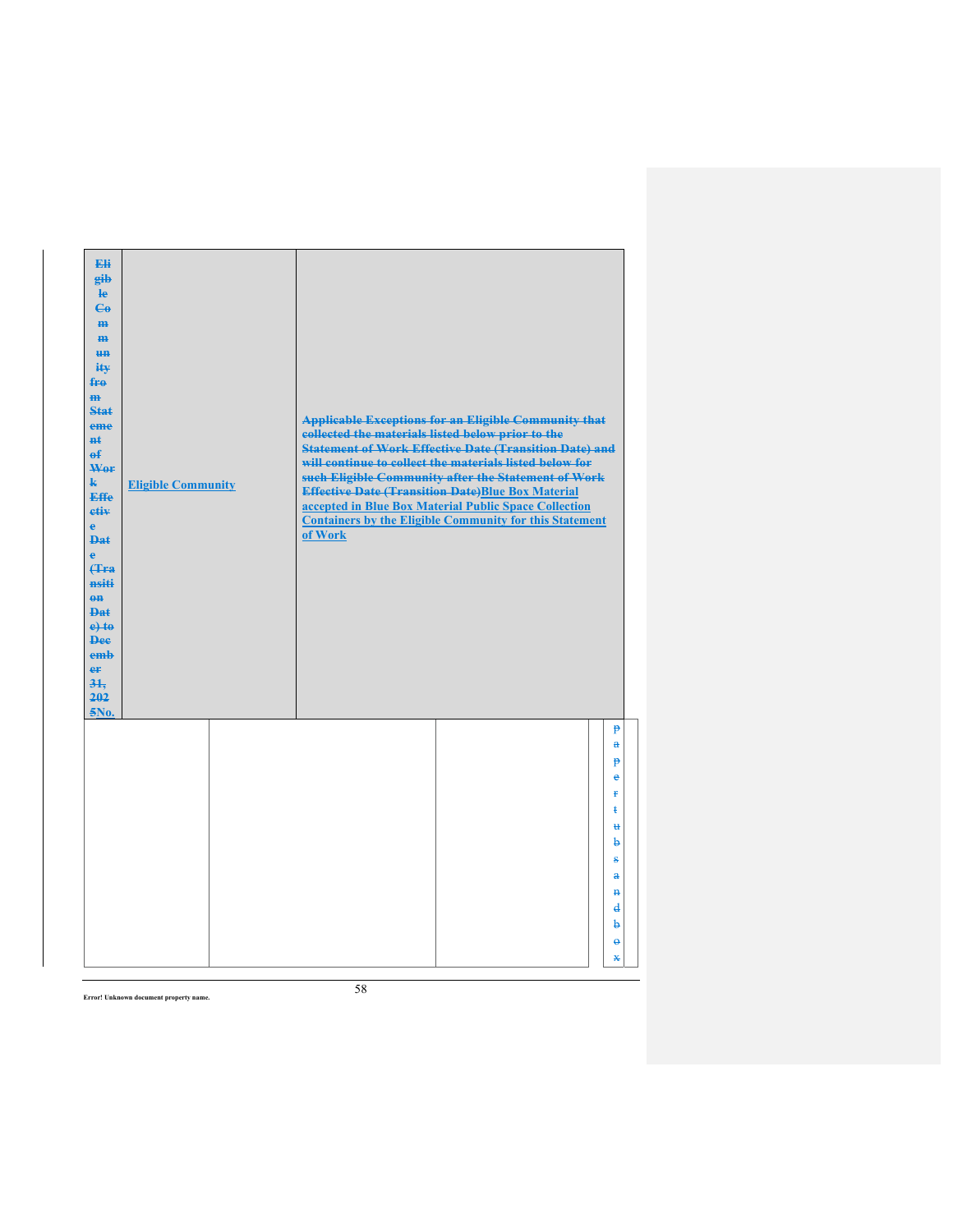| Eli<br>gib<br>le<br>$\mathbf{G}$<br>H <sub>H</sub><br>m<br><del>un</del><br>ity<br>fro<br>m<br><b>Stat</b><br>eme<br><b>H</b> t<br>$\mathbf{f}$<br>Wer<br>k.<br><b>Effe</b><br>etiv<br>$\mathbf{e}$<br><b>Dat</b><br>$\ddot{\textbf{e}}$<br><b>(Tra</b><br>nsiti<br>$\theta$ ff<br><b>Dat</b><br>$e$ +to<br><b>Dee</b><br>emb<br>er<br>31.<br>202<br>5No. | <b>Eligible Community</b> | collected the materials listed below prior to the<br>of Work | <b>Applicable Exceptions for an Eligible Community that</b><br><b>Statement of Work Effective Date (Transition Date) and</b><br>will continue to collect the materials listed below for<br>such Eligible Community after the Statement of Work<br><b>Effective Date (Transition Date)Blue Box Material</b><br>accepted in Blue Box Material Public Space Collection<br><b>Containers by the Eligible Community for this Statement</b> |                                                                                                                                                      |
|-----------------------------------------------------------------------------------------------------------------------------------------------------------------------------------------------------------------------------------------------------------------------------------------------------------------------------------------------------------|---------------------------|--------------------------------------------------------------|---------------------------------------------------------------------------------------------------------------------------------------------------------------------------------------------------------------------------------------------------------------------------------------------------------------------------------------------------------------------------------------------------------------------------------------|------------------------------------------------------------------------------------------------------------------------------------------------------|
|                                                                                                                                                                                                                                                                                                                                                           |                           |                                                              |                                                                                                                                                                                                                                                                                                                                                                                                                                       | $\epsilon$<br>s<br>$\overline{\mathbf{5}}$<br>P<br>$\mathbf{a}$<br>$\mathbf{P}$<br>e<br>ŧ<br>ŧ<br>$\mathbf{a}$<br>k<br>e<br>$\Theta$<br>$\mathbf{H}$ |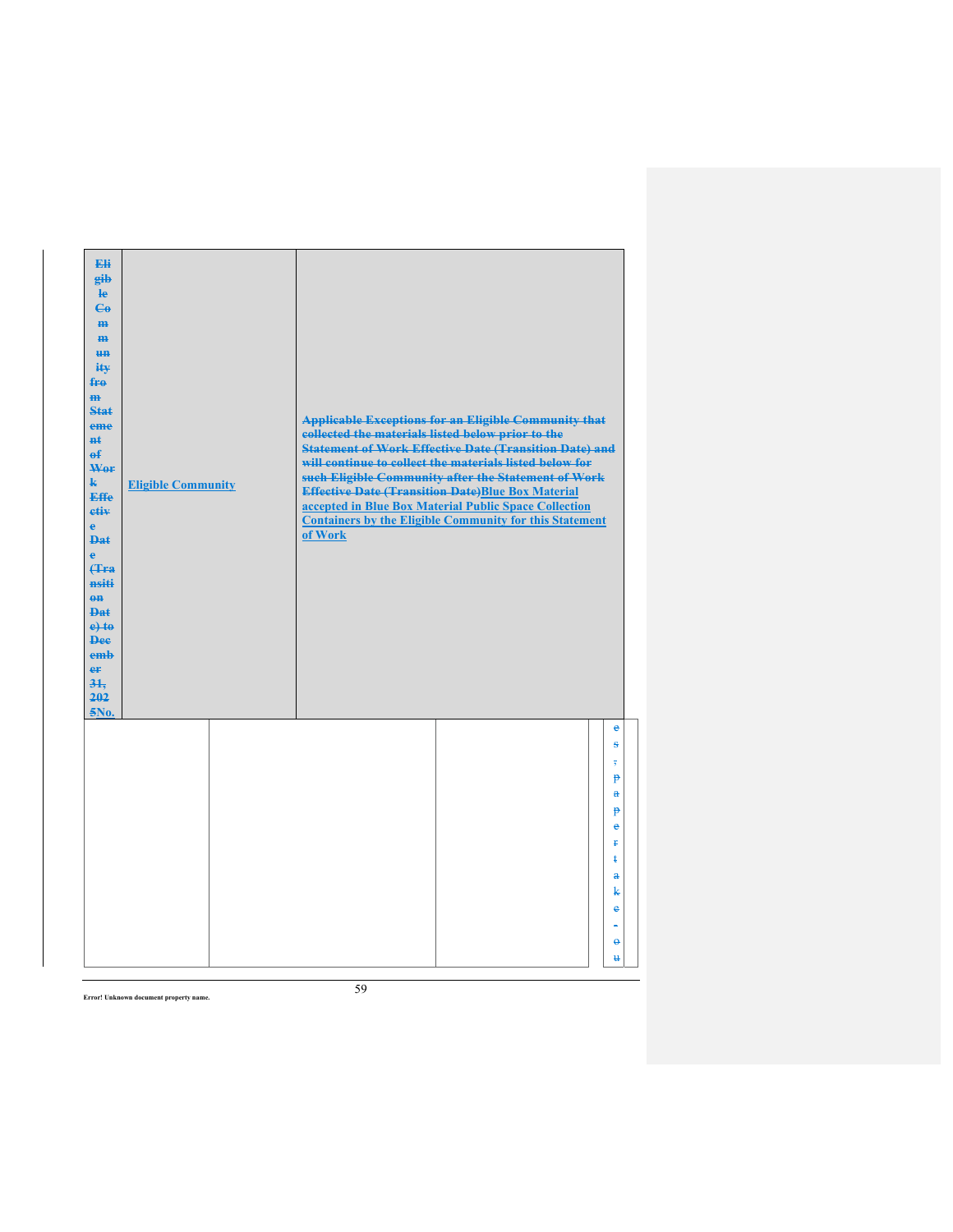| Eli<br>gib<br>$\mathbf{e}$<br>$\mathbf{G}$<br>H <sub>H</sub><br>m<br>H <sub>H</sub><br>ity<br>fro<br>$\mathbf{m}$<br><b>Stat</b><br>eme<br><b>n</b> t<br>$\mathbf{f}$<br>Wer<br>$\mathbf{k}$<br><b>Effe</b><br>etiv<br>$\mathbf{e}$<br><b>Dat</b><br>$\ddot{\textbf{e}}$<br><b>(Tra</b><br>nsiti<br>$\theta$<br>Dat<br>$e$ +to<br><b>Dee</b><br>emb<br>er<br>31.<br>202<br>5No. | <b>Eligible Community</b> | collected the materials listed below prior to the<br>of Work | <b>Applicable Exceptions for an Eligible Community that</b><br><b>Statement of Work Effective Date (Transition Date) and</b><br>will continue to collect the materials listed below for<br>such Eligible Community after the Statement of Work<br><b>Effective Date (Transition Date)Blue Box Material</b><br>accepted in Blue Box Material Public Space Collection<br><b>Containers by the Eligible Community for this Statement</b> |                          |
|---------------------------------------------------------------------------------------------------------------------------------------------------------------------------------------------------------------------------------------------------------------------------------------------------------------------------------------------------------------------------------|---------------------------|--------------------------------------------------------------|---------------------------------------------------------------------------------------------------------------------------------------------------------------------------------------------------------------------------------------------------------------------------------------------------------------------------------------------------------------------------------------------------------------------------------------|--------------------------|
|                                                                                                                                                                                                                                                                                                                                                                                 |                           |                                                              |                                                                                                                                                                                                                                                                                                                                                                                                                                       | $\ddagger$<br>þ          |
|                                                                                                                                                                                                                                                                                                                                                                                 |                           |                                                              |                                                                                                                                                                                                                                                                                                                                                                                                                                       | $\ddot{a}$               |
|                                                                                                                                                                                                                                                                                                                                                                                 |                           |                                                              |                                                                                                                                                                                                                                                                                                                                                                                                                                       | $\mathbf x$<br>$\bullet$ |
|                                                                                                                                                                                                                                                                                                                                                                                 |                           |                                                              |                                                                                                                                                                                                                                                                                                                                                                                                                                       | s                        |
|                                                                                                                                                                                                                                                                                                                                                                                 |                           |                                                              |                                                                                                                                                                                                                                                                                                                                                                                                                                       | $\mathbf{f}$             |
|                                                                                                                                                                                                                                                                                                                                                                                 |                           |                                                              |                                                                                                                                                                                                                                                                                                                                                                                                                                       | $\ddot{\theta}$<br>Ŧ     |
|                                                                                                                                                                                                                                                                                                                                                                                 |                           |                                                              |                                                                                                                                                                                                                                                                                                                                                                                                                                       | $\theta$                 |
|                                                                                                                                                                                                                                                                                                                                                                                 |                           |                                                              |                                                                                                                                                                                                                                                                                                                                                                                                                                       | $\ddot{u}$               |
|                                                                                                                                                                                                                                                                                                                                                                                 |                           |                                                              |                                                                                                                                                                                                                                                                                                                                                                                                                                       | ŧ<br>e                   |
|                                                                                                                                                                                                                                                                                                                                                                                 |                           |                                                              |                                                                                                                                                                                                                                                                                                                                                                                                                                       | k                        |
|                                                                                                                                                                                                                                                                                                                                                                                 |                           |                                                              |                                                                                                                                                                                                                                                                                                                                                                                                                                       | ŝ                        |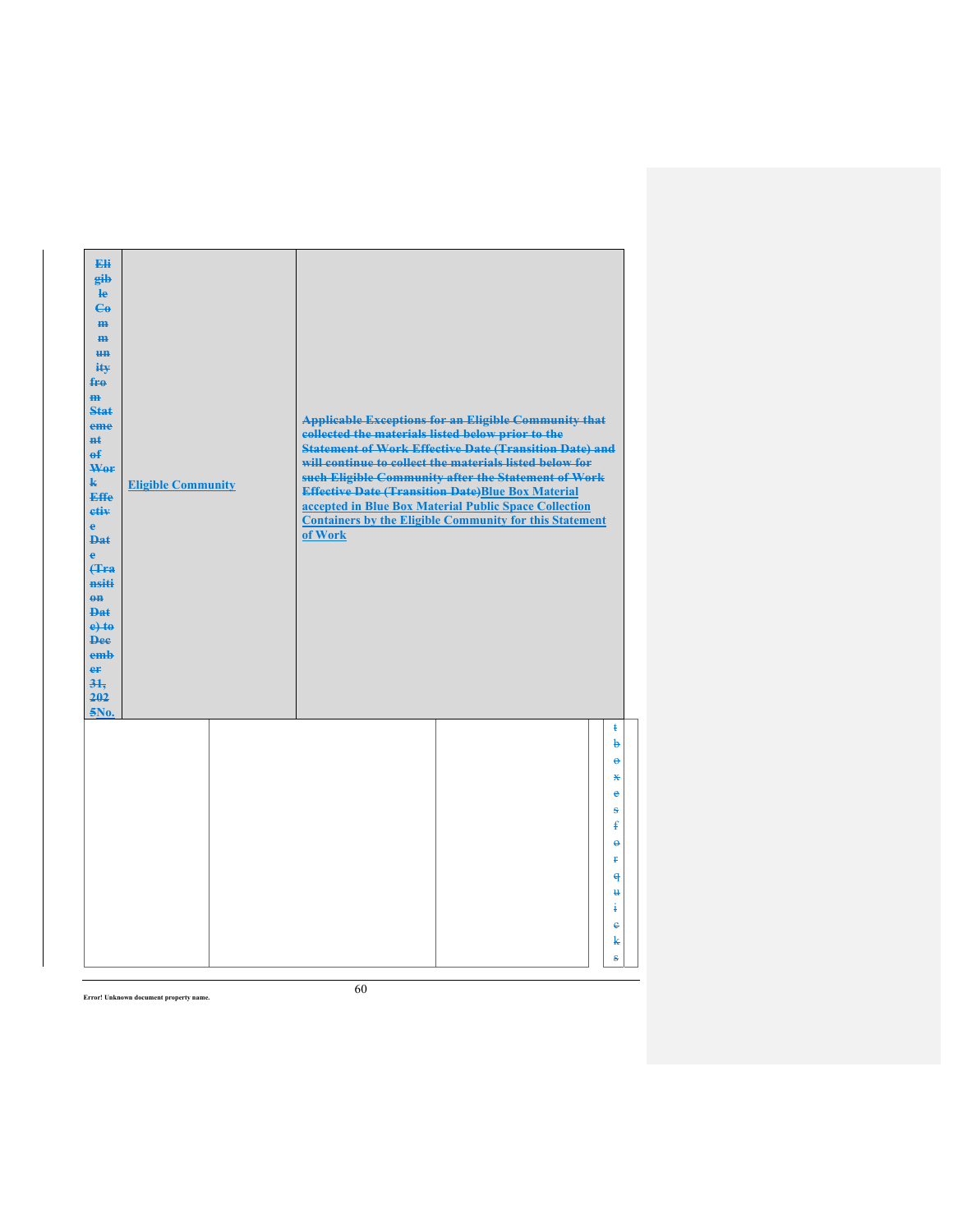| Eli<br>gib<br>He<br>$\mathbf{G}$<br>H <sub>H</sub><br>m<br>H <sub>H</sub><br>ity<br>fro<br>m<br><b>Stat</b><br>eme<br>nŧ.<br>$\mathbf{f}$<br>Wer<br>$\mathbf{k}$<br><b>Effe</b><br>etiv<br>$\mathbf{e}$<br><b>Dat</b><br>è<br><b>f</b> Fra<br>nsiti<br>$eff$<br>Dat.<br>$e$ +to<br><b>Dee</b><br>emb<br>er<br>31.<br>202<br>5No. | <b>Eligible Community</b> | collected the materials listed below prior to the<br>of Work | <b>Applicable Exceptions for an Eligible Community that</b><br><b>Statement of Work Effective Date (Transition Date) and</b><br>will continue to collect the materials listed below for<br>such Eligible Community after the Statement of Work<br><b>Effective Date (Transition Date)Blue Box Material</b><br>accepted in Blue Box Material Public Space Collection<br><b>Containers by the Eligible Community for this Statement</b> |                      |
|----------------------------------------------------------------------------------------------------------------------------------------------------------------------------------------------------------------------------------------------------------------------------------------------------------------------------------|---------------------------|--------------------------------------------------------------|---------------------------------------------------------------------------------------------------------------------------------------------------------------------------------------------------------------------------------------------------------------------------------------------------------------------------------------------------------------------------------------------------------------------------------------|----------------------|
|                                                                                                                                                                                                                                                                                                                                  |                           |                                                              |                                                                                                                                                                                                                                                                                                                                                                                                                                       | e<br>Ŧ<br>¥<br>ŧ     |
|                                                                                                                                                                                                                                                                                                                                  |                           |                                                              |                                                                                                                                                                                                                                                                                                                                                                                                                                       | $\ddot{\textbf{e}}$  |
|                                                                                                                                                                                                                                                                                                                                  |                           |                                                              |                                                                                                                                                                                                                                                                                                                                                                                                                                       | ė                    |
|                                                                                                                                                                                                                                                                                                                                  |                           |                                                              |                                                                                                                                                                                                                                                                                                                                                                                                                                       | ŧ<br>$\ddot{\theta}$ |
|                                                                                                                                                                                                                                                                                                                                  |                           |                                                              |                                                                                                                                                                                                                                                                                                                                                                                                                                       | $\theta$             |
|                                                                                                                                                                                                                                                                                                                                  |                           |                                                              |                                                                                                                                                                                                                                                                                                                                                                                                                                       | d                    |
|                                                                                                                                                                                                                                                                                                                                  |                           |                                                              |                                                                                                                                                                                                                                                                                                                                                                                                                                       | s                    |
|                                                                                                                                                                                                                                                                                                                                  |                           |                                                              |                                                                                                                                                                                                                                                                                                                                                                                                                                       | ₽                    |
|                                                                                                                                                                                                                                                                                                                                  |                           |                                                              |                                                                                                                                                                                                                                                                                                                                                                                                                                       | $\ddot{\theta}$      |
|                                                                                                                                                                                                                                                                                                                                  |                           |                                                              |                                                                                                                                                                                                                                                                                                                                                                                                                                       | ŧ                    |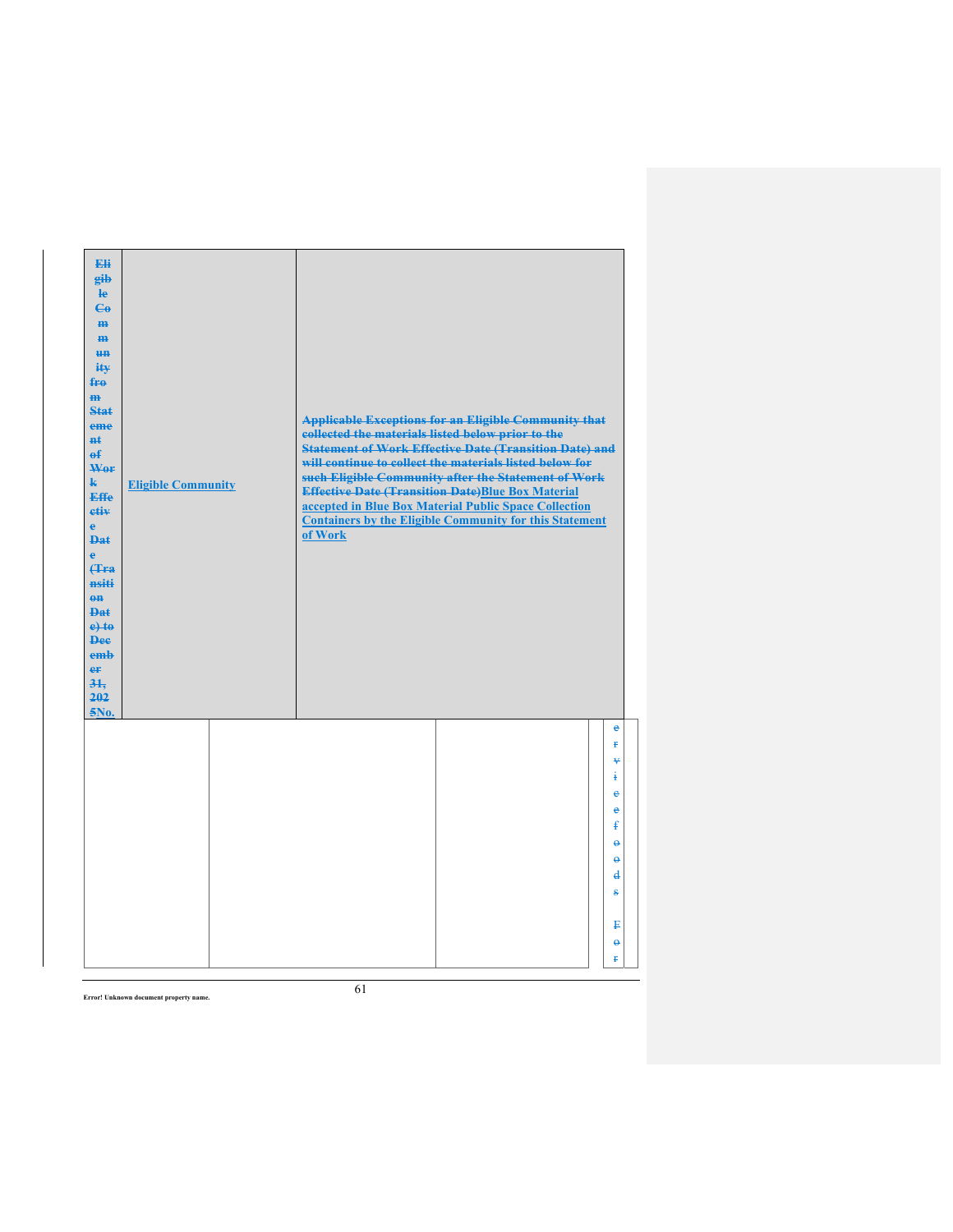| Eli<br>gib<br>He<br>$\epsilon$<br>H <sub>H</sub><br>m<br>H <sub>H</sub><br>ity<br>fro<br>$\mathbf{m}$<br>Stat<br>eme<br>#ŧ<br>$\mathbf{f}$<br>Wer<br>$\mathbf{k}$<br><b>Effe</b><br>etiv<br>$\mathbf{e}$<br><b>Dat</b><br>è<br><b>f</b> Fra<br>nsiti<br>$0$<br>Dat<br>$e$ +to<br><b>Dee</b><br>emb<br>er<br>31.<br>202<br>5No. | <b>Eligible Community</b> | collected the materials listed below prior to the<br>of Work | <b>Applicable Exceptions for an Eligible Community that</b><br><b>Statement of Work Effective Date (Transition Date) and</b><br>will continue to collect the materials listed below for<br>such Eligible Community after the Statement of Work<br><b>Effective Date (Transition Date)Blue Box Material</b><br>accepted in Blue Box Material Public Space Collection<br><b>Containers by the Eligible Community for this Statement</b> |                          |
|--------------------------------------------------------------------------------------------------------------------------------------------------------------------------------------------------------------------------------------------------------------------------------------------------------------------------------|---------------------------|--------------------------------------------------------------|---------------------------------------------------------------------------------------------------------------------------------------------------------------------------------------------------------------------------------------------------------------------------------------------------------------------------------------------------------------------------------------------------------------------------------------|--------------------------|
|                                                                                                                                                                                                                                                                                                                                |                           |                                                              |                                                                                                                                                                                                                                                                                                                                                                                                                                       | ŧ<br>$\epsilon$          |
|                                                                                                                                                                                                                                                                                                                                |                           |                                                              |                                                                                                                                                                                                                                                                                                                                                                                                                                       | e                        |
|                                                                                                                                                                                                                                                                                                                                |                           |                                                              |                                                                                                                                                                                                                                                                                                                                                                                                                                       | $\ddot{\textbf{e}}$<br>Ŧ |
|                                                                                                                                                                                                                                                                                                                                |                           |                                                              |                                                                                                                                                                                                                                                                                                                                                                                                                                       | $\bullet$                |
|                                                                                                                                                                                                                                                                                                                                |                           |                                                              |                                                                                                                                                                                                                                                                                                                                                                                                                                       | $\mathbf{a}$             |
|                                                                                                                                                                                                                                                                                                                                |                           |                                                              |                                                                                                                                                                                                                                                                                                                                                                                                                                       | m                        |
|                                                                                                                                                                                                                                                                                                                                |                           |                                                              |                                                                                                                                                                                                                                                                                                                                                                                                                                       | 7<br>£                   |
|                                                                                                                                                                                                                                                                                                                                |                           |                                                              |                                                                                                                                                                                                                                                                                                                                                                                                                                       | Ŧ                        |
|                                                                                                                                                                                                                                                                                                                                |                           |                                                              |                                                                                                                                                                                                                                                                                                                                                                                                                                       | $\ddot{\mathbf{e}}$      |
|                                                                                                                                                                                                                                                                                                                                |                           |                                                              |                                                                                                                                                                                                                                                                                                                                                                                                                                       | 老                        |
|                                                                                                                                                                                                                                                                                                                                |                           |                                                              |                                                                                                                                                                                                                                                                                                                                                                                                                                       | e                        |
|                                                                                                                                                                                                                                                                                                                                |                           |                                                              |                                                                                                                                                                                                                                                                                                                                                                                                                                       | $\mathbf{H}$             |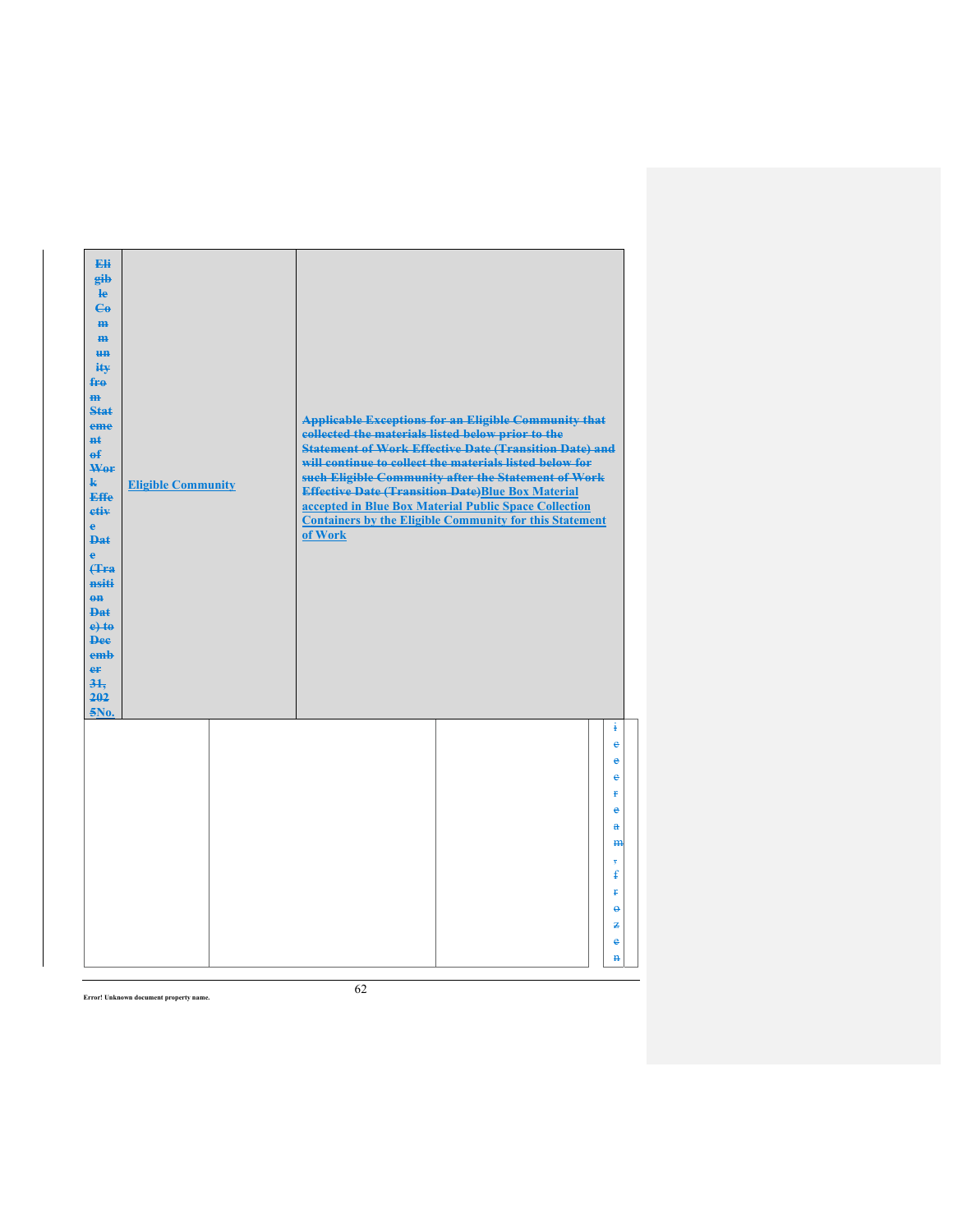| Eli<br>gib<br>$\mathbf{e}$<br>$\mathbf{G}$<br>H <sub>H</sub><br>m<br>H <sub>H</sub><br>ity<br>fro<br>$\mathbf{m}$<br><b>Stat</b><br>eme<br><b>n</b> t<br>$\mathbf{f}$<br>Wer<br>$\mathbf{k}$<br><b>Effe</b><br>etiv<br>$\mathbf{e}$<br><b>Dat</b><br>$\ddot{\textbf{e}}$<br><b>(Tra</b><br>nsiti<br>$\theta$<br>Dat<br>$e$ +to<br><b>Dee</b><br>emb<br>er<br>31.<br>202<br>5No. | <b>Eligible Community</b> | collected the materials listed below prior to the<br>of Work | <b>Applicable Exceptions for an Eligible Community that</b><br><b>Statement of Work Effective Date (Transition Date) and</b><br>will continue to collect the materials listed below for<br>such Eligible Community after the Statement of Work<br><b>Effective Date (Transition Date)Blue Box Material</b><br>accepted in Blue Box Material Public Space Collection<br><b>Containers by the Eligible Community for this Statement</b> |                                                  |
|---------------------------------------------------------------------------------------------------------------------------------------------------------------------------------------------------------------------------------------------------------------------------------------------------------------------------------------------------------------------------------|---------------------------|--------------------------------------------------------------|---------------------------------------------------------------------------------------------------------------------------------------------------------------------------------------------------------------------------------------------------------------------------------------------------------------------------------------------------------------------------------------------------------------------------------------|--------------------------------------------------|
|                                                                                                                                                                                                                                                                                                                                                                                 |                           |                                                              |                                                                                                                                                                                                                                                                                                                                                                                                                                       | y<br>$\ddot{\mathbf{e}}$<br>g<br>$\ddot{u}$<br>ŧ |
|                                                                                                                                                                                                                                                                                                                                                                                 |                           |                                                              |                                                                                                                                                                                                                                                                                                                                                                                                                                       | ŧ<br>$\overline{5}$                              |
|                                                                                                                                                                                                                                                                                                                                                                                 |                           |                                                              |                                                                                                                                                                                                                                                                                                                                                                                                                                       | e<br>ŧ                                           |
|                                                                                                                                                                                                                                                                                                                                                                                 |                           |                                                              |                                                                                                                                                                                                                                                                                                                                                                                                                                       | $\ddot{\textbf{e}}$                              |
|                                                                                                                                                                                                                                                                                                                                                                                 |                           |                                                              |                                                                                                                                                                                                                                                                                                                                                                                                                                       | ÷                                                |
|                                                                                                                                                                                                                                                                                                                                                                                 |                           |                                                              |                                                                                                                                                                                                                                                                                                                                                                                                                                       | E<br>H <sub>H</sub>                              |
|                                                                                                                                                                                                                                                                                                                                                                                 |                           |                                                              |                                                                                                                                                                                                                                                                                                                                                                                                                                       | p                                                |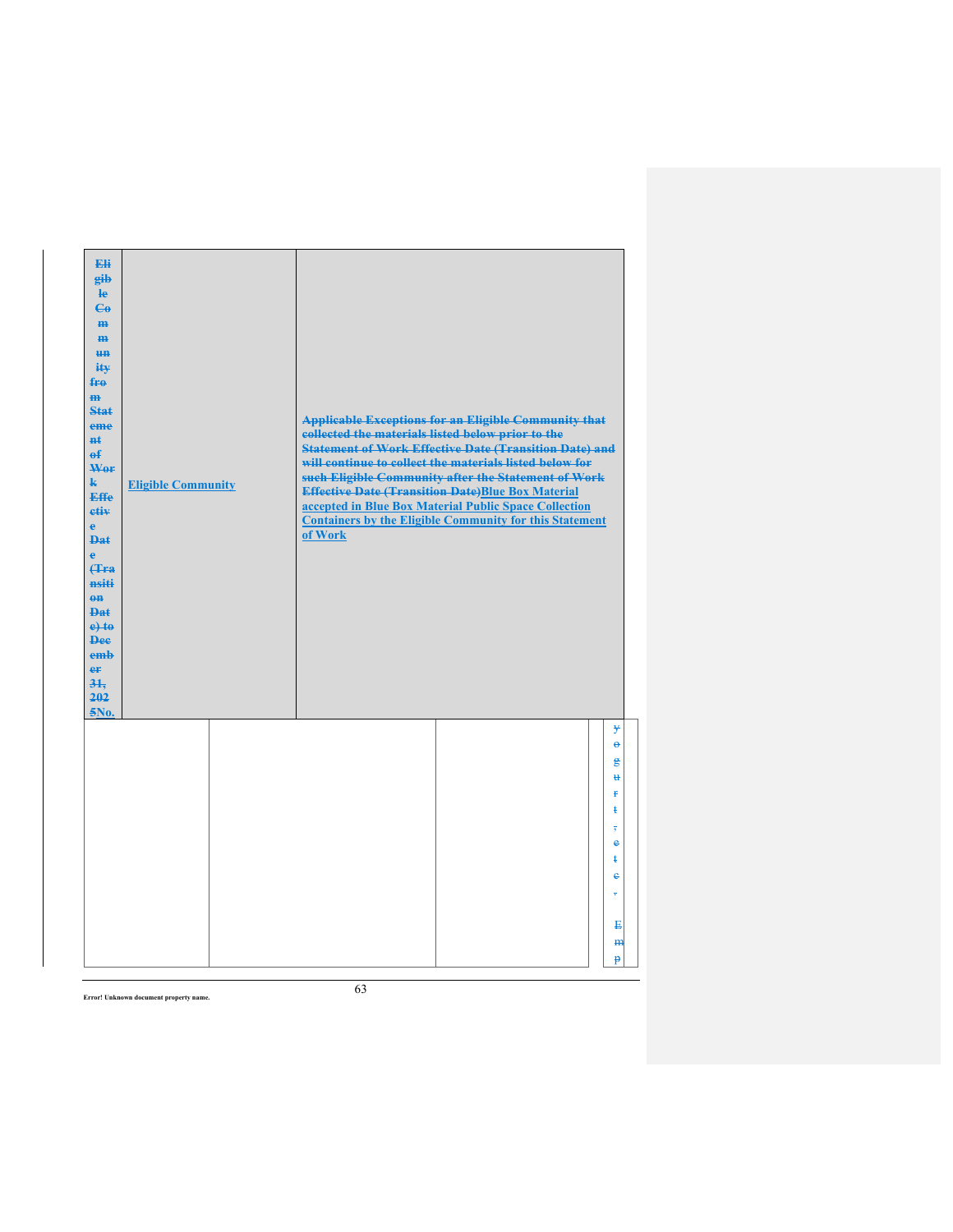| Eli<br>gib<br>$\mathbf{e}$<br>$\mathbf{G}$<br>m.<br>H <sub>H</sub><br><b>HH</b><br>ity<br>$f_{\text{H}0}$<br>$\mathbf{m}$<br>Stat<br>eme<br>#ŧ<br>$\mathbf{f}$<br>Wer<br>$\mathbf{k}$<br>Effe<br>etiv<br>$\mathbf{e}$<br><b>Dat</b><br>$\ddot{\textbf{e}}$<br><b>(Tra</b><br>nsiti<br>$0$<br><b>Dat</b><br>$e$ +to<br><b>Dee</b><br>emb<br>er<br>31.<br>202<br>5No. | <b>Eligible Community</b> | collected the materials listed below prior to the<br>of Work | <b>Applicable Exceptions for an Eligible Community that</b><br><b>Statement of Work Effective Date (Transition Date) and</b><br>will continue to collect the materials listed below for<br>such Eligible Community after the Statement of Work<br><b>Effective Date (Transition Date)Blue Box Material</b><br>accepted in Blue Box Material Public Space Collection<br><b>Containers by the Eligible Community for this Statement</b> |                                     |
|---------------------------------------------------------------------------------------------------------------------------------------------------------------------------------------------------------------------------------------------------------------------------------------------------------------------------------------------------------------------|---------------------------|--------------------------------------------------------------|---------------------------------------------------------------------------------------------------------------------------------------------------------------------------------------------------------------------------------------------------------------------------------------------------------------------------------------------------------------------------------------------------------------------------------------|-------------------------------------|
|                                                                                                                                                                                                                                                                                                                                                                     |                           |                                                              |                                                                                                                                                                                                                                                                                                                                                                                                                                       | ŧ<br>¥<br>a<br>$\mathbf{H}$         |
|                                                                                                                                                                                                                                                                                                                                                                     |                           |                                                              |                                                                                                                                                                                                                                                                                                                                                                                                                                       | $\mathbf{d}$<br>ŧ                   |
|                                                                                                                                                                                                                                                                                                                                                                     |                           |                                                              |                                                                                                                                                                                                                                                                                                                                                                                                                                       | ŧ<br>$\mathbf{H}$                   |
|                                                                                                                                                                                                                                                                                                                                                                     |                           |                                                              |                                                                                                                                                                                                                                                                                                                                                                                                                                       | s<br>$\ddot{\textbf{e}}$            |
|                                                                                                                                                                                                                                                                                                                                                                     |                           |                                                              |                                                                                                                                                                                                                                                                                                                                                                                                                                       | $\ddot{\textbf{e}}$<br>$\mathbf{a}$ |
|                                                                                                                                                                                                                                                                                                                                                                     |                           |                                                              |                                                                                                                                                                                                                                                                                                                                                                                                                                       | Ŧ                                   |
|                                                                                                                                                                                                                                                                                                                                                                     |                           |                                                              |                                                                                                                                                                                                                                                                                                                                                                                                                                       | ŧ<br>$\ddot{\theta}$                |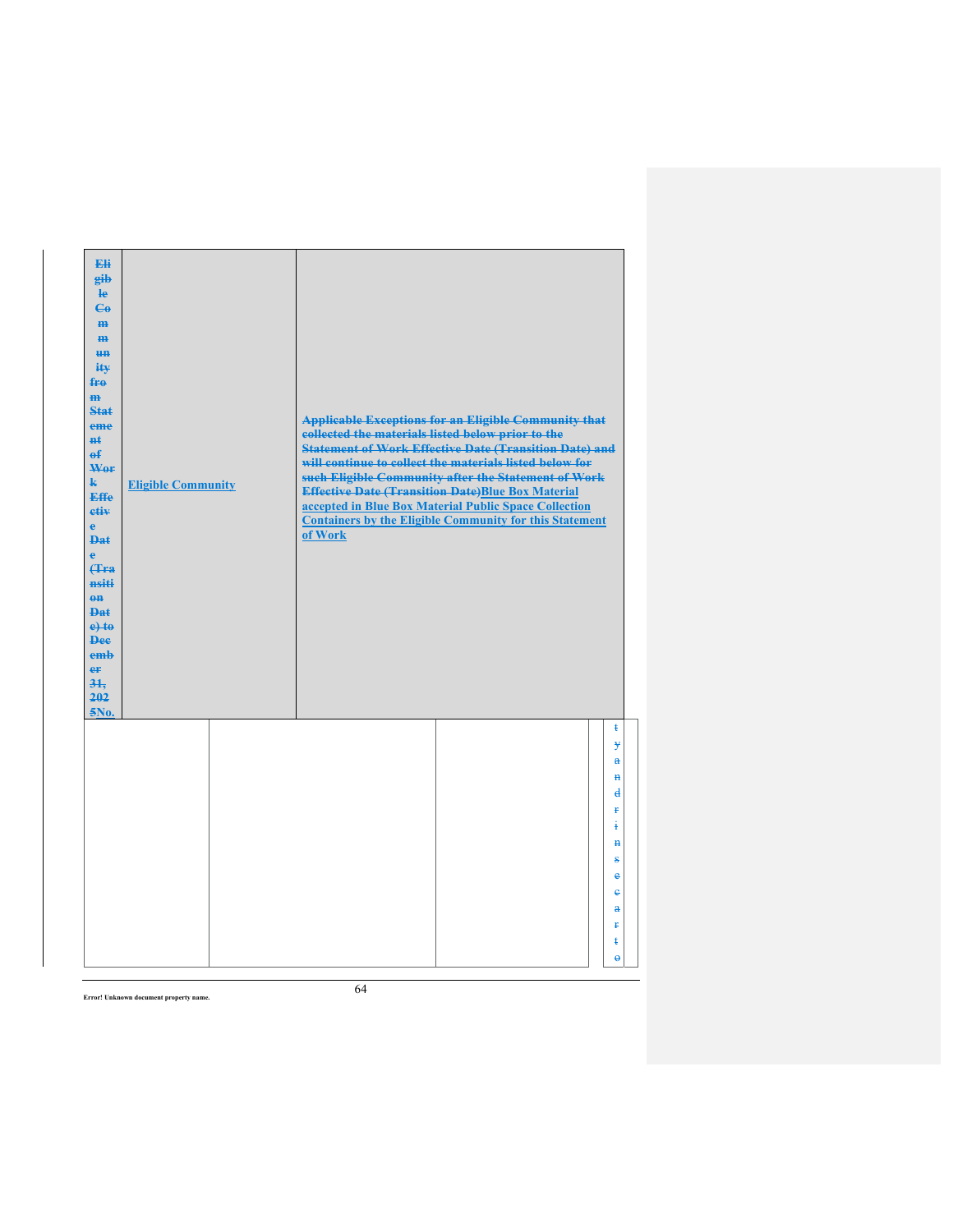| <b>Eli</b><br>gib<br>$\mathbf{e}$<br>$\mathbf{G}$<br>H <sub>H</sub><br>$\mathbf{m}$<br><b>HH</b><br>iŧ¥<br>$f_{\text{FA}}$<br>H <sub>H</sub><br>$Stat$<br>eme<br><b>H</b> t<br>$\mathbf{f}$<br>Wer<br>$\mathbf{k}$<br><b>Eligible Community</b><br><b>Effe</b><br>etiv<br>$\mathbf{e}$<br><b>Dat</b><br>$\bullet$<br><b>f</b> Fra<br>nsiti<br>$em$<br><b>Dat</b><br>$e$ +to<br><b>Dee</b><br>emb<br>eF<br>$3+$<br>202<br>5No. |            | collected the materials listed below prior to the<br>of Work        | <b>Applicable Exceptions for an Eligible Community that</b><br><b>Statement of Work Effective Date (Transition Date) and</b><br>will continue to collect the materials listed below for<br>such Eligible Community after the Statement of Work<br><b>Effective Date (Transition Date)Blue Box Material</b><br>accepted in Blue Box Material Public Space Collection<br><b>Containers by the Eligible Community for this Statement</b> |                                                                                                                                            |
|-------------------------------------------------------------------------------------------------------------------------------------------------------------------------------------------------------------------------------------------------------------------------------------------------------------------------------------------------------------------------------------------------------------------------------|------------|---------------------------------------------------------------------|---------------------------------------------------------------------------------------------------------------------------------------------------------------------------------------------------------------------------------------------------------------------------------------------------------------------------------------------------------------------------------------------------------------------------------------|--------------------------------------------------------------------------------------------------------------------------------------------|
|                                                                                                                                                                                                                                                                                                                                                                                                                               |            |                                                                     |                                                                                                                                                                                                                                                                                                                                                                                                                                       | $\mathbf{H}$<br>s                                                                                                                          |
| Metal<br>Packaging                                                                                                                                                                                                                                                                                                                                                                                                            | transition | Items in Column #3 if accepted by<br>an eligible community prior to | Items in Column #4<br>if items in Column#<br>3 were accepted by<br>an eligible<br>community prior to<br>transition                                                                                                                                                                                                                                                                                                                    | E<br>$Th$<br><sup>p</sup><br>ŧ<br>¥<br>$\ddot{\mathbf{a}}$<br>e<br>ŧ<br>$\ddot{\boldsymbol{\theta}}$<br>ŝ<br>$\ddot{\mathbf{e}}$<br>4<br>e |

S ŧ r a y ŧ a i n t  $\overline{\mathsf{d}}$ a n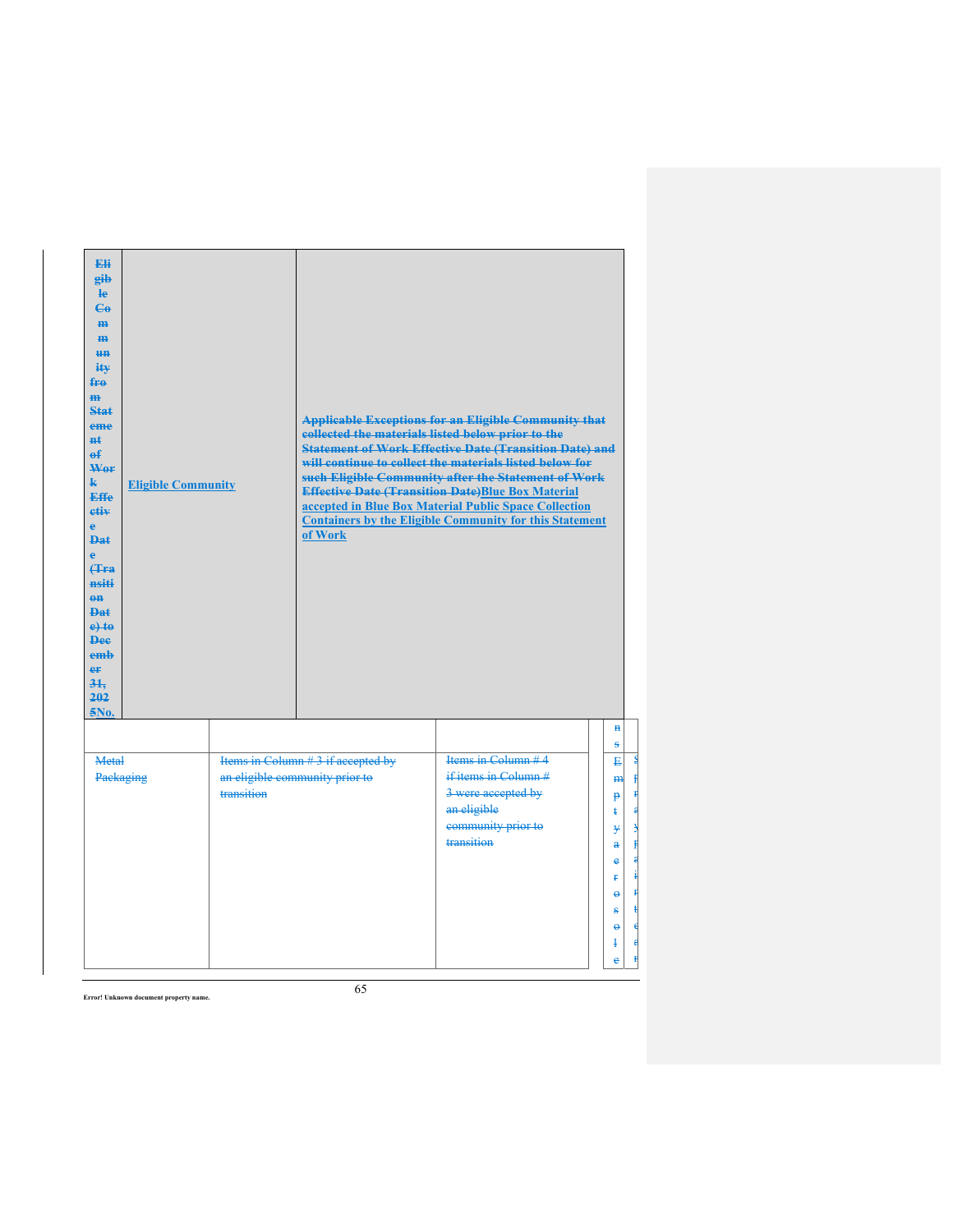| Eli<br>gib<br>He<br>$\mathbf{G}$<br>H <sub>H</sub><br>$\mathbf{m}$<br>H <sub>H</sub><br>ity<br>fro<br>$\mathbf{m}$<br>Stat<br>eme<br><b>n</b> t<br>$\theta$<br>Wor<br>$\mathbf{k}$<br><b>Effe</b><br>etiv<br>e.<br><b>Dat</b><br>ė<br><b>(Tra</b><br>nsiti<br>$\theta$ <sup><math>\theta</math></sup><br>Dat.<br>$e$ + $t$ $e$<br><b>Dee</b><br>emb<br>er<br>$3+$<br>202<br>5No. | <b>Eligible Community</b> | collected the materials listed below prior to the<br>of Work | <b>Applicable Exceptions for an Eligible Community that</b><br><b>Statement of Work Effective Date (Transition Date) and</b><br>will continue to collect the materials listed below for<br>such Eligible Community after the Statement of Work<br><b>Effective Date (Transition Date)Blue Box Material</b><br>accepted in Blue Box Material Public Space Collection<br><b>Containers by the Eligible Community for this Statement</b> |                                                                                                                                                                            |
|----------------------------------------------------------------------------------------------------------------------------------------------------------------------------------------------------------------------------------------------------------------------------------------------------------------------------------------------------------------------------------|---------------------------|--------------------------------------------------------------|---------------------------------------------------------------------------------------------------------------------------------------------------------------------------------------------------------------------------------------------------------------------------------------------------------------------------------------------------------------------------------------------------------------------------------------|----------------------------------------------------------------------------------------------------------------------------------------------------------------------------|
|                                                                                                                                                                                                                                                                                                                                                                                  |                           |                                                              |                                                                                                                                                                                                                                                                                                                                                                                                                                       | $\ddot{\theta}$<br>$\overline{\mathbf{H}}$<br>ŧ<br>Ħ<br>$\mathbf{a}$<br>4<br>$\ddot{\mathbf{H}}$<br>è<br>Ŧ.<br>s<br>ŧ<br>P<br>$\ddot{\mathbf{e}}$<br>Ŧ.<br>£<br>$\ddot{ }$ |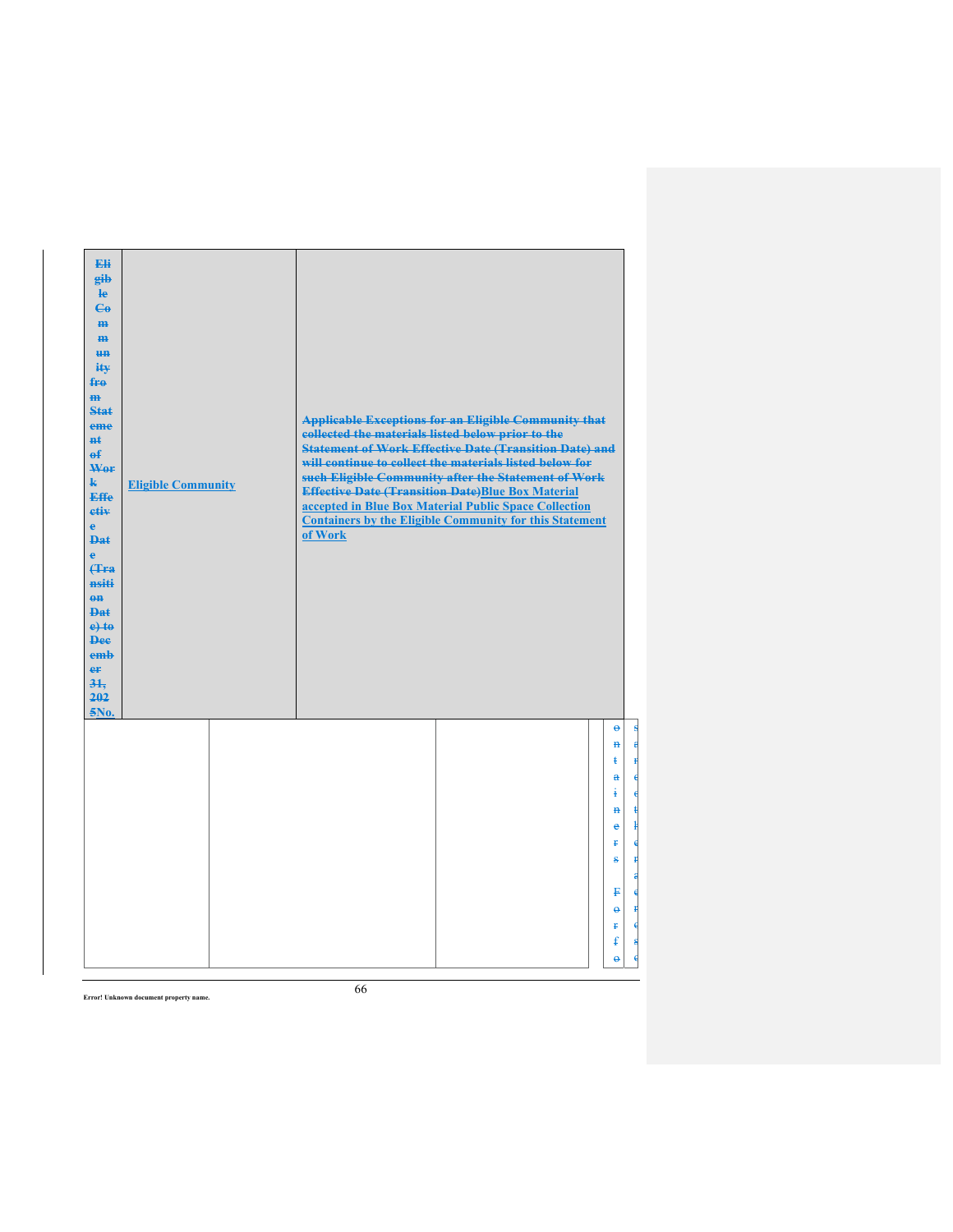| Eli<br>gib<br>$\mathbf{e}$<br>$\mathbf{G}$<br>m-<br>m<br><b>HH</b><br>ity<br>fro<br>$\mathbf{m}$<br><b>Stat</b><br>eme<br><b>Ht</b><br>$\theta$<br>Wor<br>$\mathbf{k}$<br>Effe<br>etiv<br>$\ddot{e}$<br><b>Dat</b><br>ė<br><b>(Tra</b><br>nsiti<br>$\theta$ <sup><math>\theta</math></sup><br><b>Dat</b><br>$e$ + $t$ $e$<br><b>Dee</b><br>emb<br>er<br>31.<br>202<br>$5N0$ . | <b>Eligible Community</b> | collected the materials listed below prior to the<br>of Work | <b>Applicable Exceptions for an Eligible Community that</b><br><b>Statement of Work Effective Date (Transition Date) and</b><br>will continue to collect the materials listed below for<br>such Eligible Community after the Statement of Work<br><b>Effective Date (Transition Date)Blue Box Material</b><br>accepted in Blue Box Material Public Space Collection<br><b>Containers by the Eligible Community for this Statement</b> |                                                                                                                                                                                                  |
|-------------------------------------------------------------------------------------------------------------------------------------------------------------------------------------------------------------------------------------------------------------------------------------------------------------------------------------------------------------------------------|---------------------------|--------------------------------------------------------------|---------------------------------------------------------------------------------------------------------------------------------------------------------------------------------------------------------------------------------------------------------------------------------------------------------------------------------------------------------------------------------------------------------------------------------------|--------------------------------------------------------------------------------------------------------------------------------------------------------------------------------------------------|
|                                                                                                                                                                                                                                                                                                                                                                               |                           |                                                              |                                                                                                                                                                                                                                                                                                                                                                                                                                       | ł<br>$\Theta$<br>$\mathbf{d}$<br>₫<br>ą<br>a<br>Ŧ<br>ŧ<br>€<br>ŧ<br>£<br>ŧ<br>ŧ<br>ŧ<br>$\frac{1}{2}$<br>e<br>ŧ<br>s<br>ħ<br>Ħ<br>e<br>ð<br>€<br>$\ddot{\mathbf{H}}$<br>$\bullet$<br>€<br>ť<br>ť |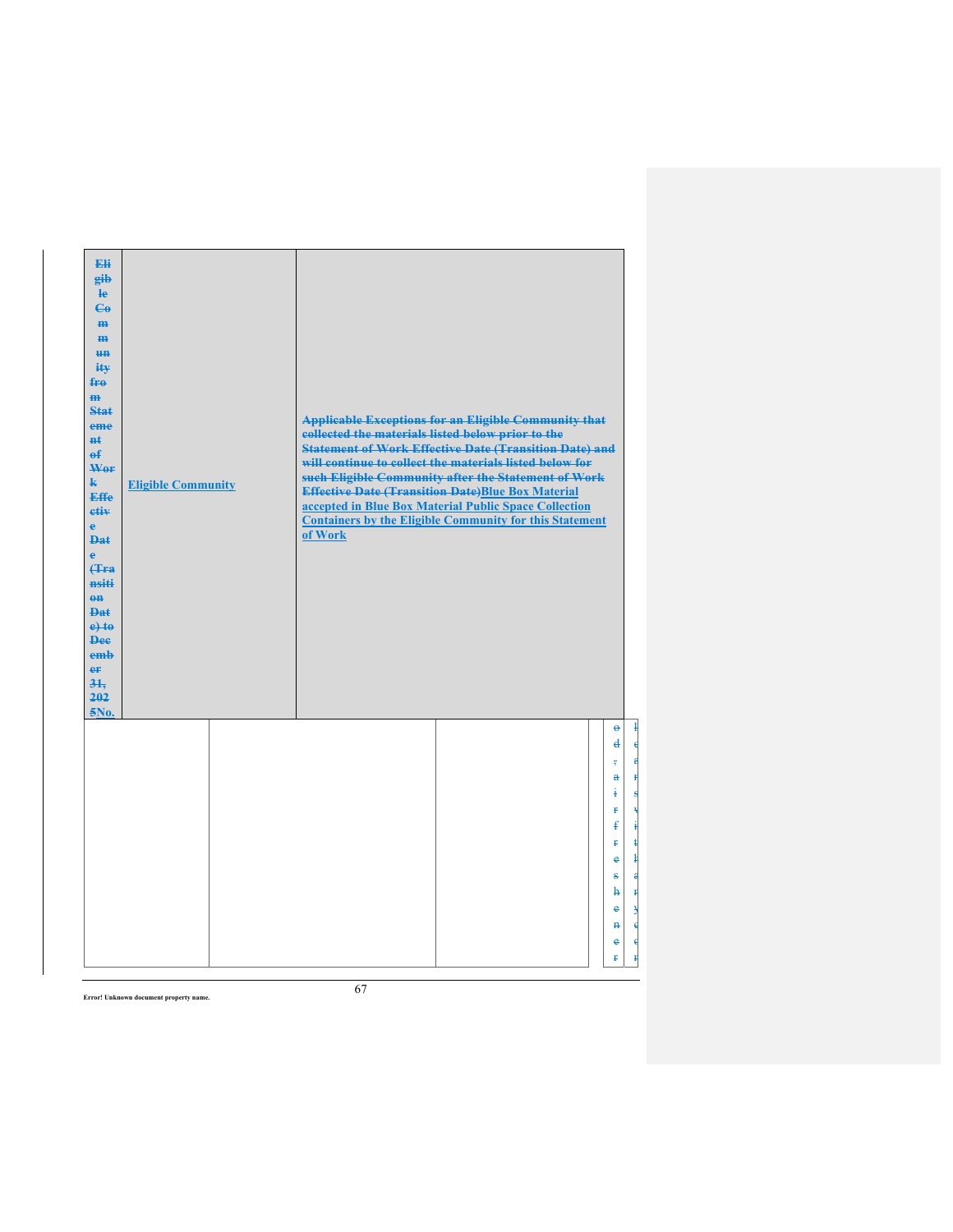| Eli<br>eib<br>$\mathbf{e}$<br>$\mathbf{e}_0$<br>H <sub>H</sub><br>$\mathbf{m}$<br>H <sub>H</sub><br>ity<br>$f_{\text{H}\theta}$<br>$\mathbf{m}$<br>Stat<br>eme<br>#£<br>$\mathbf{f}$<br>Wer<br>$\mathbf{k}$<br><b>Effe</b><br>etiv<br>$\mathbf{e}$<br><b>Dat</b><br>è<br>Hra<br>nsiti<br>$eff$<br>$_{\text{Phi}}$<br>$e$ +to<br><b>Dee</b><br>emb<br>er<br>31.<br>202<br>5No. | <b>Eligible Community</b> | <b>Applicable Exceptions for an Eligible Community that</b><br>collected the materials listed below prior to the<br><b>Statement of Work Effective Date (Transition Date) and</b><br>will continue to collect the materials listed below for<br>such Eligible Community after the Statement of Work<br><b>Effective Date (Transition Date)Blue Box Material</b><br>accepted in Blue Box Material Public Space Collection<br><b>Containers by the Eligible Community for this Statement</b><br>of Work |
|-------------------------------------------------------------------------------------------------------------------------------------------------------------------------------------------------------------------------------------------------------------------------------------------------------------------------------------------------------------------------------|---------------------------|-------------------------------------------------------------------------------------------------------------------------------------------------------------------------------------------------------------------------------------------------------------------------------------------------------------------------------------------------------------------------------------------------------------------------------------------------------------------------------------------------------|
|                                                                                                                                                                                                                                                                                                                                                                               |                           | ŝ<br>$\overline{\mathbf{5}}$<br>S<br>Ħ<br>ħ<br>$\mathbf{a}$<br>¥<br>$\ddagger$<br>€<br>$\mathbf{H}$<br>Ħ<br>g<br>a<br>į<br>e<br>Ŧ<br>ŧ<br>į<br>e<br>$\mathbf{a}$<br>ŧ<br>m<br>륌<br>7                                                                                                                                                                                                                                                                                                                  |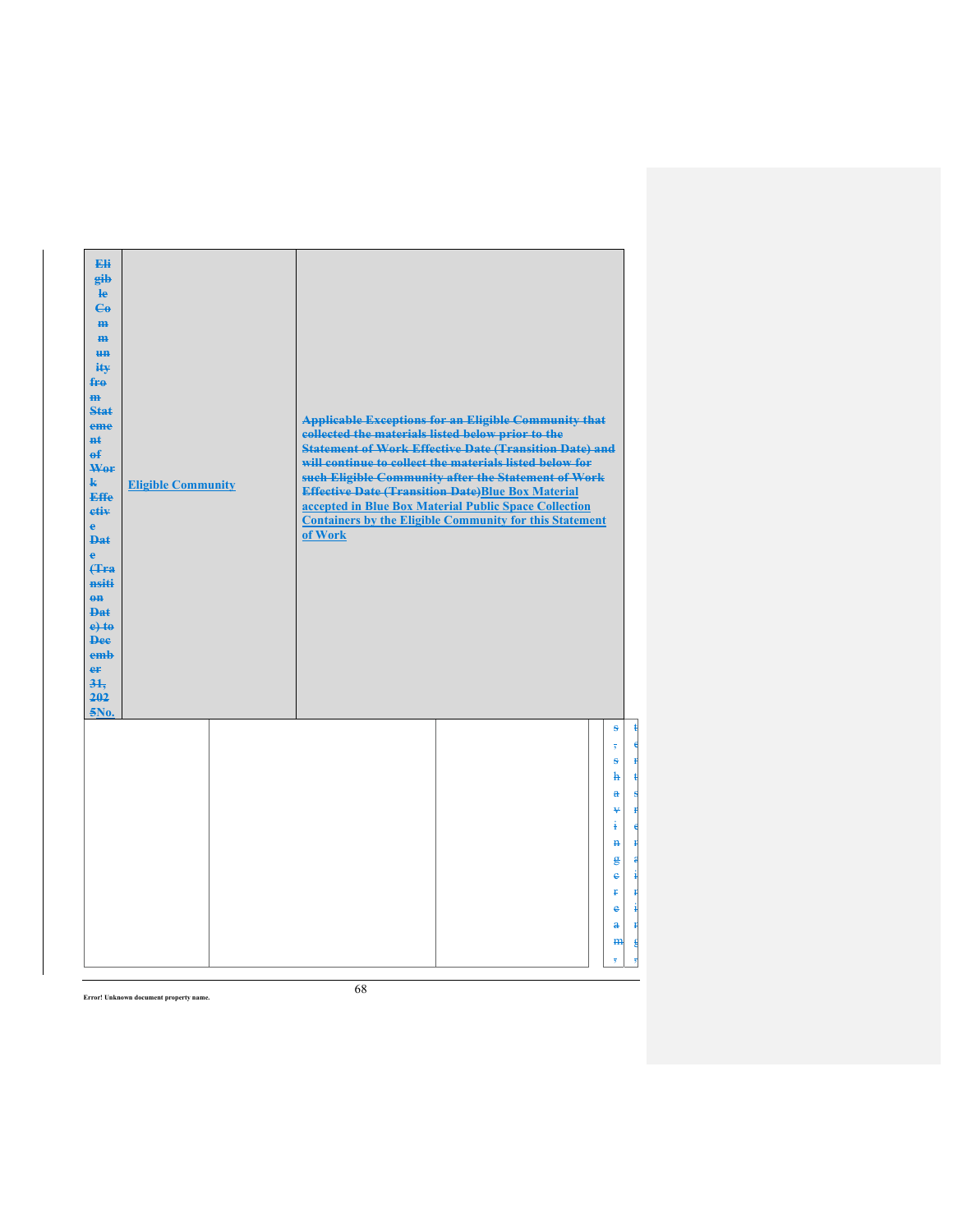| Eli<br>eib<br>He<br>$\mathbf{e}_0$<br>m-<br>$\mathbf{m}$<br>H <sub>H</sub><br>ity<br>fro<br>m<br>Stat<br>eme<br>nŧ.<br>$\mathbf{f}$<br>Wer<br>$\mathbf{k}$<br><b>Effe</b><br>etiv<br>$\ddot{e}$<br><b>Dat</b><br>Ä<br>Hra<br>nsiti<br>$eff$<br><b>Dat</b><br>$e$ +to<br><b>Dee</b><br>emb<br>er<br>31.<br>202<br>5No. | <b>Eligible Community</b> | collected the materials listed below prior to the<br>of Work | <b>Applicable Exceptions for an Eligible Community that</b><br><b>Statement of Work Effective Date (Transition Date) and</b><br>will continue to collect the materials listed below for<br>such Eligible Community after the Statement of Work<br><b>Effective Date (Transition Date)Blue Box Material</b><br>accepted in Blue Box Material Public Space Collection<br><b>Containers by the Eligible Community for this Statement</b> |                                                                                                                                                                                               |
|-----------------------------------------------------------------------------------------------------------------------------------------------------------------------------------------------------------------------------------------------------------------------------------------------------------------------|---------------------------|--------------------------------------------------------------|---------------------------------------------------------------------------------------------------------------------------------------------------------------------------------------------------------------------------------------------------------------------------------------------------------------------------------------------------------------------------------------------------------------------------------------|-----------------------------------------------------------------------------------------------------------------------------------------------------------------------------------------------|
|                                                                                                                                                                                                                                                                                                                       |                           |                                                              |                                                                                                                                                                                                                                                                                                                                                                                                                                       | $\mathbf{d}$<br>$\mathbf{f}$<br>$\mathbf{f}$<br>e<br>ĕ<br>d<br>Ħ<br>$\ddot{\mathbf{e}}$<br>Ŧ.<br>$\mathbf{a}$<br>$\mathbf{H}$<br>ŧ<br>٦<br>$\mathbf{h}$<br>$\mathbf{a}$<br>ŧ<br>i<br>ŧ.<br>Š. |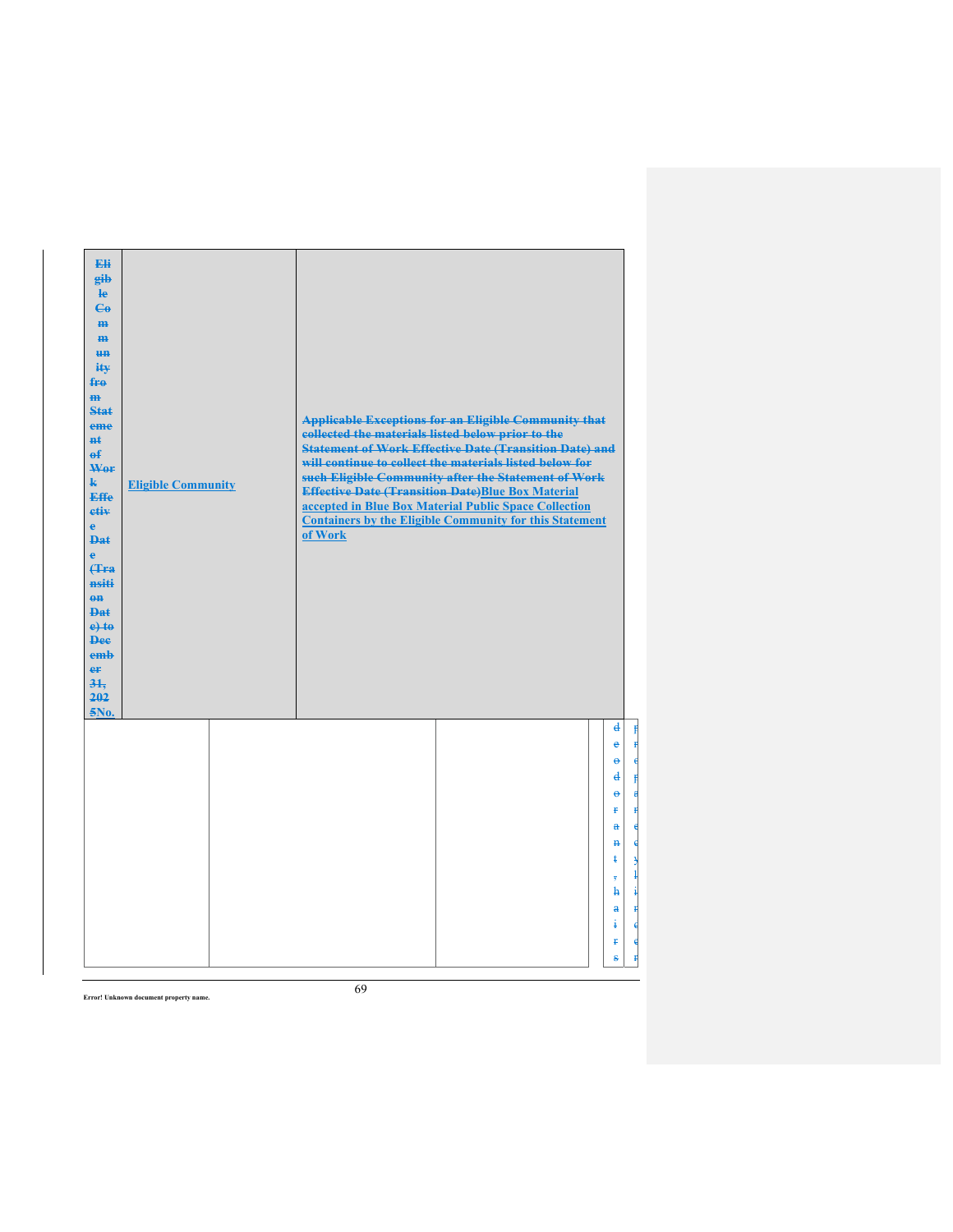| Eli<br>gib<br>$\mathbf{e}$<br>$\epsilon$<br>H <sub>H</sub><br>m<br><b>HH</b><br>ity<br>fro<br>$\mathbf{m}$<br>Stat<br>eme<br>$H+$<br>$\mathbf{f}$<br>Wer<br>$\mathbf{k}$<br><b>Effe</b><br>etiv<br>$\mathbf{e}$<br><b>Dat</b><br>$\ddot{\textbf{e}}$<br><b>(Tra</b><br>nsiti<br>$\theta$ <sup><math>\theta</math></sup><br><b>Dat</b><br>$e$ + $t$ $e$<br><b>Dee</b><br>emb<br>er<br>31.<br>202<br>5No. | <b>Eligible Community</b> | collected the materials listed below prior to the<br>of Work | <b>Applicable Exceptions for an Eligible Community that</b><br><b>Statement of Work Effective Date (Transition Date) and</b><br>will continue to collect the materials listed below for<br>such Eligible Community after the Statement of Work<br><b>Effective Date (Transition Date)Blue Box Material</b><br>accepted in Blue Box Material Public Space Collection<br><b>Containers by the Eligible Community for this Statement</b> |                                                                  |
|---------------------------------------------------------------------------------------------------------------------------------------------------------------------------------------------------------------------------------------------------------------------------------------------------------------------------------------------------------------------------------------------------------|---------------------------|--------------------------------------------------------------|---------------------------------------------------------------------------------------------------------------------------------------------------------------------------------------------------------------------------------------------------------------------------------------------------------------------------------------------------------------------------------------------------------------------------------------|------------------------------------------------------------------|
|                                                                                                                                                                                                                                                                                                                                                                                                         |                           |                                                              |                                                                                                                                                                                                                                                                                                                                                                                                                                       | P<br>p.<br>a<br>¥<br>$\overline{\mathbf{s}}$<br>e<br>ŧ<br>e<br>÷ |

s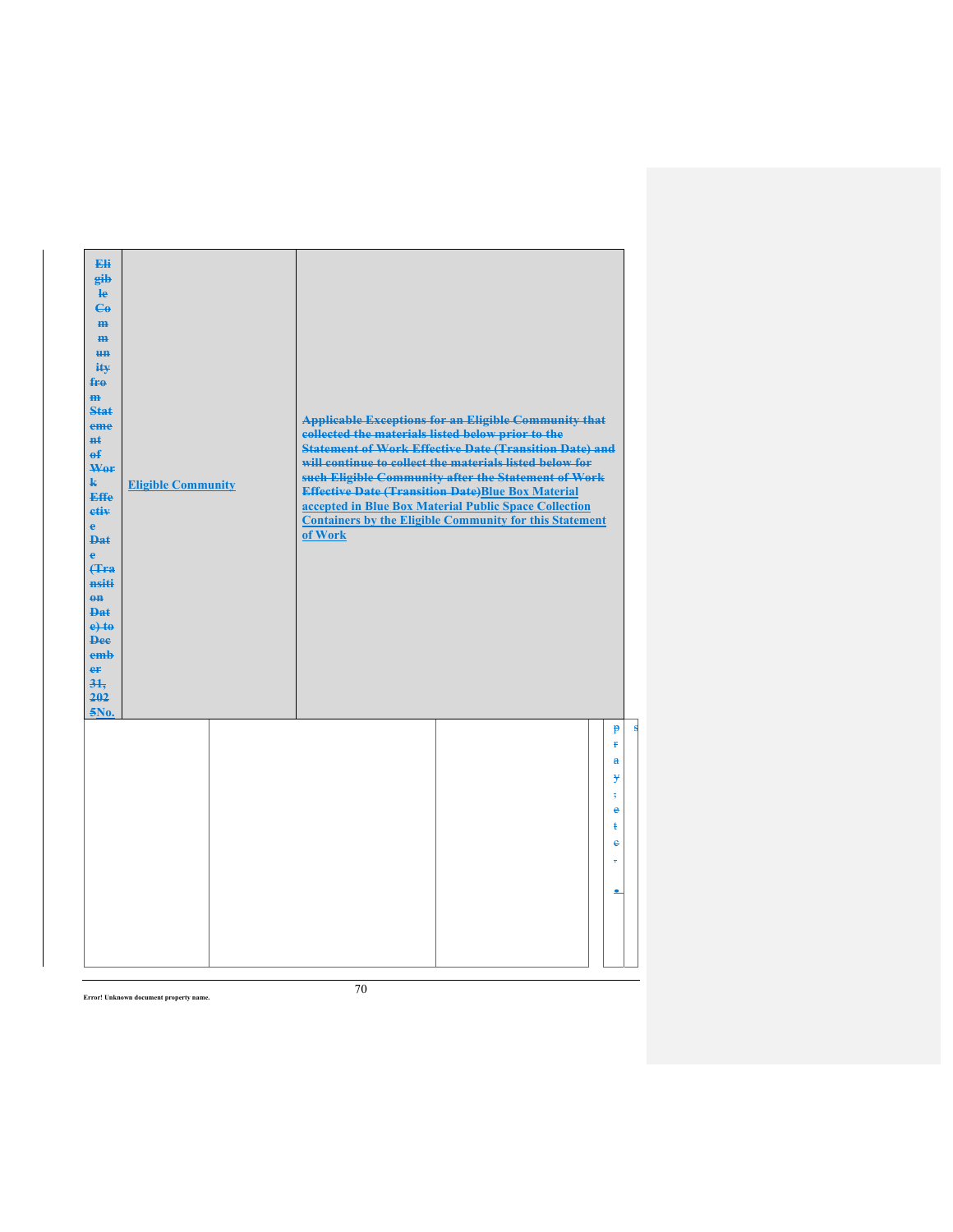| Eli<br>eib<br><b>le</b><br>$\mathbf{G}$<br>H <sub>H</sub><br>H <sub>H</sub><br><b>HH</b><br>$i$ it $\mathbf{v}$<br>fro<br>m<br>$5 + 6 + 5 = 5$<br>eme<br><b>Ht</b><br>$\theta$<br>Wor<br>k.<br><b>Eligible Community</b><br>Effe<br>etiv<br>ė<br><b>Dat</b><br>ė<br>Hra<br>nsiti<br>$0$<br>$\mathbf{p}_{\mathbf{a}\mathbf{f}}$<br>$e$ +to<br><b>Dee</b><br>emb<br>er<br>31.<br>202<br>5No. |                                                                        | of Work                                                                                                             | <b>Applicable Exceptions for an Eligible Community that</b><br>collected the materials listed below prior to the<br><b>Statement of Work Effective Date (Transition Date) and</b><br>will continue to collect the materials listed below for<br>such Eligible Community after the Statement of Work<br><b>Effective Date (Transition Date)Blue Box Material</b><br>accepted in Blue Box Material Public Space Collection<br><b>Containers by the Eligible Community for this Statement</b> |  |
|--------------------------------------------------------------------------------------------------------------------------------------------------------------------------------------------------------------------------------------------------------------------------------------------------------------------------------------------------------------------------------------------|------------------------------------------------------------------------|---------------------------------------------------------------------------------------------------------------------|--------------------------------------------------------------------------------------------------------------------------------------------------------------------------------------------------------------------------------------------------------------------------------------------------------------------------------------------------------------------------------------------------------------------------------------------------------------------------------------------|--|
|                                                                                                                                                                                                                                                                                                                                                                                            |                                                                        |                                                                                                                     |                                                                                                                                                                                                                                                                                                                                                                                                                                                                                            |  |
| <b>Metal Packaging</b>                                                                                                                                                                                                                                                                                                                                                                     | nuts, baby formula, etc.                                               | Spiral wound cans and metal lids<br>For frozen juice concentrate, potato<br>chips, cookie and pastry dough, coffee, |                                                                                                                                                                                                                                                                                                                                                                                                                                                                                            |  |
| <b>Metal Packaging</b>                                                                                                                                                                                                                                                                                                                                                                     | <b>Steel cans and lids</b><br>metal lid<br><b>Empty and rinse cans</b> | For food including pet food; tins for<br>cookies, tea, chocolates, etc.; include                                    | Steel paint cans, coat<br>hangers (return to dry<br>cleaners), pots, pans<br>and baking trays,<br>propane cylinders,<br>butane cylinders, CO <sub>2</sub>                                                                                                                                                                                                                                                                                                                                  |  |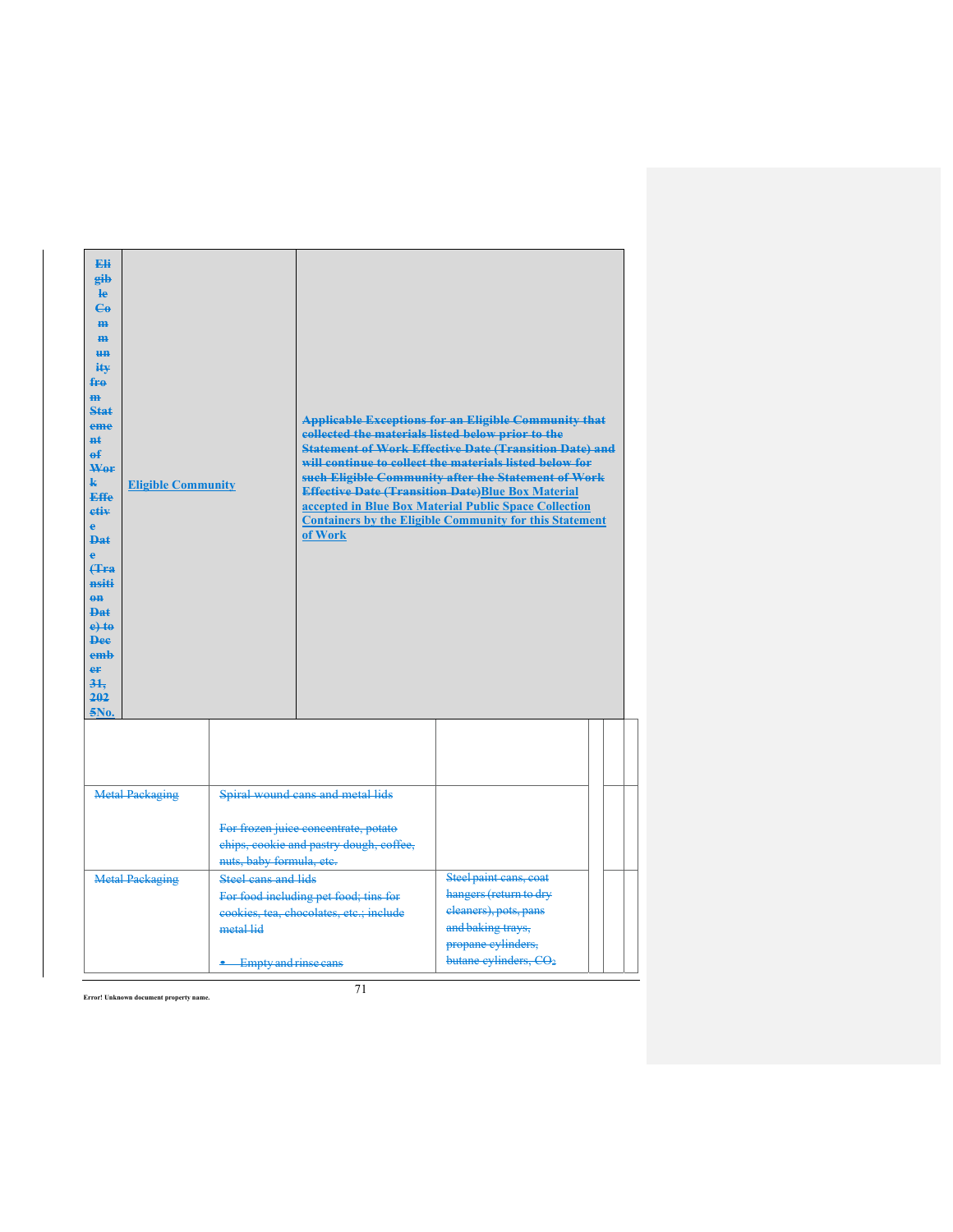| <b>Eli</b><br>eib<br><b>le</b><br>$\mathbf{G}$<br>H <sub>H</sub><br>H <sub>H</sub><br><b>HH</b><br>iŧ¥<br>fro<br>m.<br>Stat<br>eme<br>$H+$<br>$\mathbf{f}$<br>Wer<br>k.<br><b>Eligible Community</b><br><b>Effe</b><br>etiv<br>è<br><b>Dat</b><br><b>f</b> Fra<br>nsiti<br>$\theta$<br><b>Dat</b><br>$e$ +to<br><b>Dee</b><br>emb<br>er<br>31.<br>202<br>5No. |                                                       | of Work                                 | <b>Applicable Exceptions for an Eligible Community that</b><br>collected the materials listed below prior to the<br><b>Statement of Work Effective Date (Transition Date) and</b><br>will continue to collect the materials listed below for<br>such Eligible Community after the Statement of Work<br><b>Effective Date (Transition Date)Blue Box Material</b><br>accepted in Blue Box Material Public Space Collection<br><b>Containers by the Eligible Community for this Statement</b> |  |
|---------------------------------------------------------------------------------------------------------------------------------------------------------------------------------------------------------------------------------------------------------------------------------------------------------------------------------------------------------------|-------------------------------------------------------|-----------------------------------------|--------------------------------------------------------------------------------------------------------------------------------------------------------------------------------------------------------------------------------------------------------------------------------------------------------------------------------------------------------------------------------------------------------------------------------------------------------------------------------------------|--|
|                                                                                                                                                                                                                                                                                                                                                               | Labels OK<br>squeeze slightly                         | Put metal lid inside can and            | cartridges, metal toys,<br>appliances, metal<br>hardware or other<br>serap metal, wiring or<br>metal cords, extension<br>eords                                                                                                                                                                                                                                                                                                                                                             |  |
| <b>Metal Packaging</b>                                                                                                                                                                                                                                                                                                                                        | Aluminum cans and lids<br>seafood, cat food, etc.     | For non-alcoholic beverages, food, e.g. | Propane cylinders, butane<br>eylinders, CO <sub>2</sub> cartridges,<br>deposit cans (return for<br>deposit refund)                                                                                                                                                                                                                                                                                                                                                                         |  |
|                                                                                                                                                                                                                                                                                                                                                               | Empty and rinse cans<br>Labels OK<br>squeeze slightly | Put metal lid inside can and            |                                                                                                                                                                                                                                                                                                                                                                                                                                                                                            |  |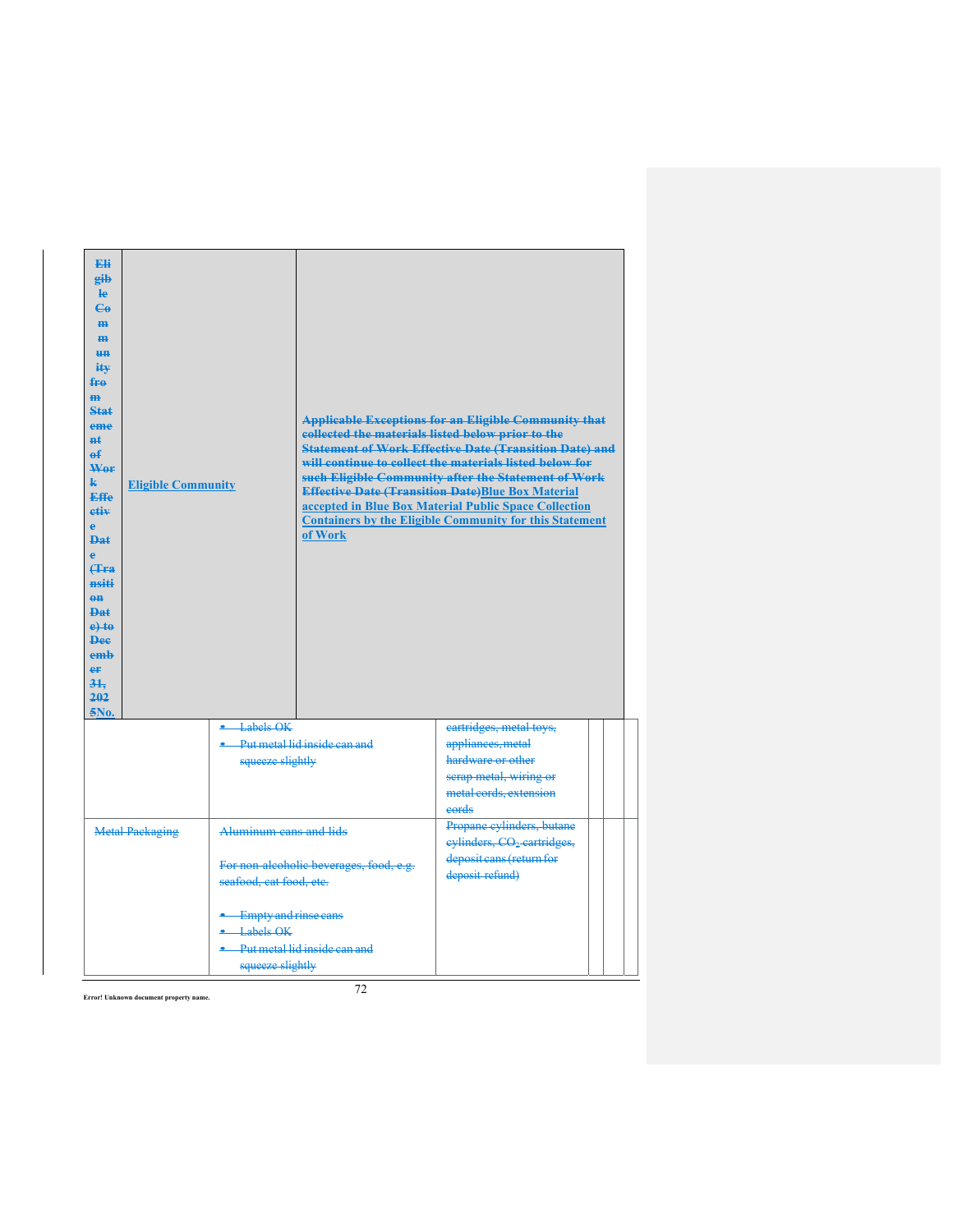| Eli<br>gib<br><b>le</b><br>$\mathbf{e}_0$<br>H <sub>H</sub><br>H <sub>H</sub><br>H <sub>H</sub><br>iŧ¥<br>fro<br>m<br>Stat<br>eme<br>nŧ.<br>$\mathbf{f}$<br>Wor<br>$\mathbf{k}$<br><b>Effe</b><br>etiv<br>ė<br><b>Dat</b><br>ė<br>Hra<br>nsiti<br>$\theta$ <sup><math>\theta</math></sup><br><b>Dat</b><br>$e$ + $t$ $e$<br><b>Dee</b><br>emb<br>er<br>31.<br>202<br>5No. | <b>Eligible Community</b> |                              | of Work                                                                     | <b>Applicable Exceptions for an Eligible Community that</b><br>collected the materials listed below prior to the<br><b>Statement of Work Effective Date (Transition Date) and</b><br>will continue to collect the materials listed below for<br>such Eligible Community after the Statement of Work<br><b>Effective Date (Transition Date)Blue Box Material</b><br>accepted in Blue Box Material Public Space Collection<br><b>Containers by the Eligible Community for this Statement</b> |                     |
|---------------------------------------------------------------------------------------------------------------------------------------------------------------------------------------------------------------------------------------------------------------------------------------------------------------------------------------------------------------------------|---------------------------|------------------------------|-----------------------------------------------------------------------------|--------------------------------------------------------------------------------------------------------------------------------------------------------------------------------------------------------------------------------------------------------------------------------------------------------------------------------------------------------------------------------------------------------------------------------------------------------------------------------------------|---------------------|
| Metal<br>Packaging                                                                                                                                                                                                                                                                                                                                                        |                           | containers                   | Aluminum foil and foil take-out                                             | Chip or foil bags, foil<br>wrap with paper                                                                                                                                                                                                                                                                                                                                                                                                                                                 | $\epsilon$<br>ħ     |
|                                                                                                                                                                                                                                                                                                                                                                           |                           |                              |                                                                             | backing for butter,<br>eigarettes, etc., foil-                                                                                                                                                                                                                                                                                                                                                                                                                                             | į.<br>p             |
|                                                                                                                                                                                                                                                                                                                                                                           |                           |                              | Foil wrap and take out containers<br>including pie plates, food trays, etc. | lined cardboard take                                                                                                                                                                                                                                                                                                                                                                                                                                                                       | $\ddot{\mathbf{e}}$ |
|                                                                                                                                                                                                                                                                                                                                                                           |                           |                              |                                                                             | out containers or lids                                                                                                                                                                                                                                                                                                                                                                                                                                                                     | ŧ<br>ŧ              |
|                                                                                                                                                                                                                                                                                                                                                                           |                           | • Empty and rinse containers |                                                                             |                                                                                                                                                                                                                                                                                                                                                                                                                                                                                            | $\ddot{\theta}$     |
|                                                                                                                                                                                                                                                                                                                                                                           |                           |                              |                                                                             |                                                                                                                                                                                                                                                                                                                                                                                                                                                                                            | i                   |
|                                                                                                                                                                                                                                                                                                                                                                           |                           |                              |                                                                             |                                                                                                                                                                                                                                                                                                                                                                                                                                                                                            | $\ddagger$<br>þ     |
|                                                                                                                                                                                                                                                                                                                                                                           |                           |                              |                                                                             |                                                                                                                                                                                                                                                                                                                                                                                                                                                                                            | $\mathbf{a}$        |
|                                                                                                                                                                                                                                                                                                                                                                           |                           |                              |                                                                             |                                                                                                                                                                                                                                                                                                                                                                                                                                                                                            | g                   |
|                                                                                                                                                                                                                                                                                                                                                                           |                           |                              |                                                                             |                                                                                                                                                                                                                                                                                                                                                                                                                                                                                            | ŝ                   |
|                                                                                                                                                                                                                                                                                                                                                                           |                           |                              |                                                                             |                                                                                                                                                                                                                                                                                                                                                                                                                                                                                            | $\overline{5}$      |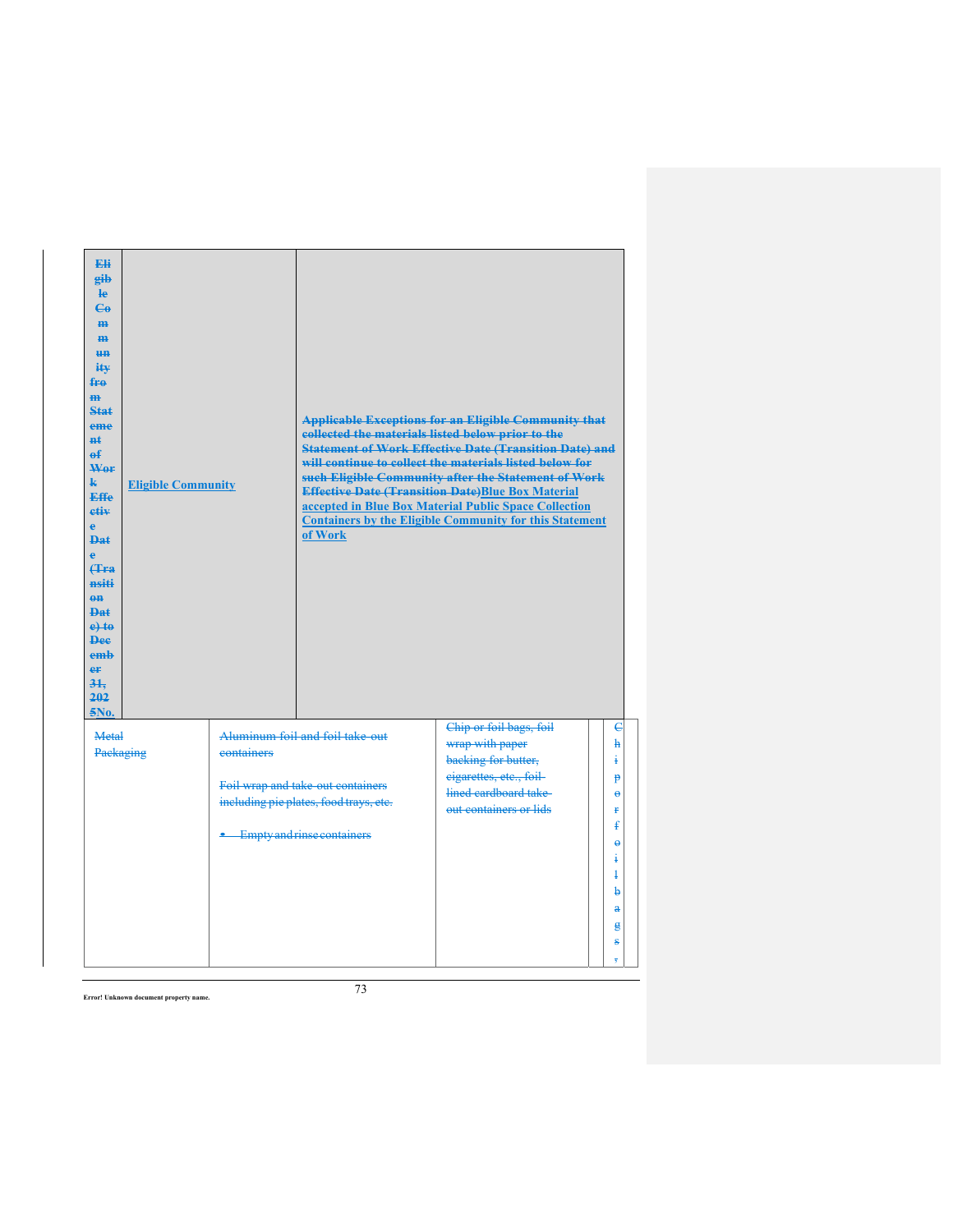| Eli<br>gib<br>$\mathbf{e}$<br>$C_{\theta}$<br>m-<br>$\mathbf{m}$<br><b>un</b><br>ity<br>$f_{\text{H}0}$<br>$\mathbf{m}$<br>Stat<br>eme<br>#ŧ<br>$\mathbf{f}$<br>Wer<br>$\mathbf{k}$<br>Effe<br>etiv<br>$\mathbf{e}$<br><b>Dat</b><br>è<br>Hra<br>nsiti<br>$0$<br>$PA+$<br>$e$ +to<br><b>Dee</b><br>emb<br>er<br>31.<br>202<br>5No. | <b>Eligible Community</b> | <b>Applicable Exceptions for an Eligible Community that</b><br>collected the materials listed below prior to the<br><b>Statement of Work Effective Date (Transition Date) and</b><br>will continue to collect the materials listed below for<br>such Eligible Community after the Statement of Work<br><b>Effective Date (Transition Date)Blue Box Material</b><br>accepted in Blue Box Material Public Space Collection<br><b>Containers by the Eligible Community for this Statement</b><br>of Work |  |
|------------------------------------------------------------------------------------------------------------------------------------------------------------------------------------------------------------------------------------------------------------------------------------------------------------------------------------|---------------------------|-------------------------------------------------------------------------------------------------------------------------------------------------------------------------------------------------------------------------------------------------------------------------------------------------------------------------------------------------------------------------------------------------------------------------------------------------------------------------------------------------------|--|
|                                                                                                                                                                                                                                                                                                                                    |                           | £<br>$\ddot{\theta}$<br>į<br>4<br>₩<br>ŧ<br>$\mathbf{a}$<br>Þ<br>₩<br>ŧ<br>ŧ<br>h<br>p<br>$\mathbf{a}$<br>p                                                                                                                                                                                                                                                                                                                                                                                           |  |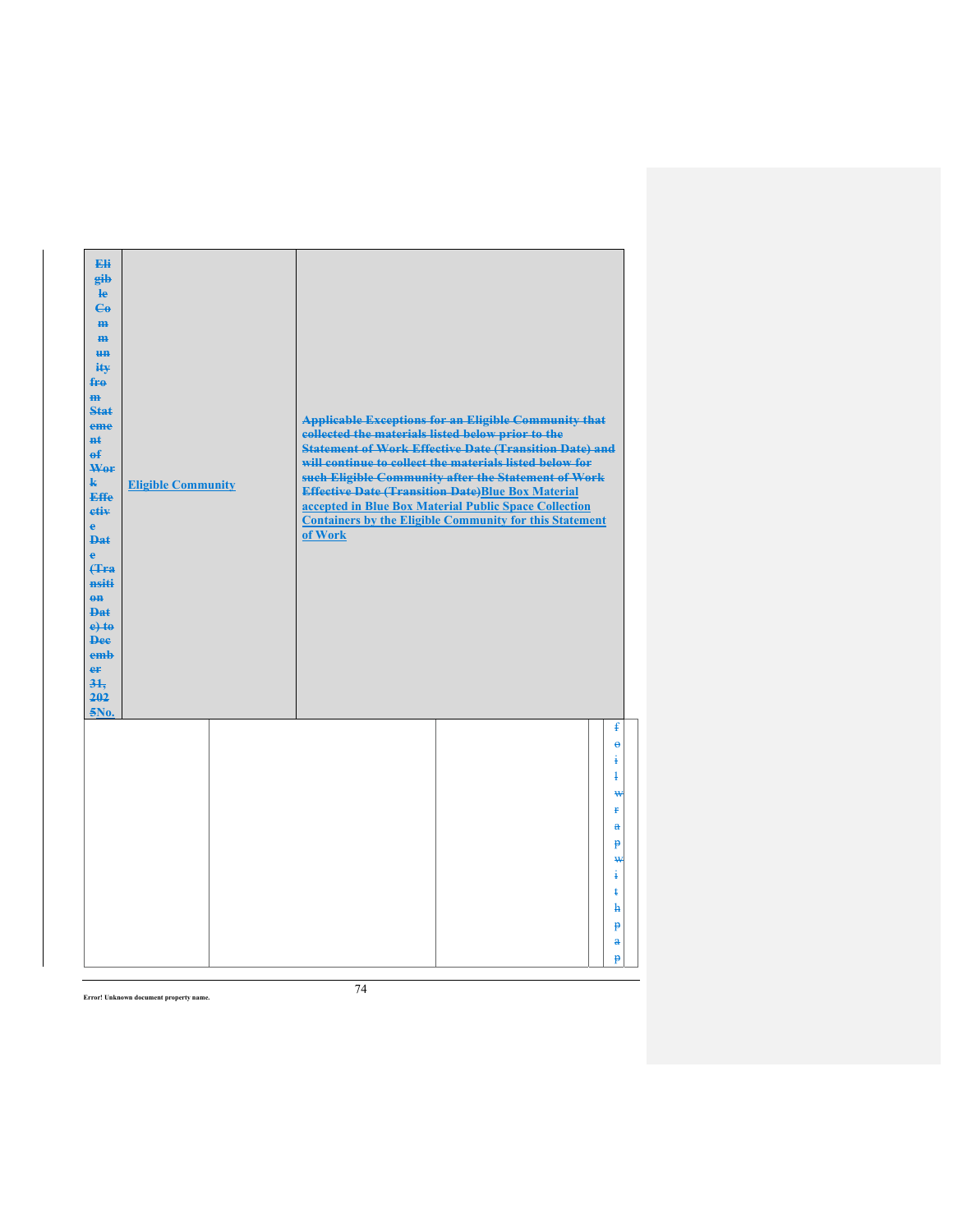| Eli<br>gib<br>$\mathbf{e}$<br>$\mathbf{G}$<br>m-<br>$\mathbf{m}$<br><b>un</b><br>ity<br>$f_{\text{H}0}$<br>$\mathbf{m}$<br><b>Stat</b><br>eme<br><b>n</b> t<br>$\mathbf{f}$<br>Wer<br>$\mathbf{k}$<br>Effe<br>etiv<br>$\mathbf{e}$<br><b>Dat</b><br>$\ddot{\textbf{e}}$<br>(Tra<br>nsiti<br>$0$<br><b>Dat</b><br>$e$ + $t$ $e$<br><b>Dee</b><br>emb<br>er<br>31.<br>202<br>$5N0$ . | <b>Eligible Community</b> | collected the materials listed below prior to the<br>of Work | <b>Applicable Exceptions for an Eligible Community that</b><br><b>Statement of Work Effective Date (Transition Date) and</b><br>will continue to collect the materials listed below for<br>such Eligible Community after the Statement of Work<br><b>Effective Date (Transition Date)Blue Box Material</b><br>accepted in Blue Box Material Public Space Collection<br><b>Containers by the Eligible Community for this Statement</b> |                                                                                                                                          |
|------------------------------------------------------------------------------------------------------------------------------------------------------------------------------------------------------------------------------------------------------------------------------------------------------------------------------------------------------------------------------------|---------------------------|--------------------------------------------------------------|---------------------------------------------------------------------------------------------------------------------------------------------------------------------------------------------------------------------------------------------------------------------------------------------------------------------------------------------------------------------------------------------------------------------------------------|------------------------------------------------------------------------------------------------------------------------------------------|
|                                                                                                                                                                                                                                                                                                                                                                                    |                           |                                                              |                                                                                                                                                                                                                                                                                                                                                                                                                                       | e<br>Ŧ<br>b<br>$\mathbf{a}$<br>$\ddot{\textbf{e}}$<br>k<br>ŧ<br>$\mathbf{H}$<br>g<br>ŧ<br>$\ddot{\theta}$<br>Ŧ<br>b<br>$\mathbf{u}$<br>ŧ |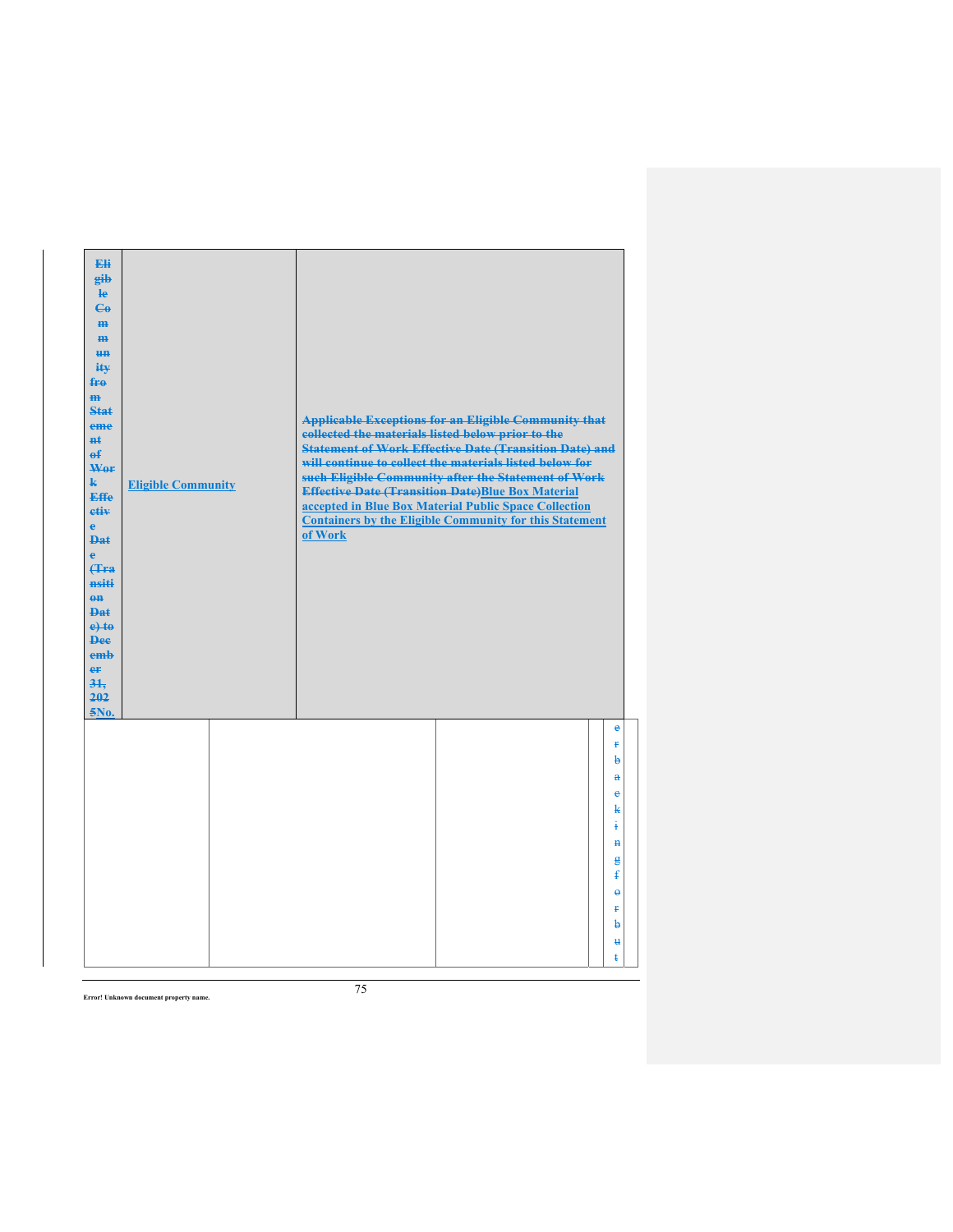| Eli<br>gib<br>He<br>$\epsilon$<br>H <sub>H</sub><br>m<br>H <sub>H</sub><br>ity<br>$f_{\text{H}0}$<br>m<br>Stat<br>eme<br>$H+$<br>$\mathbf{f}$<br>Wer<br>$\mathbf{k}$<br><b>Effe</b><br>etiv<br>$\mathbf{e}$<br><b>Dat</b><br>$\mathbf{e}$<br><b>f</b> Fra<br>nsiti<br>$0$<br><b>Dat</b><br>$e$ +to<br><b>Dee</b><br>emb<br>er<br>31.<br>202<br>5No. | <b>Eligible Community</b> | collected the materials listed below prior to the<br>of Work | <b>Applicable Exceptions for an Eligible Community that</b><br><b>Statement of Work Effective Date (Transition Date) and</b><br>will continue to collect the materials listed below for<br>such Eligible Community after the Statement of Work<br><b>Effective Date (Transition Date)Blue Box Material</b><br>accepted in Blue Box Material Public Space Collection<br><b>Containers by the Eligible Community for this Statement</b> |                                          |
|-----------------------------------------------------------------------------------------------------------------------------------------------------------------------------------------------------------------------------------------------------------------------------------------------------------------------------------------------------|---------------------------|--------------------------------------------------------------|---------------------------------------------------------------------------------------------------------------------------------------------------------------------------------------------------------------------------------------------------------------------------------------------------------------------------------------------------------------------------------------------------------------------------------------|------------------------------------------|
|                                                                                                                                                                                                                                                                                                                                                     |                           |                                                              |                                                                                                                                                                                                                                                                                                                                                                                                                                       | ŧ<br>e<br>¥<br>$\overline{\overline{s}}$ |
|                                                                                                                                                                                                                                                                                                                                                     |                           |                                                              |                                                                                                                                                                                                                                                                                                                                                                                                                                       | ė<br>¥<br>$\mathbf{g}$                   |
|                                                                                                                                                                                                                                                                                                                                                     |                           |                                                              |                                                                                                                                                                                                                                                                                                                                                                                                                                       | $\mathbf{a}$<br>Ŧ<br>è                   |
|                                                                                                                                                                                                                                                                                                                                                     |                           |                                                              |                                                                                                                                                                                                                                                                                                                                                                                                                                       | ŧ<br>ŧ<br>e                              |
|                                                                                                                                                                                                                                                                                                                                                     |                           |                                                              |                                                                                                                                                                                                                                                                                                                                                                                                                                       | ŝ<br>$\overline{5}$                      |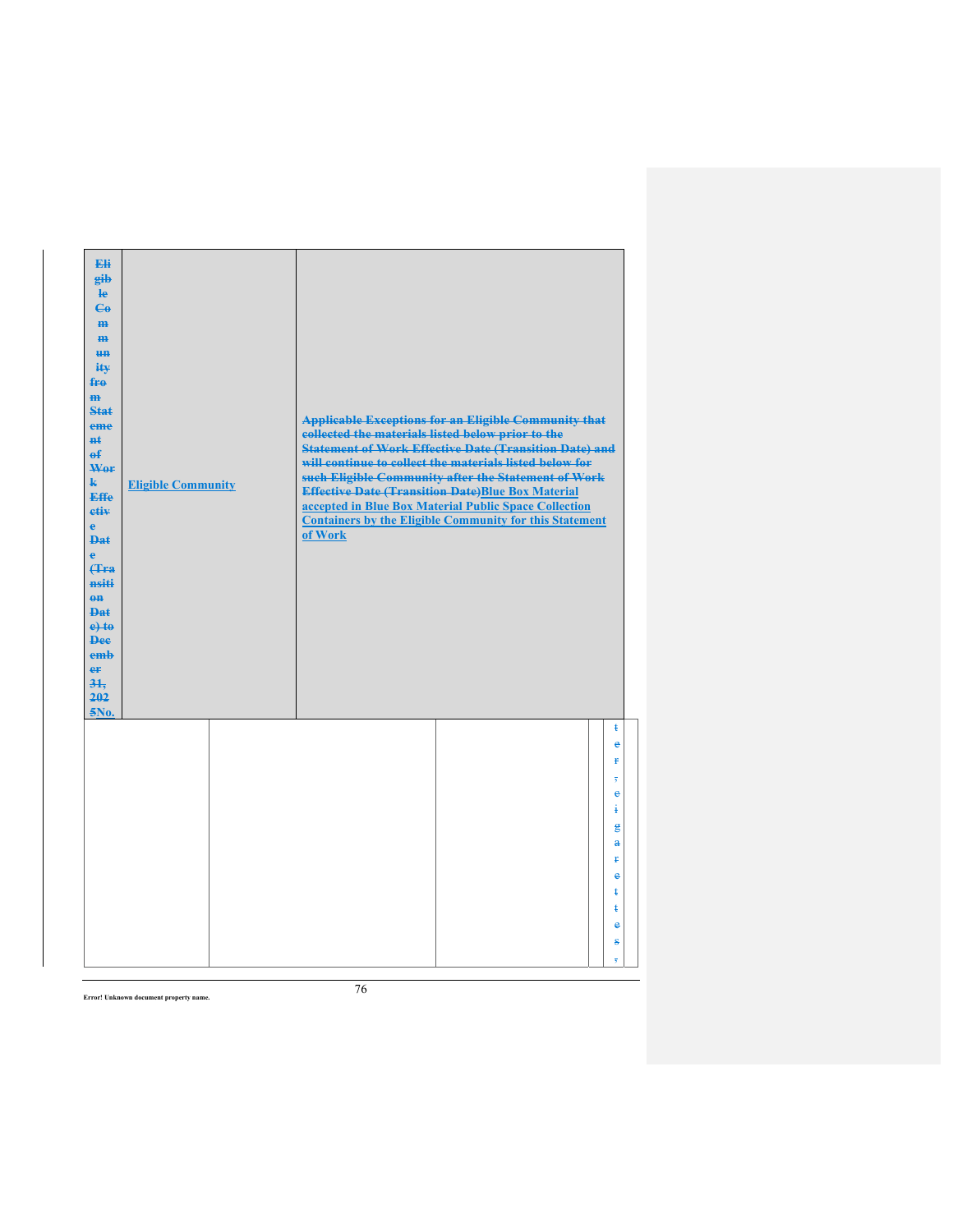| Eli<br>gib<br>He<br>$\epsilon$<br>H <sub>H</sub><br>m<br>H <sub>H</sub><br>ity<br>$f_{\text{H}0}$<br>m<br>Stat<br>eme<br>$H+$<br>$\mathbf{f}$<br>Wer<br>$\mathbf{k}$<br><b>Effe</b><br>etiv<br>$\mathbf{e}$<br><b>Dat</b><br>$\mathbf{e}$<br><b>f</b> Fra<br>nsiti<br>$0$<br><b>Dat</b><br>$e$ +to<br><b>Dee</b><br>emb<br>er<br>31.<br>202<br>5No. | <b>Eligible Community</b> | collected the materials listed below prior to the<br>of Work | <b>Applicable Exceptions for an Eligible Community that</b><br><b>Statement of Work Effective Date (Transition Date) and</b><br>will continue to collect the materials listed below for<br>such Eligible Community after the Statement of Work<br><b>Effective Date (Transition Date)Blue Box Material</b><br>accepted in Blue Box Material Public Space Collection<br><b>Containers by the Eligible Community for this Statement</b> |                                              |
|-----------------------------------------------------------------------------------------------------------------------------------------------------------------------------------------------------------------------------------------------------------------------------------------------------------------------------------------------------|---------------------------|--------------------------------------------------------------|---------------------------------------------------------------------------------------------------------------------------------------------------------------------------------------------------------------------------------------------------------------------------------------------------------------------------------------------------------------------------------------------------------------------------------------|----------------------------------------------|
|                                                                                                                                                                                                                                                                                                                                                     |                           |                                                              |                                                                                                                                                                                                                                                                                                                                                                                                                                       | e<br>ŧ<br>ė<br>÷                             |
|                                                                                                                                                                                                                                                                                                                                                     |                           |                                                              |                                                                                                                                                                                                                                                                                                                                                                                                                                       | $\overline{5}$<br>ŧ<br>$\ddot{\theta}$       |
|                                                                                                                                                                                                                                                                                                                                                     |                           |                                                              |                                                                                                                                                                                                                                                                                                                                                                                                                                       | ŧ<br>$\ddagger$                              |
|                                                                                                                                                                                                                                                                                                                                                     |                           |                                                              |                                                                                                                                                                                                                                                                                                                                                                                                                                       | $\ddagger$<br>ŧ                              |
|                                                                                                                                                                                                                                                                                                                                                     |                           |                                                              |                                                                                                                                                                                                                                                                                                                                                                                                                                       | $\mathbf{H}$<br>e<br>$\overline{\mathbf{d}}$ |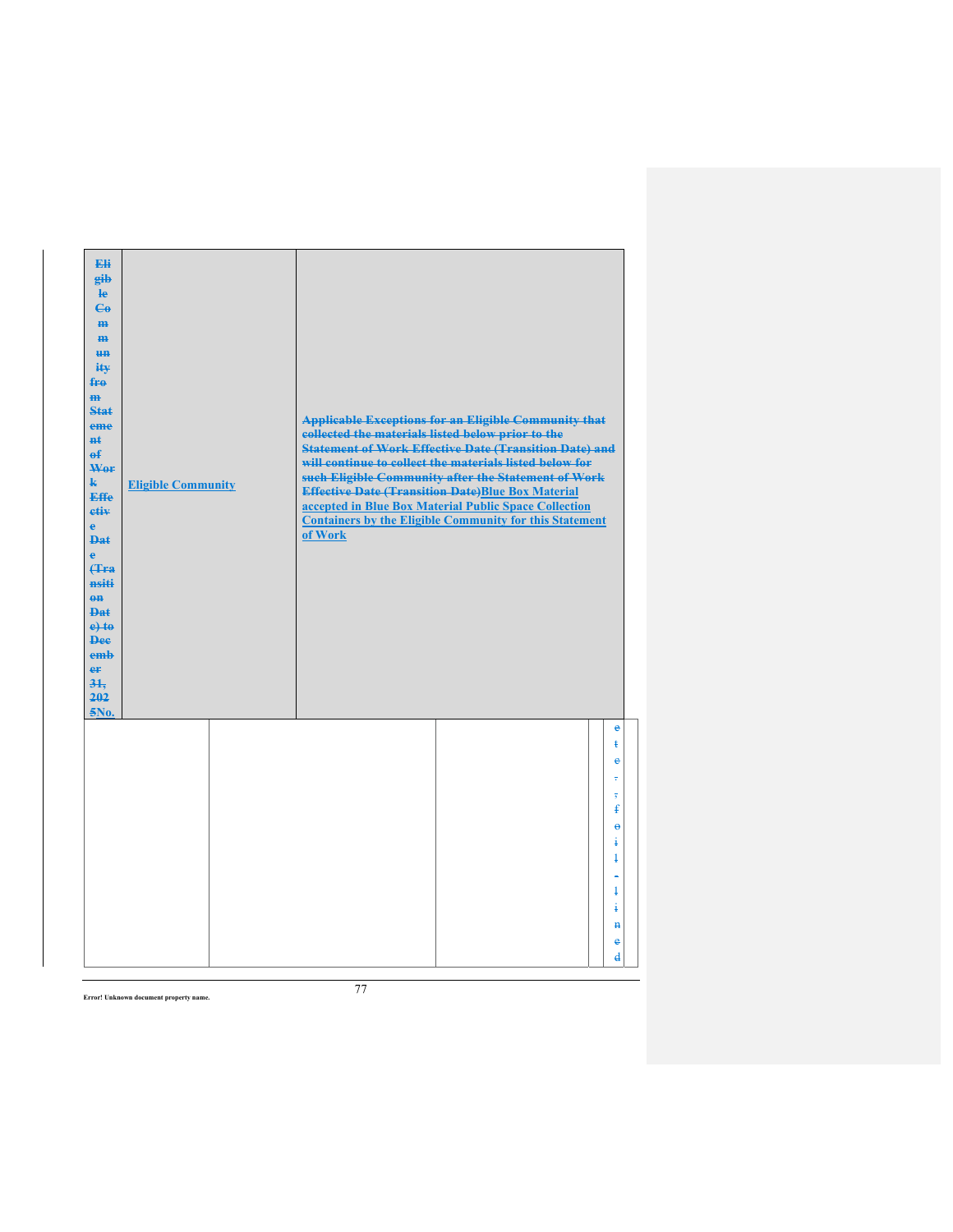| Eli<br>gib<br>$\mathbf{e}$<br>$\epsilon$<br>m-<br>$\mathbf{m}$<br><b>HH</b><br>iŧ¥<br>$f_{\text{H}0}$<br>$\mathbf{m}$<br>Stat<br>eme<br>#£<br>$\mathbf{f}$<br>Wer<br>$\mathbf{k}$<br><b>Effe</b><br>etiv<br>$\mathbf{e}$<br><b>Dat</b><br>$\ddot{\textbf{e}}$<br>Hra<br>nsiti<br>$0$<br><b>Dat</b><br>$e$ + $t$ $e$<br><b>Dee</b><br>emb<br>er<br>31.<br>202<br>5No. | <b>Eligible Community</b> | collected the materials listed below prior to the<br>of Work | <b>Applicable Exceptions for an Eligible Community that</b><br><b>Statement of Work Effective Date (Transition Date) and</b><br>will continue to collect the materials listed below for<br>such Eligible Community after the Statement of Work<br><b>Effective Date (Transition Date)Blue Box Material</b><br>accepted in Blue Box Material Public Space Collection<br><b>Containers by the Eligible Community for this Statement</b> |                                                                                                                                                                         |  |
|----------------------------------------------------------------------------------------------------------------------------------------------------------------------------------------------------------------------------------------------------------------------------------------------------------------------------------------------------------------------|---------------------------|--------------------------------------------------------------|---------------------------------------------------------------------------------------------------------------------------------------------------------------------------------------------------------------------------------------------------------------------------------------------------------------------------------------------------------------------------------------------------------------------------------------|-------------------------------------------------------------------------------------------------------------------------------------------------------------------------|--|
|                                                                                                                                                                                                                                                                                                                                                                      |                           |                                                              |                                                                                                                                                                                                                                                                                                                                                                                                                                       | e<br>$\mathbf{a}$<br>¥<br>$\mathbf{d}$<br>þ<br>$\ddot{\theta}$<br>$\mathbf{a}$<br>ŧ<br>$\mathbf{d}$<br>ŧ<br>$\mathbf{a}$<br>k<br>$\ddot{\textbf{e}}$<br>$\ddot{\theta}$ |  |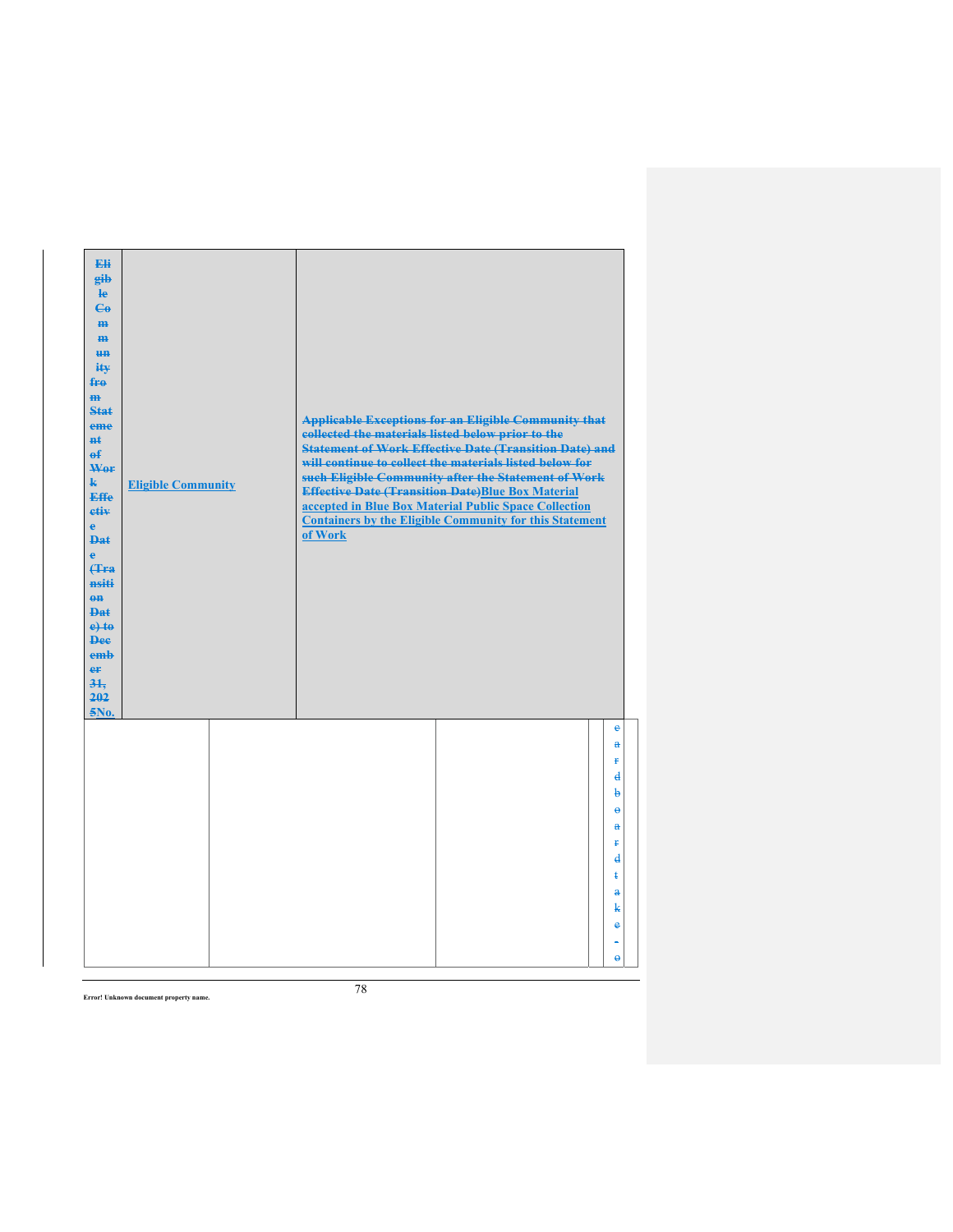| Eli<br>gib<br>$\mathbf{e}$<br>$\mathbf{G}$<br>m-<br>$\mathbf{m}$<br><b>HH</b><br>iŧ¥<br>$f_{\text{H}0}$<br>$\mathbf{m}$<br>Stat<br>eme<br>#£<br>$\mathbf{f}$<br>Wer<br>$\mathbf{k}$<br><b>Effe</b><br>etiv<br>$\mathbf{e}$<br><b>Dat</b><br>$\ddot{\textbf{e}}$<br>Hra<br>nsiti<br>$0$<br><b>Dat</b><br>$e$ + $t$ $e$<br><b>Dee</b><br>emb<br>er<br>31.<br>202<br>5No. | <b>Eligible Community</b> | collected the materials listed below prior to the<br>of Work | <b>Applicable Exceptions for an Eligible Community that</b><br><b>Statement of Work Effective Date (Transition Date) and</b><br>will continue to collect the materials listed below for<br>such Eligible Community after the Statement of Work<br><b>Effective Date (Transition Date)Blue Box Material</b><br>accepted in Blue Box Material Public Space Collection<br><b>Containers by the Eligible Community for this Statement</b> |                                                        |  |
|------------------------------------------------------------------------------------------------------------------------------------------------------------------------------------------------------------------------------------------------------------------------------------------------------------------------------------------------------------------------|---------------------------|--------------------------------------------------------------|---------------------------------------------------------------------------------------------------------------------------------------------------------------------------------------------------------------------------------------------------------------------------------------------------------------------------------------------------------------------------------------------------------------------------------------|--------------------------------------------------------|--|
|                                                                                                                                                                                                                                                                                                                                                                        |                           |                                                              |                                                                                                                                                                                                                                                                                                                                                                                                                                       | $\mathbf{H}$<br>ŧ<br>ė<br>$\ddot{\boldsymbol{\theta}}$ |  |
|                                                                                                                                                                                                                                                                                                                                                                        |                           |                                                              |                                                                                                                                                                                                                                                                                                                                                                                                                                       | $\mathbf{H}$<br>ŧ                                      |  |
|                                                                                                                                                                                                                                                                                                                                                                        |                           |                                                              |                                                                                                                                                                                                                                                                                                                                                                                                                                       | $\mathbf{a}$<br>ŧ<br>$\mathbf{H}$                      |  |
|                                                                                                                                                                                                                                                                                                                                                                        |                           |                                                              |                                                                                                                                                                                                                                                                                                                                                                                                                                       | $\ddot{\textbf{e}}$<br>Ŧ                               |  |
|                                                                                                                                                                                                                                                                                                                                                                        |                           |                                                              |                                                                                                                                                                                                                                                                                                                                                                                                                                       | s                                                      |  |
|                                                                                                                                                                                                                                                                                                                                                                        |                           |                                                              |                                                                                                                                                                                                                                                                                                                                                                                                                                       | $\mathbf{a}$<br>$\mathbf{H}$                           |  |
|                                                                                                                                                                                                                                                                                                                                                                        |                           |                                                              |                                                                                                                                                                                                                                                                                                                                                                                                                                       | $\mathbf{d}$                                           |  |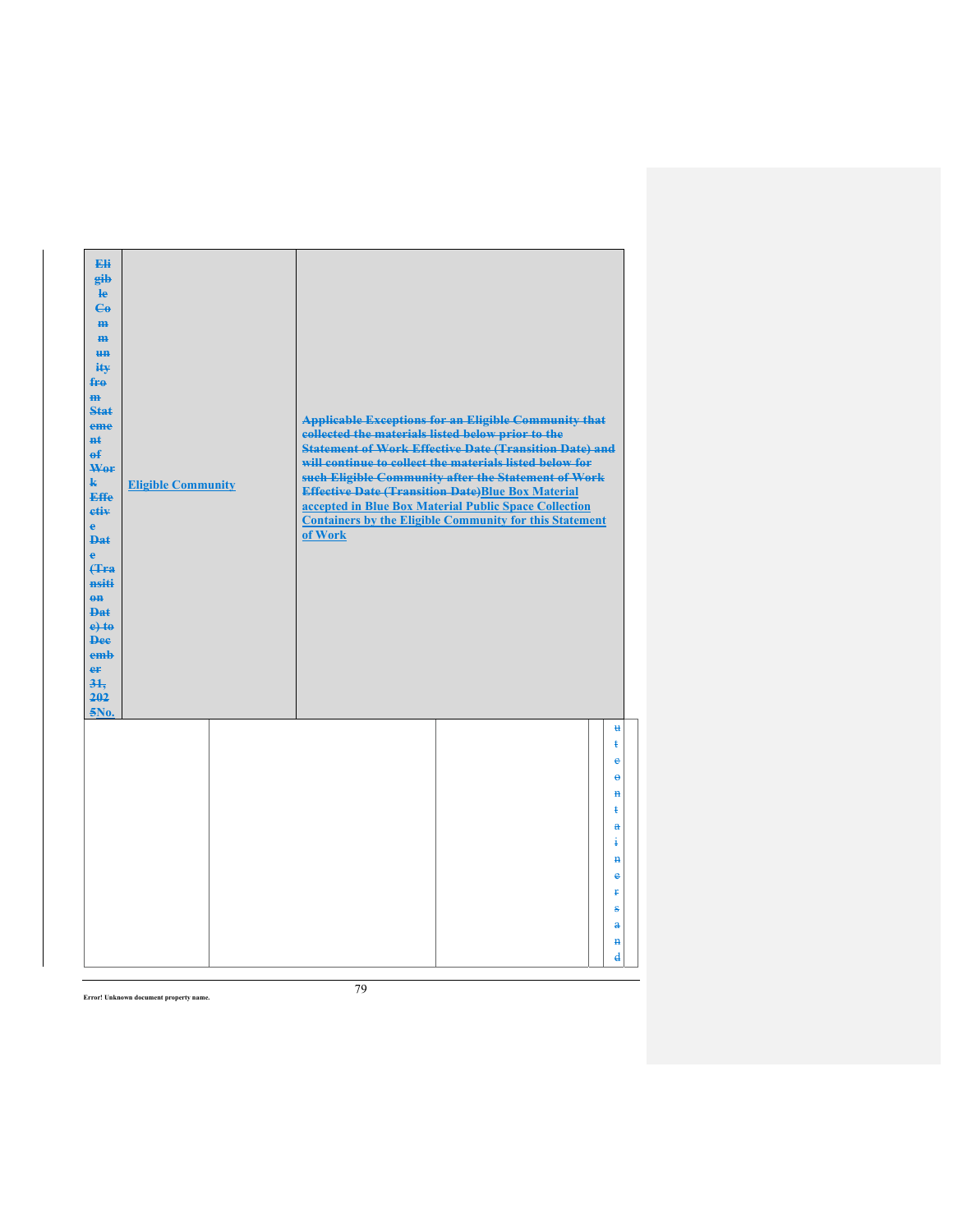| Eli<br>eib<br>$\mathbf{e}$<br>$C_{\theta}$<br>an-<br>m<br>H <sub>H</sub><br>ity<br>fre<br>m<br>Stat<br>eme<br>$H+$<br>$\mathbf{f}$<br>Wer<br>$\mathbf{k}$<br><b>Effe</b><br>etiv<br>ė<br>Dat.<br>Ā<br>4a<br>nsiti<br>$0$<br>$\mathbf{p}_{\mathbf{a}\mathbf{f}}$<br>$e$ + $t$ $e$<br><b>Dee</b><br>emh<br>er<br>$3+$<br>202<br>5No. | <b>Eligible Community</b> |                                                        | collected the materials listed below prior to the<br>of Work                     | <b>Applicable Exceptions for an Eligible Community that</b><br><b>Statement of Work Effective Date (Transition Date) and</b><br>will continue to collect the materials listed below for<br>such Eligible Community after the Statement of Work<br><b>Effective Date (Transition Date)Blue Box Material</b><br>accepted in Blue Box Material Public Space Collection<br><b>Containers by the Eligible Community for this Statement</b> |                                         |
|------------------------------------------------------------------------------------------------------------------------------------------------------------------------------------------------------------------------------------------------------------------------------------------------------------------------------------|---------------------------|--------------------------------------------------------|----------------------------------------------------------------------------------|---------------------------------------------------------------------------------------------------------------------------------------------------------------------------------------------------------------------------------------------------------------------------------------------------------------------------------------------------------------------------------------------------------------------------------------|-----------------------------------------|
|                                                                                                                                                                                                                                                                                                                                    |                           |                                                        |                                                                                  |                                                                                                                                                                                                                                                                                                                                                                                                                                       | ļ<br>į<br>$\overline{\mathbf{d}}$<br>ġ. |
|                                                                                                                                                                                                                                                                                                                                    | <b>Plastic Packaging</b>  | Plastic jugs with screw tops<br>• Empty and rinse jugs | For cooking oil, laundry detergent,<br>fabric softener, body care products, etc. | Containers for motor oil.<br>vehiclelubricant, solvents.<br>pesticides or antifreeze<br>products<br>Containers with hazardous                                                                                                                                                                                                                                                                                                         |                                         |
|                                                                                                                                                                                                                                                                                                                                    |                           | $-Labels OK$                                           |                                                                                  | eontents                                                                                                                                                                                                                                                                                                                                                                                                                              |                                         |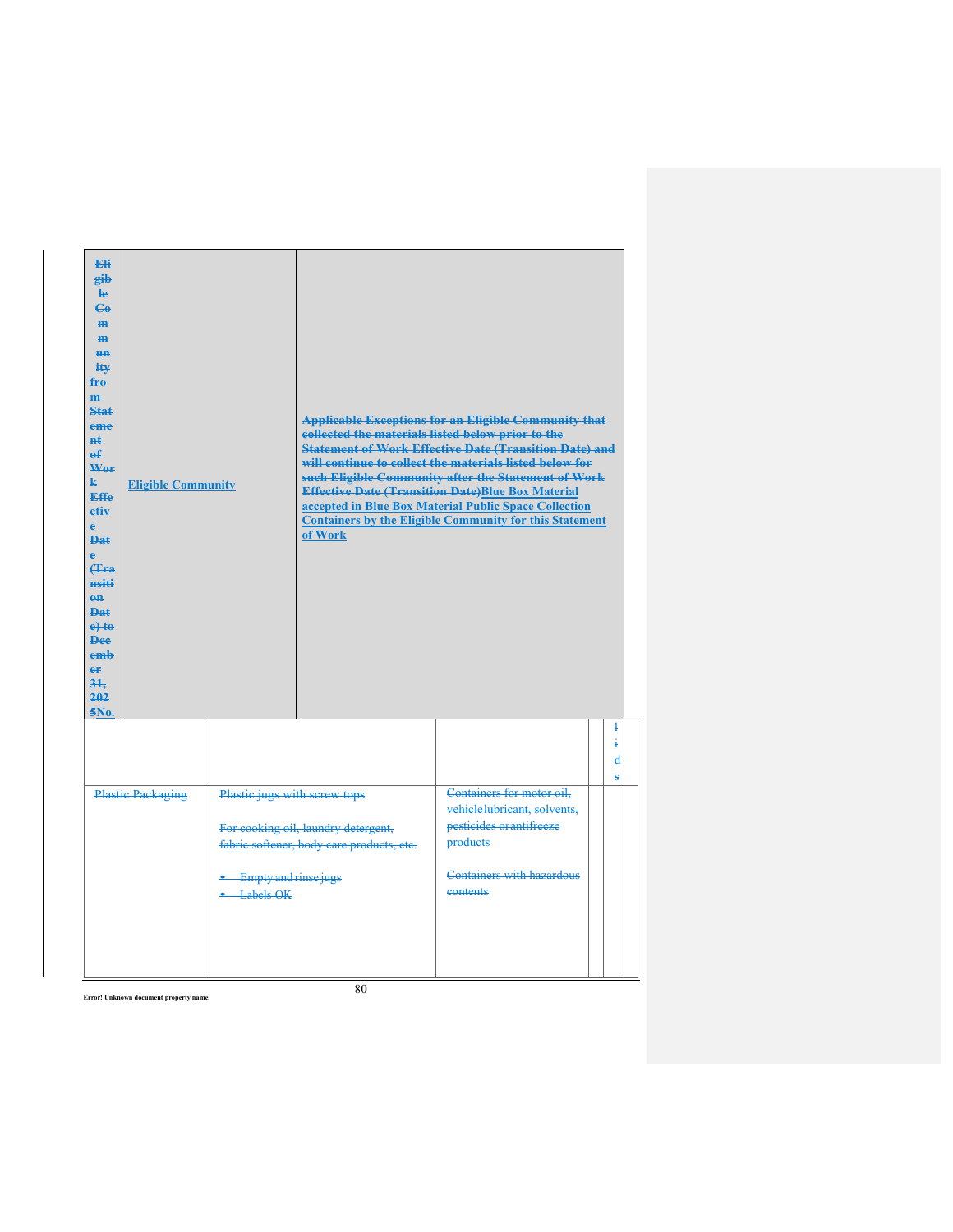| Fli<br>eib<br>le<br>$\mathbf{G}$<br><b>m</b><br>H <sub>H</sub><br><b>HH</b><br>$i$ it $\mathbf{v}$<br>fro<br>m<br>Stat<br>eme<br>#£<br>$\mathbf{f}$<br>Wor<br>k.<br><b>Eligible Community</b><br>Effe<br>etiv<br>è<br>$\mathbf{p}_{\mathbf{a}\mathbf{f}}$<br>Ä<br>4a<br>nsiti<br>$eff$<br>Dat<br>$e$ +to<br><b>Dee</b><br>emb<br>er<br>31.<br>202<br>5No. |                              | collected the materials listed below prior to the<br>of Work                         | <b>Applicable Exceptions for an Eligible Community that</b><br><b>Statement of Work Effective Date (Transition Date) and</b><br>will continue to collect the materials listed below for<br>such Eligible Community after the Statement of Work<br><b>Effective Date (Transition Date)Blue Box Material</b><br>accepted in Blue Box Material Public Space Collection<br><b>Containers by the Eligible Community for this Statement</b> |                                                     |
|-----------------------------------------------------------------------------------------------------------------------------------------------------------------------------------------------------------------------------------------------------------------------------------------------------------------------------------------------------------|------------------------------|--------------------------------------------------------------------------------------|---------------------------------------------------------------------------------------------------------------------------------------------------------------------------------------------------------------------------------------------------------------------------------------------------------------------------------------------------------------------------------------------------------------------------------------|-----------------------------------------------------|
| <b>Plastic Packaging</b>                                                                                                                                                                                                                                                                                                                                  | <b>Plastic clamshells</b>    |                                                                                      | Packaging labelled<br>biodegradable or                                                                                                                                                                                                                                                                                                                                                                                                |                                                     |
|                                                                                                                                                                                                                                                                                                                                                           | elick-closed tops.           | For baked goods, fruit, produce, eggs,<br>etc. Containers are clear with hinged or   | compostable, liquid-<br>absorbing pads                                                                                                                                                                                                                                                                                                                                                                                                |                                                     |
|                                                                                                                                                                                                                                                                                                                                                           | $\triangle$ Labels OK        | <b>Empty and rinse containers</b>                                                    |                                                                                                                                                                                                                                                                                                                                                                                                                                       |                                                     |
| <b>Plastic Packaging</b>                                                                                                                                                                                                                                                                                                                                  | Plastic jars and lids        |                                                                                      | Plastic deposit bottles                                                                                                                                                                                                                                                                                                                                                                                                               | Ŧ                                                   |
|                                                                                                                                                                                                                                                                                                                                                           | products and cosmetics, etc. | For peanut butter, jam, nuts, condiments,<br>vitamins and supplements, personal care | (return for deposit<br>refund), stand-up<br>pouches, containers for<br>motor oil, vehicle<br>lubricant, solvents.                                                                                                                                                                                                                                                                                                                     | $\mathbf{H}$<br>$\mathbf e$<br>$\ddagger$<br>u<br>d |
|                                                                                                                                                                                                                                                                                                                                                           |                              | • Plastic jars have wide mouths with                                                 | pesticides or antifreeze                                                                                                                                                                                                                                                                                                                                                                                                              | e                                                   |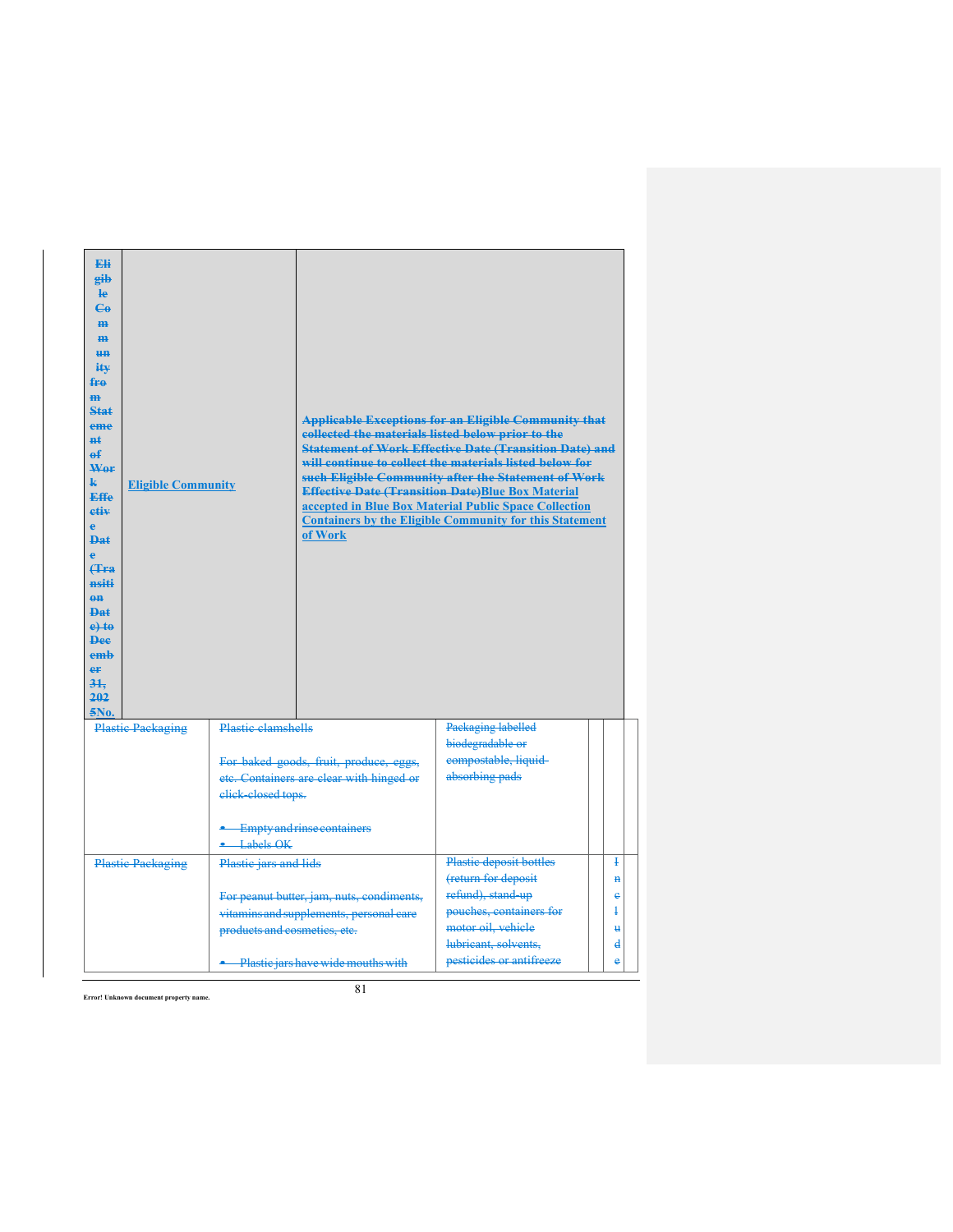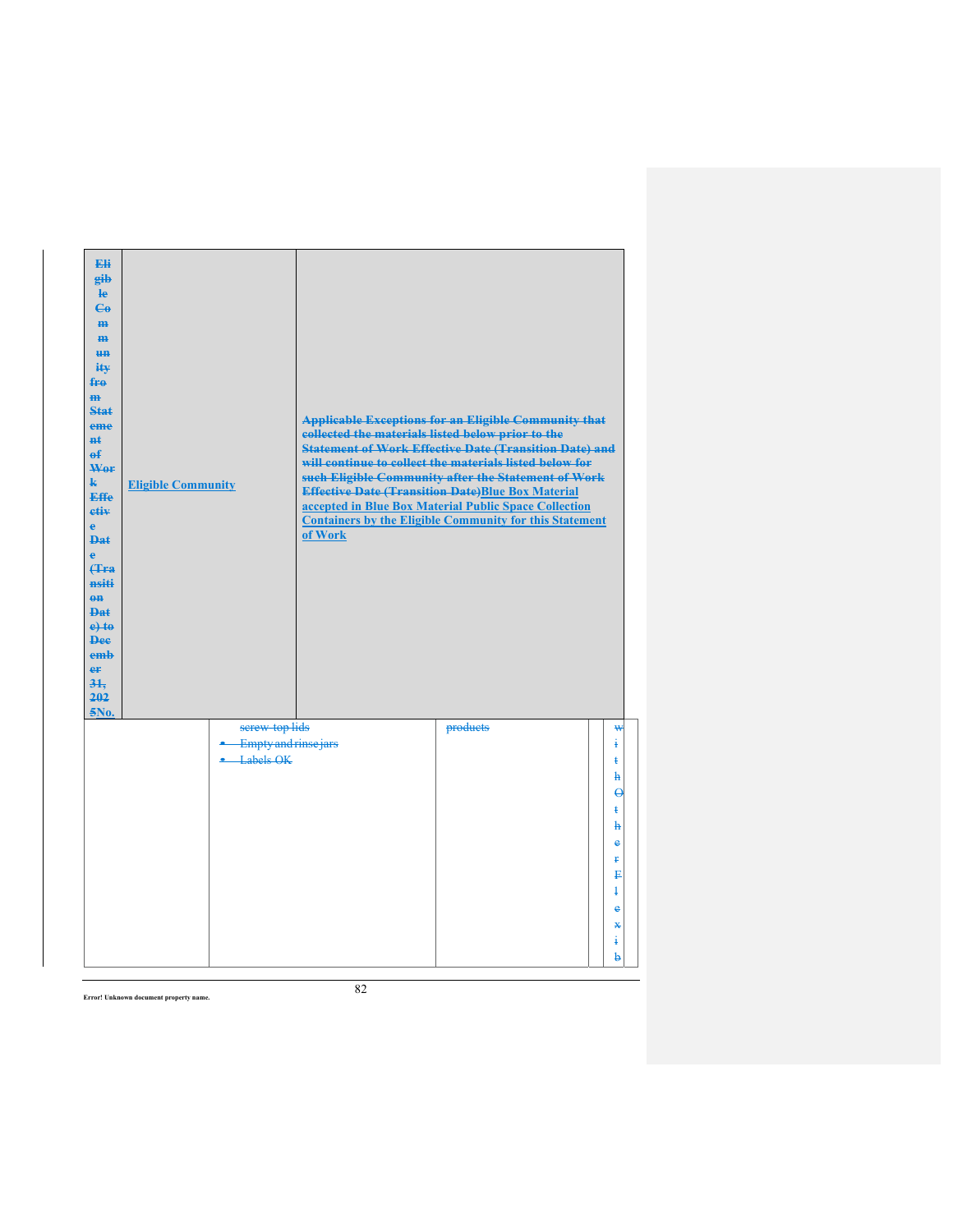| Eli<br>eib<br>$\mathbf{e}$<br>$\mathbf{G}$<br>H <sub>H</sub><br>m<br><b>un</b><br>ity<br>$f_{\text{H}0}$<br>$\mathbf{m}$<br><b>Stat</b><br>eme<br><b>Ht</b><br>$\theta$<br>Wer<br>$\mathbf{k}$<br><b>Effe</b><br>etiv<br>$\mathbf{e}$<br><b>Dat</b><br>$\ddot{\textbf{e}}$<br><b>(Tra</b><br>nsiti<br>$\theta$ <sup><math>\theta</math></sup><br><b>Dat</b><br>$e$ + $t$ $e$<br><b>Dee</b><br>emb<br>er<br>31.<br>202<br>5No. | <b>Eligible Community</b> | <b>Applicable Exceptions for an Eligible Community that</b><br>collected the materials listed below prior to the<br><b>Statement of Work Effective Date (Transition Date) and</b><br>will continue to collect the materials listed below for<br>such Eligible Community after the Statement of Work<br><b>Effective Date (Transition Date)Blue Box Material</b><br>accepted in Blue Box Material Public Space Collection<br><b>Containers by the Eligible Community for this Statement</b><br>of Work |                                                                                                                                                                    |
|-------------------------------------------------------------------------------------------------------------------------------------------------------------------------------------------------------------------------------------------------------------------------------------------------------------------------------------------------------------------------------------------------------------------------------|---------------------------|-------------------------------------------------------------------------------------------------------------------------------------------------------------------------------------------------------------------------------------------------------------------------------------------------------------------------------------------------------------------------------------------------------------------------------------------------------------------------------------------------------|--------------------------------------------------------------------------------------------------------------------------------------------------------------------|
|                                                                                                                                                                                                                                                                                                                                                                                                                               |                           |                                                                                                                                                                                                                                                                                                                                                                                                                                                                                                       | $\overline{1}$<br>e<br>₽<br>ł<br>$\ddot{\mathbf{a}}$<br>s<br>ŧ<br>ŧ<br>$\epsilon$<br>$\mathbf{p}$<br>$\mathbf{a}$<br>$\ddot{\textbf{e}}$<br>k<br>$\mathbf{a}$<br>g |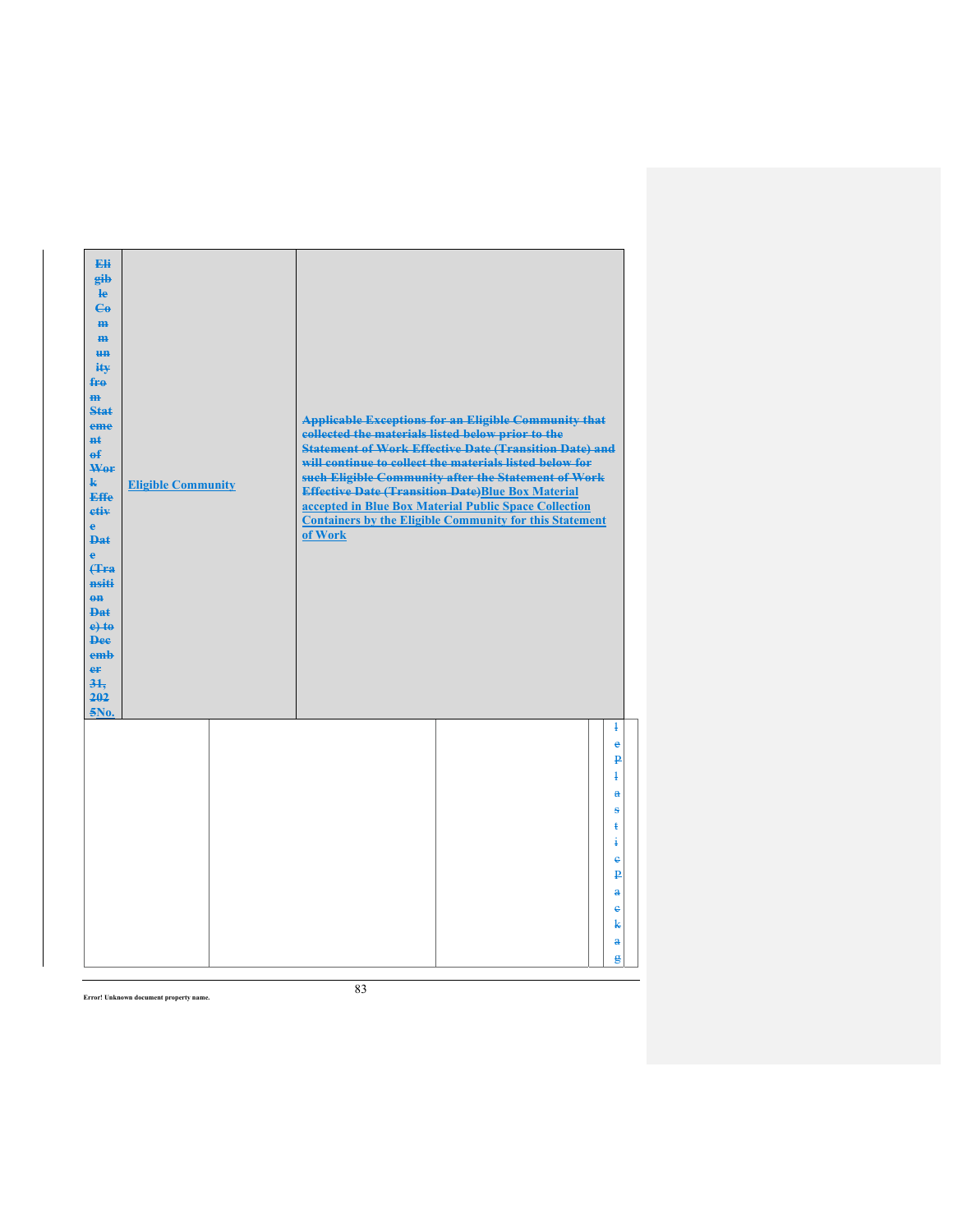| Eli<br>gib<br>$\mathbf{e}$<br>$\mathbf{G}$<br>m-<br>$\mathbf{m}$<br><b>un</b><br>ity<br>$f_{\text{H}0}$<br>$\mathbf{m}$<br><b>Stat</b><br>eme<br><b>n</b> t<br>$\mathbf{f}$<br>Wer<br>$\mathbf{k}$<br>Effe<br>etiv<br>$\mathbf{e}$<br><b>Dat</b><br>$\ddot{\textbf{e}}$<br>(Tra<br>nsiti<br>$0$<br><b>Dat</b><br>$e$ + $t$ $e$<br><b>Dee</b><br>emb<br>er<br>31.<br>202<br>5No. | <b>Eligible Community</b> | <b>Applicable Exceptions for an Eligible Community that</b><br>collected the materials listed below prior to the<br><b>Statement of Work Effective Date (Transition Date) and</b><br>will continue to collect the materials listed below for<br>such Eligible Community after the Statement of Work<br><b>Effective Date (Transition Date)Blue Box Material</b><br>accepted in Blue Box Material Public Space Collection<br><b>Containers by the Eligible Community for this Statement</b><br>of Work |                                                                                                                                                                                                   |
|---------------------------------------------------------------------------------------------------------------------------------------------------------------------------------------------------------------------------------------------------------------------------------------------------------------------------------------------------------------------------------|---------------------------|-------------------------------------------------------------------------------------------------------------------------------------------------------------------------------------------------------------------------------------------------------------------------------------------------------------------------------------------------------------------------------------------------------------------------------------------------------------------------------------------------------|---------------------------------------------------------------------------------------------------------------------------------------------------------------------------------------------------|
|                                                                                                                                                                                                                                                                                                                                                                                 |                           |                                                                                                                                                                                                                                                                                                                                                                                                                                                                                                       | ŧ<br>$\overline{\mathbf{H}}$<br>$\mathbf{g}$<br>÷<br>$\mathbf{s}$<br>$\ddagger$<br>$\mathbf{a}$<br>$\mathbf{H}$<br>$\bf{d}$<br>Ħ.<br>P<br>$\mathbf{a}$<br>$\overline{\mathbf{H}}$<br>$\mathbf{d}$ |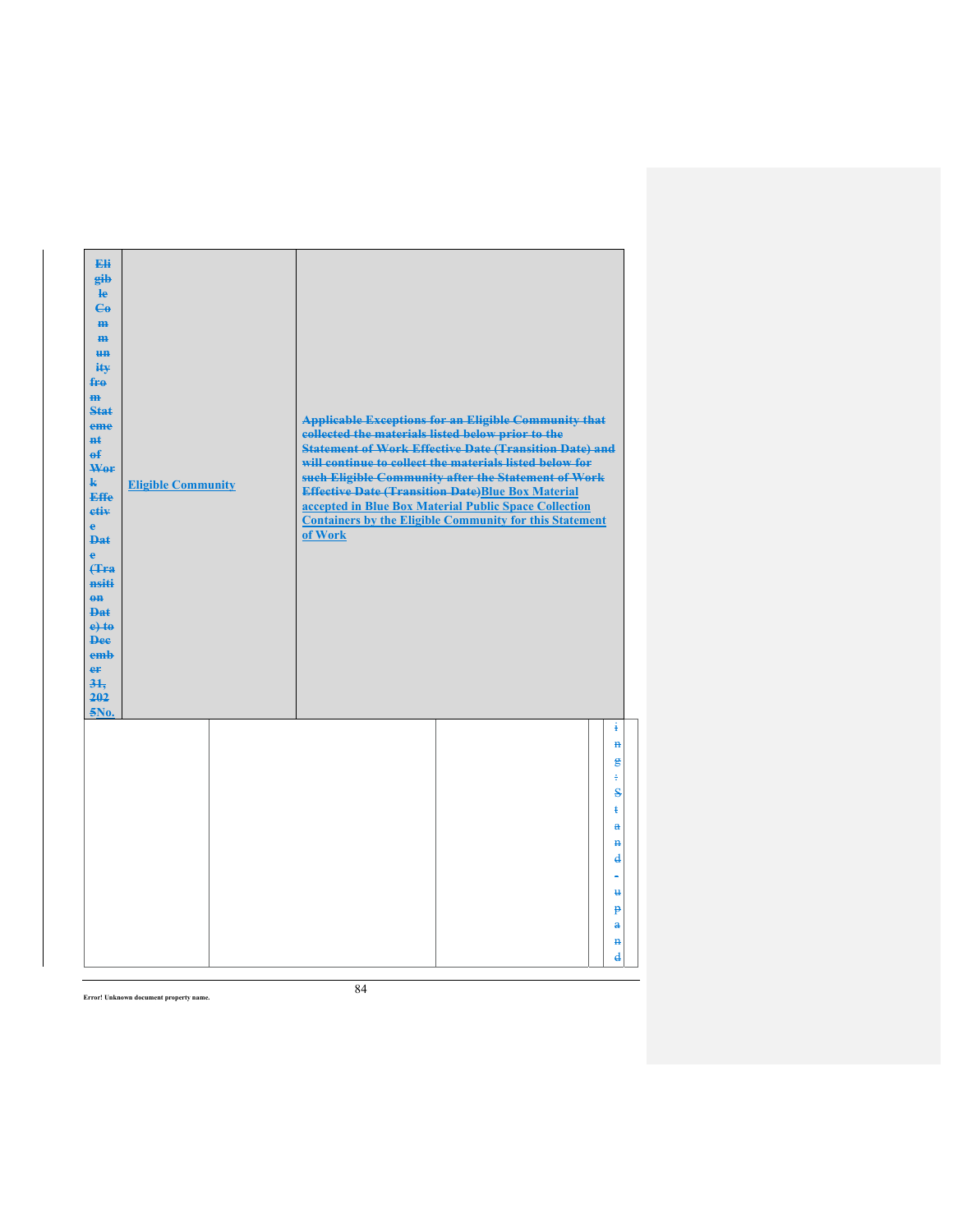| Eli<br>gib<br>$\mathbf{e}$<br>$\epsilon$<br>H <sub>H</sub><br>H <sub>H</sub><br>H <sub>H</sub><br>ity<br>fro<br>$\mathbf{m}$<br>Stat<br>eme<br>#£<br>$\mathbf{f}$<br>Wer<br>k.<br><b>Effe</b><br>etiv<br>$\ddot{\textbf{e}}$<br>Dat<br>è<br>(Tra<br>nsiti<br>$eff$<br><b>Dat</b><br>$e$ +to<br><b>Dee</b><br>emb<br>er<br>31.<br>202<br>5No. | <b>Eligible Community</b> | <b>Applicable Exceptions for an Eligible Community that</b><br>collected the materials listed below prior to the<br><b>Statement of Work Effective Date (Transition Date) and</b><br>will continue to collect the materials listed below for<br>such Eligible Community after the Statement of Work<br><b>Effective Date (Transition Date)Blue Box Material</b><br>accepted in Blue Box Material Public Space Collection<br><b>Containers by the Eligible Community for this Statement</b><br>of Work |
|----------------------------------------------------------------------------------------------------------------------------------------------------------------------------------------------------------------------------------------------------------------------------------------------------------------------------------------------|---------------------------|-------------------------------------------------------------------------------------------------------------------------------------------------------------------------------------------------------------------------------------------------------------------------------------------------------------------------------------------------------------------------------------------------------------------------------------------------------------------------------------------------------|
|                                                                                                                                                                                                                                                                                                                                              |                           | z<br>i.<br>$\mathbf{P}$<br>p<br>$\bullet$<br>ŧ<br>Ł<br>$\ddot{\theta}$<br>$\mathbf{e}$<br>k<br>₽<br>$\ddot{\boldsymbol{\theta}}$<br>$\mathbf{H}$<br>ė<br>h                                                                                                                                                                                                                                                                                                                                            |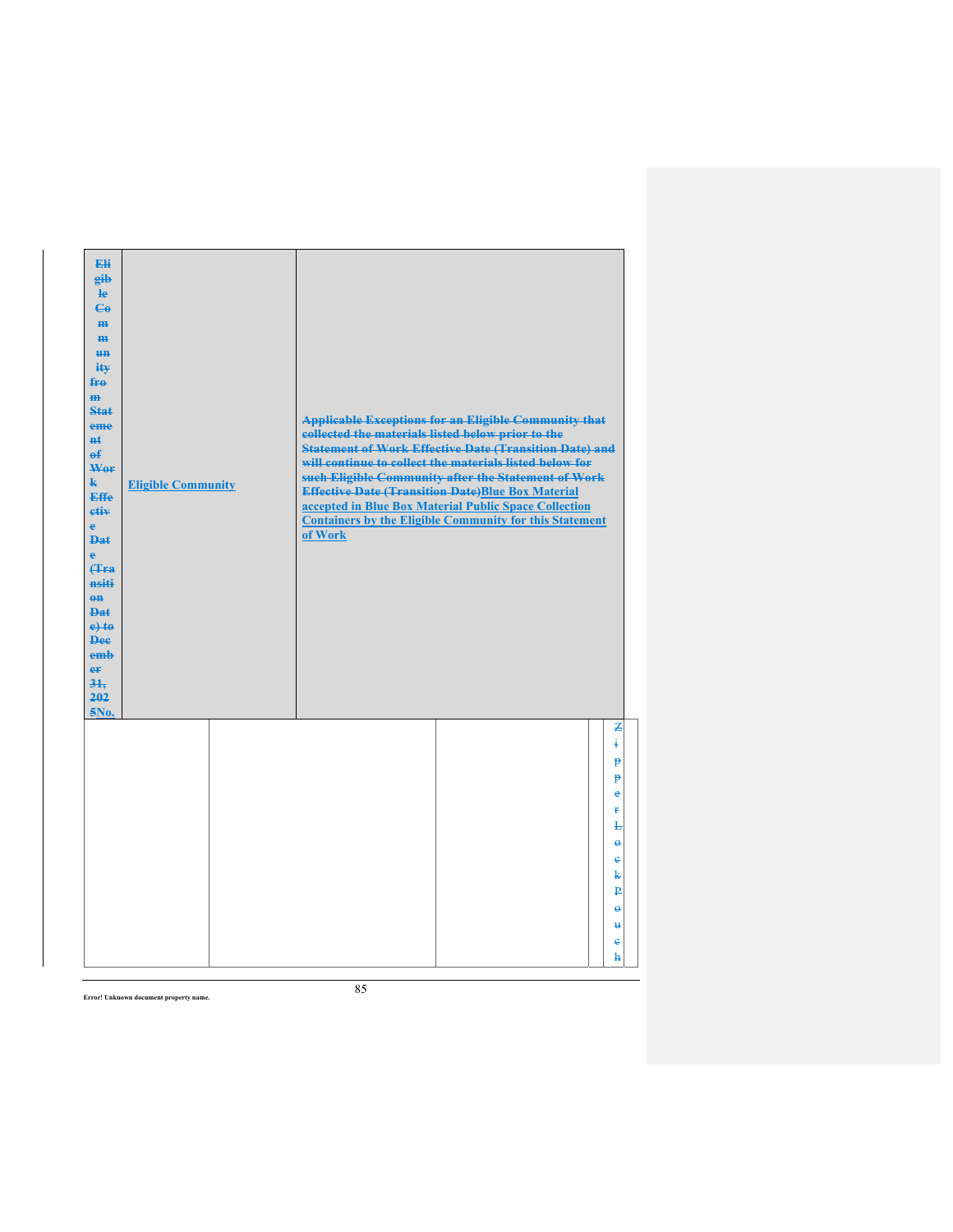| Eli<br>eib<br>$\mathbf{e}$<br>$C_{\theta}$<br>H <sub>H</sub><br>$\overline{m}$<br><b>HH</b><br>$i$ it $\mathbf{v}$<br>fro<br>m<br>Stat<br>eme<br>##<br>е£<br>Wer<br>k.<br><b>Effe</b><br>etiv<br>e.<br>$\mathbf{p}_{\mathbf{a}\mathbf{f}}$<br>è<br><b>f</b> Fa<br>nsiti<br>$0$<br><b>Dat</b><br>$e$ +to<br><b>Dee</b><br>emb<br>er<br>31.<br>202<br>5No. | <b>Eligible Community</b> |                                                                              | collected the materials listed below prior to the<br>of Work                                                                                                                                                                                          | <b>Applicable Exceptions for an Eligible Community that</b><br><b>Statement of Work Effective Date (Transition Date) and</b><br>will continue to collect the materials listed below for<br>such Eligible Community after the Statement of Work<br><b>Effective Date (Transition Date)Blue Box Material</b><br>accepted in Blue Box Material Public Space Collection<br><b>Containers by the Eligible Community for this Statement</b> |                                                                                                                             |
|----------------------------------------------------------------------------------------------------------------------------------------------------------------------------------------------------------------------------------------------------------------------------------------------------------------------------------------------------------|---------------------------|------------------------------------------------------------------------------|-------------------------------------------------------------------------------------------------------------------------------------------------------------------------------------------------------------------------------------------------------|---------------------------------------------------------------------------------------------------------------------------------------------------------------------------------------------------------------------------------------------------------------------------------------------------------------------------------------------------------------------------------------------------------------------------------------|-----------------------------------------------------------------------------------------------------------------------------|
|                                                                                                                                                                                                                                                                                                                                                          |                           |                                                                              |                                                                                                                                                                                                                                                       |                                                                                                                                                                                                                                                                                                                                                                                                                                       | e<br>s                                                                                                                      |
|                                                                                                                                                                                                                                                                                                                                                          |                           | Plastic bottles and caps<br>household cleaners, etc.<br>tops<br>$-Labels OK$ | For non-alcoholic beverages, food, dish<br>soap, mouthwash, shampoos,<br>conditioners and other personal care<br>products, vitamins, laundry products,<br>Plastic bottles have screw<br>caps, spray pump or pull-up<br><b>Empty and rinse bottles</b> | Plastic deposit bottles<br>(return for deposit refund),<br>stand up pouches,<br>containers for motor oil.<br>vehicle lubricant, solvents,<br>pesticides or antifreeze<br>products                                                                                                                                                                                                                                                     | $\mathbf{s}$<br>$\ddagger$<br>$\ddot{\textbf{a}}$<br>$\mathbf{H}$<br>d<br>$\mathbf{H}$<br>p<br>p<br>$\Theta$<br>₩<br>ė<br>ħ |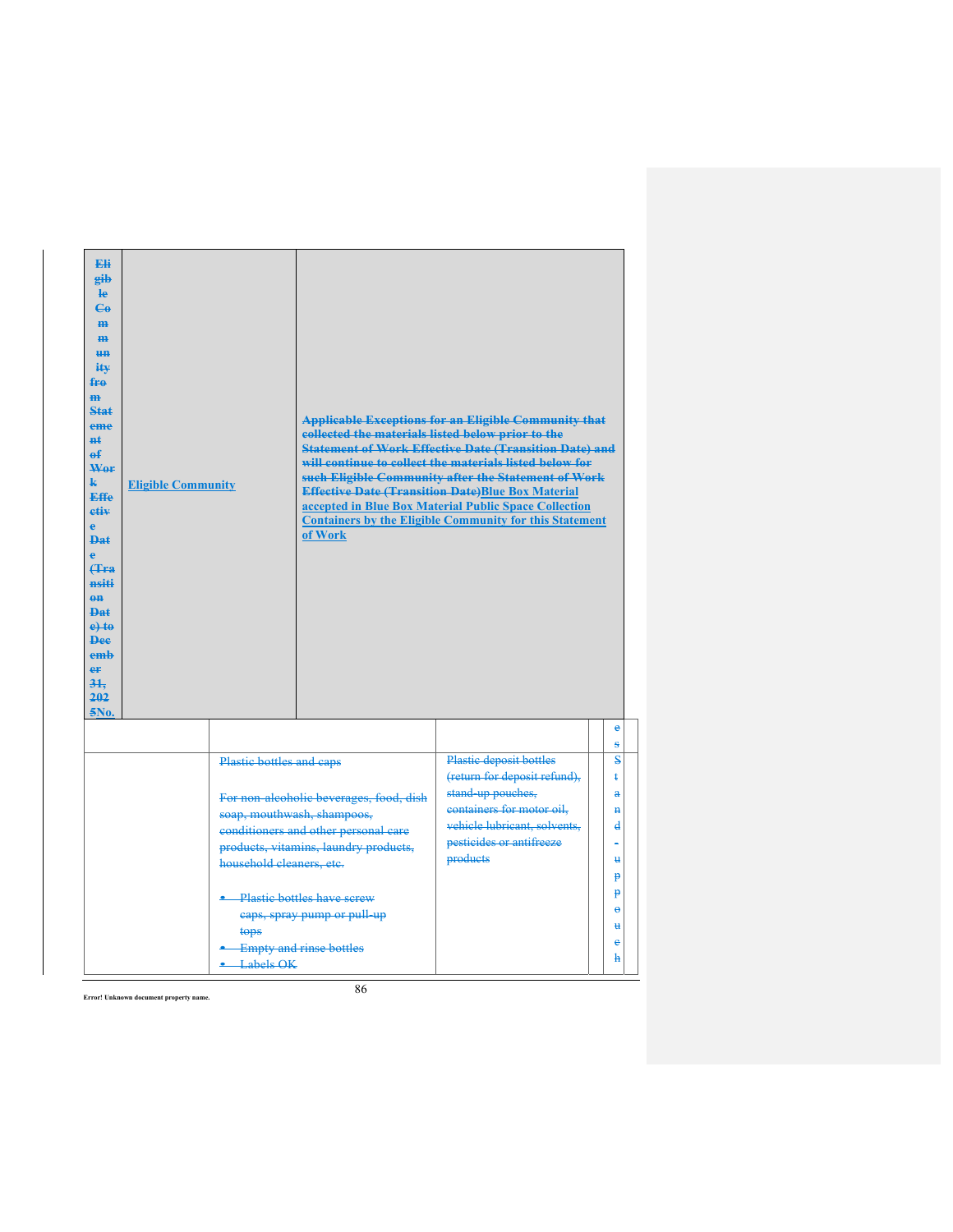| Eli<br>gib<br>He<br>$\mathbf{G}$<br>H <sub>H</sub><br>m<br>H <sub>H</sub><br>ity<br>fro<br>m<br><b>Stat</b><br>eme<br>nŧ.<br>$\mathbf{f}$<br>Wer<br>$\mathbf{k}$<br><b>Effe</b><br>etiv<br>$\mathbf{e}$<br>Dat<br>è<br><b>f</b> Fra<br>nsiti<br>$eff$<br><b>Dat</b><br>$e$ +to<br><b>Dee</b><br>emb<br>er<br>$3+$<br>202<br>5No. | <b>Eligible Community</b> | collected the materials listed below prior to the<br>of Work | <b>Applicable Exceptions for an Eligible Community that</b><br><b>Statement of Work Effective Date (Transition Date) and</b><br>will continue to collect the materials listed below for<br>such Eligible Community after the Statement of Work<br><b>Effective Date (Transition Date)Blue Box Material</b><br>accepted in Blue Box Material Public Space Collection<br><b>Containers by the Eligible Community for this Statement</b> |                                                                                                             |
|----------------------------------------------------------------------------------------------------------------------------------------------------------------------------------------------------------------------------------------------------------------------------------------------------------------------------------|---------------------------|--------------------------------------------------------------|---------------------------------------------------------------------------------------------------------------------------------------------------------------------------------------------------------------------------------------------------------------------------------------------------------------------------------------------------------------------------------------------------------------------------------------|-------------------------------------------------------------------------------------------------------------|
|                                                                                                                                                                                                                                                                                                                                  |                           |                                                              |                                                                                                                                                                                                                                                                                                                                                                                                                                       | e<br>$\bf{s}$                                                                                               |
|                                                                                                                                                                                                                                                                                                                                  |                           |                                                              |                                                                                                                                                                                                                                                                                                                                                                                                                                       | Ŧ<br>$\mathbf{H}$<br>ė<br>$\mathbf{1}$<br>$\mathbf{H}$<br>$\mathbf{d}$<br>e<br>₩<br>ŧ<br>ŧ<br>h<br>$\Theta$ |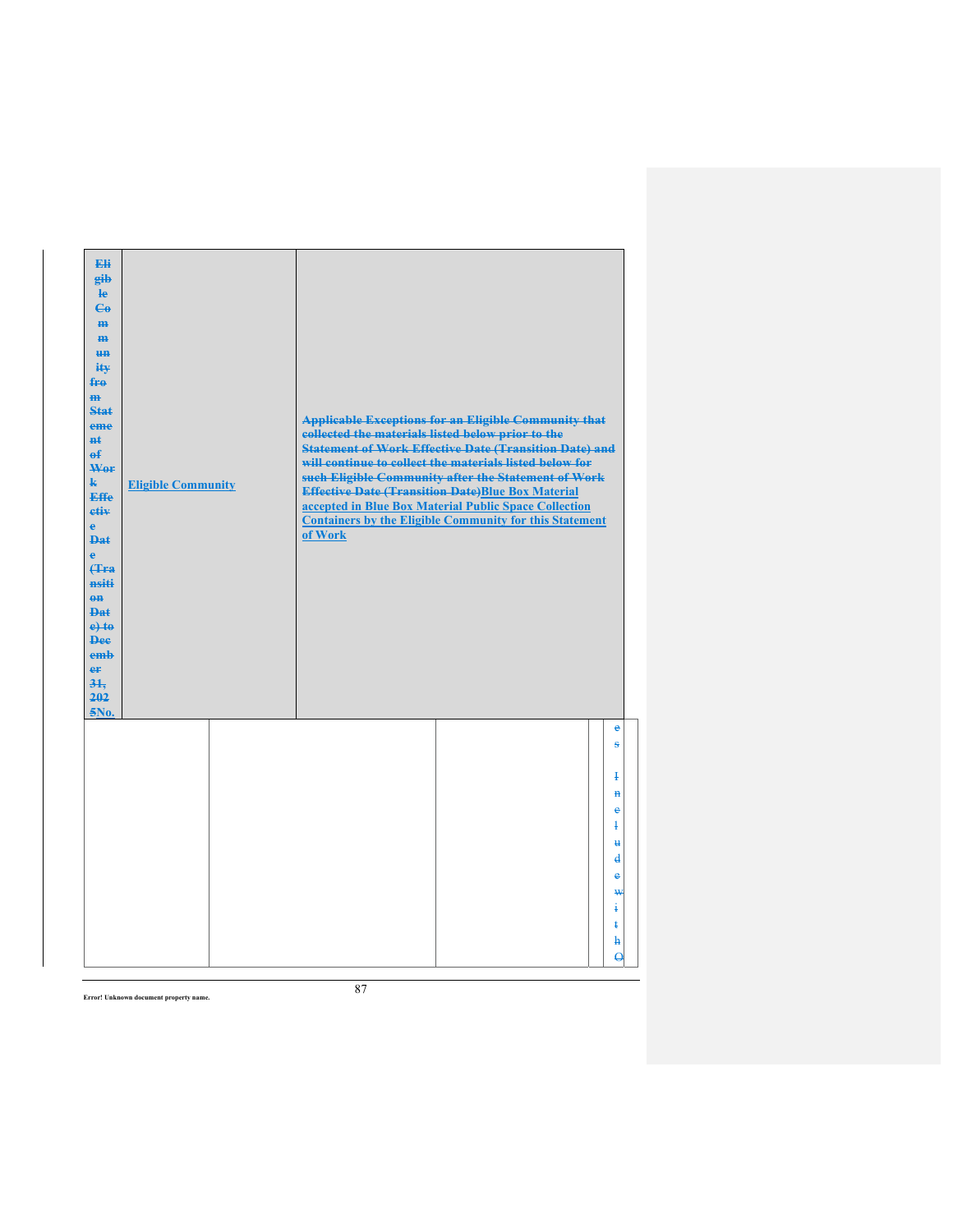| Eli<br>gib<br>$\mathbf{e}$<br>$\epsilon$<br>m-<br>$\mathbf{m}$<br><b>un</b><br>ity<br>$f_{\text{H}0}$<br>$\mathbf{m}$<br><b>Stat</b><br>eme<br><b>n</b> t<br>$\mathbf{f}$<br>Wer<br>$\mathbf{k}$<br>Effe<br>etiv<br>$\mathbf{e}$<br><b>Dat</b><br>$\ddot{\textbf{e}}$<br>(Tra<br>nsiti<br>$0$<br><b>Dat</b><br>$e$ + $t$ $e$<br><b>Dee</b><br>emb<br>er<br>31.<br>202<br>$5N0$ . | <b>Eligible Community</b> | <b>Applicable Exceptions for an Eligible Community that</b><br>collected the materials listed below prior to the<br><b>Statement of Work Effective Date (Transition Date) and</b><br>will continue to collect the materials listed below for<br>such Eligible Community after the Statement of Work<br><b>Effective Date (Transition Date)Blue Box Material</b><br>accepted in Blue Box Material Public Space Collection<br><b>Containers by the Eligible Community for this Statement</b><br>of Work |
|----------------------------------------------------------------------------------------------------------------------------------------------------------------------------------------------------------------------------------------------------------------------------------------------------------------------------------------------------------------------------------|---------------------------|-------------------------------------------------------------------------------------------------------------------------------------------------------------------------------------------------------------------------------------------------------------------------------------------------------------------------------------------------------------------------------------------------------------------------------------------------------------------------------------------------------|
|                                                                                                                                                                                                                                                                                                                                                                                  |                           | $\ddagger$<br>$\mathbf{h}$<br>$\ddot{\textbf{e}}$<br>ŧ<br>₽<br>$\ddagger$<br>$\mathbf e$<br>$\mathbf x$<br>4<br>b<br>$\ddagger$<br>e<br>₽<br>$\overline{1}$<br>$\ddot{\textbf{a}}$                                                                                                                                                                                                                                                                                                                    |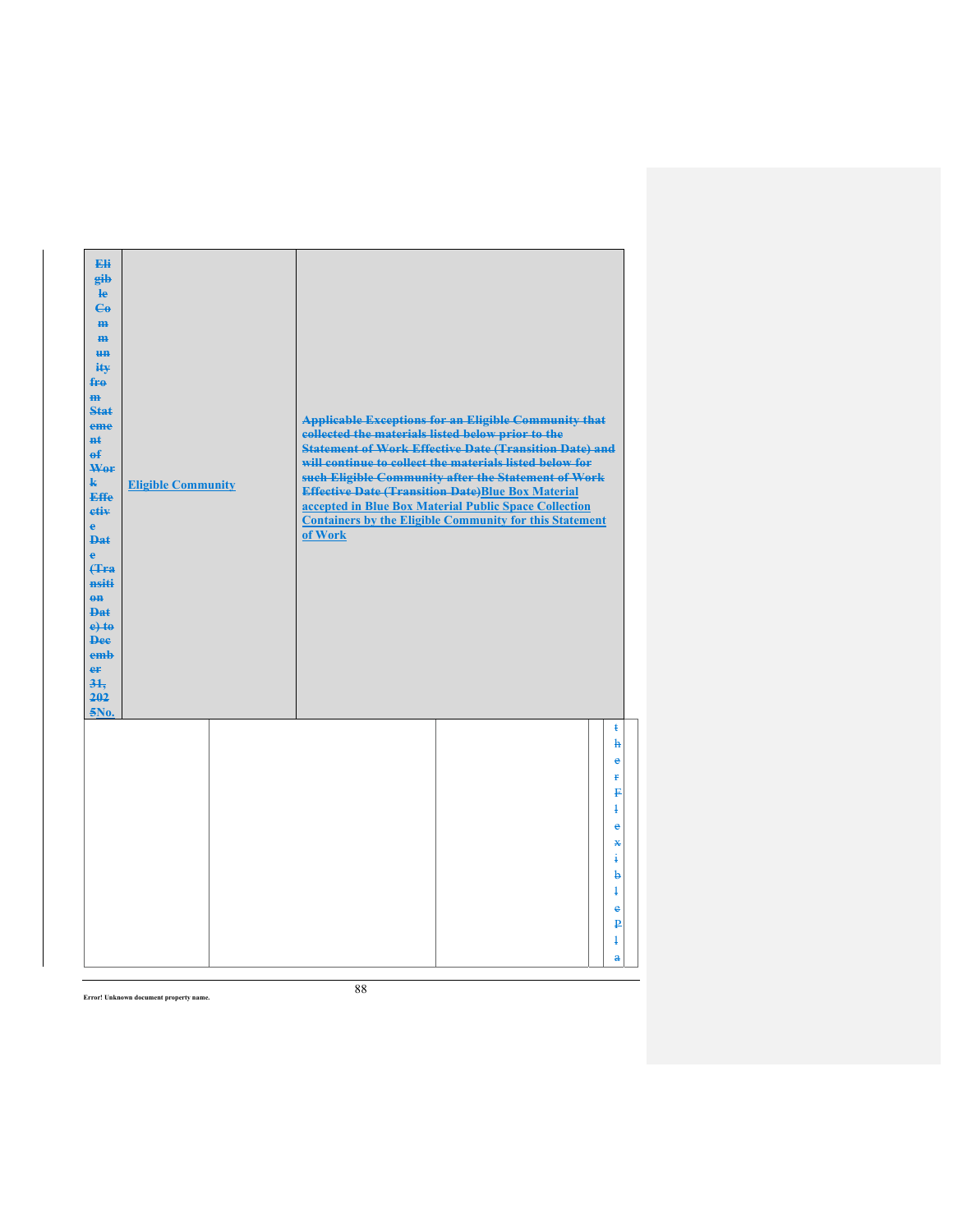| Eli<br>gib<br>He<br>$\epsilon$<br>H <sub>H</sub><br>m<br>H <sub>H</sub><br>ity<br>fro<br>$\mathbf{m}$<br><b>Stat</b><br>eme<br><b>n</b> t<br>$\mathbf{f}$<br>Wor<br>$\mathbf{k}$<br><b>Effe</b><br>etiv<br>$\mathbf{e}$<br><b>Dat</b><br>$\ddot{\textbf{e}}$<br>(Tra<br>nsiti<br>$eff$<br><b>Dat</b><br>$e$ +to<br><b>Dee</b><br>emb<br>er<br>$3+$<br>202<br>5No. | <b>Eligible Community</b> | collected the materials listed below prior to the<br>of Work | <b>Applicable Exceptions for an Eligible Community that</b><br><b>Statement of Work Effective Date (Transition Date) and</b><br>will continue to collect the materials listed below for<br>such Eligible Community after the Statement of Work<br><b>Effective Date (Transition Date)Blue Box Material</b><br>accepted in Blue Box Material Public Space Collection<br><b>Containers by the Eligible Community for this Statement</b> |                                                                                                                                                                  |
|-------------------------------------------------------------------------------------------------------------------------------------------------------------------------------------------------------------------------------------------------------------------------------------------------------------------------------------------------------------------|---------------------------|--------------------------------------------------------------|---------------------------------------------------------------------------------------------------------------------------------------------------------------------------------------------------------------------------------------------------------------------------------------------------------------------------------------------------------------------------------------------------------------------------------------|------------------------------------------------------------------------------------------------------------------------------------------------------------------|
|                                                                                                                                                                                                                                                                                                                                                                   |                           |                                                              |                                                                                                                                                                                                                                                                                                                                                                                                                                       | s<br>$\ddagger$<br>4<br>$\ddot{\textbf{e}}$<br>$\overline{\mathbf{p}}$<br>$\ddot{\textbf{a}}$<br>e<br>k<br>$\mathbf{a}$<br>g<br>÷<br>$\mathbf{H}$<br>g<br>÷<br>S |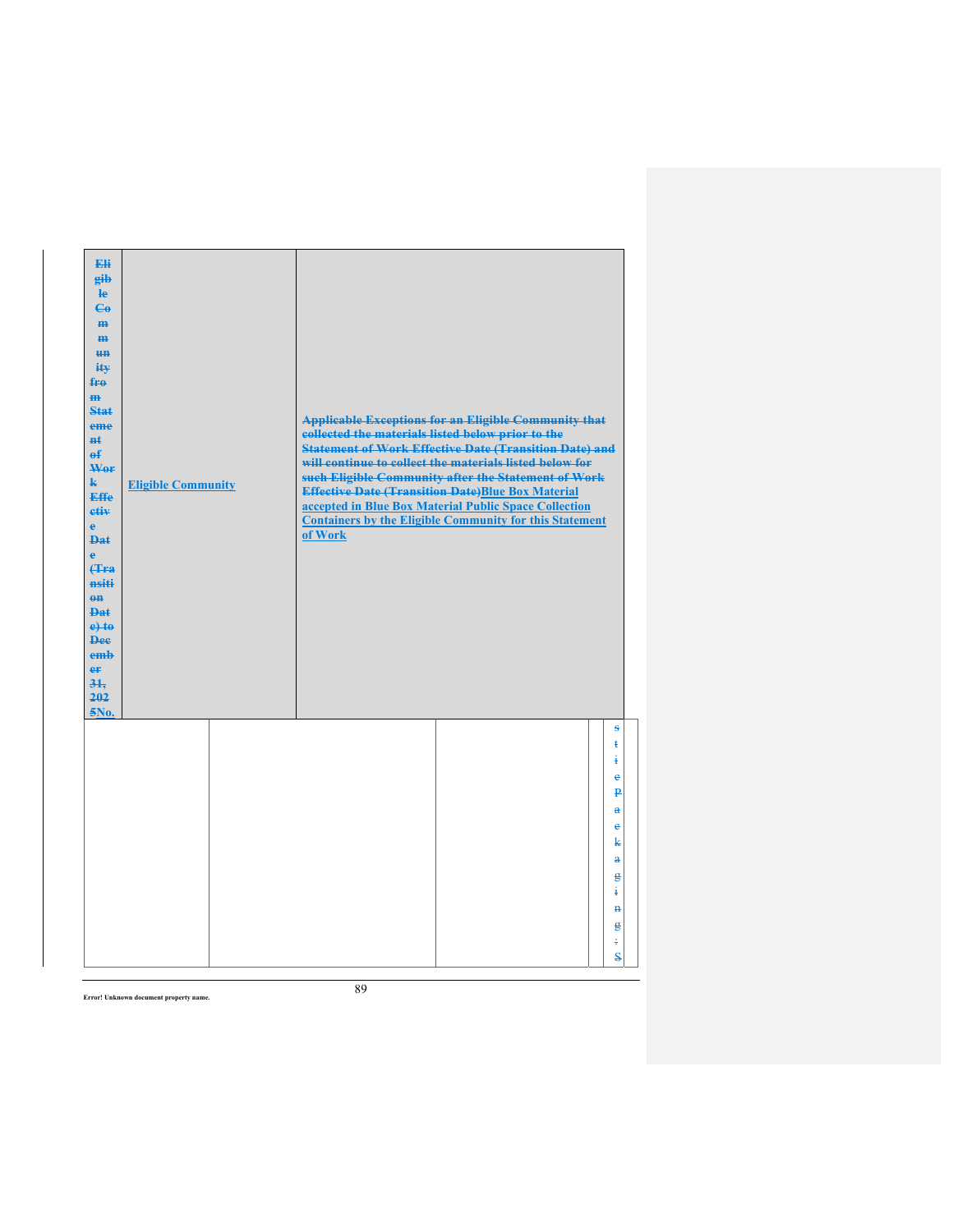| Eli<br>gib<br>$\mathbf{e}$<br>$\mathbf{G}$<br>m-<br>$\mathbf{m}$<br><b>HH</b><br>iŧ¥<br>$f_{\text{H}0}$<br>$\mathbf{m}$<br>Stat<br>eme<br>#ŧ<br>$\mathbf{f}$<br>Wer<br>$\mathbf{k}$<br><b>Effe</b><br>etiv<br>$\mathbf{e}$<br><b>Dat</b><br>$\mathbf{e}$<br>Hra<br>nsiti<br>$0$<br><b>Dat</b><br>$e$ + $t$ $e$<br><b>Dee</b><br>emb<br>er<br>31.<br>202<br>5No. | <b>Eligible Community</b> | <b>Applicable Exceptions for an Eligible Community that</b><br>collected the materials listed below prior to the<br><b>Statement of Work Effective Date (Transition Date) and</b><br>will continue to collect the materials listed below for<br>such Eligible Community after the Statement of Work<br><b>Effective Date (Transition Date)Blue Box Material</b><br>accepted in Blue Box Material Public Space Collection<br><b>Containers by the Eligible Community for this Statement</b><br>of Work |
|-----------------------------------------------------------------------------------------------------------------------------------------------------------------------------------------------------------------------------------------------------------------------------------------------------------------------------------------------------------------|---------------------------|-------------------------------------------------------------------------------------------------------------------------------------------------------------------------------------------------------------------------------------------------------------------------------------------------------------------------------------------------------------------------------------------------------------------------------------------------------------------------------------------------------|
|                                                                                                                                                                                                                                                                                                                                                                 |                           | $\ddagger$<br>$\mathbf{a}$<br>$\mathbf{H}$<br>$\mathbf{d}$<br>₩<br>p<br>$\mathbf a$<br>$\mathbf{H}$<br>$\mathbf{d}$<br>Z<br>÷<br>$\mathbf{P}$<br>p-<br>è                                                                                                                                                                                                                                                                                                                                              |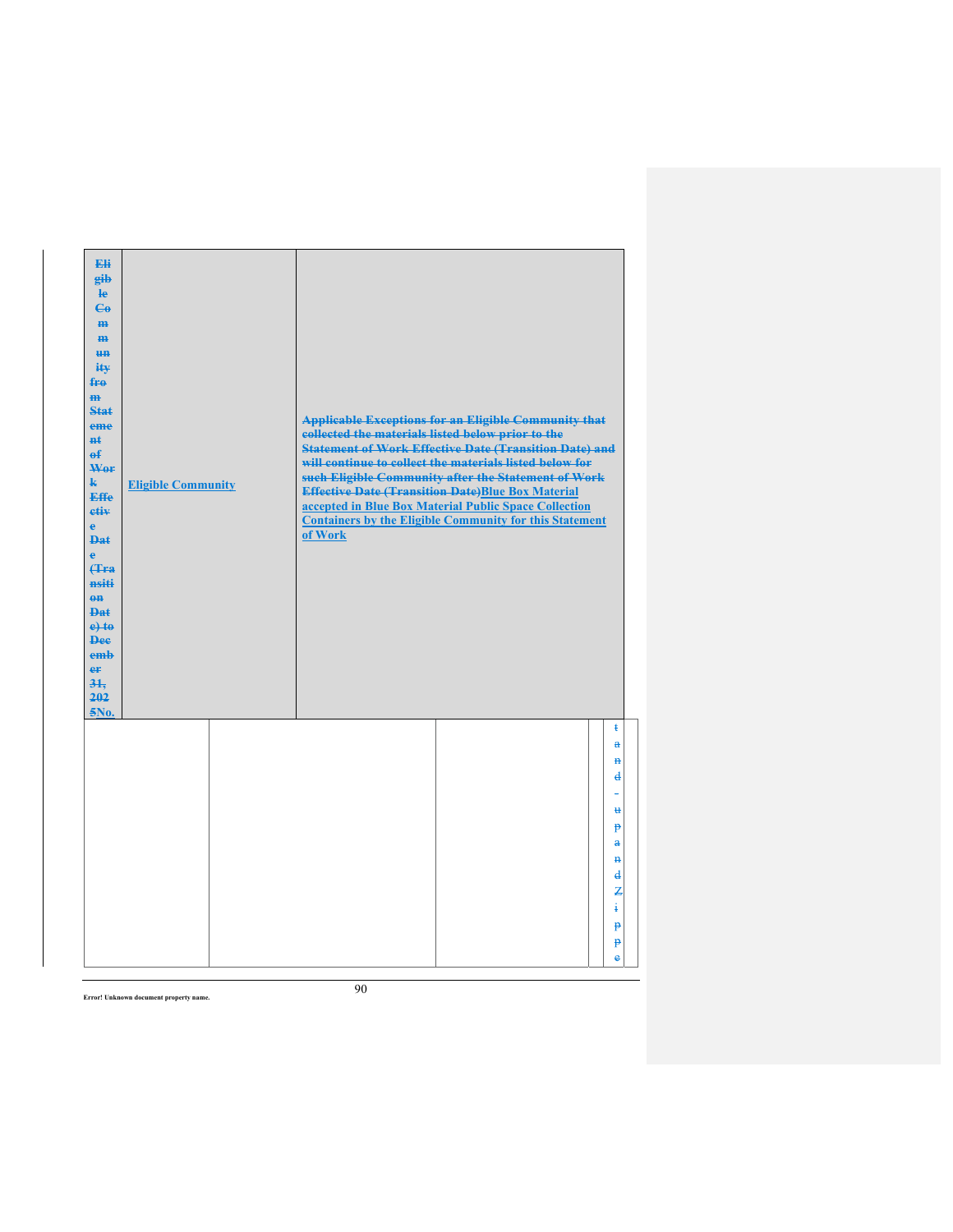| <b>Eli</b><br>gib<br>le<br>$\mathbf{e}_0$<br>H <sub>H</sub><br>m<br><b>HH</b><br>iŧ¥<br>$f_{\text{FA}}$<br>$\overline{m}$<br>Stat<br>eme<br>$H+$<br>$\theta$<br>Wer<br>$\mathbf{k}$<br><b>Effe</b><br>etiv<br>e<br>Dat.<br>ė<br><b>(Tra</b><br>nsiti<br>$0$<br>$PA+$<br>$e$ +to<br><b>Dee</b><br>emb<br>eF<br>31.<br>202<br>5No. | <b>Eligible Community</b> | collected the materials listed below prior to the<br>of Work                | <b>Applicable Exceptions for an Eligible Community that</b><br><b>Statement of Work Effective Date (Transition Date) and</b><br>will continue to collect the materials listed below for<br>such Eligible Community after the Statement of Work<br><b>Effective Date (Transition Date)Blue Box Material</b><br>accepted in Blue Box Material Public Space Collection<br><b>Containers by the Eligible Community for this Statement</b> |                                                                                                               |
|----------------------------------------------------------------------------------------------------------------------------------------------------------------------------------------------------------------------------------------------------------------------------------------------------------------------------------|---------------------------|-----------------------------------------------------------------------------|---------------------------------------------------------------------------------------------------------------------------------------------------------------------------------------------------------------------------------------------------------------------------------------------------------------------------------------------------------------------------------------------------------------------------------------|---------------------------------------------------------------------------------------------------------------|
|                                                                                                                                                                                                                                                                                                                                  |                           |                                                                             |                                                                                                                                                                                                                                                                                                                                                                                                                                       | r<br>Ł<br>$\ddot{\mathbf{e}}$<br>e<br>k<br>$\overline{\mathbf{p}}$<br>$\Theta$<br>$\mathbf{u}$<br>e<br>ħ<br>ė |
| Plastie<br>Packaging                                                                                                                                                                                                                                                                                                             |                           | Plastic trays and tops and cutlery<br>For deli chicken, single serve meals, | White, black or colour<br>foam trays, soft plastic<br>packaging for perishable                                                                                                                                                                                                                                                                                                                                                        | s<br>₩<br>$\mathbf{h}$<br>i                                                                                   |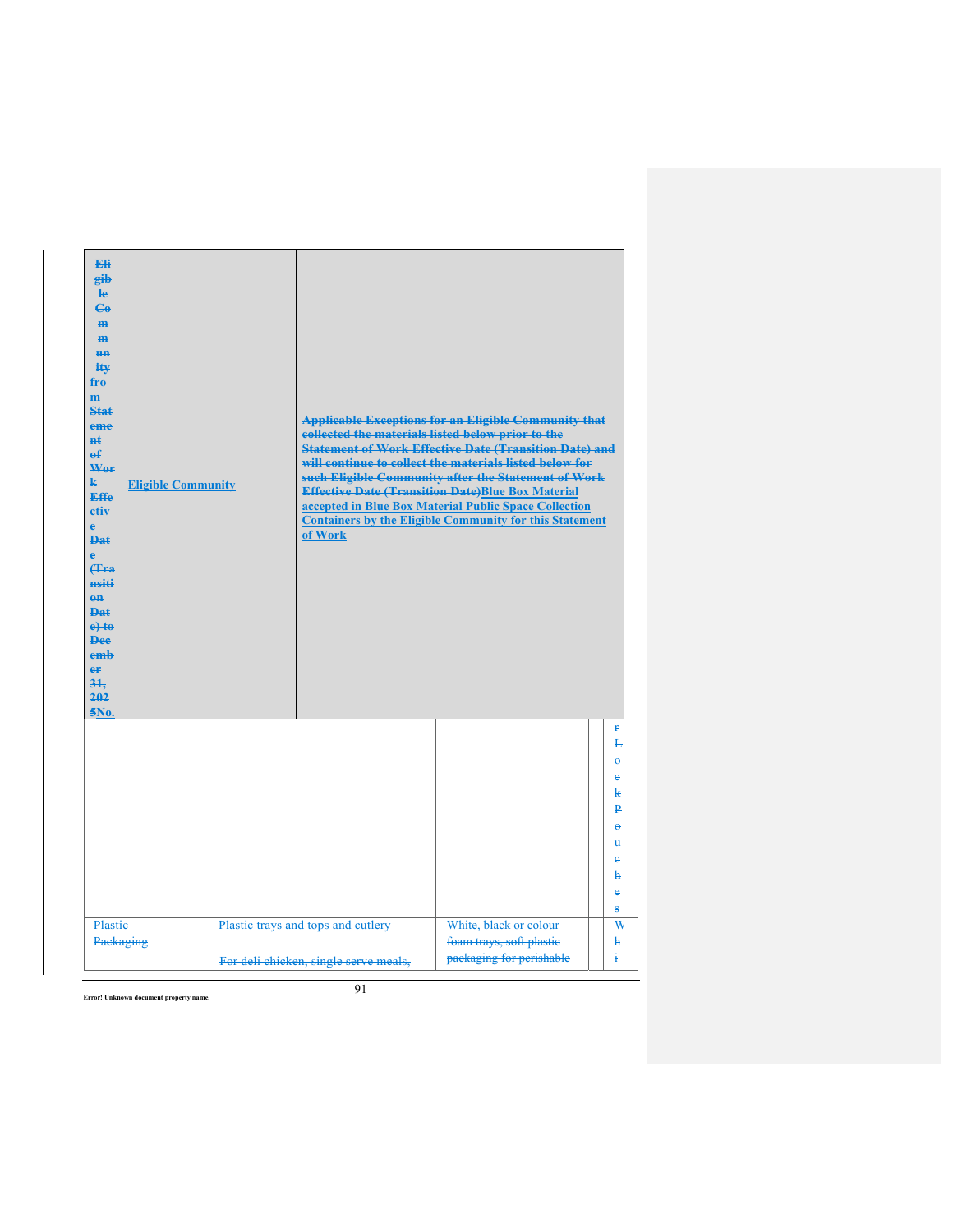| <b>Fli</b><br>eib<br><b>le</b><br>$\mathbf{G}$<br>m-<br>H <sub>H</sub><br>H <sub>H</sub><br>ity<br>fro<br>m<br>Stat<br>eme<br>#ŧ<br>$\mathbf{f}$<br>Wer<br>$\mathbf{k}$<br><b>Effe</b><br>etiv<br>ė<br><b>Dat</b><br>ė<br><b>f</b> Fra<br>nsiti<br>$\theta$ <sup><math>\theta</math></sup><br><b>Dat</b><br>$e$ + $t$ $e$<br><b>Dee</b><br>emb<br>er<br>31.<br>202<br>5No. | <b>Eligible Community</b> | collected the materials listed below prior to the<br>of Work | <b>Applicable Exceptions for an Eligible Community that</b><br><b>Statement of Work Effective Date (Transition Date) and</b><br>will continue to collect the materials listed below for<br>such Eligible Community after the Statement of Work<br><b>Effective Date (Transition Date)Blue Box Material</b><br>accepted in Blue Box Material Public Space Collection<br><b>Containers by the Eligible Community for this Statement</b> |                         |
|----------------------------------------------------------------------------------------------------------------------------------------------------------------------------------------------------------------------------------------------------------------------------------------------------------------------------------------------------------------------------|---------------------------|--------------------------------------------------------------|---------------------------------------------------------------------------------------------------------------------------------------------------------------------------------------------------------------------------------------------------------------------------------------------------------------------------------------------------------------------------------------------------------------------------------------|-------------------------|
|                                                                                                                                                                                                                                                                                                                                                                            |                           | prepared foods, baked goods,                                 | foods, e.g. meat, poultry,                                                                                                                                                                                                                                                                                                                                                                                                            | ŧ                       |
|                                                                                                                                                                                                                                                                                                                                                                            |                           | housewares and hardware, e.g. screws,                        | fish or cheese, etc.,                                                                                                                                                                                                                                                                                                                                                                                                                 | e                       |
|                                                                                                                                                                                                                                                                                                                                                                            | picture hangers, etc.     |                                                              | plastic/foil packaging for                                                                                                                                                                                                                                                                                                                                                                                                            | $\overline{\mathbf{5}}$ |
|                                                                                                                                                                                                                                                                                                                                                                            |                           |                                                              | items like chewing gum                                                                                                                                                                                                                                                                                                                                                                                                                | b                       |
|                                                                                                                                                                                                                                                                                                                                                                            |                           | Containers are clear or have                                 | and pills                                                                                                                                                                                                                                                                                                                                                                                                                             | $\ddagger$              |
|                                                                                                                                                                                                                                                                                                                                                                            | domes                     | black bottom trays with clear                                |                                                                                                                                                                                                                                                                                                                                                                                                                                       | $\mathbf{a}$<br>e       |
|                                                                                                                                                                                                                                                                                                                                                                            |                           | <b>Empty and rinse trays</b>                                 |                                                                                                                                                                                                                                                                                                                                                                                                                                       | k                       |
|                                                                                                                                                                                                                                                                                                                                                                            |                           |                                                              |                                                                                                                                                                                                                                                                                                                                                                                                                                       | $\ddot{\mathbf{e}}$     |
|                                                                                                                                                                                                                                                                                                                                                                            |                           |                                                              |                                                                                                                                                                                                                                                                                                                                                                                                                                       | ŧ                       |
|                                                                                                                                                                                                                                                                                                                                                                            |                           |                                                              |                                                                                                                                                                                                                                                                                                                                                                                                                                       | e                       |
|                                                                                                                                                                                                                                                                                                                                                                            |                           |                                                              |                                                                                                                                                                                                                                                                                                                                                                                                                                       | $\ddot{\mathbf{e}}$     |
|                                                                                                                                                                                                                                                                                                                                                                            |                           |                                                              |                                                                                                                                                                                                                                                                                                                                                                                                                                       | ļ                       |
|                                                                                                                                                                                                                                                                                                                                                                            |                           |                                                              |                                                                                                                                                                                                                                                                                                                                                                                                                                       | $\Theta$                |
|                                                                                                                                                                                                                                                                                                                                                                            |                           |                                                              |                                                                                                                                                                                                                                                                                                                                                                                                                                       | $\mathbf{H}$            |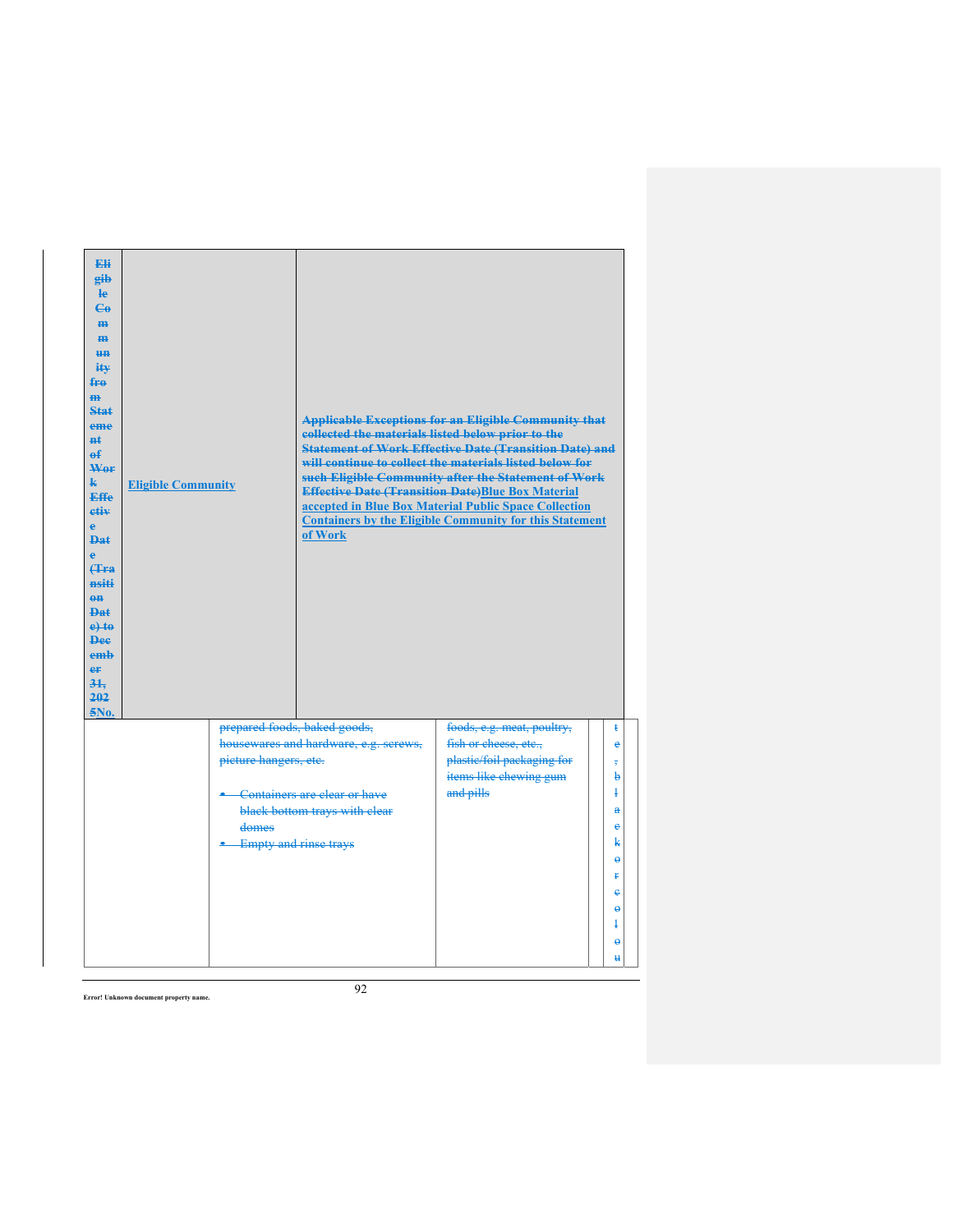| Eli<br>gib<br>He<br>$\epsilon$<br>H <sub>H</sub><br>m<br>H <sub>H</sub><br>ity<br>$f_{\text{H}0}$<br>m<br>Stat<br>eme<br>$H+$<br>$\mathbf{f}$<br>Wer<br>$\mathbf{k}$<br><b>Effe</b><br>etiv<br>$\mathbf{e}$<br><b>Dat</b><br>$\mathbf{e}$<br><b>f</b> Fra<br>nsiti<br>$0$<br><b>Dat</b><br>$e$ +to<br><b>Dee</b><br>emb<br>er<br>31.<br>202<br>5No. | <b>Eligible Community</b> | collected the materials listed below prior to the<br>of Work | <b>Applicable Exceptions for an Eligible Community that</b><br><b>Statement of Work Effective Date (Transition Date) and</b><br>will continue to collect the materials listed below for<br>such Eligible Community after the Statement of Work<br><b>Effective Date (Transition Date)Blue Box Material</b><br>accepted in Blue Box Material Public Space Collection<br><b>Containers by the Eligible Community for this Statement</b> |                                        |
|-----------------------------------------------------------------------------------------------------------------------------------------------------------------------------------------------------------------------------------------------------------------------------------------------------------------------------------------------------|---------------------------|--------------------------------------------------------------|---------------------------------------------------------------------------------------------------------------------------------------------------------------------------------------------------------------------------------------------------------------------------------------------------------------------------------------------------------------------------------------------------------------------------------------|----------------------------------------|
|                                                                                                                                                                                                                                                                                                                                                     |                           |                                                              |                                                                                                                                                                                                                                                                                                                                                                                                                                       | Ŧ<br>$\mathbf{f}$<br>ĕ<br>$\mathbf{a}$ |
|                                                                                                                                                                                                                                                                                                                                                     |                           |                                                              |                                                                                                                                                                                                                                                                                                                                                                                                                                       | H <sub>H</sub><br>ŧ<br><b>f</b>        |
|                                                                                                                                                                                                                                                                                                                                                     |                           |                                                              |                                                                                                                                                                                                                                                                                                                                                                                                                                       | $\mathbf{a}$<br>¥                      |
|                                                                                                                                                                                                                                                                                                                                                     |                           |                                                              |                                                                                                                                                                                                                                                                                                                                                                                                                                       | ŝ<br>$\overline{\mathbf{5}}$           |
|                                                                                                                                                                                                                                                                                                                                                     |                           |                                                              |                                                                                                                                                                                                                                                                                                                                                                                                                                       | s<br>$\ddot{\boldsymbol{\theta}}$      |
|                                                                                                                                                                                                                                                                                                                                                     |                           |                                                              |                                                                                                                                                                                                                                                                                                                                                                                                                                       | $\mathbf{f}$<br>ŧ                      |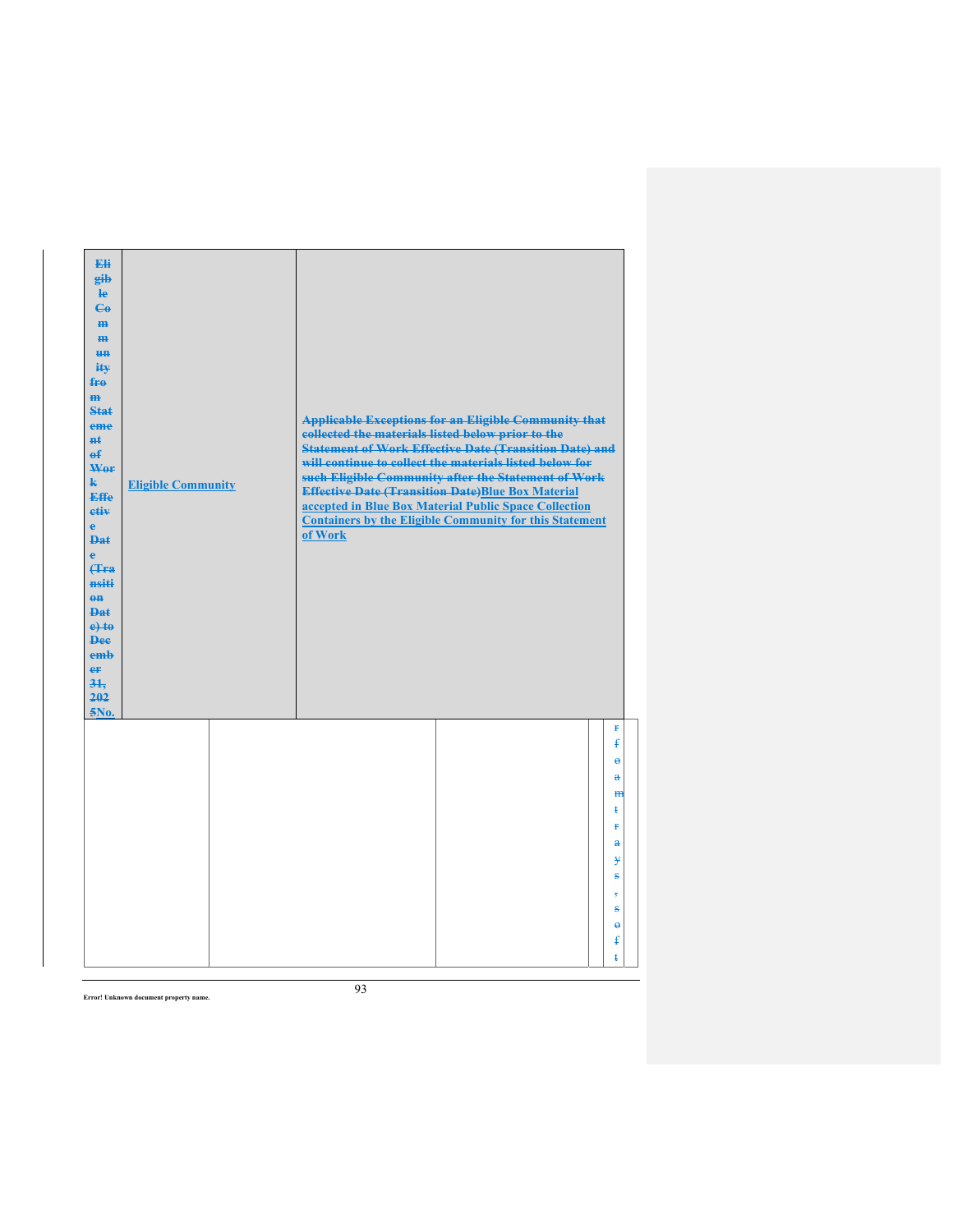| Eli<br>gib<br>He<br>$\epsilon$<br>H <sub>H</sub><br>m<br>H <sub>H</sub><br>ity<br>fro<br>$\mathbf{m}$<br>Stat<br>eme<br>#£<br>$\mathbf{f}$<br>Wer<br>$\mathbf{k}$<br><b>Effe</b><br>etiv<br>$\mathbf{e}$<br><b>Dat</b><br>è<br><b>f</b> Fra<br>nsiti<br>$0$<br>Dat<br>$e$ +to<br><b>Dee</b><br>emb<br>er<br>31.<br>202<br>5No. | <b>Eligible Community</b> | collected the materials listed below prior to the<br>of Work | <b>Applicable Exceptions for an Eligible Community that</b><br><b>Statement of Work Effective Date (Transition Date) and</b><br>will continue to collect the materials listed below for<br>such Eligible Community after the Statement of Work<br><b>Effective Date (Transition Date)Blue Box Material</b><br>accepted in Blue Box Material Public Space Collection<br><b>Containers by the Eligible Community for this Statement</b> |                                |
|--------------------------------------------------------------------------------------------------------------------------------------------------------------------------------------------------------------------------------------------------------------------------------------------------------------------------------|---------------------------|--------------------------------------------------------------|---------------------------------------------------------------------------------------------------------------------------------------------------------------------------------------------------------------------------------------------------------------------------------------------------------------------------------------------------------------------------------------------------------------------------------------|--------------------------------|
|                                                                                                                                                                                                                                                                                                                                |                           |                                                              |                                                                                                                                                                                                                                                                                                                                                                                                                                       | $\mathbf{P}$<br>$\overline{1}$ |
|                                                                                                                                                                                                                                                                                                                                |                           |                                                              |                                                                                                                                                                                                                                                                                                                                                                                                                                       | å                              |
|                                                                                                                                                                                                                                                                                                                                |                           |                                                              |                                                                                                                                                                                                                                                                                                                                                                                                                                       | s                              |
|                                                                                                                                                                                                                                                                                                                                |                           |                                                              |                                                                                                                                                                                                                                                                                                                                                                                                                                       | ŧ<br>ŧ                         |
|                                                                                                                                                                                                                                                                                                                                |                           |                                                              |                                                                                                                                                                                                                                                                                                                                                                                                                                       | e                              |
|                                                                                                                                                                                                                                                                                                                                |                           |                                                              |                                                                                                                                                                                                                                                                                                                                                                                                                                       | $\mathbf{p}$                   |
|                                                                                                                                                                                                                                                                                                                                |                           |                                                              |                                                                                                                                                                                                                                                                                                                                                                                                                                       | a                              |
|                                                                                                                                                                                                                                                                                                                                |                           |                                                              |                                                                                                                                                                                                                                                                                                                                                                                                                                       | $\ddot{\textbf{e}}$            |
|                                                                                                                                                                                                                                                                                                                                |                           |                                                              |                                                                                                                                                                                                                                                                                                                                                                                                                                       | k                              |
|                                                                                                                                                                                                                                                                                                                                |                           |                                                              |                                                                                                                                                                                                                                                                                                                                                                                                                                       | $\mathbf{a}$                   |
|                                                                                                                                                                                                                                                                                                                                |                           |                                                              |                                                                                                                                                                                                                                                                                                                                                                                                                                       | g<br>÷.                        |
|                                                                                                                                                                                                                                                                                                                                |                           |                                                              |                                                                                                                                                                                                                                                                                                                                                                                                                                       | $\mathbf{H}$                   |
|                                                                                                                                                                                                                                                                                                                                |                           |                                                              |                                                                                                                                                                                                                                                                                                                                                                                                                                       |                                |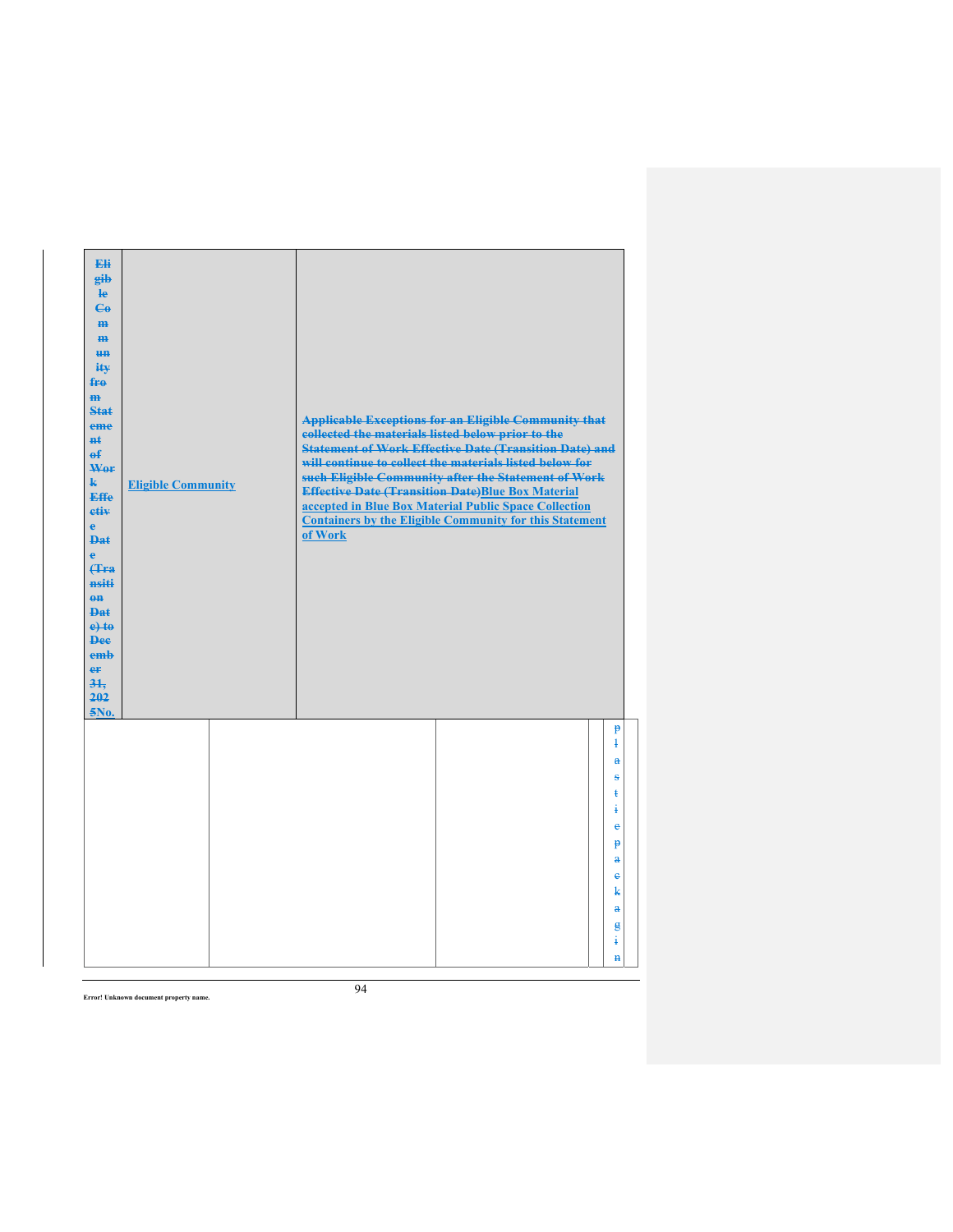| Eli<br>gib<br>He<br>$\epsilon$<br>H <sub>H</sub><br>m<br>H <sub>H</sub><br>ity<br>fro<br>$\mathbf{m}$<br>Stat<br>eme<br>#£<br>$\mathbf{f}$<br>Wer<br>$\mathbf{k}$<br><b>Effe</b><br>etiv<br>$\mathbf{e}$<br><b>Dat</b><br>è<br><b>f</b> Fra<br>nsiti<br>$0$<br>Dat<br>$e$ +to<br><b>Dee</b><br>emb<br>er<br>31.<br>202<br>5No. | <b>Eligible Community</b> | collected the materials listed below prior to the<br>of Work | <b>Applicable Exceptions for an Eligible Community that</b><br><b>Statement of Work Effective Date (Transition Date) and</b><br>will continue to collect the materials listed below for<br>such Eligible Community after the Statement of Work<br><b>Effective Date (Transition Date)Blue Box Material</b><br>accepted in Blue Box Material Public Space Collection<br><b>Containers by the Eligible Community for this Statement</b> |                          |
|--------------------------------------------------------------------------------------------------------------------------------------------------------------------------------------------------------------------------------------------------------------------------------------------------------------------------------|---------------------------|--------------------------------------------------------------|---------------------------------------------------------------------------------------------------------------------------------------------------------------------------------------------------------------------------------------------------------------------------------------------------------------------------------------------------------------------------------------------------------------------------------------|--------------------------|
|                                                                                                                                                                                                                                                                                                                                |                           |                                                              |                                                                                                                                                                                                                                                                                                                                                                                                                                       | g<br>$\mathbf{f}$        |
|                                                                                                                                                                                                                                                                                                                                |                           |                                                              |                                                                                                                                                                                                                                                                                                                                                                                                                                       | ĕ                        |
|                                                                                                                                                                                                                                                                                                                                |                           |                                                              |                                                                                                                                                                                                                                                                                                                                                                                                                                       | Ŧ                        |
|                                                                                                                                                                                                                                                                                                                                |                           |                                                              |                                                                                                                                                                                                                                                                                                                                                                                                                                       | p                        |
|                                                                                                                                                                                                                                                                                                                                |                           |                                                              |                                                                                                                                                                                                                                                                                                                                                                                                                                       | $\ddot{\textbf{e}}$<br>ŧ |
|                                                                                                                                                                                                                                                                                                                                |                           |                                                              |                                                                                                                                                                                                                                                                                                                                                                                                                                       | ŧ                        |
|                                                                                                                                                                                                                                                                                                                                |                           |                                                              |                                                                                                                                                                                                                                                                                                                                                                                                                                       | s                        |
|                                                                                                                                                                                                                                                                                                                                |                           |                                                              |                                                                                                                                                                                                                                                                                                                                                                                                                                       | ħ                        |
|                                                                                                                                                                                                                                                                                                                                |                           |                                                              |                                                                                                                                                                                                                                                                                                                                                                                                                                       | $\mathbf{a}$             |
|                                                                                                                                                                                                                                                                                                                                |                           |                                                              |                                                                                                                                                                                                                                                                                                                                                                                                                                       | b                        |
|                                                                                                                                                                                                                                                                                                                                |                           |                                                              |                                                                                                                                                                                                                                                                                                                                                                                                                                       | ŧ                        |
|                                                                                                                                                                                                                                                                                                                                |                           |                                                              |                                                                                                                                                                                                                                                                                                                                                                                                                                       | e                        |
|                                                                                                                                                                                                                                                                                                                                |                           |                                                              |                                                                                                                                                                                                                                                                                                                                                                                                                                       | ŧ                        |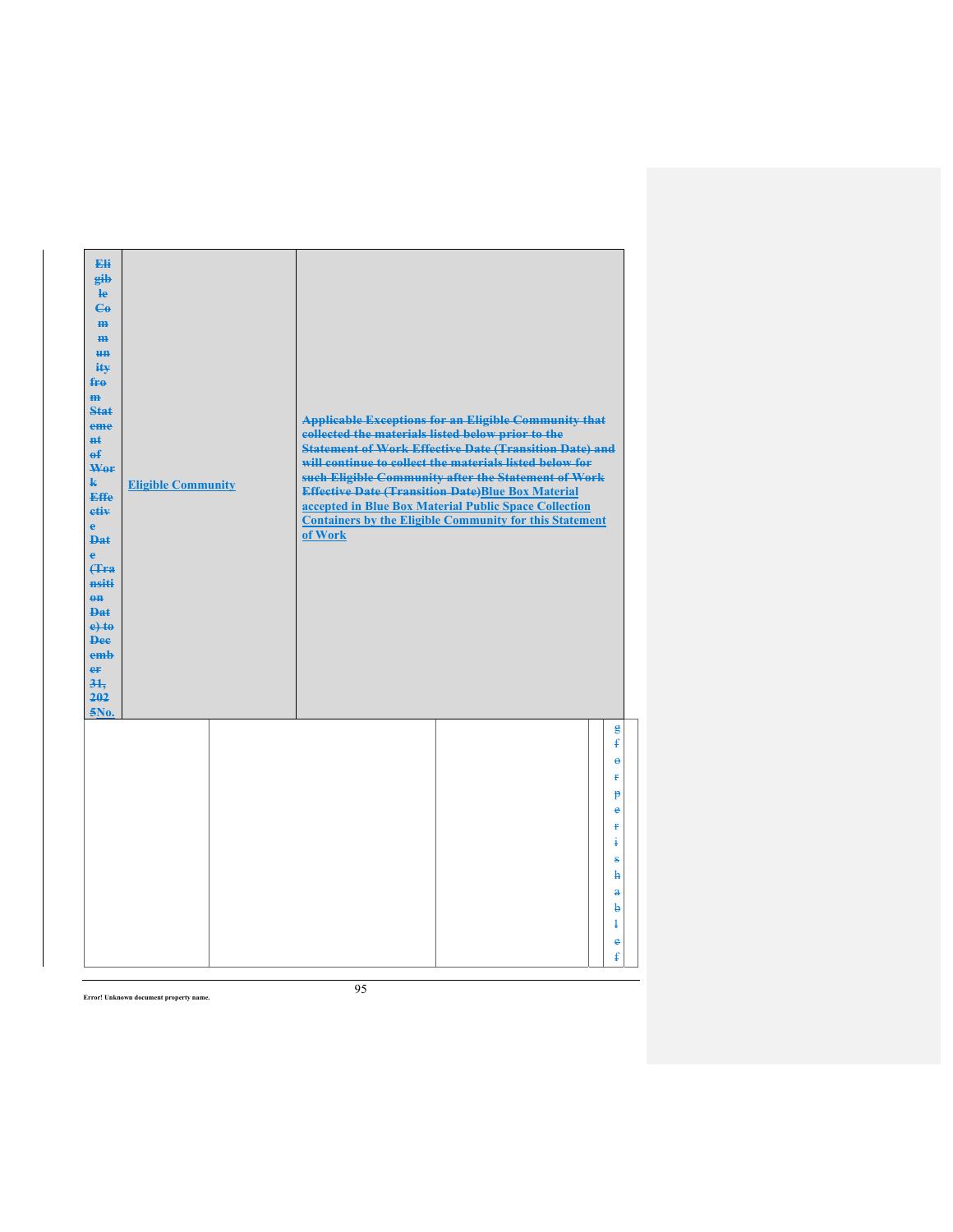| Eli<br>gib<br>He<br>$\epsilon$<br>H <sub>H</sub><br>m<br>H <sub>H</sub><br>ity<br>fro<br>$\mathbf{m}$<br>Stat<br>eme<br>#£<br>$\mathbf{f}$<br>Wer<br>$\mathbf{k}$<br><b>Effe</b><br>etiv<br>$\mathbf{e}$<br><b>Dat</b><br>è<br><b>f</b> Fra<br>nsiti<br>$0$<br>Dat<br>$e$ +to<br><b>Dee</b><br>emb<br>er<br>31.<br>202<br>5No. | <b>Eligible Community</b> | of Work | <b>Applicable Exceptions for an Eligible Community that</b><br>collected the materials listed below prior to the<br><b>Statement of Work Effective Date (Transition Date) and</b><br>will continue to collect the materials listed below for<br>such Eligible Community after the Statement of Work<br><b>Effective Date (Transition Date)Blue Box Material</b><br>accepted in Blue Box Material Public Space Collection<br><b>Containers by the Eligible Community for this Statement</b> |                                               |
|--------------------------------------------------------------------------------------------------------------------------------------------------------------------------------------------------------------------------------------------------------------------------------------------------------------------------------|---------------------------|---------|--------------------------------------------------------------------------------------------------------------------------------------------------------------------------------------------------------------------------------------------------------------------------------------------------------------------------------------------------------------------------------------------------------------------------------------------------------------------------------------------|-----------------------------------------------|
|                                                                                                                                                                                                                                                                                                                                |                           |         |                                                                                                                                                                                                                                                                                                                                                                                                                                                                                            | $\Theta$<br>$\ddot{\theta}$<br>₫<br>s<br>e    |
|                                                                                                                                                                                                                                                                                                                                |                           |         |                                                                                                                                                                                                                                                                                                                                                                                                                                                                                            | ÷<br>$\mathbf{g}$<br>÷<br>H <sub>H</sub><br>e |
|                                                                                                                                                                                                                                                                                                                                |                           |         |                                                                                                                                                                                                                                                                                                                                                                                                                                                                                            | $\mathbf{a}$<br>ŧ<br>$\overline{5}$<br>p      |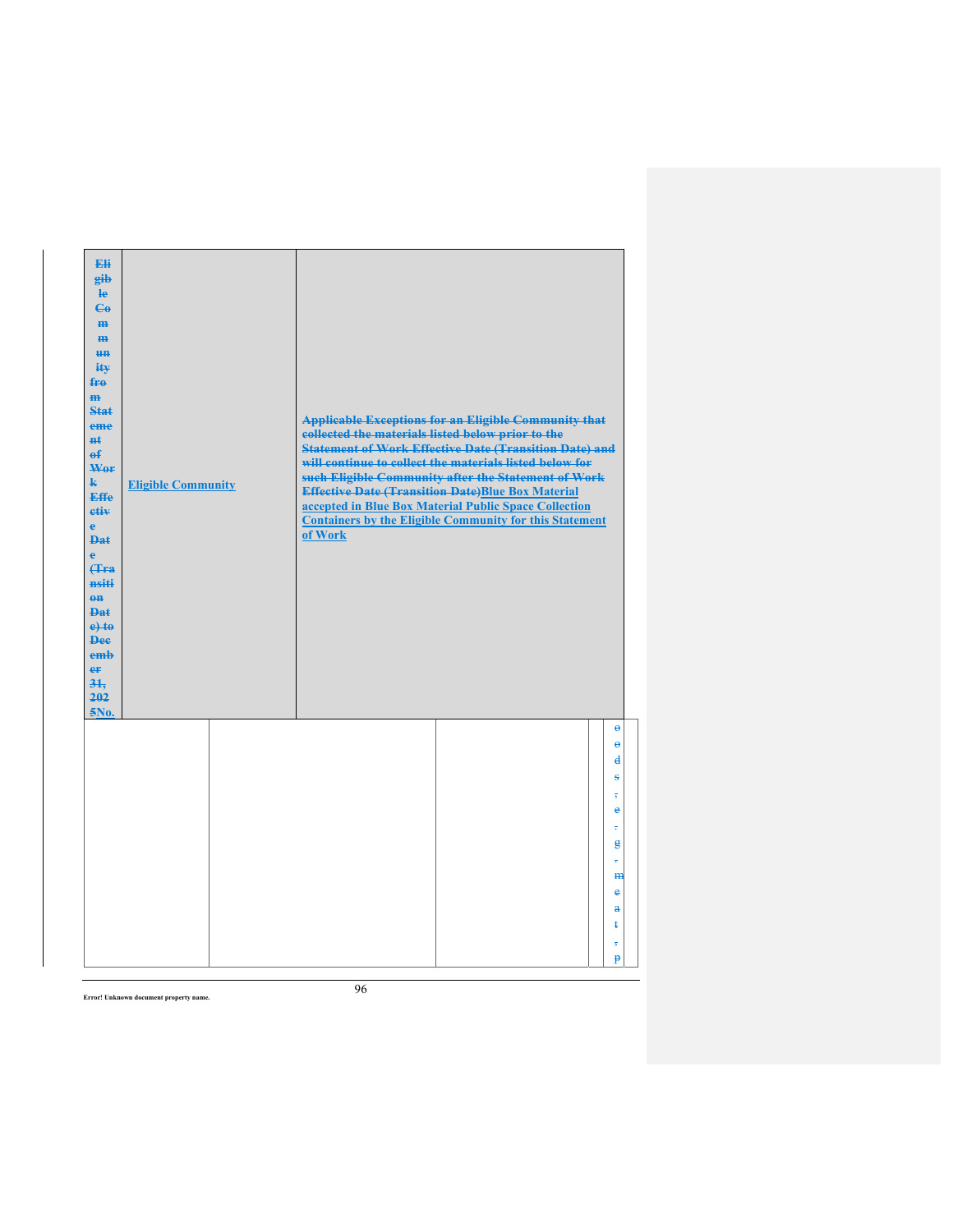| Eli<br>gib<br>He<br>$\epsilon$<br>H <sub>H</sub><br>m<br>H <sub>H</sub><br>ity<br>fro<br>$\mathbf{m}$<br>Stat<br>eme<br>#£<br>$\mathbf{f}$<br>Wer<br>$\mathbf{k}$<br><b>Effe</b><br>etiv<br>$\mathbf{e}$<br><b>Dat</b><br>è<br><b>f</b> Fra<br>nsiti<br>$0$<br>Dat<br>$e$ +to<br><b>Dee</b><br>emb<br>er<br>31.<br>202<br>5No. | <b>Eligible Community</b> | collected the materials listed below prior to the<br>of Work | <b>Applicable Exceptions for an Eligible Community that</b><br><b>Statement of Work Effective Date (Transition Date) and</b><br>will continue to collect the materials listed below for<br>such Eligible Community after the Statement of Work<br><b>Effective Date (Transition Date)Blue Box Material</b><br>accepted in Blue Box Material Public Space Collection<br><b>Containers by the Eligible Community for this Statement</b> |                                          |
|--------------------------------------------------------------------------------------------------------------------------------------------------------------------------------------------------------------------------------------------------------------------------------------------------------------------------------|---------------------------|--------------------------------------------------------------|---------------------------------------------------------------------------------------------------------------------------------------------------------------------------------------------------------------------------------------------------------------------------------------------------------------------------------------------------------------------------------------------------------------------------------------|------------------------------------------|
|                                                                                                                                                                                                                                                                                                                                |                           |                                                              |                                                                                                                                                                                                                                                                                                                                                                                                                                       | $\ddot{\theta}$<br>u<br>ļ<br>ŧ<br>Ŧ<br>¥ |
|                                                                                                                                                                                                                                                                                                                                |                           |                                                              |                                                                                                                                                                                                                                                                                                                                                                                                                                       | $\overline{5}$<br>ŧ<br>į<br>s            |
|                                                                                                                                                                                                                                                                                                                                |                           |                                                              |                                                                                                                                                                                                                                                                                                                                                                                                                                       | ħ<br>$\ddot{\mathbf{e}}$<br>Ŧ<br>ė<br>ħ  |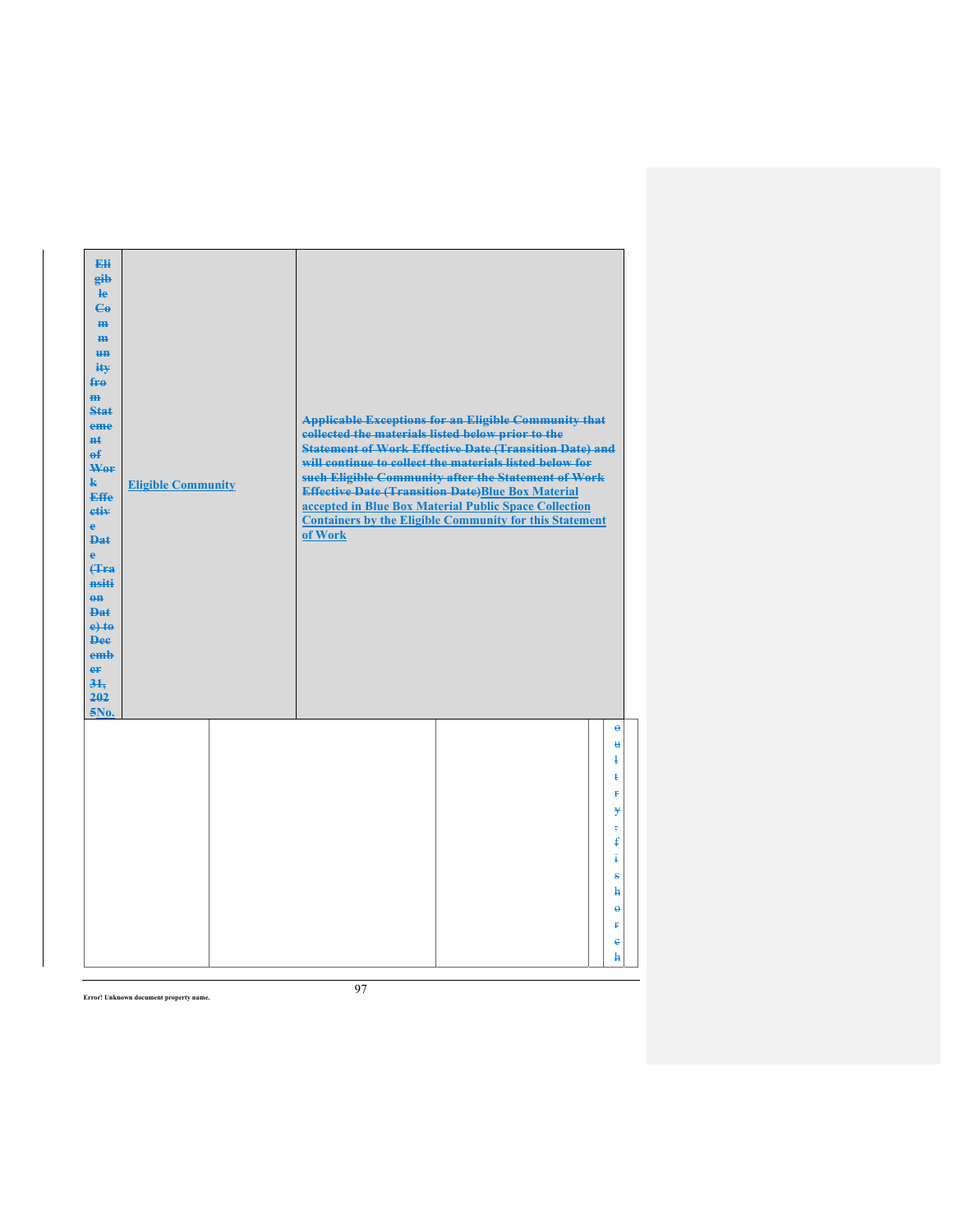|  | of Work                   |                                                                                                               |                                                                                                                                                                                                                                                                                                                                                                           |
|--|---------------------------|---------------------------------------------------------------------------------------------------------------|---------------------------------------------------------------------------------------------------------------------------------------------------------------------------------------------------------------------------------------------------------------------------------------------------------------------------------------------------------------------------|
|  |                           |                                                                                                               | ė<br>e<br>Ŝ<br>e<br>è                                                                                                                                                                                                                                                                                                                                                     |
|  |                           |                                                                                                               | ŧ<br>e<br>÷<br>$\overline{\overline{s}}$<br>$\mathbf{P}$<br>$\ddagger$<br>$\mathbf{a}$<br>$\bf{s}$                                                                                                                                                                                                                                                                        |
|  | <b>Eligible Community</b> | collected the materials listed below prior to the<br><b>Effective Date (Transition Date)Blue Box Material</b> | <b>Applicable Exceptions for an Eligible Community that</b><br><b>Statement of Work Effective Date (Transition Date) and</b><br>will continue to collect the materials listed below for<br>such Eligible Community after the Statement of Work<br>accepted in Blue Box Material Public Space Collection<br><b>Containers by the Eligible Community for this Statement</b> |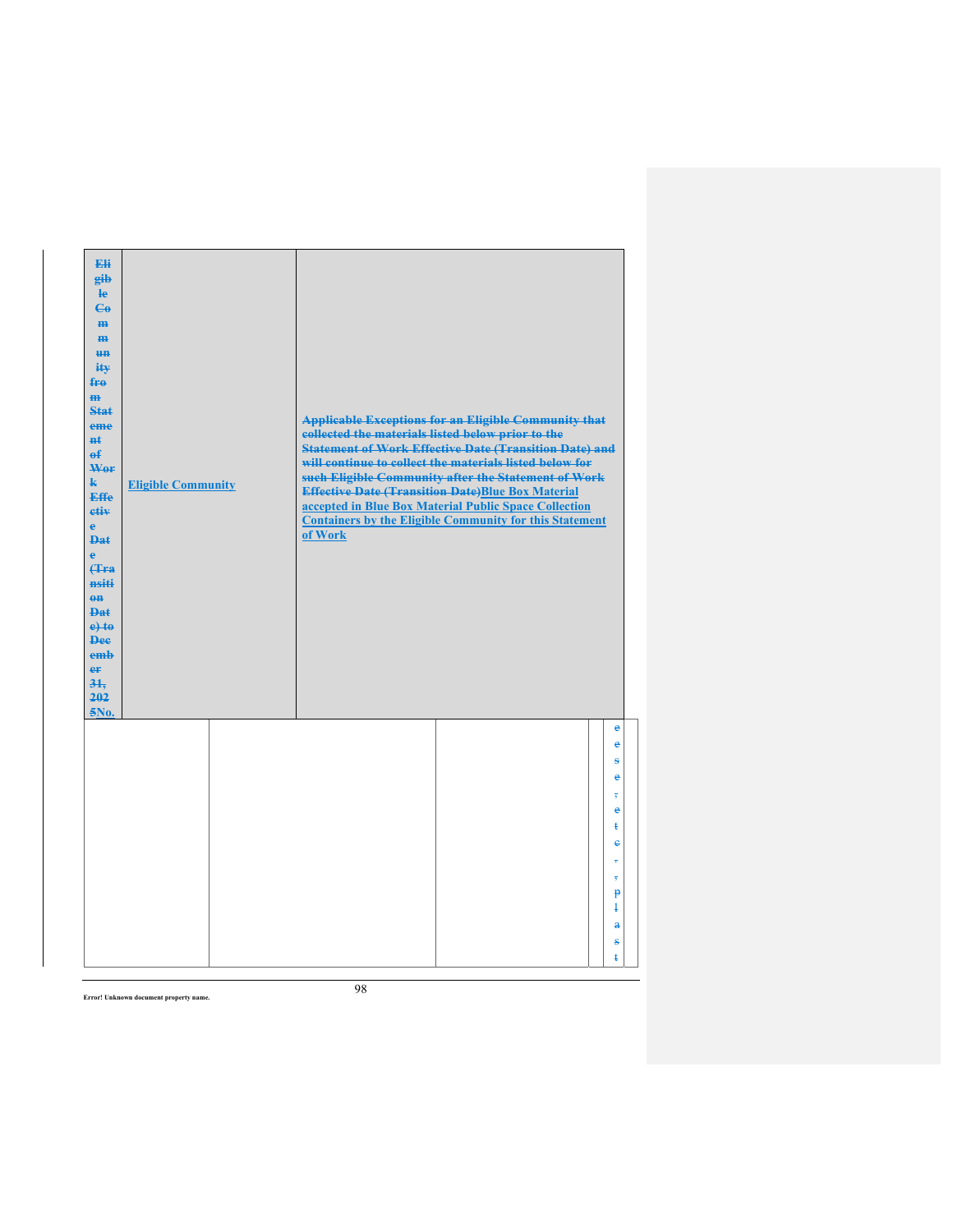| Eli<br>gib<br>$\mathbf{e}$<br>$\epsilon$<br>m-<br>$\mathbf{m}$<br><b>HH</b><br>iŧ¥<br>$f_{\text{H}0}$<br>$\mathbf{m}$<br>Stat<br>eme<br>#£<br>$\mathbf{f}$<br>Wer<br>$\mathbf{k}$<br><b>Effe</b><br>etiv<br>$\mathbf{e}$<br><b>Dat</b><br>$\ddot{\mathbf{e}}$<br>Hra<br>nsiti<br>$0$<br><b>Dat</b><br>$e$ + $t$ $e$<br><b>Dee</b><br>emh<br>er<br>31.<br>202<br>5No. | <b>Eligible Community</b> | collected the materials listed below prior to the<br>of Work | <b>Applicable Exceptions for an Eligible Community that</b><br><b>Statement of Work Effective Date (Transition Date) and</b><br>will continue to collect the materials listed below for<br>such Eligible Community after the Statement of Work<br><b>Effective Date (Transition Date)Blue Box Material</b><br>accepted in Blue Box Material Public Space Collection<br><b>Containers by the Eligible Community for this Statement</b> |                                                                                                                                                                       |
|----------------------------------------------------------------------------------------------------------------------------------------------------------------------------------------------------------------------------------------------------------------------------------------------------------------------------------------------------------------------|---------------------------|--------------------------------------------------------------|---------------------------------------------------------------------------------------------------------------------------------------------------------------------------------------------------------------------------------------------------------------------------------------------------------------------------------------------------------------------------------------------------------------------------------------|-----------------------------------------------------------------------------------------------------------------------------------------------------------------------|
|                                                                                                                                                                                                                                                                                                                                                                      |                           |                                                              |                                                                                                                                                                                                                                                                                                                                                                                                                                       | ŧ<br>e<br>Ŧ<br>ŧ<br>$\ddot{\theta}$<br>÷<br>$\ddagger$<br>$\mathbf{p}$<br>$\mathbf{a}$<br>$\ddot{\textbf{e}}$<br>k<br>$\mathbf{a}$<br>$\epsilon$<br>ŧ<br>$\mathbf{H}$ |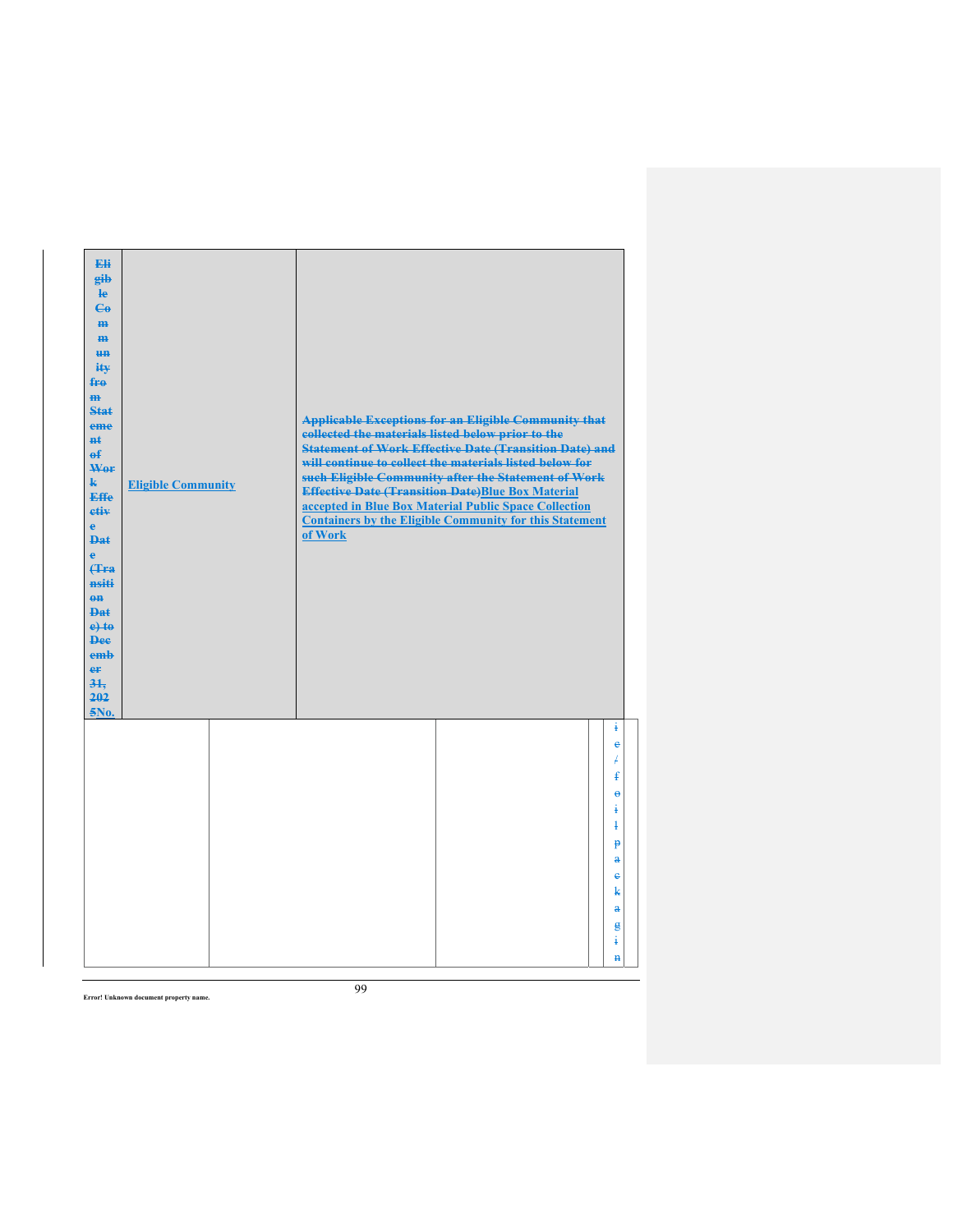| Eli<br>gib<br>$\mathbf{e}$<br>$\mathbf{G}$<br>m-<br>m<br><b>HH</b><br>iŧ¥<br>$f_{\text{H}0}$<br>$\mathbf{m}$<br>Stat<br>eme<br>#£<br>$\mathbf{f}$<br>Wer<br>$\mathbf{k}$<br><b>Effe</b><br>etiv<br>$\mathbf{e}$<br><b>Dat</b><br>$\mathbf{e}$<br>Hra<br>nsiti<br>$0$<br><b>Dat</b><br>$e$ + $t$ $e$<br><b>Dee</b><br>emh<br>er<br>31.<br>202<br>5No. | <b>Eligible Community</b> | collected the materials listed below prior to the<br>of Work | <b>Applicable Exceptions for an Eligible Community that</b><br><b>Statement of Work Effective Date (Transition Date) and</b><br>will continue to collect the materials listed below for<br>such Eligible Community after the Statement of Work<br><b>Effective Date (Transition Date)Blue Box Material</b><br>accepted in Blue Box Material Public Space Collection<br><b>Containers by the Eligible Community for this Statement</b> |                                                                                                                                        |
|------------------------------------------------------------------------------------------------------------------------------------------------------------------------------------------------------------------------------------------------------------------------------------------------------------------------------------------------------|---------------------------|--------------------------------------------------------------|---------------------------------------------------------------------------------------------------------------------------------------------------------------------------------------------------------------------------------------------------------------------------------------------------------------------------------------------------------------------------------------------------------------------------------------|----------------------------------------------------------------------------------------------------------------------------------------|
|                                                                                                                                                                                                                                                                                                                                                      |                           |                                                              |                                                                                                                                                                                                                                                                                                                                                                                                                                       | g<br>$\mathbf{f}$<br>ĕ<br>Ŧ<br>ŧ<br>ŧ<br>è<br>m<br>$\bf{s}$<br>$\ddagger$<br>ŧ<br>k<br>$\ddot{\textbf{e}}$<br>$\ddot{\textbf{e}}$<br>h |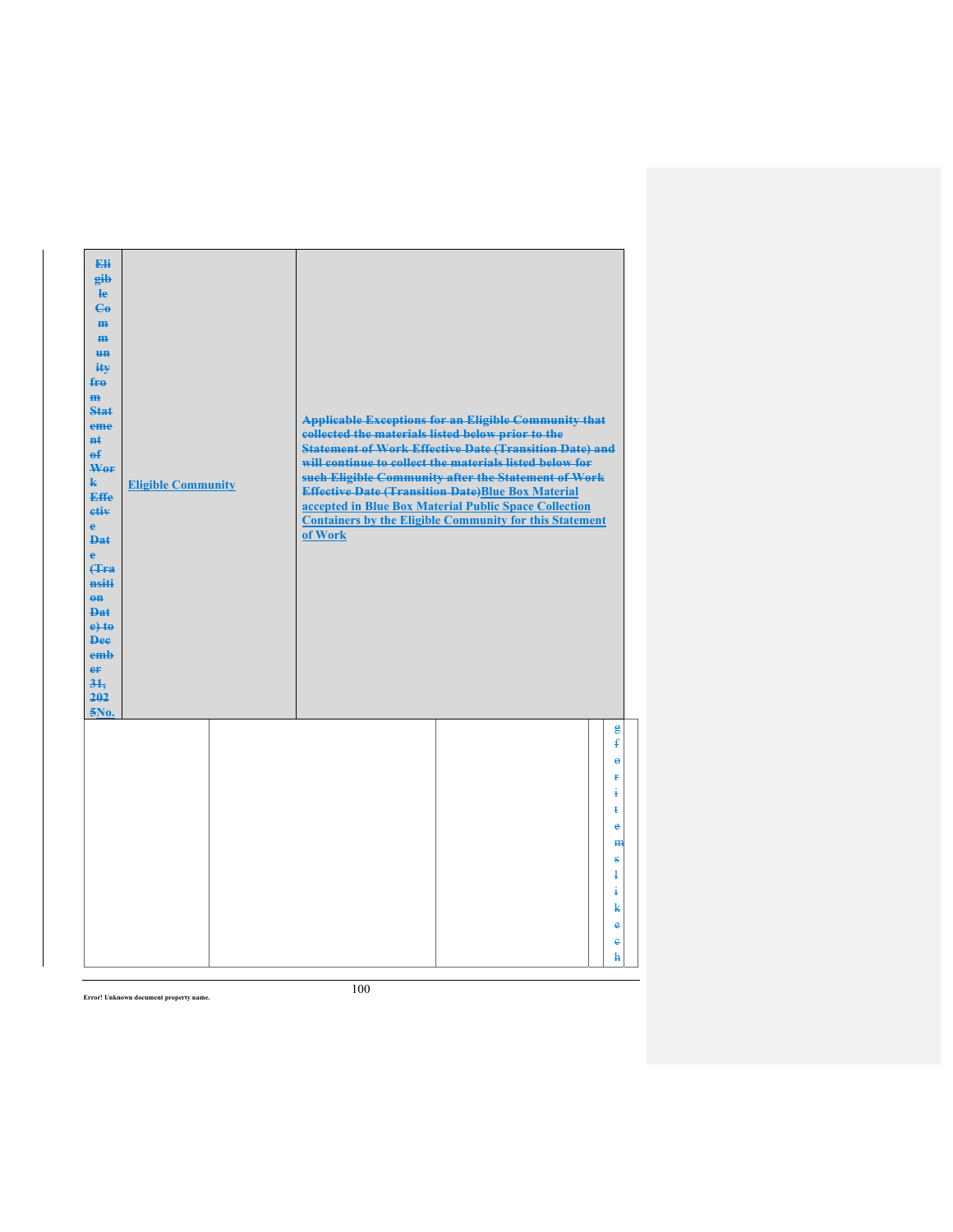| Eli<br>eib<br>$\mathbf{e}$<br>$\mathbf{e}_0$<br>H <sub>H</sub><br>$\mathbf{m}$<br><b>un</b><br>iŧ¥<br>fro<br>$\mathbf{m}$<br><b>Stat</b><br>eme<br>$H+$<br>$\mathbf{f}$<br>Wer<br>$\mathbf{k}$<br><b>Effe</b><br>etiv<br>$\mathbf{e}$<br><b>Dat</b><br>$\ddot{\textbf{e}}$<br><b>(Tra</b><br>nsiti<br>$0$<br><b>Dat</b><br>$e$ + $t$ $e$<br><b>Dee</b><br>emb<br>er<br>31 <sub>1</sub><br>202<br>5No. | <b>Eligible Community</b> | collected the materials listed below prior to the<br>of Work | <b>Applicable Exceptions for an Eligible Community that</b><br><b>Statement of Work Effective Date (Transition Date) and</b><br>will continue to collect the materials listed below for<br>such Eligible Community after the Statement of Work<br><b>Effective Date (Transition Date)Blue Box Material</b><br>accepted in Blue Box Material Public Space Collection<br><b>Containers by the Eligible Community for this Statement</b> |                                                                                                             |
|-------------------------------------------------------------------------------------------------------------------------------------------------------------------------------------------------------------------------------------------------------------------------------------------------------------------------------------------------------------------------------------------------------|---------------------------|--------------------------------------------------------------|---------------------------------------------------------------------------------------------------------------------------------------------------------------------------------------------------------------------------------------------------------------------------------------------------------------------------------------------------------------------------------------------------------------------------------------|-------------------------------------------------------------------------------------------------------------|
|                                                                                                                                                                                                                                                                                                                                                                                                       |                           |                                                              |                                                                                                                                                                                                                                                                                                                                                                                                                                       | e<br>₩<br>į.<br>$\mathbf{H}$<br>g<br>g<br>$\mathbf{H}$<br>m<br>$\mathbf{a}$<br>$\mathbf{H}$<br>$\mathbf{d}$ |
|                                                                                                                                                                                                                                                                                                                                                                                                       |                           |                                                              |                                                                                                                                                                                                                                                                                                                                                                                                                                       | P<br>ŧ<br>$\ddagger$<br>$\ddagger$                                                                          |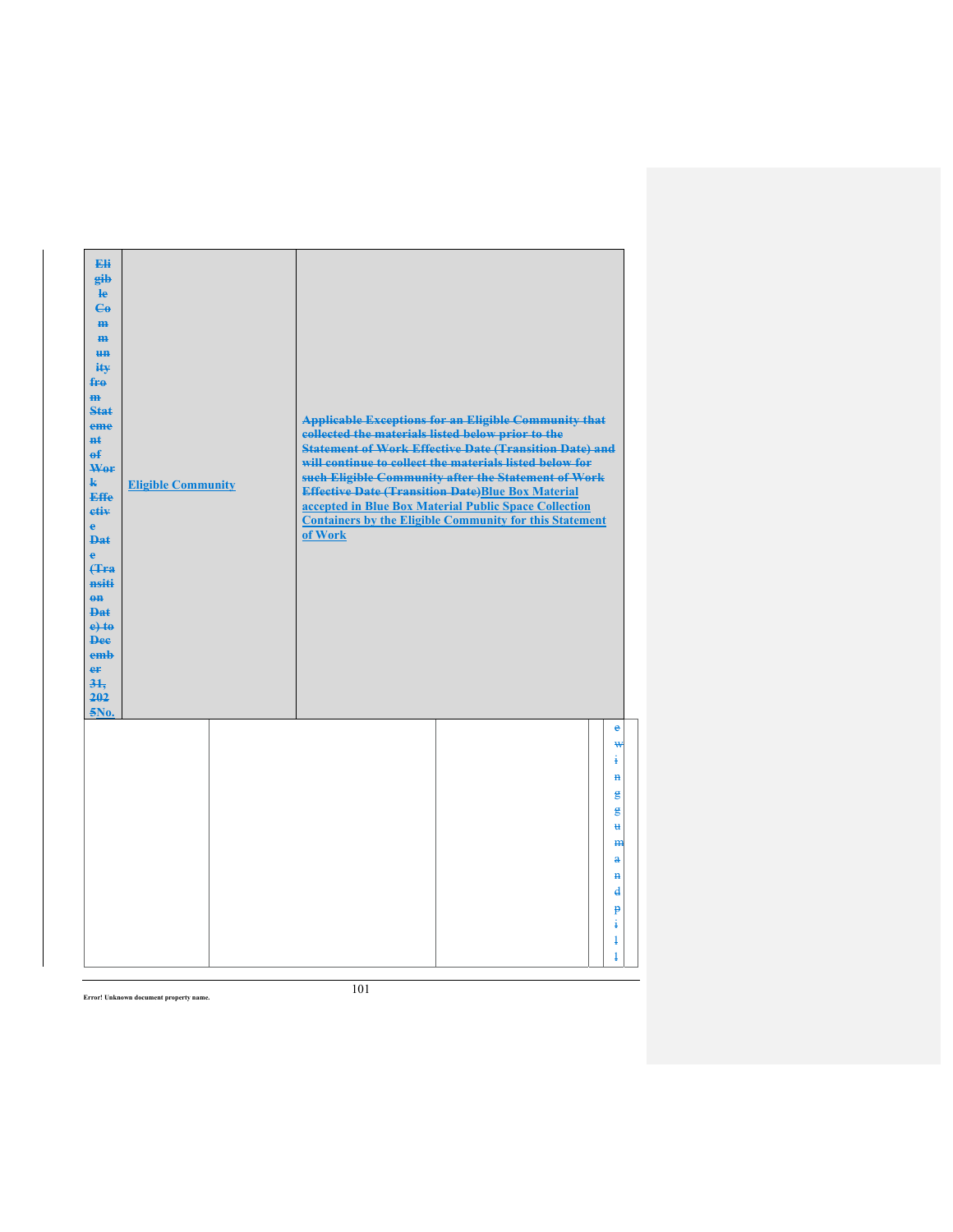| Fli<br>eib<br>$\mathbf{e}$<br>$C_{\theta}$<br>m-<br>$III$<br><b>HH</b><br>iŧ¥<br>fro<br>m.<br>Stat<br>eme<br>#ŧ<br>$\mathbf{f}$<br>Wer<br>k.<br><b>Eligible Community</b><br><b>Effe</b><br>etiv<br>Ā<br><b>Dat</b><br>Ä<br>Hra<br>nsiti<br>$0$<br>Dat<br>$e$ <sup>+</sup><br><b>Dee</b><br>emh<br>er<br>31.<br>202<br>5No. |                                                                                                                                                                                                     | collected the materials listed below prior to the<br>of Work | <b>Applicable Exceptions for an Eligible Community that</b><br><b>Statement of Work Effective Date (Transition Date) and</b><br>will continue to collect the materials listed below for<br>such Eligible Community after the Statement of Work<br><b>Effective Date (Transition Date)Blue Box Material</b><br>accepted in Blue Box Material Public Space Collection<br><b>Containers by the Eligible Community for this Statement</b> |   |
|-----------------------------------------------------------------------------------------------------------------------------------------------------------------------------------------------------------------------------------------------------------------------------------------------------------------------------|-----------------------------------------------------------------------------------------------------------------------------------------------------------------------------------------------------|--------------------------------------------------------------|---------------------------------------------------------------------------------------------------------------------------------------------------------------------------------------------------------------------------------------------------------------------------------------------------------------------------------------------------------------------------------------------------------------------------------------|---|
|                                                                                                                                                                                                                                                                                                                             |                                                                                                                                                                                                     |                                                              |                                                                                                                                                                                                                                                                                                                                                                                                                                       | Ŝ |
| <b>Plastic Packaging</b>                                                                                                                                                                                                                                                                                                    | Plastic tubs and lids<br>For margarine, spreads, yogurt, cottage<br>cheese, sour cream, ice cream, etc.<br>• Empty and rinse tubs<br>• For single-use coffee and tea<br>pods: Empty and rinse pods. |                                                              | Packaging labelled<br>biodegradable or<br>compostable, coffee<br>grounds (include with<br>green waste, if applicable)                                                                                                                                                                                                                                                                                                                 |   |
| <b>Plastic Packaging</b>                                                                                                                                                                                                                                                                                                    | straws<br>Beverage take out cups                                                                                                                                                                    | Plastic cold drink cups with lids and                        | Packaging labelled<br>biodegradable or<br>compostable, napkins<br>(include with green                                                                                                                                                                                                                                                                                                                                                 |   |
|                                                                                                                                                                                                                                                                                                                             | <b>Empty and rinse cups</b>                                                                                                                                                                         |                                                              | waste, if applicable)                                                                                                                                                                                                                                                                                                                                                                                                                 |   |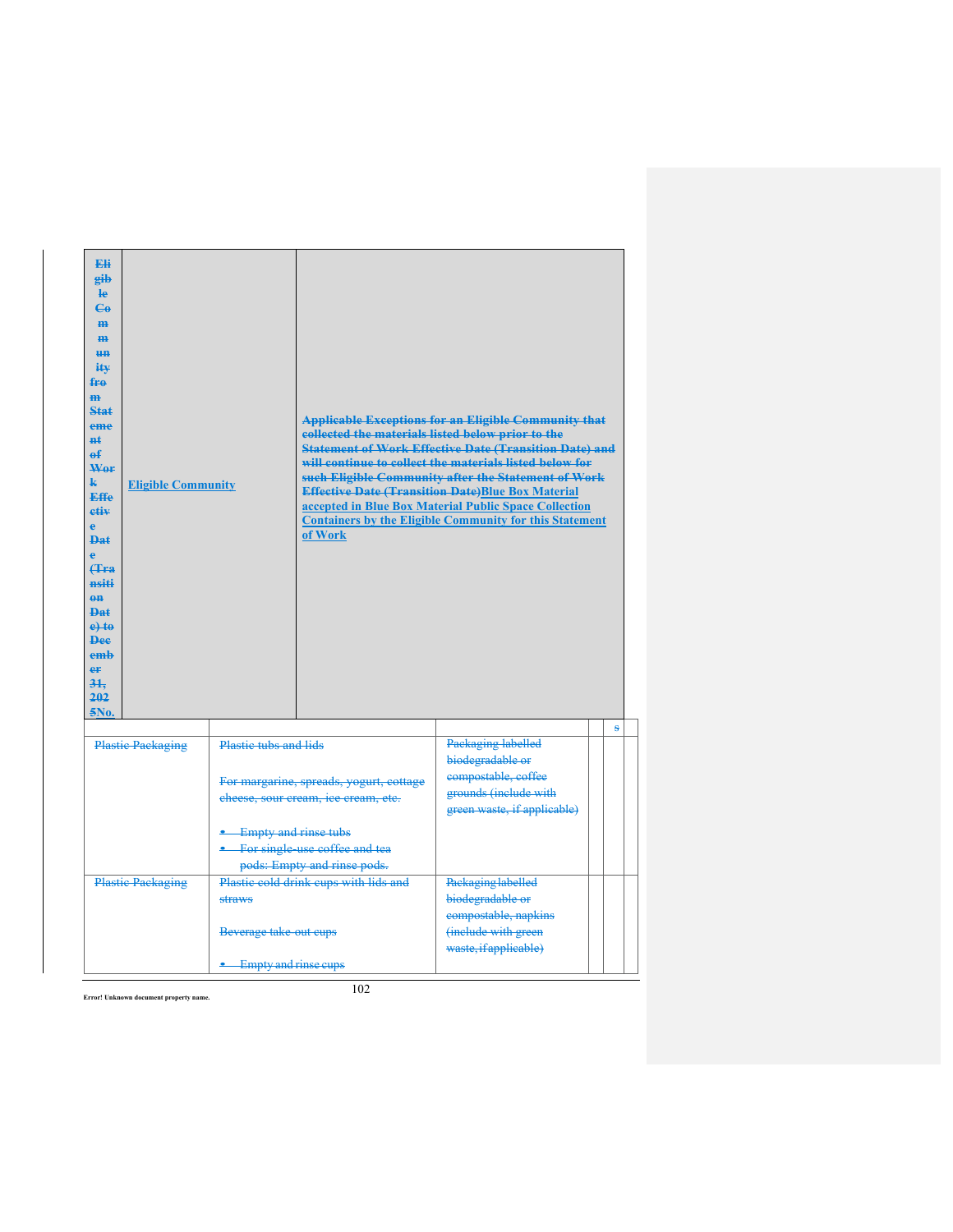| <b>Eli</b><br>eib<br><b>le</b><br>$\mathbf{G}$<br>H <sub>H</sub><br>H <sub>H</sub><br>H <sub>H</sub><br>iŧ¥<br>fro<br>m<br>Stat<br>eme<br>$H+$<br>е£<br>Wer<br>k.<br><b>Eligible Community</b><br><b>Effe</b><br>etiv<br>è<br><b>Dat</b><br>ė<br><b>f</b> Fra<br>nsiti<br>$0$<br><b>Dat</b><br>$e$ <sup>+</sup><br><b>Dee</b><br>emb<br>eF<br>31.<br>202<br>5No. |                                                          | of Work                               | <b>Applicable Exceptions for an Eligible Community that</b><br>collected the materials listed below prior to the<br><b>Statement of Work Effective Date (Transition Date) and</b><br>will continue to collect the materials listed below for<br>such Eligible Community after the Statement of Work<br><b>Effective Date (Transition Date)Blue Box Material</b><br>accepted in Blue Box Material Public Space Collection<br><b>Containers by the Eligible Community for this Statement</b> |  |
|------------------------------------------------------------------------------------------------------------------------------------------------------------------------------------------------------------------------------------------------------------------------------------------------------------------------------------------------------------------|----------------------------------------------------------|---------------------------------------|--------------------------------------------------------------------------------------------------------------------------------------------------------------------------------------------------------------------------------------------------------------------------------------------------------------------------------------------------------------------------------------------------------------------------------------------------------------------------------------------|--|
| <b>Plastic Packaging</b>                                                                                                                                                                                                                                                                                                                                         | Plastic garden pots and trays                            |                                       | Ceramic plant pots, lawn<br>edging, tarps, plastic                                                                                                                                                                                                                                                                                                                                                                                                                                         |  |
|                                                                                                                                                                                                                                                                                                                                                                  | For bedding plants, seedlings,<br>vegetable plants, etc. |                                       | furniture or toys, garden<br>hoses, plastic string or<br>rope                                                                                                                                                                                                                                                                                                                                                                                                                              |  |
|                                                                                                                                                                                                                                                                                                                                                                  | pots and trays.                                          | Remove remaining soil from garden     |                                                                                                                                                                                                                                                                                                                                                                                                                                                                                            |  |
| <b>Plastic Packaging</b>                                                                                                                                                                                                                                                                                                                                         | <b>Plastic Pails</b>                                     |                                       | Plastic pails larger<br>than 25L, pails for                                                                                                                                                                                                                                                                                                                                                                                                                                                |  |
|                                                                                                                                                                                                                                                                                                                                                                  | food, etc.                                               | For laundry detergent, ice cream, pet | lubricants, oils<br>solvents, pesticides<br>and paint                                                                                                                                                                                                                                                                                                                                                                                                                                      |  |
|                                                                                                                                                                                                                                                                                                                                                                  |                                                          | Pails that are less than 25L          | Pails with contents<br>remaining                                                                                                                                                                                                                                                                                                                                                                                                                                                           |  |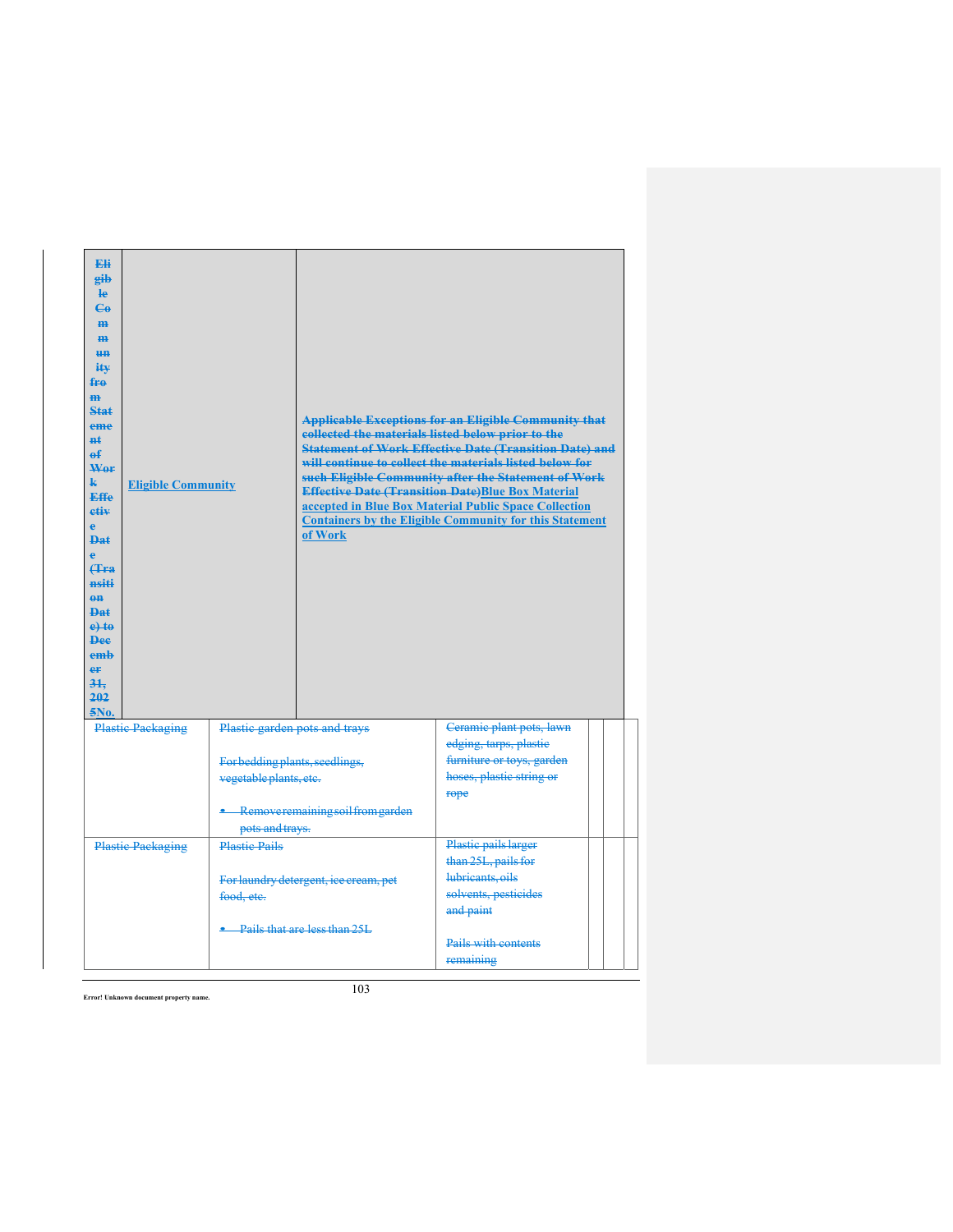| Eli<br>gib<br>He<br>$\mathbf{e}_0$<br><b>m</b><br>H <sub>H</sub><br>H <sub>H</sub><br>ity<br>fro<br>m<br><b>Stat</b><br>eme<br>$n+$<br>е£<br>Wor<br>$\mathbf{k}$<br><b>Effe</b><br>etiv<br>e.<br><b>Dat</b><br>è<br><b>f</b> Fra<br>nsiti<br>$\theta$ <sup><math>\theta</math></sup><br><b>Dat</b><br>$e$ + $t$ $e$<br><b>Dee</b><br>emh<br>er<br>$3+$<br>202<br>5No. | <b>Eligible Community</b> |                                          | collected the materials listed below prior to the<br>of Work | <b>Applicable Exceptions for an Eligible Community that</b><br><b>Statement of Work Effective Date (Transition Date) and</b><br>will continue to collect the materials listed below for<br>such Eligible Community after the Statement of Work<br><b>Effective Date (Transition Date)Blue Box Material</b><br>accepted in Blue Box Material Public Space Collection<br><b>Containers by the Eligible Community for this Statement</b> |                                                                                                                  |  |
|-----------------------------------------------------------------------------------------------------------------------------------------------------------------------------------------------------------------------------------------------------------------------------------------------------------------------------------------------------------------------|---------------------------|------------------------------------------|--------------------------------------------------------------|---------------------------------------------------------------------------------------------------------------------------------------------------------------------------------------------------------------------------------------------------------------------------------------------------------------------------------------------------------------------------------------------------------------------------------------|------------------------------------------------------------------------------------------------------------------|--|
|                                                                                                                                                                                                                                                                                                                                                                       | <b>Plastic Packaging</b>  |                                          | Microwavable bowls and cups and                              | Bowls with metal rims,                                                                                                                                                                                                                                                                                                                                                                                                                | в                                                                                                                |  |
|                                                                                                                                                                                                                                                                                                                                                                       |                           | plastic cutlery<br>For soups and entrees |                                                              | napkins (include with<br>green waste, if<br>applicable)                                                                                                                                                                                                                                                                                                                                                                               | $\ddot{\mathbf{e}}$<br>₩<br>Ŧ<br>÷,<br>₩<br>äŧ.<br>ħ.<br>m<br>$\ddot{\textbf{e}}$<br>ŧ<br>$\mathbf{a}$<br>ł<br>Ĥ |  |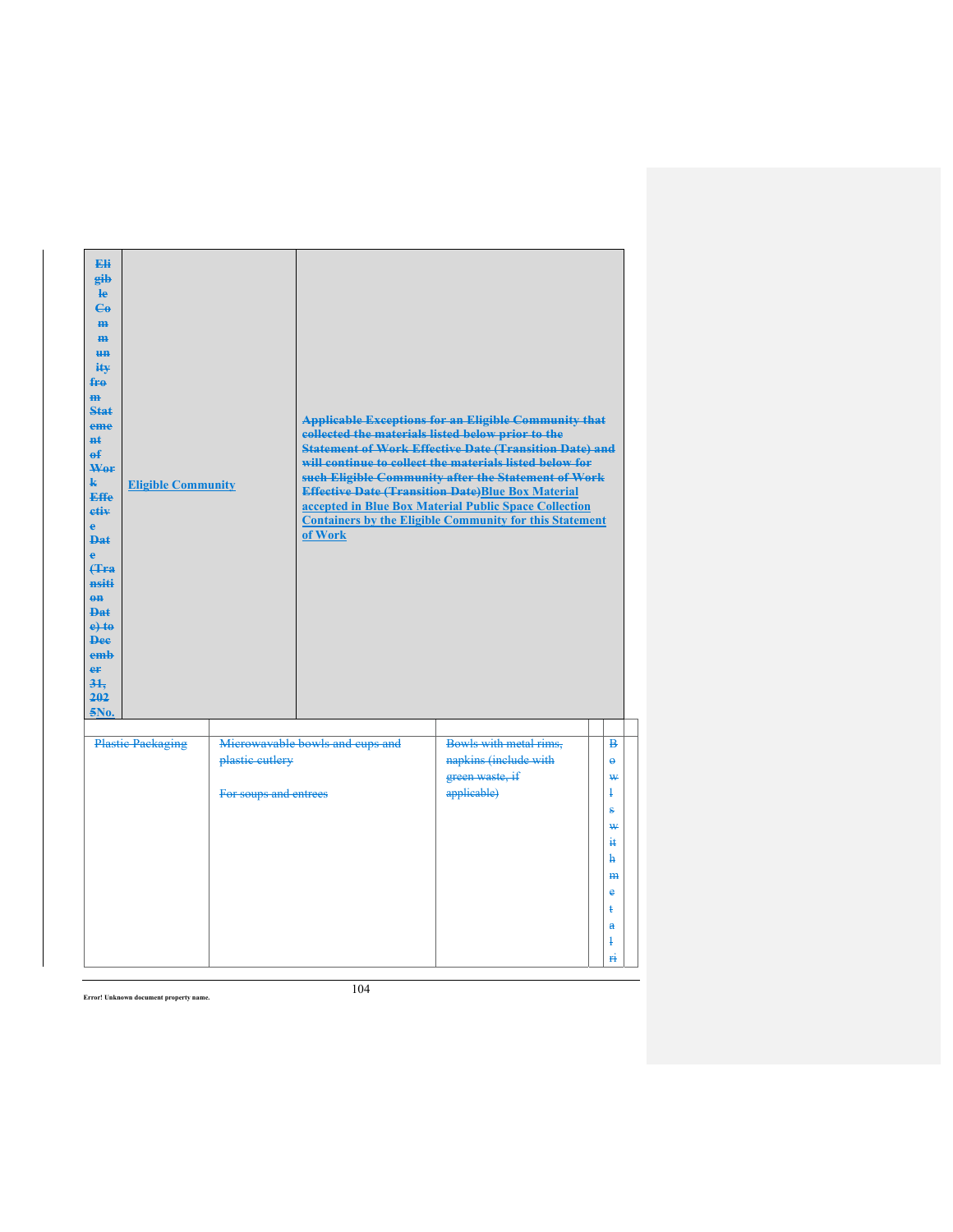| <b>Eli</b><br>eib<br><b>le</b><br>$\mathbf{G}$<br>H <sub>H</sub><br>H <sub>H</sub><br>H <sub>H</sub><br>iŧ¥<br>fro<br>H <sub>H</sub><br>Stat<br>eme<br>$H+$<br>ef<br>Wer<br>$\mathbf{k}$<br><b>Effe</b><br>etiv<br>$\Delta$<br>$\mathbf{p}_{\mathbf{a}\mathbf{f}}$<br>$\bullet$<br>$4F$ ra<br>nsiti<br>$\theta$ <sup><math>\theta</math></sup><br><b>Dat</b><br>$e$ +to<br><b>Dee</b><br>emb<br>er<br>31.<br>202<br>5No. | <b>Eligible Community</b> |                                                                                                                                                                                                          | collected the materials listed below prior to the<br>of Work                    | <b>Applicable Exceptions for an Eligible Community that</b><br><b>Statement of Work Effective Date (Transition Date) and</b><br>will continue to collect the materials listed below for<br>such Eligible Community after the Statement of Work<br><b>Effective Date (Transition Date)Blue Box Material</b><br>accepted in Blue Box Material Public Space Collection<br><b>Containers by the Eligible Community for this Statement</b> |                      |
|--------------------------------------------------------------------------------------------------------------------------------------------------------------------------------------------------------------------------------------------------------------------------------------------------------------------------------------------------------------------------------------------------------------------------|---------------------------|----------------------------------------------------------------------------------------------------------------------------------------------------------------------------------------------------------|---------------------------------------------------------------------------------|---------------------------------------------------------------------------------------------------------------------------------------------------------------------------------------------------------------------------------------------------------------------------------------------------------------------------------------------------------------------------------------------------------------------------------------|----------------------|
|                                                                                                                                                                                                                                                                                                                                                                                                                          |                           |                                                                                                                                                                                                          |                                                                                 |                                                                                                                                                                                                                                                                                                                                                                                                                                       | $\overline{m}$<br>Š. |
| <b>Glass Packaging</b>                                                                                                                                                                                                                                                                                                                                                                                                   |                           | Glass bottles and jars<br>Clear or coloured. Check with your<br>recycling collector for instructions<br><b>Empty and rinse bottles and jars.</b><br>Labels OK<br>• Include lids with container recycling |                                                                                 | Drinking glasses, dishes,<br>cookware, whole or<br>broken window glass or<br>mirrors, ceramic mugs or<br>other ceramic products,<br>deposit glass bottles<br>(return for deposit<br>refund), light bulbs and<br>light fixtures                                                                                                                                                                                                        |                      |
| Plastie<br>Packaging                                                                                                                                                                                                                                                                                                                                                                                                     |                           | Items in Column #3 if accepted by an<br>eligible community prior to transition                                                                                                                           | Items in Column $#4$ if<br>items in Column $#3$ were<br>accepted by an eligible | ₽<br>$\ddagger$<br>å                                                                                                                                                                                                                                                                                                                                                                                                                  |                      |

P a  $\overline{\phantom{a}}$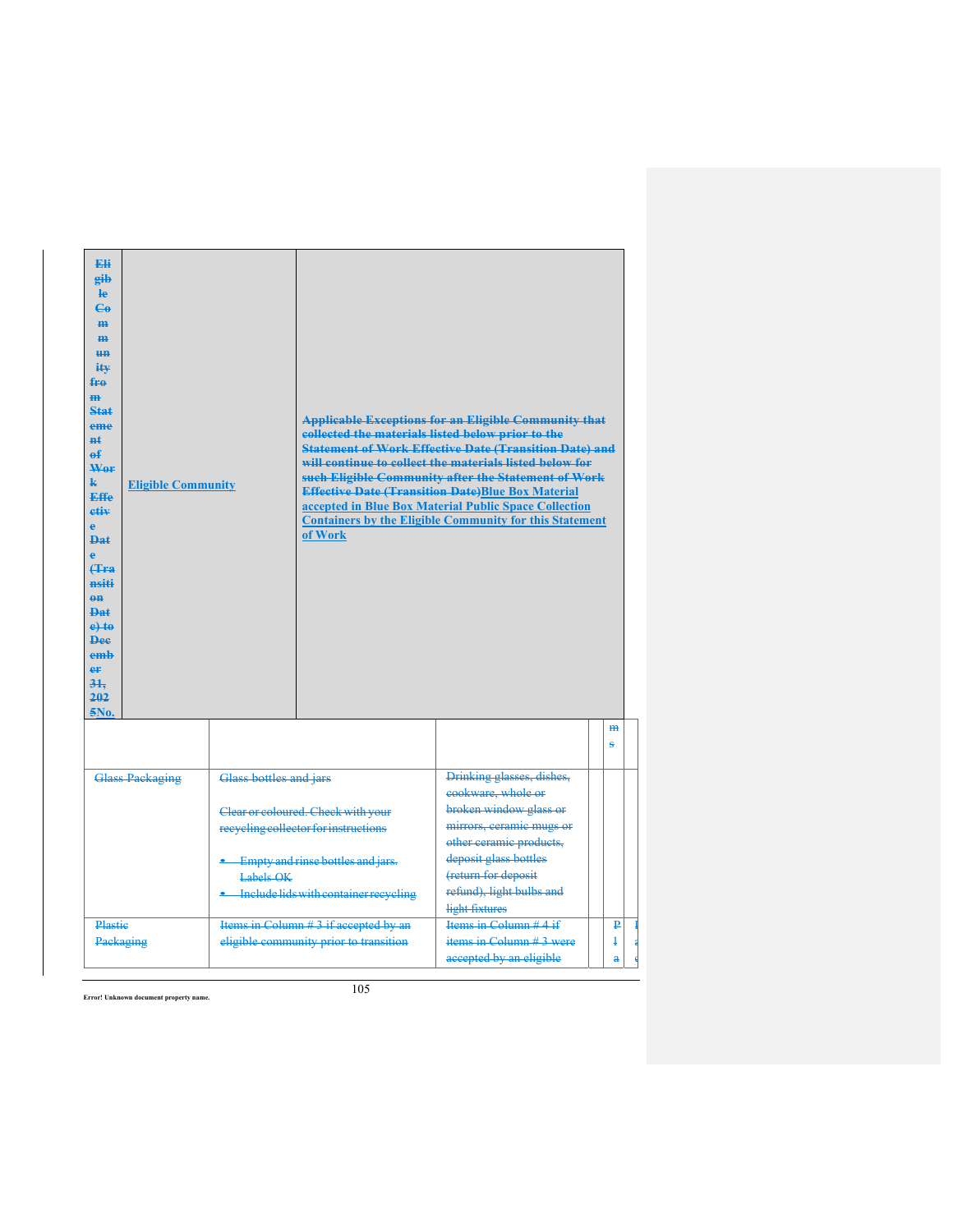| Eli<br>gib<br>$\mathbf{e}$<br>$\mathbf{e}_0$<br>H <sub>H</sub><br>$\mathbf{m}$<br>H <sub>H</sub><br>ity<br>$f_{\text{FA}}$<br>$\overline{m}$<br>Stat<br>eme<br><b>nt</b><br>$\theta$<br>Wor<br>$\mathbf{k}$<br><b>Effe</b><br>etiv<br>$\mathbf{e}$<br><b>Dat</b><br>è<br><b>f</b> Fra<br>nsiti<br>$eff$<br>Dat<br>$e$ +to<br><b>Dee</b><br>emb<br>er<br>31.<br>202<br>5No. | <b>Eligible Community</b> | collected the materials listed below prior to the<br>of Work | <b>Applicable Exceptions for an Eligible Community that</b><br><b>Statement of Work Effective Date (Transition Date) and</b><br>will continue to collect the materials listed below for<br>such Eligible Community after the Statement of Work<br><b>Effective Date (Transition Date)Blue Box Material</b><br>accepted in Blue Box Material Public Space Collection<br><b>Containers by the Eligible Community for this Statement</b> |                                                                                    |
|----------------------------------------------------------------------------------------------------------------------------------------------------------------------------------------------------------------------------------------------------------------------------------------------------------------------------------------------------------------------------|---------------------------|--------------------------------------------------------------|---------------------------------------------------------------------------------------------------------------------------------------------------------------------------------------------------------------------------------------------------------------------------------------------------------------------------------------------------------------------------------------------------------------------------------------|------------------------------------------------------------------------------------|
|                                                                                                                                                                                                                                                                                                                                                                            |                           |                                                              | community prior to<br>transition                                                                                                                                                                                                                                                                                                                                                                                                      | s<br>$\ddagger$<br>4<br>ė<br>$\ddot{a}$<br>$\mathbf{a}$                            |
|                                                                                                                                                                                                                                                                                                                                                                            |                           |                                                              |                                                                                                                                                                                                                                                                                                                                                                                                                                       | $\epsilon$<br>ŝ<br>å<br>$\ddot{\mathbf{H}}$<br>d<br>$\ddot{\phantom{1}}$<br>¥<br>e |

 $\mathbf{k}$ a g i n g l a ł e l l e d ł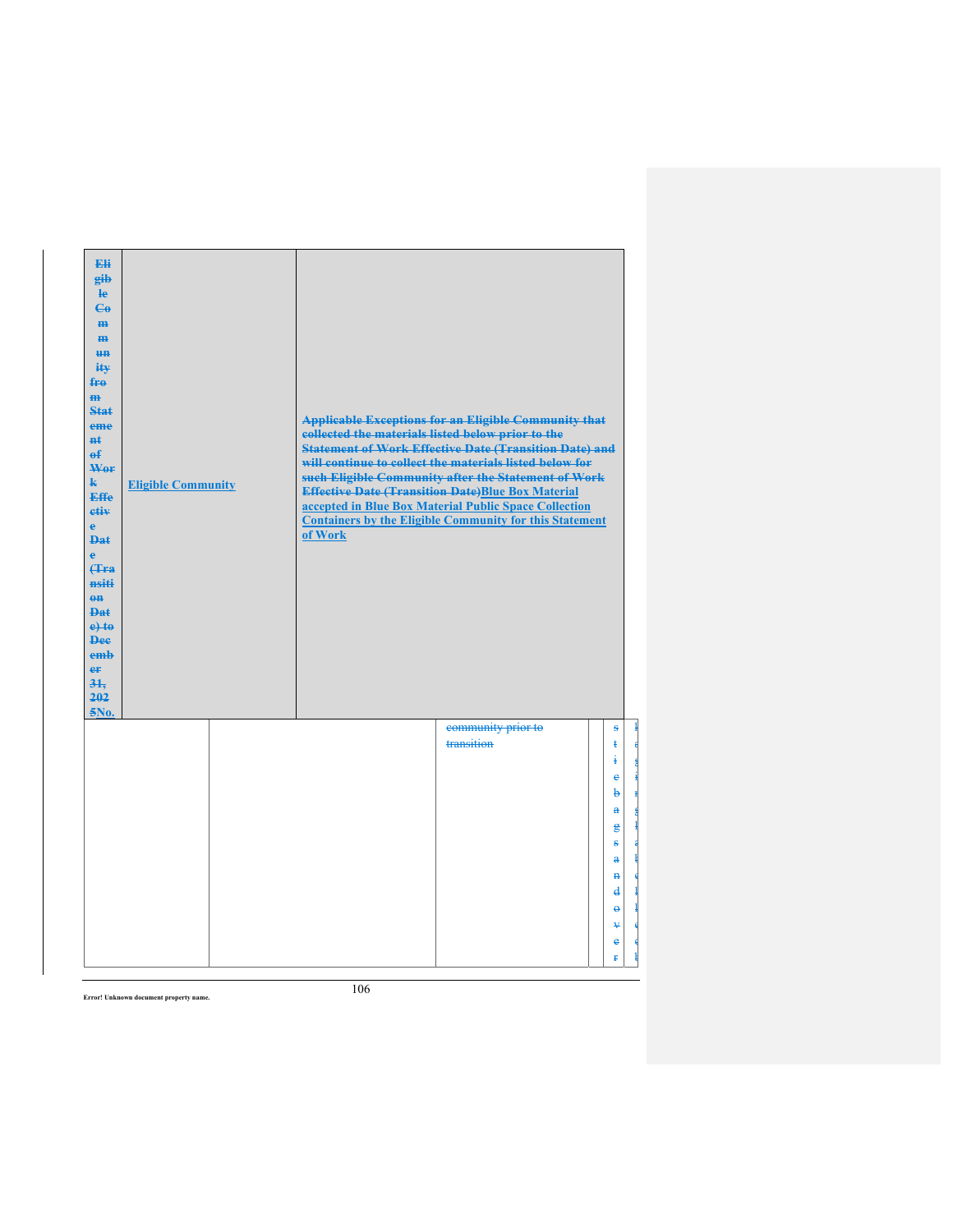| Eli<br>eib<br>He<br>$\mathbf{e}_0$<br>H <sub>H</sub><br>$\mathbf{m}$<br>H <sub>H</sub><br>ity<br>fro<br>m<br>Stat<br>eme<br>$H+$<br>$\theta$<br>Wor<br>$\mathbf{k}$<br><b>Effe</b><br>etiv<br>$\ddot{\textbf{e}}$<br><b>Dat</b><br>ė<br>(Tra<br>nsiti<br>$\theta$ <sup><math>\theta</math></sup><br><b>Dat</b><br>$e$ +to<br><b>Dee</b><br>emb<br>er<br>31.<br>202<br>5No. | <b>Eligible Community</b> | collected the materials listed below prior to the<br>of Work | <b>Applicable Exceptions for an Eligible Community that</b><br><b>Statement of Work Effective Date (Transition Date) and</b><br>will continue to collect the materials listed below for<br>such Eligible Community after the Statement of Work<br><b>Effective Date (Transition Date)Blue Box Material</b><br>accepted in Blue Box Material Public Space Collection<br><b>Containers by the Eligible Community for this Statement</b> |                     |
|----------------------------------------------------------------------------------------------------------------------------------------------------------------------------------------------------------------------------------------------------------------------------------------------------------------------------------------------------------------------------|---------------------------|--------------------------------------------------------------|---------------------------------------------------------------------------------------------------------------------------------------------------------------------------------------------------------------------------------------------------------------------------------------------------------------------------------------------------------------------------------------------------------------------------------------|---------------------|
|                                                                                                                                                                                                                                                                                                                                                                            |                           |                                                              |                                                                                                                                                                                                                                                                                                                                                                                                                                       | ₩<br>Ŧ              |
|                                                                                                                                                                                                                                                                                                                                                                            |                           |                                                              |                                                                                                                                                                                                                                                                                                                                                                                                                                       | $\mathbf{a}$        |
|                                                                                                                                                                                                                                                                                                                                                                            |                           |                                                              |                                                                                                                                                                                                                                                                                                                                                                                                                                       | <sup>p</sup>        |
|                                                                                                                                                                                                                                                                                                                                                                            |                           |                                                              |                                                                                                                                                                                                                                                                                                                                                                                                                                       | ₽                   |
|                                                                                                                                                                                                                                                                                                                                                                            |                           |                                                              |                                                                                                                                                                                                                                                                                                                                                                                                                                       | Ŧ<br>$\mathbf{a}$   |
|                                                                                                                                                                                                                                                                                                                                                                            |                           |                                                              |                                                                                                                                                                                                                                                                                                                                                                                                                                       | s                   |
|                                                                                                                                                                                                                                                                                                                                                                            |                           |                                                              |                                                                                                                                                                                                                                                                                                                                                                                                                                       | ŧ<br>į              |
|                                                                                                                                                                                                                                                                                                                                                                            |                           |                                                              |                                                                                                                                                                                                                                                                                                                                                                                                                                       | $\ddot{\textbf{e}}$ |
|                                                                                                                                                                                                                                                                                                                                                                            |                           |                                                              |                                                                                                                                                                                                                                                                                                                                                                                                                                       | þ<br>$\mathbf{a}$   |
|                                                                                                                                                                                                                                                                                                                                                                            |                           |                                                              |                                                                                                                                                                                                                                                                                                                                                                                                                                       | g                   |

i o d e g r a d a ł l e o r c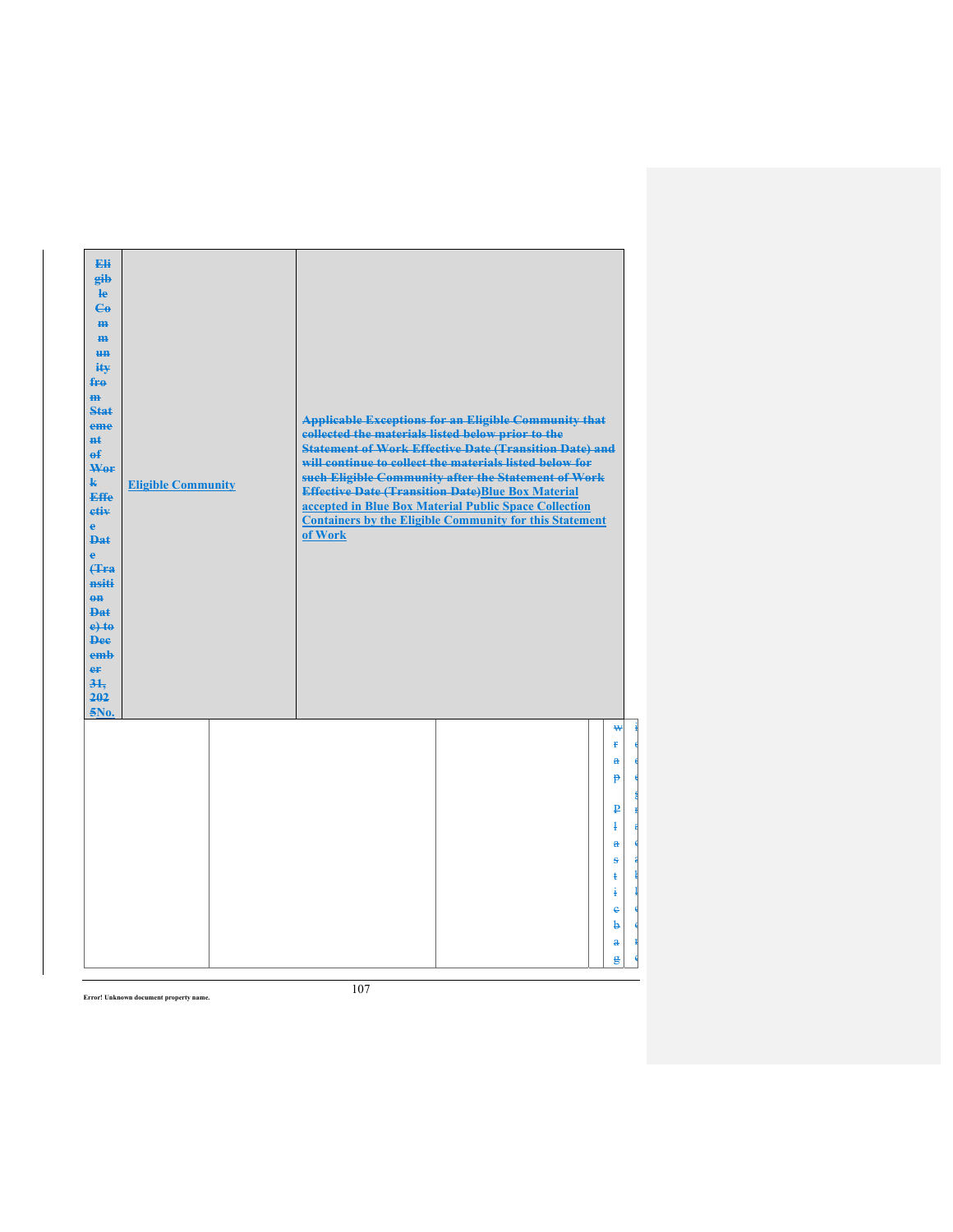| Eli<br>gib<br>$\mathbf{e}$<br>$\mathbf{G}$<br>H <sub>H</sub><br>$\mathbf{m}$<br><b>un</b><br>ity<br>$f_{\text{H}0}$<br>$\mathbf{m}$<br>Stat<br>eme<br>nŧ.<br>$\mathbf{f}$<br>Wer<br>$\mathbf{k}$<br><b>Effe</b><br>etiv<br>$\mathbf{e}$<br><b>Dat</b><br>ė<br>Hra<br>nsiti<br>$0$<br>$PA+$<br>$e$ +to<br><b>Dee</b><br>emb<br>er<br>31.<br>202<br>5No. | <b>Eligible Community</b> | collected the materials listed below prior to the<br>of Work | <b>Applicable Exceptions for an Eligible Community that</b><br><b>Statement of Work Effective Date (Transition Date) and</b><br>will continue to collect the materials listed below for<br>such Eligible Community after the Statement of Work<br><b>Effective Date (Transition Date)Blue Box Material</b><br>accepted in Blue Box Material Public Space Collection<br><b>Containers by the Eligible Community for this Statement</b> |                                                                                                                                                          |
|--------------------------------------------------------------------------------------------------------------------------------------------------------------------------------------------------------------------------------------------------------------------------------------------------------------------------------------------------------|---------------------------|--------------------------------------------------------------|---------------------------------------------------------------------------------------------------------------------------------------------------------------------------------------------------------------------------------------------------------------------------------------------------------------------------------------------------------------------------------------------------------------------------------------|----------------------------------------------------------------------------------------------------------------------------------------------------------|
|                                                                                                                                                                                                                                                                                                                                                        |                           |                                                              |                                                                                                                                                                                                                                                                                                                                                                                                                                       | S<br>$\mathbf{f}$<br>ĕ<br>Ŧ.<br>$\epsilon$<br>ŧ<br>$\Theta$<br>e<br>e<br>Ŧ<br>ŧ<br>$\ddot{\textbf{e}}$<br>s<br>$\overline{3}$<br>$\overline{\mathbf{d}}$ |

o m p o s t a ł l e , l u m ł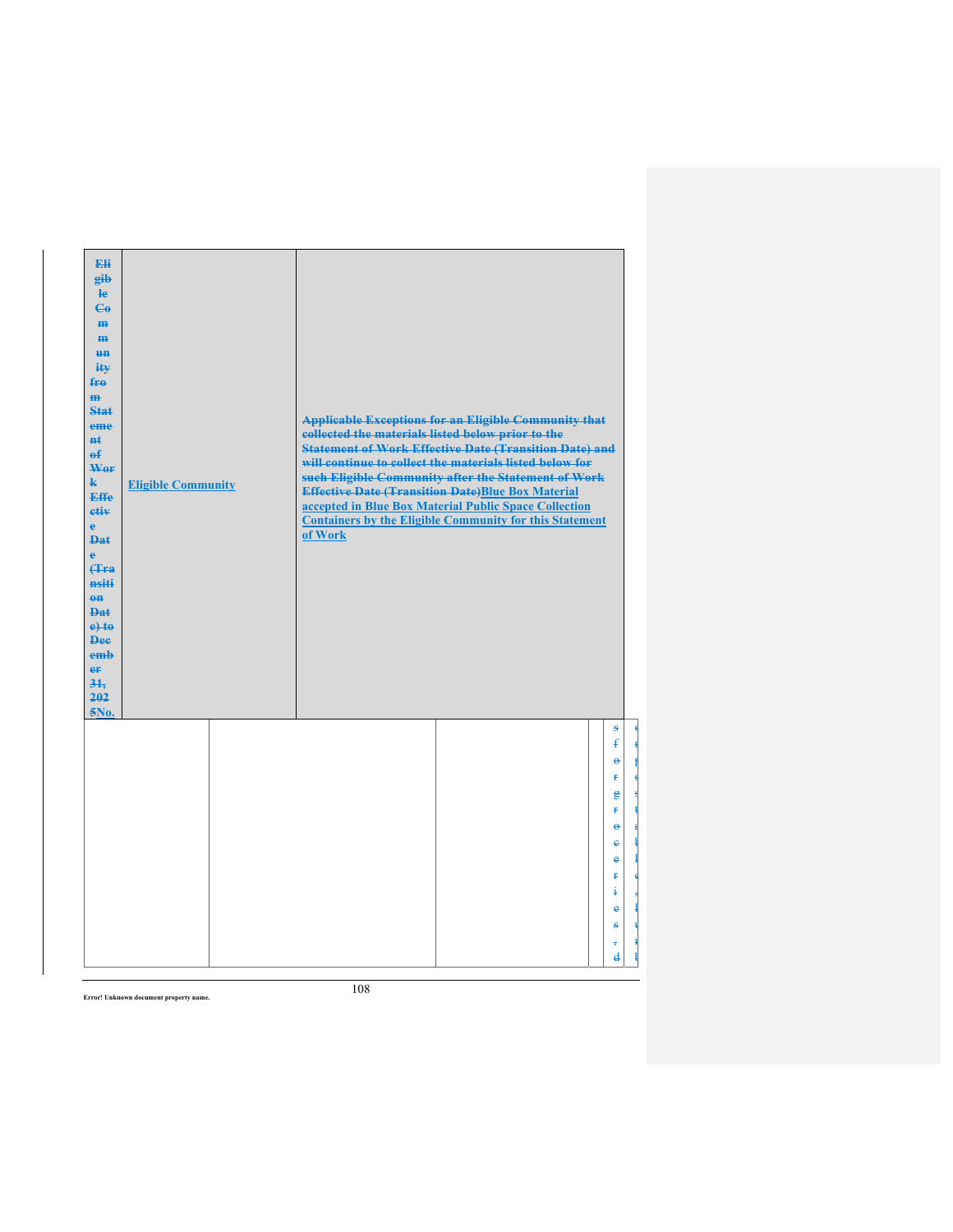| Eli<br>gib<br>$\mathbf{e}$<br>$\mathbf{G}$<br>H <sub>H</sub><br>$\mathbf{m}$<br><b>HH</b><br>ity<br>fro<br>$\mathbf{m}$<br>Stat:<br>eme<br>$H+$<br>$\theta$<br>Wor<br>$\mathbf{k}$<br>Effe<br>etiv<br>$\mathbf{e}$<br><b>Dat</b><br>ė<br>(Tra<br>nsiti<br>$\theta$ <sup><math>\theta</math></sup><br><b>Dat</b><br>$e$ +to<br><b>Dee</b><br>emb<br>er<br>$3+$<br>202<br>5No. | <b>Eligible Community</b> | <b>Applicable Exceptions for an Eligible Community that</b><br>collected the materials listed below prior to the<br><b>Statement of Work Effective Date (Transition Date) and</b><br>will continue to collect the materials listed below for<br>such Eligible Community after the Statement of Work<br><b>Effective Date (Transition Date)Blue Box Material</b><br>accepted in Blue Box Material Public Space Collection<br><b>Containers by the Eligible Community for this Statement</b><br>of Work |
|------------------------------------------------------------------------------------------------------------------------------------------------------------------------------------------------------------------------------------------------------------------------------------------------------------------------------------------------------------------------------|---------------------------|-------------------------------------------------------------------------------------------------------------------------------------------------------------------------------------------------------------------------------------------------------------------------------------------------------------------------------------------------------------------------------------------------------------------------------------------------------------------------------------------------------|
|                                                                                                                                                                                                                                                                                                                                                                              |                           | ŧ<br>¥<br>e<br>ł<br>e<br>$\mathbf{a}$<br>$\mathbf H$<br>ŧ<br>$\mathbf{H}$<br>g<br>b<br>Ŧ<br>$\bullet$<br>$\overline{a}$                                                                                                                                                                                                                                                                                                                                                                               |

e r o r c o n s t r u c t i o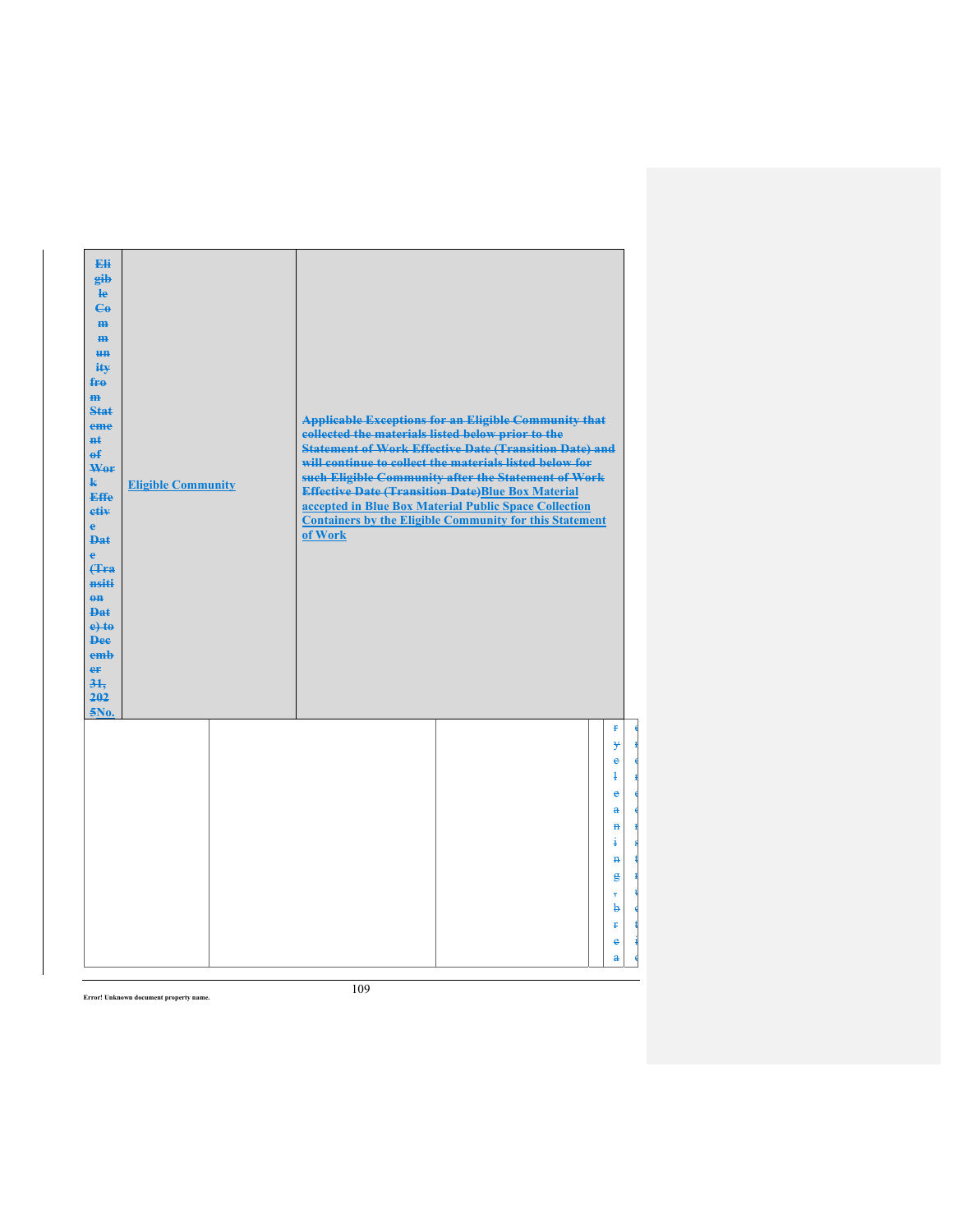| Eli<br>eib<br>He<br>$\mathbf{G}$<br>H <sub>H</sub><br>$\mathbf{m}$<br>H <sub>H</sub><br>ity<br>fro<br>$\mathbf{m}$<br>Stat<br>eme<br>$H+$<br>$\mathbf{f}$<br>Wer<br>$\mathbf{k}$<br><b>Effe</b><br>etiv<br>$\mathbf{e}$<br><b>Dat</b><br>è<br><b>(Tra</b><br>nsiti<br>$\theta$ <sup><math>\theta</math></sup><br><b>Dat</b><br>$e$ +to<br><b>Dee</b><br>emb<br>er<br>31.<br>202<br>5No. | <b>Eligible Community</b> | collected the materials listed below prior to the<br>of Work | <b>Applicable Exceptions for an Eligible Community that</b><br><b>Statement of Work Effective Date (Transition Date) and</b><br>will continue to collect the materials listed below for<br>such Eligible Community after the Statement of Work<br><b>Effective Date (Transition Date)Blue Box Material</b><br>accepted in Blue Box Material Public Space Collection<br><b>Containers by the Eligible Community for this Statement</b> |                              |
|-----------------------------------------------------------------------------------------------------------------------------------------------------------------------------------------------------------------------------------------------------------------------------------------------------------------------------------------------------------------------------------------|---------------------------|--------------------------------------------------------------|---------------------------------------------------------------------------------------------------------------------------------------------------------------------------------------------------------------------------------------------------------------------------------------------------------------------------------------------------------------------------------------------------------------------------------------|------------------------------|
|                                                                                                                                                                                                                                                                                                                                                                                         |                           |                                                              |                                                                                                                                                                                                                                                                                                                                                                                                                                       | d<br>$\overline{\mathbf{5}}$ |
|                                                                                                                                                                                                                                                                                                                                                                                         |                           |                                                              |                                                                                                                                                                                                                                                                                                                                                                                                                                       | $\mathbf{a}$                 |
|                                                                                                                                                                                                                                                                                                                                                                                         |                           |                                                              |                                                                                                                                                                                                                                                                                                                                                                                                                                       | e<br>₩                       |
|                                                                                                                                                                                                                                                                                                                                                                                         |                           |                                                              |                                                                                                                                                                                                                                                                                                                                                                                                                                       | ÷                            |
|                                                                                                                                                                                                                                                                                                                                                                                         |                           |                                                              |                                                                                                                                                                                                                                                                                                                                                                                                                                       | $\mathbf{P}$                 |
|                                                                                                                                                                                                                                                                                                                                                                                         |                           |                                                              |                                                                                                                                                                                                                                                                                                                                                                                                                                       | $\mathbf{a}$                 |
|                                                                                                                                                                                                                                                                                                                                                                                         |                           |                                                              |                                                                                                                                                                                                                                                                                                                                                                                                                                       | $\mathbf{P}$                 |
|                                                                                                                                                                                                                                                                                                                                                                                         |                           |                                                              |                                                                                                                                                                                                                                                                                                                                                                                                                                       | e<br>Ŧ                       |
|                                                                                                                                                                                                                                                                                                                                                                                         |                           |                                                              |                                                                                                                                                                                                                                                                                                                                                                                                                                       | s                            |
|                                                                                                                                                                                                                                                                                                                                                                                         |                           |                                                              |                                                                                                                                                                                                                                                                                                                                                                                                                                       | $\ddot{\mathbf{a}}$          |
|                                                                                                                                                                                                                                                                                                                                                                                         |                           |                                                              |                                                                                                                                                                                                                                                                                                                                                                                                                                       | $\mathbf{H}$                 |
|                                                                                                                                                                                                                                                                                                                                                                                         |                           |                                                              |                                                                                                                                                                                                                                                                                                                                                                                                                                       | $\mathbf{d}$                 |

n ×. r a p , g a r ł a g e ł a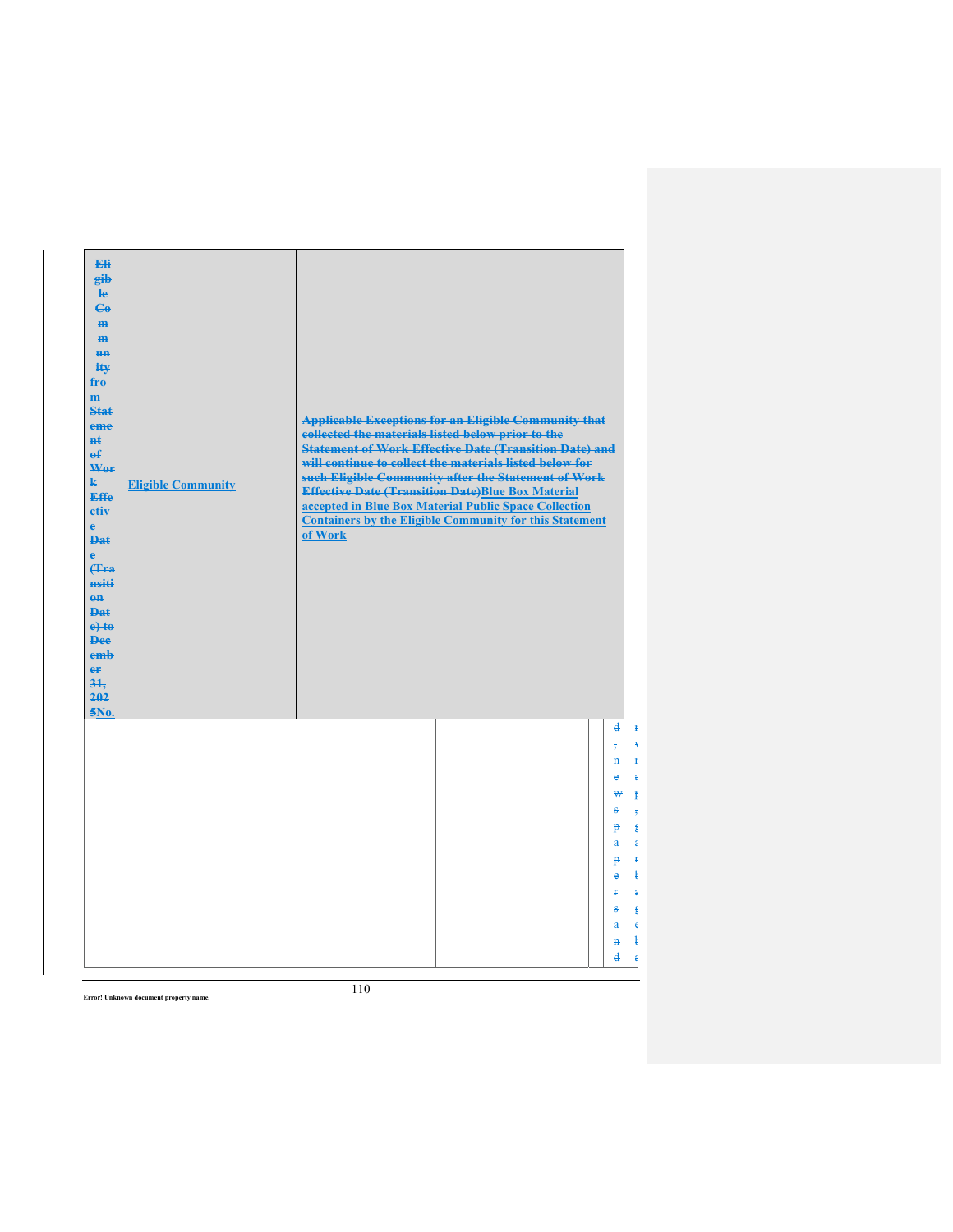| Eli<br>gib<br>He<br>$\mathbf{G}$<br>H <sub>H</sub><br>m<br>H <sub>H</sub><br>ity<br>fro<br>$\mathbf{m}$<br>Stat<br>eme<br>$H+$<br>$\mathbf{f}$<br>Wer<br>$\mathbf{k}$<br><b>Effe</b><br>etiv<br>$\mathbf{e}$<br><b>Dat</b><br>è<br><b>f</b> Fra<br>nsiti<br>$eff$<br>Dat<br>$e$ +to<br><b>Dee</b><br>emb<br>er<br>31.<br>202<br>5No. | <b>Eligible Community</b> | collected the materials listed below prior to the<br>of Work | <b>Applicable Exceptions for an Eligible Community that</b><br><b>Statement of Work Effective Date (Transition Date) and</b><br>will continue to collect the materials listed below for<br>such Eligible Community after the Statement of Work<br><b>Effective Date (Transition Date)Blue Box Material</b><br>accepted in Blue Box Material Public Space Collection<br><b>Containers by the Eligible Community for this Statement</b> |                           |
|--------------------------------------------------------------------------------------------------------------------------------------------------------------------------------------------------------------------------------------------------------------------------------------------------------------------------------------|---------------------------|--------------------------------------------------------------|---------------------------------------------------------------------------------------------------------------------------------------------------------------------------------------------------------------------------------------------------------------------------------------------------------------------------------------------------------------------------------------------------------------------------------------|---------------------------|
|                                                                                                                                                                                                                                                                                                                                      |                           |                                                              |                                                                                                                                                                                                                                                                                                                                                                                                                                       | ŧ<br>$\ddagger$<br>¥<br>ė |
|                                                                                                                                                                                                                                                                                                                                      |                           |                                                              |                                                                                                                                                                                                                                                                                                                                                                                                                                       | Ŧ<br>s                    |
|                                                                                                                                                                                                                                                                                                                                      |                           |                                                              |                                                                                                                                                                                                                                                                                                                                                                                                                                       | $\frac{1}{2}$             |
|                                                                                                                                                                                                                                                                                                                                      |                           |                                                              |                                                                                                                                                                                                                                                                                                                                                                                                                                       | b<br>$\bf{a}$             |
|                                                                                                                                                                                                                                                                                                                                      |                           |                                                              |                                                                                                                                                                                                                                                                                                                                                                                                                                       | g                         |
|                                                                                                                                                                                                                                                                                                                                      |                           |                                                              |                                                                                                                                                                                                                                                                                                                                                                                                                                       | ŝ<br>$\mathbf{f}$         |
|                                                                                                                                                                                                                                                                                                                                      |                           |                                                              |                                                                                                                                                                                                                                                                                                                                                                                                                                       | $\ddot{\theta}$           |
|                                                                                                                                                                                                                                                                                                                                      |                           |                                                              |                                                                                                                                                                                                                                                                                                                                                                                                                                       | ŧ                         |
|                                                                                                                                                                                                                                                                                                                                      |                           |                                                              |                                                                                                                                                                                                                                                                                                                                                                                                                                       | p                         |

g s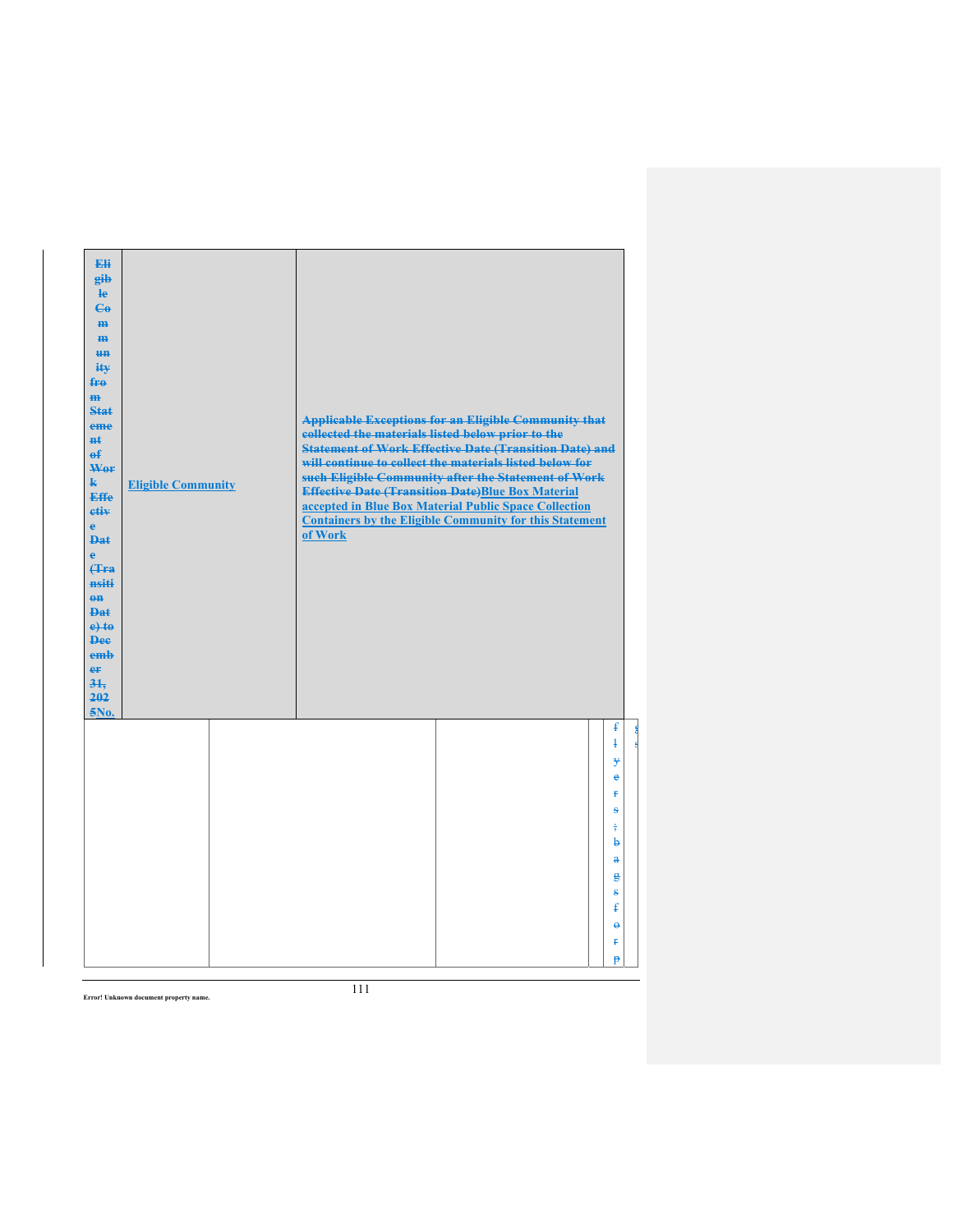| Eli<br>gib<br>$\mathbf{e}$<br>$\mathbf{G}$<br>m-<br>$\mathbf{m}$<br><b>un</b><br>ity<br>$f_{\text{F}\theta}$<br>$\mathbf{m}$<br><b>Stat</b><br>eme<br><b>n</b> t<br>$\mathbf{f}$<br>Wor<br>$\mathbf{k}$<br><b>Effe</b><br>etiv<br>$\mathbf{e}$<br><b>Dat</b><br>$\ddot{\textbf{e}}$<br>(Tra<br>nsiti<br>$0$<br><b>Dat</b><br>$e$ + $t$ $e$<br><b>Dee</b><br>emb<br>er<br>31.<br>202<br>5No. | <b>Eligible Community</b> | <b>Applicable Exceptions for an Eligible Community that</b><br>collected the materials listed below prior to the<br><b>Statement of Work Effective Date (Transition Date) and</b><br>will continue to collect the materials listed below for<br>such Eligible Community after the Statement of Work<br><b>Effective Date (Transition Date)Blue Box Material</b><br>accepted in Blue Box Material Public Space Collection<br><b>Containers by the Eligible Community for this Statement</b><br>of Work |                                                                                                                  |
|---------------------------------------------------------------------------------------------------------------------------------------------------------------------------------------------------------------------------------------------------------------------------------------------------------------------------------------------------------------------------------------------|---------------------------|-------------------------------------------------------------------------------------------------------------------------------------------------------------------------------------------------------------------------------------------------------------------------------------------------------------------------------------------------------------------------------------------------------------------------------------------------------------------------------------------------------|------------------------------------------------------------------------------------------------------------------|
|                                                                                                                                                                                                                                                                                                                                                                                             |                           |                                                                                                                                                                                                                                                                                                                                                                                                                                                                                                       | Ŧ<br>$\Theta$<br>d<br>u<br>e<br>e<br>$\overline{\phantom{a}}$<br>$\mathbf{d}$<br>ŧ<br>y<br>b<br>u<br>Ŧ<br>k<br>ŧ |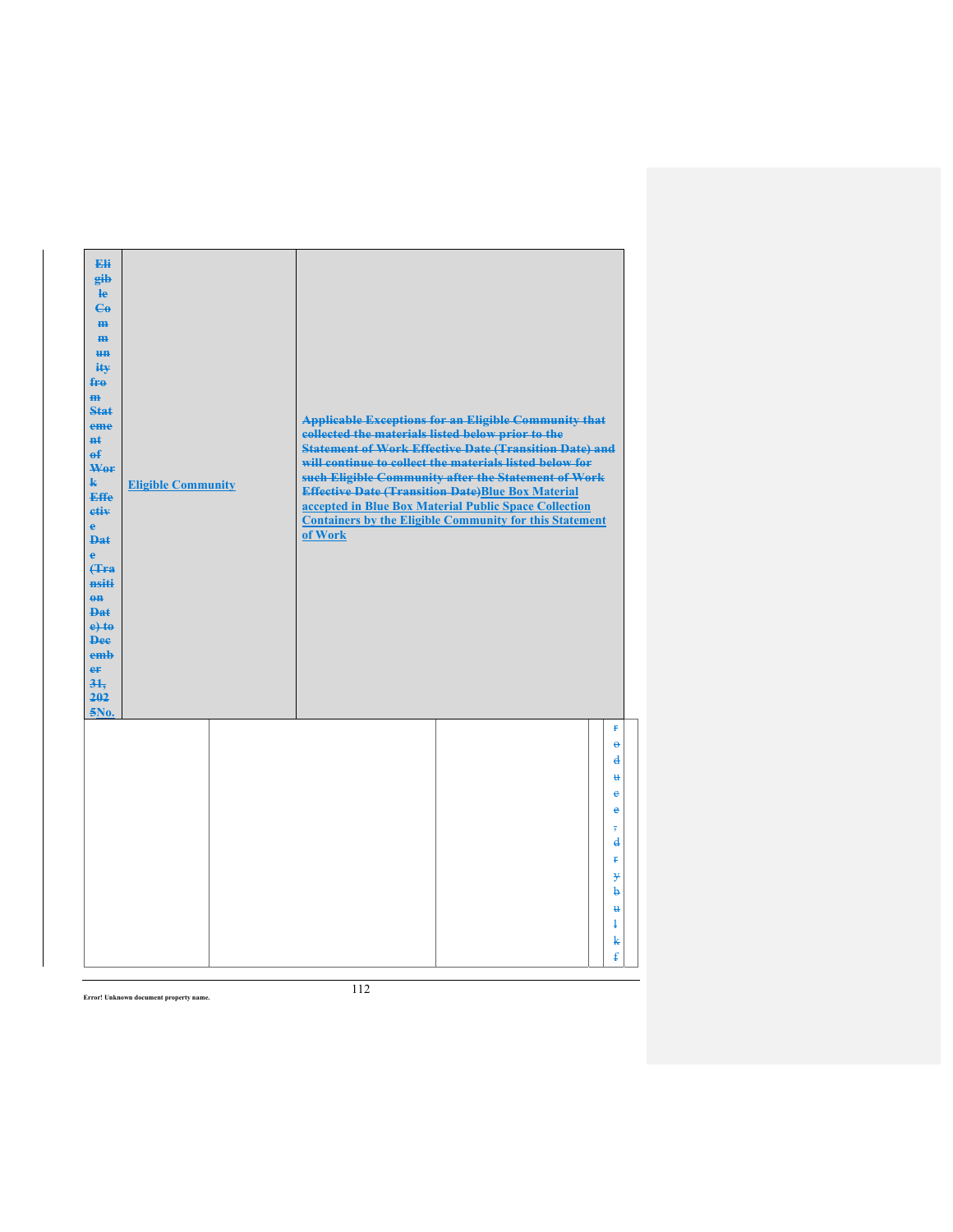| Eli<br>gib<br>$\mathbf{e}$<br>$\mathbf{G}$<br>m-<br>m<br><b>un</b><br>ity<br>$f_{\text{H}0}$<br>$\mathbf{m}$<br><b>Stat</b><br>eme<br><b>n</b> t<br>$\mathbf{f}$<br>Wor<br>$\mathbf{k}$<br><b>Effe</b><br>etiv<br>$\mathbf{e}$<br><b>Dat</b><br>$\ddot{\textbf{e}}$<br>(Tra<br>nsiti<br>$0$<br><b>Dat</b><br>$e$ + $t$ $e$<br><b>Dee</b><br>emb<br>er<br>31.<br>202<br>$5N0$ . | <b>Eligible Community</b> | collected the materials listed below prior to the<br>of Work | <b>Applicable Exceptions for an Eligible Community that</b><br><b>Statement of Work Effective Date (Transition Date) and</b><br>will continue to collect the materials listed below for<br>such Eligible Community after the Statement of Work<br><b>Effective Date (Transition Date)Blue Box Material</b><br>accepted in Blue Box Material Public Space Collection<br><b>Containers by the Eligible Community for this Statement</b> |                                                                                 |
|--------------------------------------------------------------------------------------------------------------------------------------------------------------------------------------------------------------------------------------------------------------------------------------------------------------------------------------------------------------------------------|---------------------------|--------------------------------------------------------------|---------------------------------------------------------------------------------------------------------------------------------------------------------------------------------------------------------------------------------------------------------------------------------------------------------------------------------------------------------------------------------------------------------------------------------------|---------------------------------------------------------------------------------|
|                                                                                                                                                                                                                                                                                                                                                                                |                           |                                                              |                                                                                                                                                                                                                                                                                                                                                                                                                                       | $\Theta$<br>$\Theta$<br>d<br>s                                                  |
|                                                                                                                                                                                                                                                                                                                                                                                |                           |                                                              |                                                                                                                                                                                                                                                                                                                                                                                                                                       | $\overline{\phantom{a}}$<br>$\ddot{\textbf{a}}$<br>$\mathbf{H}$<br>$\mathbf{d}$ |
|                                                                                                                                                                                                                                                                                                                                                                                |                           |                                                              |                                                                                                                                                                                                                                                                                                                                                                                                                                       | m<br>$\ddot{\mathbf{e}}$<br>s                                                   |
|                                                                                                                                                                                                                                                                                                                                                                                |                           |                                                              |                                                                                                                                                                                                                                                                                                                                                                                                                                       | ŧ<br>£<br>¥.<br>$\ddot{\theta}$                                                 |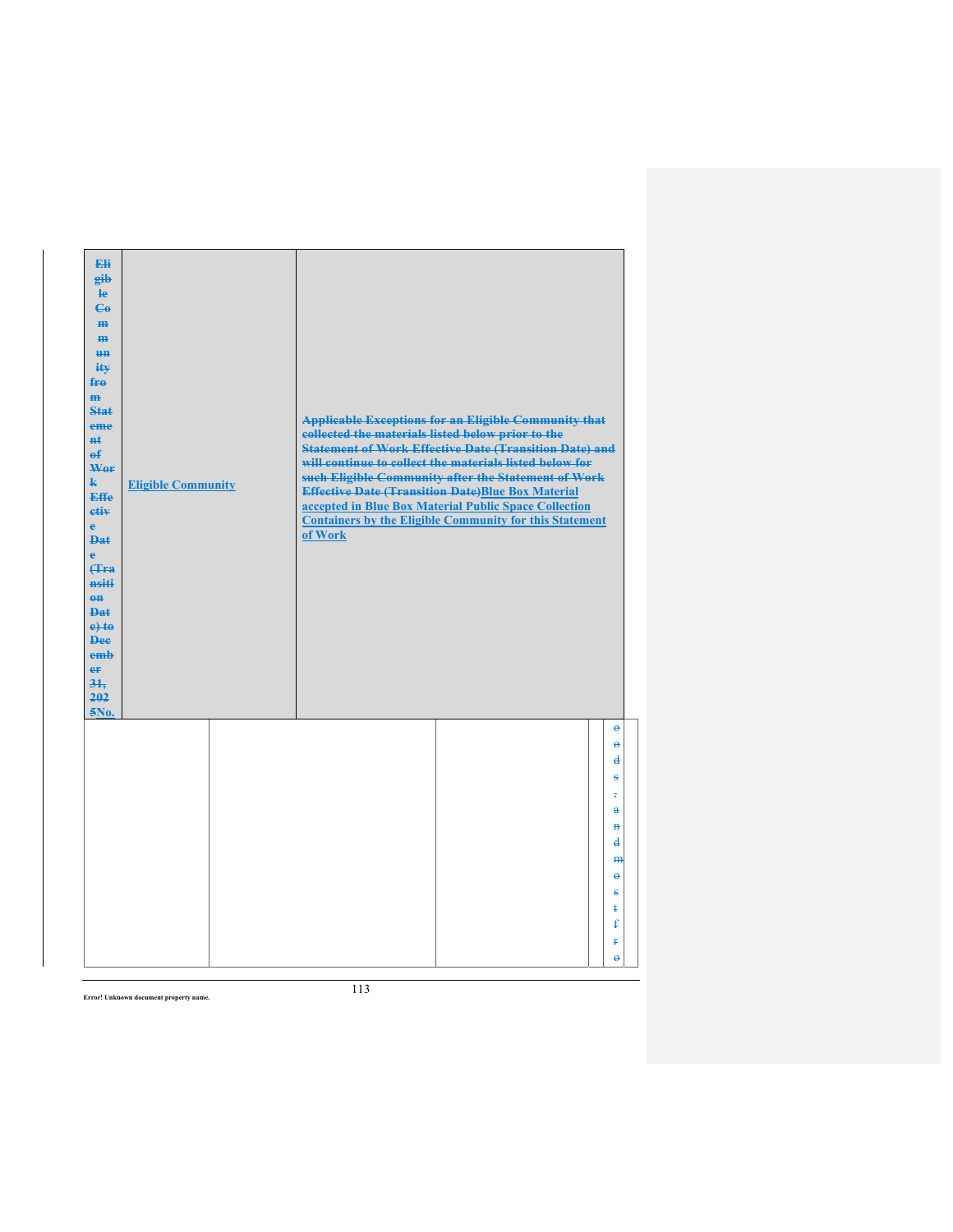| Eli<br>gib<br>$\mathbf{e}$<br>$\mathbf{G}$<br>m-<br>$\mathbf{m}$<br><b>HH</b><br>iŧ¥<br>$f_{\text{H}0}$<br>$\mathbf{m}$<br>Stat<br>eme<br>#£<br>$\mathbf{f}$<br>Wer<br>$\mathbf{k}$<br><b>Effe</b><br>etiv<br>$\mathbf{e}$<br><b>Dat</b><br>$\ddot{\mathbf{e}}$<br>Hra<br>nsiti<br>$0$<br><b>Dat</b><br>$e$ + $t$ $e$<br><b>Dee</b><br>emb<br>er<br>31.<br>202<br>5No. | <b>Eligible Community</b> | collected the materials listed below prior to the<br>of Work | <b>Applicable Exceptions for an Eligible Community that</b><br><b>Statement of Work Effective Date (Transition Date) and</b><br>will continue to collect the materials listed below for<br>such Eligible Community after the Statement of Work<br><b>Effective Date (Transition Date)Blue Box Material</b><br>accepted in Blue Box Material Public Space Collection<br><b>Containers by the Eligible Community for this Statement</b> |                        |
|------------------------------------------------------------------------------------------------------------------------------------------------------------------------------------------------------------------------------------------------------------------------------------------------------------------------------------------------------------------------|---------------------------|--------------------------------------------------------------|---------------------------------------------------------------------------------------------------------------------------------------------------------------------------------------------------------------------------------------------------------------------------------------------------------------------------------------------------------------------------------------------------------------------------------------|------------------------|
|                                                                                                                                                                                                                                                                                                                                                                        |                           |                                                              |                                                                                                                                                                                                                                                                                                                                                                                                                                       | z<br>e<br>$\mathbf{H}$ |
|                                                                                                                                                                                                                                                                                                                                                                        |                           |                                                              |                                                                                                                                                                                                                                                                                                                                                                                                                                       | ¥<br>$\bullet$         |
|                                                                                                                                                                                                                                                                                                                                                                        |                           |                                                              |                                                                                                                                                                                                                                                                                                                                                                                                                                       | g                      |
|                                                                                                                                                                                                                                                                                                                                                                        |                           |                                                              |                                                                                                                                                                                                                                                                                                                                                                                                                                       | e<br>ŧ                 |
|                                                                                                                                                                                                                                                                                                                                                                        |                           |                                                              |                                                                                                                                                                                                                                                                                                                                                                                                                                       | a                      |
|                                                                                                                                                                                                                                                                                                                                                                        |                           |                                                              |                                                                                                                                                                                                                                                                                                                                                                                                                                       | b<br>$\ddagger$        |
|                                                                                                                                                                                                                                                                                                                                                                        |                           |                                                              |                                                                                                                                                                                                                                                                                                                                                                                                                                       | $\ddot{\textbf{e}}$    |
|                                                                                                                                                                                                                                                                                                                                                                        |                           |                                                              |                                                                                                                                                                                                                                                                                                                                                                                                                                       | s                      |
|                                                                                                                                                                                                                                                                                                                                                                        |                           |                                                              |                                                                                                                                                                                                                                                                                                                                                                                                                                       | ÷                      |
|                                                                                                                                                                                                                                                                                                                                                                        |                           |                                                              |                                                                                                                                                                                                                                                                                                                                                                                                                                       | $\ddot{\theta}$        |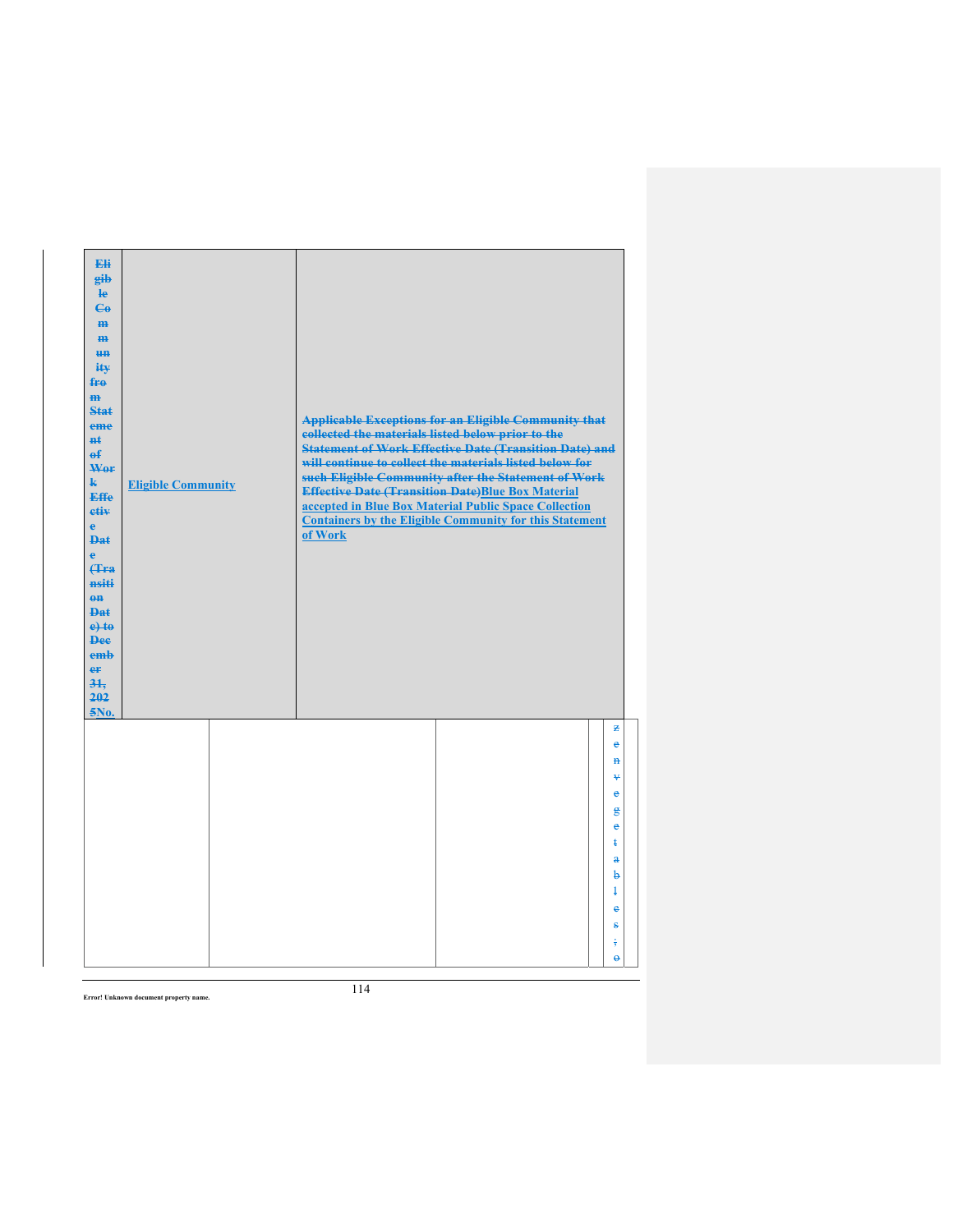| Eli<br>gib<br>$\mathbf{e}$<br>$\mathbf{G}$<br>m-<br>$\mathbf{m}$<br><b>HH</b><br>iŧ¥<br>$f_{\text{H}0}$<br>$\mathbf{m}$<br>Stat<br>eme<br>#£<br>$\mathbf{f}$<br>Wer<br>$\mathbf{k}$<br><b>Effe</b><br>etiv<br>$\mathbf{e}$<br><b>Dat</b><br>$\ddot{\textbf{e}}$<br>Hra<br>nsiti<br>$0$<br><b>Dat</b><br>$e$ + $t$ $e$<br><b>Dee</b><br>emb<br>er<br>31.<br>202<br>5No. | <b>Eligible Community</b> | collected the materials listed below prior to the<br>of Work | <b>Applicable Exceptions for an Eligible Community that</b><br><b>Statement of Work Effective Date (Transition Date) and</b><br>will continue to collect the materials listed below for<br>such Eligible Community after the Statement of Work<br><b>Effective Date (Transition Date)Blue Box Material</b><br>accepted in Blue Box Material Public Space Collection<br><b>Containers by the Eligible Community for this Statement</b> |                   |
|------------------------------------------------------------------------------------------------------------------------------------------------------------------------------------------------------------------------------------------------------------------------------------------------------------------------------------------------------------------------|---------------------------|--------------------------------------------------------------|---------------------------------------------------------------------------------------------------------------------------------------------------------------------------------------------------------------------------------------------------------------------------------------------------------------------------------------------------------------------------------------------------------------------------------------|-------------------|
|                                                                                                                                                                                                                                                                                                                                                                        |                           |                                                              |                                                                                                                                                                                                                                                                                                                                                                                                                                       | $\mathbf{H}$<br>ŧ |
|                                                                                                                                                                                                                                                                                                                                                                        |                           |                                                              |                                                                                                                                                                                                                                                                                                                                                                                                                                       | e                 |
|                                                                                                                                                                                                                                                                                                                                                                        |                           |                                                              |                                                                                                                                                                                                                                                                                                                                                                                                                                       | Ŧ                 |
|                                                                                                                                                                                                                                                                                                                                                                        |                           |                                                              |                                                                                                                                                                                                                                                                                                                                                                                                                                       | þ                 |
|                                                                                                                                                                                                                                                                                                                                                                        |                           |                                                              |                                                                                                                                                                                                                                                                                                                                                                                                                                       | $\mathbf{a}$      |
|                                                                                                                                                                                                                                                                                                                                                                        |                           |                                                              |                                                                                                                                                                                                                                                                                                                                                                                                                                       | $\mathbf{g}$      |
|                                                                                                                                                                                                                                                                                                                                                                        |                           |                                                              |                                                                                                                                                                                                                                                                                                                                                                                                                                       | s<br>a            |
|                                                                                                                                                                                                                                                                                                                                                                        |                           |                                                              |                                                                                                                                                                                                                                                                                                                                                                                                                                       | $\mathbf{H}$      |
|                                                                                                                                                                                                                                                                                                                                                                        |                           |                                                              |                                                                                                                                                                                                                                                                                                                                                                                                                                       | d                 |
|                                                                                                                                                                                                                                                                                                                                                                        |                           |                                                              |                                                                                                                                                                                                                                                                                                                                                                                                                                       | ₩                 |
|                                                                                                                                                                                                                                                                                                                                                                        |                           |                                                              |                                                                                                                                                                                                                                                                                                                                                                                                                                       | Ŧ.                |
|                                                                                                                                                                                                                                                                                                                                                                        |                           |                                                              |                                                                                                                                                                                                                                                                                                                                                                                                                                       | $\mathbf{a}$      |
|                                                                                                                                                                                                                                                                                                                                                                        |                           |                                                              |                                                                                                                                                                                                                                                                                                                                                                                                                                       | p                 |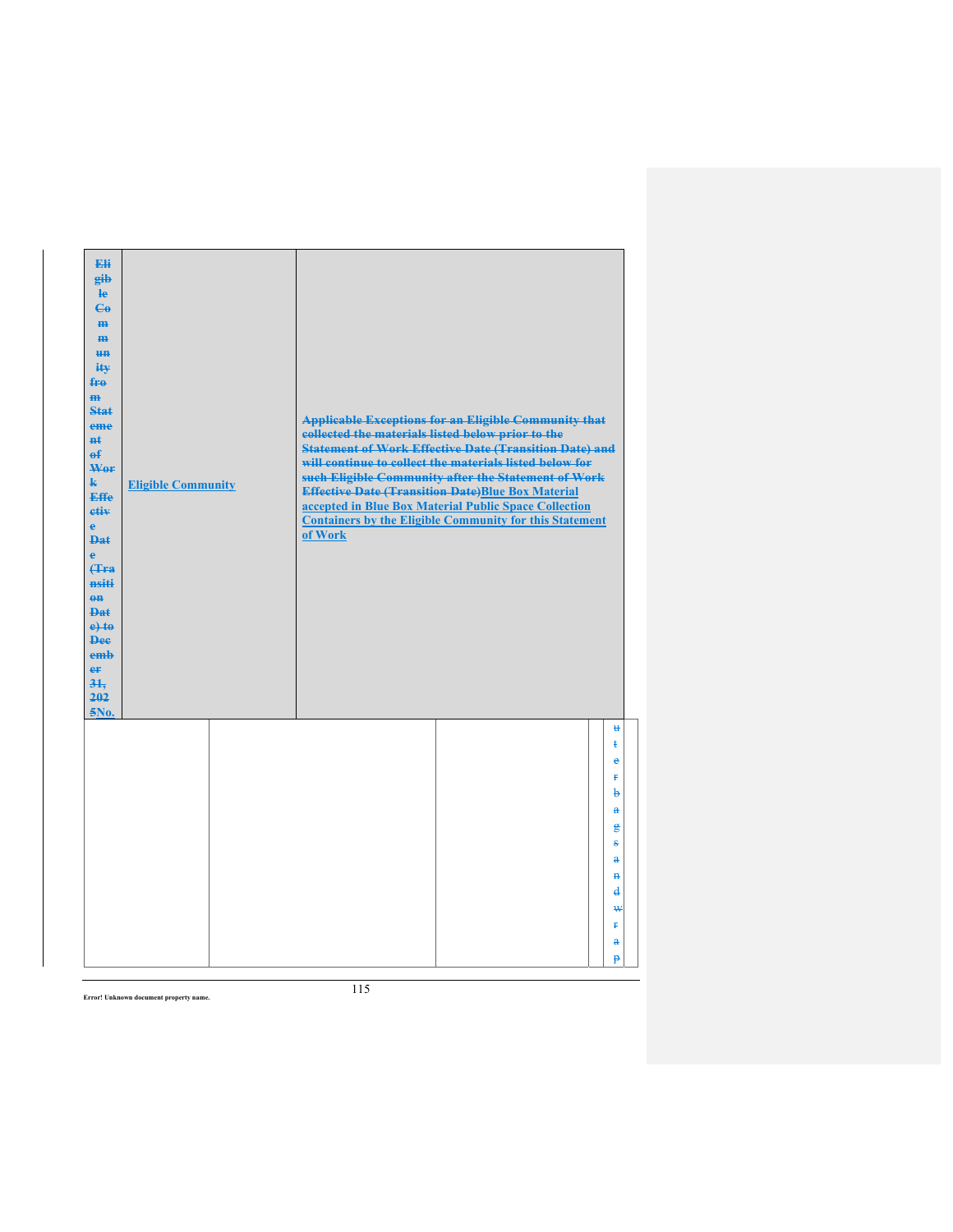| Eli<br>gib<br>$\mathbf{e}$<br>$\mathbf{G}$<br>m-<br>m<br><b>HH</b><br>iŧ¥<br>$f_{\text{H}0}$<br>$\mathbf{m}$<br>Stat<br>eme<br>#£<br>$\mathbf{f}$<br>Wer<br>$\mathbf{k}$<br><b>Effe</b><br>etiv<br>$\mathbf{e}$<br><b>Dat</b><br>$\ddot{\textbf{e}}$<br>Hra<br>nsiti<br>$0$<br><b>Dat</b><br>$e$ +to<br><b>Dee</b><br>emb<br>er<br>31.<br>202<br>5No. | <b>Eligible Community</b> | collected the materials listed below prior to the<br>of Work | <b>Applicable Exceptions for an Eligible Community that</b><br><b>Statement of Work Effective Date (Transition Date) and</b><br>will continue to collect the materials listed below for<br>such Eligible Community after the Statement of Work<br><b>Effective Date (Transition Date)Blue Box Material</b><br>accepted in Blue Box Material Public Space Collection<br><b>Containers by the Eligible Community for this Statement</b> |                                                                                                               |
|-------------------------------------------------------------------------------------------------------------------------------------------------------------------------------------------------------------------------------------------------------------------------------------------------------------------------------------------------------|---------------------------|--------------------------------------------------------------|---------------------------------------------------------------------------------------------------------------------------------------------------------------------------------------------------------------------------------------------------------------------------------------------------------------------------------------------------------------------------------------------------------------------------------------|---------------------------------------------------------------------------------------------------------------|
|                                                                                                                                                                                                                                                                                                                                                       |                           |                                                              |                                                                                                                                                                                                                                                                                                                                                                                                                                       | ŧ<br>$\Theta$<br>ŧ.<br>$\mathbf{d}$<br>į<br>$\mathbf{a}$<br>p<br>e<br>ŧ<br>ŝ<br>7<br>£<br>$\bullet$<br>m<br>ŧ |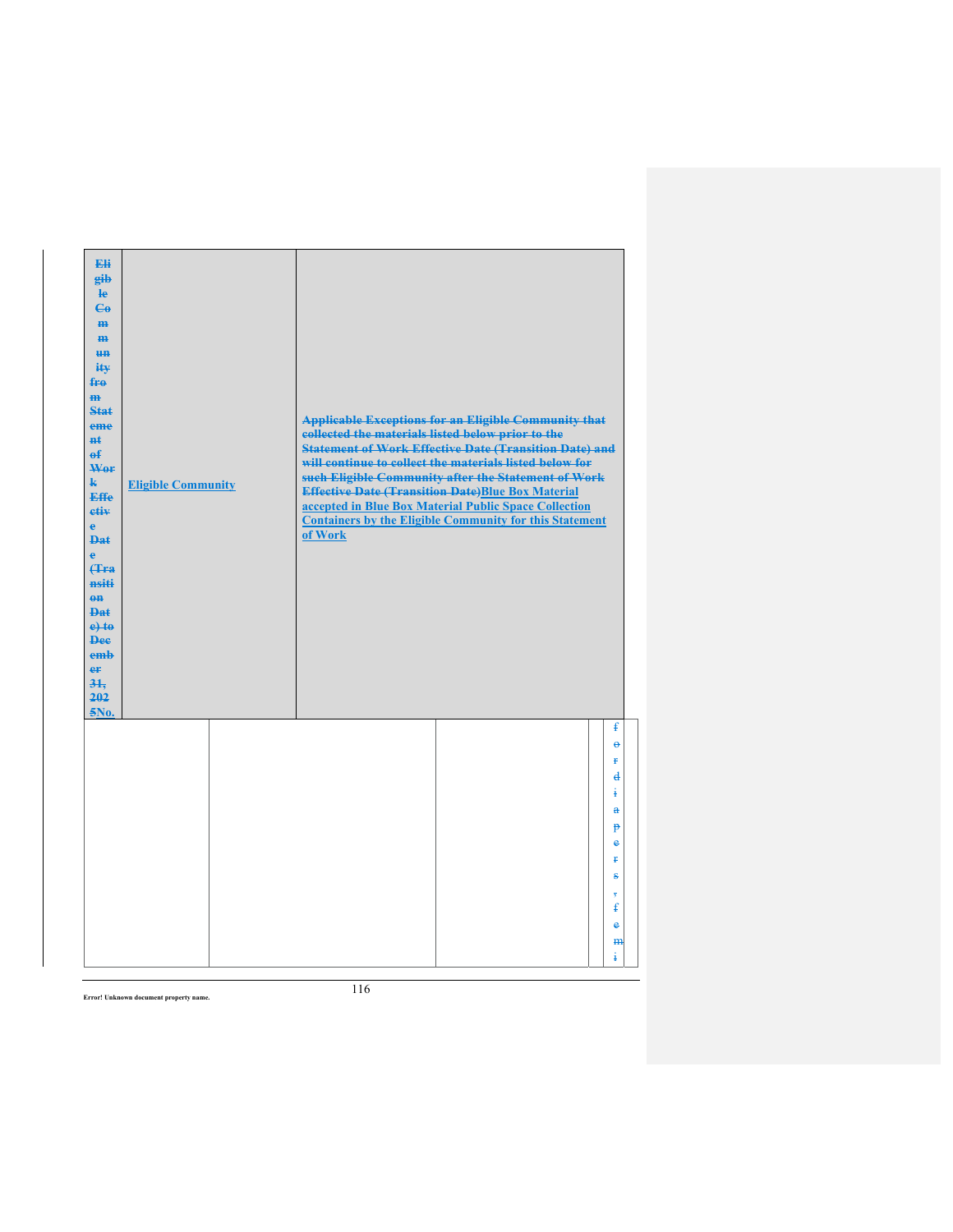| Eli<br>eib<br>$\mathbf{e}$<br>$\mathbf{G}$<br>H <sub>H</sub><br>H <sub>H</sub><br><b>un</b><br>ity<br>$f_{\text{H}0}$<br>$\mathbf{m}$<br><b>Stat</b><br>eme<br><b>H</b> t<br>$\theta$<br>Wor<br>$\mathbf{k}$<br><b>Effe</b><br>etiv<br>$\mathbf{e}$<br><b>Dat</b><br>$\ddot{\textbf{e}}$<br>(Tra<br>nsiti<br>$\theta$ <sup><math>\theta</math></sup><br><b>Dat</b><br>$e$ + $t$ $e$<br><b>Dee</b><br>emb<br>er<br>31.<br>202<br>5No. | <b>Eligible Community</b> | collected the materials listed below prior to the<br>of Work | <b>Applicable Exceptions for an Eligible Community that</b><br><b>Statement of Work Effective Date (Transition Date) and</b><br>will continue to collect the materials listed below for<br>such Eligible Community after the Statement of Work<br><b>Effective Date (Transition Date)Blue Box Material</b><br>accepted in Blue Box Material Public Space Collection<br><b>Containers by the Eligible Community for this Statement</b> |                     |
|--------------------------------------------------------------------------------------------------------------------------------------------------------------------------------------------------------------------------------------------------------------------------------------------------------------------------------------------------------------------------------------------------------------------------------------|---------------------------|--------------------------------------------------------------|---------------------------------------------------------------------------------------------------------------------------------------------------------------------------------------------------------------------------------------------------------------------------------------------------------------------------------------------------------------------------------------------------------------------------------------|---------------------|
|                                                                                                                                                                                                                                                                                                                                                                                                                                      |                           |                                                              |                                                                                                                                                                                                                                                                                                                                                                                                                                       | $\mathbf{H}$<br>į   |
|                                                                                                                                                                                                                                                                                                                                                                                                                                      |                           |                                                              |                                                                                                                                                                                                                                                                                                                                                                                                                                       | $\mathbf{a}$<br>e   |
|                                                                                                                                                                                                                                                                                                                                                                                                                                      |                           |                                                              |                                                                                                                                                                                                                                                                                                                                                                                                                                       | ħ                   |
|                                                                                                                                                                                                                                                                                                                                                                                                                                      |                           |                                                              |                                                                                                                                                                                                                                                                                                                                                                                                                                       | ¥<br>$\mathbf{g}$   |
|                                                                                                                                                                                                                                                                                                                                                                                                                                      |                           |                                                              |                                                                                                                                                                                                                                                                                                                                                                                                                                       | ŧ                   |
|                                                                                                                                                                                                                                                                                                                                                                                                                                      |                           |                                                              |                                                                                                                                                                                                                                                                                                                                                                                                                                       | e                   |
|                                                                                                                                                                                                                                                                                                                                                                                                                                      |                           |                                                              |                                                                                                                                                                                                                                                                                                                                                                                                                                       | $\mathbf{H}$<br>e   |
|                                                                                                                                                                                                                                                                                                                                                                                                                                      |                           |                                                              |                                                                                                                                                                                                                                                                                                                                                                                                                                       | p                   |
|                                                                                                                                                                                                                                                                                                                                                                                                                                      |                           |                                                              |                                                                                                                                                                                                                                                                                                                                                                                                                                       | Ŧ                   |
|                                                                                                                                                                                                                                                                                                                                                                                                                                      |                           |                                                              |                                                                                                                                                                                                                                                                                                                                                                                                                                       | $\ddot{\mathbf{e}}$ |
|                                                                                                                                                                                                                                                                                                                                                                                                                                      |                           |                                                              |                                                                                                                                                                                                                                                                                                                                                                                                                                       | $\mathbf{d}$        |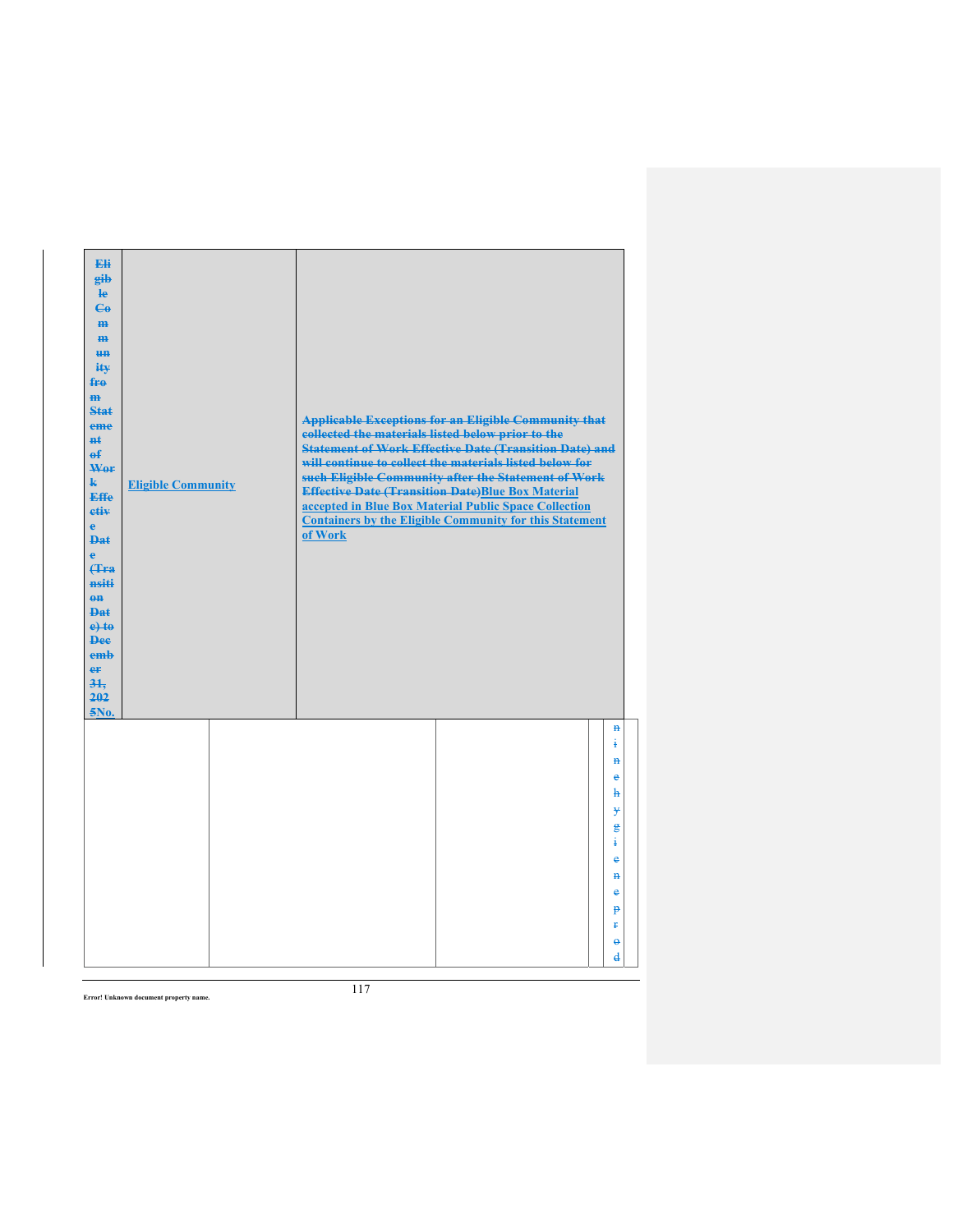| Eli<br>gib<br>$\mathbf{e}$<br>$\mathbf{G}$<br>m-<br>$\mathbf{m}$<br><b>HH</b><br>iŧ¥<br>$f_{\text{H}0}$<br>$\mathbf{m}$<br>Stat<br>eme<br>#£<br>$\mathbf{f}$<br>Wer<br>$\mathbf{k}$<br><b>Effe</b><br>etiv<br>$\mathbf{e}$<br><b>Dat</b><br>$\mathbf{e}$<br>Hra<br>nsiti<br>$0$<br><b>Dat</b><br>$e$ +to<br><b>Dee</b><br>emb<br>er<br>31.<br>202<br>5No. | <b>Eligible Community</b> | <b>Applicable Exceptions for an Eligible Community that</b><br>collected the materials listed below prior to the<br><b>Statement of Work Effective Date (Transition Date) and</b><br>will continue to collect the materials listed below for<br>such Eligible Community after the Statement of Work<br><b>Effective Date (Transition Date)Blue Box Material</b><br>accepted in Blue Box Material Public Space Collection<br><b>Containers by the Eligible Community for this Statement</b><br>of Work |                                                                                                                                         |
|-----------------------------------------------------------------------------------------------------------------------------------------------------------------------------------------------------------------------------------------------------------------------------------------------------------------------------------------------------------|---------------------------|-------------------------------------------------------------------------------------------------------------------------------------------------------------------------------------------------------------------------------------------------------------------------------------------------------------------------------------------------------------------------------------------------------------------------------------------------------------------------------------------------------|-----------------------------------------------------------------------------------------------------------------------------------------|
|                                                                                                                                                                                                                                                                                                                                                           |                           |                                                                                                                                                                                                                                                                                                                                                                                                                                                                                                       | $\mathbf{u}$<br>e<br>ŧ<br>s<br>$\overline{\phantom{a}}$<br>p<br>$\mathbf{a}$<br>p<br>e<br>Ŧ.<br>ŧ<br>$\ddot{\mathbf{e}}$<br>₩<br>e<br>ŧ |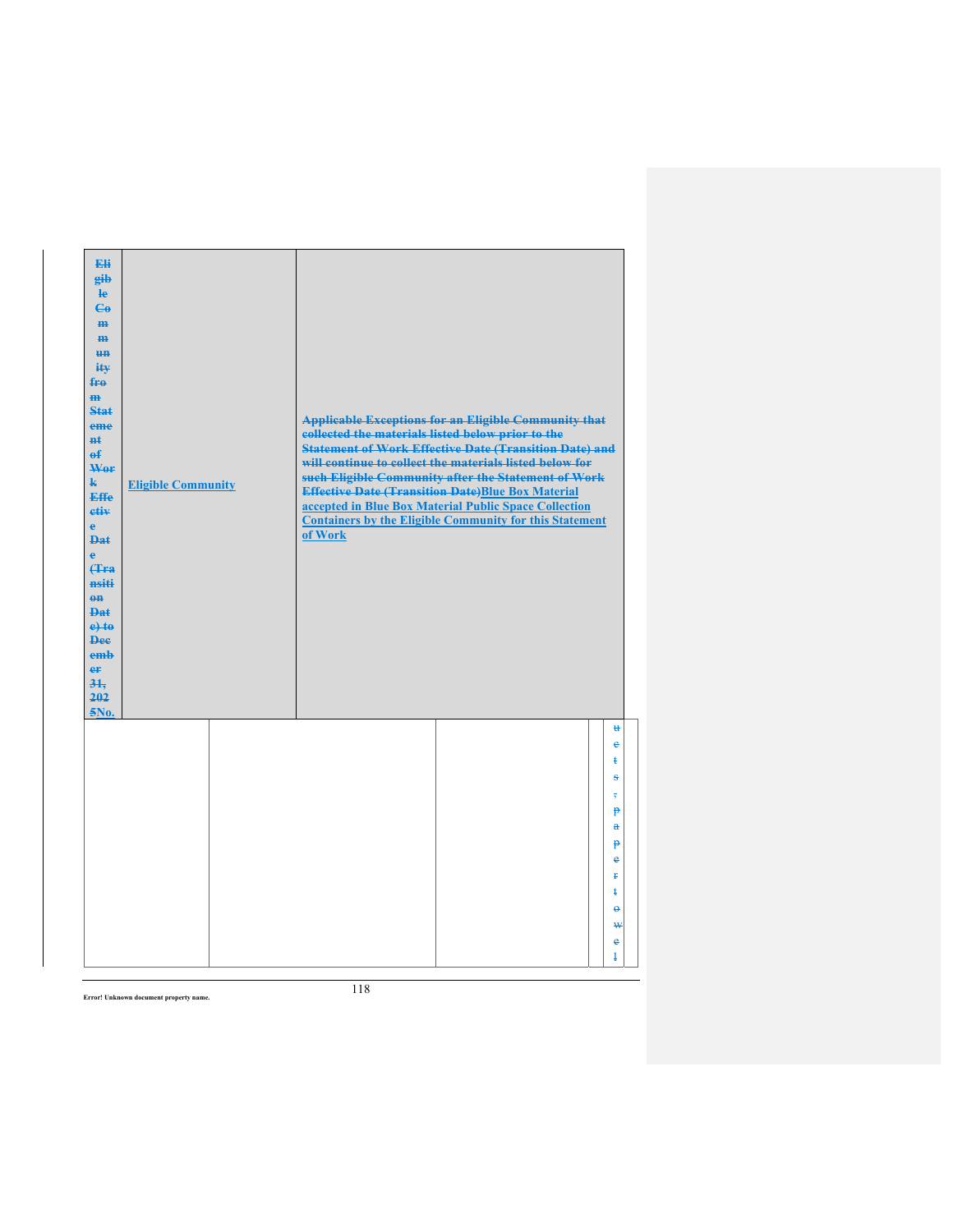| Eli<br>gib<br>$\mathbf{e}$<br>$C_{\theta}$<br>m-<br>$\mathbf{m}$<br><b>un</b><br>ity<br>$f_{\text{H}0}$<br>$\mathbf{m}$<br>Stat<br>eme<br>#£<br>$\mathbf{f}$<br>Wer<br>$\mathbf{k}$<br><b>Effe</b><br>etiv<br>$\mathbf{e}$<br><b>Dat</b><br>è<br>Hra<br>nsiti<br>$0$<br>$PA+$<br>$e$ +to<br><b>Dee</b><br>emb<br>er<br>31.<br>202<br>5No. | <b>Eligible Community</b> | <b>Applicable Exceptions for an Eligible Community that</b><br>collected the materials listed below prior to the<br><b>Statement of Work Effective Date (Transition Date) and</b><br>will continue to collect the materials listed below for<br>such Eligible Community after the Statement of Work<br><b>Effective Date (Transition Date)Blue Box Material</b><br>accepted in Blue Box Material Public Space Collection<br><b>Containers by the Eligible Community for this Statement</b><br>of Work |
|-------------------------------------------------------------------------------------------------------------------------------------------------------------------------------------------------------------------------------------------------------------------------------------------------------------------------------------------|---------------------------|-------------------------------------------------------------------------------------------------------------------------------------------------------------------------------------------------------------------------------------------------------------------------------------------------------------------------------------------------------------------------------------------------------------------------------------------------------------------------------------------------------|
|                                                                                                                                                                                                                                                                                                                                           |                           | $\bf{s}$<br>$\overline{\mathbf{5}}$<br>ŧ<br>ŧ<br>÷<br>ŝ<br>$\mathbf{H}$<br>e<br>s                                                                                                                                                                                                                                                                                                                                                                                                                     |
|                                                                                                                                                                                                                                                                                                                                           |                           | s<br>$\ddot{\mathbf{e}}$<br>ŧ<br>ŧ<br>$\overline{\mathbf{d}}$                                                                                                                                                                                                                                                                                                                                                                                                                                         |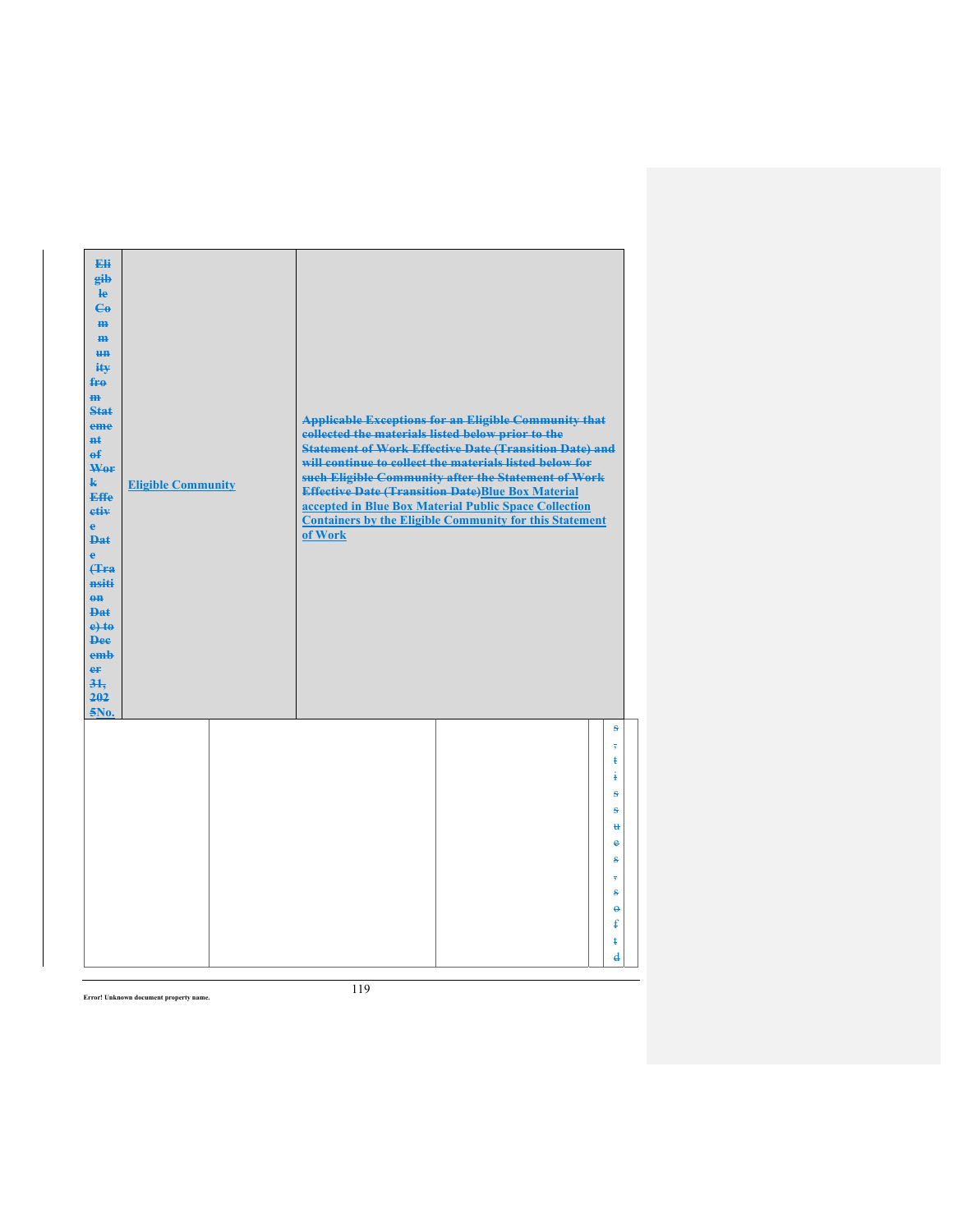| Eli<br>gib<br>$\mathbf{e}$<br>$\mathbf{G}$<br>m-<br>$\mathbf{m}$<br><b>HH</b><br>iŧ¥<br>$f_{\text{H}0}$<br>$\mathbf{m}$<br>Stat<br>eme<br>#£<br>$\mathbf{f}$<br>Wer<br>$\mathbf{k}$<br><b>Effe</b><br>etiv<br>$\mathbf{e}$<br><b>Dat</b><br>$\ddot{\mathbf{e}}$<br>Hra<br>nsiti<br>$0$<br><b>Dat</b><br>$e$ + $t$ $e$<br><b>Dee</b><br>emb<br>er<br>31.<br>202<br>5No. | <b>Eligible Community</b> | collected the materials listed below prior to the<br>of Work | <b>Applicable Exceptions for an Eligible Community that</b><br><b>Statement of Work Effective Date (Transition Date) and</b><br>will continue to collect the materials listed below for<br>such Eligible Community after the Statement of Work<br><b>Effective Date (Transition Date)Blue Box Material</b><br>accepted in Blue Box Material Public Space Collection<br><b>Containers by the Eligible Community for this Statement</b> |                                               |
|------------------------------------------------------------------------------------------------------------------------------------------------------------------------------------------------------------------------------------------------------------------------------------------------------------------------------------------------------------------------|---------------------------|--------------------------------------------------------------|---------------------------------------------------------------------------------------------------------------------------------------------------------------------------------------------------------------------------------------------------------------------------------------------------------------------------------------------------------------------------------------------------------------------------------------|-----------------------------------------------|
|                                                                                                                                                                                                                                                                                                                                                                        |                           |                                                              |                                                                                                                                                                                                                                                                                                                                                                                                                                       | $\ddot{\textbf{r}}$<br>ŧ<br>$\mathbf{H}$<br>k |
|                                                                                                                                                                                                                                                                                                                                                                        |                           |                                                              |                                                                                                                                                                                                                                                                                                                                                                                                                                       | e<br>$\mathbf{a}$                             |
|                                                                                                                                                                                                                                                                                                                                                                        |                           |                                                              |                                                                                                                                                                                                                                                                                                                                                                                                                                       | $\mathbf{H}$<br>$\mathbf{f}$                  |
|                                                                                                                                                                                                                                                                                                                                                                        |                           |                                                              |                                                                                                                                                                                                                                                                                                                                                                                                                                       | $\ddagger$<br>$\mathbf{a}$                    |
|                                                                                                                                                                                                                                                                                                                                                                        |                           |                                                              |                                                                                                                                                                                                                                                                                                                                                                                                                                       | ŧ<br>÷                                        |
|                                                                                                                                                                                                                                                                                                                                                                        |                           |                                                              |                                                                                                                                                                                                                                                                                                                                                                                                                                       | ÷                                             |
|                                                                                                                                                                                                                                                                                                                                                                        |                           |                                                              |                                                                                                                                                                                                                                                                                                                                                                                                                                       | þ<br>$\mathbf{a}$                             |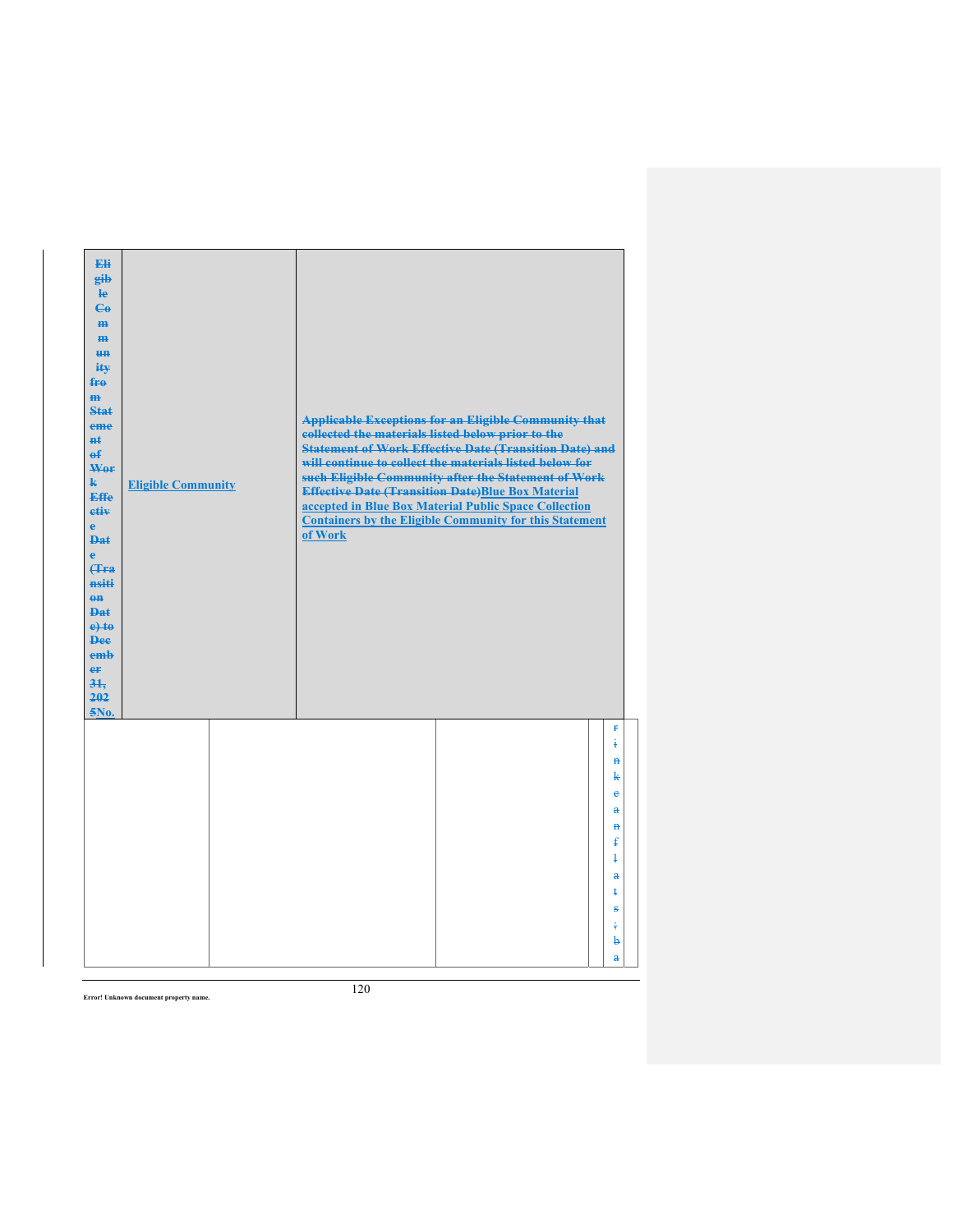| Eli<br>eib<br>$\mathbf{e}$<br>$\mathbf{G}$<br>H <sub>H</sub><br>H <sub>H</sub><br><b>un</b><br>ity<br>$f_{\text{H}0}$<br>$\mathbf{m}$<br><b>Stat</b><br>eme<br><b>Ht</b><br>$\theta$<br>Wer<br>$\mathbf{k}$<br><b>Effe</b><br>etiv<br>$\mathbf{e}$<br><b>Dat</b><br>$\ddot{\textbf{e}}$<br>(Tra<br>nsiti<br>$\theta$ <sup><math>\theta</math></sup><br><b>Dat</b><br>$e$ + $t$ $e$<br><b>Dee</b><br>emb<br>er<br>31.<br>202<br>5No. | <b>Eligible Community</b> | collected the materials listed below prior to the<br>of Work | <b>Applicable Exceptions for an Eligible Community that</b><br><b>Statement of Work Effective Date (Transition Date) and</b><br>will continue to collect the materials listed below for<br>such Eligible Community after the Statement of Work<br><b>Effective Date (Transition Date)Blue Box Material</b><br>accepted in Blue Box Material Public Space Collection<br><b>Containers by the Eligible Community for this Statement</b> |                                        |
|-------------------------------------------------------------------------------------------------------------------------------------------------------------------------------------------------------------------------------------------------------------------------------------------------------------------------------------------------------------------------------------------------------------------------------------|---------------------------|--------------------------------------------------------------|---------------------------------------------------------------------------------------------------------------------------------------------------------------------------------------------------------------------------------------------------------------------------------------------------------------------------------------------------------------------------------------------------------------------------------------|----------------------------------------|
|                                                                                                                                                                                                                                                                                                                                                                                                                                     |                           |                                                              |                                                                                                                                                                                                                                                                                                                                                                                                                                       | g<br>s<br>£                            |
|                                                                                                                                                                                                                                                                                                                                                                                                                                     |                           |                                                              |                                                                                                                                                                                                                                                                                                                                                                                                                                       | $\ddot{\boldsymbol{\theta}}$<br>ŧ<br>₩ |
|                                                                                                                                                                                                                                                                                                                                                                                                                                     |                           |                                                              |                                                                                                                                                                                                                                                                                                                                                                                                                                       | $\mathbf{a}$<br>ŧ                      |
|                                                                                                                                                                                                                                                                                                                                                                                                                                     |                           |                                                              |                                                                                                                                                                                                                                                                                                                                                                                                                                       | e                                      |
|                                                                                                                                                                                                                                                                                                                                                                                                                                     |                           |                                                              |                                                                                                                                                                                                                                                                                                                                                                                                                                       | Ŧ.<br>÷                                |
|                                                                                                                                                                                                                                                                                                                                                                                                                                     |                           |                                                              |                                                                                                                                                                                                                                                                                                                                                                                                                                       | $\ddot{\theta}$                        |
|                                                                                                                                                                                                                                                                                                                                                                                                                                     |                           |                                                              |                                                                                                                                                                                                                                                                                                                                                                                                                                       | ŧ<br>ŧ                                 |
|                                                                                                                                                                                                                                                                                                                                                                                                                                     |                           |                                                              |                                                                                                                                                                                                                                                                                                                                                                                                                                       | e                                      |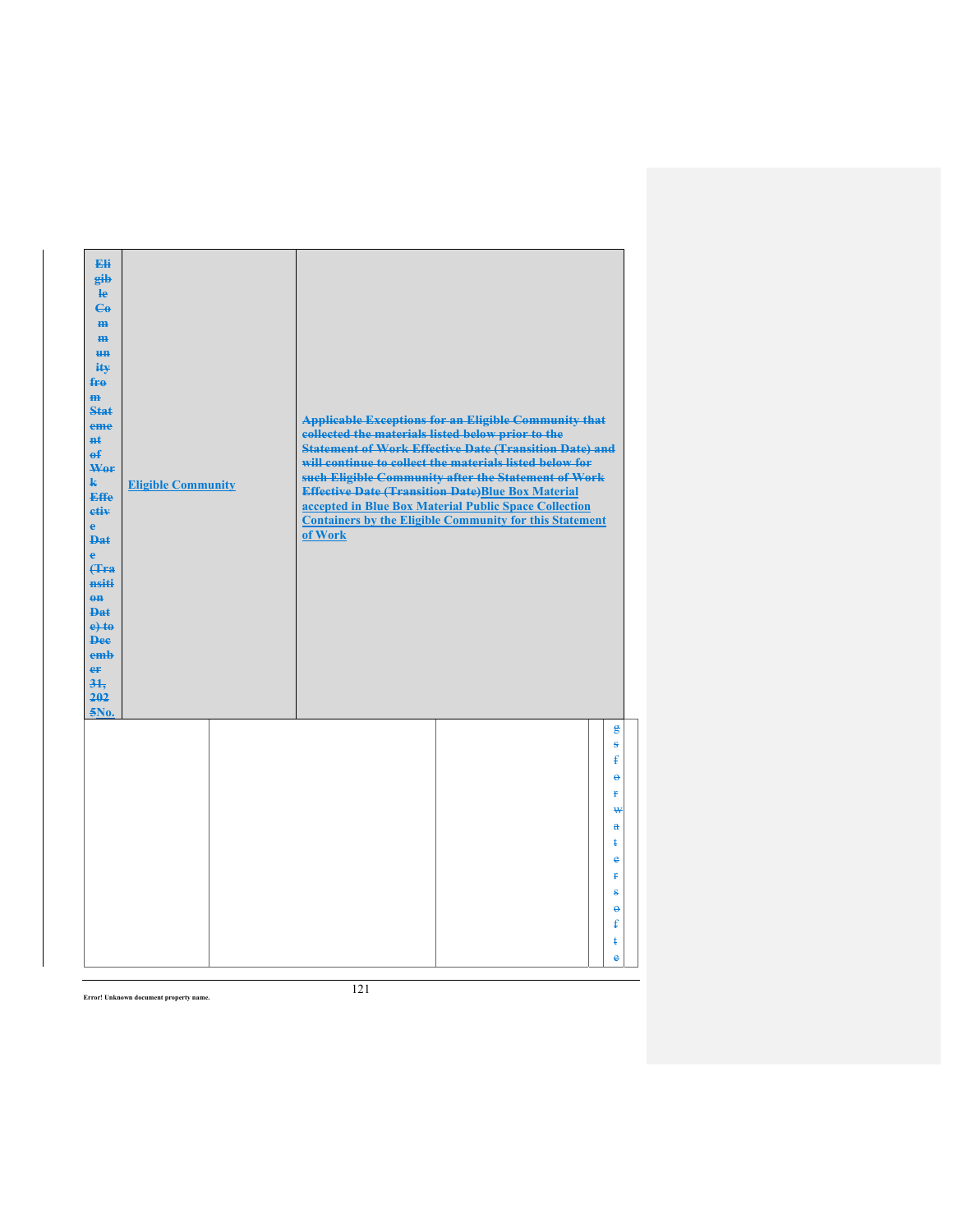| Eli<br>gib<br>$\mathbf{e}$<br>$\mathbf{G}$<br>m-<br>$\mathbf{m}$<br><b>un</b><br>ity<br>$f_{\text{H}0}$<br>$\mathbf{m}$<br><b>Stat</b><br>eme<br><b>n</b> t<br>$\mathbf{f}$<br>Wor<br>$\mathbf{k}$<br><b>Effe</b><br>etiv<br>$\mathbf{e}$<br><b>Dat</b><br>$\ddot{\textbf{e}}$<br>(Tra<br>nsiti<br>$0$<br><b>Dat</b><br>$e$ + $t$ $e$<br><b>Dee</b><br>emb<br>er<br>31.<br>202<br>$5N0$ . | <b>Eligible Community</b> | collected the materials listed below prior to the<br>of Work | <b>Applicable Exceptions for an Eligible Community that</b><br><b>Statement of Work Effective Date (Transition Date) and</b><br>will continue to collect the materials listed below for<br>such Eligible Community after the Statement of Work<br><b>Effective Date (Transition Date)Blue Box Material</b><br>accepted in Blue Box Material Public Space Collection<br><b>Containers by the Eligible Community for this Statement</b> |                                                                                      |
|-------------------------------------------------------------------------------------------------------------------------------------------------------------------------------------------------------------------------------------------------------------------------------------------------------------------------------------------------------------------------------------------|---------------------------|--------------------------------------------------------------|---------------------------------------------------------------------------------------------------------------------------------------------------------------------------------------------------------------------------------------------------------------------------------------------------------------------------------------------------------------------------------------------------------------------------------------|--------------------------------------------------------------------------------------|
|                                                                                                                                                                                                                                                                                                                                                                                           |                           |                                                              |                                                                                                                                                                                                                                                                                                                                                                                                                                       | $\mathbf{H}$<br>$\bullet$<br>¥<br>ŝ<br>$\mathbf{a}$<br>ł<br>ŧ<br>7<br>₩              |
|                                                                                                                                                                                                                                                                                                                                                                                           |                           |                                                              |                                                                                                                                                                                                                                                                                                                                                                                                                                       | $\ddot{\theta}$<br>$\ddot{\theta}$<br>$\overline{\mathbf{d}}$<br>p<br>$\bullet$<br>ŧ |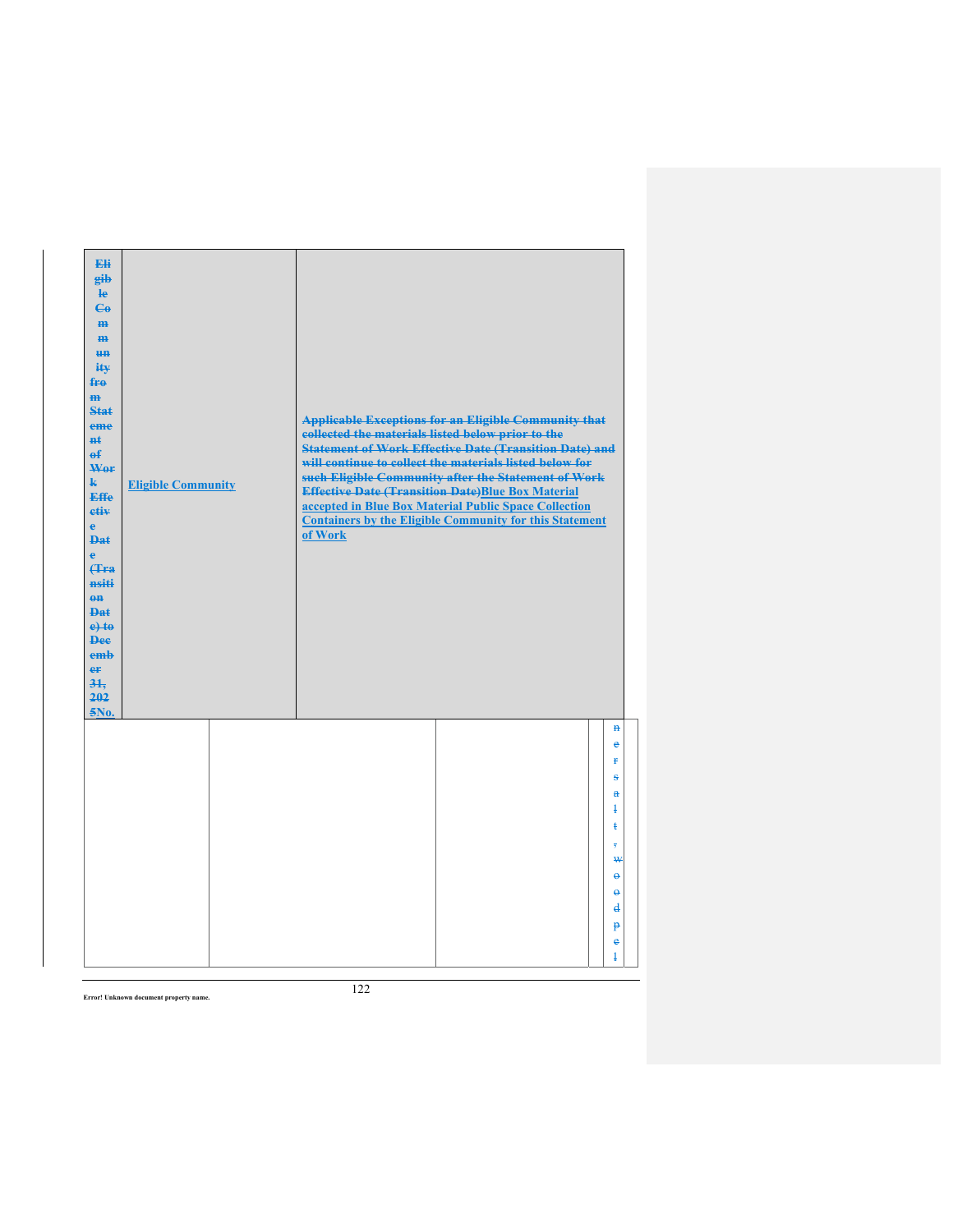| Eli<br>eib<br>$\mathbf{e}$<br>$\mathbf{e}_0$<br>H <sub>H</sub><br>$\mathbf{m}$<br><del>un</del><br>iŧ¥<br>fro<br>$\mathbf{m}$<br>Stat<br>eme<br>$H+$<br>$\mathbf{f}$<br>Wer<br>$\mathbf{k}$<br><b>Effe</b><br>etiv<br>$\mathbf{e}$<br><b>Dat</b><br>$\ddot{\textbf{e}}$<br>(Tra<br>nsiti<br>$0$<br><b>Dat</b><br>$e$ + $t$ $e$<br><b>Dee</b><br>emb<br>er<br>31.<br>202<br>5No. | <b>Eligible Community</b> | collected the materials listed below prior to the<br>of Work | <b>Applicable Exceptions for an Eligible Community that</b><br><b>Statement of Work Effective Date (Transition Date) and</b><br>will continue to collect the materials listed below for<br>such Eligible Community after the Statement of Work<br><b>Effective Date (Transition Date)Blue Box Material</b><br>accepted in Blue Box Material Public Space Collection<br><b>Containers by the Eligible Community for this Statement</b> |                              |
|---------------------------------------------------------------------------------------------------------------------------------------------------------------------------------------------------------------------------------------------------------------------------------------------------------------------------------------------------------------------------------|---------------------------|--------------------------------------------------------------|---------------------------------------------------------------------------------------------------------------------------------------------------------------------------------------------------------------------------------------------------------------------------------------------------------------------------------------------------------------------------------------------------------------------------------------|------------------------------|
|                                                                                                                                                                                                                                                                                                                                                                                 |                           |                                                              |                                                                                                                                                                                                                                                                                                                                                                                                                                       | $\ddagger$<br>e<br>ŧ         |
|                                                                                                                                                                                                                                                                                                                                                                                 |                           |                                                              |                                                                                                                                                                                                                                                                                                                                                                                                                                       | ÷<br>$\mathbf{a}$            |
|                                                                                                                                                                                                                                                                                                                                                                                 |                           |                                                              |                                                                                                                                                                                                                                                                                                                                                                                                                                       | $\mathbf{H}$                 |
|                                                                                                                                                                                                                                                                                                                                                                                 |                           |                                                              |                                                                                                                                                                                                                                                                                                                                                                                                                                       | $\mathbf d$                  |
|                                                                                                                                                                                                                                                                                                                                                                                 |                           |                                                              |                                                                                                                                                                                                                                                                                                                                                                                                                                       | $\mathbf{g}$<br>$\mathbf{a}$ |
|                                                                                                                                                                                                                                                                                                                                                                                 |                           |                                                              |                                                                                                                                                                                                                                                                                                                                                                                                                                       | Ŧ                            |
|                                                                                                                                                                                                                                                                                                                                                                                 |                           |                                                              |                                                                                                                                                                                                                                                                                                                                                                                                                                       | d<br>ė                       |
|                                                                                                                                                                                                                                                                                                                                                                                 |                           |                                                              |                                                                                                                                                                                                                                                                                                                                                                                                                                       | $\mathbf{H}$                 |
|                                                                                                                                                                                                                                                                                                                                                                                 |                           |                                                              |                                                                                                                                                                                                                                                                                                                                                                                                                                       | $\mathbf{P}$                 |
|                                                                                                                                                                                                                                                                                                                                                                                 |                           |                                                              |                                                                                                                                                                                                                                                                                                                                                                                                                                       | ŧ                            |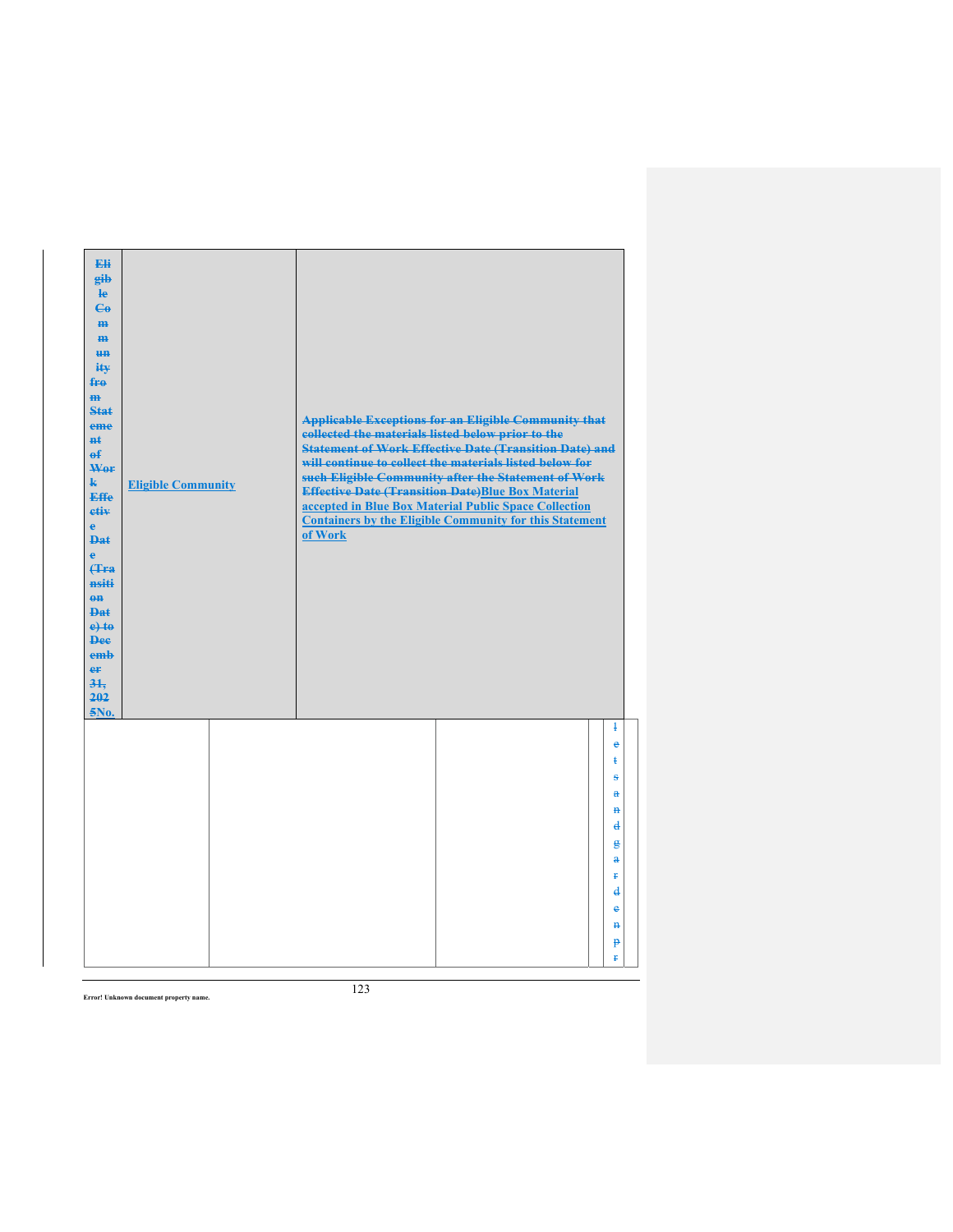| Eli<br>gib<br>He<br>$\mathbf{G}$<br>H <sub>H</sub><br>m<br>H <sub>H</sub><br>ity<br>fro<br>$\mathbf{m}$<br><b>Stat</b><br>eme<br><b>n</b> t<br>$\mathbf{f}$<br>Wor<br>$\mathbf{k}$<br><b>Effe</b><br>etiv<br>$\mathbf{e}$<br><b>Dat</b><br>$\ddot{\textbf{e}}$<br>(Tra<br>nsiti<br>$0$<br>Dat<br>$e$ +to<br><b>Dee</b><br>emb<br>er<br>31.<br>202<br>5No. | <b>Eligible Community</b> | <b>Applicable Exceptions for an Eligible Community that</b><br>collected the materials listed below prior to the<br><b>Statement of Work Effective Date (Transition Date) and</b><br>will continue to collect the materials listed below for<br>such Eligible Community after the Statement of Work<br><b>Effective Date (Transition Date)Blue Box Material</b><br>accepted in Blue Box Material Public Space Collection<br><b>Containers by the Eligible Community for this Statement</b><br>of Work |                          |
|-----------------------------------------------------------------------------------------------------------------------------------------------------------------------------------------------------------------------------------------------------------------------------------------------------------------------------------------------------------|---------------------------|-------------------------------------------------------------------------------------------------------------------------------------------------------------------------------------------------------------------------------------------------------------------------------------------------------------------------------------------------------------------------------------------------------------------------------------------------------------------------------------------------------|--------------------------|
|                                                                                                                                                                                                                                                                                                                                                           |                           |                                                                                                                                                                                                                                                                                                                                                                                                                                                                                                       | $\Theta$<br>$\mathbf{d}$ |
|                                                                                                                                                                                                                                                                                                                                                           |                           |                                                                                                                                                                                                                                                                                                                                                                                                                                                                                                       | u                        |
|                                                                                                                                                                                                                                                                                                                                                           |                           |                                                                                                                                                                                                                                                                                                                                                                                                                                                                                                       | €<br>ŧ                   |
|                                                                                                                                                                                                                                                                                                                                                           |                           |                                                                                                                                                                                                                                                                                                                                                                                                                                                                                                       | ŝ                        |
|                                                                                                                                                                                                                                                                                                                                                           |                           |                                                                                                                                                                                                                                                                                                                                                                                                                                                                                                       | $\frac{1}{2}$            |
|                                                                                                                                                                                                                                                                                                                                                           |                           |                                                                                                                                                                                                                                                                                                                                                                                                                                                                                                       | $\ddot{\theta}$          |
|                                                                                                                                                                                                                                                                                                                                                           |                           |                                                                                                                                                                                                                                                                                                                                                                                                                                                                                                       | ¥                        |
|                                                                                                                                                                                                                                                                                                                                                           |                           |                                                                                                                                                                                                                                                                                                                                                                                                                                                                                                       | $\bullet$<br>Ŧ           |
|                                                                                                                                                                                                                                                                                                                                                           |                           |                                                                                                                                                                                                                                                                                                                                                                                                                                                                                                       | ₩                        |
|                                                                                                                                                                                                                                                                                                                                                           |                           |                                                                                                                                                                                                                                                                                                                                                                                                                                                                                                       | Ŧ.                       |
|                                                                                                                                                                                                                                                                                                                                                           |                           |                                                                                                                                                                                                                                                                                                                                                                                                                                                                                                       | a                        |
|                                                                                                                                                                                                                                                                                                                                                           |                           |                                                                                                                                                                                                                                                                                                                                                                                                                                                                                                       | p                        |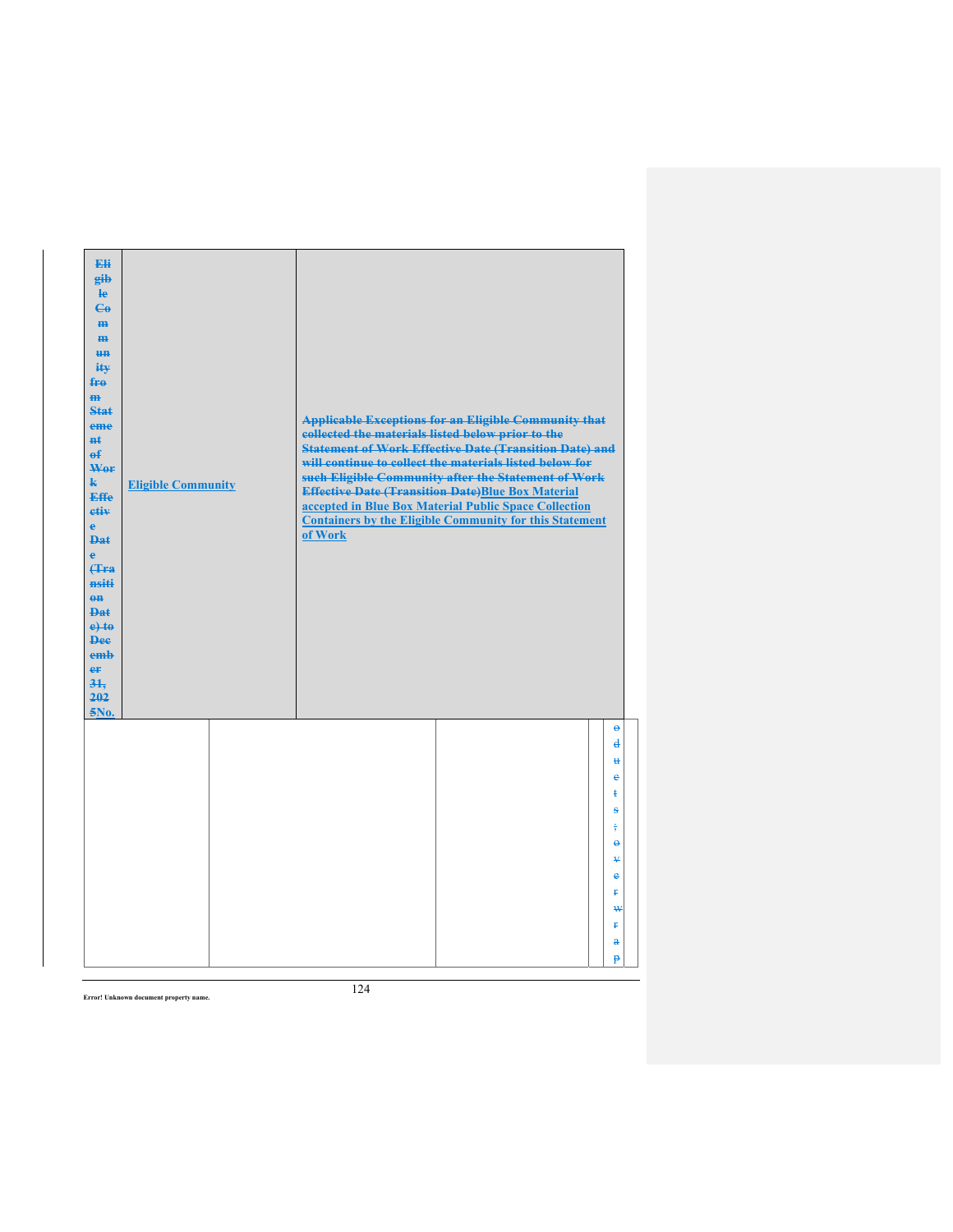| Eli<br>gib<br>He<br>$\mathbf{G}$<br>H <sub>H</sub><br>m<br>H <sub>H</sub><br>ity<br>$f_{\text{H}0}$<br>m<br>Stat<br>eme<br>$H+$<br>$\mathbf{f}$<br>Wer<br>$\mathbf{k}$<br><b>Effe</b><br>etiv<br>$\mathbf{e}$<br><b>Dat</b><br>$\mathbf{e}$<br>Hra<br>nsiti<br>$0$<br><b>Dat</b><br>$e$ +to<br><b>Dee</b><br>emb<br>er<br>31.<br>202<br>5No. | <b>Eligible Community</b> | collected the materials listed below prior to the<br>of Work | <b>Applicable Exceptions for an Eligible Community that</b><br><b>Statement of Work Effective Date (Transition Date) and</b><br>will continue to collect the materials listed below for<br>such Eligible Community after the Statement of Work<br><b>Effective Date (Transition Date)Blue Box Material</b><br>accepted in Blue Box Material Public Space Collection<br><b>Containers by the Eligible Community for this Statement</b> |                                            |
|----------------------------------------------------------------------------------------------------------------------------------------------------------------------------------------------------------------------------------------------------------------------------------------------------------------------------------------------|---------------------------|--------------------------------------------------------------|---------------------------------------------------------------------------------------------------------------------------------------------------------------------------------------------------------------------------------------------------------------------------------------------------------------------------------------------------------------------------------------------------------------------------------------|--------------------------------------------|
|                                                                                                                                                                                                                                                                                                                                              |                           |                                                              |                                                                                                                                                                                                                                                                                                                                                                                                                                       | $\Theta$<br>$\mathbf{H}$<br>H <sub>H</sub> |
|                                                                                                                                                                                                                                                                                                                                              |                           |                                                              |                                                                                                                                                                                                                                                                                                                                                                                                                                       | $\mathbf{a}$<br>ŧ<br>ŧ                     |
|                                                                                                                                                                                                                                                                                                                                              |                           |                                                              |                                                                                                                                                                                                                                                                                                                                                                                                                                       | <b>f</b><br>e                              |
|                                                                                                                                                                                                                                                                                                                                              |                           |                                                              |                                                                                                                                                                                                                                                                                                                                                                                                                                       | s<br>÷                                     |
|                                                                                                                                                                                                                                                                                                                                              |                           |                                                              |                                                                                                                                                                                                                                                                                                                                                                                                                                       | $\bullet$                                  |
|                                                                                                                                                                                                                                                                                                                                              |                           |                                                              |                                                                                                                                                                                                                                                                                                                                                                                                                                       | ÷                                          |
|                                                                                                                                                                                                                                                                                                                                              |                           |                                                              |                                                                                                                                                                                                                                                                                                                                                                                                                                       | ŧ                                          |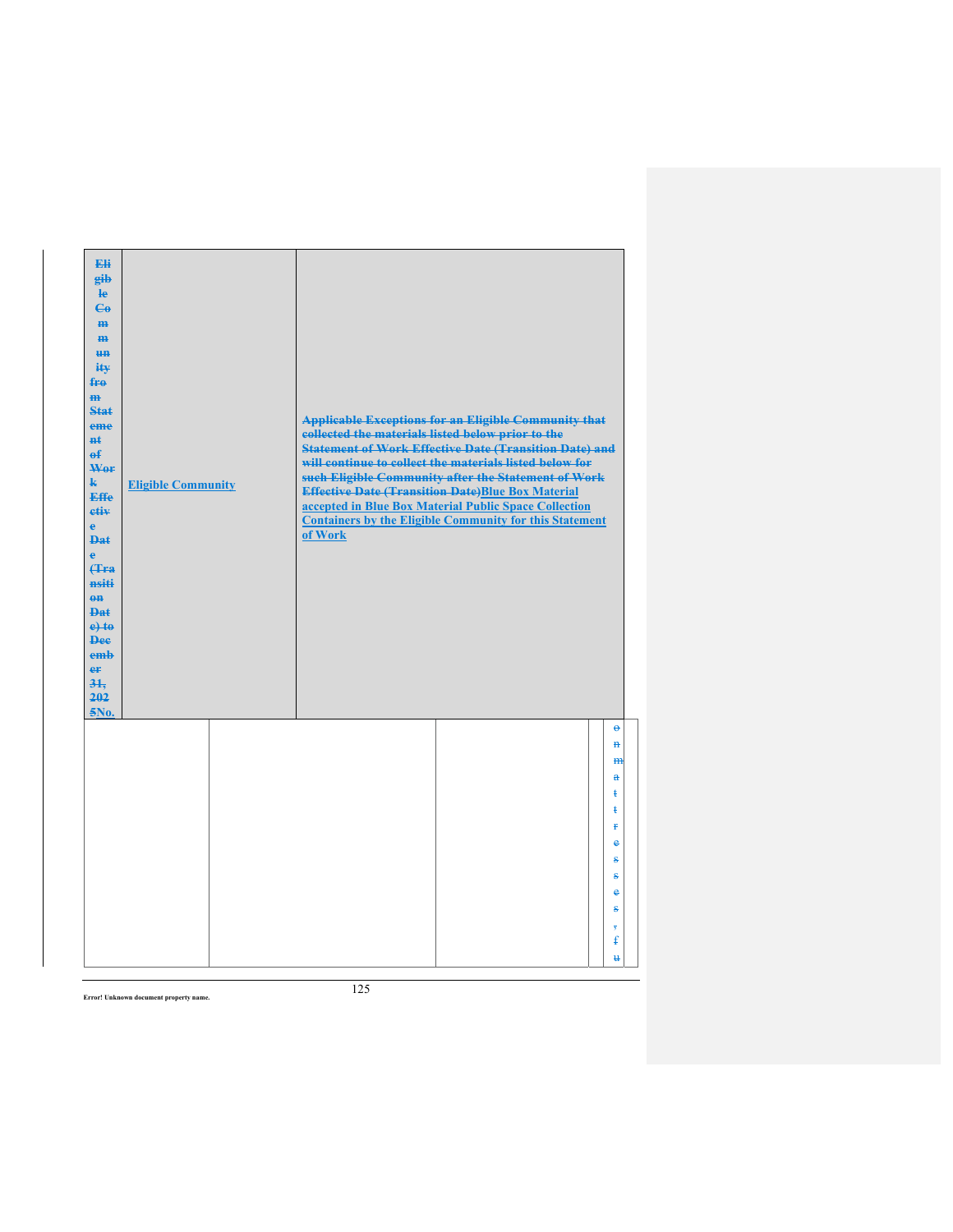| Eli<br>eib<br>$\mathbf{e}$<br>$\mathbf{G}$<br>H <sub>H</sub><br>H <sub>H</sub><br><b>un</b><br>ity<br>$f_{\text{H}0}$<br>$\mathbf{m}$<br><b>Stat</b><br>eme<br><b>H</b> t<br>$\theta$<br>Wor<br>$\mathbf{k}$<br><b>Effe</b><br>etiv<br>$\mathbf{e}$<br><b>Dat</b><br>$\ddot{\textbf{e}}$<br>(Tra<br>nsiti<br>$\theta$ <sup><math>\theta</math></sup><br><b>Dat</b><br>$e$ + $t$ $e$<br><b>Dee</b><br>emb<br>er<br>31.<br>202<br>5No. | <b>Eligible Community</b> | <b>Applicable Exceptions for an Eligible Community that</b><br>collected the materials listed below prior to the<br><b>Statement of Work Effective Date (Transition Date) and</b><br>will continue to collect the materials listed below for<br>such Eligible Community after the Statement of Work<br><b>Effective Date (Transition Date)Blue Box Material</b><br>accepted in Blue Box Material Public Space Collection<br><b>Containers by the Eligible Community for this Statement</b><br>of Work |                                                                                                                             |
|--------------------------------------------------------------------------------------------------------------------------------------------------------------------------------------------------------------------------------------------------------------------------------------------------------------------------------------------------------------------------------------------------------------------------------------|---------------------------|-------------------------------------------------------------------------------------------------------------------------------------------------------------------------------------------------------------------------------------------------------------------------------------------------------------------------------------------------------------------------------------------------------------------------------------------------------------------------------------------------------|-----------------------------------------------------------------------------------------------------------------------------|
|                                                                                                                                                                                                                                                                                                                                                                                                                                      |                           |                                                                                                                                                                                                                                                                                                                                                                                                                                                                                                       | Ŧ<br>$\mathbf{H}$<br>į<br>ŧ<br>u<br>Ŧ<br>e<br>$\mathbf{a}$<br>$\mathbf{H}$<br>$\mathbf{d}$<br>e<br>ŧ<br>$\bullet$<br>e<br>ŧ |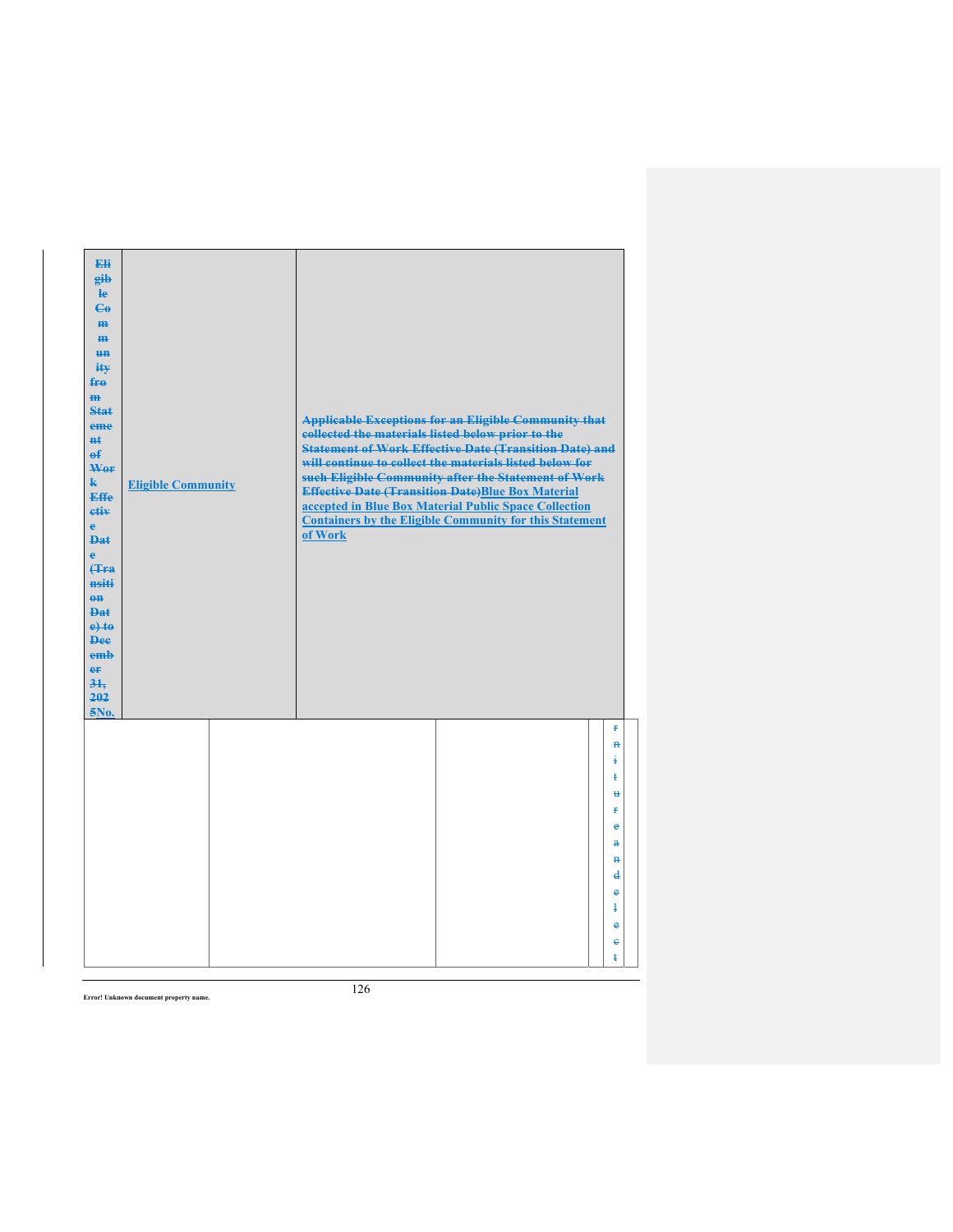| Eli<br>eib<br>$\mathbf{e}$<br>$\mathbf{e}_0$<br>H <sub>H</sub><br>$\mathbf{m}$<br><del>un</del><br>iŧ¥<br>fro<br>$\mathbf{m}$<br>Stat<br>eme<br>$H+$<br>$\mathbf{f}$<br>Wer<br>$\mathbf{k}$<br><b>Effe</b><br>etiv<br>$\mathbf{e}$<br><b>Dat</b><br>$\ddot{\textbf{e}}$<br>(Tra<br>nsiti<br>$0$<br><b>Dat</b><br>$e$ + $t$ $e$<br><b>Dee</b><br>emb<br>er<br>31.<br>202<br>5No. | <b>Eligible Community</b> | <b>Applicable Exceptions for an Eligible Community that</b><br>collected the materials listed below prior to the<br><b>Statement of Work Effective Date (Transition Date) and</b><br>will continue to collect the materials listed below for<br>such Eligible Community after the Statement of Work<br><b>Effective Date (Transition Date)Blue Box Material</b><br>accepted in Blue Box Material Public Space Collection<br><b>Containers by the Eligible Community for this Statement</b><br>of Work |
|---------------------------------------------------------------------------------------------------------------------------------------------------------------------------------------------------------------------------------------------------------------------------------------------------------------------------------------------------------------------------------|---------------------------|-------------------------------------------------------------------------------------------------------------------------------------------------------------------------------------------------------------------------------------------------------------------------------------------------------------------------------------------------------------------------------------------------------------------------------------------------------------------------------------------------------|
|                                                                                                                                                                                                                                                                                                                                                                                 |                           | ¥.<br>$\Theta$<br>$\mathbf{a}$<br>ŧ<br>e<br>e<br>$\theta$<br>$\mathbf{H}$<br>į<br>p<br>H <sub>H</sub><br>e<br>$\mathbf{H}$<br>ŧ                                                                                                                                                                                                                                                                                                                                                                       |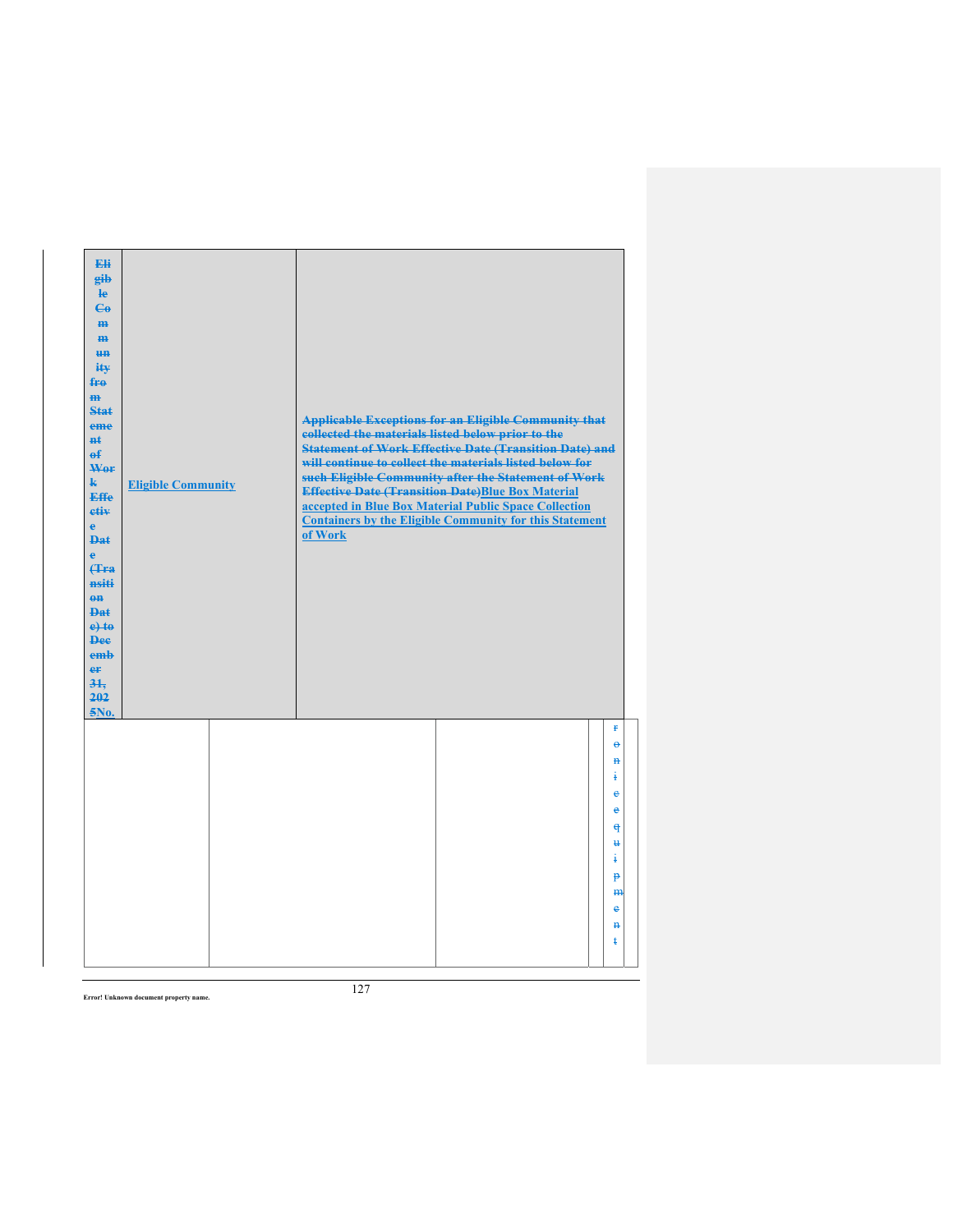| Eli<br>gib<br>$\mathbf{e}$<br>$C_{\theta}$<br>m-<br>$\mathbf{m}$<br><b>un</b><br>ity<br>$f_{\text{H}0}$<br>$\mathbf{m}$<br>Stat<br>eme<br>#£<br>$\mathbf{f}$<br>Wer<br>$\mathbf{k}$<br><b>Effe</b><br>etiv<br>$\mathbf{e}$<br><b>Dat</b><br>è<br>Hra<br>nsiti<br>$0$<br>$PA+$<br>$e$ +to<br><b>Dee</b><br>emb<br>er<br>31.<br>202<br>5No. | <b>Eligible Community</b> | <b>Applicable Exceptions for an Eligible Community that</b><br>collected the materials listed below prior to the<br><b>Statement of Work Effective Date (Transition Date) and</b><br>will continue to collect the materials listed below for<br>such Eligible Community after the Statement of Work<br><b>Effective Date (Transition Date)Blue Box Material</b><br>accepted in Blue Box Material Public Space Collection<br><b>Containers by the Eligible Community for this Statement</b><br>of Work |                                                                                                                                                     |
|-------------------------------------------------------------------------------------------------------------------------------------------------------------------------------------------------------------------------------------------------------------------------------------------------------------------------------------------|---------------------------|-------------------------------------------------------------------------------------------------------------------------------------------------------------------------------------------------------------------------------------------------------------------------------------------------------------------------------------------------------------------------------------------------------------------------------------------------------------------------------------------------------|-----------------------------------------------------------------------------------------------------------------------------------------------------|
|                                                                                                                                                                                                                                                                                                                                           |                           |                                                                                                                                                                                                                                                                                                                                                                                                                                                                                                       | $\overline{e}$<br>ŧ<br>i<br>$\mathbf{H}$<br>k<br>ł<br>¥<br>e<br>e<br>ł<br>$\ddagger$<br>$\ddot{\theta}$<br>$\mathbf{P}$<br>ħ<br>$\ddot{\textbf{a}}$ |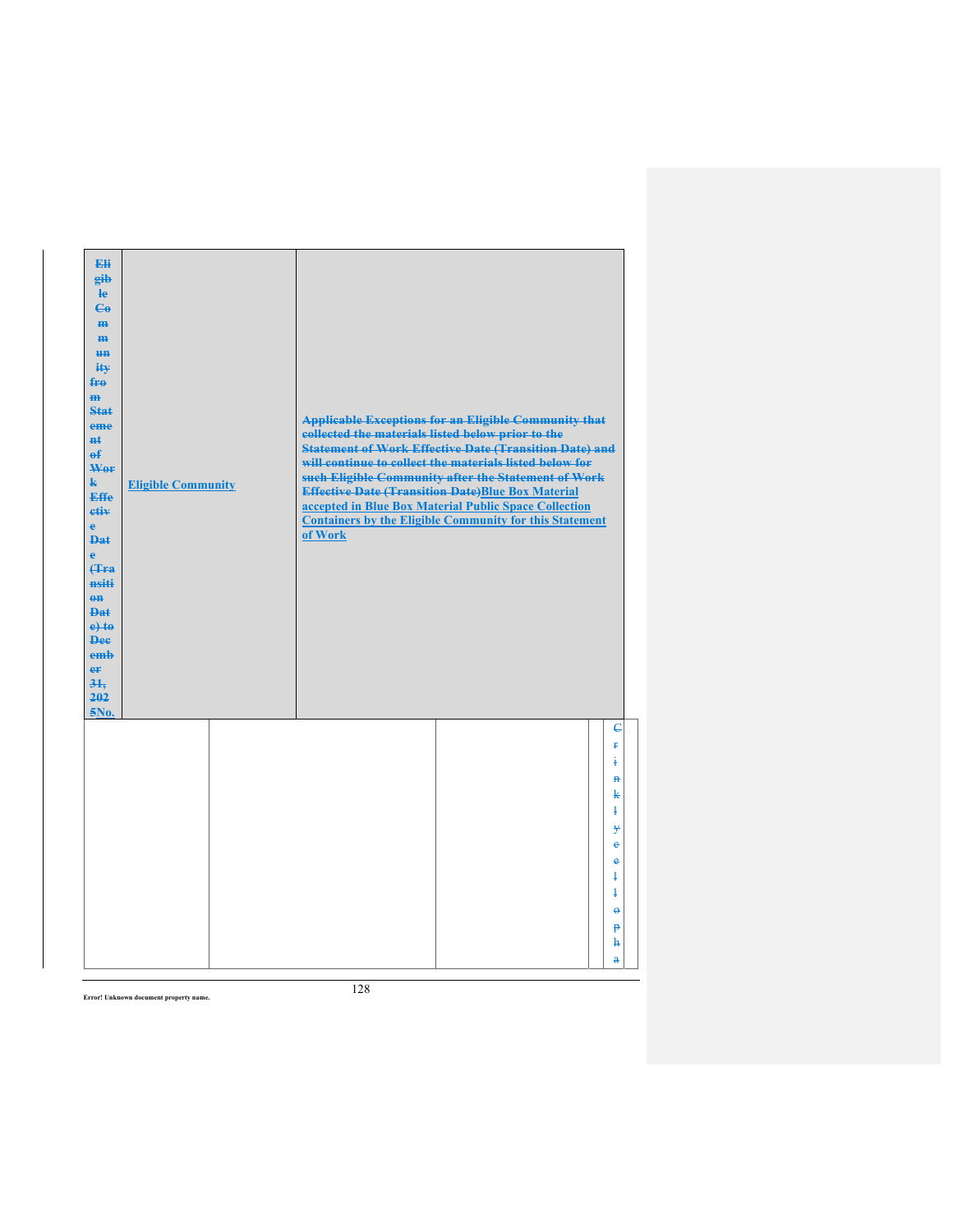| Eli<br>gib<br>$\mathbf{e}$<br>$\mathbf{G}$<br>m-<br>$\mathbf{m}$<br><b>HH</b><br>iŧ¥<br>$f_{\text{H}0}$<br>$\mathbf{m}$<br>Stat<br>eme<br>#£<br>$\mathbf{f}$<br>Wer<br>$\mathbf{k}$<br><b>Effe</b><br>etiv<br>$\mathbf{e}$<br><b>Dat</b><br>$\ddot{\mathbf{e}}$<br>Hra<br>nsiti<br>$0$<br><b>Dat</b><br>$e$ + $t$ $e$<br><b>Dee</b><br>emb<br>er<br>31.<br>202<br>5No. | <b>Eligible Community</b> | collected the materials listed below prior to the<br><b>Effective Date (Transition Date)Blue Box Material</b><br>of Work | <b>Applicable Exceptions for an Eligible Community that</b><br><b>Statement of Work Effective Date (Transition Date) and</b><br>will continue to collect the materials listed below for<br>such Eligible Community after the Statement of Work<br>accepted in Blue Box Material Public Space Collection<br><b>Containers by the Eligible Community for this Statement</b> |                                                                                                                                                                                  |
|------------------------------------------------------------------------------------------------------------------------------------------------------------------------------------------------------------------------------------------------------------------------------------------------------------------------------------------------------------------------|---------------------------|--------------------------------------------------------------------------------------------------------------------------|---------------------------------------------------------------------------------------------------------------------------------------------------------------------------------------------------------------------------------------------------------------------------------------------------------------------------------------------------------------------------|----------------------------------------------------------------------------------------------------------------------------------------------------------------------------------|
|                                                                                                                                                                                                                                                                                                                                                                        |                           |                                                                                                                          |                                                                                                                                                                                                                                                                                                                                                                           | $\mathbf{H}$<br>e<br>₩<br>Ŧ.<br>$\mathbf{a}$<br>$\mathbf{P}$<br>$\overline{\phantom{a}}$<br>ŧ<br>$\Theta$<br>Ŧ<br>ŧ<br>$\bullet$<br>$\mathbf{a}$<br>$\overline{\mathbf{5}}$<br>£ |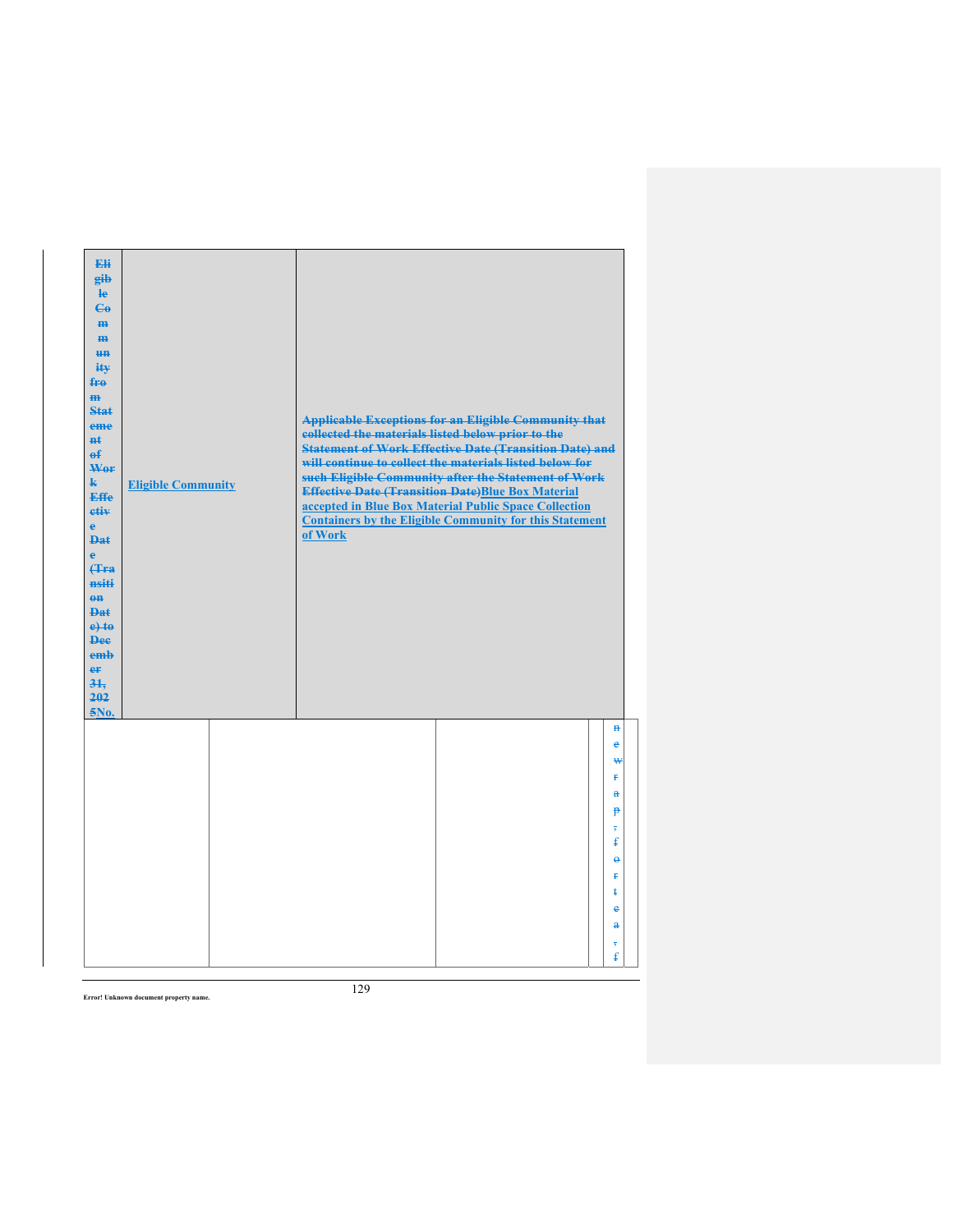| Eli<br>gib<br>He<br>$\mathbf{G}$<br>H <sub>H</sub><br>m<br>H <sub>H</sub><br>ity<br>fro<br>$\mathbf{m}$<br><b>Stat</b><br><b>Applicable Exceptions for an Eligible Community that</b><br>eme<br>collected the materials listed below prior to the<br><b>n</b> t<br><b>Statement of Work Effective Date (Transition Date) and</b><br>$\mathbf{f}$<br>will continue to collect the materials listed below for<br>Wor<br>such Eligible Community after the Statement of Work<br>$\mathbf{k}$<br><b>Eligible Community</b><br><b>Effective Date (Transition Date)Blue Box Material</b><br><b>Effe</b><br>accepted in Blue Box Material Public Space Collection<br>etiv<br><b>Containers by the Eligible Community for this Statement</b><br>$\mathbf{e}$<br>of Work<br><b>Dat</b><br>$\ddot{\textbf{e}}$<br>(Tra<br>nsiti<br>$0$<br>Dat<br>$e$ +to<br><b>Dee</b><br>emb<br>er<br>31.<br>202<br>5No. |                          |
|-------------------------------------------------------------------------------------------------------------------------------------------------------------------------------------------------------------------------------------------------------------------------------------------------------------------------------------------------------------------------------------------------------------------------------------------------------------------------------------------------------------------------------------------------------------------------------------------------------------------------------------------------------------------------------------------------------------------------------------------------------------------------------------------------------------------------------------------------------------------------------------------------|--------------------------|
|                                                                                                                                                                                                                                                                                                                                                                                                                                                                                                                                                                                                                                                                                                                                                                                                                                                                                                 | $\mathbf{1}$<br>$\Theta$ |
|                                                                                                                                                                                                                                                                                                                                                                                                                                                                                                                                                                                                                                                                                                                                                                                                                                                                                                 | p                        |
|                                                                                                                                                                                                                                                                                                                                                                                                                                                                                                                                                                                                                                                                                                                                                                                                                                                                                                 | $\mathbf{a}$<br>ł        |
|                                                                                                                                                                                                                                                                                                                                                                                                                                                                                                                                                                                                                                                                                                                                                                                                                                                                                                 | å                        |
|                                                                                                                                                                                                                                                                                                                                                                                                                                                                                                                                                                                                                                                                                                                                                                                                                                                                                                 | ŧ                        |
|                                                                                                                                                                                                                                                                                                                                                                                                                                                                                                                                                                                                                                                                                                                                                                                                                                                                                                 | ŧ                        |
|                                                                                                                                                                                                                                                                                                                                                                                                                                                                                                                                                                                                                                                                                                                                                                                                                                                                                                 | $\bf{a}$<br>$\mathbf{H}$ |
|                                                                                                                                                                                                                                                                                                                                                                                                                                                                                                                                                                                                                                                                                                                                                                                                                                                                                                 | g                        |
|                                                                                                                                                                                                                                                                                                                                                                                                                                                                                                                                                                                                                                                                                                                                                                                                                                                                                                 | $\bullet$                |
|                                                                                                                                                                                                                                                                                                                                                                                                                                                                                                                                                                                                                                                                                                                                                                                                                                                                                                 | H <sub>H</sub><br>e      |
|                                                                                                                                                                                                                                                                                                                                                                                                                                                                                                                                                                                                                                                                                                                                                                                                                                                                                                 |                          |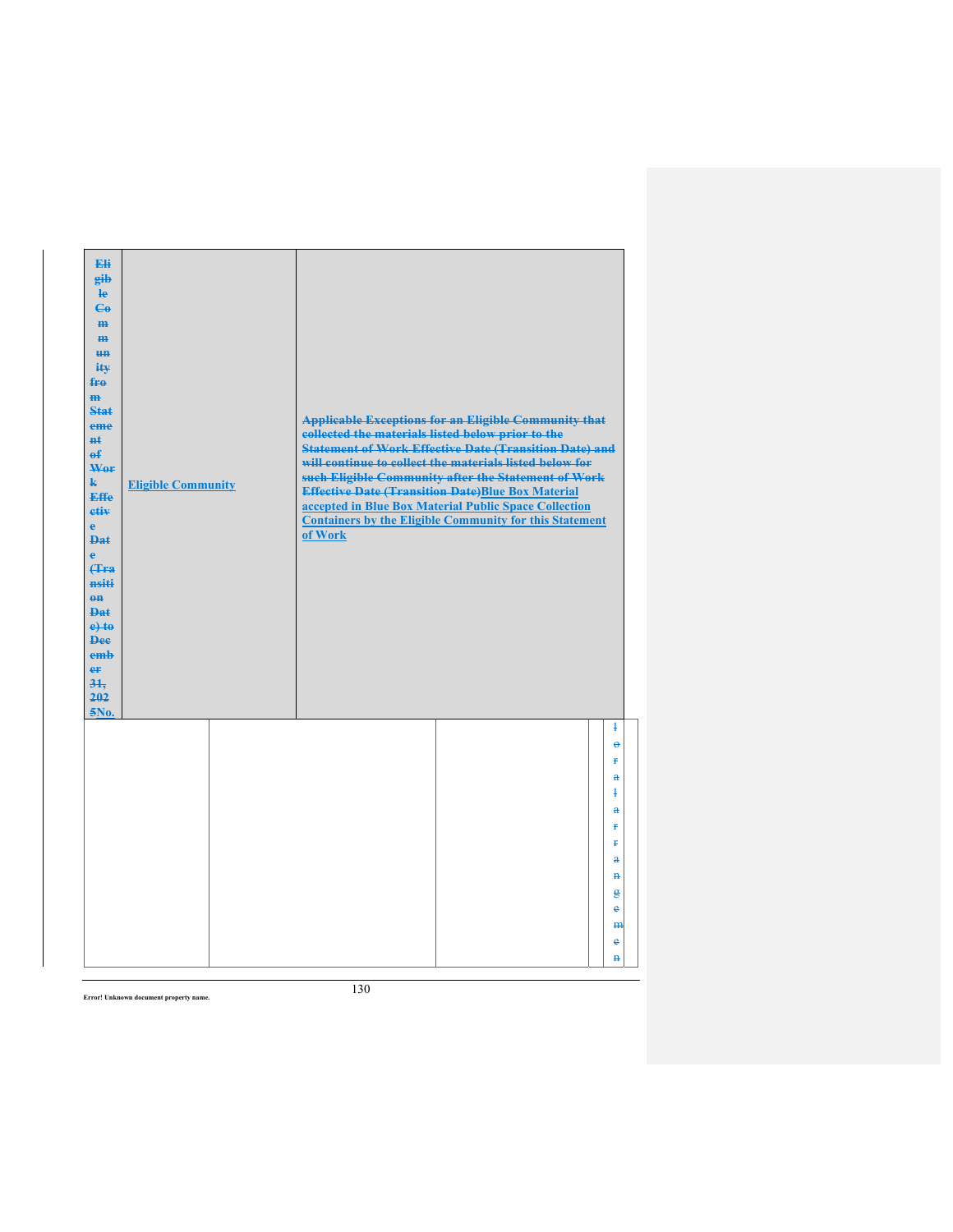| Eli<br>gib<br>He<br>$\mathbf{G}$<br>H <sub>H</sub><br>m<br>H <sub>H</sub><br>ity<br>fro<br>$\mathbf{m}$<br>Stat<br>eme<br>#£<br>$\mathbf{f}$<br>Wer<br>$\mathbf{k}$<br><b>Effe</b><br>etiv<br>$\mathbf{e}$<br><b>Dat</b><br>è<br><b>f</b> Fra<br>nsiti<br>$0$<br>Dat<br>$e$ +to<br><b>Dee</b><br>emb<br>er<br>31.<br>202<br>5No. | <b>Eligible Community</b> | collected the materials listed below prior to the<br>of Work | <b>Applicable Exceptions for an Eligible Community that</b><br><b>Statement of Work Effective Date (Transition Date) and</b><br>will continue to collect the materials listed below for<br>such Eligible Community after the Statement of Work<br><b>Effective Date (Transition Date)Blue Box Material</b><br>accepted in Blue Box Material Public Space Collection<br><b>Containers by the Eligible Community for this Statement</b> |                               |
|----------------------------------------------------------------------------------------------------------------------------------------------------------------------------------------------------------------------------------------------------------------------------------------------------------------------------------|---------------------------|--------------------------------------------------------------|---------------------------------------------------------------------------------------------------------------------------------------------------------------------------------------------------------------------------------------------------------------------------------------------------------------------------------------------------------------------------------------------------------------------------------------|-------------------------------|
|                                                                                                                                                                                                                                                                                                                                  |                           |                                                              |                                                                                                                                                                                                                                                                                                                                                                                                                                       | ŧ<br>ŝ                        |
|                                                                                                                                                                                                                                                                                                                                  |                           |                                                              |                                                                                                                                                                                                                                                                                                                                                                                                                                       | $\bullet$                     |
|                                                                                                                                                                                                                                                                                                                                  |                           |                                                              |                                                                                                                                                                                                                                                                                                                                                                                                                                       | ŧ                             |
|                                                                                                                                                                                                                                                                                                                                  |                           |                                                              |                                                                                                                                                                                                                                                                                                                                                                                                                                       | $\ddot{\textbf{e}}$           |
|                                                                                                                                                                                                                                                                                                                                  |                           |                                                              |                                                                                                                                                                                                                                                                                                                                                                                                                                       | ÷<br>$\overline{\phantom{a}}$ |
|                                                                                                                                                                                                                                                                                                                                  |                           |                                                              |                                                                                                                                                                                                                                                                                                                                                                                                                                       | $\bf{s}$                      |
|                                                                                                                                                                                                                                                                                                                                  |                           |                                                              |                                                                                                                                                                                                                                                                                                                                                                                                                                       | ŧ                             |
|                                                                                                                                                                                                                                                                                                                                  |                           |                                                              |                                                                                                                                                                                                                                                                                                                                                                                                                                       | $\mathbf{a}$<br>$\mathbf{H}$  |
|                                                                                                                                                                                                                                                                                                                                  |                           |                                                              |                                                                                                                                                                                                                                                                                                                                                                                                                                       | d                             |
|                                                                                                                                                                                                                                                                                                                                  |                           |                                                              |                                                                                                                                                                                                                                                                                                                                                                                                                                       |                               |
|                                                                                                                                                                                                                                                                                                                                  |                           |                                                              |                                                                                                                                                                                                                                                                                                                                                                                                                                       | u                             |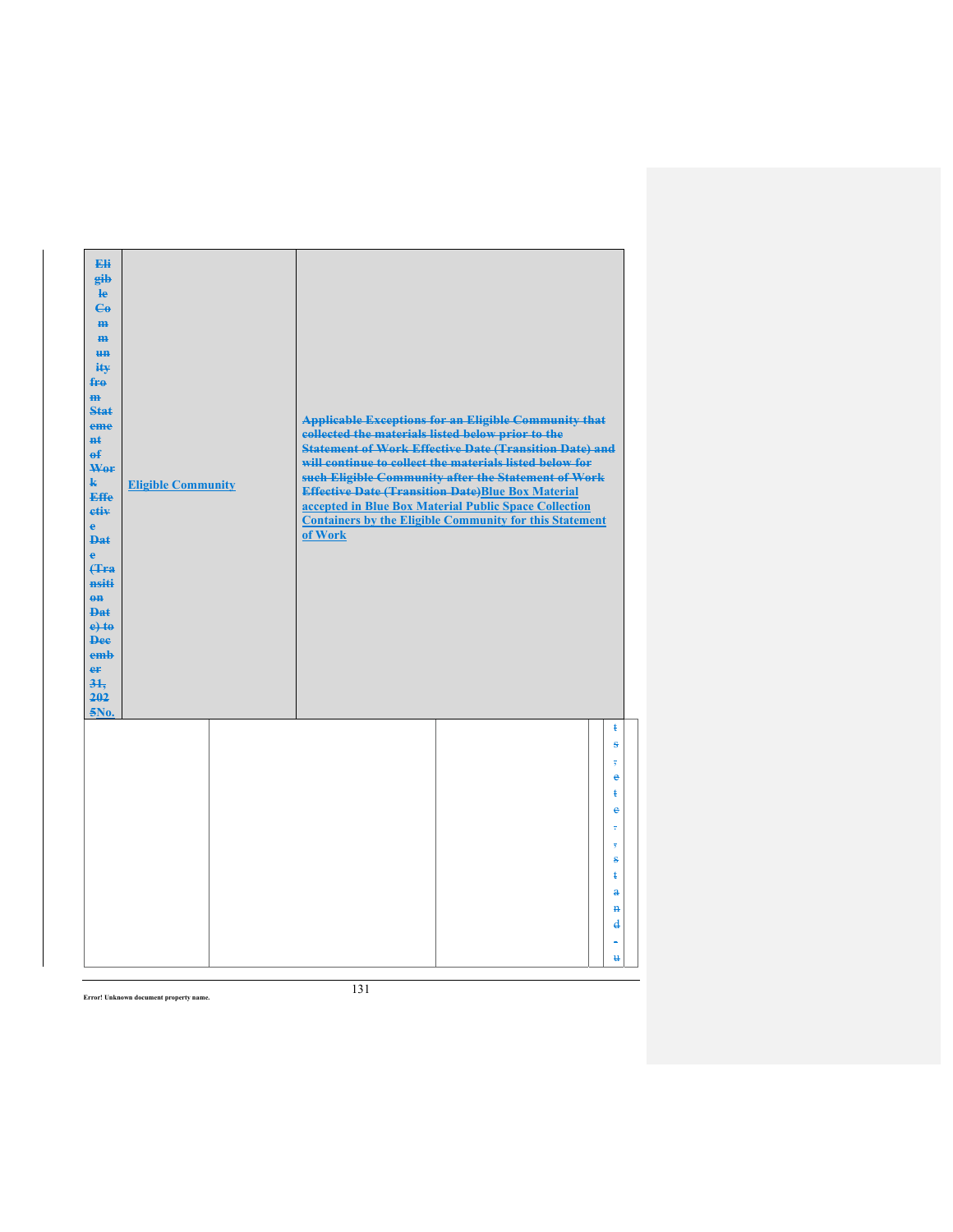| Eli<br>gib<br>$\mathbf{e}$<br>$\mathbf{G}$<br>m-<br>$\mathbf{m}$<br><b>un</b><br>ity<br>$f_{\text{F}\theta}$<br>$\mathbf{m}$<br><b>Stat</b><br>eme<br><b>n</b> t<br>$\mathbf{f}$<br>Wor<br>$\mathbf{k}$<br><b>Effe</b><br>etiv<br>$\mathbf{e}$<br><b>Dat</b><br>$\ddot{\textbf{e}}$<br>(Tra<br>nsiti<br>$0$<br><b>Dat</b><br>$e$ + $t$ $e$<br><b>Dee</b><br>emb<br>er<br>31.<br>202<br>5No. | <b>Eligible Community</b> | <b>Applicable Exceptions for an Eligible Community that</b><br>collected the materials listed below prior to the<br><b>Statement of Work Effective Date (Transition Date) and</b><br>will continue to collect the materials listed below for<br>such Eligible Community after the Statement of Work<br><b>Effective Date (Transition Date)Blue Box Material</b><br>accepted in Blue Box Material Public Space Collection<br><b>Containers by the Eligible Community for this Statement</b><br>of Work |  |
|---------------------------------------------------------------------------------------------------------------------------------------------------------------------------------------------------------------------------------------------------------------------------------------------------------------------------------------------------------------------------------------------|---------------------------|-------------------------------------------------------------------------------------------------------------------------------------------------------------------------------------------------------------------------------------------------------------------------------------------------------------------------------------------------------------------------------------------------------------------------------------------------------------------------------------------------------|--|
|                                                                                                                                                                                                                                                                                                                                                                                             |                           | $\mathbf{P}$<br>p<br>ĕ<br>u<br>e<br>ħ<br>e                                                                                                                                                                                                                                                                                                                                                                                                                                                            |  |
|                                                                                                                                                                                                                                                                                                                                                                                             |                           | s<br>$\overline{\mathbf{5}}$<br>b<br>$\ddot{\textbf{a}}$<br>g<br>s<br>ŧ<br>$\ddot{\theta}$                                                                                                                                                                                                                                                                                                                                                                                                            |  |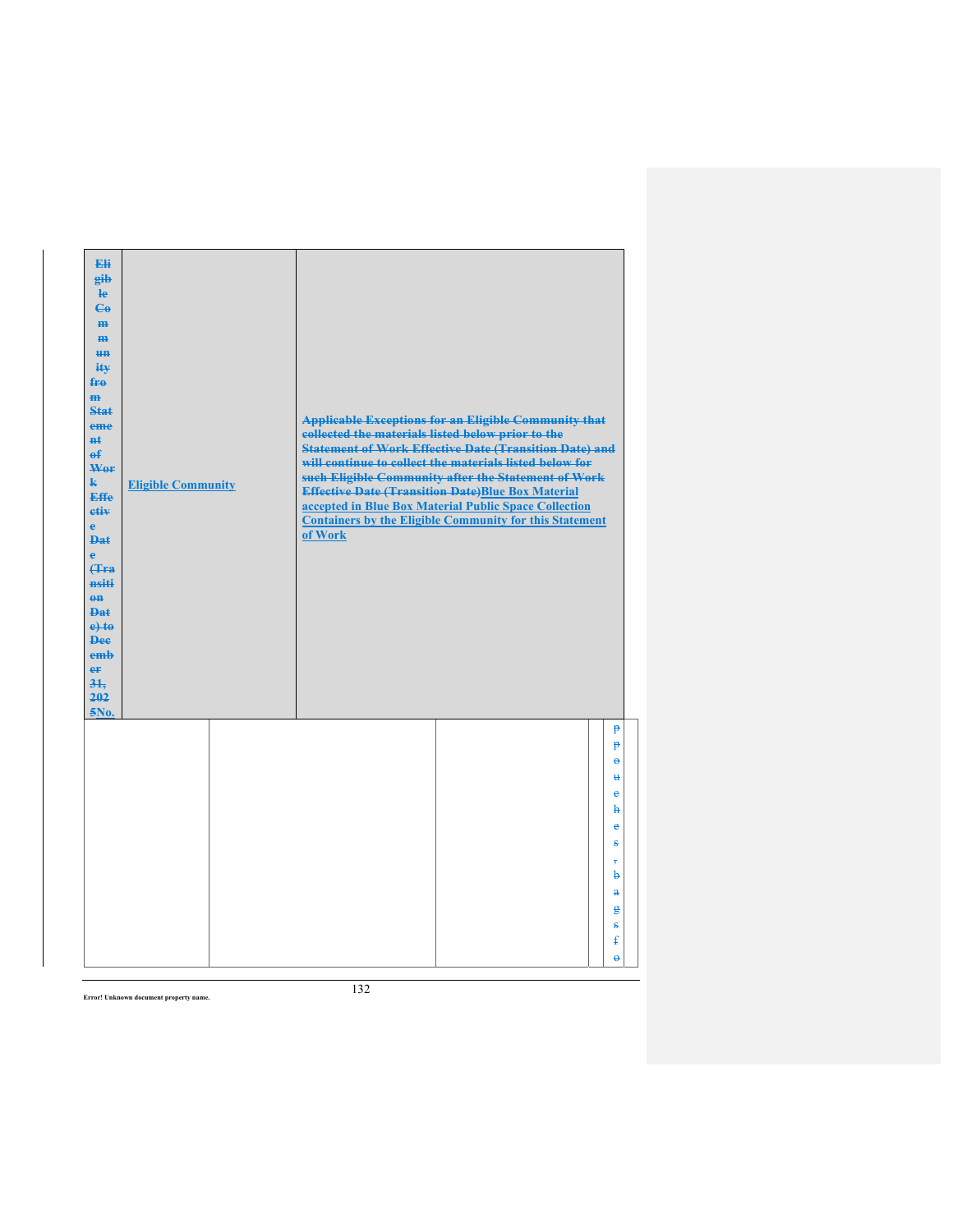| Eli<br>gib<br>He<br>$\mathbf{G}$<br>H <sub>H</sub><br>m<br>H <sub>H</sub><br>ity<br>fro<br>$\mathbf{m}$<br>Stat<br>eme<br>#£<br>$\mathbf{f}$<br>Wer<br>$\mathbf{k}$<br><b>Effe</b><br>etiv<br>$\mathbf{e}$<br><b>Dat</b><br>è<br><b>f</b> Fra<br>nsiti<br>$0$<br>Dat<br>$e$ +to<br><b>Dee</b><br>emb<br>er<br>31.<br>202<br>5No. | <b>Eligible Community</b> | of Work | <b>Applicable Exceptions for an Eligible Community that</b><br>collected the materials listed below prior to the<br><b>Statement of Work Effective Date (Transition Date) and</b><br>will continue to collect the materials listed below for<br>such Eligible Community after the Statement of Work<br><b>Effective Date (Transition Date)Blue Box Material</b><br>accepted in Blue Box Material Public Space Collection<br><b>Containers by the Eligible Community for this Statement</b> |                   |
|----------------------------------------------------------------------------------------------------------------------------------------------------------------------------------------------------------------------------------------------------------------------------------------------------------------------------------|---------------------------|---------|--------------------------------------------------------------------------------------------------------------------------------------------------------------------------------------------------------------------------------------------------------------------------------------------------------------------------------------------------------------------------------------------------------------------------------------------------------------------------------------------|-------------------|
|                                                                                                                                                                                                                                                                                                                                  |                           |         |                                                                                                                                                                                                                                                                                                                                                                                                                                                                                            | ŧ<br>p<br>ŧ.      |
|                                                                                                                                                                                                                                                                                                                                  |                           |         |                                                                                                                                                                                                                                                                                                                                                                                                                                                                                            | $\bullet$<br>۳    |
|                                                                                                                                                                                                                                                                                                                                  |                           |         |                                                                                                                                                                                                                                                                                                                                                                                                                                                                                            | ₩                 |
|                                                                                                                                                                                                                                                                                                                                  |                           |         |                                                                                                                                                                                                                                                                                                                                                                                                                                                                                            | $\mathbf{a}$      |
|                                                                                                                                                                                                                                                                                                                                  |                           |         |                                                                                                                                                                                                                                                                                                                                                                                                                                                                                            | s<br>ħ            |
|                                                                                                                                                                                                                                                                                                                                  |                           |         |                                                                                                                                                                                                                                                                                                                                                                                                                                                                                            | $\bullet$         |
|                                                                                                                                                                                                                                                                                                                                  |                           |         |                                                                                                                                                                                                                                                                                                                                                                                                                                                                                            | $\mathbf{d}$<br>÷ |
|                                                                                                                                                                                                                                                                                                                                  |                           |         |                                                                                                                                                                                                                                                                                                                                                                                                                                                                                            | $\mathbf{a}$      |
|                                                                                                                                                                                                                                                                                                                                  |                           |         |                                                                                                                                                                                                                                                                                                                                                                                                                                                                                            | $\ddagger$        |
|                                                                                                                                                                                                                                                                                                                                  |                           |         |                                                                                                                                                                                                                                                                                                                                                                                                                                                                                            | $\mathbf{a}$      |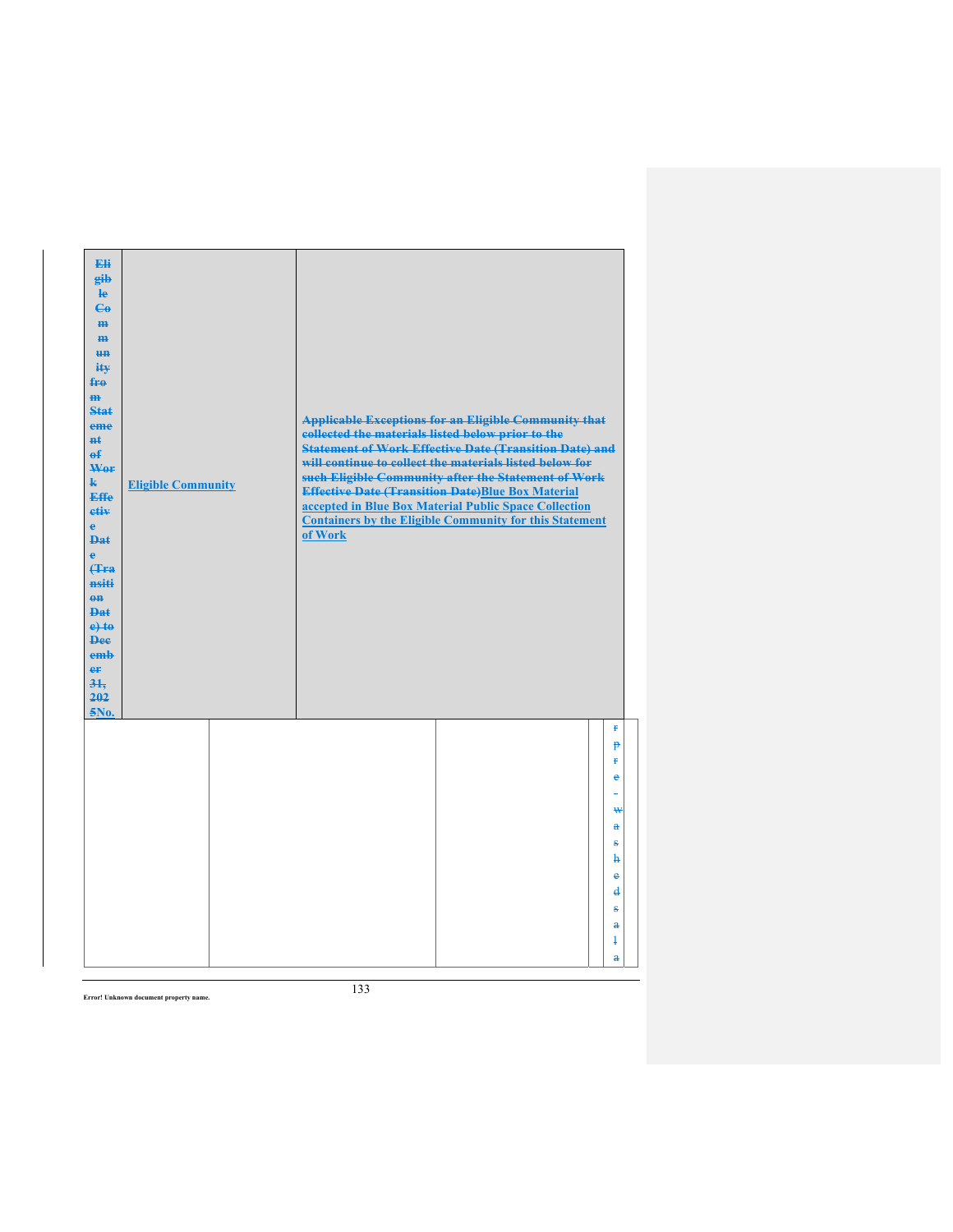| Eli<br>gib<br>$\mathbf{e}$<br>$\mathbf{G}$<br>m-<br>$\mathbf{m}$<br><b>HH</b><br>iŧ¥<br>$f_{\text{H}0}$<br>$\mathbf{m}$<br>Stat<br>eme<br>#ŧ<br>$\mathbf{f}$<br>Wer<br>$\mathbf{k}$<br><b>Effe</b><br>etiv<br>$\mathbf{e}$<br><b>Dat</b><br>$\mathbf{e}$<br>Hra<br>nsiti<br>$0$<br><b>Dat</b><br>$e$ + $t$ $e$<br><b>Dee</b><br>emb<br>er<br>31.<br>202<br>5No. | <b>Eligible Community</b> | <b>Applicable Exceptions for an Eligible Community that</b><br>collected the materials listed below prior to the<br><b>Statement of Work Effective Date (Transition Date) and</b><br>will continue to collect the materials listed below for<br>such Eligible Community after the Statement of Work<br><b>Effective Date (Transition Date)Blue Box Material</b><br>accepted in Blue Box Material Public Space Collection<br><b>Containers by the Eligible Community for this Statement</b><br>of Work |  |
|-----------------------------------------------------------------------------------------------------------------------------------------------------------------------------------------------------------------------------------------------------------------------------------------------------------------------------------------------------------------|---------------------------|-------------------------------------------------------------------------------------------------------------------------------------------------------------------------------------------------------------------------------------------------------------------------------------------------------------------------------------------------------------------------------------------------------------------------------------------------------------------------------------------------------|--|
|                                                                                                                                                                                                                                                                                                                                                                 |                           | d<br>$\overline{\mathbf{5}}$<br>k<br>ŧ<br>ŧ<br>$\ddot{\textbf{e}}$<br>ħ<br>e<br>$\mathbf{H}$<br>ŝ<br>ŧ<br>Ŧ<br>$\bullet$<br>ŧ<br>ė                                                                                                                                                                                                                                                                                                                                                                    |  |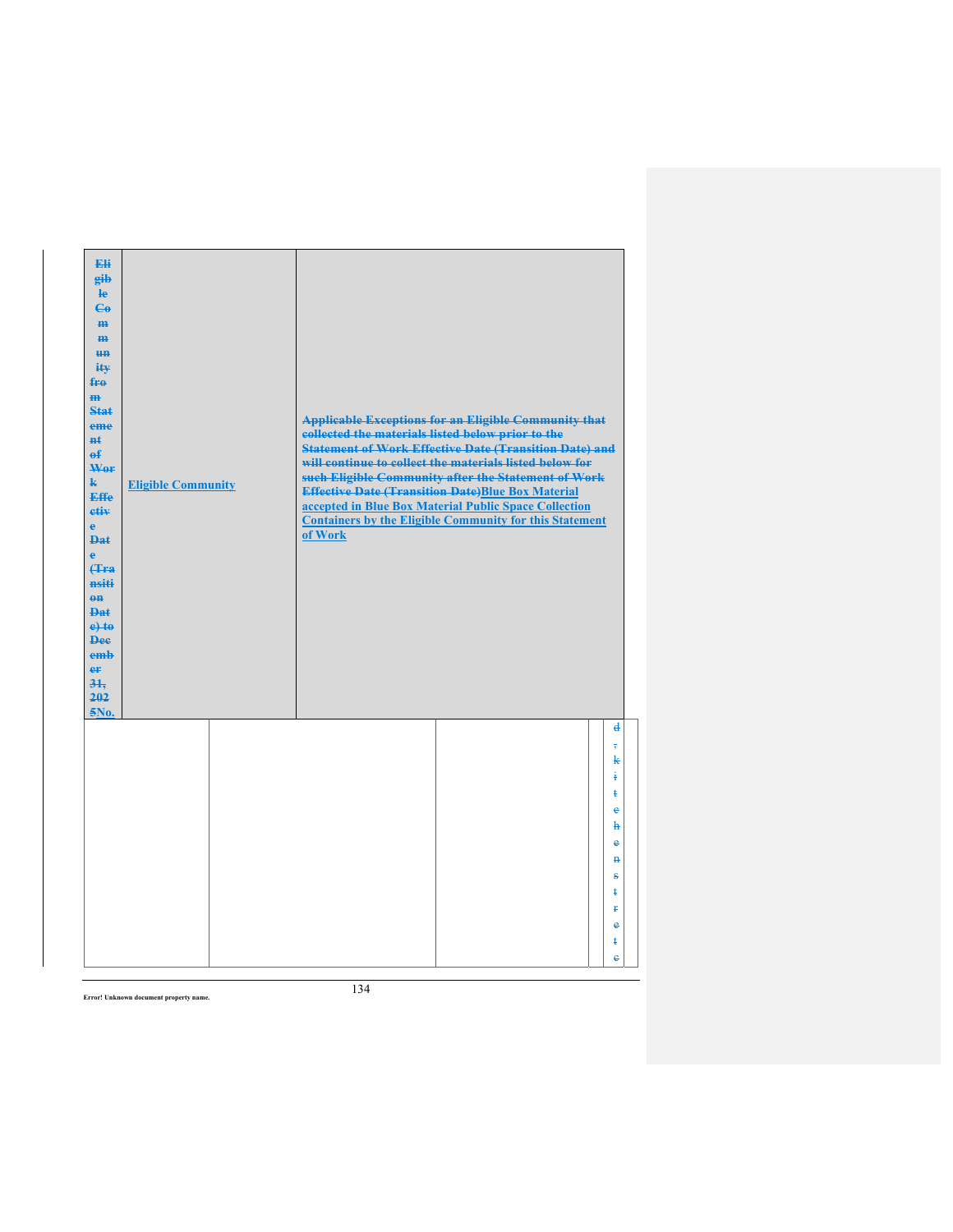| Eli<br>gib<br>le<br>$\mathbf{G}$<br>m-<br>m<br><b>HH</b><br>iŧ¥<br>$f_{\text{H}0}$<br>$\mathbf{m}$<br>$Stat$<br>eme<br>$H+$<br>$\mathbf{f}$<br>Wer<br>k.<br><b>Effe</b><br>etiv<br>$\mathbf{e}$<br><b>Dat</b><br>$\ddot{\textbf{e}}$<br>(Tra<br>nsiti<br>$0$<br><b>Dat</b><br>$e$ +to<br><b>Dee</b><br>emb<br>er<br>31.<br>202<br>5No. | <b>Eligible Community</b> | collected the materials listed below prior to the<br>of Work | <b>Applicable Exceptions for an Eligible Community that</b><br><b>Statement of Work Effective Date (Transition Date) and</b><br>will continue to collect the materials listed below for<br>such Eligible Community after the Statement of Work<br><b>Effective Date (Transition Date)Blue Box Material</b><br>accepted in Blue Box Material Public Space Collection<br><b>Containers by the Eligible Community for this Statement</b> |                              |
|----------------------------------------------------------------------------------------------------------------------------------------------------------------------------------------------------------------------------------------------------------------------------------------------------------------------------------------|---------------------------|--------------------------------------------------------------|---------------------------------------------------------------------------------------------------------------------------------------------------------------------------------------------------------------------------------------------------------------------------------------------------------------------------------------------------------------------------------------------------------------------------------------|------------------------------|
|                                                                                                                                                                                                                                                                                                                                        |                           |                                                              |                                                                                                                                                                                                                                                                                                                                                                                                                                       | ħ<br>₩<br>¥.<br>$\mathbf{a}$ |
|                                                                                                                                                                                                                                                                                                                                        |                           |                                                              |                                                                                                                                                                                                                                                                                                                                                                                                                                       | p<br>$\ddot{ }$<br>ŧ<br>p    |
|                                                                                                                                                                                                                                                                                                                                        |                           |                                                              |                                                                                                                                                                                                                                                                                                                                                                                                                                       | $\mathbf{1}$<br>$\mathbf{a}$ |
|                                                                                                                                                                                                                                                                                                                                        |                           |                                                              |                                                                                                                                                                                                                                                                                                                                                                                                                                       | s<br>ŧ<br>ŧ                  |
|                                                                                                                                                                                                                                                                                                                                        |                           |                                                              |                                                                                                                                                                                                                                                                                                                                                                                                                                       | ė<br>₩                       |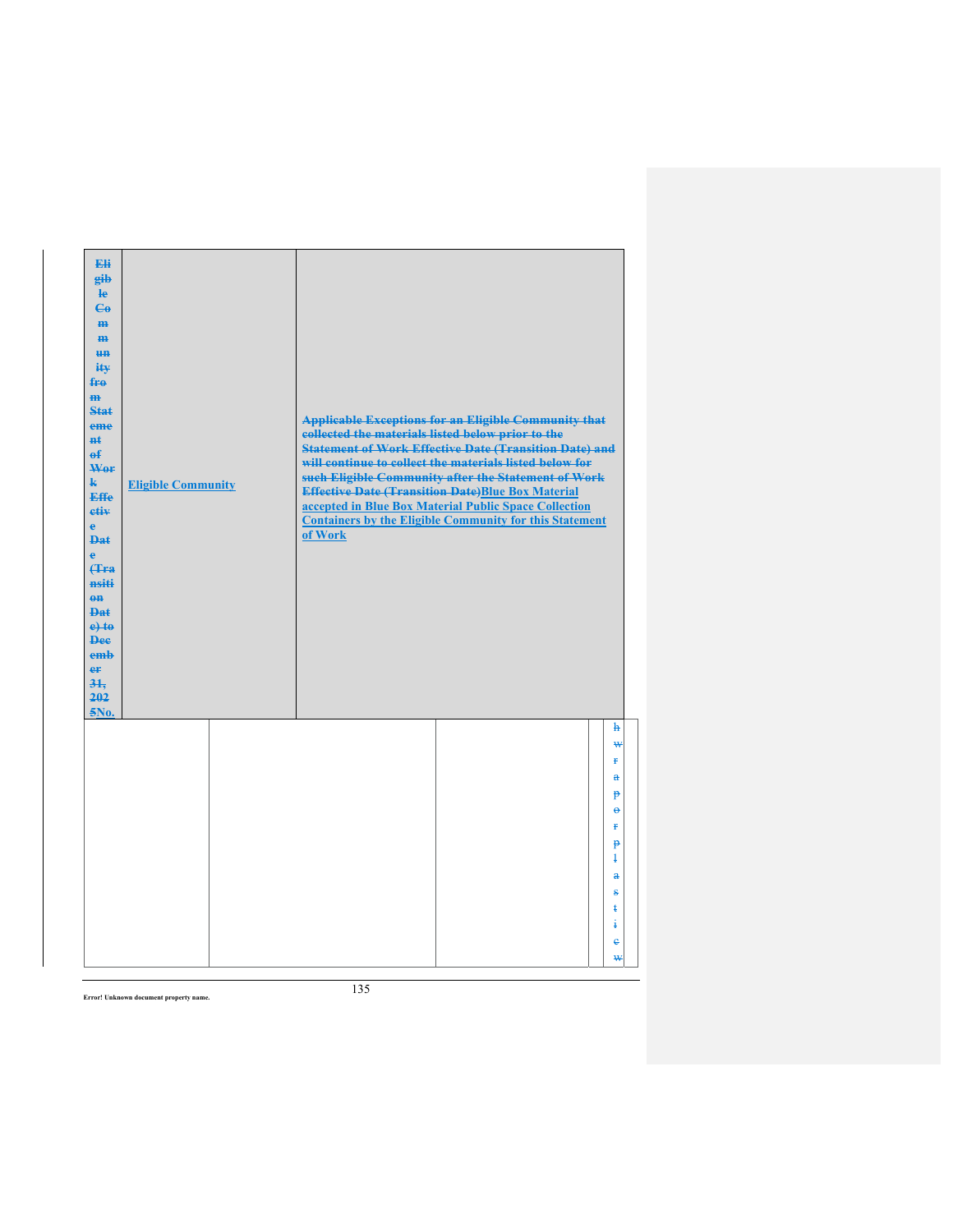| Eli<br>gib<br>$\mathbf{e}$<br>$\mathbf{G}$<br>m-<br>m<br><b>HH</b><br>iŧ¥<br>$f_{\text{H}0}$<br>$\mathbf{m}$<br>Stat<br>eme<br>#ŧ<br>$\mathbf{f}$<br>Wer<br>$\mathbf{k}$<br><b>Effe</b><br>etiv<br>$\mathbf{e}$<br><b>Dat</b><br>$\ddot{\textbf{e}}$<br>Hra<br>nsiti<br>$0$<br><b>Dat</b><br>$e$ +to<br><b>Dee</b><br>emb<br>er<br>31.<br>202<br>5No. | <b>Eligible Community</b> | collected the materials listed below prior to the<br>of Work | <b>Applicable Exceptions for an Eligible Community that</b><br><b>Statement of Work Effective Date (Transition Date) and</b><br>will continue to collect the materials listed below for<br>such Eligible Community after the Statement of Work<br><b>Effective Date (Transition Date)Blue Box Material</b><br>accepted in Blue Box Material Public Space Collection<br><b>Containers by the Eligible Community for this Statement</b> |                               |
|-------------------------------------------------------------------------------------------------------------------------------------------------------------------------------------------------------------------------------------------------------------------------------------------------------------------------------------------------------|---------------------------|--------------------------------------------------------------|---------------------------------------------------------------------------------------------------------------------------------------------------------------------------------------------------------------------------------------------------------------------------------------------------------------------------------------------------------------------------------------------------------------------------------------|-------------------------------|
|                                                                                                                                                                                                                                                                                                                                                       |                           |                                                              |                                                                                                                                                                                                                                                                                                                                                                                                                                       | ŧ<br>$\ddot{\mathbf{a}}$<br>P |
|                                                                                                                                                                                                                                                                                                                                                       |                           |                                                              |                                                                                                                                                                                                                                                                                                                                                                                                                                       | ŧ                             |
|                                                                                                                                                                                                                                                                                                                                                       |                           |                                                              |                                                                                                                                                                                                                                                                                                                                                                                                                                       | $\ddot{\theta}$<br>¥.         |
|                                                                                                                                                                                                                                                                                                                                                       |                           |                                                              |                                                                                                                                                                                                                                                                                                                                                                                                                                       | m                             |
|                                                                                                                                                                                                                                                                                                                                                       |                           |                                                              |                                                                                                                                                                                                                                                                                                                                                                                                                                       | e<br>a                        |
|                                                                                                                                                                                                                                                                                                                                                       |                           |                                                              |                                                                                                                                                                                                                                                                                                                                                                                                                                       | ŧ                             |
|                                                                                                                                                                                                                                                                                                                                                       |                           |                                                              |                                                                                                                                                                                                                                                                                                                                                                                                                                       | 7<br>p                        |
|                                                                                                                                                                                                                                                                                                                                                       |                           |                                                              |                                                                                                                                                                                                                                                                                                                                                                                                                                       | $\ddot{\theta}$               |
|                                                                                                                                                                                                                                                                                                                                                       |                           |                                                              |                                                                                                                                                                                                                                                                                                                                                                                                                                       | $\mathbf{u}$                  |
|                                                                                                                                                                                                                                                                                                                                                       |                           |                                                              |                                                                                                                                                                                                                                                                                                                                                                                                                                       | ł                             |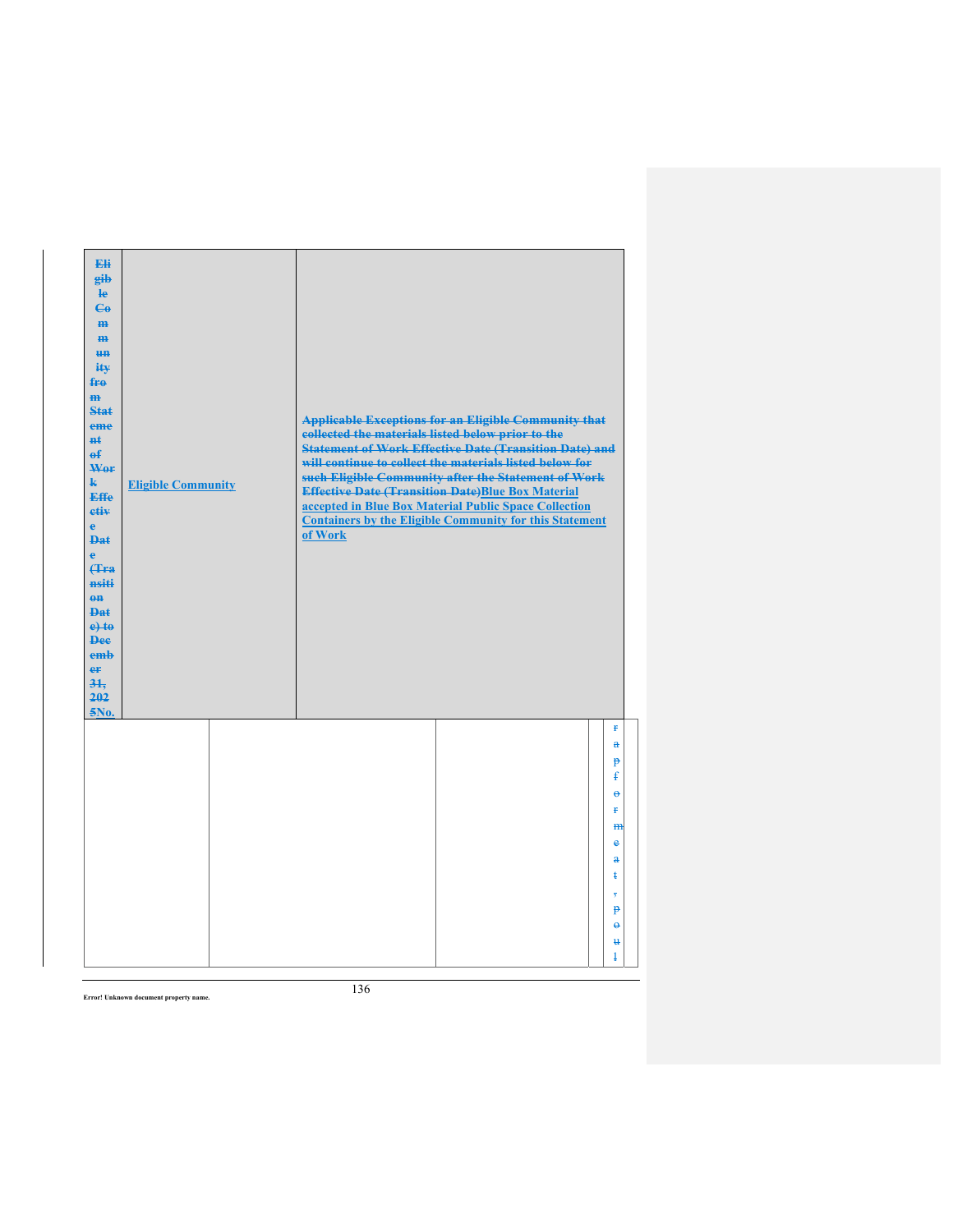| Eli<br>gib<br><b>le</b><br>$\mathbf{G}$<br>H <sub>H</sub><br>H <sub>H</sub><br>H <sub>H</sub><br>ity<br>fro<br>$\mathbf{m}$<br>Stat<br>eme<br>#ŧ<br>$\mathbf{f}$<br>Wer<br>$\mathbf{k}$<br><b>Effe</b><br>etiv<br>$\mathbf{e}$<br><b>Dat</b><br>ė<br>(Tra<br>nsiti<br>$0$<br><b>Dat</b><br>$e$ +to<br><b>Dee</b><br>emb<br>er<br>$3+$<br>202<br>5No. | <b>Eligible Community</b> | collected the materials listed below prior to the<br>of Work | <b>Applicable Exceptions for an Eligible Community that</b><br><b>Statement of Work Effective Date (Transition Date) and</b><br>will continue to collect the materials listed below for<br>such Eligible Community after the Statement of Work<br><b>Effective Date (Transition Date)Blue Box Material</b><br>accepted in Blue Box Material Public Space Collection<br><b>Containers by the Eligible Community for this Statement</b> |                          |
|------------------------------------------------------------------------------------------------------------------------------------------------------------------------------------------------------------------------------------------------------------------------------------------------------------------------------------------------------|---------------------------|--------------------------------------------------------------|---------------------------------------------------------------------------------------------------------------------------------------------------------------------------------------------------------------------------------------------------------------------------------------------------------------------------------------------------------------------------------------------------------------------------------------|--------------------------|
|                                                                                                                                                                                                                                                                                                                                                      |                           |                                                              |                                                                                                                                                                                                                                                                                                                                                                                                                                       | ŧ<br>ŧ<br>¥              |
|                                                                                                                                                                                                                                                                                                                                                      |                           |                                                              |                                                                                                                                                                                                                                                                                                                                                                                                                                       | £<br>4<br>ŝ              |
|                                                                                                                                                                                                                                                                                                                                                      |                           |                                                              |                                                                                                                                                                                                                                                                                                                                                                                                                                       | h<br>$\Theta$            |
|                                                                                                                                                                                                                                                                                                                                                      |                           |                                                              |                                                                                                                                                                                                                                                                                                                                                                                                                                       | Ŧ                        |
|                                                                                                                                                                                                                                                                                                                                                      |                           |                                                              |                                                                                                                                                                                                                                                                                                                                                                                                                                       | $\ddot{\textbf{e}}$<br>ħ |
|                                                                                                                                                                                                                                                                                                                                                      |                           |                                                              |                                                                                                                                                                                                                                                                                                                                                                                                                                       | e                        |
|                                                                                                                                                                                                                                                                                                                                                      |                           |                                                              |                                                                                                                                                                                                                                                                                                                                                                                                                                       | e<br>ŝ                   |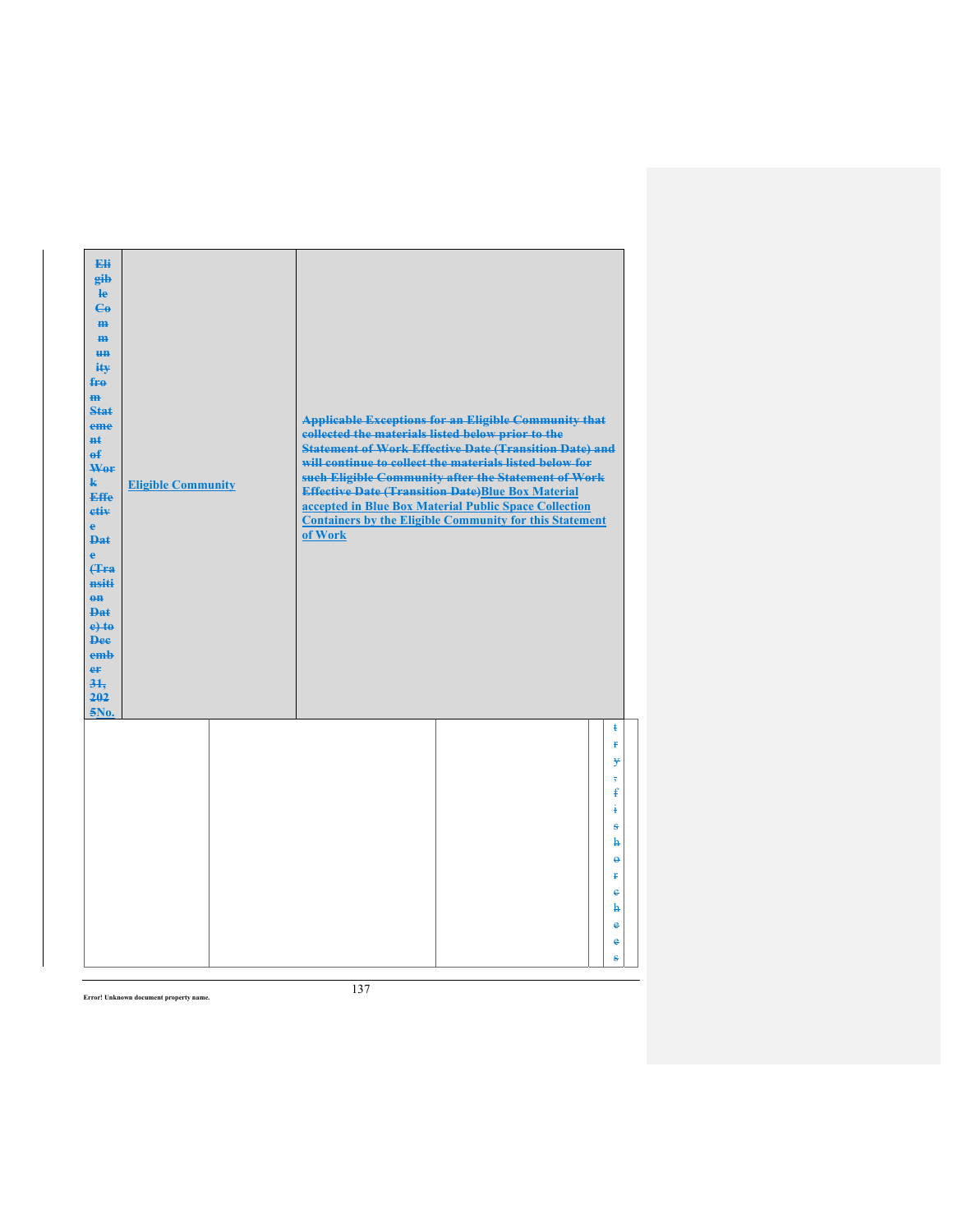| Eli<br>gib<br>$\mathbf{e}$<br>$\mathbf{G}$<br>m-<br>$\mathbf{m}$<br><b>HH</b><br>iŧ¥<br>$f_{\text{H}0}$<br>$\mathbf{m}$<br>Stat<br>eme<br>#ŧ<br>$\mathbf{f}$<br>Wer<br>$\mathbf{k}$<br><b>Effe</b><br>etiv<br>$\mathbf{e}$<br><b>Dat</b><br>$\ddot{\textbf{e}}$<br>Hra<br>nsiti<br>$0$<br><b>Dat</b><br>$e$ +to<br><b>Dee</b><br>emb<br>er<br>31.<br>202<br>5No. | <b>Eligible Community</b> | <b>Applicable Exceptions for an Eligible Community that</b><br>collected the materials listed below prior to the<br><b>Statement of Work Effective Date (Transition Date) and</b><br>will continue to collect the materials listed below for<br>such Eligible Community after the Statement of Work<br><b>Effective Date (Transition Date)Blue Box Material</b><br>accepted in Blue Box Material Public Space Collection<br><b>Containers by the Eligible Community for this Statement</b><br>of Work |  |
|------------------------------------------------------------------------------------------------------------------------------------------------------------------------------------------------------------------------------------------------------------------------------------------------------------------------------------------------------------------|---------------------------|-------------------------------------------------------------------------------------------------------------------------------------------------------------------------------------------------------------------------------------------------------------------------------------------------------------------------------------------------------------------------------------------------------------------------------------------------------------------------------------------------------|--|
|                                                                                                                                                                                                                                                                                                                                                                  |                           | $\bullet$<br>$\overline{\mathbf{5}}$<br>¢<br>ħ<br>į<br>p<br>$\theta$<br>ť<br>s<br>$\mathbf{H}$<br>$\mathbf{a}$<br>$\ddot{\textbf{e}}$<br>k<br>þ<br>$\mathbf{a}$                                                                                                                                                                                                                                                                                                                                       |  |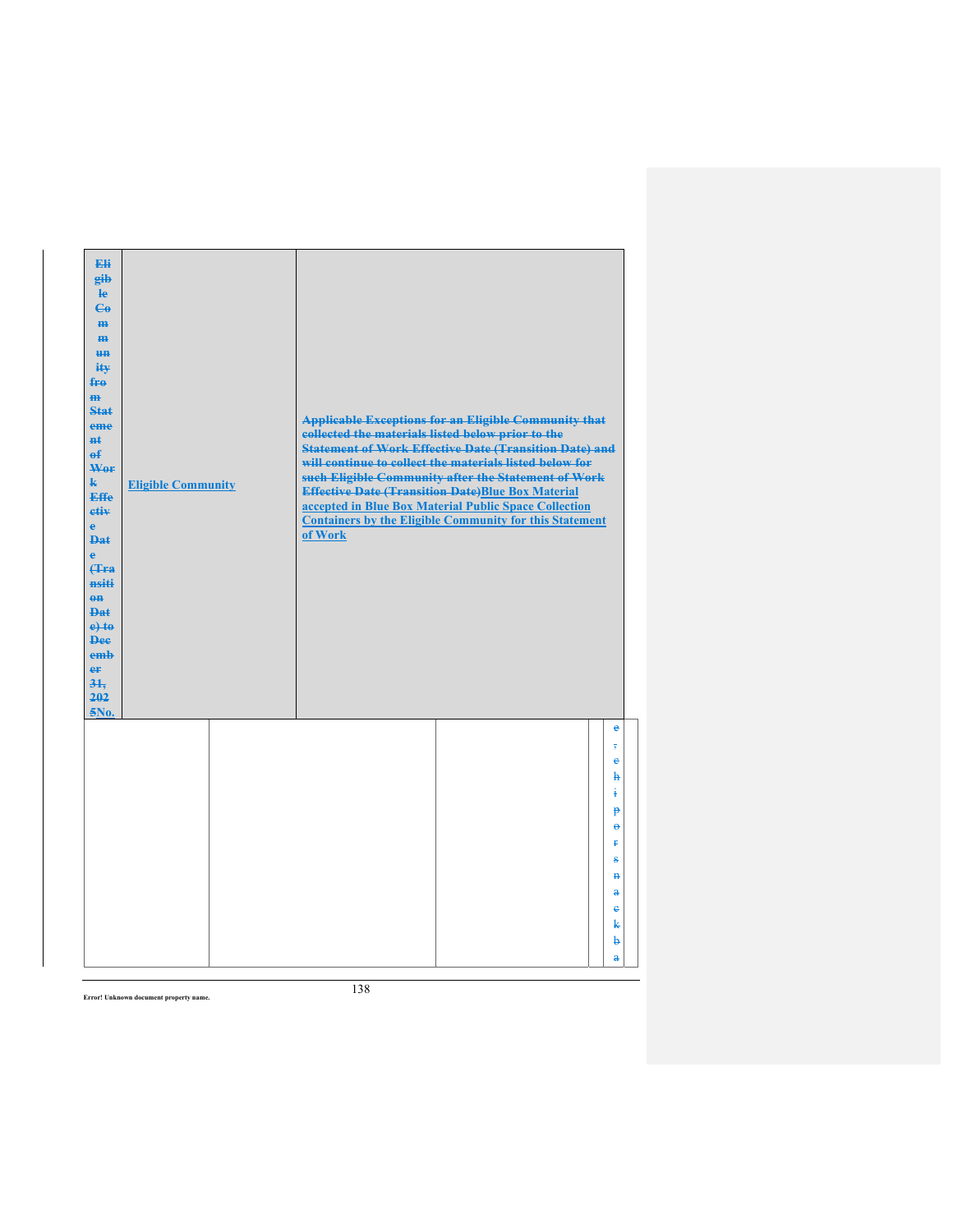| Eli<br>gib<br>$\mathbf{e}$<br>$C_{\theta}$<br>m-<br>$\mathbf{m}$<br><b>un</b><br>ity<br>$f_{\text{H}0}$<br>$\mathbf{m}$<br>Stat<br>eme<br>#ŧ<br>$\mathbf{f}$<br>Wer<br>$\mathbf{k}$<br><b>Effe</b><br>etiv<br>$\mathbf{e}$<br><b>Dat</b><br>è<br>Hra<br>nsiti<br>$0$<br>$PA+$<br>$e$ +to<br><b>Dee</b><br>emb<br>er<br>31.<br>202<br>5No. | <b>Eligible Community</b> | collected the materials listed below prior to the<br>of Work | <b>Applicable Exceptions for an Eligible Community that</b><br><b>Statement of Work Effective Date (Transition Date) and</b><br>will continue to collect the materials listed below for<br>such Eligible Community after the Statement of Work<br><b>Effective Date (Transition Date)Blue Box Material</b><br>accepted in Blue Box Material Public Space Collection<br><b>Containers by the Eligible Community for this Statement</b> |                                   |
|-------------------------------------------------------------------------------------------------------------------------------------------------------------------------------------------------------------------------------------------------------------------------------------------------------------------------------------------|---------------------------|--------------------------------------------------------------|---------------------------------------------------------------------------------------------------------------------------------------------------------------------------------------------------------------------------------------------------------------------------------------------------------------------------------------------------------------------------------------------------------------------------------------|-----------------------------------|
|                                                                                                                                                                                                                                                                                                                                           |                           |                                                              |                                                                                                                                                                                                                                                                                                                                                                                                                                       | $\mathbf{g}$<br>ŝ                 |
|                                                                                                                                                                                                                                                                                                                                           |                           |                                                              |                                                                                                                                                                                                                                                                                                                                                                                                                                       | 老<br>ŧ                            |
|                                                                                                                                                                                                                                                                                                                                           |                           |                                                              |                                                                                                                                                                                                                                                                                                                                                                                                                                       | p                                 |
|                                                                                                                                                                                                                                                                                                                                           |                           |                                                              |                                                                                                                                                                                                                                                                                                                                                                                                                                       | p<br>e                            |
|                                                                                                                                                                                                                                                                                                                                           |                           |                                                              |                                                                                                                                                                                                                                                                                                                                                                                                                                       | Ŧ                                 |
|                                                                                                                                                                                                                                                                                                                                           |                           |                                                              |                                                                                                                                                                                                                                                                                                                                                                                                                                       | ۳                                 |
|                                                                                                                                                                                                                                                                                                                                           |                           |                                                              |                                                                                                                                                                                                                                                                                                                                                                                                                                       | ł<br>$\ddot{\boldsymbol{\theta}}$ |
|                                                                                                                                                                                                                                                                                                                                           |                           |                                                              |                                                                                                                                                                                                                                                                                                                                                                                                                                       | €                                 |
|                                                                                                                                                                                                                                                                                                                                           |                           |                                                              |                                                                                                                                                                                                                                                                                                                                                                                                                                       | k                                 |
|                                                                                                                                                                                                                                                                                                                                           |                           |                                                              |                                                                                                                                                                                                                                                                                                                                                                                                                                       | ŝ                                 |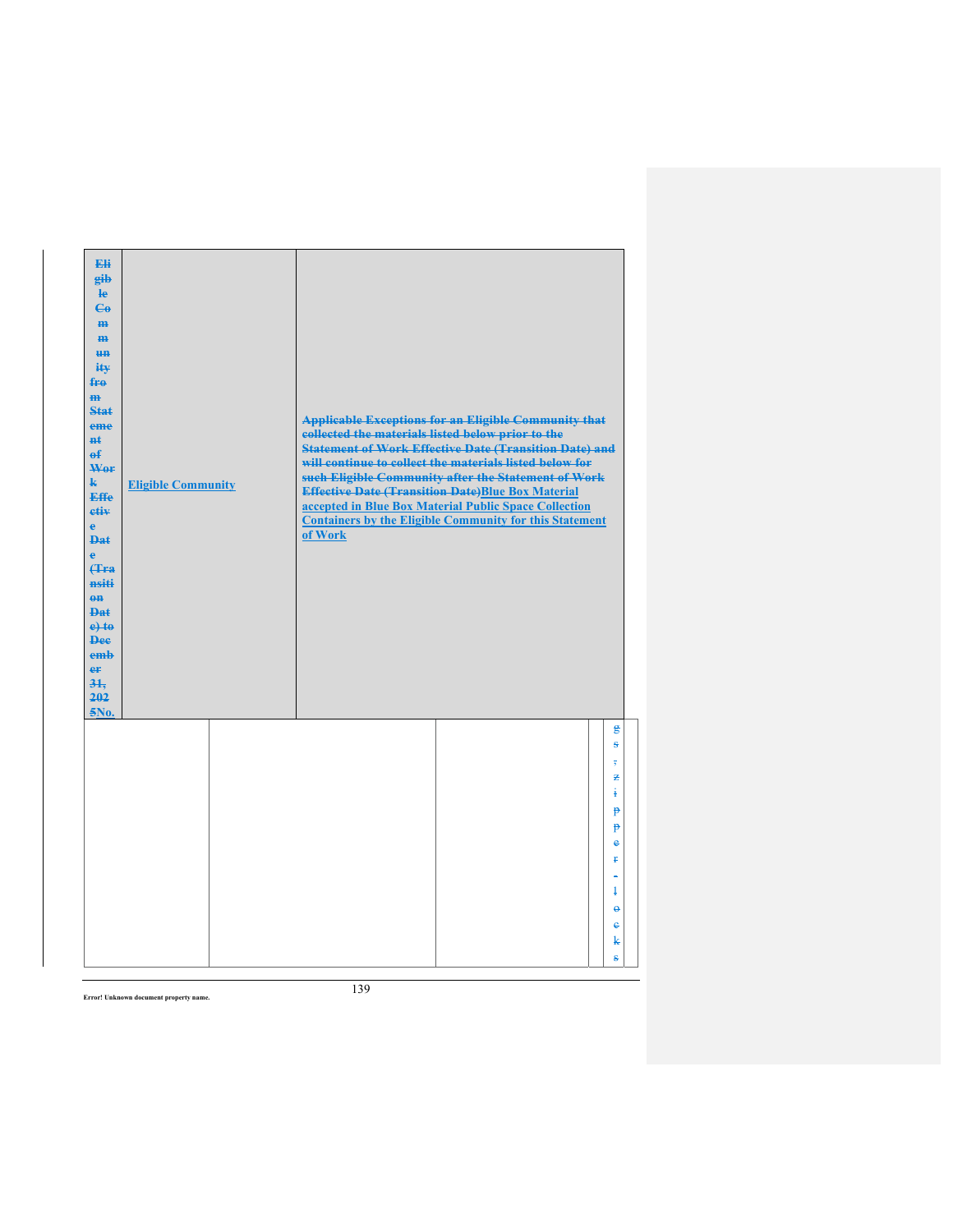| Eli<br>eib<br>$\mathbf{e}$<br>$\mathbf{G}$<br>H <sub>H</sub><br>m<br><b>un</b><br>ity<br>$f_{\text{H}0}$<br>$\mathbf{m}$<br><b>Stat</b><br>eme<br><b>H</b> t<br>$\theta$<br>Wor<br>$\mathbf{k}$<br><b>Effe</b><br>etiv<br>$\mathbf{e}$<br><b>Dat</b><br>$\ddot{\textbf{e}}$<br>(Tra<br>nsiti<br>$\theta$ <sup><math>\theta</math></sup><br><b>Dat</b><br>$e$ + $t$ $e$<br><b>Dee</b><br>emb<br>er<br>31.<br>202<br>5No. | <b>Eligible Community</b> | collected the materials listed below prior to the<br>of Work | <b>Applicable Exceptions for an Eligible Community that</b><br><b>Statement of Work Effective Date (Transition Date) and</b><br>will continue to collect the materials listed below for<br>such Eligible Community after the Statement of Work<br><b>Effective Date (Transition Date)Blue Box Material</b><br>accepted in Blue Box Material Public Space Collection<br><b>Containers by the Eligible Community for this Statement</b> |                                                              |  |
|-------------------------------------------------------------------------------------------------------------------------------------------------------------------------------------------------------------------------------------------------------------------------------------------------------------------------------------------------------------------------------------------------------------------------|---------------------------|--------------------------------------------------------------|---------------------------------------------------------------------------------------------------------------------------------------------------------------------------------------------------------------------------------------------------------------------------------------------------------------------------------------------------------------------------------------------------------------------------------------|--------------------------------------------------------------|--|
|                                                                                                                                                                                                                                                                                                                                                                                                                         |                           |                                                              |                                                                                                                                                                                                                                                                                                                                                                                                                                       | $\mathbf{a}$<br>$\mathbf{H}$<br>$\overline{\mathbf{d}}$<br>₩ |  |
|                                                                                                                                                                                                                                                                                                                                                                                                                         |                           |                                                              |                                                                                                                                                                                                                                                                                                                                                                                                                                       | ŧ<br>$\ddot{\textbf{e}}$<br>ħ                                |  |
|                                                                                                                                                                                                                                                                                                                                                                                                                         |                           |                                                              |                                                                                                                                                                                                                                                                                                                                                                                                                                       | $\mathbf{a}$<br>$\mathbf{H}$<br>$\mathbf{d}$                 |  |
|                                                                                                                                                                                                                                                                                                                                                                                                                         |                           |                                                              |                                                                                                                                                                                                                                                                                                                                                                                                                                       | ŧ<br>Ŧ                                                       |  |
|                                                                                                                                                                                                                                                                                                                                                                                                                         |                           |                                                              |                                                                                                                                                                                                                                                                                                                                                                                                                                       | $\bullet$                                                    |  |
|                                                                                                                                                                                                                                                                                                                                                                                                                         |                           |                                                              |                                                                                                                                                                                                                                                                                                                                                                                                                                       | e<br>z                                                       |  |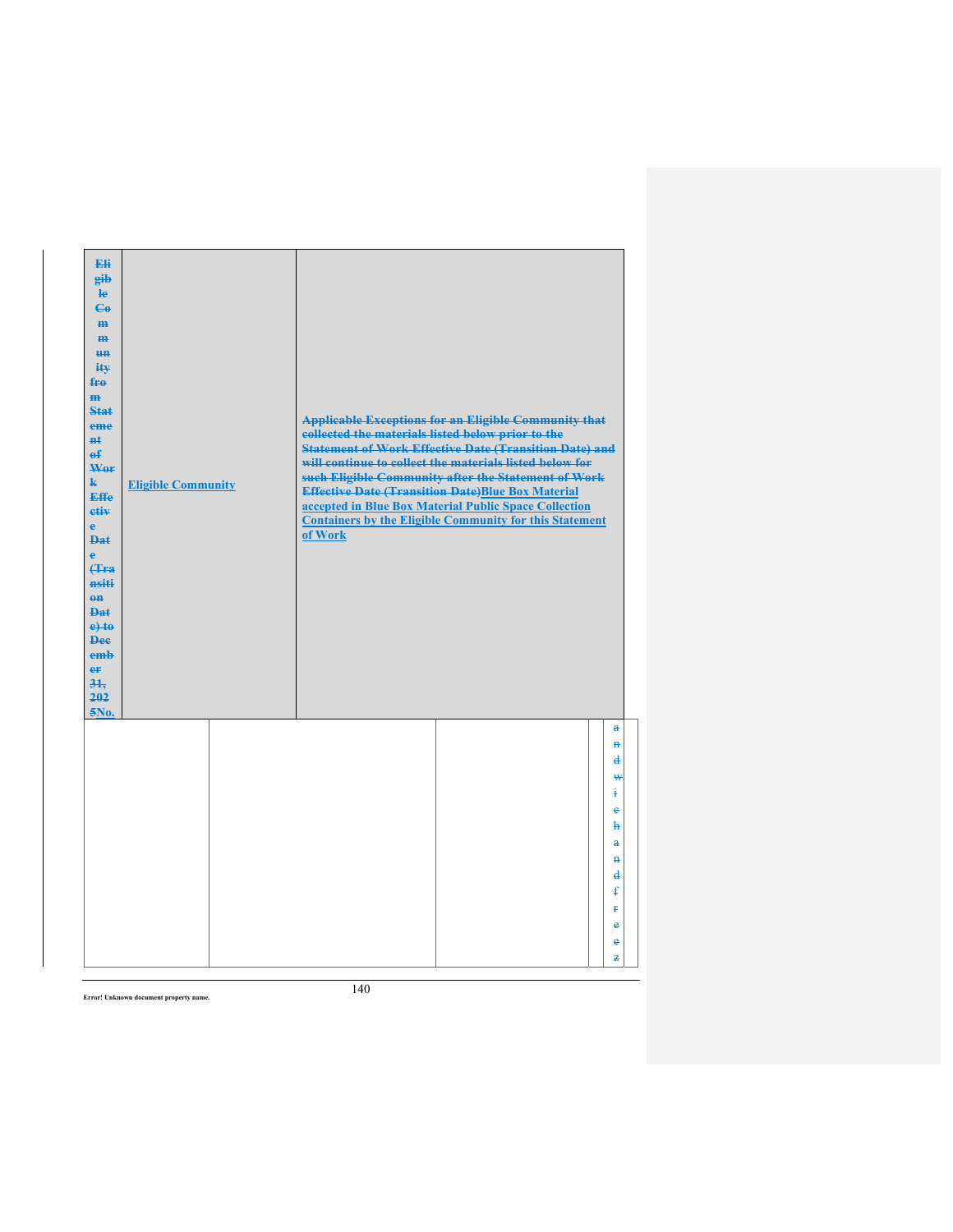| Eli<br>gib<br>He<br>$\mathbf{G}$<br>H <sub>H</sub><br>m<br>H <sub>H</sub><br>ity<br>fro<br>$\mathbf{m}$<br>Stat<br>eme<br>#ŧ<br>$\mathbf{f}$<br>Wer<br>$\mathbf{k}$<br><b>Effe</b><br>etiv<br>$\mathbf{e}$<br><b>Dat</b><br>è<br><b>f</b> Fra<br>nsiti<br>$0$<br>Dat<br>$e$ +to<br><b>Dee</b><br>emb<br>er<br>31.<br>202<br>5No. | <b>Eligible Community</b> | collected the materials listed below prior to the<br>of Work | <b>Applicable Exceptions for an Eligible Community that</b><br><b>Statement of Work Effective Date (Transition Date) and</b><br>will continue to collect the materials listed below for<br>such Eligible Community after the Statement of Work<br><b>Effective Date (Transition Date)Blue Box Material</b><br>accepted in Blue Box Material Public Space Collection<br><b>Containers by the Eligible Community for this Statement</b> |                                                                 |
|----------------------------------------------------------------------------------------------------------------------------------------------------------------------------------------------------------------------------------------------------------------------------------------------------------------------------------|---------------------------|--------------------------------------------------------------|---------------------------------------------------------------------------------------------------------------------------------------------------------------------------------------------------------------------------------------------------------------------------------------------------------------------------------------------------------------------------------------------------------------------------------------|-----------------------------------------------------------------|
|                                                                                                                                                                                                                                                                                                                                  |                           |                                                              |                                                                                                                                                                                                                                                                                                                                                                                                                                       | $\epsilon$<br>£<br>þ<br>$\mathbf{a}$<br>g                       |
|                                                                                                                                                                                                                                                                                                                                  |                           |                                                              |                                                                                                                                                                                                                                                                                                                                                                                                                                       | ÷<br>$\overline{\phantom{a}}$<br>$\mathbf{P}$<br>$\overline{1}$ |
|                                                                                                                                                                                                                                                                                                                                  |                           |                                                              |                                                                                                                                                                                                                                                                                                                                                                                                                                       | $\mathbf{a}$<br>s<br>ŧ                                          |
|                                                                                                                                                                                                                                                                                                                                  |                           |                                                              |                                                                                                                                                                                                                                                                                                                                                                                                                                       | ŧ<br>ė<br>ŝ                                                     |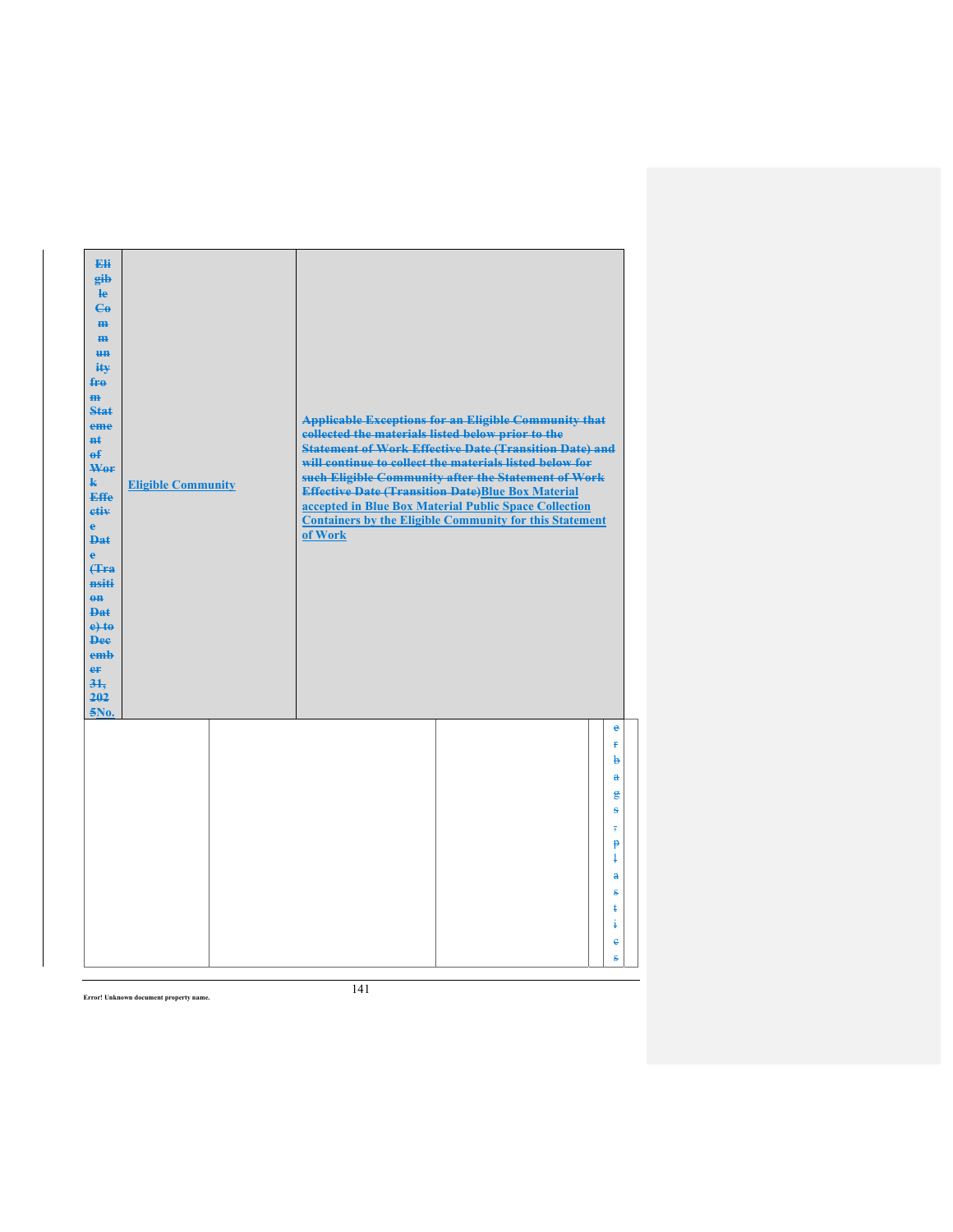| Eli<br>gib<br>$\mathbf{e}$<br>$\mathbf{G}$<br>m-<br>$\mathbf{m}$<br><b>HH</b><br>iŧ¥<br>$f_{\text{H}0}$<br>$\mathbf{m}$<br>Stat<br>eme<br>#ŧ<br>$\mathbf{f}$<br>Wer<br>$\mathbf{k}$<br><b>Effe</b><br>etiv<br>$\mathbf{e}$<br><b>Dat</b><br>$\ddot{\textbf{e}}$<br>Hra<br>nsiti<br>$0$<br><b>Dat</b><br>$e$ +to<br><b>Dee</b><br>emb<br>er<br>31.<br>202<br>5No. | <b>Eligible Community</b> | collected the materials listed below prior to the<br>of Work | <b>Applicable Exceptions for an Eligible Community that</b><br><b>Statement of Work Effective Date (Transition Date) and</b><br>will continue to collect the materials listed below for<br>such Eligible Community after the Statement of Work<br><b>Effective Date (Transition Date)Blue Box Material</b><br>accepted in Blue Box Material Public Space Collection<br><b>Containers by the Eligible Community for this Statement</b> |                        |
|------------------------------------------------------------------------------------------------------------------------------------------------------------------------------------------------------------------------------------------------------------------------------------------------------------------------------------------------------------------|---------------------------|--------------------------------------------------------------|---------------------------------------------------------------------------------------------------------------------------------------------------------------------------------------------------------------------------------------------------------------------------------------------------------------------------------------------------------------------------------------------------------------------------------------|------------------------|
|                                                                                                                                                                                                                                                                                                                                                                  |                           |                                                              |                                                                                                                                                                                                                                                                                                                                                                                                                                       | $\mathbf{h}$<br>į<br>P |
|                                                                                                                                                                                                                                                                                                                                                                  |                           |                                                              |                                                                                                                                                                                                                                                                                                                                                                                                                                       | P<br>ŧ                 |
|                                                                                                                                                                                                                                                                                                                                                                  |                           |                                                              |                                                                                                                                                                                                                                                                                                                                                                                                                                       | $\ddot{H}$             |
|                                                                                                                                                                                                                                                                                                                                                                  |                           |                                                              |                                                                                                                                                                                                                                                                                                                                                                                                                                       | g<br>e                 |
|                                                                                                                                                                                                                                                                                                                                                                  |                           |                                                              |                                                                                                                                                                                                                                                                                                                                                                                                                                       | $\mathbf{H}$           |
|                                                                                                                                                                                                                                                                                                                                                                  |                           |                                                              |                                                                                                                                                                                                                                                                                                                                                                                                                                       | ¥<br>e                 |
|                                                                                                                                                                                                                                                                                                                                                                  |                           |                                                              |                                                                                                                                                                                                                                                                                                                                                                                                                                       | ł                      |
|                                                                                                                                                                                                                                                                                                                                                                  |                           |                                                              |                                                                                                                                                                                                                                                                                                                                                                                                                                       | $\ddot{\phantom{1}}$   |
|                                                                                                                                                                                                                                                                                                                                                                  |                           |                                                              |                                                                                                                                                                                                                                                                                                                                                                                                                                       | $\mathbf{P}$<br>è      |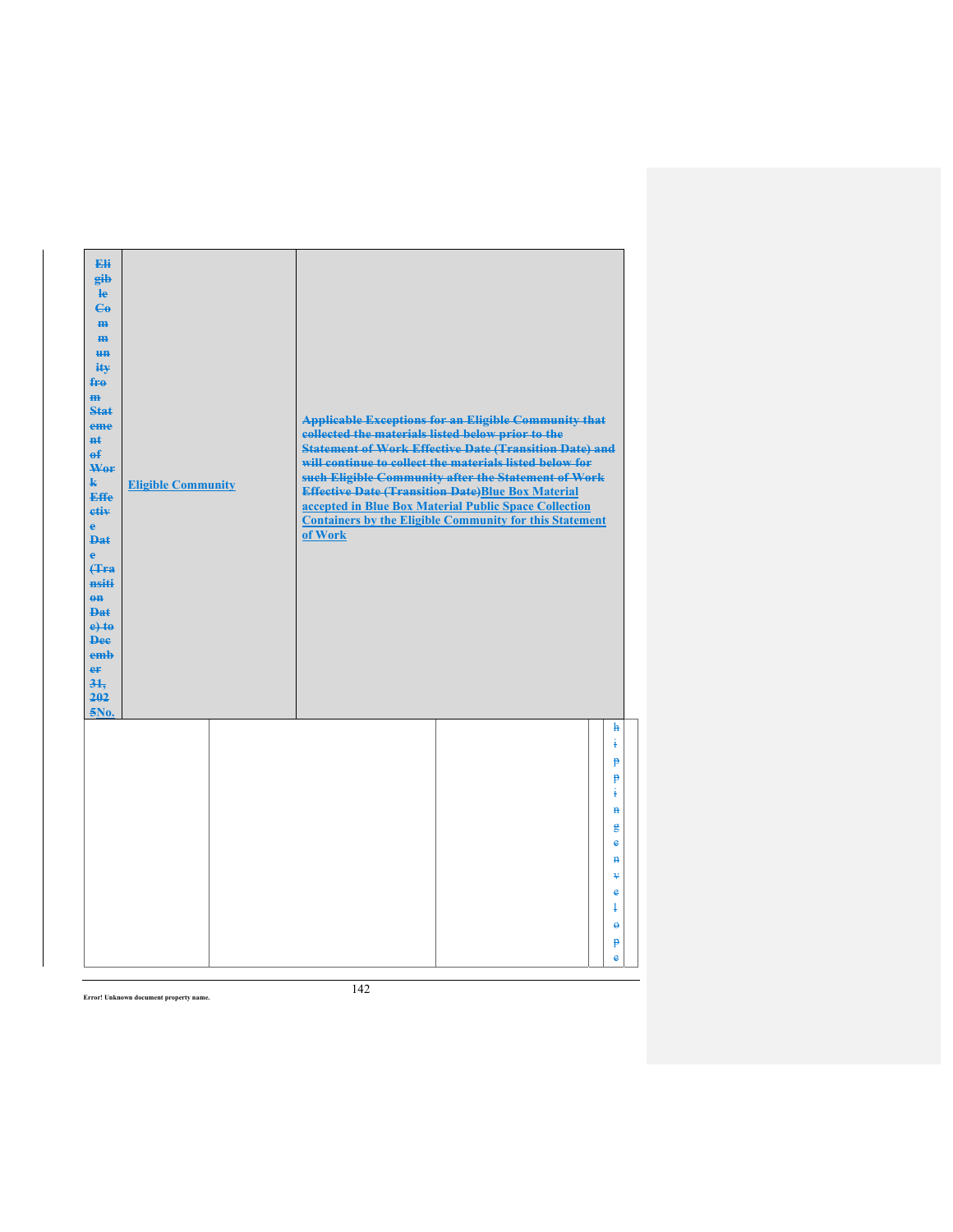| Eli<br>gib<br>$\mathbf{e}$<br>$\mathbf{G}$<br>m-<br>m<br><b>HH</b><br>iŧ¥<br>fro<br>$\mathbf{m}$<br><b>Stat</b><br>eme<br><b>H</b> t<br>$\mathbf{f}$<br>Wer<br>$\mathbf{k}$<br><b>Effe</b><br>etiv<br>$\mathbf{e}$<br><b>Dat</b><br>$\ddot{\textbf{e}}$<br><b>(Tra)</b><br>nsiti<br>$\theta$ <sup><math>\theta</math></sup><br>$PA+$<br>$e$ +to<br><b>Dee</b><br>emb<br>er<br>$3+$<br>202<br>5No. | <b>Eligible Community</b> | collected the materials listed below prior to the<br>of Work | <b>Applicable Exceptions for an Eligible Community that</b><br><b>Statement of Work Effective Date (Transition Date) and</b><br>will continue to collect the materials listed below for<br>such Eligible Community after the Statement of Work<br><b>Effective Date (Transition Date)Blue Box Material</b><br>accepted in Blue Box Material Public Space Collection<br><b>Containers by the Eligible Community for this Statement</b> |                                     |
|---------------------------------------------------------------------------------------------------------------------------------------------------------------------------------------------------------------------------------------------------------------------------------------------------------------------------------------------------------------------------------------------------|---------------------------|--------------------------------------------------------------|---------------------------------------------------------------------------------------------------------------------------------------------------------------------------------------------------------------------------------------------------------------------------------------------------------------------------------------------------------------------------------------------------------------------------------------|-------------------------------------|
|                                                                                                                                                                                                                                                                                                                                                                                                   |                           |                                                              |                                                                                                                                                                                                                                                                                                                                                                                                                                       | s                                   |
|                                                                                                                                                                                                                                                                                                                                                                                                   |                           |                                                              |                                                                                                                                                                                                                                                                                                                                                                                                                                       | $\bf s$                             |
|                                                                                                                                                                                                                                                                                                                                                                                                   |                           |                                                              |                                                                                                                                                                                                                                                                                                                                                                                                                                       | $\ddot{\mathbf{e}}$<br>$\mathbf{f}$ |
|                                                                                                                                                                                                                                                                                                                                                                                                   |                           |                                                              |                                                                                                                                                                                                                                                                                                                                                                                                                                       | ŧ                                   |
|                                                                                                                                                                                                                                                                                                                                                                                                   |                           |                                                              |                                                                                                                                                                                                                                                                                                                                                                                                                                       | p                                   |
|                                                                                                                                                                                                                                                                                                                                                                                                   |                           |                                                              |                                                                                                                                                                                                                                                                                                                                                                                                                                       | $\mathbf{a}$<br>¢                   |
|                                                                                                                                                                                                                                                                                                                                                                                                   |                           |                                                              |                                                                                                                                                                                                                                                                                                                                                                                                                                       | k                                   |
|                                                                                                                                                                                                                                                                                                                                                                                                   |                           |                                                              |                                                                                                                                                                                                                                                                                                                                                                                                                                       | $\ddot{\mathbf{a}}$                 |
|                                                                                                                                                                                                                                                                                                                                                                                                   |                           |                                                              |                                                                                                                                                                                                                                                                                                                                                                                                                                       | g<br>į                              |
|                                                                                                                                                                                                                                                                                                                                                                                                   |                           |                                                              |                                                                                                                                                                                                                                                                                                                                                                                                                                       | $\mathbf{H}$                        |
|                                                                                                                                                                                                                                                                                                                                                                                                   |                           |                                                              |                                                                                                                                                                                                                                                                                                                                                                                                                                       | g                                   |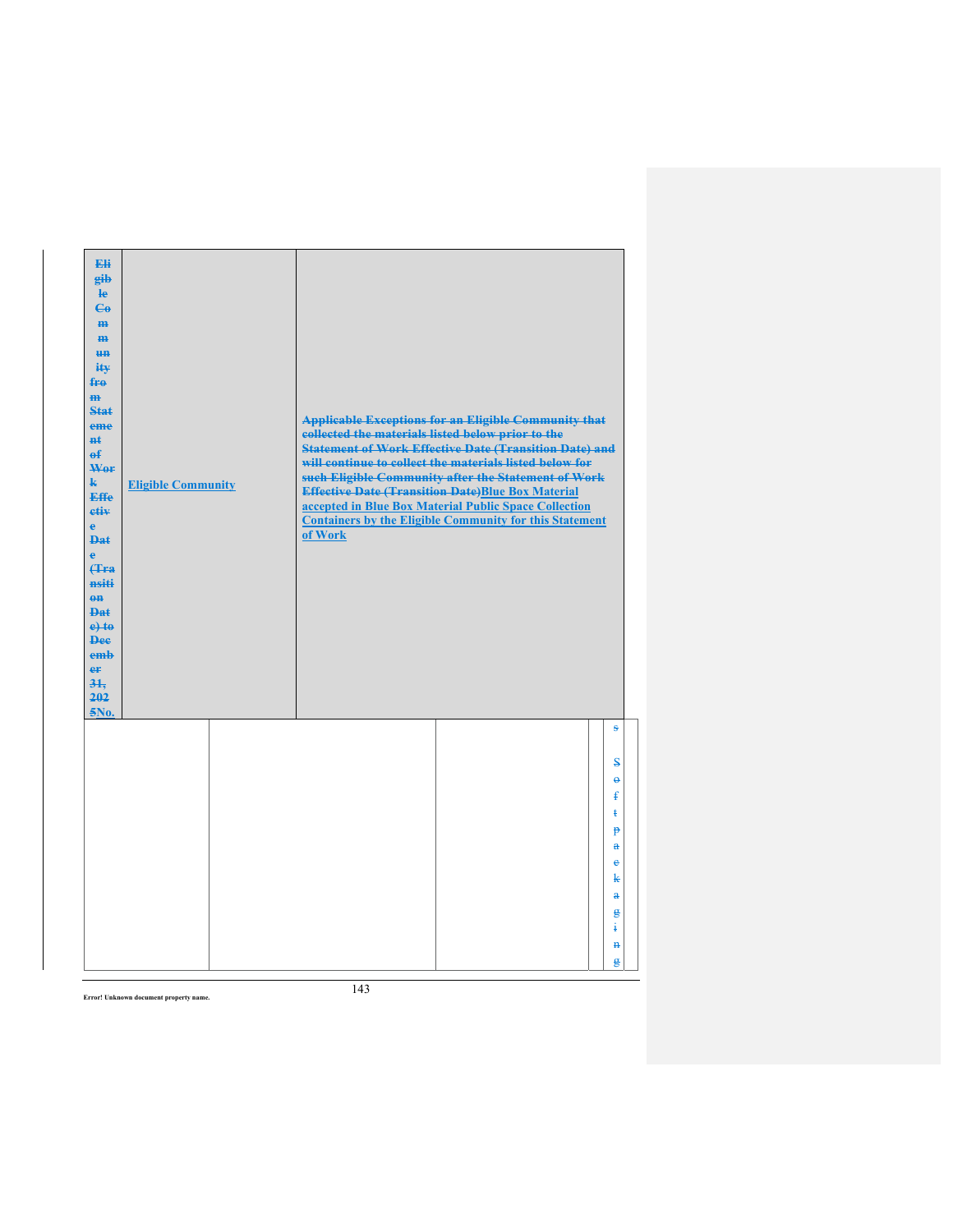| Eli<br>gib<br>$\mathbf{e}$<br>$\epsilon$<br>m-<br>$\mathbf{m}$<br><b>HH</b><br>iŧ¥<br>$f_{\text{H}0}$<br>$\mathbf{m}$<br>Stat<br>eme<br>#ŧ<br>$\mathbf{f}$<br>Wer<br>$\mathbf{k}$<br><b>Effe</b><br>etiv<br>$\mathbf{e}$<br><b>Dat</b><br>$\mathbf{e}$<br>Hra<br>nsiti<br>$0$<br><b>Dat</b><br>$e$ + $te$<br><b>Dee</b><br>emb<br>er<br>31.<br>202<br>5No. | <b>Eligible Community</b> | <b>Applicable Exceptions for an Eligible Community that</b><br>collected the materials listed below prior to the<br><b>Statement of Work Effective Date (Transition Date) and</b><br>will continue to collect the materials listed below for<br>such Eligible Community after the Statement of Work<br><b>Effective Date (Transition Date)Blue Box Material</b><br>accepted in Blue Box Material Public Space Collection<br><b>Containers by the Eligible Community for this Statement</b><br>of Work |                                                                                                                                 |
|------------------------------------------------------------------------------------------------------------------------------------------------------------------------------------------------------------------------------------------------------------------------------------------------------------------------------------------------------------|---------------------------|-------------------------------------------------------------------------------------------------------------------------------------------------------------------------------------------------------------------------------------------------------------------------------------------------------------------------------------------------------------------------------------------------------------------------------------------------------------------------------------------------------|---------------------------------------------------------------------------------------------------------------------------------|
|                                                                                                                                                                                                                                                                                                                                                            |                           |                                                                                                                                                                                                                                                                                                                                                                                                                                                                                                       | ŧ<br>$\ddot{\theta}$<br>ŧ.<br>p<br>$\bullet$<br>Ŧ<br>÷<br>s<br>ħ<br>$\mathbf{a}$<br>b<br>ł<br>$\bullet$<br>ŧ<br>$\ddot{\theta}$ |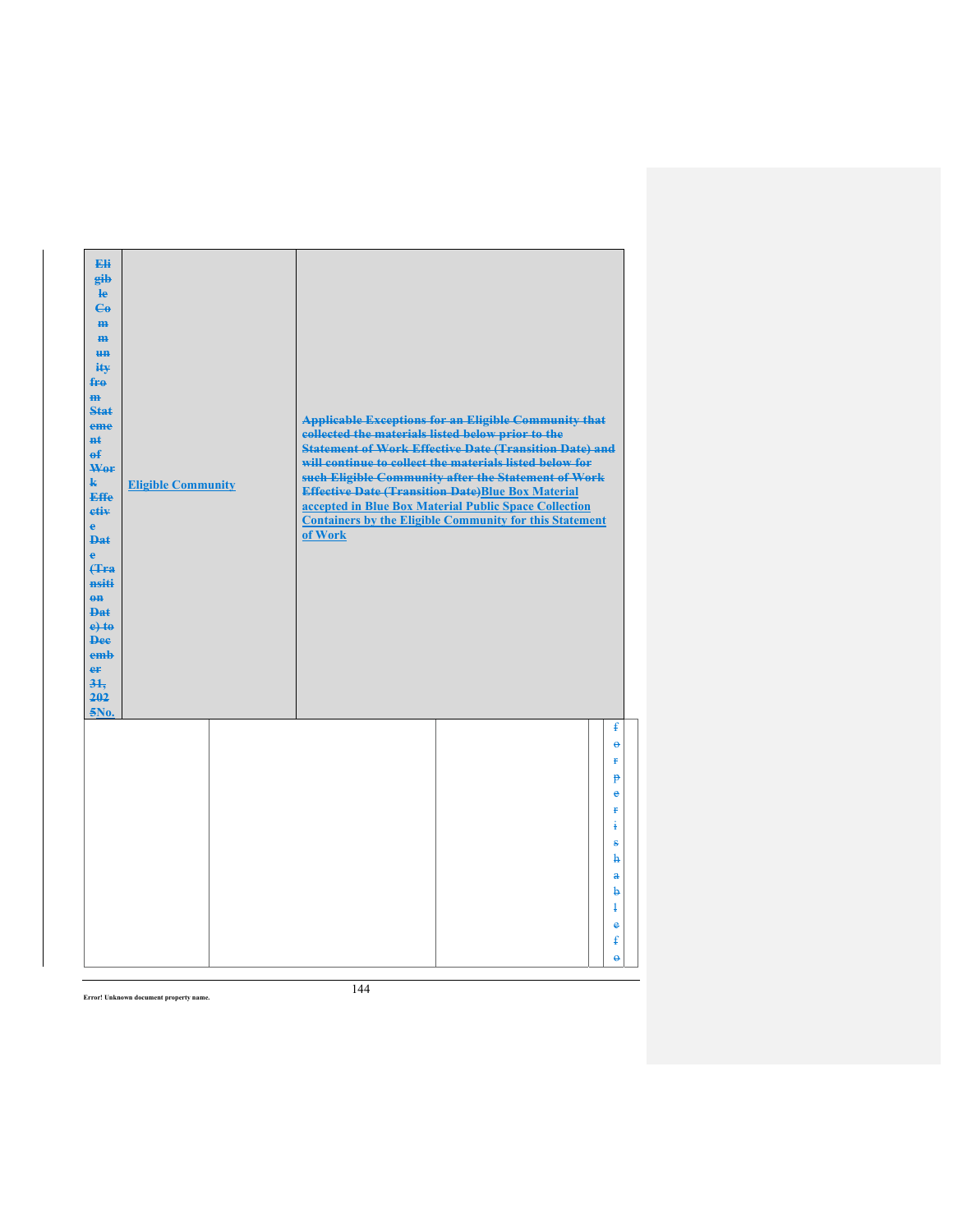| Eli<br>gib<br>$\mathbf{e}$<br>$\epsilon$<br>m-<br>$\mathbf{m}$<br><b>HH</b><br>iŧ¥<br>$f_{\text{H}0}$<br>$\mathbf{m}$<br>Stat<br>eme<br>#ŧ<br>$\mathbf{f}$<br>Wer<br>$\mathbf{k}$<br><b>Effe</b><br>etiv<br>$\mathbf{e}$<br><b>Dat</b><br>$\ddot{\mathbf{e}}$<br>Hra<br>nsiti<br>$0$<br><b>Dat</b><br>$e$ + $te$<br><b>Dee</b><br>emb<br>er<br>31.<br>202<br>5No. | <b>Eligible Community</b> | collected the materials listed below prior to the<br>of Work | <b>Applicable Exceptions for an Eligible Community that</b><br><b>Statement of Work Effective Date (Transition Date) and</b><br>will continue to collect the materials listed below for<br>such Eligible Community after the Statement of Work<br><b>Effective Date (Transition Date)Blue Box Material</b><br>accepted in Blue Box Material Public Space Collection<br><b>Containers by the Eligible Community for this Statement</b> |                                                           |
|-------------------------------------------------------------------------------------------------------------------------------------------------------------------------------------------------------------------------------------------------------------------------------------------------------------------------------------------------------------------|---------------------------|--------------------------------------------------------------|---------------------------------------------------------------------------------------------------------------------------------------------------------------------------------------------------------------------------------------------------------------------------------------------------------------------------------------------------------------------------------------------------------------------------------------|-----------------------------------------------------------|
|                                                                                                                                                                                                                                                                                                                                                                   |                           |                                                              |                                                                                                                                                                                                                                                                                                                                                                                                                                       | $\Theta$<br>$\mathbf{d}$<br>ŝ<br>$\overline{\phantom{a}}$ |
|                                                                                                                                                                                                                                                                                                                                                                   |                           |                                                              |                                                                                                                                                                                                                                                                                                                                                                                                                                       | $\bullet$<br>÷<br>$\mathbf{g}$<br>÷                       |
|                                                                                                                                                                                                                                                                                                                                                                   |                           |                                                              |                                                                                                                                                                                                                                                                                                                                                                                                                                       | þ<br>$\mathbf{a}$                                         |
|                                                                                                                                                                                                                                                                                                                                                                   |                           |                                                              |                                                                                                                                                                                                                                                                                                                                                                                                                                       | $\ddot{\textbf{e}}$<br>$\ddot{\mathbf{e}}$                |
|                                                                                                                                                                                                                                                                                                                                                                   |                           |                                                              |                                                                                                                                                                                                                                                                                                                                                                                                                                       | $\mathbf{H}$                                              |
|                                                                                                                                                                                                                                                                                                                                                                   |                           |                                                              |                                                                                                                                                                                                                                                                                                                                                                                                                                       | $\overline{3}$<br>$\mathbf{d}$                            |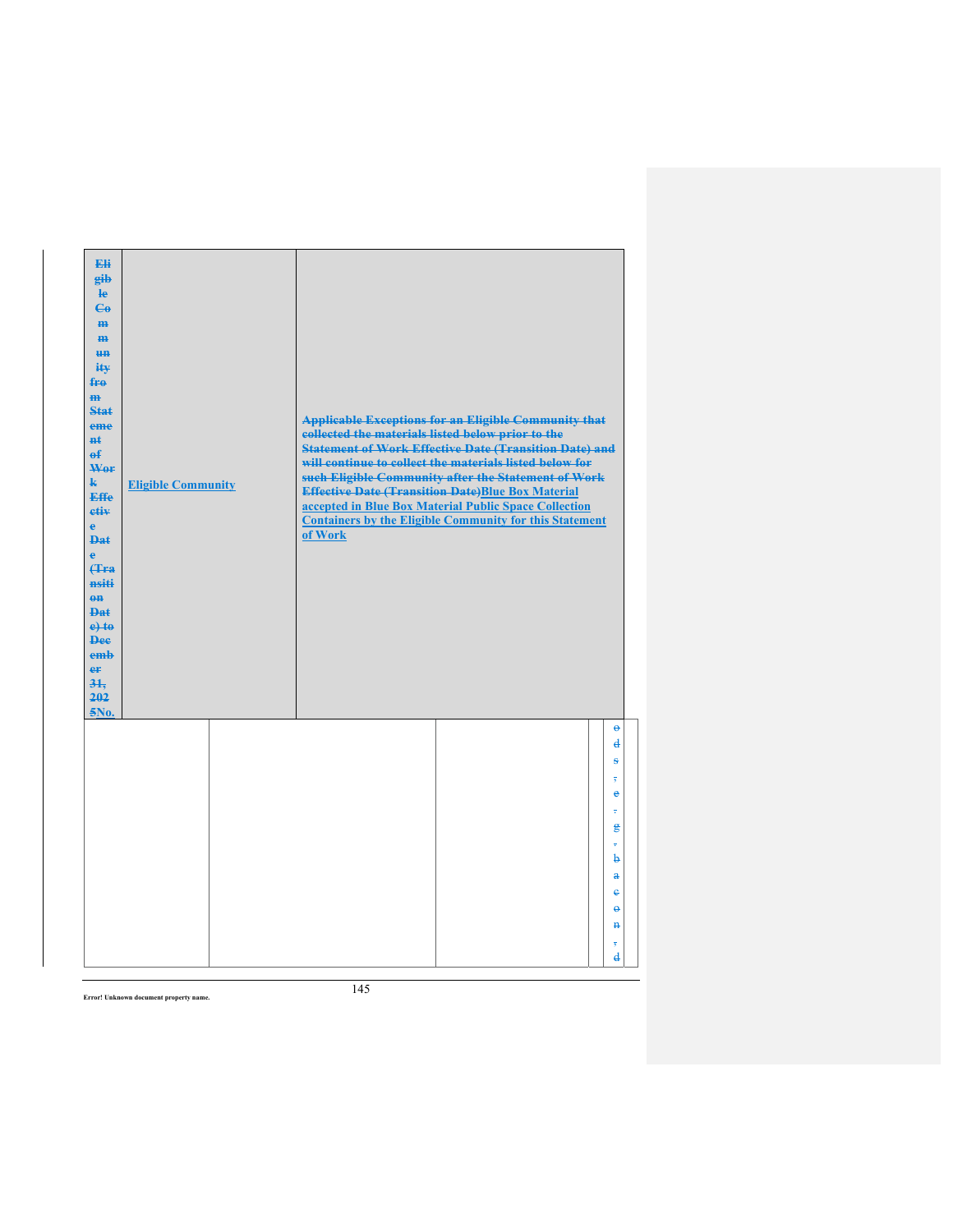| Eli<br>gib<br>le<br>$\mathbf{G}$<br>m-<br>m<br><b>HH</b><br>iŧ¥<br>$f_{\text{H}0}$<br>$\mathbf{m}$<br>$Stat$<br>eme<br>$H+$<br>$\mathbf{f}$<br>Wer<br>k.<br><b>Effe</b><br>etiv<br>$\mathbf{e}$<br><b>Dat</b><br>$\ddot{\textbf{e}}$<br>(Tra<br>nsiti<br>$0$<br><b>Dat</b><br>$e$ +to<br><b>Dee</b><br>emb<br>er<br>31.<br>202<br>5No. | <b>Eligible Community</b> | collected the materials listed below prior to the<br>of Work | <b>Applicable Exceptions for an Eligible Community that</b><br><b>Statement of Work Effective Date (Transition Date) and</b><br>will continue to collect the materials listed below for<br>such Eligible Community after the Statement of Work<br><b>Effective Date (Transition Date)Blue Box Material</b><br>accepted in Blue Box Material Public Space Collection<br><b>Containers by the Eligible Community for this Statement</b> |                               |
|----------------------------------------------------------------------------------------------------------------------------------------------------------------------------------------------------------------------------------------------------------------------------------------------------------------------------------------|---------------------------|--------------------------------------------------------------|---------------------------------------------------------------------------------------------------------------------------------------------------------------------------------------------------------------------------------------------------------------------------------------------------------------------------------------------------------------------------------------------------------------------------------------|-------------------------------|
|                                                                                                                                                                                                                                                                                                                                        |                           |                                                              |                                                                                                                                                                                                                                                                                                                                                                                                                                       | $\epsilon$<br>$\ddagger$<br>į |
|                                                                                                                                                                                                                                                                                                                                        |                           |                                                              |                                                                                                                                                                                                                                                                                                                                                                                                                                       | m<br>$\bullet$                |
|                                                                                                                                                                                                                                                                                                                                        |                           |                                                              |                                                                                                                                                                                                                                                                                                                                                                                                                                       | $\mathbf{a}$<br>ŧ             |
|                                                                                                                                                                                                                                                                                                                                        |                           |                                                              |                                                                                                                                                                                                                                                                                                                                                                                                                                       | ŝ                             |
|                                                                                                                                                                                                                                                                                                                                        |                           |                                                              |                                                                                                                                                                                                                                                                                                                                                                                                                                       | 7<br>$\ddot{\textbf{e}}$      |
|                                                                                                                                                                                                                                                                                                                                        |                           |                                                              |                                                                                                                                                                                                                                                                                                                                                                                                                                       | ħ                             |
|                                                                                                                                                                                                                                                                                                                                        |                           |                                                              |                                                                                                                                                                                                                                                                                                                                                                                                                                       | $\bullet$                     |
|                                                                                                                                                                                                                                                                                                                                        |                           |                                                              |                                                                                                                                                                                                                                                                                                                                                                                                                                       | $\bullet$                     |
|                                                                                                                                                                                                                                                                                                                                        |                           |                                                              |                                                                                                                                                                                                                                                                                                                                                                                                                                       | ŝ                             |
|                                                                                                                                                                                                                                                                                                                                        |                           |                                                              |                                                                                                                                                                                                                                                                                                                                                                                                                                       | ė                             |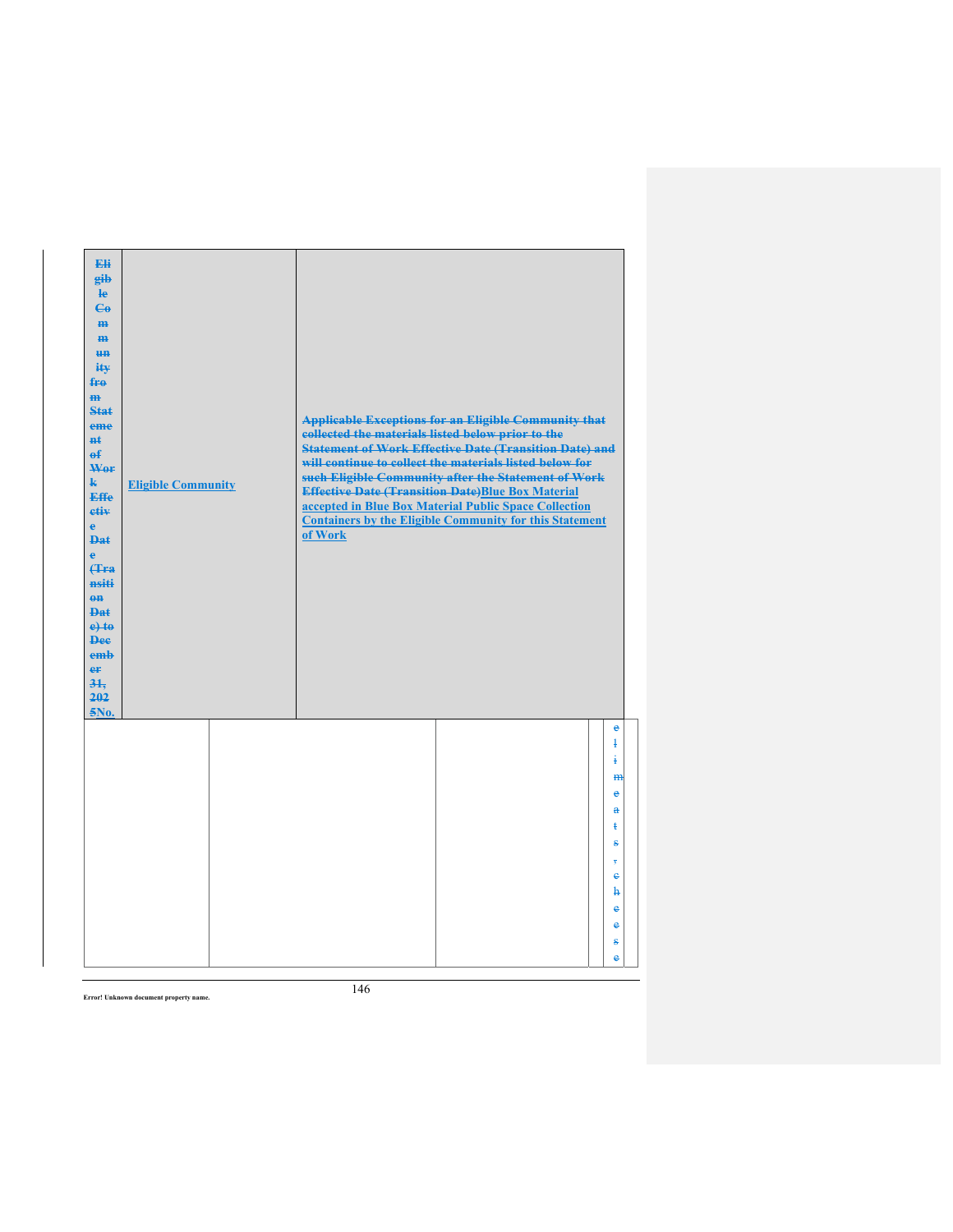| Eli<br>gib<br>He<br>$\epsilon$<br>H <sub>H</sub><br>m<br>H <sub>H</sub><br>ity<br>fro<br>$\mathbf{m}$<br>Stat<br>eme<br>#ŧ<br>$\mathbf{f}$<br>Wer<br>$\mathbf{k}$<br><b>Effe</b><br>etiv<br>$\mathbf{e}$<br><b>Dat</b><br>è<br><b>f</b> Fra<br>nsiti<br>$eff$<br>Dat<br>$e$ +to<br><b>Dee</b><br>emb<br>er<br>31.<br>202<br>5No. | <b>Eligible Community</b> | collected the materials listed below prior to the<br>of Work | <b>Applicable Exceptions for an Eligible Community that</b><br><b>Statement of Work Effective Date (Transition Date) and</b><br>will continue to collect the materials listed below for<br>such Eligible Community after the Statement of Work<br><b>Effective Date (Transition Date)Blue Box Material</b><br>accepted in Blue Box Material Public Space Collection<br><b>Containers by the Eligible Community for this Statement</b> |                                          |
|----------------------------------------------------------------------------------------------------------------------------------------------------------------------------------------------------------------------------------------------------------------------------------------------------------------------------------|---------------------------|--------------------------------------------------------------|---------------------------------------------------------------------------------------------------------------------------------------------------------------------------------------------------------------------------------------------------------------------------------------------------------------------------------------------------------------------------------------------------------------------------------------|------------------------------------------|
|                                                                                                                                                                                                                                                                                                                                  |                           |                                                              |                                                                                                                                                                                                                                                                                                                                                                                                                                       | S<br>$\mathbf{1}$<br>į<br>e<br>$\bullet$ |
|                                                                                                                                                                                                                                                                                                                                  |                           |                                                              |                                                                                                                                                                                                                                                                                                                                                                                                                                       | ÷<br>$\overline{5}$<br>ŧ<br>į            |
|                                                                                                                                                                                                                                                                                                                                  |                           |                                                              |                                                                                                                                                                                                                                                                                                                                                                                                                                       | ŝ<br>ħ<br>7                              |
|                                                                                                                                                                                                                                                                                                                                  |                           |                                                              |                                                                                                                                                                                                                                                                                                                                                                                                                                       | $\bullet$<br>ŧ<br>ė                      |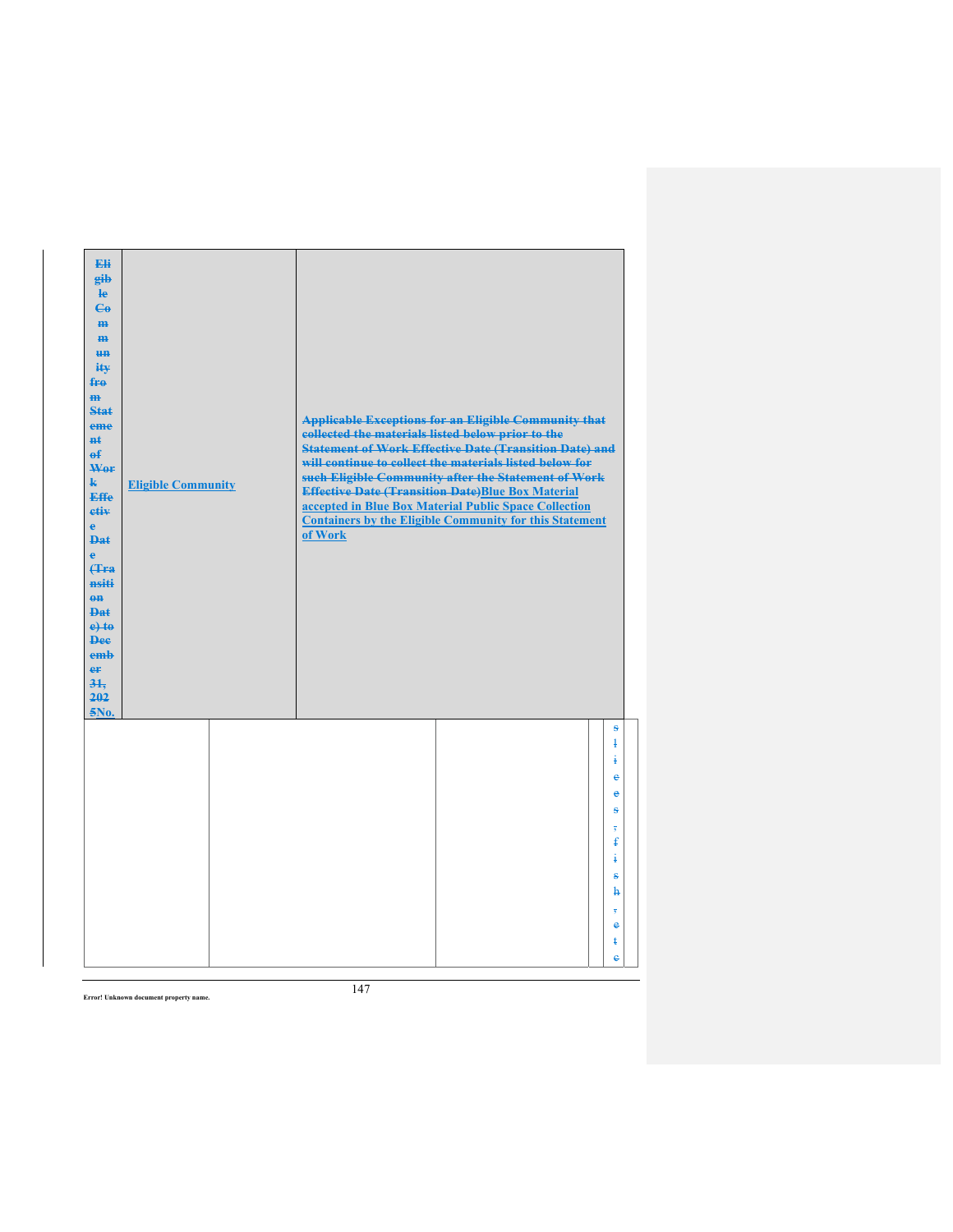| Eli<br>gib<br>$\mathbf{e}$<br>$\mathbf{e}_0$<br>H <sub>H</sub><br>m<br>H <sub>H</sub><br>$i$ it $\mathbf{v}$<br>fre<br>H <sub>H</sub><br>Stat<br>eme<br><b>n</b> t<br>$\theta$<br>Wor<br>$\mathbf{k}$<br><b>Effe</b><br>etiv<br>$\mathbf{e}$<br><b>Dat</b><br>$\ddot{\textbf{e}}$<br><b>(Tra</b><br>nsiti<br>$\theta$<br><b>Dat</b><br>$e$ +to<br><b>Dee</b><br>emb<br>eF<br>31.<br>202<br>5No. | <b>Eligible Community</b> | collected the materials listed below prior to the<br>of Work | <b>Applicable Exceptions for an Eligible Community that</b><br><b>Statement of Work Effective Date (Transition Date) and</b><br>will continue to collect the materials listed below for<br>such Eligible Community after the Statement of Work<br><b>Effective Date (Transition Date)Blue Box Material</b><br>accepted in Blue Box Material Public Space Collection<br><b>Containers by the Eligible Community for this Statement</b> |                              |
|-------------------------------------------------------------------------------------------------------------------------------------------------------------------------------------------------------------------------------------------------------------------------------------------------------------------------------------------------------------------------------------------------|---------------------------|--------------------------------------------------------------|---------------------------------------------------------------------------------------------------------------------------------------------------------------------------------------------------------------------------------------------------------------------------------------------------------------------------------------------------------------------------------------------------------------------------------------|------------------------------|
|                                                                                                                                                                                                                                                                                                                                                                                                 |                           |                                                              |                                                                                                                                                                                                                                                                                                                                                                                                                                       | ÷<br>$\overline{\mathbf{5}}$ |
|                                                                                                                                                                                                                                                                                                                                                                                                 |                           |                                                              |                                                                                                                                                                                                                                                                                                                                                                                                                                       |                              |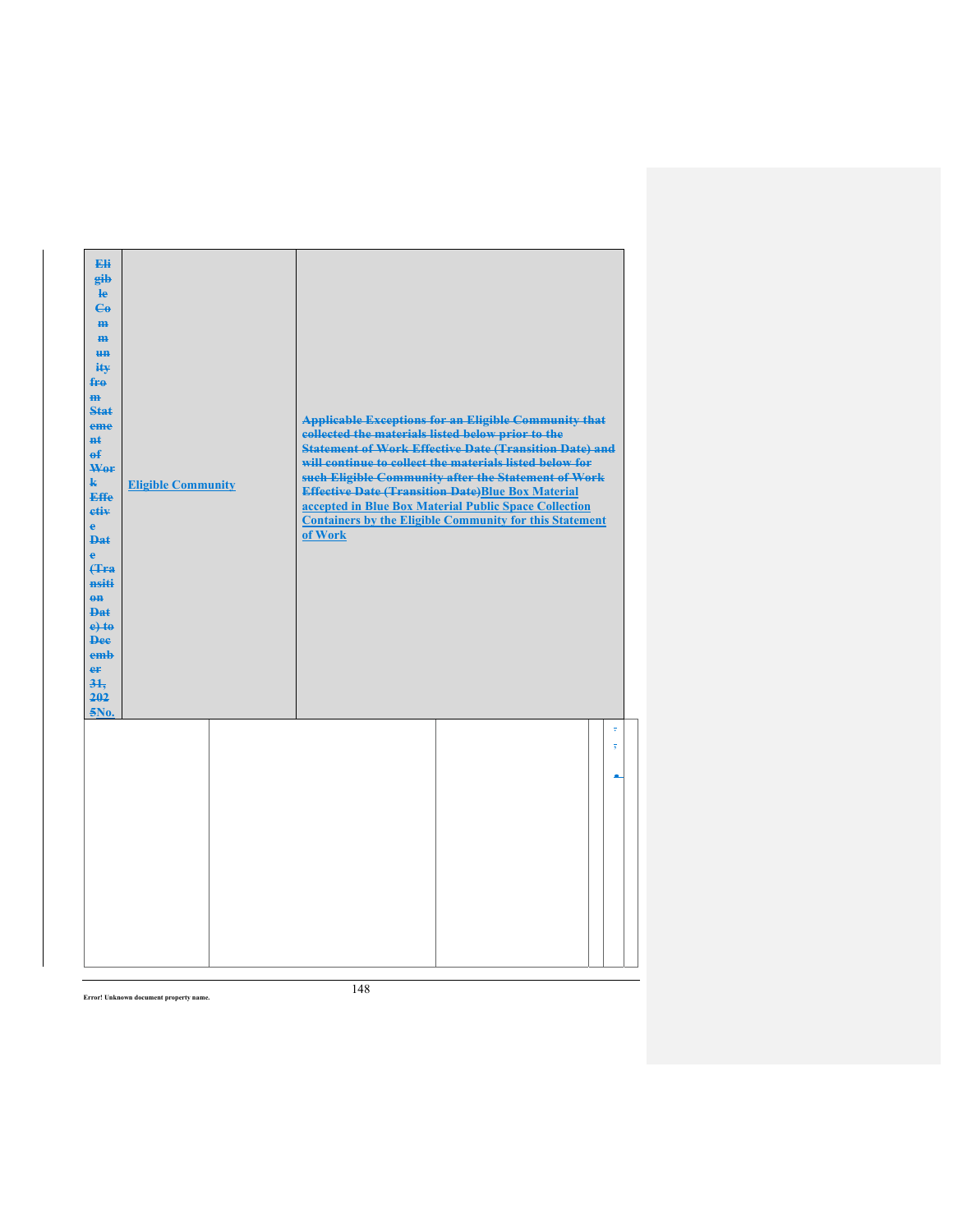| Eli<br>gib<br><b>le</b><br>$\mathbf{G}$<br>H <sub>H</sub><br>H <sub>H</sub><br>H <sub>H</sub><br>$i$ t $\mathbf{v}$<br>fre<br>H <sub>H</sub><br><b>Stat</b><br>eme<br>$H+$<br>$\mathbf{a}$ £<br>Wer<br>$\mathbf{k}$<br>Effe<br>etiv<br>e<br>Dat<br>e<br>(Tra<br>nsiti<br>$0$<br><b>Dat</b><br>$e$ +to<br><b>Dee</b><br>emb<br>er<br>$3+$<br>202<br>5No. | <b>Eligible Community</b> | collected the materials listed below prior to the<br>of Work | <b>Applicable Exceptions for an Eligible Community that</b><br><b>Statement of Work Effective Date (Transition Date) and</b><br>will continue to collect the materials listed below for<br>such Eligible Community after the Statement of Work<br><b>Effective Date (Transition Date)Blue Box Material</b><br>accepted in Blue Box Material Public Space Collection<br><b>Containers by the Eligible Community for this Statement</b> |  |
|---------------------------------------------------------------------------------------------------------------------------------------------------------------------------------------------------------------------------------------------------------------------------------------------------------------------------------------------------------|---------------------------|--------------------------------------------------------------|---------------------------------------------------------------------------------------------------------------------------------------------------------------------------------------------------------------------------------------------------------------------------------------------------------------------------------------------------------------------------------------------------------------------------------------|--|
|                                                                                                                                                                                                                                                                                                                                                         |                           |                                                              |                                                                                                                                                                                                                                                                                                                                                                                                                                       |  |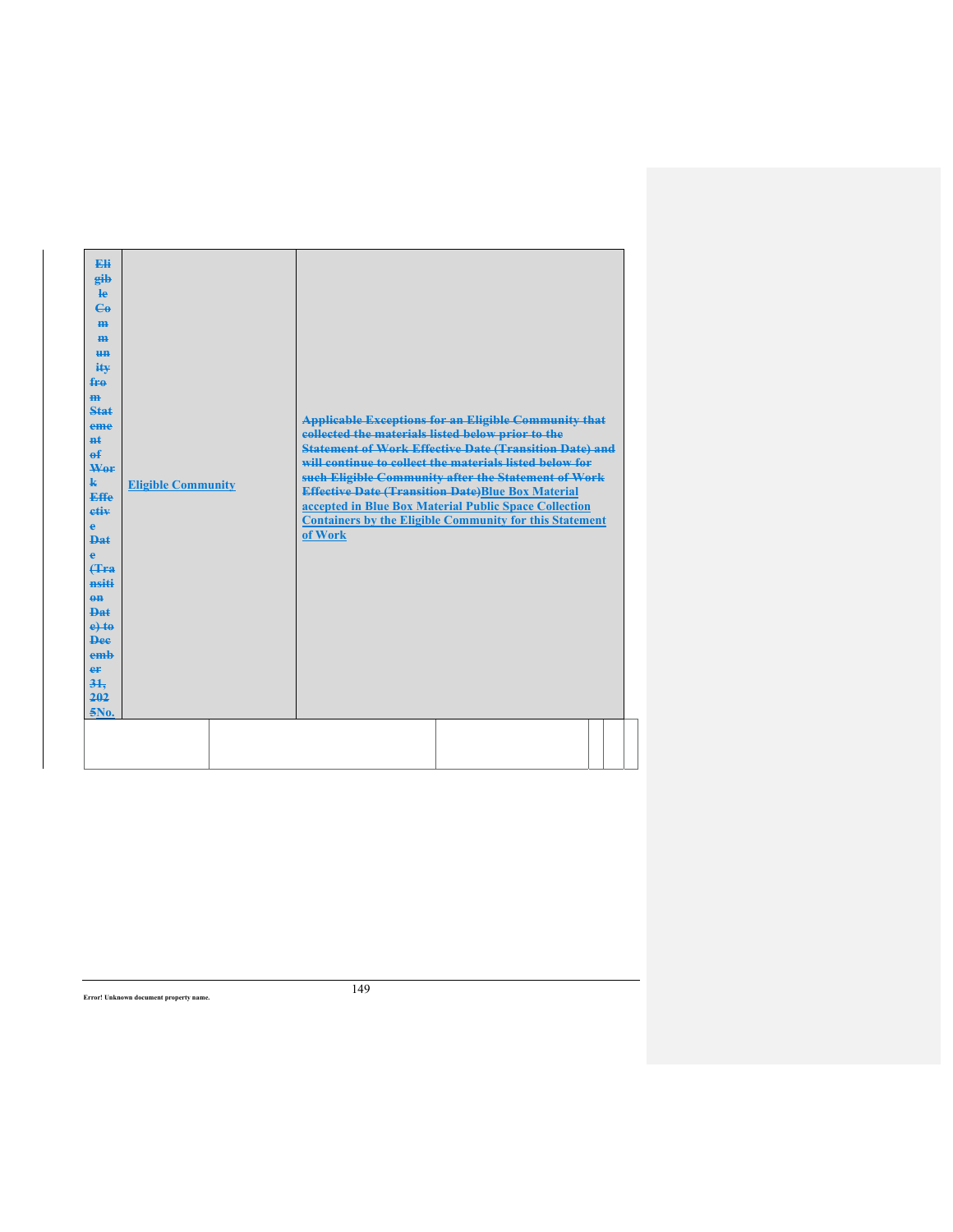| <b>Fli</b><br>gib<br>le<br>$\epsilon$<br>H <sub>H</sub><br>H <sub>H</sub><br><b>HH</b><br>iŧ¥<br>fro<br>$\overline{m}$<br>Stat<br>eme<br>$H+$<br>$\mathbf{f}$<br>Wer<br>k.<br><b>Effe</b><br>etiv<br>e<br><b>Dat</b><br>è<br><b>(Tra</b><br>nsiti<br>$\theta$ <sup><math>\theta</math></sup><br>Dat<br>$e$ +to<br><b>Dee</b><br>emb<br>er<br>31.<br>202<br>5No. | <b>Eligible Community</b> | of Work                                | <b>Applicable Exceptions for an Eligible Community that</b><br>collected the materials listed below prior to the<br><b>Statement of Work Effective Date (Transition Date) and</b><br>will continue to collect the materials listed below for<br>such Eligible Community after the Statement of Work<br><b>Effective Date (Transition Date)Blue Box Material</b><br>accepted in Blue Box Material Public Space Collection<br><b>Containers by the Eligible Community for this Statement</b> |                          |
|-----------------------------------------------------------------------------------------------------------------------------------------------------------------------------------------------------------------------------------------------------------------------------------------------------------------------------------------------------------------|---------------------------|----------------------------------------|--------------------------------------------------------------------------------------------------------------------------------------------------------------------------------------------------------------------------------------------------------------------------------------------------------------------------------------------------------------------------------------------------------------------------------------------------------------------------------------------|--------------------------|
|                                                                                                                                                                                                                                                                                                                                                                 | <b>Plastic Packaging</b>  | Items in Column # 3 if accepted by an  | Items in Column #4 if                                                                                                                                                                                                                                                                                                                                                                                                                                                                      | F                        |
|                                                                                                                                                                                                                                                                                                                                                                 |                           | eligible community prior to transition | items in Column $#3$                                                                                                                                                                                                                                                                                                                                                                                                                                                                       | $\ddot{\mathbf{e}}$      |
|                                                                                                                                                                                                                                                                                                                                                                 |                           |                                        | were accepted by an                                                                                                                                                                                                                                                                                                                                                                                                                                                                        | a                        |
|                                                                                                                                                                                                                                                                                                                                                                 |                           |                                        | eligible community<br>prior to transition                                                                                                                                                                                                                                                                                                                                                                                                                                                  | $m$                      |
|                                                                                                                                                                                                                                                                                                                                                                 |                           |                                        |                                                                                                                                                                                                                                                                                                                                                                                                                                                                                            | ŧ<br>$\ddot{\mathbf{e}}$ |
|                                                                                                                                                                                                                                                                                                                                                                 |                           |                                        |                                                                                                                                                                                                                                                                                                                                                                                                                                                                                            | ĕ                        |
|                                                                                                                                                                                                                                                                                                                                                                 |                           |                                        |                                                                                                                                                                                                                                                                                                                                                                                                                                                                                            | ₫                        |
|                                                                                                                                                                                                                                                                                                                                                                 |                           |                                        |                                                                                                                                                                                                                                                                                                                                                                                                                                                                                            | ė                        |
|                                                                                                                                                                                                                                                                                                                                                                 |                           |                                        |                                                                                                                                                                                                                                                                                                                                                                                                                                                                                            | $\ddot{\mathbf{e}}$      |
|                                                                                                                                                                                                                                                                                                                                                                 |                           |                                        |                                                                                                                                                                                                                                                                                                                                                                                                                                                                                            | $\mathbf{H}$             |
|                                                                                                                                                                                                                                                                                                                                                                 |                           |                                        |                                                                                                                                                                                                                                                                                                                                                                                                                                                                                            | $\ddagger$               |
|                                                                                                                                                                                                                                                                                                                                                                 |                           |                                        |                                                                                                                                                                                                                                                                                                                                                                                                                                                                                            | $\mathbf{a}$             |
|                                                                                                                                                                                                                                                                                                                                                                 |                           |                                        |                                                                                                                                                                                                                                                                                                                                                                                                                                                                                            | 4                        |
|                                                                                                                                                                                                                                                                                                                                                                 |                           |                                        |                                                                                                                                                                                                                                                                                                                                                                                                                                                                                            | Ħ                        |

L i q u i d a ł s o r ł i n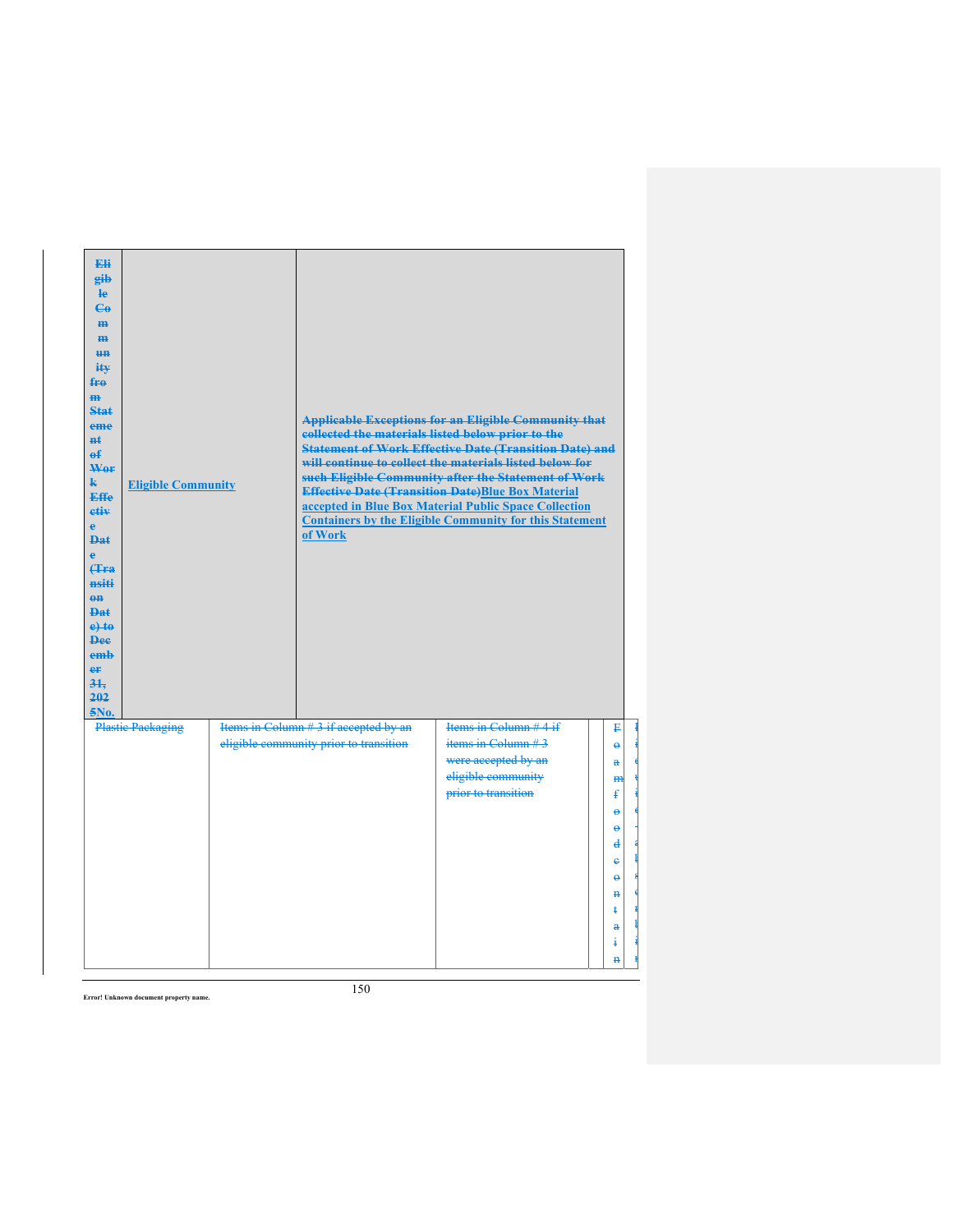| Eli<br>gib<br>$\mathbf{e}$<br>$\mathbf{e}_0$<br>H <sub>H</sub><br>$\mathbf{m}$<br><del>un</del><br>iŧ¥<br>$f_{\text{H}0}$<br>$\mathbf{m}$<br><b>Stat</b><br>eme<br><b>n</b> t<br>$\mathbf{f}$<br>Wer<br>$\mathbf{k}$<br><b>Effe</b><br>etiv<br>$\mathbf{e}$<br><b>Dat</b><br>Ä<br><b>(Tra)</b><br>nsiti<br>$\theta$ <sup><math>\theta</math></sup><br><b>Dat</b><br>$e$ +to<br><b>Dee</b><br>emb<br>er<br>$3+$<br>202<br>5No. | <b>Eligible Community</b> | collected the materials listed below prior to the<br>of Work | <b>Applicable Exceptions for an Eligible Community that</b><br><b>Statement of Work Effective Date (Transition Date) and</b><br>will continue to collect the materials listed below for<br>such Eligible Community after the Statement of Work<br><b>Effective Date (Transition Date)Blue Box Material</b><br>accepted in Blue Box Material Public Space Collection<br><b>Containers by the Eligible Community for this Statement</b> |                |
|-------------------------------------------------------------------------------------------------------------------------------------------------------------------------------------------------------------------------------------------------------------------------------------------------------------------------------------------------------------------------------------------------------------------------------|---------------------------|--------------------------------------------------------------|---------------------------------------------------------------------------------------------------------------------------------------------------------------------------------------------------------------------------------------------------------------------------------------------------------------------------------------------------------------------------------------------------------------------------------------|----------------|
|                                                                                                                                                                                                                                                                                                                                                                                                                               |                           |                                                              |                                                                                                                                                                                                                                                                                                                                                                                                                                       | e<br>Ŧ         |
|                                                                                                                                                                                                                                                                                                                                                                                                                               |                           |                                                              |                                                                                                                                                                                                                                                                                                                                                                                                                                       | £.<br>a        |
|                                                                                                                                                                                                                                                                                                                                                                                                                               |                           |                                                              |                                                                                                                                                                                                                                                                                                                                                                                                                                       | $\mathbf{H}$   |
|                                                                                                                                                                                                                                                                                                                                                                                                                               |                           |                                                              |                                                                                                                                                                                                                                                                                                                                                                                                                                       | $\mathbf{d}$   |
|                                                                                                                                                                                                                                                                                                                                                                                                                               |                           |                                                              |                                                                                                                                                                                                                                                                                                                                                                                                                                       | ŧ              |
|                                                                                                                                                                                                                                                                                                                                                                                                                               |                           |                                                              |                                                                                                                                                                                                                                                                                                                                                                                                                                       | Ŧ.<br>$\bf{a}$ |
|                                                                                                                                                                                                                                                                                                                                                                                                                               |                           |                                                              |                                                                                                                                                                                                                                                                                                                                                                                                                                       | ¥              |
|                                                                                                                                                                                                                                                                                                                                                                                                                               |                           |                                                              |                                                                                                                                                                                                                                                                                                                                                                                                                                       | ÷,             |
|                                                                                                                                                                                                                                                                                                                                                                                                                               |                           |                                                              |                                                                                                                                                                                                                                                                                                                                                                                                                                       |                |
|                                                                                                                                                                                                                                                                                                                                                                                                                               |                           |                                                              |                                                                                                                                                                                                                                                                                                                                                                                                                                       | $\mathbf{M}$   |
|                                                                                                                                                                                                                                                                                                                                                                                                                               |                           |                                                              |                                                                                                                                                                                                                                                                                                                                                                                                                                       | e              |

g p a d s , n a p  $\mathbf i$ i n s ( i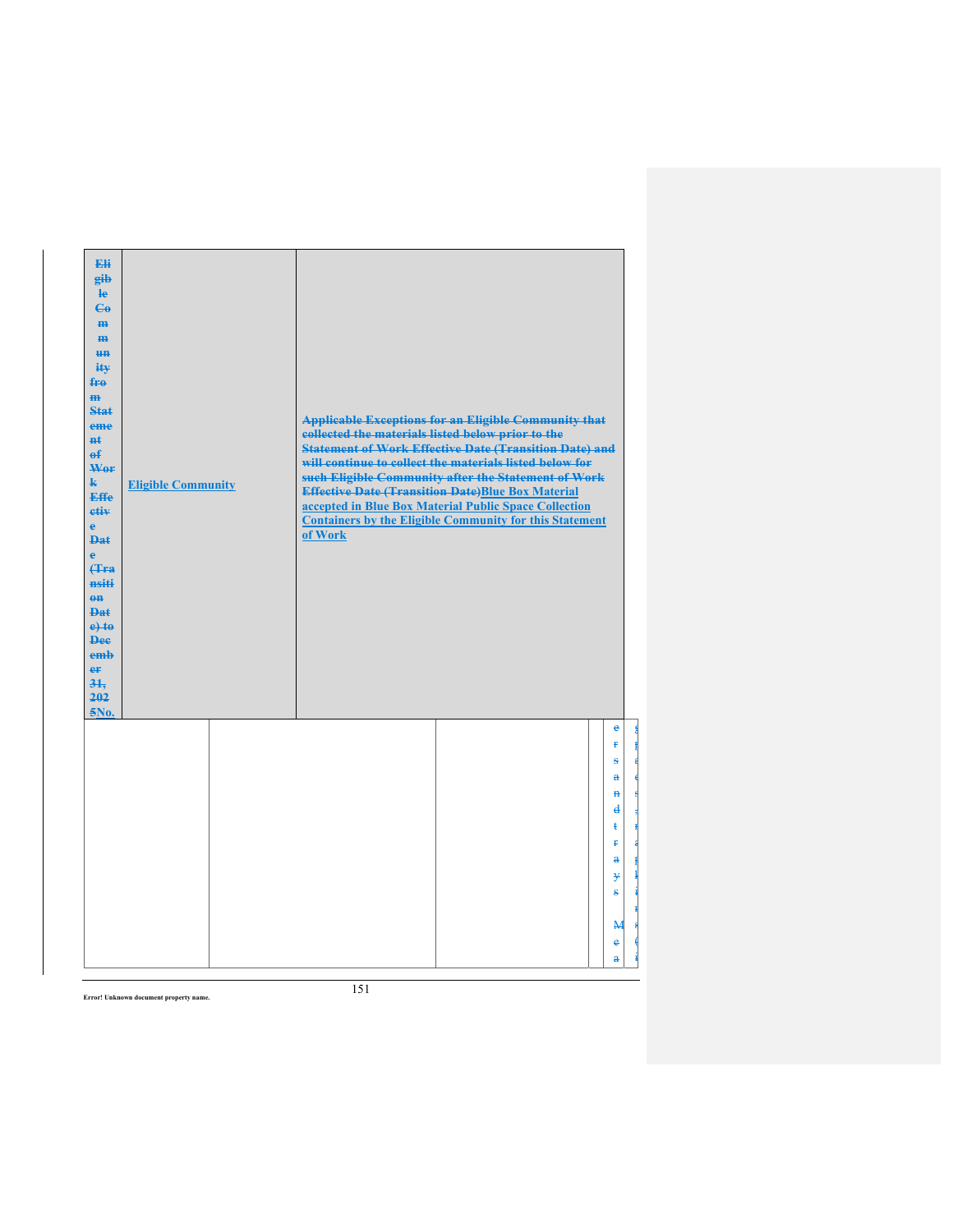| Eli<br>gib<br>$\mathbf{e}$<br>$C_{\theta}$<br>H <sub>H</sub><br>$\mathbf{m}$<br><b>un</b><br>ity<br>$f_{\text{H}0}$<br>$\mathbf{m}$<br>Stat<br>eme<br>#£<br>$\mathbf{f}$<br>Wer<br>$\mathbf{k}$<br>Effe<br>etiv<br>$\mathbf{e}$<br><b>Dat</b><br>ė<br><b>(Tra)</b><br>nsiti<br>$\theta$ <sup><math>\theta</math></sup><br><b>Dat</b><br>$e$ +to<br><b>Dee</b><br>emh<br>er<br>31.<br>202<br>5No. | <b>Eligible Community</b> | collected the materials listed below prior to the<br>of Work | <b>Applicable Exceptions for an Eligible Community that</b><br><b>Statement of Work Effective Date (Transition Date) and</b><br>will continue to collect the materials listed below for<br>such Eligible Community after the Statement of Work<br><b>Effective Date (Transition Date)Blue Box Material</b><br>accepted in Blue Box Material Public Space Collection<br><b>Containers by the Eligible Community for this Statement</b> |                   |
|--------------------------------------------------------------------------------------------------------------------------------------------------------------------------------------------------------------------------------------------------------------------------------------------------------------------------------------------------------------------------------------------------|---------------------------|--------------------------------------------------------------|---------------------------------------------------------------------------------------------------------------------------------------------------------------------------------------------------------------------------------------------------------------------------------------------------------------------------------------------------------------------------------------------------------------------------------------|-------------------|
|                                                                                                                                                                                                                                                                                                                                                                                                  |                           |                                                              |                                                                                                                                                                                                                                                                                                                                                                                                                                       | ŧ<br>ŧ            |
|                                                                                                                                                                                                                                                                                                                                                                                                  |                           |                                                              |                                                                                                                                                                                                                                                                                                                                                                                                                                       | ¥                 |
|                                                                                                                                                                                                                                                                                                                                                                                                  |                           |                                                              |                                                                                                                                                                                                                                                                                                                                                                                                                                       | $\mathbf{a}$      |
|                                                                                                                                                                                                                                                                                                                                                                                                  |                           |                                                              |                                                                                                                                                                                                                                                                                                                                                                                                                                       | ¥<br>ŝ            |
|                                                                                                                                                                                                                                                                                                                                                                                                  |                           |                                                              |                                                                                                                                                                                                                                                                                                                                                                                                                                       | $\overline{5}$    |
|                                                                                                                                                                                                                                                                                                                                                                                                  |                           |                                                              |                                                                                                                                                                                                                                                                                                                                                                                                                                       | $\mathbf{f}$      |
|                                                                                                                                                                                                                                                                                                                                                                                                  |                           |                                                              |                                                                                                                                                                                                                                                                                                                                                                                                                                       | $\ddot{\theta}$   |
|                                                                                                                                                                                                                                                                                                                                                                                                  |                           |                                                              |                                                                                                                                                                                                                                                                                                                                                                                                                                       | $\mathbf{a}$      |
|                                                                                                                                                                                                                                                                                                                                                                                                  |                           |                                                              |                                                                                                                                                                                                                                                                                                                                                                                                                                       | H <sub>H</sub>    |
|                                                                                                                                                                                                                                                                                                                                                                                                  |                           |                                                              |                                                                                                                                                                                                                                                                                                                                                                                                                                       | e                 |
|                                                                                                                                                                                                                                                                                                                                                                                                  |                           |                                                              |                                                                                                                                                                                                                                                                                                                                                                                                                                       | $\mathbf{g}$<br>g |
|                                                                                                                                                                                                                                                                                                                                                                                                  |                           |                                                              |                                                                                                                                                                                                                                                                                                                                                                                                                                       | ė                 |
|                                                                                                                                                                                                                                                                                                                                                                                                  |                           |                                                              |                                                                                                                                                                                                                                                                                                                                                                                                                                       |                   |

n c l u d e w i t h g r e e n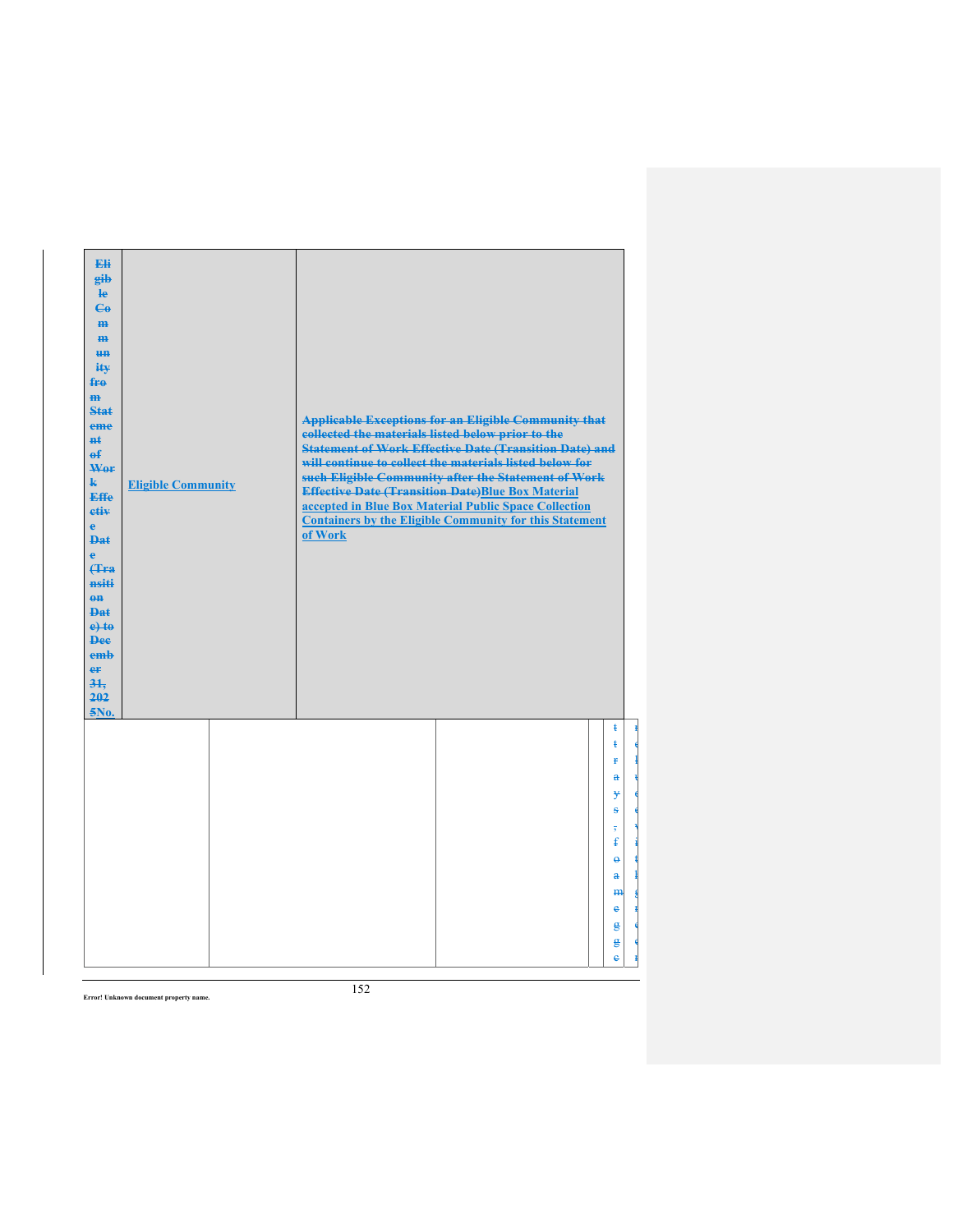| Eli<br>eib<br>He<br>$\mathbf{G}$<br>m-<br>$\mathbf{m}$<br>H <sub>H</sub><br>ity<br>fro<br>m<br><b>Stat</b><br>eme<br>#£<br>$\mathbf{f}$<br>Wer<br>$\mathbf{k}$<br><b>Effe</b><br>etiv<br>$\mathbf{e}$<br><b>Dat</b><br>ė<br>Hra<br>nsiti<br>$eff$<br>Dat.<br>$e$ +to<br><b>Dee</b><br>emb<br>er<br>31.<br>202<br>5No. | <b>Eligible Community</b> | <b>Applicable Exceptions for an Eligible Community that</b><br>collected the materials listed below prior to the<br><b>Statement of Work Effective Date (Transition Date) and</b><br>will continue to collect the materials listed below for<br>such Eligible Community after the Statement of Work<br><b>Effective Date (Transition Date)Blue Box Material</b><br>accepted in Blue Box Material Public Space Collection<br><b>Containers by the Eligible Community for this Statement</b><br>of Work |
|-----------------------------------------------------------------------------------------------------------------------------------------------------------------------------------------------------------------------------------------------------------------------------------------------------------------------|---------------------------|-------------------------------------------------------------------------------------------------------------------------------------------------------------------------------------------------------------------------------------------------------------------------------------------------------------------------------------------------------------------------------------------------------------------------------------------------------------------------------------------------------|
|                                                                                                                                                                                                                                                                                                                       |                           | $\mathbf{a}$<br>Ŧ<br>ŧ<br>$\ddot{\mathbf{e}}$<br>$\mathbf{H}$<br>ŝ<br>$\overline{5}$                                                                                                                                                                                                                                                                                                                                                                                                                  |
|                                                                                                                                                                                                                                                                                                                       |                           | $\mathbf{f}$<br>$\ddot{\mathbf{e}}$<br>$\mathbf{a}$<br>H <sub>H</sub><br>$\ddot{\textbf{e}}$                                                                                                                                                                                                                                                                                                                                                                                                          |
|                                                                                                                                                                                                                                                                                                                       |                           | Ŧ<br>a<br>m                                                                                                                                                                                                                                                                                                                                                                                                                                                                                           |

w a s t e , i f a p p l i c a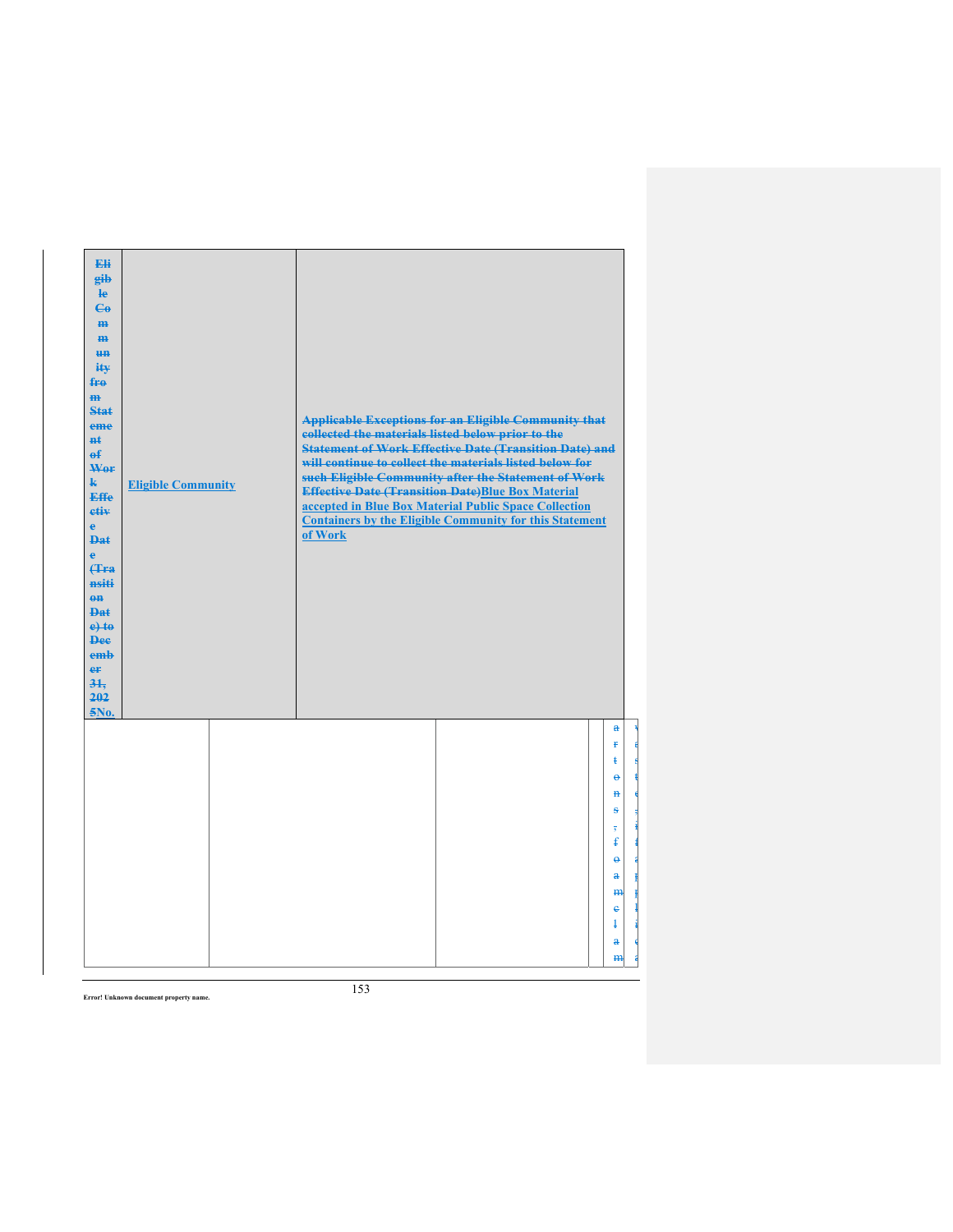| Eli<br>gib<br>$\mathbf{e}$<br>$\epsilon$<br>H <sub>H</sub><br>$\mathbf{m}$<br><b>un</b><br>ity<br>$f_{\text{F}\theta}$<br>$\mathbf{m}$<br><b>Stat</b><br>eme<br><b>n</b> t<br>$\mathbf{f}$<br>Wor<br>$\mathbf{k}$<br><b>Effe</b><br>etiv<br>$\mathbf{e}$<br><b>Dat</b><br>$\ddot{\textbf{e}}$<br><b>(Tra</b><br>nsiti<br>$0$<br><b>Dat</b><br>$e$ + $t$ $e$<br><b>Dee</b><br>emb<br>er<br>31.<br>202<br>5No. | <b>Eligible Community</b> | collected the materials listed below prior to the<br>of Work | <b>Applicable Exceptions for an Eligible Community that</b><br><b>Statement of Work Effective Date (Transition Date) and</b><br>will continue to collect the materials listed below for<br>such Eligible Community after the Statement of Work<br><b>Effective Date (Transition Date)Blue Box Material</b><br>accepted in Blue Box Material Public Space Collection<br><b>Containers by the Eligible Community for this Statement</b> |                                                                                                                                                                            |
|--------------------------------------------------------------------------------------------------------------------------------------------------------------------------------------------------------------------------------------------------------------------------------------------------------------------------------------------------------------------------------------------------------------|---------------------------|--------------------------------------------------------------|---------------------------------------------------------------------------------------------------------------------------------------------------------------------------------------------------------------------------------------------------------------------------------------------------------------------------------------------------------------------------------------------------------------------------------------|----------------------------------------------------------------------------------------------------------------------------------------------------------------------------|
|                                                                                                                                                                                                                                                                                                                                                                                                              |                           |                                                              |                                                                                                                                                                                                                                                                                                                                                                                                                                       | s<br>$\mathbf{h}$<br>ê<br>ł<br>ł<br>s<br>$\overline{\phantom{a}}$<br>$\mathbf{f}$<br>$\ddot{\mathbf{e}}$<br>$\mathbf{a}$<br>H <sub>H</sub><br>٠<br>Ħ.<br>$\mathbf{P}$<br>ŝ |

ł l e )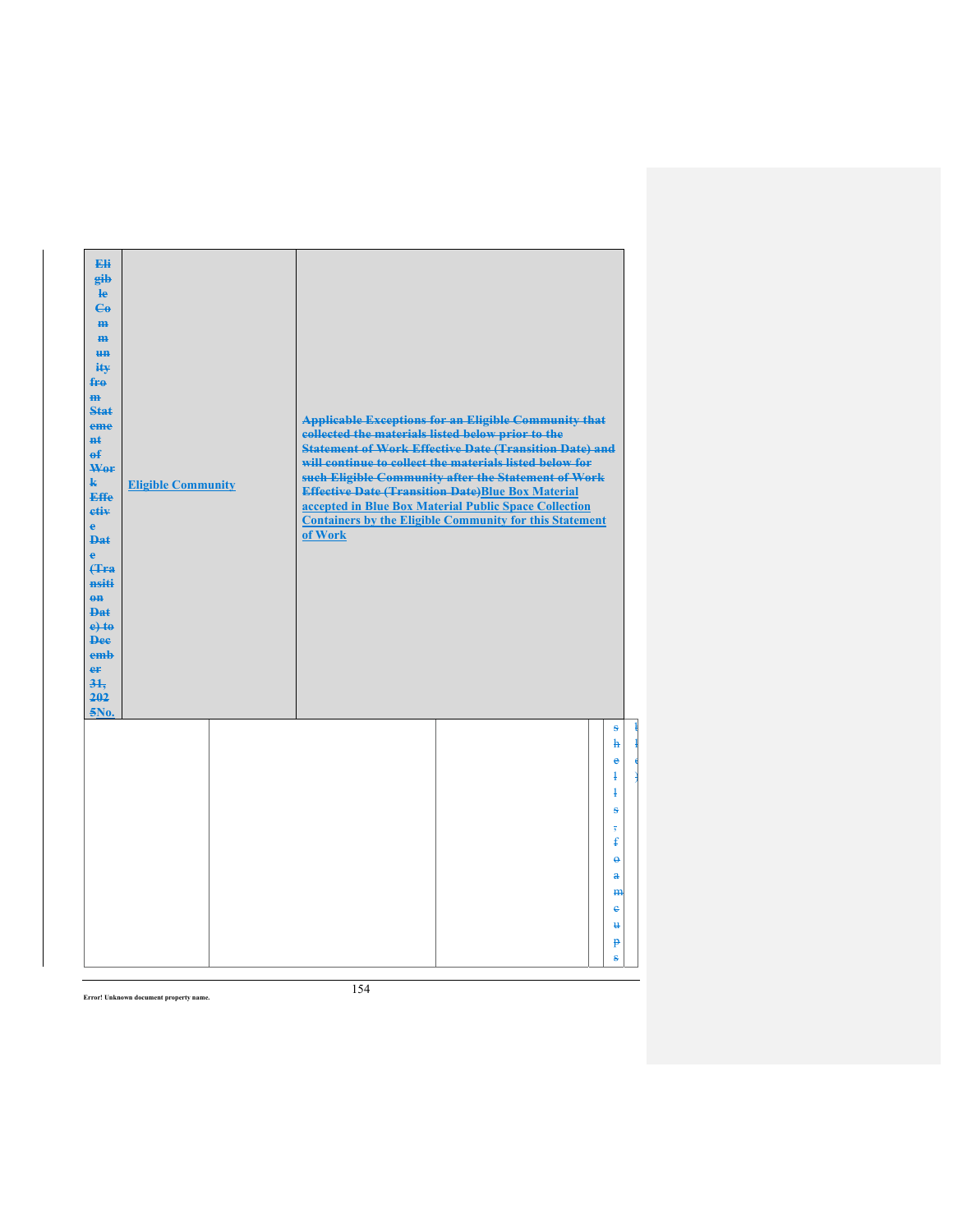| Eli<br>gib<br>$\mathbf{e}$<br>$\mathbf{G}$<br>m-<br>$\mathbf{m}$<br><b>HH</b><br>iŧ¥<br>$f_{\text{H}0}$<br>$\mathbf{m}$<br>Stat<br>eme<br>#£<br>$\mathbf{f}$<br>Wer<br>$\mathbf{k}$<br><b>Effe</b><br>etiv<br>$\mathbf{e}$<br><b>Dat</b><br>$\ddot{\textbf{e}}$<br>Hra<br>nsiti<br>$0$<br><b>Dat</b><br>$e$ + $te$<br><b>Dee</b><br>emb<br>er<br>31.<br>202<br>5No. | <b>Eligible Community</b> | collected the materials listed below prior to the<br>of Work | <b>Applicable Exceptions for an Eligible Community that</b><br><b>Statement of Work Effective Date (Transition Date) and</b><br>will continue to collect the materials listed below for<br>such Eligible Community after the Statement of Work<br><b>Effective Date (Transition Date)Blue Box Material</b><br>accepted in Blue Box Material Public Space Collection<br><b>Containers by the Eligible Community for this Statement</b> |                                                                                                                             |
|---------------------------------------------------------------------------------------------------------------------------------------------------------------------------------------------------------------------------------------------------------------------------------------------------------------------------------------------------------------------|---------------------------|--------------------------------------------------------------|---------------------------------------------------------------------------------------------------------------------------------------------------------------------------------------------------------------------------------------------------------------------------------------------------------------------------------------------------------------------------------------------------------------------------------------|-----------------------------------------------------------------------------------------------------------------------------|
|                                                                                                                                                                                                                                                                                                                                                                     |                           |                                                              |                                                                                                                                                                                                                                                                                                                                                                                                                                       | $\mathbf{a}$<br>$\mathbf{H}$<br>₫<br>b<br>$\ddot{\mathbf{e}}$<br>₩<br>$\ddagger$<br>s<br>£<br>$\ddot{\mathbf{e}}$<br>Ŧ<br>ŧ |
|                                                                                                                                                                                                                                                                                                                                                                     |                           |                                                              |                                                                                                                                                                                                                                                                                                                                                                                                                                       | $\mathbf{a}$<br>k<br>ė                                                                                                      |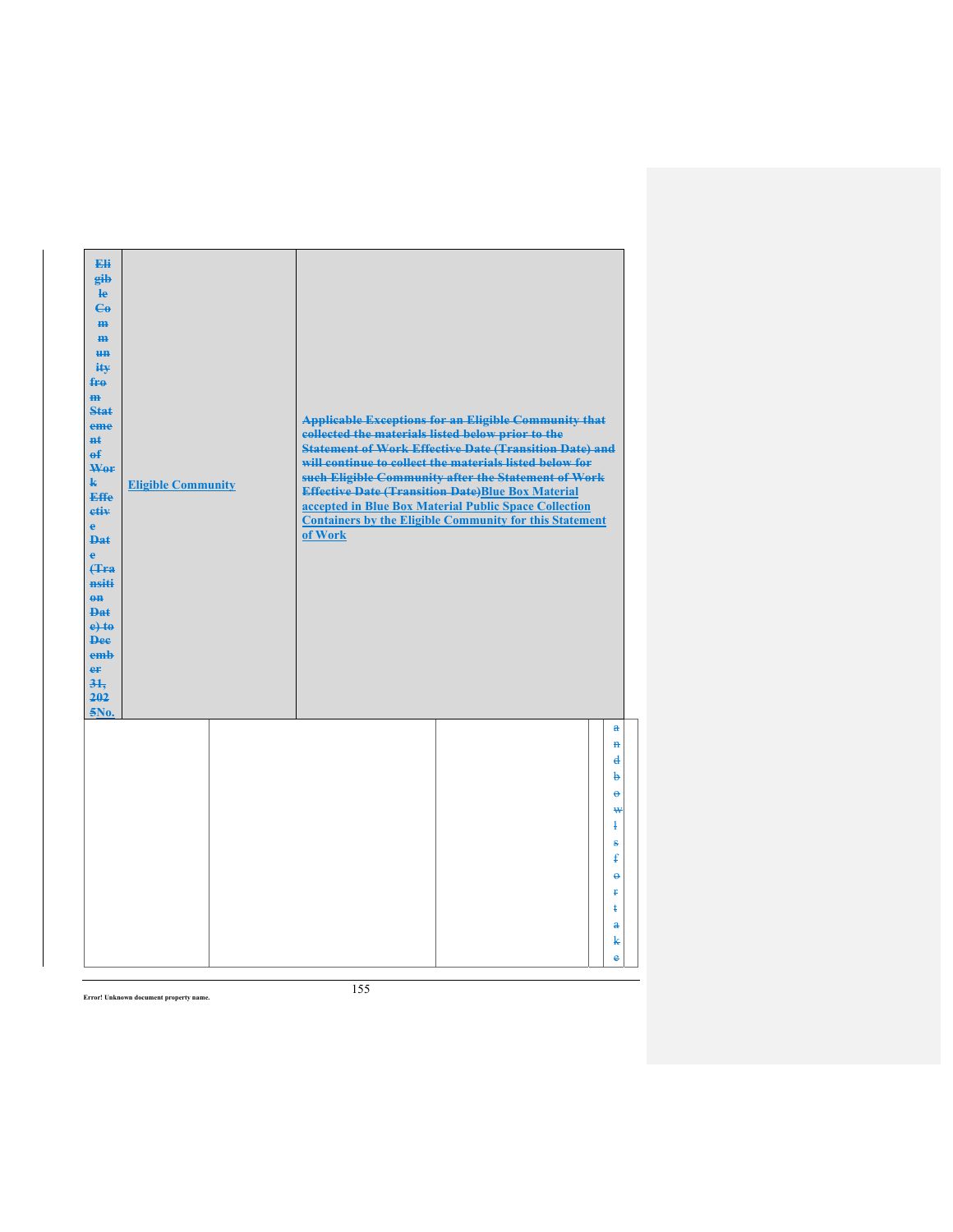| Eli<br>gib<br>le<br>$\mathbf{e}_0$<br>$\mathbf{m}$<br>m<br>un<br>iŧ¥<br>fro<br>$\mathbf{m}$<br><b>Stat</b><br>eme<br><b>Ht</b><br>$\mathbf{f}$<br>Wer<br>$\mathbf{k}$<br><b>Effe</b><br>etiv<br>$\mathbf{e}$<br><b>Dat</b><br>$\ddot{\textbf{e}}$<br><b>(Tra</b><br>nsiti<br>$0$<br><b>Dat</b><br>$e$ +to<br><b>Dee</b><br>emb<br>er<br>31.<br>202<br>5No. | <b>Eligible Community</b> | collected the materials listed below prior to the<br>of Work | <b>Applicable Exceptions for an Eligible Community that</b><br><b>Statement of Work Effective Date (Transition Date) and</b><br>will continue to collect the materials listed below for<br>such Eligible Community after the Statement of Work<br><b>Effective Date (Transition Date)Blue Box Material</b><br>accepted in Blue Box Material Public Space Collection<br><b>Containers by the Eligible Community for this Statement</b> |                                    |  |
|------------------------------------------------------------------------------------------------------------------------------------------------------------------------------------------------------------------------------------------------------------------------------------------------------------------------------------------------------------|---------------------------|--------------------------------------------------------------|---------------------------------------------------------------------------------------------------------------------------------------------------------------------------------------------------------------------------------------------------------------------------------------------------------------------------------------------------------------------------------------------------------------------------------------|------------------------------------|--|
|                                                                                                                                                                                                                                                                                                                                                            |                           |                                                              |                                                                                                                                                                                                                                                                                                                                                                                                                                       | $\ddot{\mathbf{e}}$<br>u.          |  |
|                                                                                                                                                                                                                                                                                                                                                            |                           |                                                              |                                                                                                                                                                                                                                                                                                                                                                                                                                       | ŧ<br>ŧ                             |  |
|                                                                                                                                                                                                                                                                                                                                                            |                           |                                                              |                                                                                                                                                                                                                                                                                                                                                                                                                                       | $\ddot{\theta}$<br>$\ddot{\theta}$ |  |
|                                                                                                                                                                                                                                                                                                                                                            |                           |                                                              |                                                                                                                                                                                                                                                                                                                                                                                                                                       | $\mathbf{d}$<br>÷                  |  |
|                                                                                                                                                                                                                                                                                                                                                            |                           |                                                              |                                                                                                                                                                                                                                                                                                                                                                                                                                       | $\bullet$<br>ŧ                     |  |
|                                                                                                                                                                                                                                                                                                                                                            |                           |                                                              |                                                                                                                                                                                                                                                                                                                                                                                                                                       | e                                  |  |
|                                                                                                                                                                                                                                                                                                                                                            |                           |                                                              |                                                                                                                                                                                                                                                                                                                                                                                                                                       | ÷                                  |  |
|                                                                                                                                                                                                                                                                                                                                                            |                           |                                                              |                                                                                                                                                                                                                                                                                                                                                                                                                                       |                                    |  |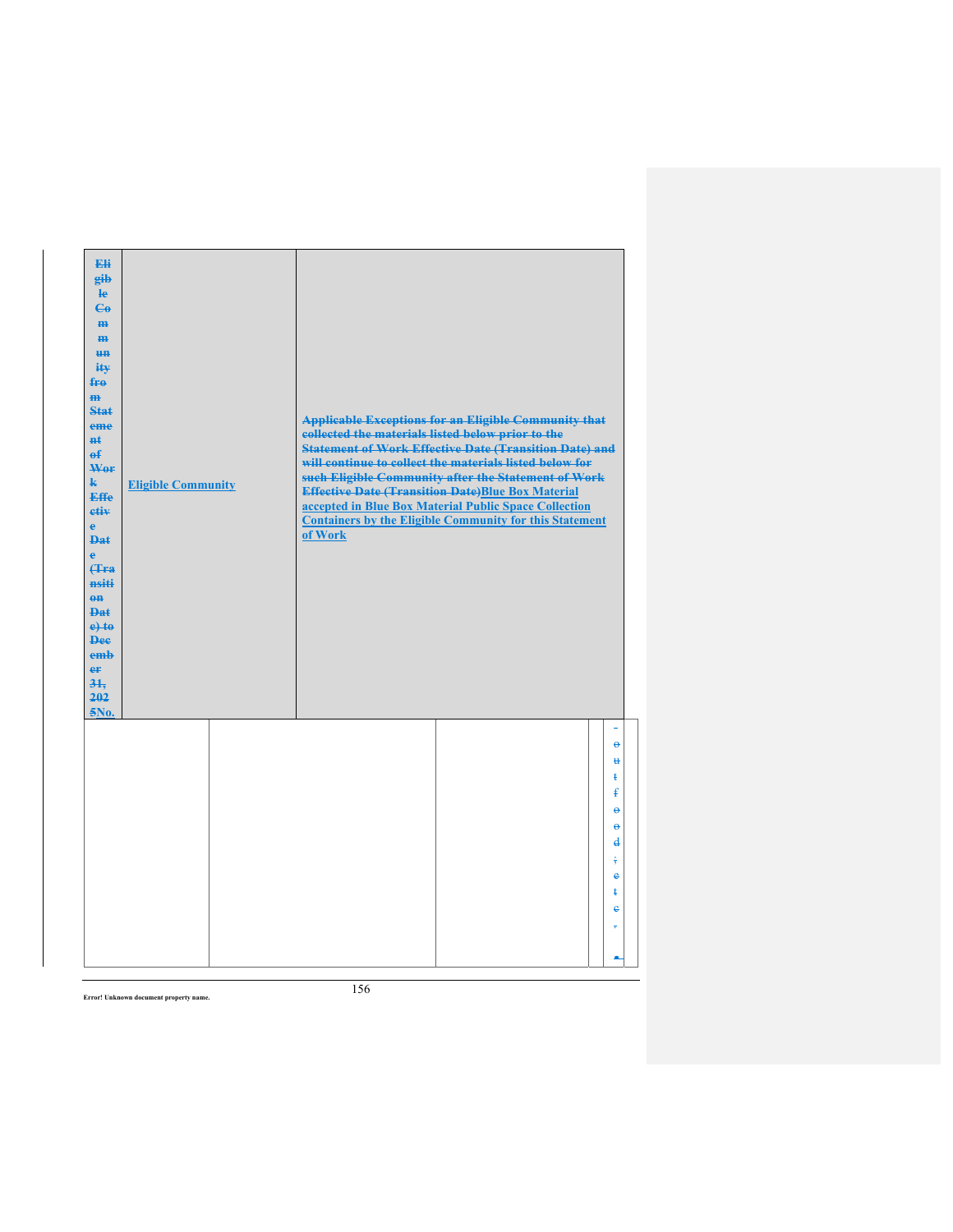| Eli<br>gib<br>$\mathbf{e}$<br>$\mathbf{G}$<br>H <sub>H</sub><br>m<br><b>HH</b><br>ity<br>fro<br>m<br><b>Stat</b><br>eme<br>$H+$<br>$\mathbf{f}$<br>Wer<br>$\mathbf{k}$<br><b>Effe</b><br>etiv<br>$\mathbf{e}$<br><b>Dat</b><br>$\ddot{\textbf{e}}$<br>(Tra<br>nsiti<br>$\theta$ <sup><math>\theta</math></sup><br><b>Dat</b><br>$e$ +to<br><b>Dee</b><br>emb<br>er<br>$3+$<br>202<br>5No. | <b>Eligible Community</b> | collected the materials listed below prior to the<br>of Work | <b>Applicable Exceptions for an Eligible Community that</b><br><b>Statement of Work Effective Date (Transition Date) and</b><br>will continue to collect the materials listed below for<br>such Eligible Community after the Statement of Work<br><b>Effective Date (Transition Date)Blue Box Material</b><br>accepted in Blue Box Material Public Space Collection<br><b>Containers by the Eligible Community for this Statement</b> |  |
|-------------------------------------------------------------------------------------------------------------------------------------------------------------------------------------------------------------------------------------------------------------------------------------------------------------------------------------------------------------------------------------------|---------------------------|--------------------------------------------------------------|---------------------------------------------------------------------------------------------------------------------------------------------------------------------------------------------------------------------------------------------------------------------------------------------------------------------------------------------------------------------------------------------------------------------------------------|--|
|                                                                                                                                                                                                                                                                                                                                                                                           |                           |                                                              |                                                                                                                                                                                                                                                                                                                                                                                                                                       |  |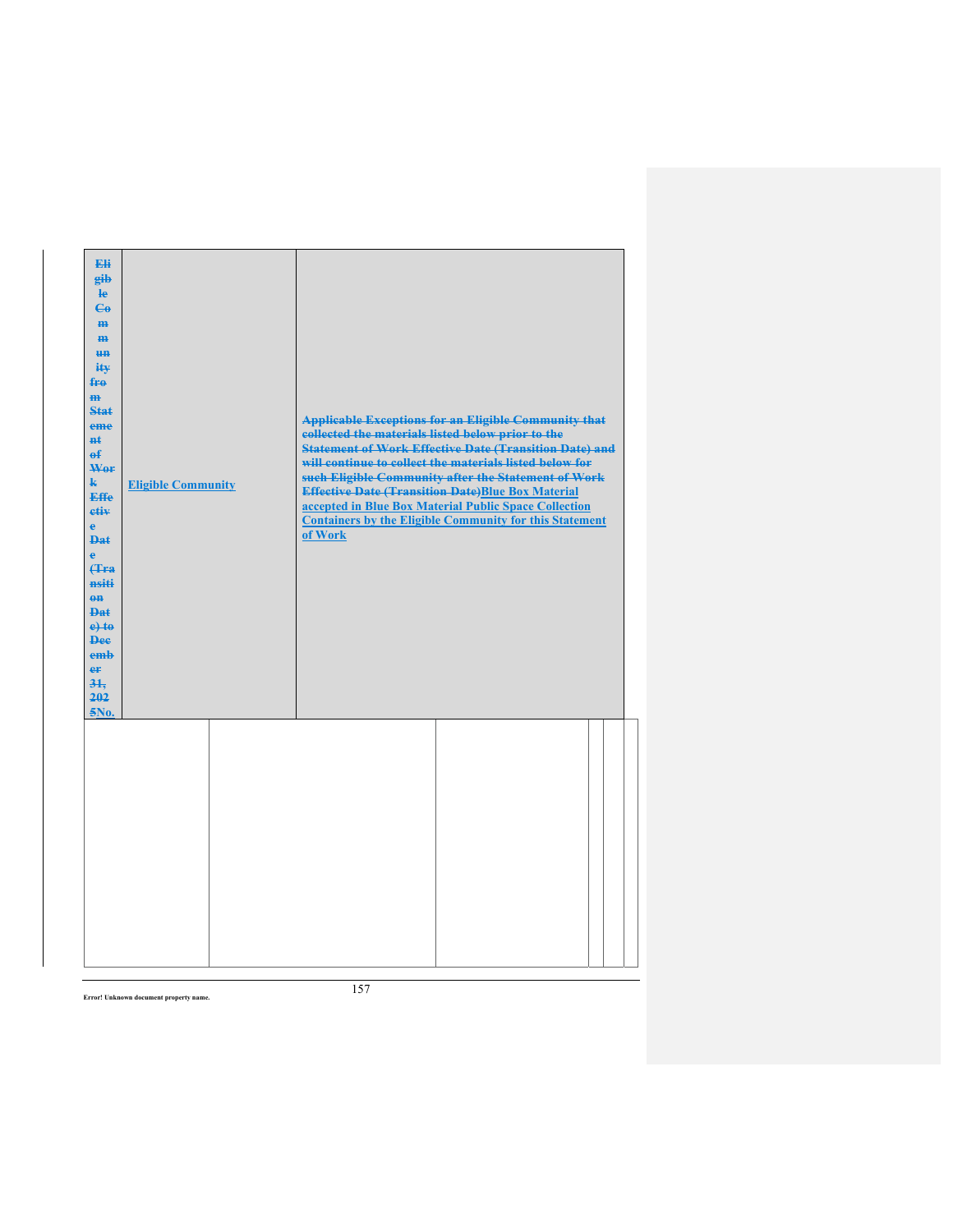| Eli<br>gib<br>$\mathbf{e}$<br>$\mathbf{G}$<br>H <sub>H</sub><br>m<br><b>HH</b><br>ity<br>fro<br>m<br><b>Stat</b><br>eme<br>$H+$<br>$\mathbf{f}$<br>Wer<br>$\mathbf{k}$<br><b>Effe</b><br>etiv<br>$\mathbf{e}$<br><b>Dat</b><br>$\ddot{\textbf{e}}$<br>(Tra<br>nsiti<br>$\theta$ <sup><math>\theta</math></sup><br><b>Dat</b><br>$e$ +to<br><b>Dee</b><br>emb<br>er<br>$3+$<br>202<br>5No. | <b>Eligible Community</b> | collected the materials listed below prior to the<br>of Work | <b>Applicable Exceptions for an Eligible Community that</b><br><b>Statement of Work Effective Date (Transition Date) and</b><br>will continue to collect the materials listed below for<br>such Eligible Community after the Statement of Work<br><b>Effective Date (Transition Date)Blue Box Material</b><br>accepted in Blue Box Material Public Space Collection<br><b>Containers by the Eligible Community for this Statement</b> |  |
|-------------------------------------------------------------------------------------------------------------------------------------------------------------------------------------------------------------------------------------------------------------------------------------------------------------------------------------------------------------------------------------------|---------------------------|--------------------------------------------------------------|---------------------------------------------------------------------------------------------------------------------------------------------------------------------------------------------------------------------------------------------------------------------------------------------------------------------------------------------------------------------------------------------------------------------------------------|--|
|                                                                                                                                                                                                                                                                                                                                                                                           |                           |                                                              |                                                                                                                                                                                                                                                                                                                                                                                                                                       |  |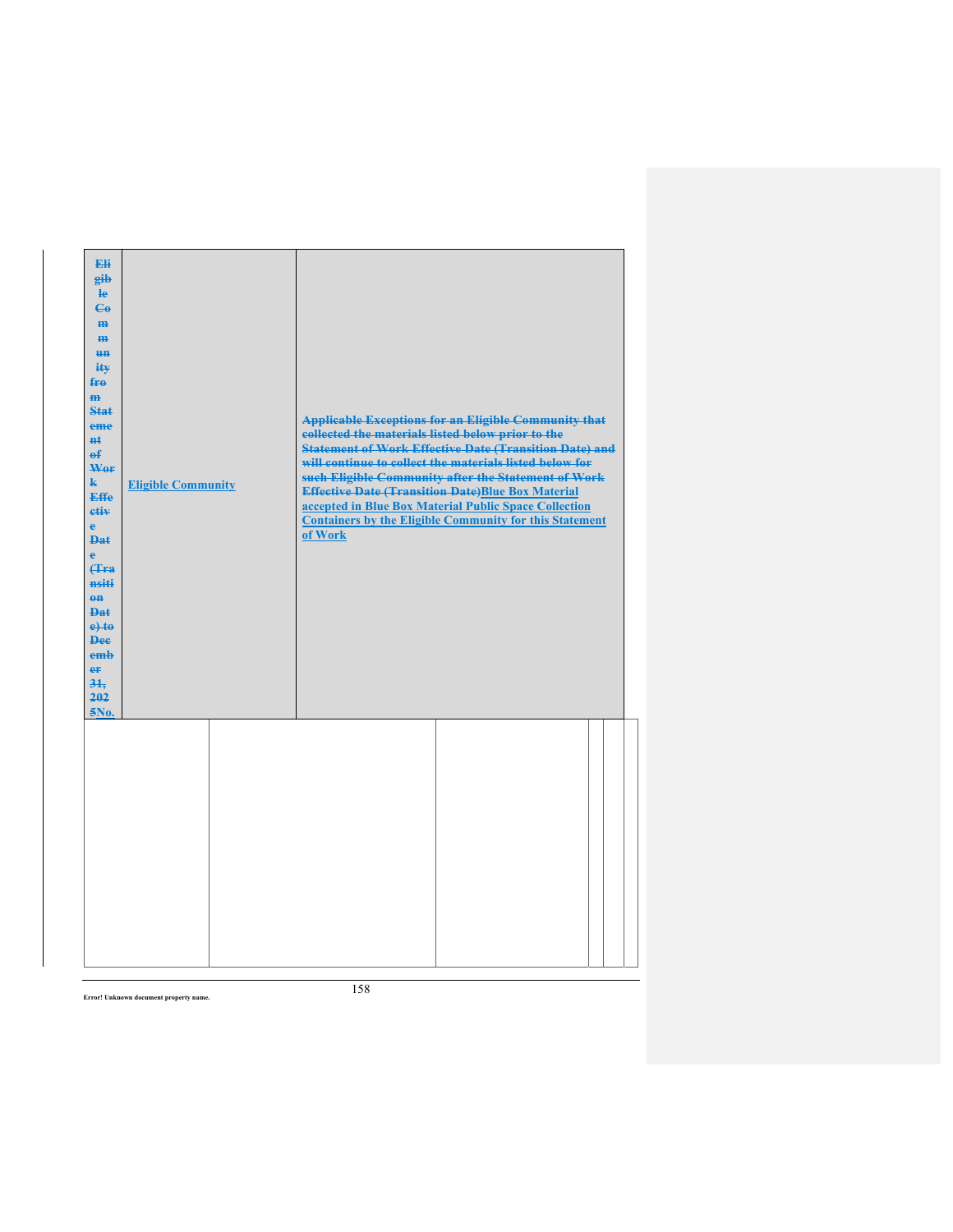| Eli<br>gib<br>$\mathbf{e}$<br>$\mathbf{G}$<br>H <sub>H</sub><br>H <sub>H</sub><br><b>HH</b><br>ity<br>fro<br>m<br>Stat<br>eme<br><b>n</b> t<br>$\theta$<br>Wor<br>$\mathbf{k}$<br>Effe<br>etiv<br>$\mathbf{e}$<br><b>Dat</b><br>$\mathbf{e}$<br>Hra<br>nsiti<br>$\theta$<br><b>Dat</b><br>$e$ +to<br><b>Dee</b><br>emb<br>er<br>31.<br>202<br>5No. | <b>Eligible Community</b> | collected the materials listed below prior to the<br>of Work | <b>Applicable Exceptions for an Eligible Community that</b><br><b>Statement of Work Effective Date (Transition Date) and</b><br>will continue to collect the materials listed below for<br>such Eligible Community after the Statement of Work<br><b>Effective Date (Transition Date)Blue Box Material</b><br>accepted in Blue Box Material Public Space Collection<br><b>Containers by the Eligible Community for this Statement</b> |  |
|----------------------------------------------------------------------------------------------------------------------------------------------------------------------------------------------------------------------------------------------------------------------------------------------------------------------------------------------------|---------------------------|--------------------------------------------------------------|---------------------------------------------------------------------------------------------------------------------------------------------------------------------------------------------------------------------------------------------------------------------------------------------------------------------------------------------------------------------------------------------------------------------------------------|--|
|                                                                                                                                                                                                                                                                                                                                                    |                           |                                                              |                                                                                                                                                                                                                                                                                                                                                                                                                                       |  |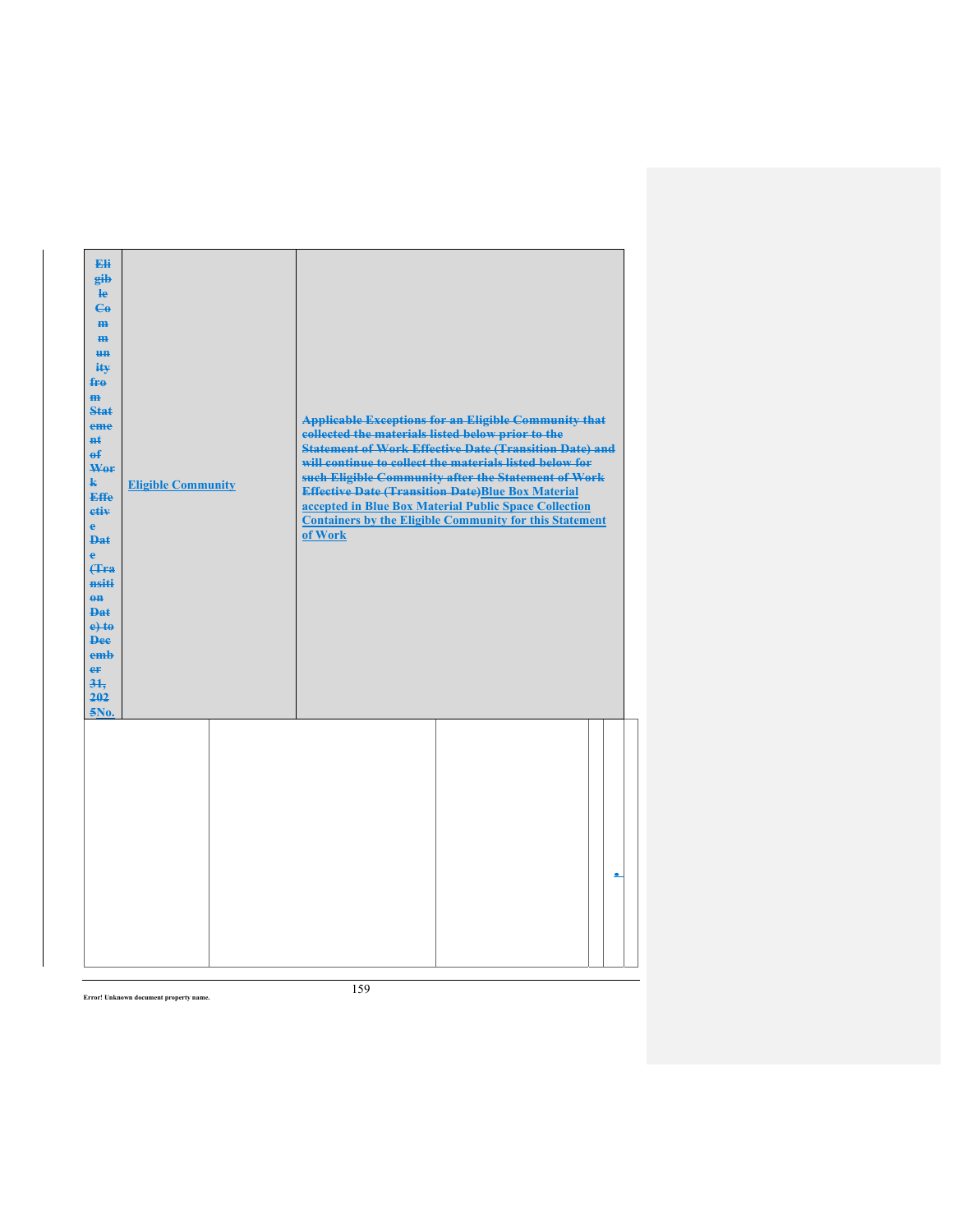| Eli<br>gib<br>$\mathbf{e}$<br>$\mathbf{G}$<br>$\mathbf{m}$<br>H <sub>H</sub><br><b>HH</b><br>ity<br>$f_{\text{F}\theta}$<br>H <sub>H</sub><br>Stat<br>eme<br>$H+$<br>$\mathbf{f}$<br>Wer<br>$\mathbf{k}$<br><b>Effe</b><br>etiv<br>$\mathbf{e}$<br><b>Dat</b><br>$\mathbf{e}$<br><b>f</b> Fra<br>nsiti<br>$0$<br><b>Dat</b><br>$e$ +to<br><b>Dee</b><br>emb<br>er<br>$3+$<br>202<br>5No. | <b>Eligible Community</b> | collected the materials listed below prior to the<br>of Work | <b>Applicable Exceptions for an Eligible Community that</b><br><b>Statement of Work Effective Date (Transition Date) and</b><br>will continue to collect the materials listed below for<br>such Eligible Community after the Statement of Work<br><b>Effective Date (Transition Date)Blue Box Material</b><br>accepted in Blue Box Material Public Space Collection<br><b>Containers by the Eligible Community for this Statement</b> |  |
|------------------------------------------------------------------------------------------------------------------------------------------------------------------------------------------------------------------------------------------------------------------------------------------------------------------------------------------------------------------------------------------|---------------------------|--------------------------------------------------------------|---------------------------------------------------------------------------------------------------------------------------------------------------------------------------------------------------------------------------------------------------------------------------------------------------------------------------------------------------------------------------------------------------------------------------------------|--|
|                                                                                                                                                                                                                                                                                                                                                                                          |                           |                                                              |                                                                                                                                                                                                                                                                                                                                                                                                                                       |  |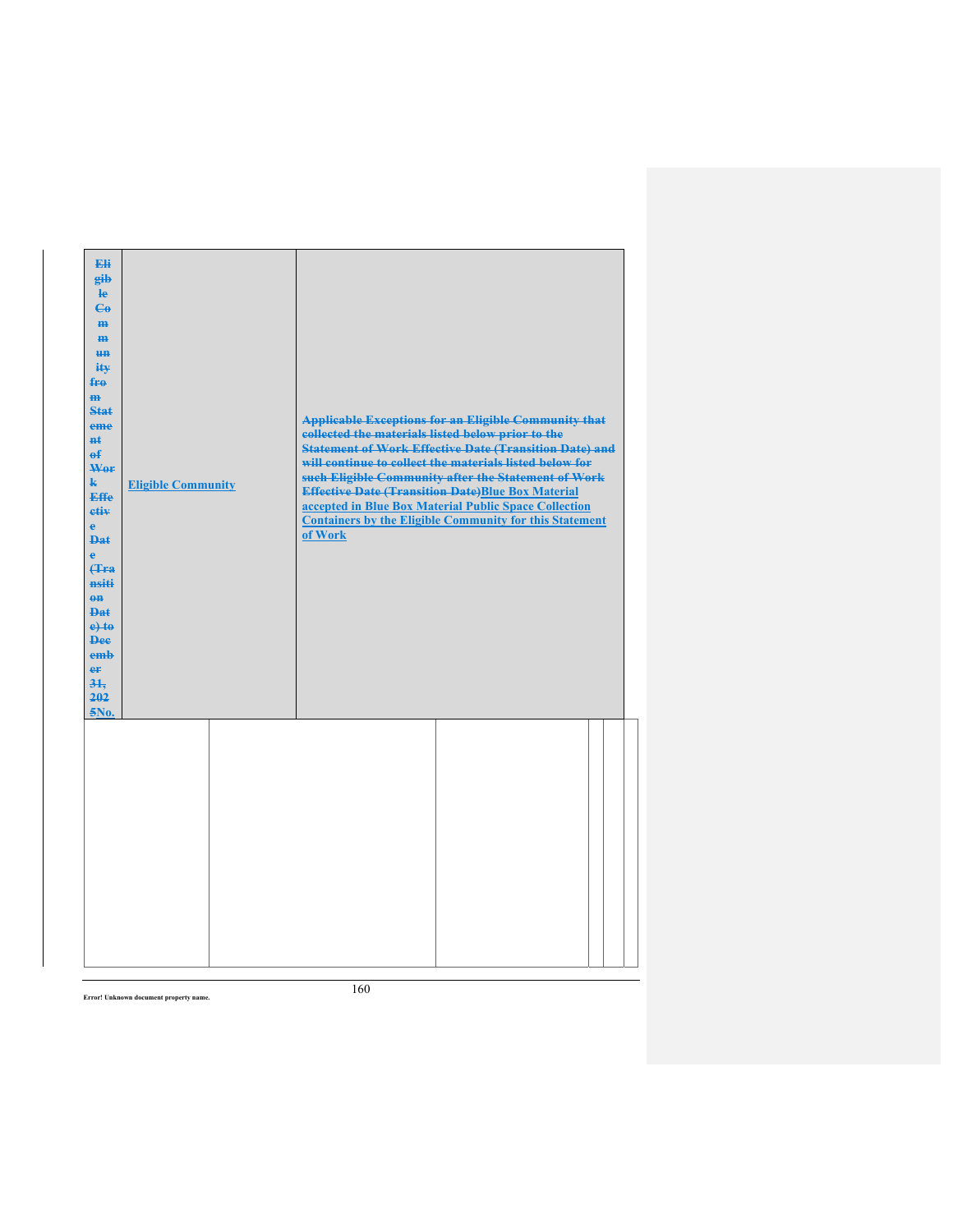| Eli<br>gib<br>le<br>$\mathbf{e}_0$<br>H <sub>H</sub><br>$\mathbf{m}$<br>H <sub>H</sub><br>ity<br>fro<br>$\overline{m}$<br>Stat<br>eme<br>#ŧ<br>$\mathbf{f}$<br>Wor<br>$\mathbf{k}$<br><b>Effe</b><br>etiv<br>$\mathbf{e}$<br><b>Dat</b><br>ė<br><b>f</b> Fra<br>nsiti<br>$\theta$<br><b>Dat</b><br>$e$ +to<br><b>Dee</b><br>emb<br>er<br>31.<br>202<br>5No. | <b>Eligible Community</b> | collected the materials listed below prior to the<br>of Work | <b>Applicable Exceptions for an Eligible Community that</b><br><b>Statement of Work Effective Date (Transition Date) and</b><br>will continue to collect the materials listed below for<br>such Eligible Community after the Statement of Work<br><b>Effective Date (Transition Date)Blue Box Material</b><br>accepted in Blue Box Material Public Space Collection<br><b>Containers by the Eligible Community for this Statement</b> |  |
|-------------------------------------------------------------------------------------------------------------------------------------------------------------------------------------------------------------------------------------------------------------------------------------------------------------------------------------------------------------|---------------------------|--------------------------------------------------------------|---------------------------------------------------------------------------------------------------------------------------------------------------------------------------------------------------------------------------------------------------------------------------------------------------------------------------------------------------------------------------------------------------------------------------------------|--|
|                                                                                                                                                                                                                                                                                                                                                             |                           |                                                              |                                                                                                                                                                                                                                                                                                                                                                                                                                       |  |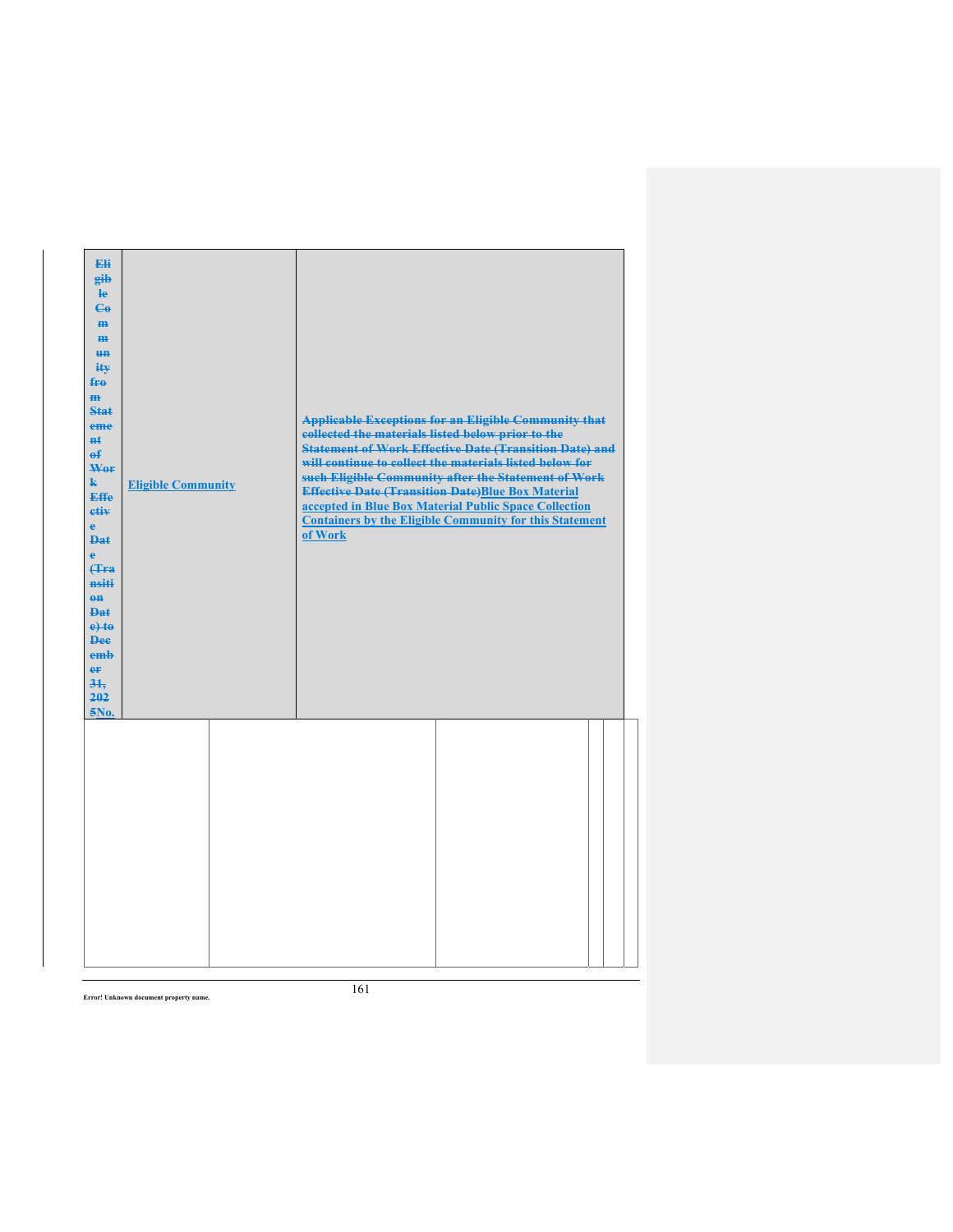| <b>Eli</b><br>gib<br>He<br>$C_{\theta}$<br>H <sub>H</sub><br>m<br><b>HH</b><br>ity<br>fro<br>m<br><b>Stat</b><br>eme<br>$H+$<br>$\mathbf{f}$<br>Wer<br>$\mathbf{k}$<br><b>Effe</b><br>etiv<br>$\mathbf{e}$<br><b>Dat</b><br>$\ddot{\textbf{e}}$<br><b>(Tra)</b><br>nsiti<br>$0$<br><b>Dat</b><br>$e$ +to<br><b>Dee</b><br>emb<br>er<br>$3+$<br>202<br>5No. | <b>Eligible Community</b> | collected the materials listed below prior to the<br>of Work | <b>Applicable Exceptions for an Eligible Community that</b><br><b>Statement of Work Effective Date (Transition Date) and</b><br>will continue to collect the materials listed below for<br>such Eligible Community after the Statement of Work<br><b>Effective Date (Transition Date)Blue Box Material</b><br>accepted in Blue Box Material Public Space Collection<br><b>Containers by the Eligible Community for this Statement</b> |  |
|------------------------------------------------------------------------------------------------------------------------------------------------------------------------------------------------------------------------------------------------------------------------------------------------------------------------------------------------------------|---------------------------|--------------------------------------------------------------|---------------------------------------------------------------------------------------------------------------------------------------------------------------------------------------------------------------------------------------------------------------------------------------------------------------------------------------------------------------------------------------------------------------------------------------|--|
|                                                                                                                                                                                                                                                                                                                                                            |                           |                                                              |                                                                                                                                                                                                                                                                                                                                                                                                                                       |  |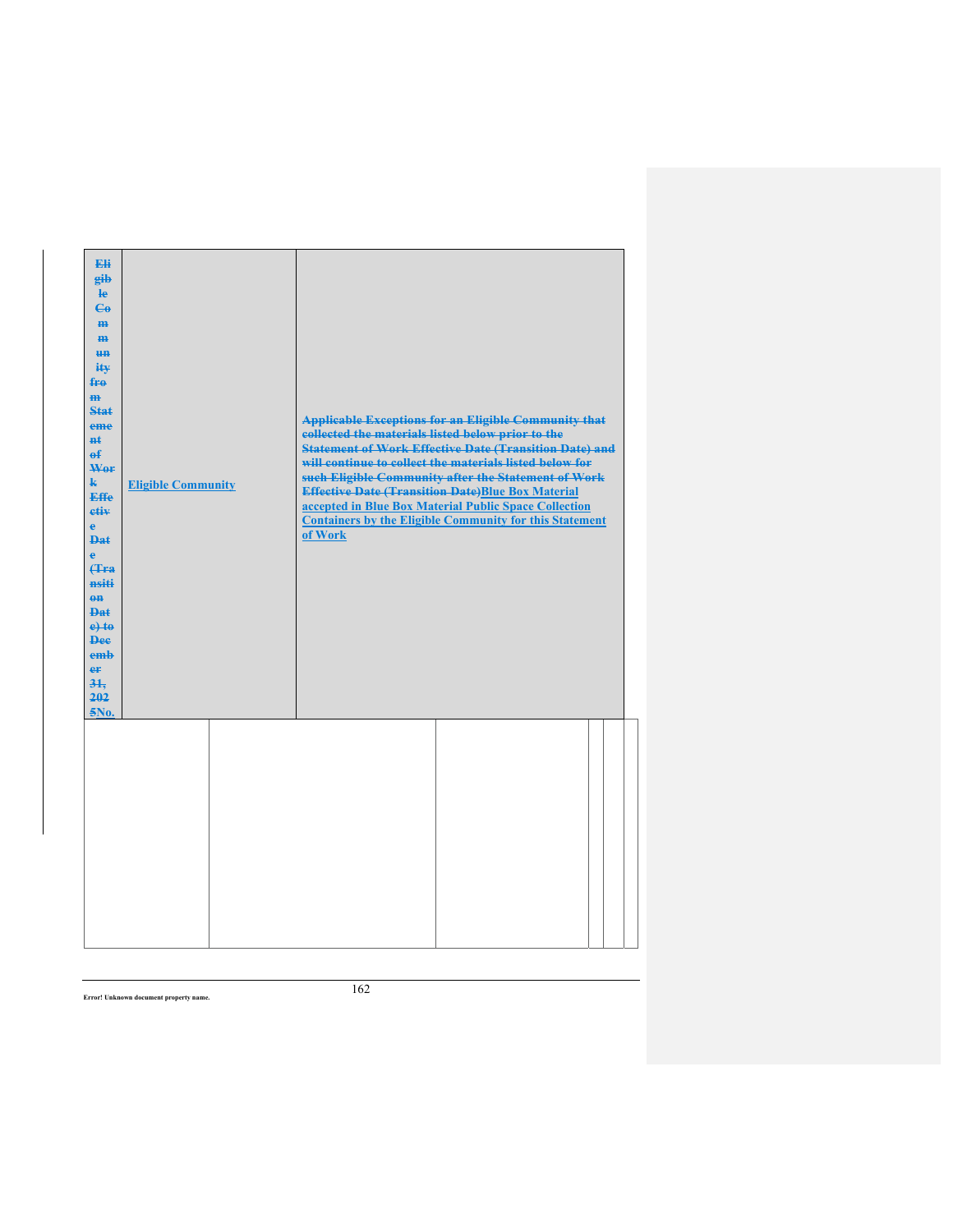| Plastie                  | Items in Column # 3 if accepted by an  | Items in Column # 4 if   | ₽                            |                             |
|--------------------------|----------------------------------------|--------------------------|------------------------------|-----------------------------|
| Packaging                | eligible community prior to transition | items in Column #3 were  | $\ddot{\boldsymbol{\theta}}$ |                             |
|                          |                                        | accepted by an eligible  | a                            |                             |
|                          |                                        | community prior to       | <b>m</b>                     |                             |
|                          |                                        | transition               | e                            |                             |
|                          |                                        |                          | ₩                            |                             |
|                          |                                        |                          | s                            |                             |
|                          |                                        |                          | h                            |                             |
|                          |                                        |                          | ÷                            |                             |
|                          |                                        |                          | ٠                            |                             |
|                          |                                        |                          | ₽                            |                             |
|                          |                                        |                          | <sup>1</sup>                 |                             |
|                          |                                        |                          | $\mathbf{a}$                 |                             |
|                          |                                        |                          | ė                            |                             |
|                          |                                        |                          | k                            |                             |
|                          |                                        |                          | a                            |                             |
| <b>Plastic Packaging</b> | Items in Column #3 if accepted by an   | Items in Column $#4$ if  | $\overline{\mathbf{e}}$      | $\mathbf{p}$                |
|                          | eligible community prior to transition | items in Column # 3 were | $\ddagger$                   | $\mathbf{a}$                |
|                          |                                        | accepted by an eligible  | ħ                            | $\epsilon$                  |
|                          |                                        | community prior to       |                              | k                           |
|                          |                                        | transition               | ė                            | $\mathbf a$                 |
|                          |                                        |                          | ŧ<br>ŧ                       |                             |
|                          |                                        |                          | ł                            | $\epsilon$<br>÷             |
|                          |                                        |                          |                              | H                           |
|                          |                                        |                          | e                            |                             |
|                          |                                        |                          | ¥                            | $\epsilon$<br>$\frac{1}{2}$ |
|                          |                                        |                          | ŧ<br>b                       | $\mathbf{a}$                |
|                          |                                        |                          | $\ddagger$                   | $\mathbf b$                 |
|                          |                                        |                          |                              | $\ddot{\textbf{e}}$         |
|                          |                                        |                          | e                            | $\frac{1}{2}$               |
|                          |                                        |                          | p<br>$\ddagger$              | $\ddagger$                  |
|                          |                                        |                          |                              | $\bullet$                   |
|                          |                                        |                          | $\mathbf{a}$                 | $\mathbf{d}$                |
|                          |                                        |                          | ŝ                            |                             |
| <b>Plastic Packaging</b> | Items in Column # 3 if accepted by an  | Items in Column # 4 if   | $\overline{\mathbf{Q}}$      | $\overline{\mathbf{P}}$     |
|                          | eligible community prior to transition | items in Column # 3 were | ŧ                            | $\mathbf{a}$                |
|                          |                                        | accepted by an eligible  | ħ                            | $\mathbf e$                 |
|                          |                                        | community prior to       | e                            | k                           |
|                          |                                        | transition               | ŧ                            | $\mathbf{a}$                |
|                          |                                        |                          | ŧ                            | $\epsilon$                  |
|                          |                                        |                          | ł                            | ÷                           |
|                          |                                        |                          | è                            | H                           |
|                          |                                        |                          | ₩                            | $\epsilon$                  |
|                          |                                        |                          | ŧ                            | $\frac{1}{2}$               |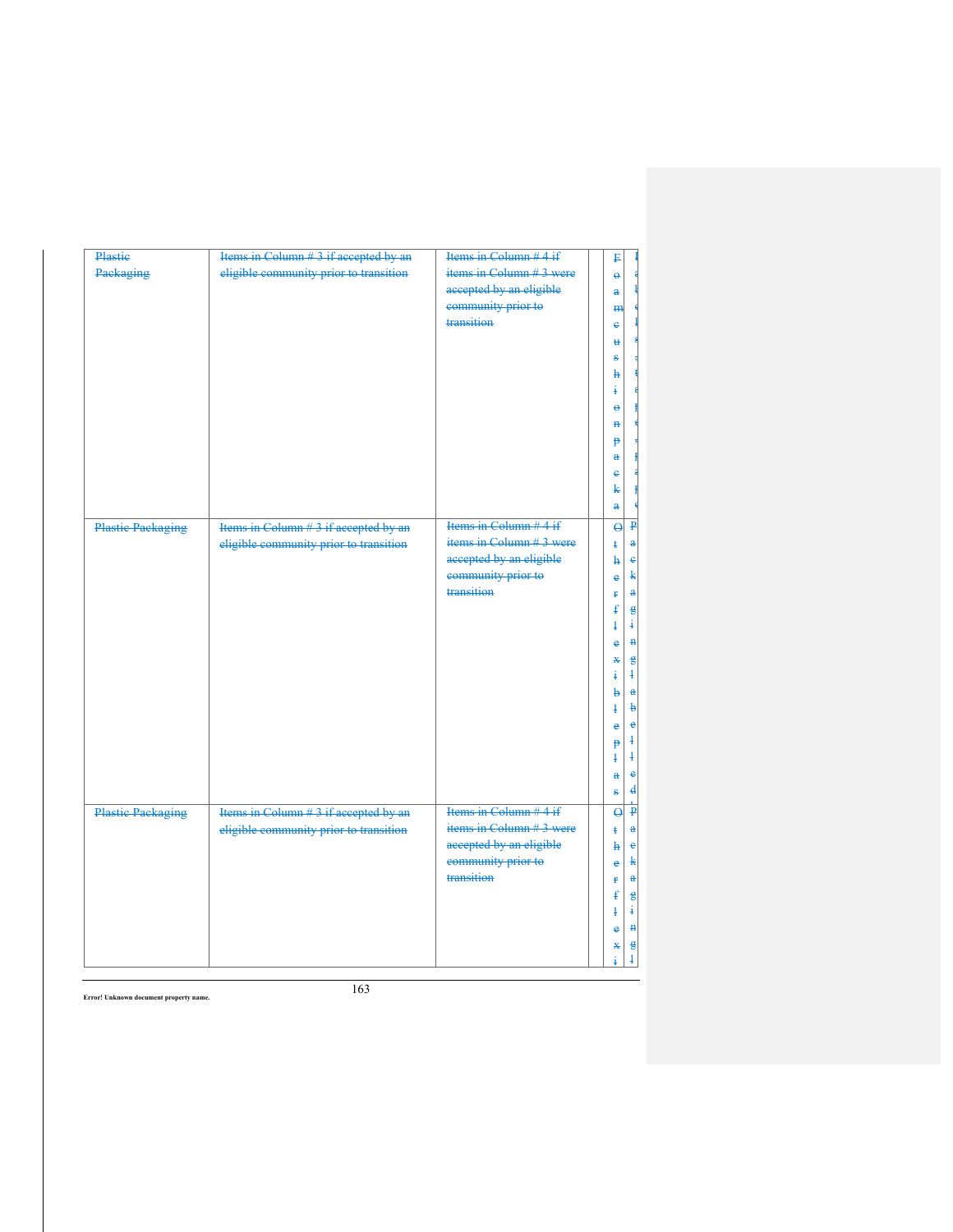| $Q$ $\overline{P}$<br>Items in Column #3 if accepted by an<br>items in Column $#3$ were<br>eligible community prior to transition<br>$\mathbf{a}$<br>$\ddagger$<br>accepted by an eligible<br>ħ<br>community prior to<br>e<br>transition<br>Ŧ. | <b>Eli</b><br>gib<br>$\mathbf{e}$<br>$\mathbf{G}$<br>H <sub>H</sub><br>H <sub>H</sub><br>H <sub>H</sub><br>ity<br>fro<br>H <sub>H</sub><br>Stat<br>eme<br>$H+$<br>е£<br>Wer<br>k<br>Effe<br>etiv<br>e<br>Dat<br>ė<br><b>f</b> Fra<br>nsiti<br>$0$<br>$PA+$<br>$e$ +to<br><b>Dee</b><br>emb<br>er<br>31.<br>202<br>5No. | <b>Eligible Community</b> | collected the materials listed below prior to the<br>of Work | <b>Applicable Exceptions for an Eligible Community that</b><br><b>Statement of Work Effective Date (Transition Date) and</b><br>will continue to collect the materials listed below for<br>such Eligible Community after the Statement of Work<br><b>Effective Date (Transition Date)Blue Box Material</b><br>accepted in Blue Box Material Public Space Collection<br><b>Containers by the Eligible Community for this Statement</b> |  |
|------------------------------------------------------------------------------------------------------------------------------------------------------------------------------------------------------------------------------------------------|------------------------------------------------------------------------------------------------------------------------------------------------------------------------------------------------------------------------------------------------------------------------------------------------------------------------|---------------------------|--------------------------------------------------------------|---------------------------------------------------------------------------------------------------------------------------------------------------------------------------------------------------------------------------------------------------------------------------------------------------------------------------------------------------------------------------------------------------------------------------------------|--|
| $\mathbf{c}$<br>k<br>å                                                                                                                                                                                                                         |                                                                                                                                                                                                                                                                                                                        |                           |                                                              | Items in Column $#4$ if                                                                                                                                                                                                                                                                                                                                                                                                               |  |
|                                                                                                                                                                                                                                                |                                                                                                                                                                                                                                                                                                                        |                           |                                                              |                                                                                                                                                                                                                                                                                                                                                                                                                                       |  |
|                                                                                                                                                                                                                                                |                                                                                                                                                                                                                                                                                                                        |                           |                                                              |                                                                                                                                                                                                                                                                                                                                                                                                                                       |  |
|                                                                                                                                                                                                                                                |                                                                                                                                                                                                                                                                                                                        |                           |                                                              |                                                                                                                                                                                                                                                                                                                                                                                                                                       |  |
| $\ddagger$                                                                                                                                                                                                                                     |                                                                                                                                                                                                                                                                                                                        |                           |                                                              |                                                                                                                                                                                                                                                                                                                                                                                                                                       |  |
| $\mathbf{g}$<br>ŧ<br>4                                                                                                                                                                                                                         |                                                                                                                                                                                                                                                                                                                        |                           |                                                              |                                                                                                                                                                                                                                                                                                                                                                                                                                       |  |
| $\mathbf{H}$<br>e                                                                                                                                                                                                                              |                                                                                                                                                                                                                                                                                                                        |                           |                                                              |                                                                                                                                                                                                                                                                                                                                                                                                                                       |  |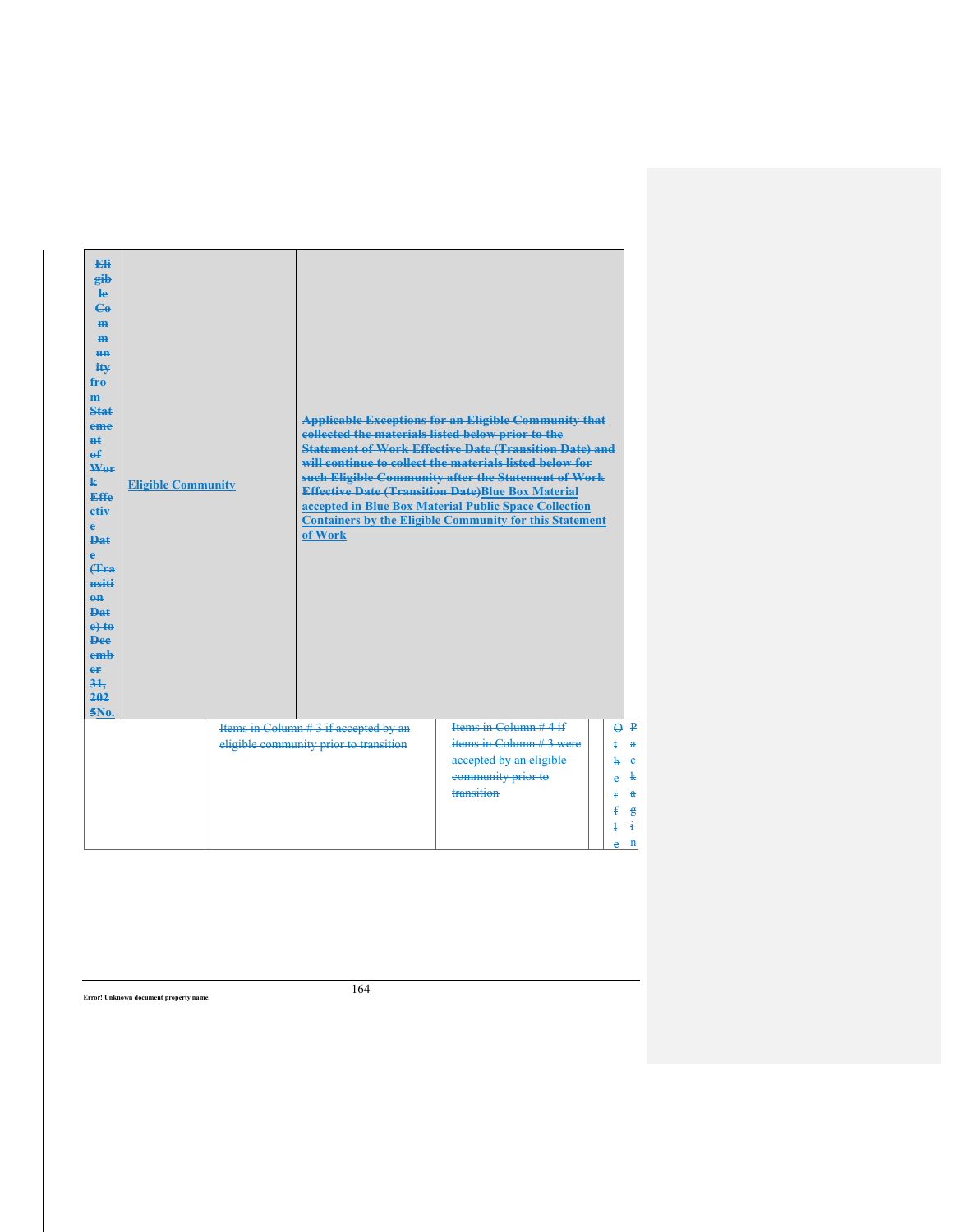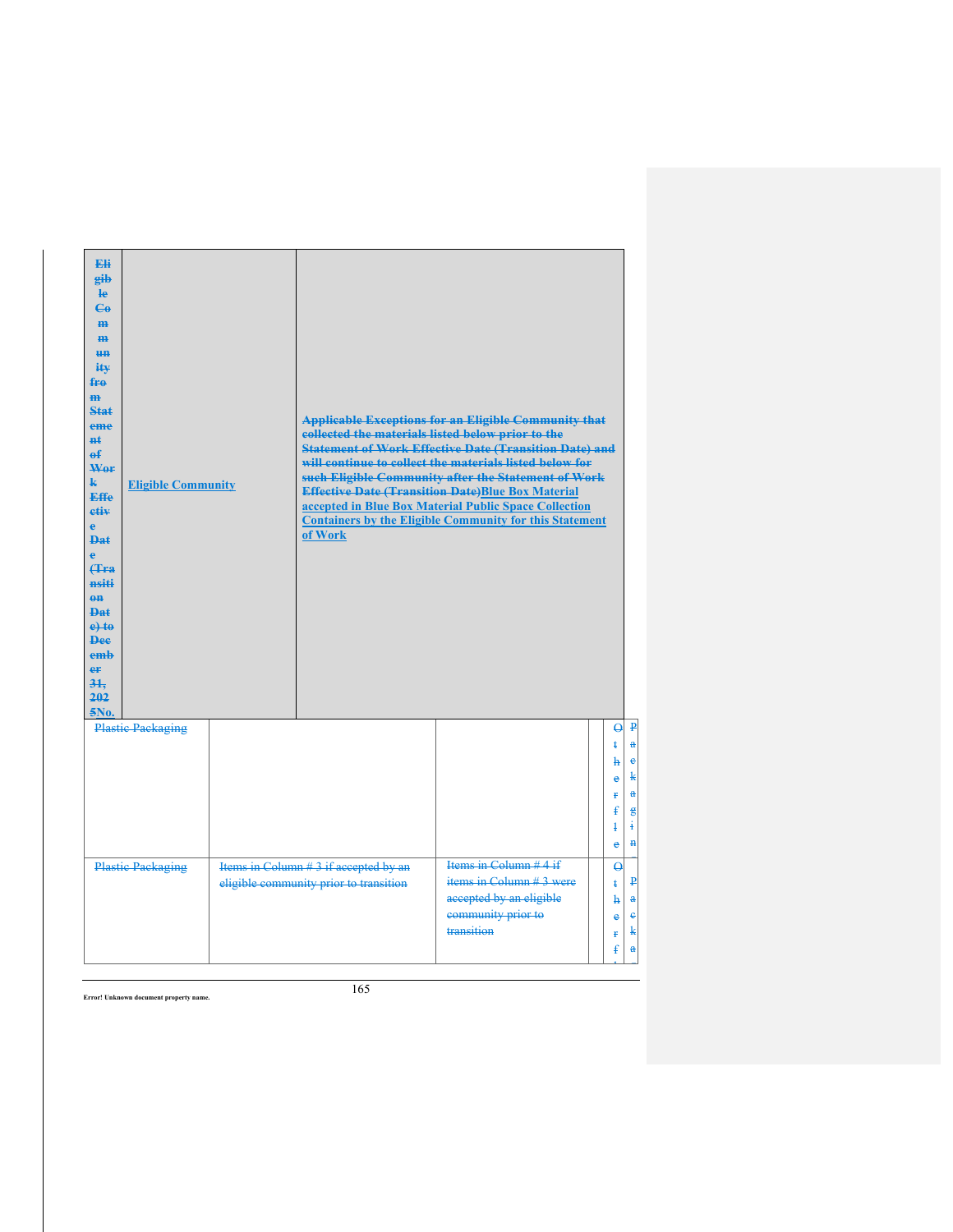| <b>Eli</b><br>gib<br><b>le</b><br>$C_{\theta}$<br>H <sub>H</sub><br>H <sub>H</sub><br>H <sub>H</sub><br>$i$ t $\mathbf{w}$<br>fre<br>m<br>Stat<br>eme<br>$H+$<br>$\theta$<br>Wer<br>$\mathbf{k}$<br><b>Effe</b><br>etiv<br>$\mathbf{e}$<br>Dat.<br>$\bullet$<br>Hra<br>nsiti<br>$0$<br><b>Dat</b><br>$e$ +to<br><b>Dee</b><br>emb<br>eF<br>31.<br>202<br>5No. | <b>Eligible Community</b> | collected the materials listed below prior to the<br>of Work                    | <b>Applicable Exceptions for an Eligible Community that</b><br><b>Statement of Work Effective Date (Transition Date) and</b><br>will continue to collect the materials listed below for<br>such Eligible Community after the Statement of Work<br><b>Effective Date (Transition Date)Blue Box Material</b><br>accepted in Blue Box Material Public Space Collection<br><b>Containers by the Eligible Community for this Statement</b> |                                                                                                                                                                                                                                                                 |
|---------------------------------------------------------------------------------------------------------------------------------------------------------------------------------------------------------------------------------------------------------------------------------------------------------------------------------------------------------------|---------------------------|---------------------------------------------------------------------------------|---------------------------------------------------------------------------------------------------------------------------------------------------------------------------------------------------------------------------------------------------------------------------------------------------------------------------------------------------------------------------------------------------------------------------------------|-----------------------------------------------------------------------------------------------------------------------------------------------------------------------------------------------------------------------------------------------------------------|
|                                                                                                                                                                                                                                                                                                                                                               | <b>Plastic Packaging</b>  | Items in Column # 3 if accepted by an<br>eligible community prior to transition | Items in Column $#4$ if<br>items in Column $#3$ were<br>accepted by an eligible<br>community prior to<br>transition                                                                                                                                                                                                                                                                                                                   | $\Theta$ $\overline{P}$<br>$\bf{a}$<br>$\ddagger$<br>$\mathbf{c}$<br>$\ddot{h}$<br>$\mathbf{k}$<br>e<br>$\bf{a}$<br>Ŧ.<br>ŧ<br>$\epsilon$<br>Ŧ.<br>$\ddagger$<br>H<br>$\ddot{\textbf{e}}$<br>$\epsilon$<br>$\mathbf x$<br>$\ddagger$<br>4<br>b.<br>$\mathbf{a}$ |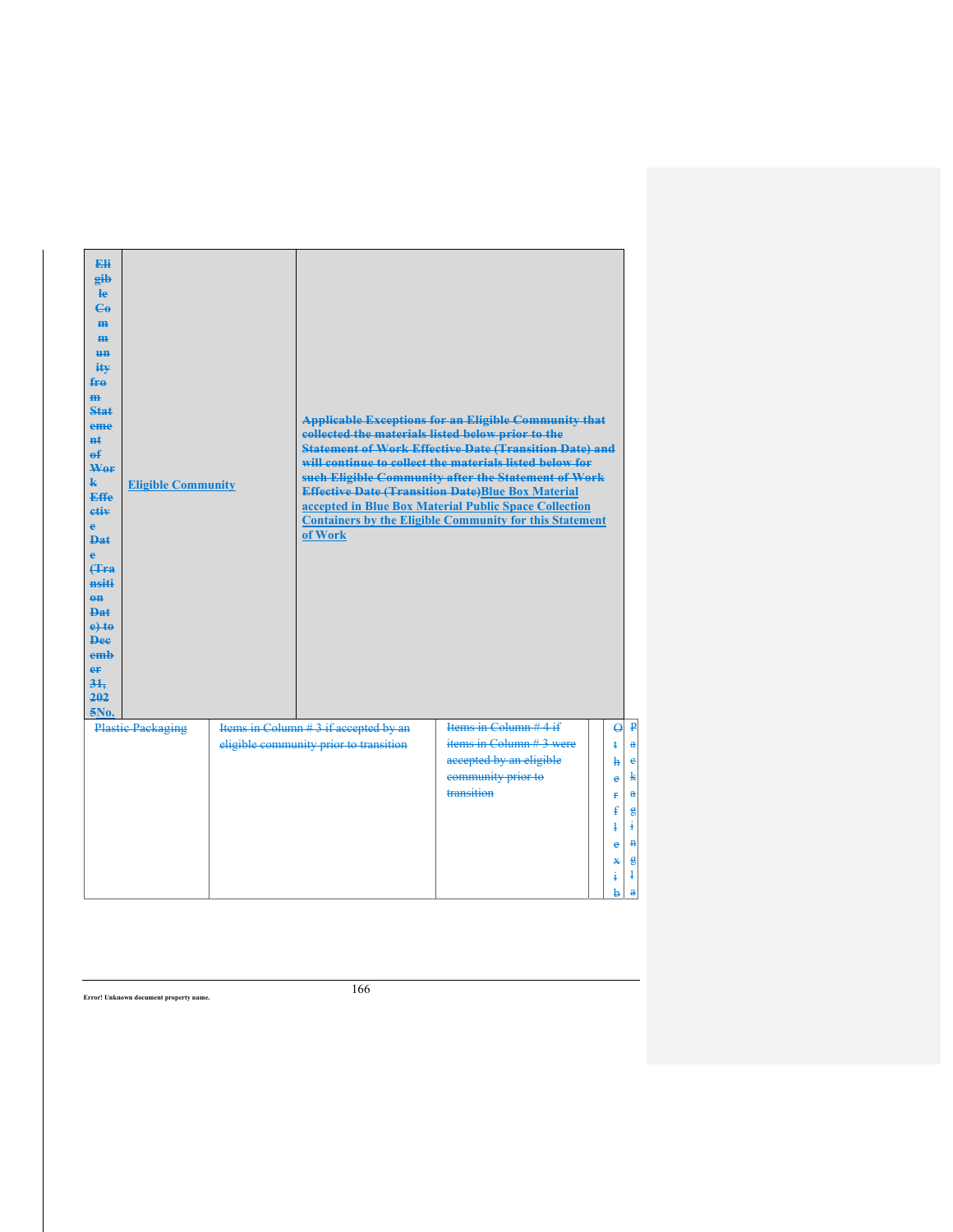**\*NOTE: The Contractor is to complete this Exhibit with current information prior to execution of the Statement of Work. CMO holds no responsibility or liability for actual information that is different from the information presented in this Exhibit.**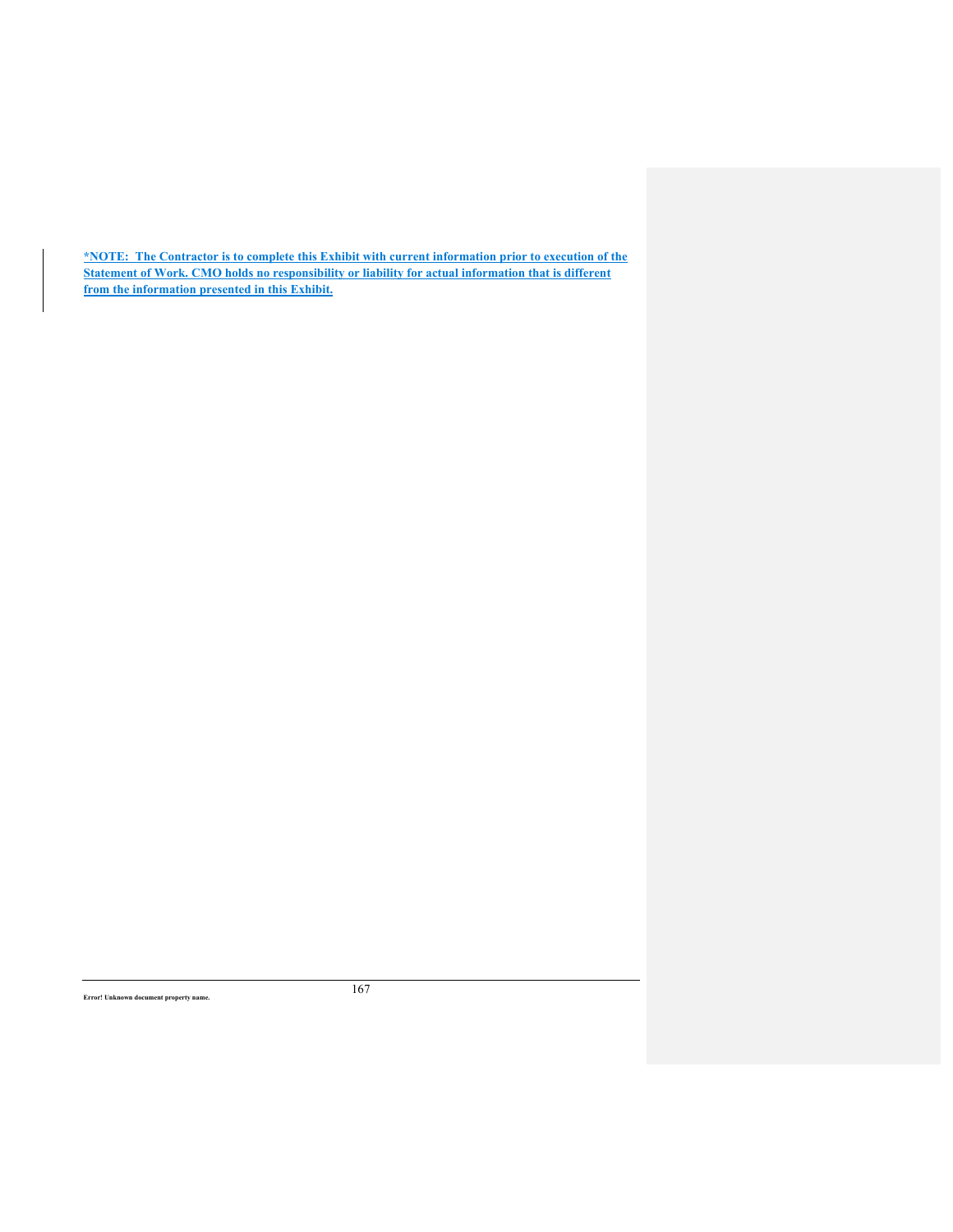# **EXHIBIT 4: SERVICE COMMENCEMENT DATES**

The table included below lists the Statement of Work Eligible Community Service Commencement Date when services, forming the Work described by this Statement of Work, are to commence in each Eligible Community (e.g. Public Space Collection Services will begin on date A in Eligible Community B).

| No. | <b>Statement of Work</b><br><b>Eligible Community</b><br><b>Service Commencement Date</b> | <b>Eligible Community</b> |
|-----|-------------------------------------------------------------------------------------------|---------------------------|
|     |                                                                                           |                           |
|     |                                                                                           |                           |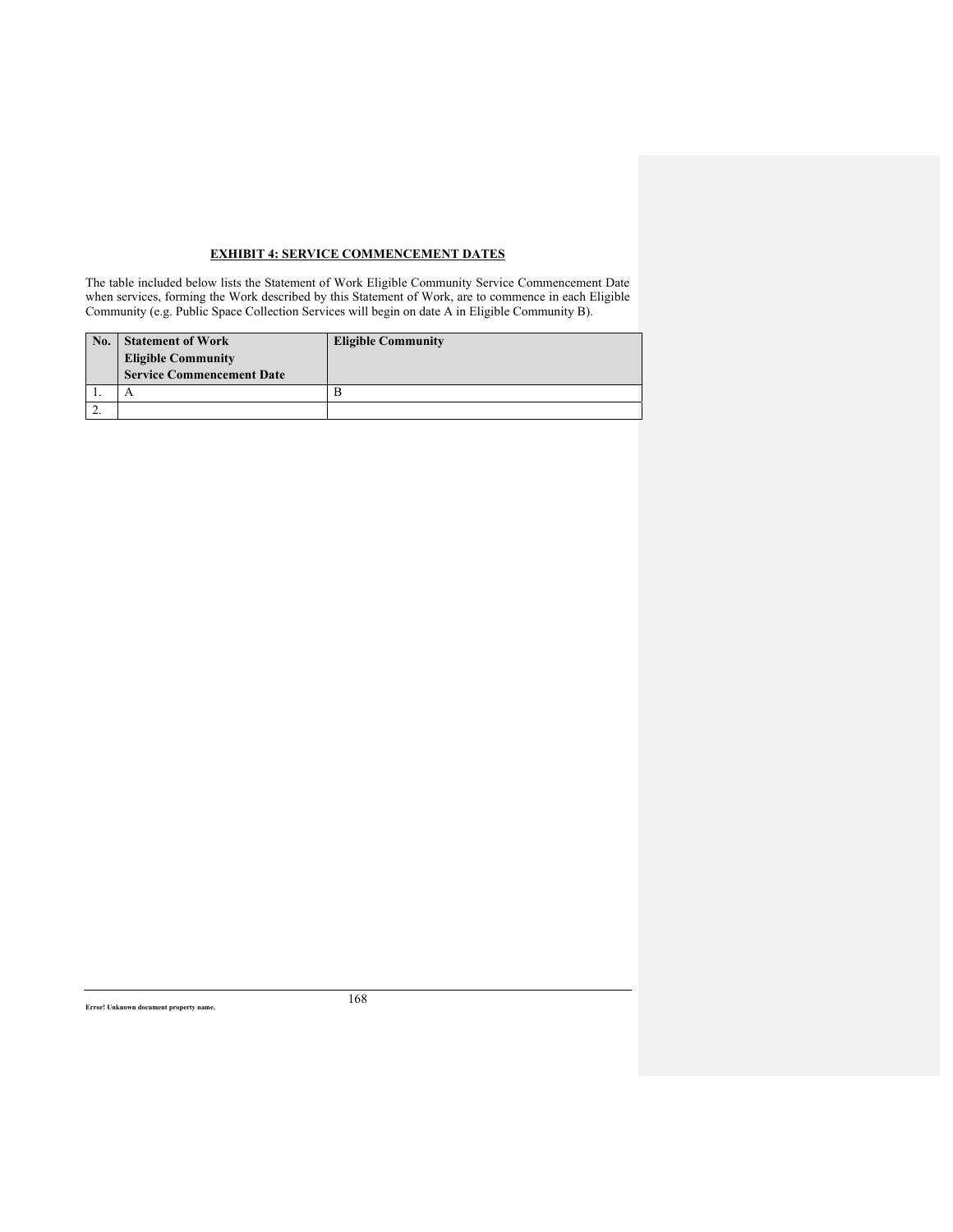# **EXHIBIT 5: COMPENSATION**

- 1.1 For each Quartercalendar month during the SoW Term, the Contract Price for the Work performed under this Statement of Work in accordance with the requirements of the MSA shall be calculated as:
	- (a)  $\leftrightarrow$  the Unit Price multiplied by the total number of Public Space Collection Locations in Exhibit 2 at the start of the applicable Quartercalendar month (provided that the Unit Price shall be prorated for Public Space Collection Locations that did not receive Collection Services for the entire Quartercalendar month). For clarity, the number of Public Space Collection Locations listed in Exhibit 2 shall be used in the calculation of the Contract Price even if the number of Public Space Collection Locations listed in Exhibit 2 is not the actual number of Public Space Collection Locations at the start of the applicable Quartercalendar month; plus
	- (b) b) for each CMO Identified New Public Space Collection Location added during the applicable Quartercalendar month, the Unit Price prorated based on the number of Business Days during the Quartercalendar month after CMO Identified the effective date of the Change Order that added the New Public Space Collection Location Effective Date for such CMO Identified New Public Space Collection Locati

For the purposes of this Statement of Work, "Unit Price" means **[NTD: Set out applicable Unit Price.]**

- 1.2 Fuel Price Adjustment
	- (a)  $\qquad \qquad \text{A}$  Diesel Fuel
		- (i) i. Subject to Section 1.2a)ii of this Exhibit 5, if If the Contractor utilizes diesel fueled Collection Vehicles for the performance of Collection Services, for the first Quartercalendar month immediately following the first anniversary of the Statement of Work Effective Date and for each subsequent Quartercalendar month in which diesel fueled Collection Vehicles are used for the performance of Collection Services, the Unit Price shall be adjusted to account for changes in the cost of diesel fuel. If there is an adjustment, the quarterlyThe diesel fuel price adjustment shall be (1) twenty percent (20%) of the Unit Price for the prior Quartercalendar month multiplied by (2) the percent change in the Southern Ontario Diesel Price published in the table of Fuel Prices located at https://data.ontario.ca/dataset/fuels-price-surveyinformationwww.ontario.ca/page/motor-fuel-prices ("Diesel Fuel Index") over the

previous three (3)prior calendar monthsmonth ("Percent Change for Diesel") multiplied by (3) the prorata amount of diesel **fuel** (measured in litres) used in the Eligible Communities for the Quartercalendar month for the Collection Vehicles. The diesel fuel price adjustment amount will be added to or subtracted from the Unit Price.

When the difference between the Diesel Fuel Index for the current Quarter and the prior Quarter is equal to or less than \$0.05/litre, there will be no payment adjustments for the current Quarter for diesel fuel.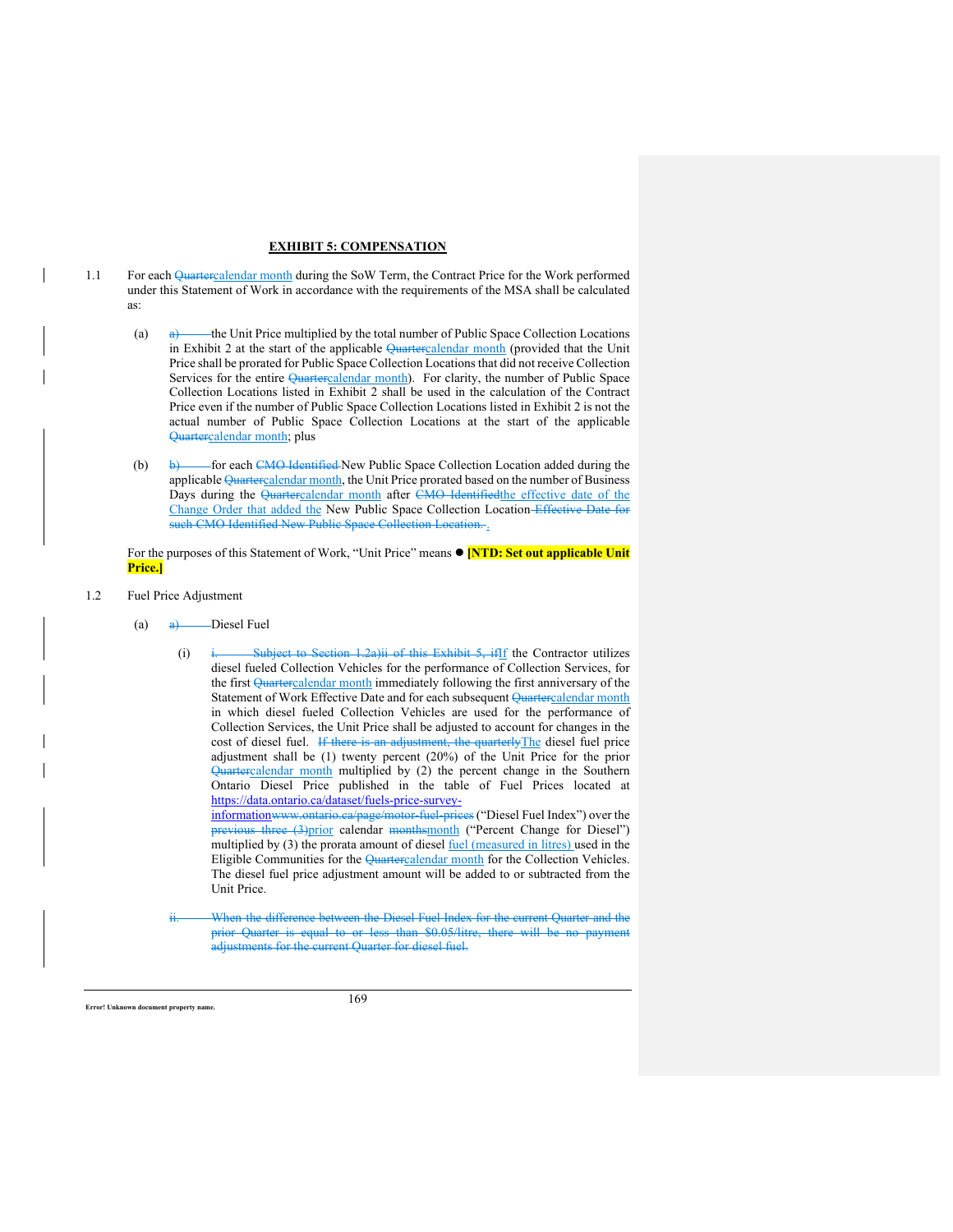(ii) iii. If the difference between the Diesel Fuel Index price for the current Quarter and the prior Quarter is more than \$0.05/litre, anAn example of the payment adjustment calculation is shown below:

Diesel Fuel Price Adjustment = Unit Price for the prior Quartercalendar month x 0.20 x (Percent Change for Diesel) x prorata amount of diesel fuel (measured in litres) used in the Eligible Communities for the Quartercalendar month for the Collection Vehicles

- (b)  $\rightarrow$  Natural Gas
	- (i) i. Subject to Section 1.2b)ii of this Exhibit 5, ifIf the Contractor utilizes compressed natural gas fueled Collection Vehicles for the performance of Collection Services, for the first Quartercalendar month immediately following the first anniversary of the Statement of Work Effective Date and for each subsequent Quartercalendar month in which natural gas fueled Collection Vehicles are used for the performance of Collection Services, the Unit Price shall be adjusted to account for changes in the cost of natural gas. If there is an adjustment, the quarterlyThe natural gas price adjustment shall be (1) twenty percent (20%) of the Unit Price for the prior  $\sqrt{Quartercalendar$  month multiplied by (2) the percent change in the Ontario Compressed Natural Gas Price published in the table of Fuel Prices located at https://data.ontario.ca/dataset/fuels-price-surveyinformationwww.ontario.ca/page/motor-fuel-prices ("Natural Gas Index") over the previous three (3)prior calendar monthsmonth ("Percent Change for Natural Gas") multiplied by (3) the prorata amount of natural gas (measured in litres) used in the Eligible Communities for the Quartercalendar month for the Collection Vehicles. The natural gas price adjustment amount will be added to or subtracted from the Unit Price.
	- When the difference between the Natural Gas Index for the current Quarter and the prior Quarter is equal to or less than \$0.02/litre, there will be no payment adjustments for the current Quarter for natural gas.
	- (ii) iii. If the difference between the Natural Gas Index price for the current Quarter and the prior Quarter is more than \$0.02/litre, anAn example of the payment adjustment calculation is shown below:

Natural Gas Price Adjustment = Unit Price for the prior  $Q$ uartercalendar month x 0.20 x (Percent Change for Natural Gas) x prorata amount of natural gas (measured in litres) used in the Eligible Communities for the Quartercalendar month for the Collection Vehicles

# 1.3 Consumer Price Index Price Adjustment

(a)  $\theta$  For the first Quartercalendar month immediately following the first annual anniversary of the Statement of Work Effective Date and for each subsequent annual anniversary following such first Quarter, the Unit Price shall be adjusted to account for changes in the Consumer Price Index and the adjustment shall be equal to eighty percent (80%) of the Unit Price for the prior Quarter,calendar month ("Prior Calendar Month"),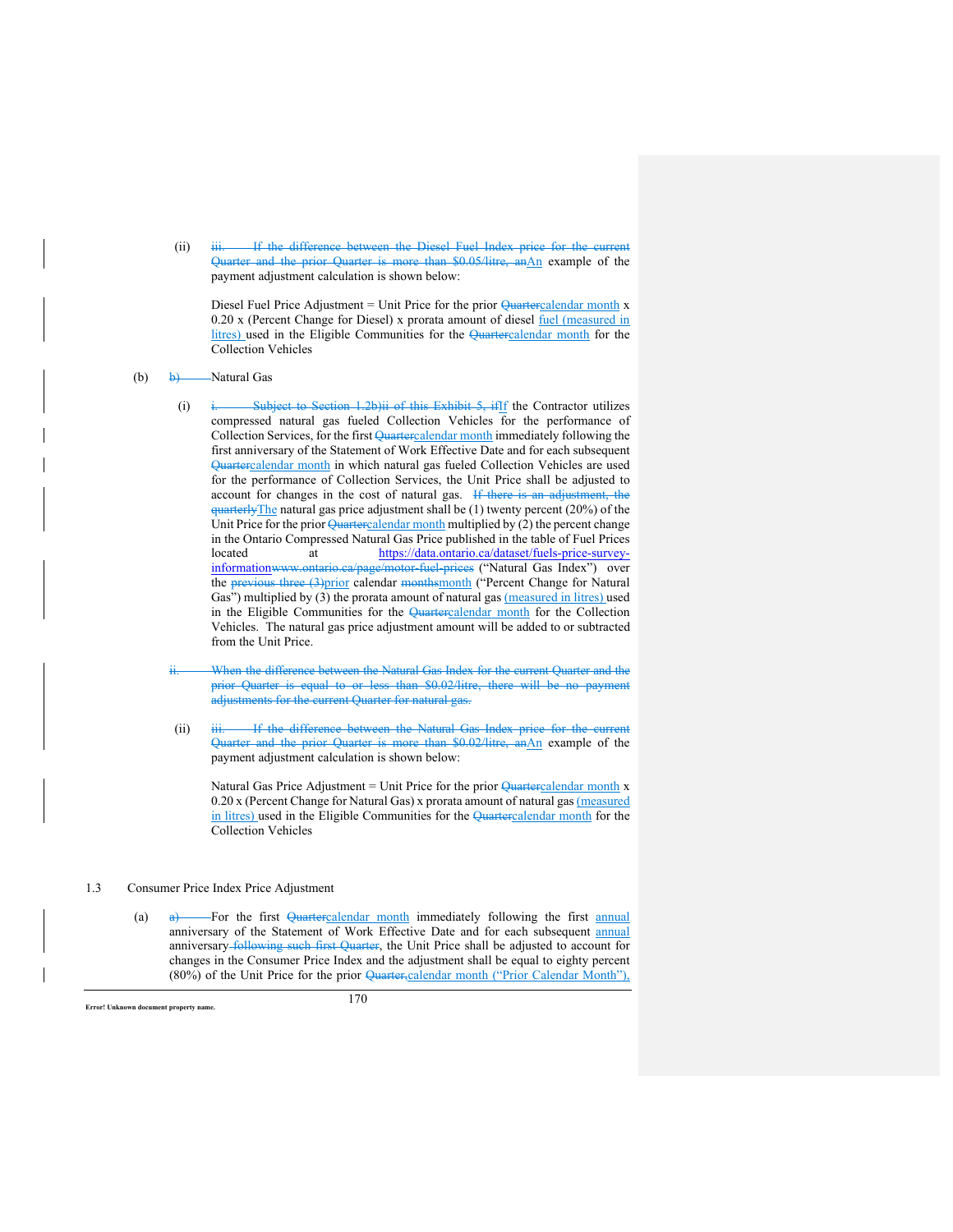multiplied by the CPI Change. The Consumer Price Index price adjustment amount will be added to or subtracted from the Unit Price.

# (b) b) — An example is shown below:

Consumer Price Index Price Adjustment = Unit Price for the  $\frac{p}{p}$  Quarter Prior Calendar Month x 0.80 x (CPI Change)

(c)  $e$  For the purposes of this Section 1.3, CPI Change means (1) the average of the values for each of the prior twelve (12) calendar months for the Consumer Price Index, monthly, not seasonally adjusted – Ontario (Table 18-10-0004-01)(Formerly CANSIM 326-0020) (https://www150.statcan.gc.ca/t1/tbl1/en/tv.action?pid=1810000401), up to and including the last month in the prior QuarterPrior Calendar Month divided by  $(2)$  the average of the values for each of the prior twelve  $(12)$  calendar months for the Consumer Price Index, monthly, not seasonally adjusted – Ontario (Table 18-10-0004-01), up to and including the lastcalendar month of the same Quarter in theone (1) year prior yearto the Prior Calendar Month. The Consumer Price Index table used to determine the CPI Change shall be subject to revision as agreed by the Parties in the case Statistics Canada materially changes such index or discontinues or replaces it.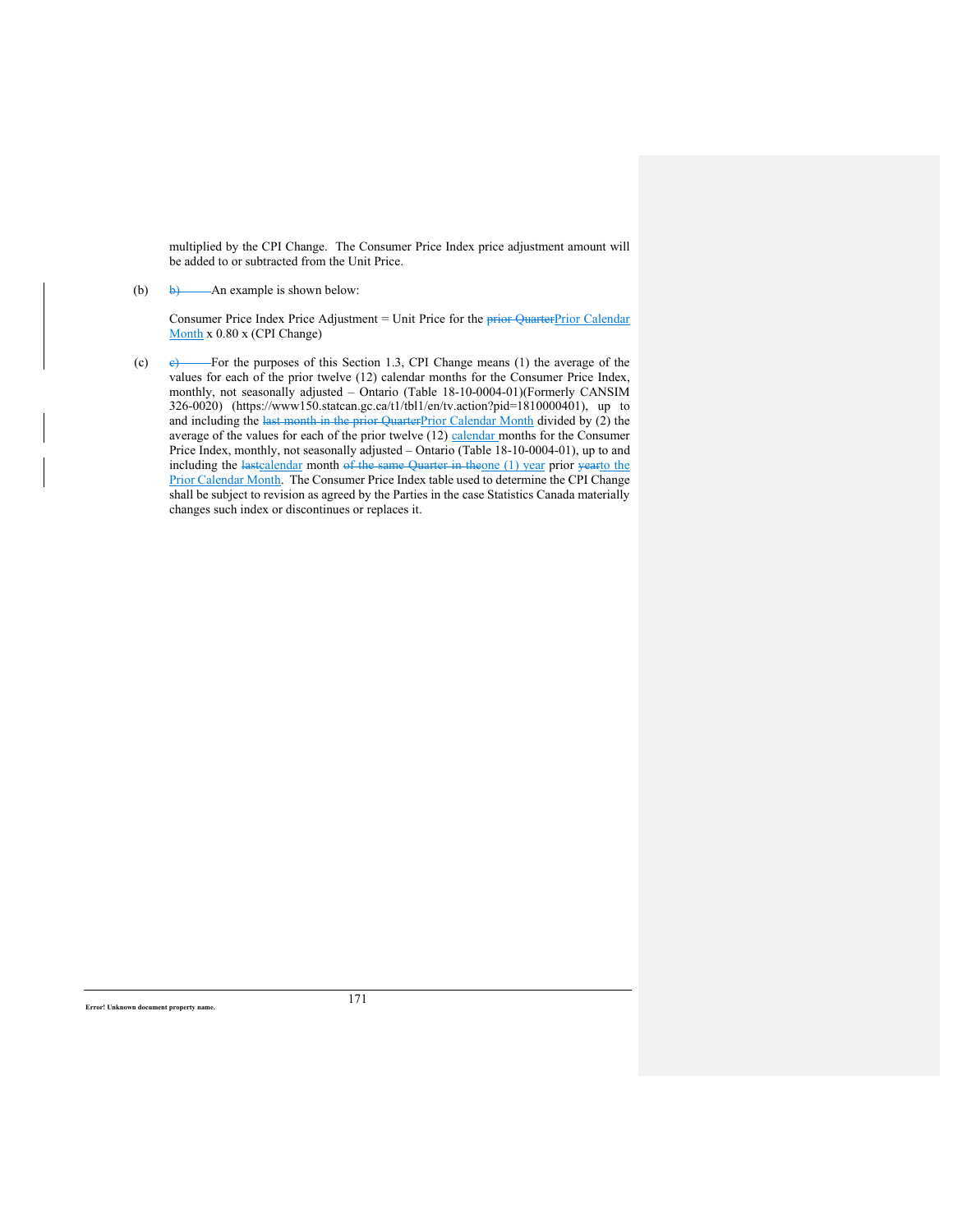### **EXHIBIT 6: SAMPLE AUTOMATED VEHICLE LOCATORLOCATION SYSTEM MINIMUM SPECIFICATIONS FOR COLLECTION VEHICLES CURRENTLY EQUIPPED WITH GPS/AVL HARDWARE**

# **1.0 General GPS/AVL Hardware Requirements**

1.1 The Where Collection Vehicles are currently equipped with GPS-AVL hardware, the Contractor shall equip allensure the GPS-AVL hardware and software in Collection Vehicles, spare Collection Vehicles and on-road supervisor vehicles with functioning GPS-AVL hardware and softwareare functional and maintained, with manuals necessary to operate the system, at the Contractor's expense.

1.2 The Contractor's system shall provide, at all times, unrestricted and direct access by CMO staff via the internet, including the ability to produce reports on demand in a form acceptable to CMO.

1.3 The Contractor shall retain ownership of the GPS-AVL system throughout the term of the MSA. All maintenance, installations and removals are the responsibility of the Contractor.

1.4 The Contractor shall manage telecommunications agreements/contracts. Service and data transmission costs are the responsibility of the Contractor.

1.5 The Contractor shall utilize the GPS-AVL system for quality control to ensure delivery of the Work.

1.6 The Contractor shall ensure the GPS-AVL system and associated web-based application are operating to the satisfaction of CMO a minimum of one (1) month before the earliest Statement of Work Eligible Community Service Commencement Date. The GPS-AVL system and associated web-based application shall be tested, on a minimum of one (1) Collection Vehicle, one (1) month prior to the earliest Statement of Work Eligible Community Service Commencement Date to confirm operation to the satisfaction of CMO.

#### **2.0 GPS-AVL Software Requirements**

2.1 The Contractor shall provide CMO with a secure web-based application to view location and event data. The Contractor shall provide CMO with access to test the application two (2) months prior to the earliest Statement of Work Eligible Community Service Commencement Date.

2.2 The GPS-AVL data system must automatically collect the time and location of every identified event and all Collection Vehicle activities from ignition-on to ignition-off. Each event must be time stamped, recorded by the system and provided to CMO and shall include, but not be limited to:

a) Collection Vehicle ignition time on and off;

b) Collection Vehicle arrival time at and vehicle departure time from the Contractor's facility and RF;

c) Unloading of each compartment at the RF;

d) Time spent at the RF;

e) For front-end Collection Vehicles, time of arrival at, time of containerized lift and time of departure from each Eligible Source-location;

f) Time of each compaction cycle made;

g) Time of arrival at and departure from the Collection Vehicle storage location;

h) Time spent on route;

i) Speed and direction of Collection Vehicle;

j) Idle times;

k) Time of stops; and

l) Time of Collection Vehicle breakdown and towing time.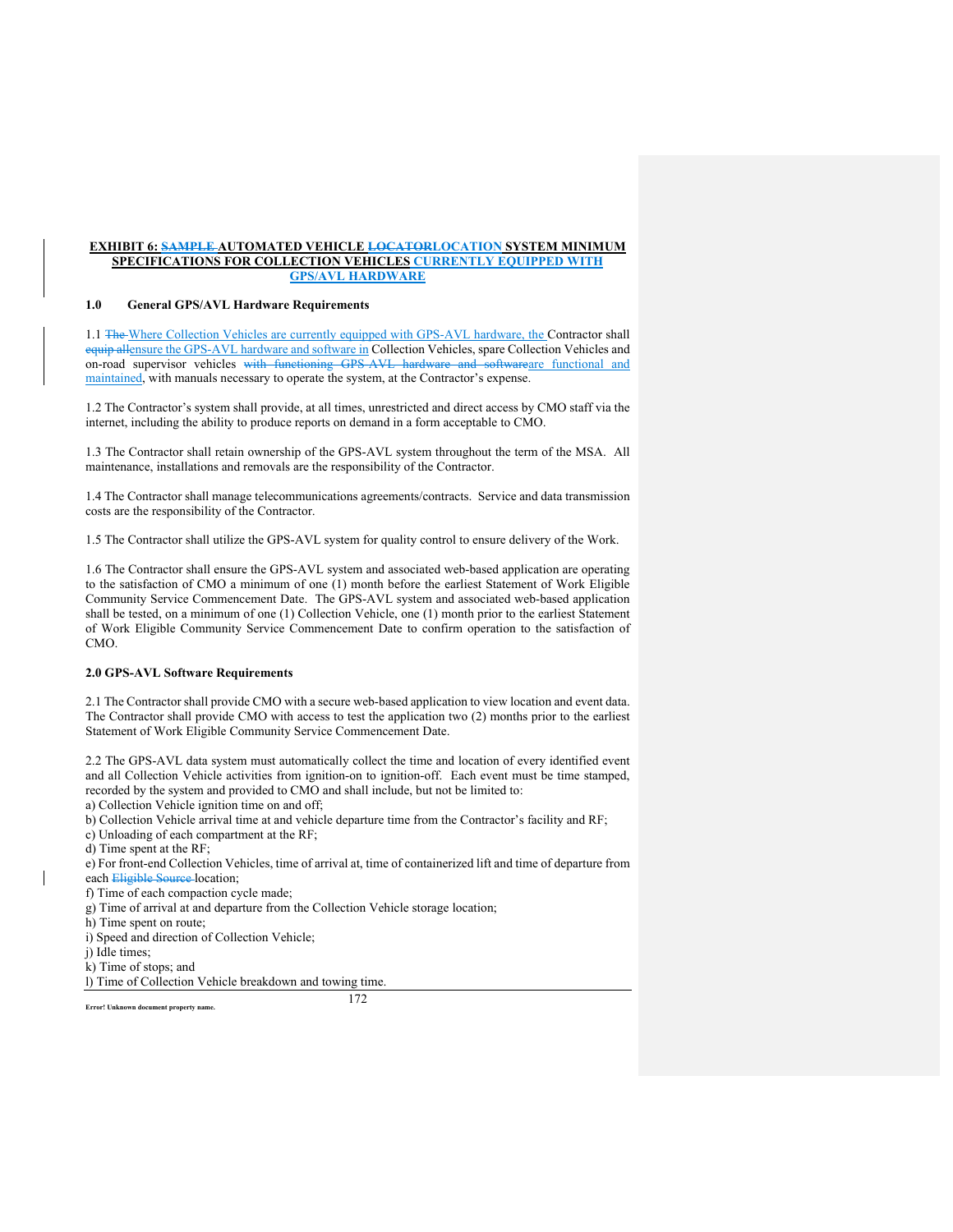2.3 Location data is to be collected in 15 second intervals. Location data must be in a format (i.e. UTM coordinates or address) acceptable to CMO.

2.4 CMO reserves the right to modify the events on which data must be collected.

2.5 The Contractor shall guarantee complete back up of all GPS-AVL data collected during the SoW Term with the ability to recover data lost due to system failures. Recovered data shall be available in the system within five (5) days of system failure or data restore request.

### **3.0 GPS-AVL Maintenance Requirements**

3.1 The Contractor shall ensure that the GPS-AVL system is functioning promptly and shall promptly report all equipment malfunctions and damage to the equipment to CMO but in any event not later than eight (8) hours from the time of malfunction or damage.

3.2 The Contractor shall provide seven (7) calendar days' notice to CMO of any scheduled hardware or software activities, such as but not limited to maintenance and upgrades, that may interrupt availability of the GPS-AVL system. Maintenance shall be scheduled outside normal working hours to deliver the Work.

3.3 Should the GPS-AVL system require emergency maintenance, the Contractor shall provide CMO with written notice including a detailed explanation of the issue, mitigation, validation and expected downtime a minimum of four (4) hours prior to the maintenance.

3.4 The Contractor shall repair any GPS-AVL system hardware or software problems within three (3) Business Days. CMO may require the Contractor to replace a Collection Vehicle whose GPS-AVL is malfunctioning with a spare Collection Vehicle with a functioning GPS-AVL system until such time as the GPS-AVL system on the Collection Vehicle removed from service is repaired and fully functional.

3.5 The Contractor shall make hardware and software updates and upgrades as they become available at the Contractor's expense.

3.6 The Contractor shall not remove a GPS-AVL system from a Collection Vehicle or deactivate a GPS-AVL system in a Collection Vehicle. The Contractor shall not utilize a Collection Vehicle that is not equipped with an activated and fully functional GPS-AVL system meeting the requirements of the Statement of Work.

### **4.0 GPS-AVL System and Web-Based Application Requirements**

4.1 The Contractor shall provide a mobile-friendly web-based application that satisfies the functionality set out in this Exhibit. The mobile-friendly application must incorporate at a minimum functionality related to location of vehicles (in proximity and by specific vehicle ID) and the option to receive driving directions to a separate vehicle from the current position.

4.2 The Contractor shall provide a native mobile application that is a separate application for the secure mobile-friendly web-based application.

# **5.0 GPS-AVL Data Storage and Access Requirements**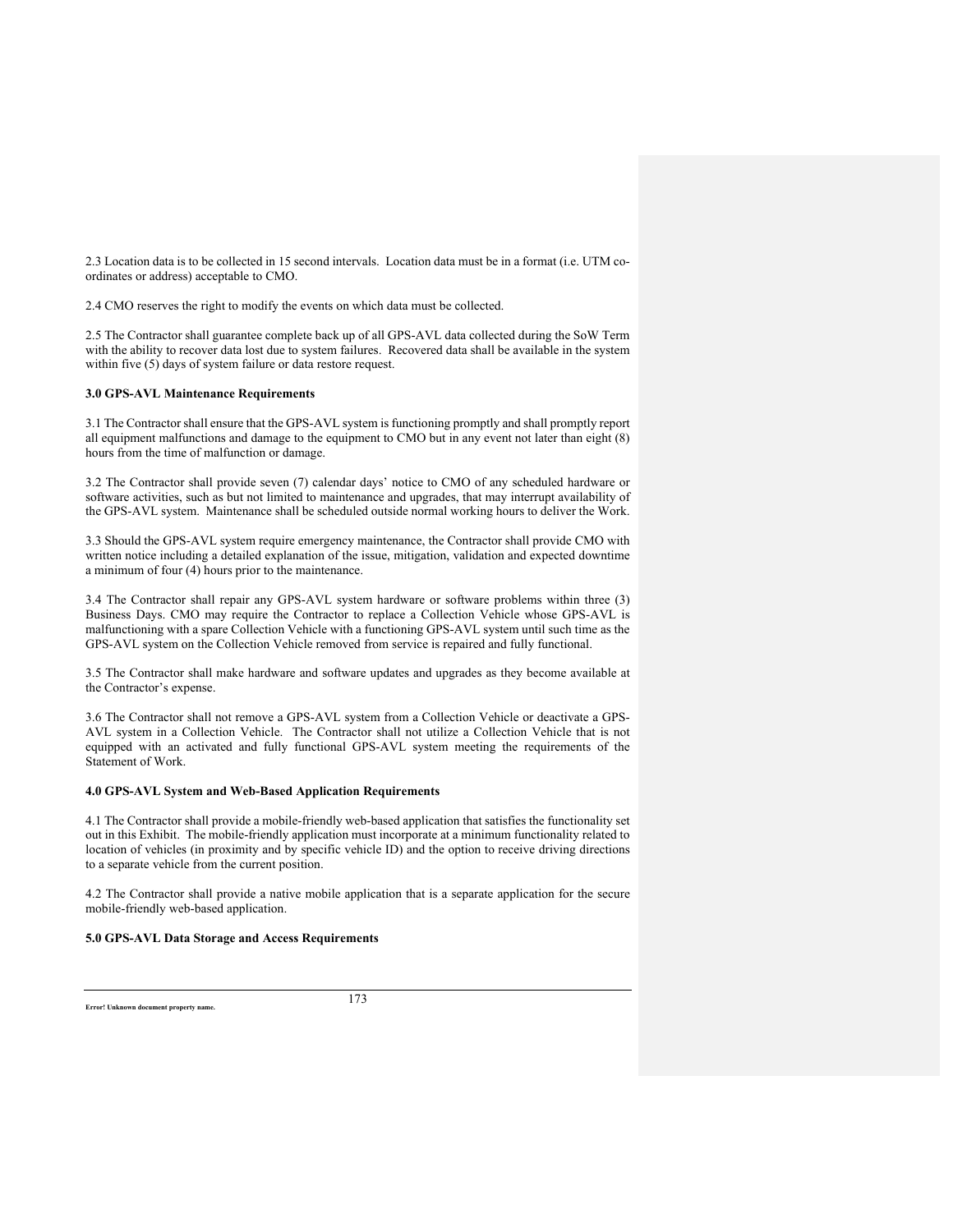5.1 Event and location data must be stored and accessible in the web application for the SoW Term. The Contractor shall provide event and location data to CMO for storage on CMO's system in an agreed upon file format.

5.2 The GPS-AVL system must have the ability to store event and location data when the communication network is unavailable such that the stored data can be sent once the network is available.

5.3 CMO reserves the right to request an electronic transfer of the database or a subset of the database in a SQL Server 2016 compatible format, based on a query of the data, at any time. The Contractor shall provide the data within forty-eight (48) hours of the request.

5.4 The GPS-AVL system must automatically log all events with vehicle identification, time stamp, location and specified driver inputs, in a format readily suitable for importing to a common database program.

# **6.0 System Requirements**

### 6.1 Infrastructure

6.1.1 The Contractor shall provide CMO with secure web-based access to all GPS-AVL data through a standard web browser. The application must be compatible with Google Chrome, Internet Explorer or upgraded versions as identified by CMO during the Term of the Statement of Work.

6.1.2 The Contractor shall provide access with a 24-hour response time from a request for access by CMO.

6.1.3 CMO will identify the specific role assigned to each end user provided with access by the Contractor.

6.1.4 The Contractor shall provide a web-based application 24/7 with 99.95% guaranteed availability.

### 6.2 Cloud Infrastructure

6.2.1 The Contractor shall establish a system backup and restoration protocol acceptable to CMO.

6.2.2 The GPS-AVL system data shall be stored in Canada.

### 6.3 Security

6.3.1 The Contractor shall utilize an Intrusion Detection System (IDS) or Intrusion Prevention System (IPS) or firewall equivalent meeting CMO's approval.

6.3.2 The Contractor shall have Antivirus/Antimalware detection in place and active on the GPS-AVL system.

6.3.3 The Contractor shall implement security controls to detect, block, monitor and mitigate security threats that may compromise the system including but not limited to:

a) unauthorized access;

b) disabling/bypassing security controls;

c) denial-of-service attacks; and

d) other malicious acts that may impact the data confidentiality and/or integrity.

6.3.4 The Contractor shall ensure that each operating system, network and application is hardened to provide only ports, protocols, and services necessary for the Work.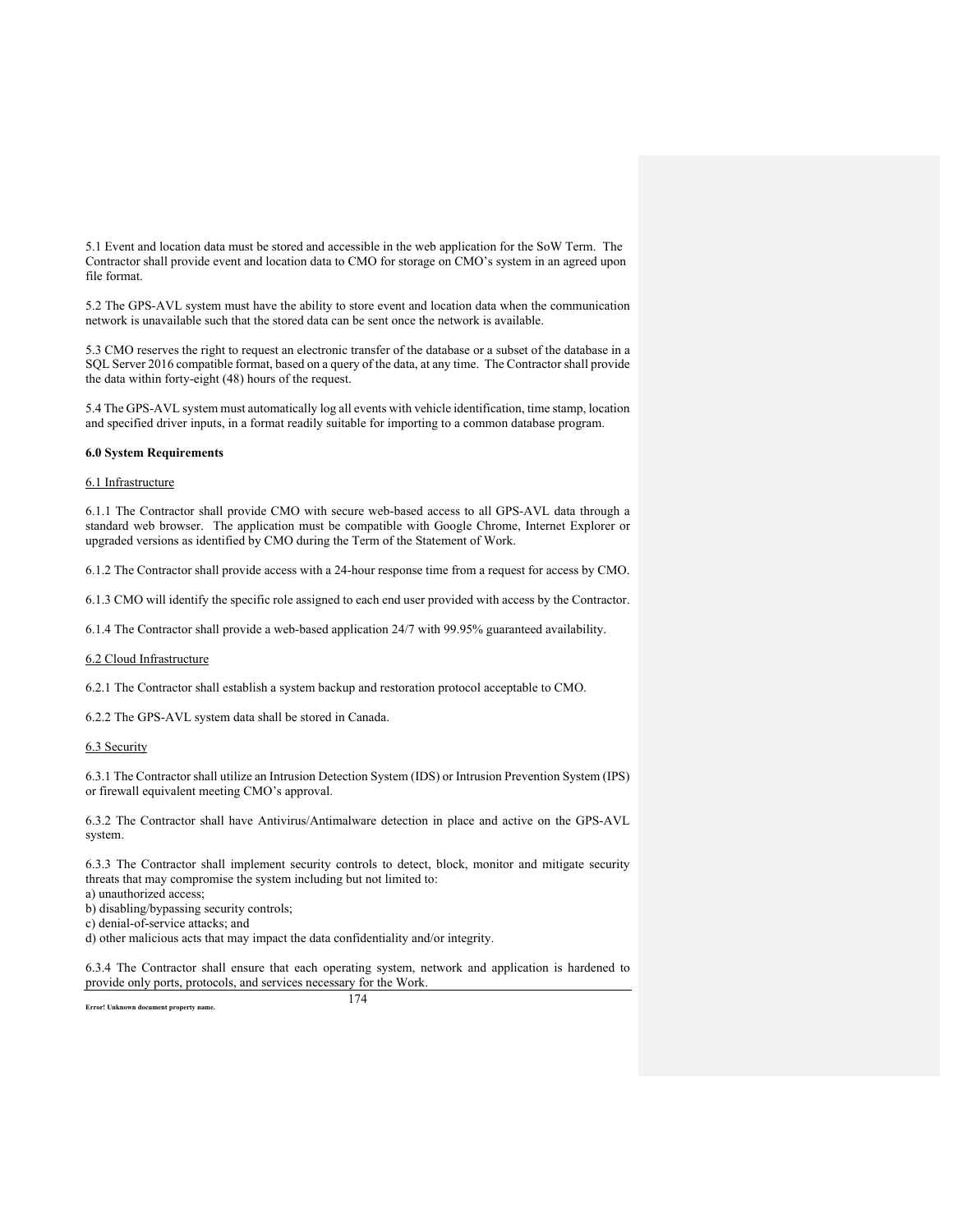6.3.5 The Contractor shall prepare a vulnerability management and mitigation plan for CMO's approval.

6.3.6 The Contractor shall ensure that any hardware to be discarded is securely wiped and all data digitally destroyed using a DOD 2-pass methodology for erasing content. The Contractor shall provide a certificate of destruction to CMO.

6.3.7 The Contractor shall implement semi-annual network and application penetration tests (authenticated and unauthenticated) on all layers of the GPS-AVL system using industry best practices protocol and guidance. The Contractor shall provide the test results to CMO.

# 6.4 Encryption

6.4.1 The Contractor shall ensure the GPS-AVL system protects sensitive information, including but not limited to passwords, database storage and backup media, using a strong encryption/hashing algorithm.

6.4.2 The Contractor shall ensure the GPS-AVL system encrypts sensitive data transmitted into and out of the system utilizing Secure File Transfer Protocol.

6.4.3 The Contractor shall provide a GPS-AVL web-based application with SSL/TLS security for end user access that adheres to TLS 1.2 or greater, at a minimum.

# 6.5 System Performance

6.5.1 The Contractor shall ensure the GPS-AVL web-based application meets the following system performance:

a) Mapping response time of less than five (5) seconds for initial map load;

b) Mapping response time of less than two (2) seconds for any map display movement such as pan or zoom; c) Map data query response of less than five (5) seconds for retrieving and displaying data as a result of map interactions;

d) Report initial load of less than five (5) seconds;

e) Data query response of less than five (5) seconds; and

f) Identification and display of selected vehicles of less than five (5) seconds.

### 6.6 Application Functionality

6.6.1 The Contractor shall ensure the GPS-AVL web-based application has the following functionality:

a) The base map on the web-based application must include the Contractor's route boundaries and the collection container locations applicable to this Statement of Work (e.g. Eligible Source collection container locations or Public Space Collection Containers);

b) Base layers must be undated on a yearly basis at a minimum;

c) The vehicle GPS/AVL screen must display maps for viewing and interacting;

d) The end user map display must be modifiable by adding or subtracting any number of landmark icons on the display by turning layers on and off;

e) The end user must be able to independently assign labels and add or remove Collection Vehicles from the display; and

f) The end user must be able to dynamically and statically change Collection Vehicle, Collection Vehicle route and collection category symbology type, colour and size.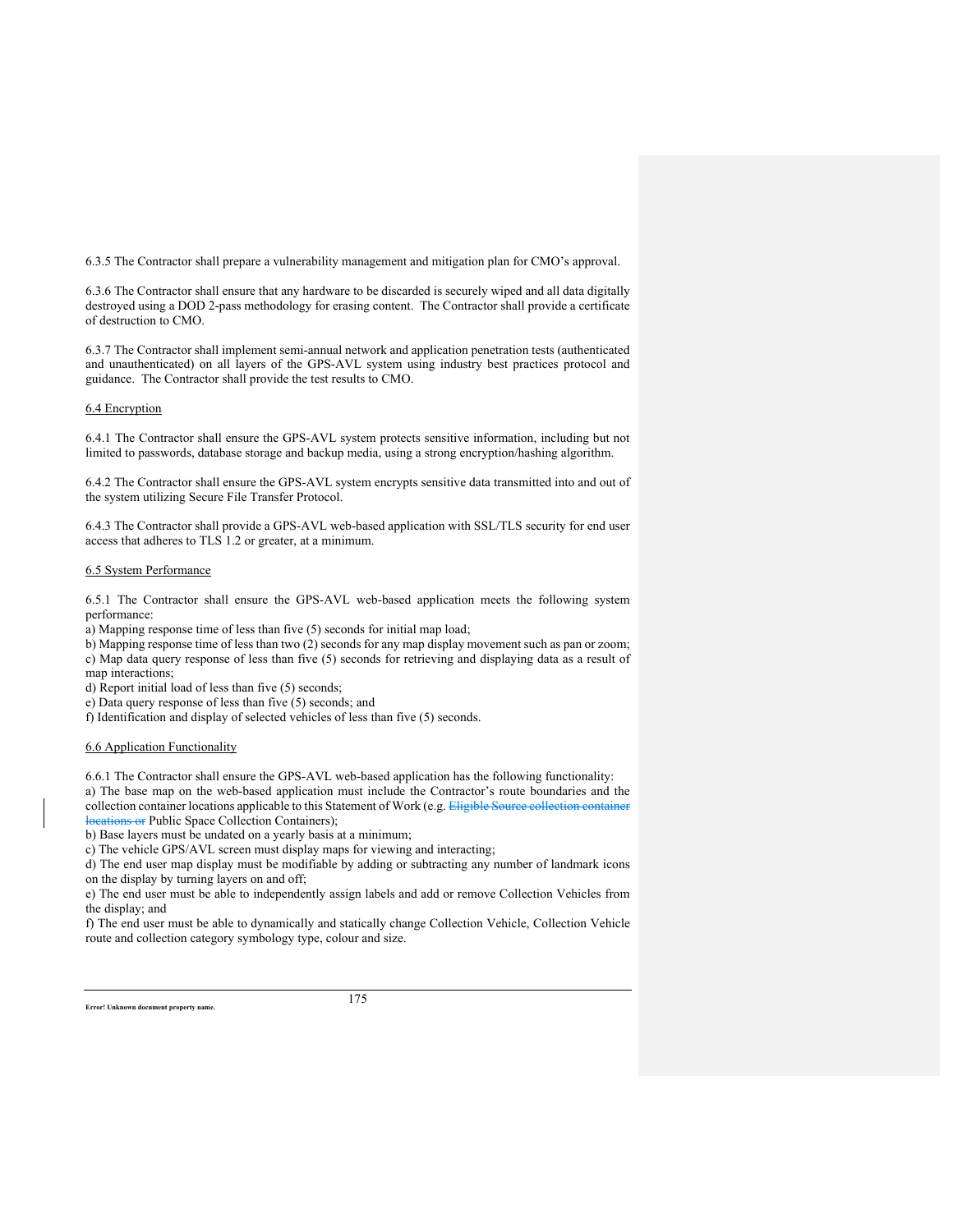6.6.2 The Contractor shall ensure the GPS-AVL web-based application interface allows the end user to navigate the application via a map interface with menus and a tool tip that appears when the user's cursor hovers over a GPS point showing: vehicle (name); date/time; speed; heading; and current position (address).

6.6.3 The Contractor shall ensure the GPS-AVL web-based application interface allows the end user to filter for one or more individual vehicles including:

a) ID number;

b) Driver's name;

c) Route(s);

d) Collection category;

e) Area served;

f) Specific material stream(s) which, if specific to a Collection Vehicle, shall be accurate on a daily basis; and

g) Eligible Community, Eligible Communities or Collection Catchment(s).

6.6.4 The Contractor shall ensure the GPS-AVL web-based application interface allows the end user to: a) Select or deselect all Collection Vehicles, routes, specific material stream(s), driver's name;

b) Select a Collection Vehicle via map and form;

c) Select the closest Collection Vehicle to an address;

d) Locate the closest Collection Vehicle to a location on any date through any of the following methods: i) Visual analysis (i.e. the user can look at all of the current Collection Vehicle locations to visually determine the closest);

ii) Address or intersection query (i.e. an address is entered and the closest Collection Vehicle to that location on a specific date is returned); and

iii) User-specialist spatial location (i.e. the user clicks on the map and the closest Collection Vehicle to that location is returned).

6.6.5 The Contractor shall ensure the GPS-AVL web-based application interface allows the end user to: a) Zoom to a selected Collection Vehicle;

b) Search for a specific Collection Vehicle by Collection Vehicle number, route, collection category, GPS unit, material stream(s), driver's name;

c) Identify the nearest Collection Vehicle(s) to a selected address, customer, map location or latitude/longitude location including specifying date and time range and buffer zone (distance around location);

d) Identify and map an address or intersection;

e) Identify and map one or more routes or collection categories; and

f) Identify and map Collection Vehicles associated with routes and collection categories.

6.6.6 The Contractor shall ensure the GPS-AVL web-based application interface allows the end user to:

a) Display selected and/or all Collection Vehicle position and movement with unique onscreen identifier;

b) Refresh Collection Vehicle position at a minimum every fifteen (15) seconds;

c) Display the collection category for all assigned Collection Vehicles;

d) Display Collection Vehicle location co-ordinates expressed in Latitude/Longitude using degrees, minutes and seconds;

e) Display all Collection Vehicle information collected by GPS;

f) Display the condition and last reported time of on-board sensors (i.e. for compaction cycles and unloading of specific material compartments) and graphically display sensor status;

g) Indicate the direction of travel of each displayed Collection Vehicle;

h) Provide Collection Vehicle location by street address and GPS co-ordinates; and

i) Monitor both current position and route progress (tracking) as part of mapping functionality.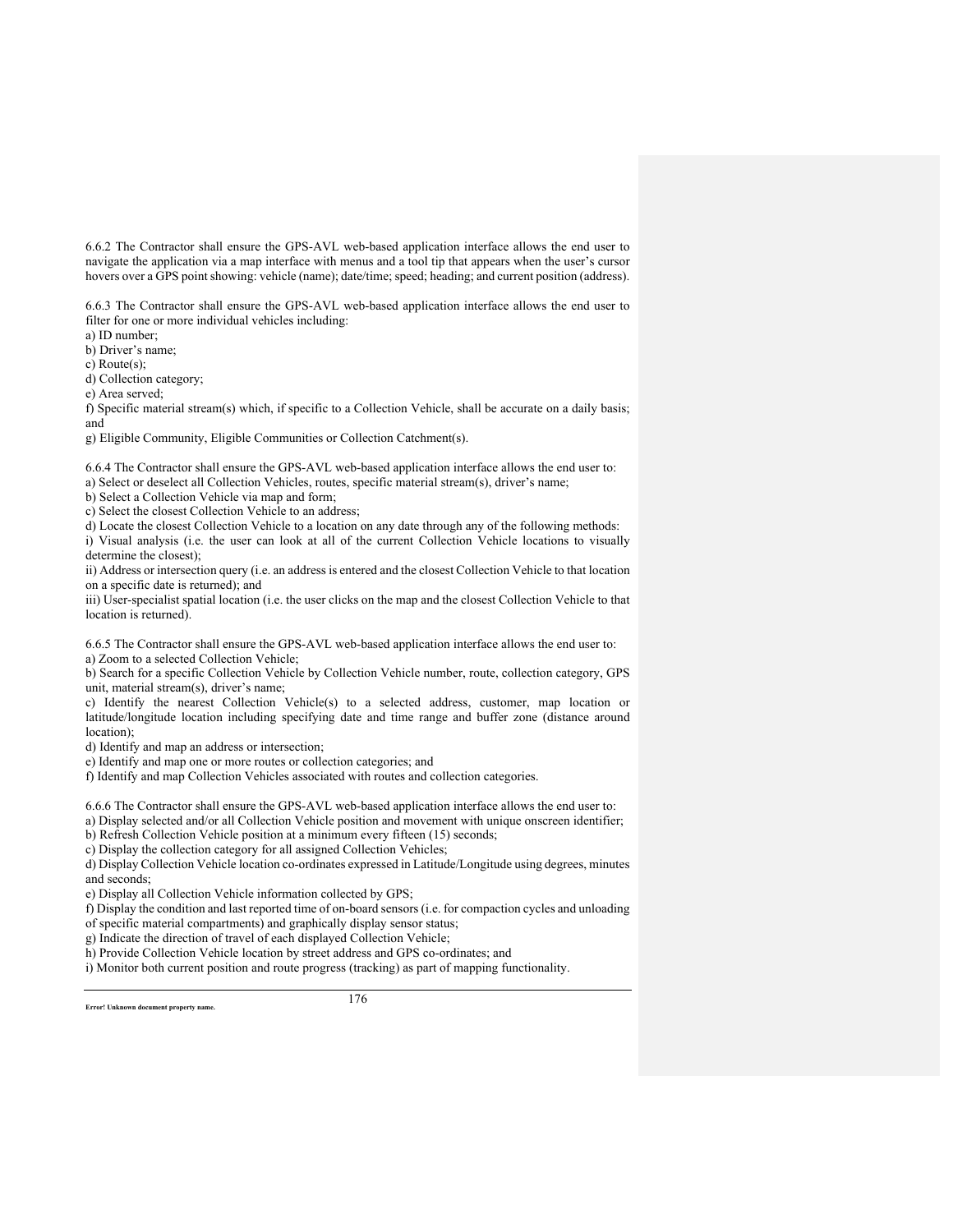6.6.7 The Contractor shall ensure the GPS-AVL web-based application interface allows the end user to:

a) Playback selected date and time rate for a Collection Vehicle and collection category for the SoW Term; b) View a history of a Collection Vehicle's location and events based on criteria such as time and date ranges;

c) Display a selected Collection Vehicle's position history with an arrow icon and the Collection Vehicle's events (e.g. ignition on/off, movement starts/stops) with appropriate symbols;

d) Select a day of the week, a route and date range, and access the playback of all Collection Vehicles used for collection within the defined parameters;

e) View a Collection Vehicle's compaction cycle data based on end user criteria including time and date ranges on a map playback that includes date and predefined symbology representing the compaction cycle; f) View the time that a user-specified address was serviced and the Collection Vehicle that serviced the address;

g) Print an end-user defined view of the current map display; and

h) Print a standard print display.

6.6.8 The Contractor shall ensure the GPS-AVL web-based application interface allows the end user to: a) Export the end user view of the current map display in PDF; and

b) Export the end user view of the current map display in an Esri supported format approved by CMO.

6.6.9 The Contractor shall ensure the GPS-AVL web-based application interface allows the end user to: a) Send system-generated standard and custom SMS text to identified end users;

b) Send system-generated emails to identified end users; and

c) Send automated notification of GPS-AVL units that are not communicating properly or that are

experiencing issues via SMS text and emails to identified end users.

6.6.10 The Contractor shall ensure the GPS-AVL web-based application:

a) Records the speed traveled by the Collection Vehicles;

b) Records distances traveled by Collection Vehicles on any given day and total distances since the Collection Vehicle became operational; and

c) Records all Collection Vehicles GPS/AVL data at fifteen (15) second intervals.

# 6.7 Data Extracts

6.7.1 The Contractor shall provide, within forty-eight (48) hours of a request from CMO, a whole and/or partial data extract from the application database.

6.7.2 The Contractor shall provide all data extract files via Secure File Transfer Protocol (SFTP) to CMO using the file path and server credentials provided by CMO.

6.7.3 The Contractor shall provide CMO, via SFTP, a full database backup in SQL Server version 16.x format with a data schema at the end of each calendar year through the Term of the Statement of Work.

### 6.8 Training Requirements

6.8.1 The Contractor shall provide training in accordance with a training plan to be submitted to CMO for approval.

6.8.2 The Contractor shall provide professional demonstration and training session(s) on the features, functionality, workflow of the web-based application, as set out in the approved training plan, to the identified end users. The demonstration and training session(s) will be conducted at times and locations acceptable to CMO not later than sixty (60) days prior to the Statement of Work Effective Date.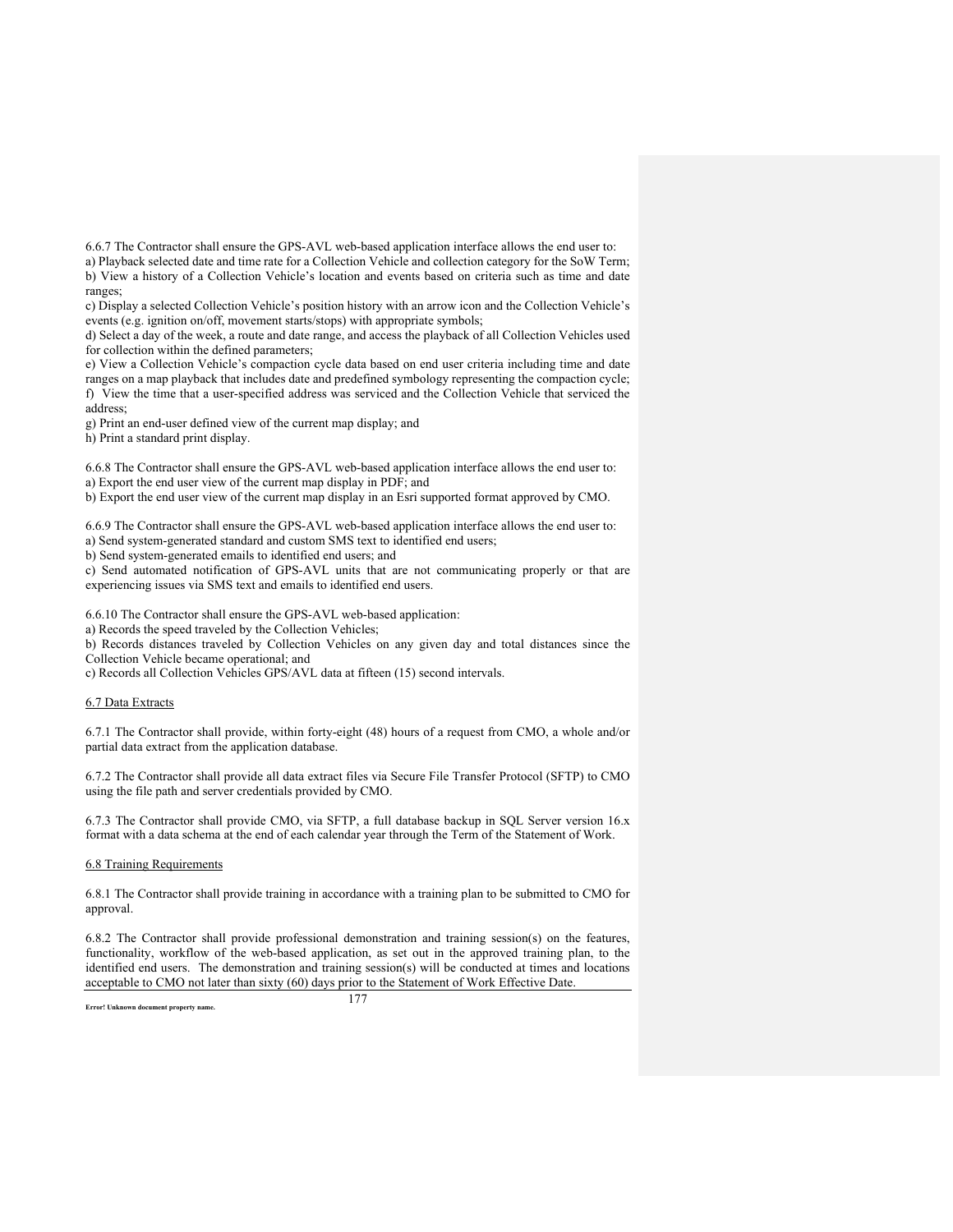6.8.3 The Contractor shall provide, as part of the training, printed and searchable electronic format training manuals for the web-based application. The Contractor shall prepare self-paced training on its web-based application that can be used on demand.

6.8.4 The Contractor shall provide, at the Contractor's cost, refresher training and training for newly employed staff at CMO's request within two (2) weeks of the request.

6.9 Testing and Evaluation

6.9.1 The Contractor's web-based application shall be evaluated for a two (2) week period to confirm it meets CMO's requirements and capabilities.